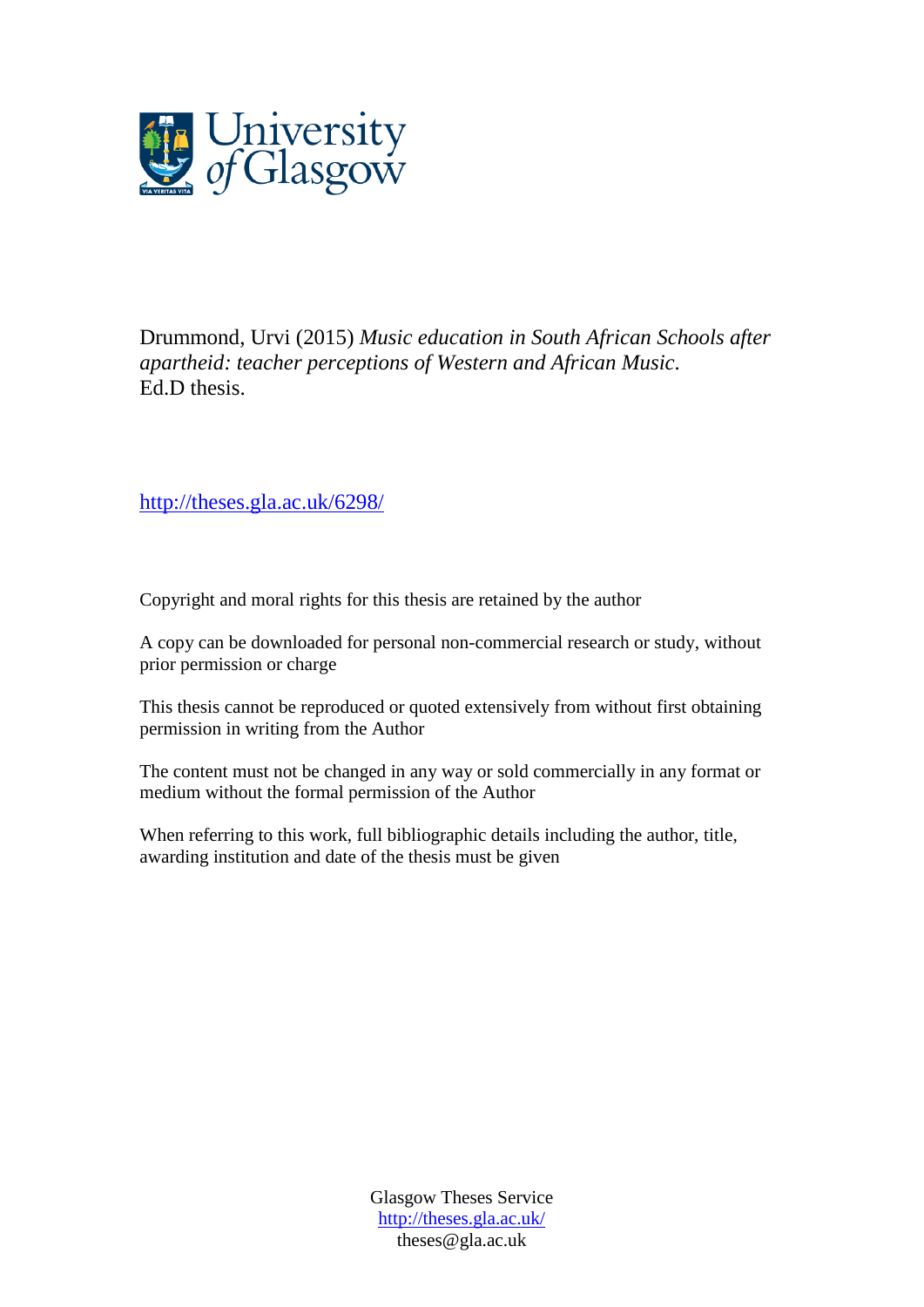### **Music education in South African schools after apartheid: teacher perceptions of Western and African Music**

**Urvi Drummond**

LTCL (London), GTCL (Hons)(London), PGCE (Sunderland) & M Ed (Wits)

Submitted in fulfilment of the requirements for the Degree of Doctor of Education (Ed D)

Under the supervision of Professor Penny Enslin and Dr Fiona Patrick

School of Education

College of Social Sciences

University of Glasgow

November 2014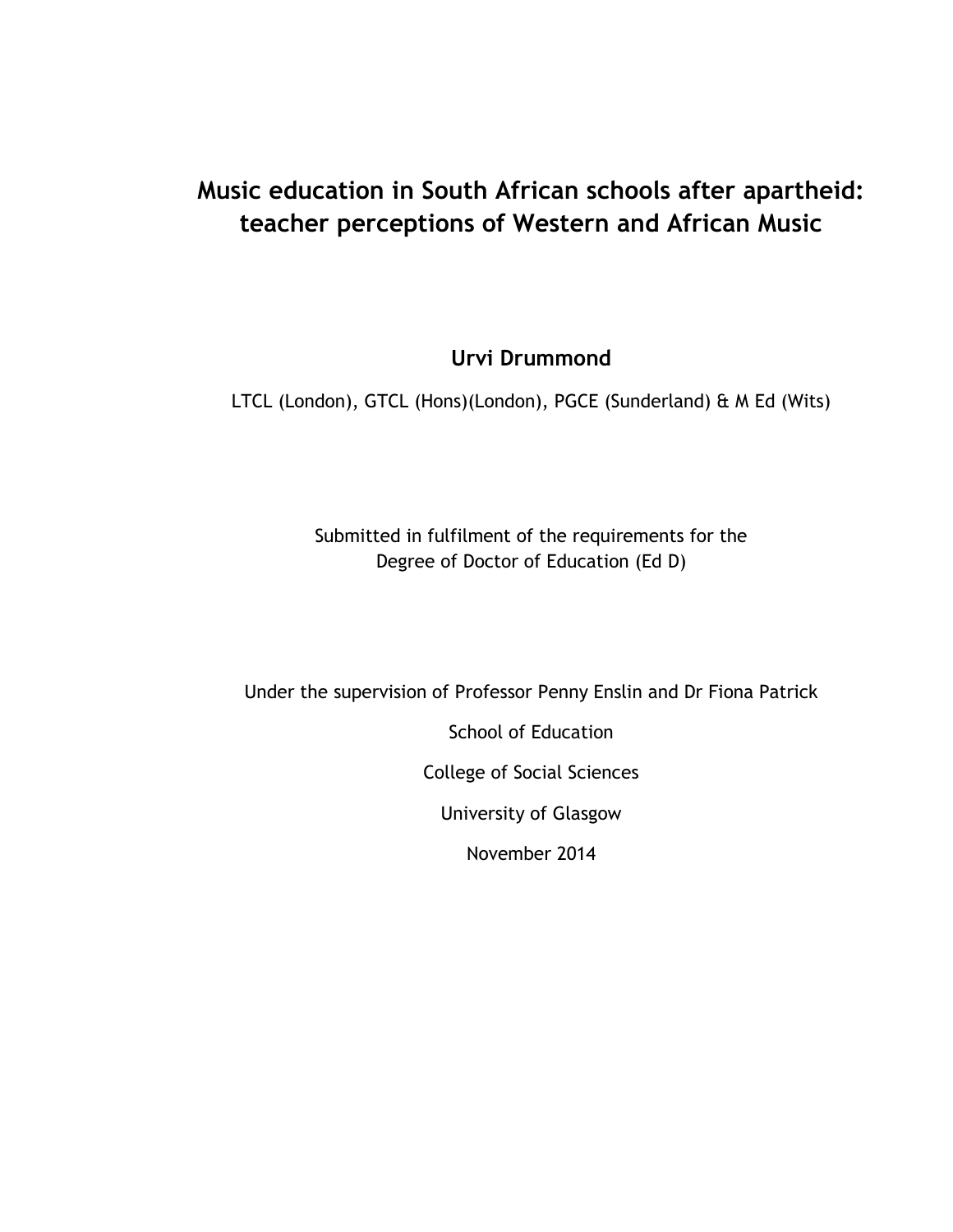#### **Abstract**

The South African classroom music curriculum has changed in the twenty years since the transition from apartheid to democracy in 1994. The broad imperative for the main music education policy shifts is a political agenda of social transformation and reconciliation. Policy aims are to include many more learners in the music classroom by promoting the study of diverse musics that were previously marginalised and by providing a framework for music education that allows learners to progress at their own pace. This research study investigated to what extent music teachers are able and likely to fulfil the requirements of the new, post-apartheid curriculum, with particular reference to the National Curriculum Statement music policies (NCS). Specifically, it considered whether teachers have a particular allegiance to Western and/or African music. Twelve South African music teachers were interviewed for this purpose.

The latest music curriculum revision in the form of the Curriculum and Assessment Policy Statement (CAPS, 2011) has modified knowledge content by streaming music into three distinct but parallel genres. In addition to Western music, the curriculum incorporates Indigenous African music and Jazz as representative of the diverse cultural interests of South Africans. An analysis of post-apartheid music policy documents draws on postcolonial thought to frame the affirmation of African music by giving it a prominent place in the curriculum. In order to appreciate the role different musics are expected to play in the curriculum, the work of prominent ethnomusicologists provides a means to conceptualise the range of emerging musics, including World Music, Global Music and Cosmopolitan Music, and their differences.

For teachers to comply with the policy directive to teach different musics to diverse learners, they are required to expand their knowledge and adapt their teaching styles to achieve these aims. This study highlights a lack of resources and of structured teaching support through continuing professional development as well as a need for policy to give clearer direction in the way it instructs teachers to execute the changes demanded of them in the curriculum. An investigation of teachers" own musical education and their views of the new curriculum reveals that they are willing to teach a variety of musics. Their perceptions of the differences between Western and African music illustrate a reflective understanding of the challenges they face in this undertaking.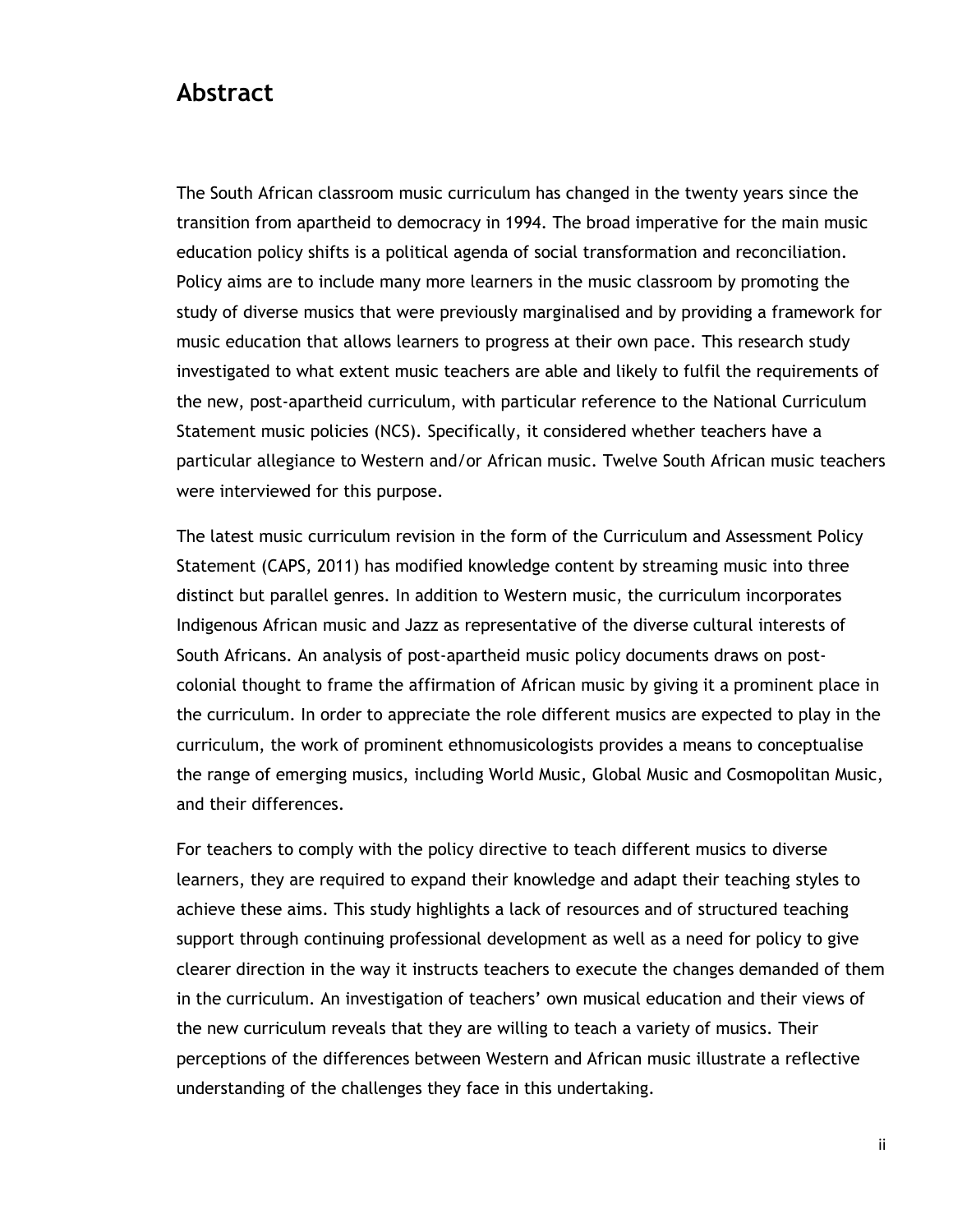## **Contents**

| <b>Abstract</b>                                                                                           | ii   |
|-----------------------------------------------------------------------------------------------------------|------|
| Acknowledgements                                                                                          | vi   |
| <b>Author's declaration</b>                                                                               | viii |
| <b>Abbreviations</b>                                                                                      | iх   |
| <b>Chapter One Introduction</b>                                                                           | 1    |
| Reflections of a diasporic music teacher                                                                  | 1    |
| Origins of the study                                                                                      | 7    |
| <b>Research questions</b>                                                                                 | 17   |
| Outline of chapters                                                                                       | 18   |
| Chapter Two Changing perceptions of music and its purposes: Global and<br>South African                   | 20   |
| Interpreting post-apartheid music education                                                               | 20   |
| Diverse musics in the National Curriculum Statement                                                       | 25   |
| The significance of globalisation                                                                         | 30   |
| Purposes of music in contemporary South African music education                                           | 34   |
| Participatory and presentational music                                                                    | 37   |
| Concluding comments                                                                                       | 41   |
| Chapter Three South African music education policy since 1994                                             | 44   |
| Introduction                                                                                              | 44   |
| From segregation to democracy                                                                             | 45   |
| Music education in post-apartheid education policies                                                      | 48   |
| Curriculum 2005 (2002)                                                                                    | 50   |
| Curriculum 2005/The Revised National Curriculum Statement<br>(C2005/RNCS), Policy Overview (2002)         | 50   |
| Curriculum 2005/The Revised National Curriculum Statement,<br>Grades R-9 (School) Arts and Culture (2002) | 52   |
| Outcomes-based education in Curriculum 2005/Revised National<br>Curriculum Statement (2002, 2003)         | 57   |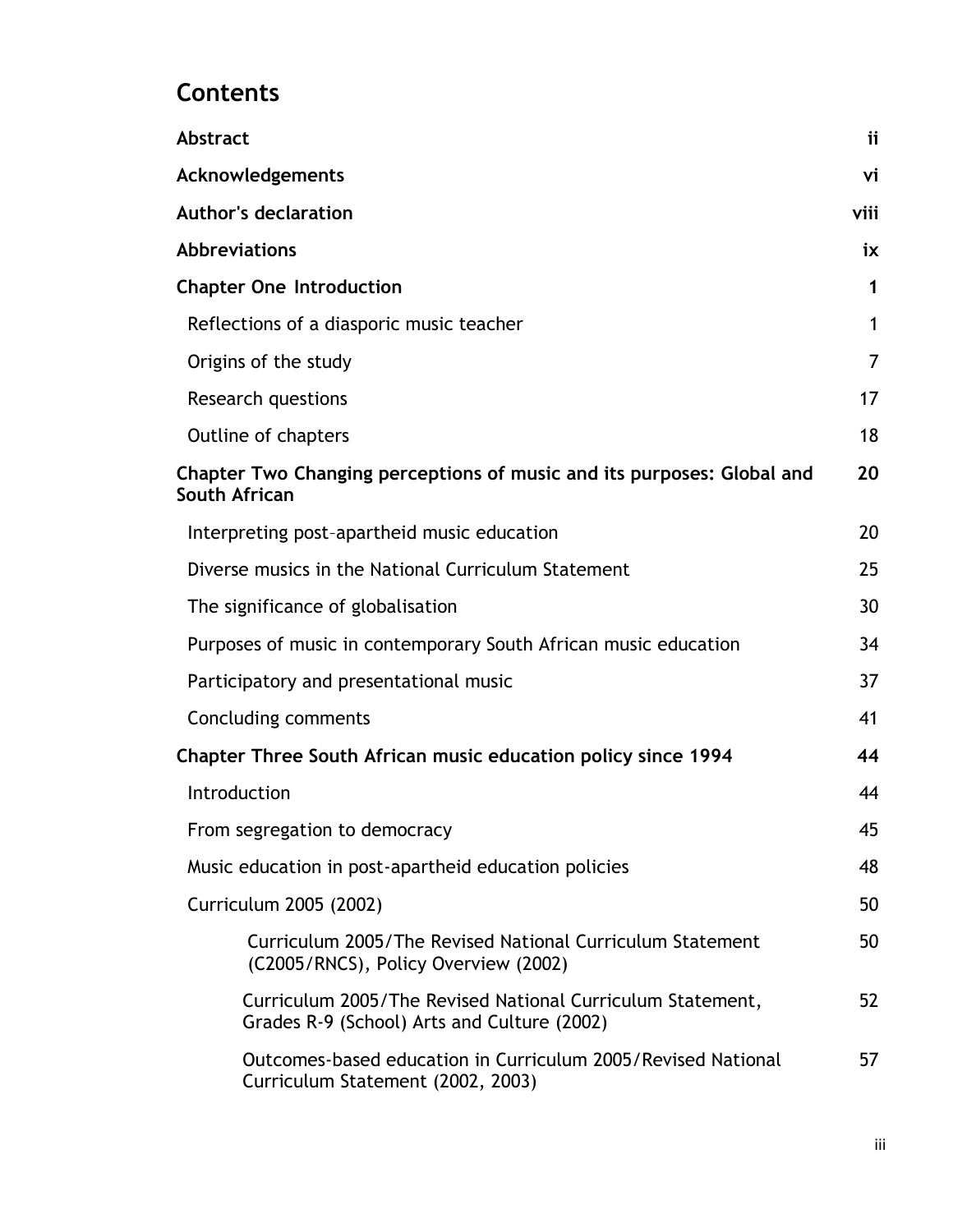| The National Curriculum Statement (2003)                                                                             |     |  |
|----------------------------------------------------------------------------------------------------------------------|-----|--|
| The Curriculum and Assessment Policy Statement (2011)                                                                | 65  |  |
| Topic 1: Music performance and improvisation                                                                         | 66  |  |
| Topic 2: Music literacy                                                                                              | 70  |  |
| Topic 3: General music knowledge and analysis                                                                        | 72  |  |
| <b>Chapter Four Method</b>                                                                                           | 77  |  |
| Introduction                                                                                                         | 77  |  |
| Selecting participants in a post-apartheid context                                                                   | 79  |  |
| Data collection and data analysis                                                                                    | 84  |  |
| Approaches to data collection                                                                                        | 87  |  |
| Chapter Five Teachers' journeys that influenced their views of music<br>teaching                                     | 92  |  |
| From music student to music teacher                                                                                  | 92  |  |
| Experiences of learning music                                                                                        | 94  |  |
| Perceptions of African and Western music                                                                             | 108 |  |
| Classroom music and subject music                                                                                    | 118 |  |
| Chapter Six CAPS in the classroom: Teachers' perceptions of the<br><b>Curriculum and Assessment Policy Statement</b> | 128 |  |
| Introduction                                                                                                         | 128 |  |
| Perceptions of good musical knowledge                                                                                | 129 |  |
| Views on music as a means of social transformation                                                                   | 144 |  |
| <b>Chapter Seven Conclusion</b>                                                                                      | 159 |  |
| Introduction                                                                                                         | 159 |  |
| How backgrounds have affected views on music education                                                               | 162 |  |
| Views on African and Western music                                                                                   | 164 |  |
| Good musical knowledge                                                                                               | 167 |  |
| Music, music education and social transformation                                                                     | 170 |  |
| Implications for professional practice                                                                               | 172 |  |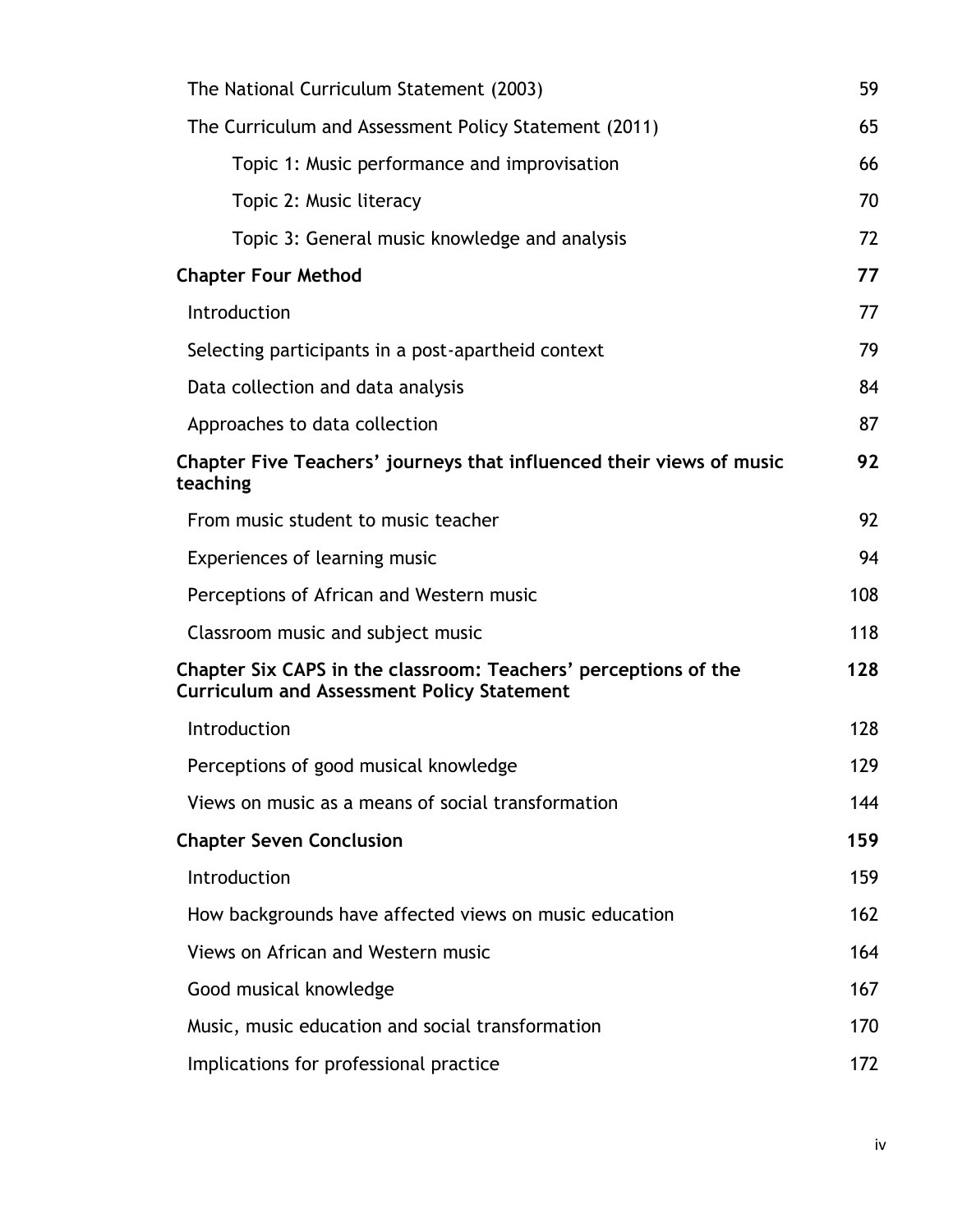| <b>Appendices</b>                                                                                                                          | 177 |
|--------------------------------------------------------------------------------------------------------------------------------------------|-----|
| Appendix 1: Extract from Department of Education, National Curriculum<br>Statement, Grades 10-12 (General), Music (2003), Chapter 2, Music | 177 |
| Appendix 2: Exemplar of Plain Language Statement                                                                                           | 179 |
| Appendix 3: Exemplar of Consent Form                                                                                                       | 182 |
| Appendix 4: Questions for Participants                                                                                                     | 183 |
| <b>References</b>                                                                                                                          | 185 |
| List of tables                                                                                                                             |     |
| Table A: Classification of musics                                                                                                          | 25  |
| Table B: Areas of interest                                                                                                                 | 78  |
| Table C: Basic profile of the participants                                                                                                 | 83  |
| Table D: Examples of codes                                                                                                                 | 85  |
| Table E: Extended profile of the participants                                                                                              | 93  |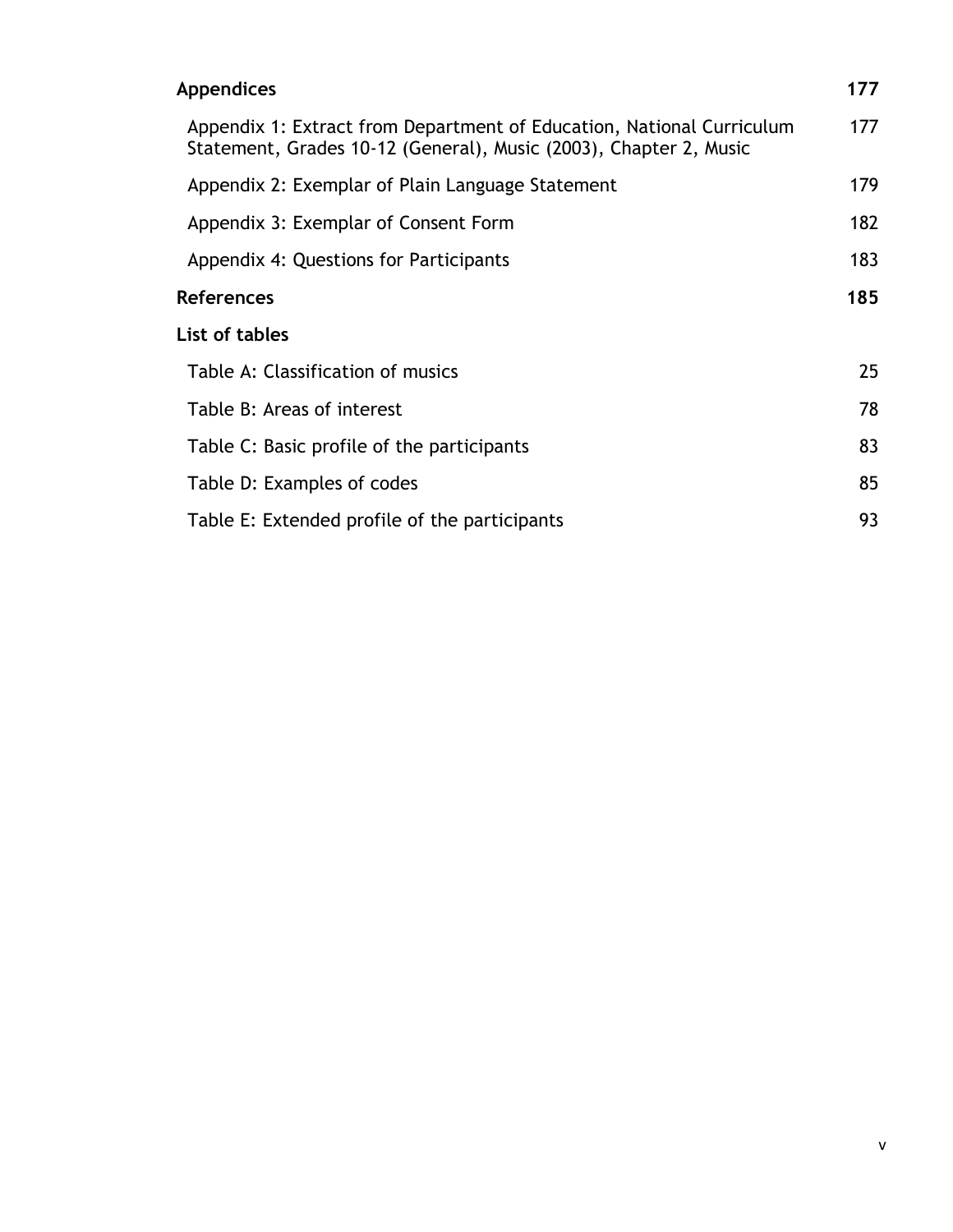### **Acknowledgements**

I am most grateful to my husband David who has supported me throughout my doctoral endeavours. This dissertation would not have been possible without him.

The support of my supervisors, Professor Penny Enslin and Dr Fiona Patrick, is acknowledged with thanks. Penny Enslin first introduced me to the idea of doing a doctorate. Her exceptional qualities as a teacher have given me the confidence to complete both my Master"s degree at the University of the Witwatersrand in South Africa and the doctoral degree at the University of Glasgow. Her honesty, patience, guidance and encouragement have sustained me through the more difficult moments of my doctoral journey. Dr Nicki Hedge kindly assisted me during the very early stages of my research for which I am most grateful. Dr Fiona Patrick"s enthusiasm and intuitive understanding of my work has been an invaluable asset and her feedback has enriched our meetings and many Skype conversations over the years.

To Dawie Malan, librarian at the University of South Africa – I am immensely grateful to you for your substantial help in accessing newspaper and journal articles pertaining to my research interests.

To the 12 teachers in my research cohort – your willingness to participate and reflect deeply on the questions I posed to you in my interviews provided the richest material I could have hoped for. I would like to thank you most sincerely for all your input.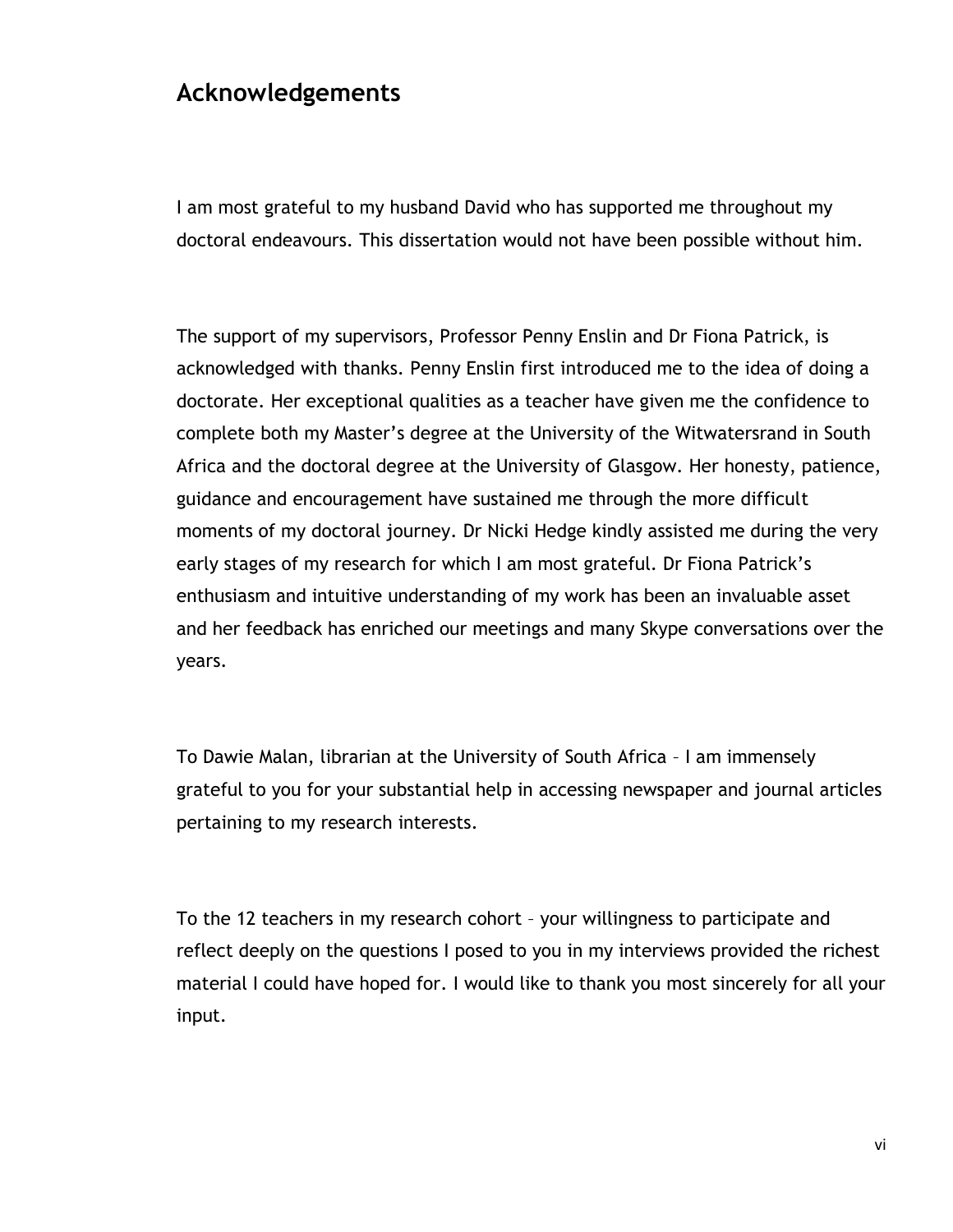To my family members and friends – I thank you for your endless generosity in making time for listening, discussing and at times arguing most effectively your different points of view on my research. Your contributions challenged me to think in alternative ways and for this I am indebted to you.

My own piano students and their parents have shown a great deal of interest in my "book"! They have happily tolerated the times when I could not teach them due to doctoral commitments and have been a constant source of inspiration in this major undertaking. Their support and understanding has undoubtedly contributed to my passion and sustained enthusiasm for this project.

Urvi Drummond, Johannesburg, South Africa, November 2014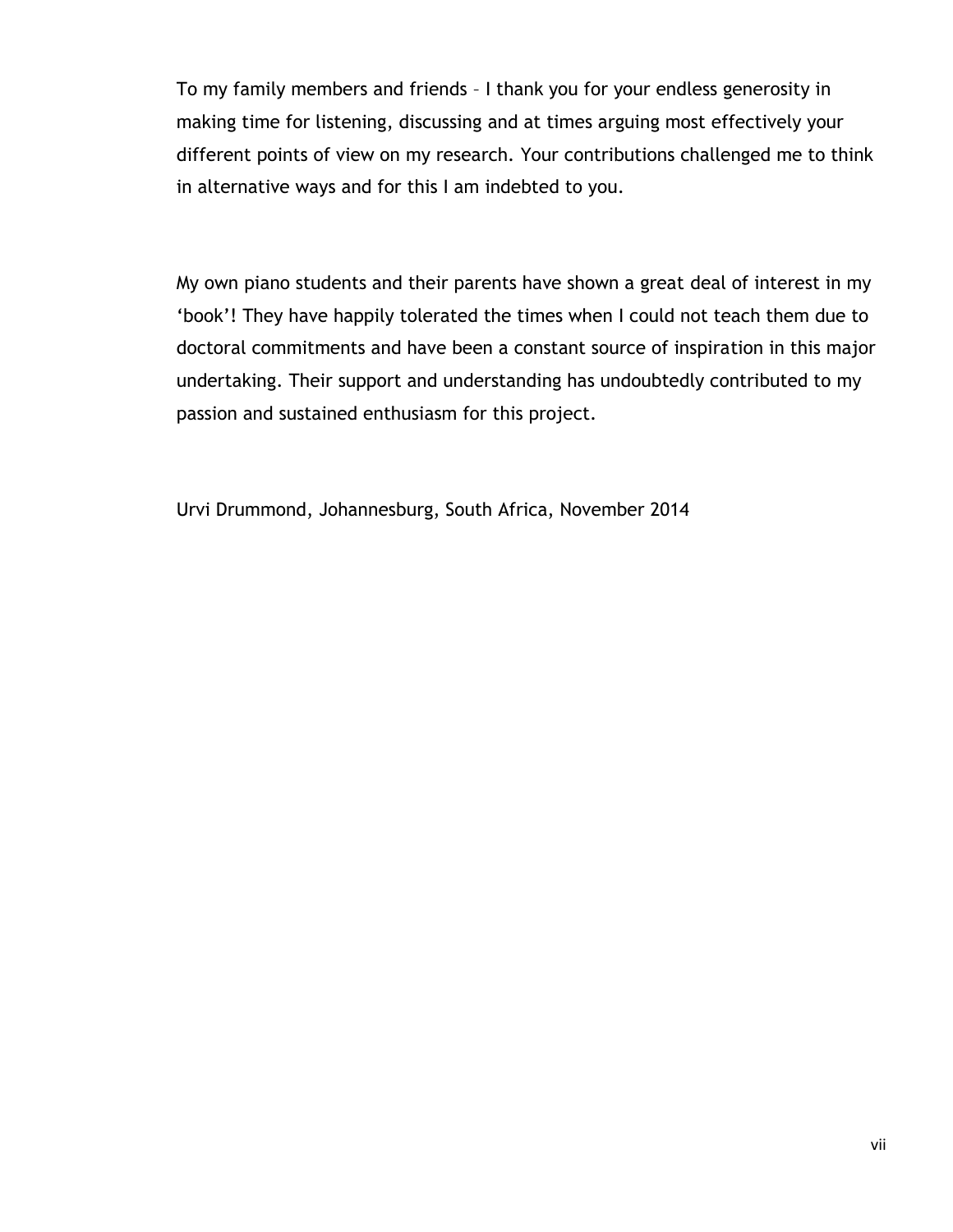## **Author's declaration**

I declare that, except where explicit reference is made to the contribution of others, this dissertation is the result of my own work and has not been submitted for any other degree at the University of Glasgow or any other institution.

Signature: Aline from 2

Printed name: Urvi Drummond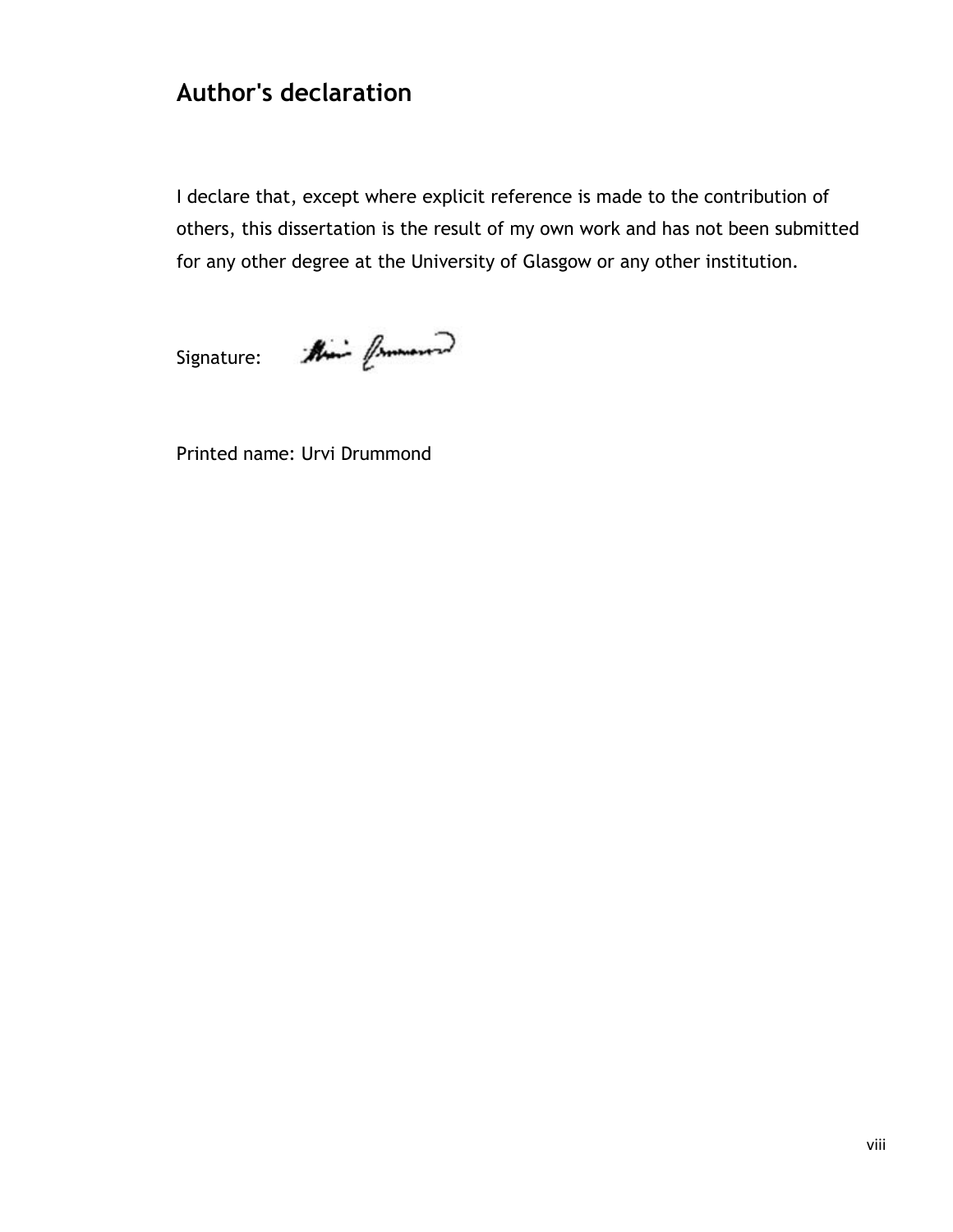## **Abbreviations**

| <b>ABRSM</b>      | Associated Board of the Royal Schools of Music        |  |  |
|-------------------|-------------------------------------------------------|--|--|
| <b>BA Ed</b>      | Bachelor of Art, Education                            |  |  |
| <b>BA Mus</b>     | Bachelor of Art, Music                                |  |  |
| <b>B</b> Mus      | <b>Bachelor of Music</b>                              |  |  |
| <b>B Mus PA</b>   | Bachelor of Music, Performing Arts                    |  |  |
| C <sub>2005</sub> | Curriculum 2005                                       |  |  |
| <b>CAPS</b>       | The Curriculum and Assessment Policy Statement (2011) |  |  |
| <b>GCE</b>        | <b>General Certificate of Education</b>               |  |  |
| <b>DoE</b>        | Department of Education                               |  |  |
| Ed D              | <b>Doctor of Education</b>                            |  |  |
| <b>FAK</b>        | FAK sangbundel (Afrikaans song book)                  |  |  |
| <b>FET</b>        | <b>Further Education and Training</b>                 |  |  |
| <b>GTCL</b>       | <b>Graduate Trinity College London</b>                |  |  |
| IAM               | Indigenous African Music                              |  |  |
| <b>IKS</b>        | Indigenous Knowledge Systems                          |  |  |
| <b>LSM</b>        | Learning Support Materials                            |  |  |
| <b>LTCL</b>       | Licentiate Trinity College London                     |  |  |
| <b>NCS</b>        | <b>National Curriculum Statement</b>                  |  |  |
| <b>NEA</b>        | National Eisteddfod Academy                           |  |  |
| <b>NQF</b>        | <b>National Qualifications Framework</b>              |  |  |
| <b>OBE</b>        | <b>Outcomes-Based Education</b>                       |  |  |
| <b>OBET</b>       | <b>Outcomes-Based Education and Training</b>          |  |  |
| <b>PATS</b>       | <b>Performance Assessment Tasks</b>                   |  |  |
| PDI               | Previously Disadvantaged Individuals                  |  |  |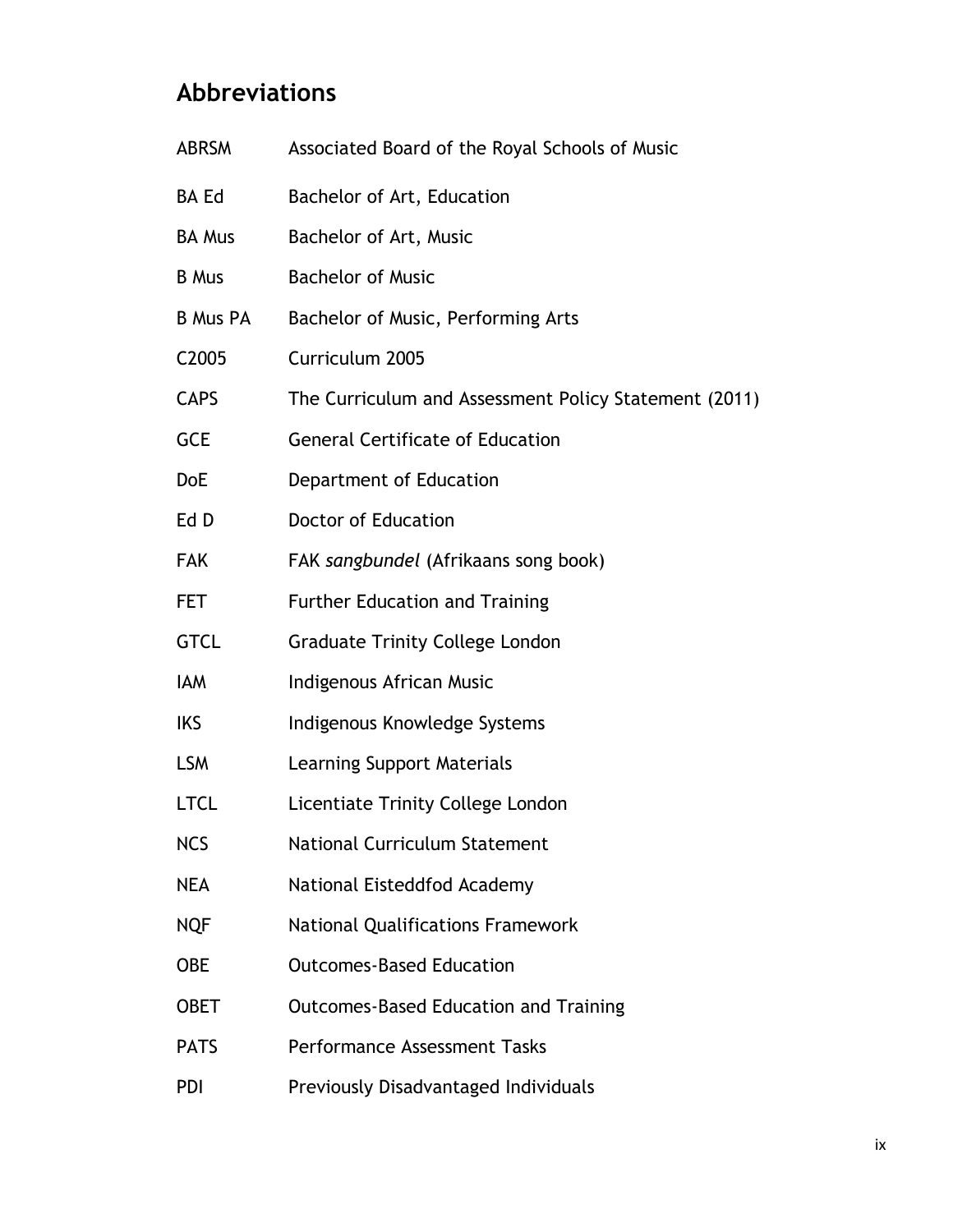- PGCE Postgraduate Certificate in Education
- RNCS Revised National Curriculum Statement
- SACE South African Council for Education
- SAQA South African Qualifications Authority
- UCT University of Cape Town
- UP University of Pretoria
- UNISA University of South Africa
- WAM Western Art Music
- WITS University of Witwatersrand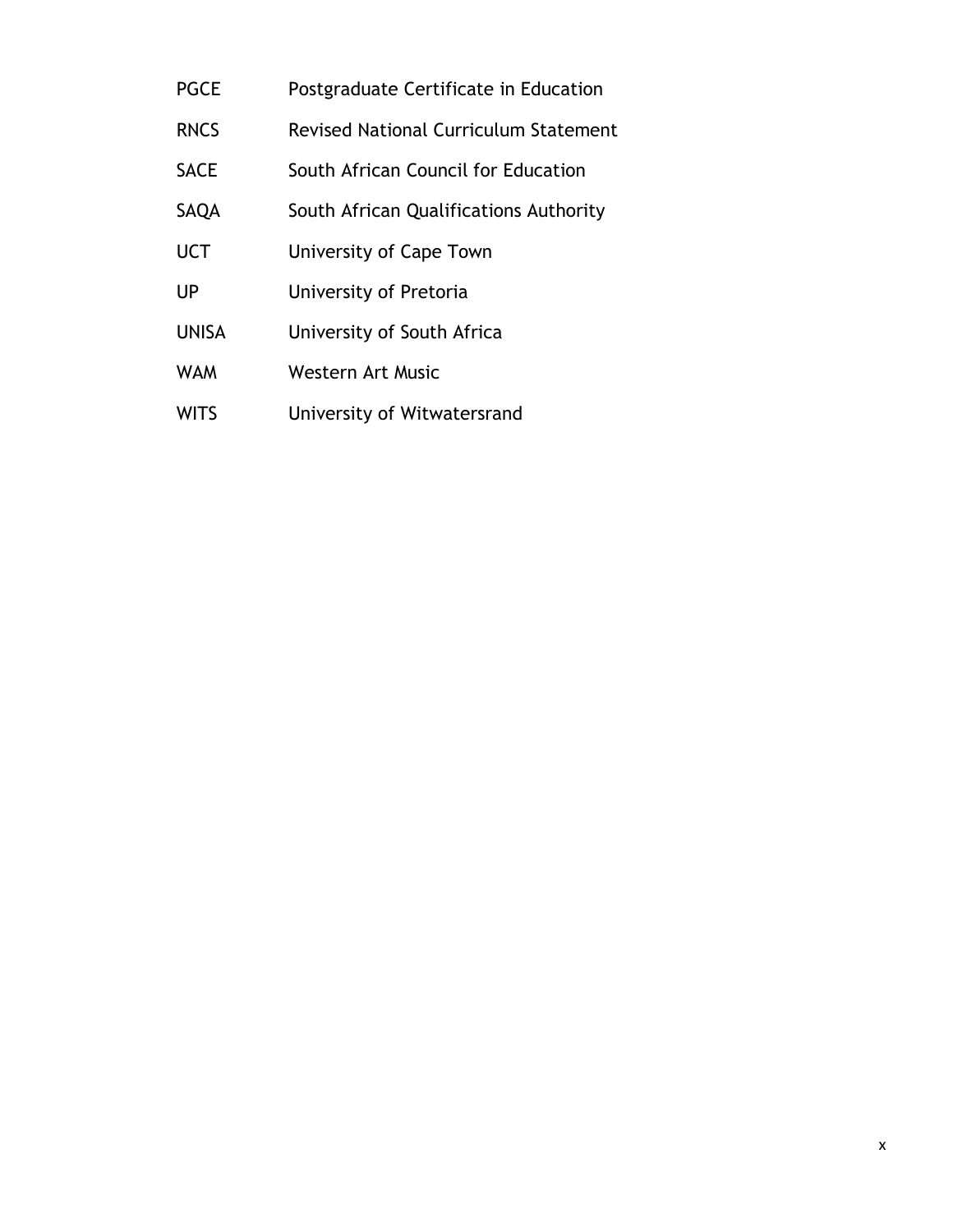# **Chapter One Introduction**

#### **Reflections of a diasporic music teacher**

The interests that led to this study of 12 South African music teachers' perceptions of Western and African music in the South African classroom were stimulated by my childhood and early adult experiences and my negotiation of two quite different cultural identities in the form of classical Western music and Sri Lankan dancing. More recently, the motivation to understand teacher perceptions of Western and African Music in South African schools was instigated by my move to Johannesburg in 2004 and the many informal discussions I had with music teaching colleagues about the range of types of music they were now being required to teach in the school environment. I observed that the post-apartheid mood in education at this time was a mixture of different imperatives: hope for the future, enthusiasm for change as well as policy fatigue and perplexity about what teachers thought was expected of them in the climate of significant curriculum changes. I understood their mélange of feelings and the disorder and disruption caused by the national policy move to incorporate diverse musics in a bid to assimilate a range of learners in the classroom. Their state of flux in part reflected my own jumbled reactions to the way I had been taught music in a childhood that was marked by varied life experiences that could best be described as a diasporic adventure. In common, we shared the desire for understanding the different conditions we found ourselves in.

I was excited to engage with the moral impetus for transformation that signalled the transition between the injustices of the past and the developments of the future within the unique social setting of South Africa. My story situates my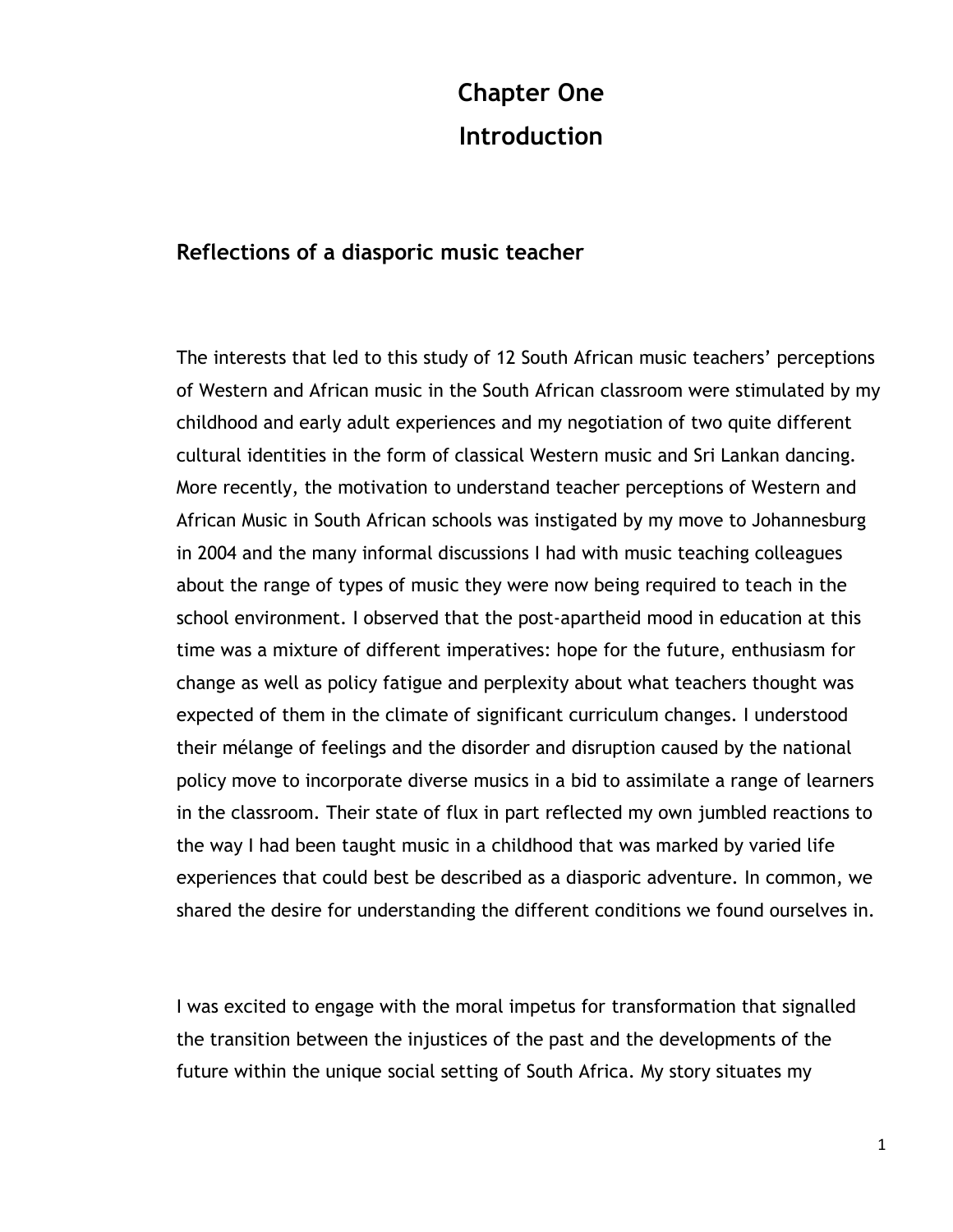research interest within the context of my life as a music student and teacher in this study.

I am a music teacher with a strong background in Western music and training as a classical pianist. I come from Sri Lanka and have some familiarity with Asian music – particularly Kandyan Dance in which I was trained during my childhood. My family background was both Asian and British with attendant colonial influences. I would describe myself as having a strong professional music affiliation and loyalty to Western music, to its notation and to its traditional methods of music training. I come from a music conservatoire background and studied in a variety of Western music conservatoires and schools from the age of four until the age of 22. My English undergraduate music degree comes from a very old, influential and traditional music college. My working life is occupied with teaching the piano and classroom music to children and adults at both school and university.

My early adult life was spent teaching music as well as experimenting with a number of other non-music related professions in London. I got married in my late 20"s and began a new expatriate life that took my husband and me to France, Bahrain, Dubai and South Africa. During this time I got back to teaching music fulltime in quite different contexts. In my late 30"s I undertook a Postgraduate Certificate in Education (PGCE) from an external campus of the University of Sunderland, UK, in Dubai. After we moved to South Africa, I embarked on my Master"s Degree (M Ed) at the University of the Witwatersrand (WITS) and then enrolled on the Doctorate in Education programme (Ed D) at the University of Glasgow, UK.

I came to South Africa in 2004 and commenced my Master of Education studies which led to teaching opportunities on an undergraduate teaching programme that included classroom music for trainee-teachers. My teaching experiences and my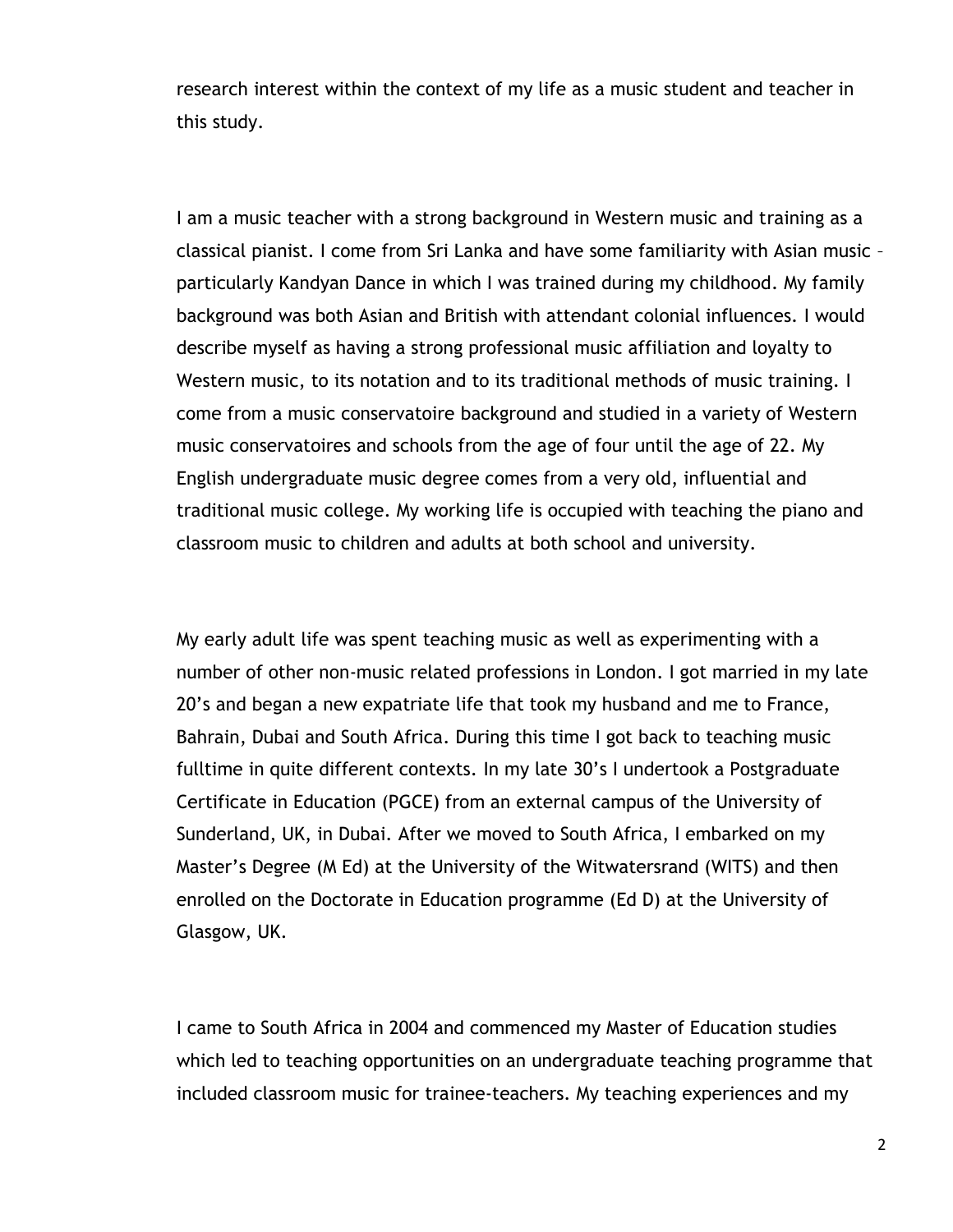postgraduate student experiences were characterised by discussions about major changes in education policy in South Africa that accompanied and followed the country"s transition to democracy in 1994. The curriculum documents being reflected on were: Curriculum 2005 published in 1997 (C2005), the Manifesto on Values, Education and Democracy (special school supplement) published in 2001 and the Revised National Curriculum Statement published in 2002 to which I will return later in this chapter. Many of my preconceptions were challenged. Principally challenged was my loyalty to traditional Western theory of music teaching. This made me think deeply about my own training and musical identity.

The Master"s programme was a watershed moment for me. It is at this point that my loyalty to the way I was trained in music was challenged and my professional mindset slowly transformed. It was no longer sufficient for me to frame understandings exclusively in terms of Western music history, theory, counterpoint, piano repertoire and traditional aural training<sup>1</sup>. The curriculum studies I was engaged in were lively and thought-provoking because of the political climate of reconciliation and transformation in post-apartheid South Africa. I began to consider alternative views about music training and education which included accepting the importance of indigenous music in the trainee-teachers' curriculum. My Master"s research was about fast-tracking trainee-teachers to become competent classroom music teachers without a long history of specialist knowledge. This topic led me to explore issues of diversity and inclusion within the context of the keyboard curriculum I had designed and was teaching to my fast-trackers. My interest developed further during the doctoral programme in education at Glasgow University, UK, which allowed me to further explore alternative ways of thinking about music education.

 $<sup>1</sup>$  Aural training concerns the training of the ear with exercises set to develop listening skills to a</sup> very high level.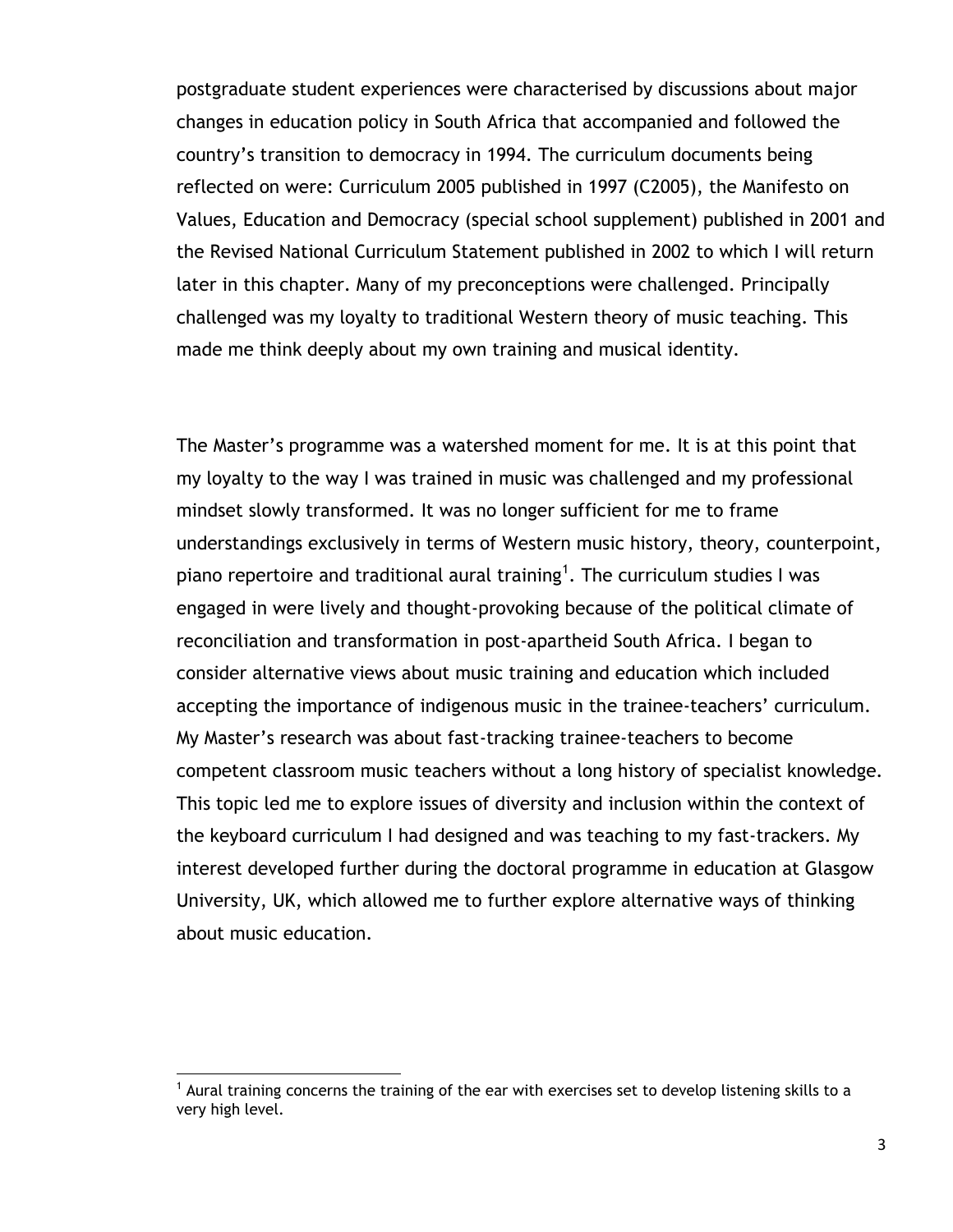As a child, I never questioned the different cultural domains that came my way. My father was a member of the diplomatic corps and my brother and I were expected by my parents to 'carry the national flag'. This rendered the need to speak and write Singhalese, to eat and learn to cook and appreciate Sri Lankan food, to become proficient in Sri Lankan culture and to be a practicing Buddhist with a strong knowledge of the many cultural customs and rituals that publicly defined who we were as a Sri Lankan family. Further, it was also expected by the wider diplomatic community that we lived in to adopt some of the habits of the host countries we were in and to show genuine interest in their politics, traditions and customs. It was normal for us to spend an average of three years in different countries and as a family we became adept at quickly assimilating different lifestyles. Underpinning my childhood was a static modus operandi of extracurricular activities. I went for piano lessons, expanding a Western classical repertoire of piano music and I was given instruction on traditional Sri Lankan (Kandyan) dancing<sup>2</sup>.

My early music education was shaped by the postings allocated to my father. Although of Sri Lankan nationality, I was born in Bombay (now Mumbai, India) in 1962. The first 13 years of my life were spent in Moscow (ex- USSR), Bonn (former West Germany), Kobe (Japan), Rome (Italy) and London (United Kingdom). My paternal grandmother was of mixed race – Dutch and Singhalese – and she was a well-known piano and music teacher who started the first Kindermusik School in Colombo (Sri Lanka). She helped me to overcome some of the difficulties I encountered in the learning of the rudiments of Western theory of music in a number of different languages – Russian, German, Japanese and Italian. I have vivid memories of her sending me blue aerogramme letters explaining basic concepts such as key signatures and chord structures<sup>3</sup>. I also remember how we spent many

 $^2$  Kandyan dance originated in the central hills of Kandy, Sri Lanka. It is usually performed to the accompaniment of Kandyan drums and small cymbals in a ceremonial setting. Dancers are dressed in colourful and elaborate costumes with metal ornaments on their head, neck, arms and ankles.  $3$  A key signature is an essential part of music notation that places a piece of music into the

appropriate scale it represents. Chords are made up of a series of notes often played simultaneously.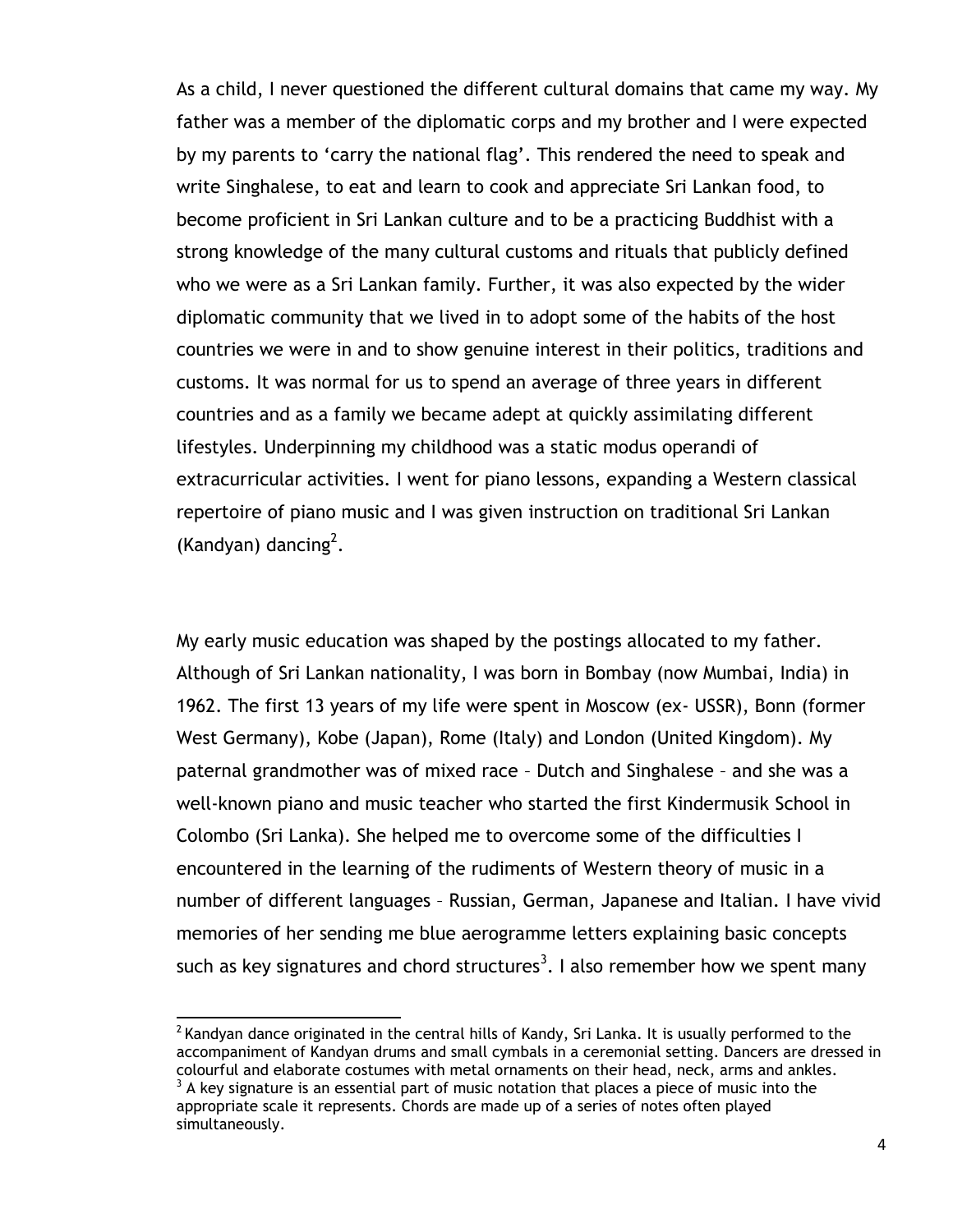hours listening to recordings of music by Bach, Beethoven and Schubert, three of her favourite composers, whenever I visited her. In my early teens, we were posted to London and being a fluent English speaker, it was a big relief for me not to have to negotiate yet another foreign language.

Unlike Kok (2011), who felt that in preparing for Western classical music examinations she "participated willing if unwittingly in an ideological process that ultimately reinforced the colonizers" cultural subjugation of the colonized" (Kok, 2011: 83), I felt naturally drawn to a repertoire of Western classical music. I was comfortable studying in the famous music conservatoires of Moscow, Rome and London. It is perhaps the stimulation provided by my piano teachers and the privileged experiences of going to performances of the Bolshoi Ballet in Moscow, opera at La Scala in Milan and Covent Garden in London, all underpinned by family support of my musical studies, that I did not feel the oppression articulated by Kok's personal story of 'colonial violence' (2011: 83).

That said, I remember my father"s concern that I listened to and sang with enthusiasm in Bach"s Masses. For him, my yearning for sacred Western choral music corresponded to a rejection of my Asian heritage and my Buddhist upbringing. This was not so. I enjoyed my Kandyan dancing and I also enjoyed taking part in Western classical music concerts. I had a mostly contented dual vista of East and West although there were times when I was comfortable with neither. I particularly recall grappling with deconstructing some Western twentieth century music. I especially remember the agony of trying to analyse the strange atonal passages of Bartok's Sixth String Quartet as an Advanced-level (A-level) student<sup>4</sup>. A similar moment of distancing occurred when I could not totally throw myself into the spirit of the Butterfly Dance as a result of being awkward and embarrassed by the thick stage make-up and heavy ceremonial Kandyan costume I was obliged to wear.

<sup>4</sup> General Certificate of Education (GCE) Advanced Level, more commonly known as A-level examinations are taken by students in their last year of school in the United Kingdom.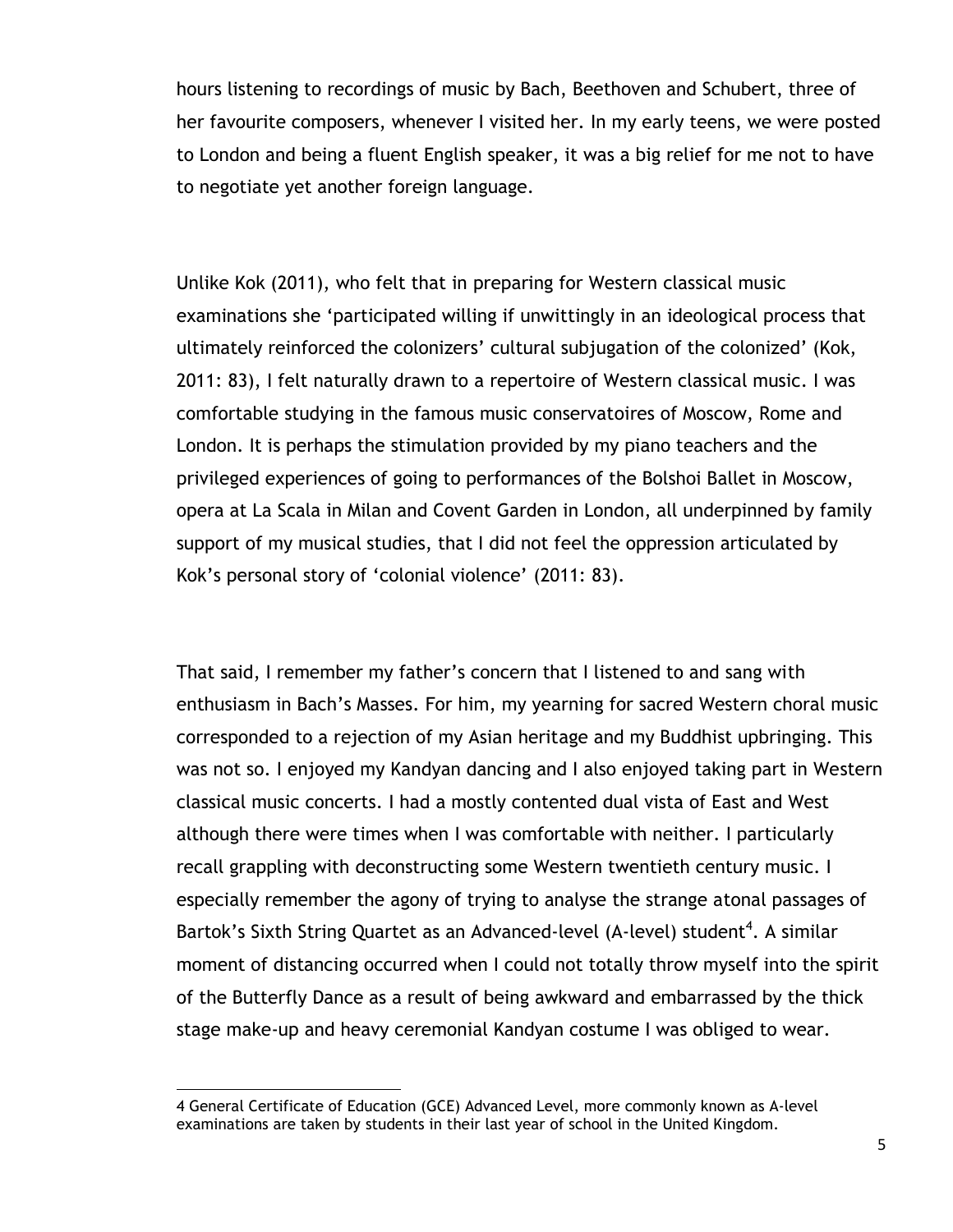Despite these anomalies, I passed the first piano examination I ever attempted at Grade 8 level<sup>5</sup> from the Associated Board of the Royal Schools of Music (ABRSM) based at the Junior College of the Royal College of Music in London where I spent seven years from the age of 13 to 18 furthering my Western knowledge and pianistic skills. The training was rigorous and my chaotic and somewhat disorganised background in music did not entirely prepare me for the strict discipline of formal music education which I had not experienced before. Until this point, the teachers who taught me concentrated on developing my practical skills as the language barriers prevented development in other areas. I was pleased to be accepted into The Trinity College of Music in London as an undergraduate and to be given the opportunity to formalise my music education so that I could acquire a more standard and normal collective identity of music student and music professional.

Thus I attribute my research interest in diversity in music teaching and learning to an itinerant upbringing that has drawn me in adult life to investigating aspects of a society striving to come to terms with change. The interviews with twelve music teachers that constitute this study presented me with the ideal opportunity to explore the transition from a traditional curriculum to a post-apartheid contemporary curriculum through exploring their perceptions of Western and African music in the South African classroom. Their efforts to come to terms with a new curriculum represented to me an opportunity to investigate the perceptions of teachers involved in overcoming the historical divisions of the national community by addressing the conflicts of the past in a conciliatory post-injustice era.

<sup>5</sup> External music examinations are normally graded from 1-8 with awards given in categories of pass, merit and distinction according to the marks awarded. Grade 8 distinction for a student"s principal practical study is the minimum requirement for students hoping to gain entrance into Music College as undergraduates.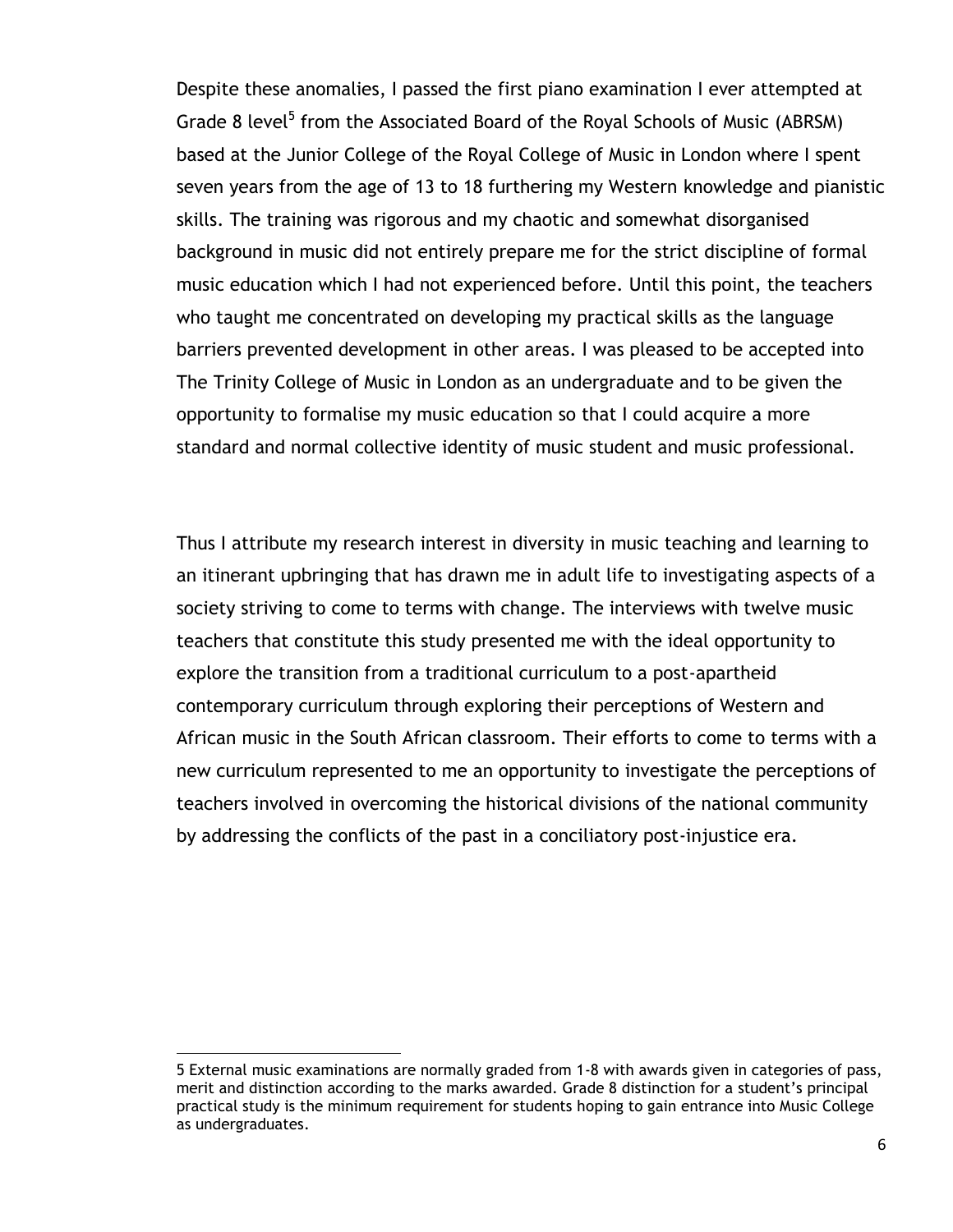#### **Origins of the study**

I found myself immersed in an academic environment of intense debate and discussion at WITS University about the curriculum shift towards outcomes-based education (OBE) required by policy changes after apartheid. My loyalty to Western music was being questioned by colleagues and lecturers. The idea of considering alternative systems of education was new to me. I was intrigued by the idea that everyone could do music and my Master"s research strongly encouraged this notion. I wanted to learn more about what it meant to be inclusive and to diversify within a music teaching context. However, my training in Western theory and Western music was still heavily ingrained in me. Policy language signalled a change from a didactic pedagogic stance to a more democratic manner of teaching. Teachers in democratic South Africa are now often referred to as "facilitators" and pupils most commonly as "learners". At a local level, music education was being shaped by the interests of fairness of assessment and diversity of curriculum content in a bid to widen access to the subject. At an international level, these aims were being tempered with teaching and learning goals that accorded with international benchmarks of "good" music education.

Whilst I had sympathy for the idea of open access in music I did not really understand what this entailed or how it could be achieved outside the Western concept of music teaching in South African schools. I began to inquire into certain things that were troubling me. Principally, there was, for me, a tension between attempts to rebalance a curriculum that was biased toward the learning of Western music and my ingrained experience of being taught music in the traditional Western way. Contained in that tension was the underlying question if teachers, who like me were Western-trained, would be prepared to accept the emergence of more open and responsive systems of teaching and learning arising out of policy resistance to elite and insular music making practices. I wondered how the policy changes would be enacted. Would they result in a dominantly Western perspective of music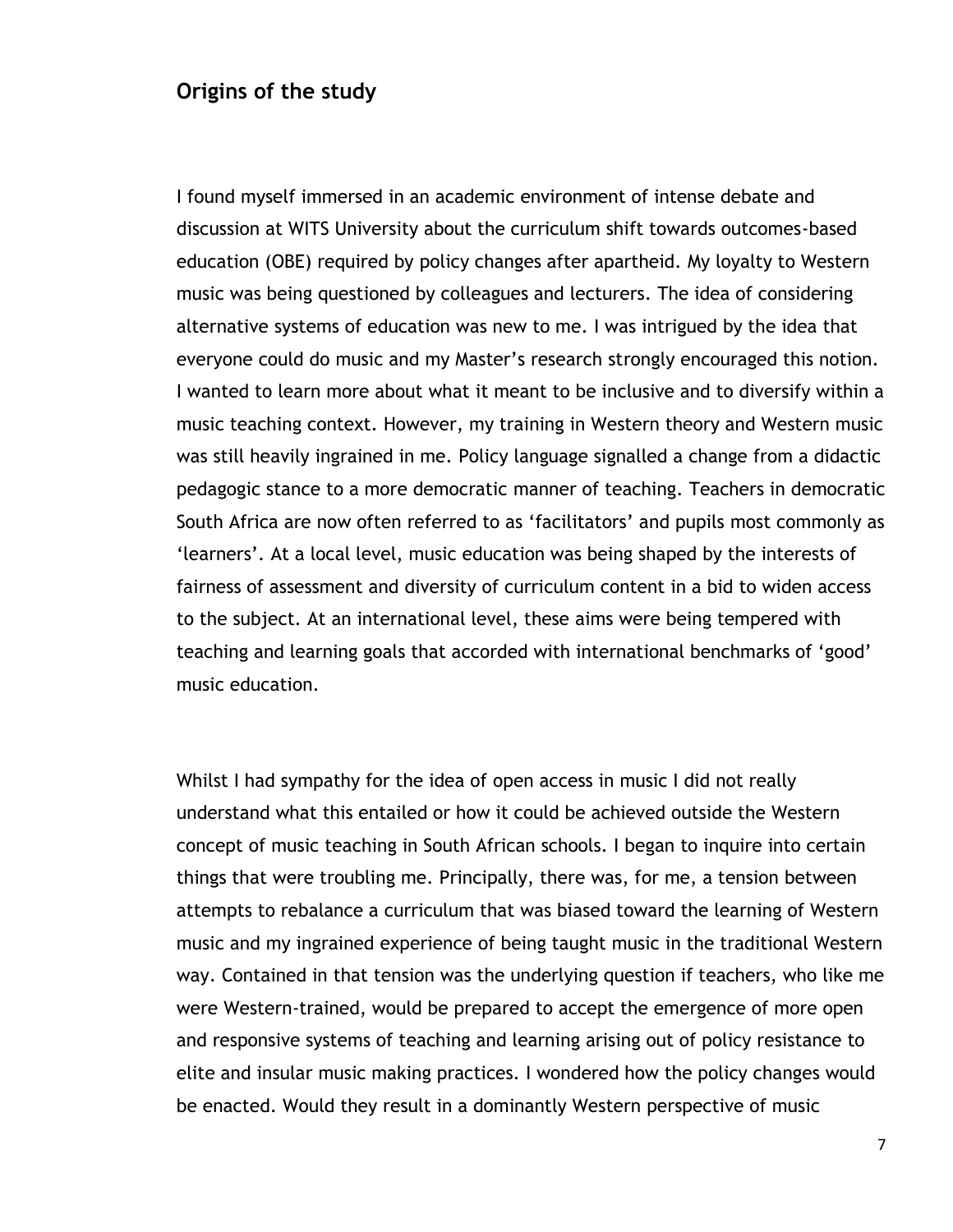teaching being enforced on South African students or would teachers accommodate Indigenous Knowledge Systems (IKS) now being promoted in post-apartheid education policy and its new curricula?

These thoughts led me to study South Africa"s music curriculum in the form of the various documents that inform the National Curriculum Statement. It should be noted that the preamble to the Curriculum and Assessment Policy Statement (CAPS), Creative Arts, Final Draft (CAPS, 2010: 3) emphasises ideas of access, social transformation, critical learning, achievable standards, diversity and IKS. These ideas are repeated and reinforced in most of the South African education policy documents. The promotion of IKS caught my attention as it appeared to directly address my preoccupation with the challenge of achieving a balance between Western and African music training.

Fullan (1998) explains that systems improvement requires a shared vision of what constitutes educational and curriculum reform (Fullan, 1998: 3-4). It seems to me that there exists a lack of a collective outlook, particularly amongst South African music teachers, music teacher-training institutions and the Departments of Education with relation to reform initiatives taking place in the Curriculum and Assessment Policy Statement for Music, (CAPS, 2011). One way to create Fullan"s "shared understanding and commitment" (Fullan, 1998: 1) would be for music teacher training and in-service developmental projects to work towards a joint understanding of CAPS policy aims in order to understand what needs to be done to successfully implement them in the classroom.

My concerns are posed against the background of radical restructuring of teacher education since 1994. Most significantly, previously segregated colleges of education were incorporated into an integrated non-racial national structure and in 2005 a number of schools of education in universities were merged with colleges of education (Kruss, 2008: 169-172). A major restructuring of teacher education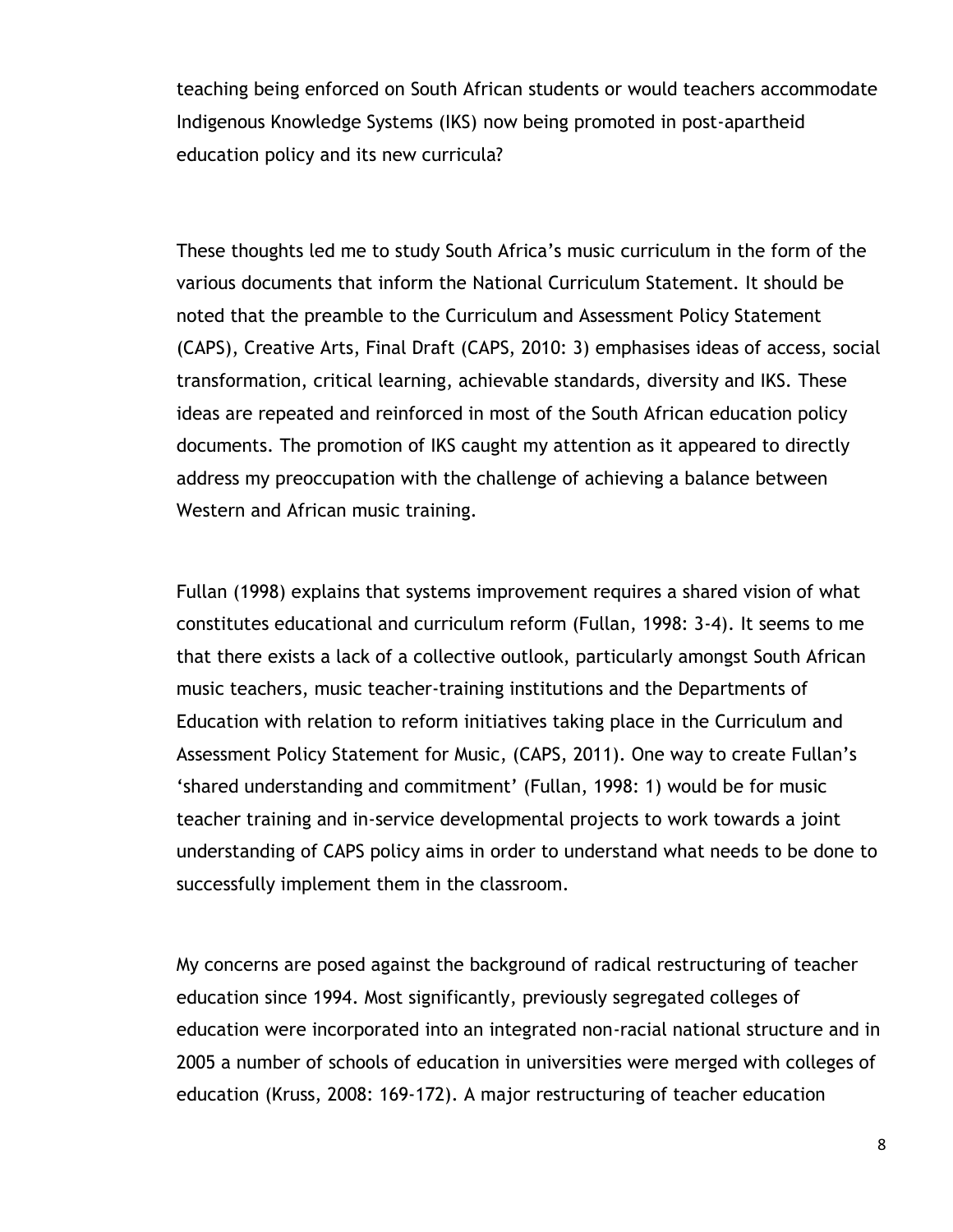programmes took place in response to new curriculum models including the move to OBE (2008: 115). Teacher registration was one of the structures put in place by institutions such as the South African Council for Educators (SACE) and the South African Qualifications Authority (SAQA). Arrangements for the initial preparation of music teachers and their ongoing professional development in South Africa are varied and still in the process of development. There is little in terms of regular and systematic provision for in-service teacher development in music in South Africa. Instead, in-service programmes have tended to prioritise key subjects like English and Mathematics and music remains a neglected area.

The initial teacher education curriculum tends to reflect both Western and African music, with the inclusion of diverse repertoire and alternative notation, although the emphasis remains on Western music. Students in initial teacher education are given some music instruction in content and pedagogy in modules referred to by the University of the Witwatersrand (WITS) in Johannesburg as "Music in Education". At WITS, instruction is basic and aimed at teachers with limited or no knowledge of music. The design of the music module is grounded on OBE with an emphasis on the lived experience of music. Teachers are told to frame music education in valuedriven terms expressed by South African constitutional values and reinforced by CAPS (2011).

Having taught on the WITS Music in Education programme I have witnessed firsthand how the student-teachers are greatly influenced by this perspective in their lesson planning and teaching practice. My own experience is that extending music teaching to encompass experimental techniques with an emphasis on creativity and exploration has at times compromised the acquisition of useful discipline knowledge that is essential for their expertise as teachers of music. The consequences for trainee music teachers new to the discipline of music is that there is a danger that they act only on what they know rather than learning new approaches. The teaching methodologies at WITS are Western-based and students are trained in the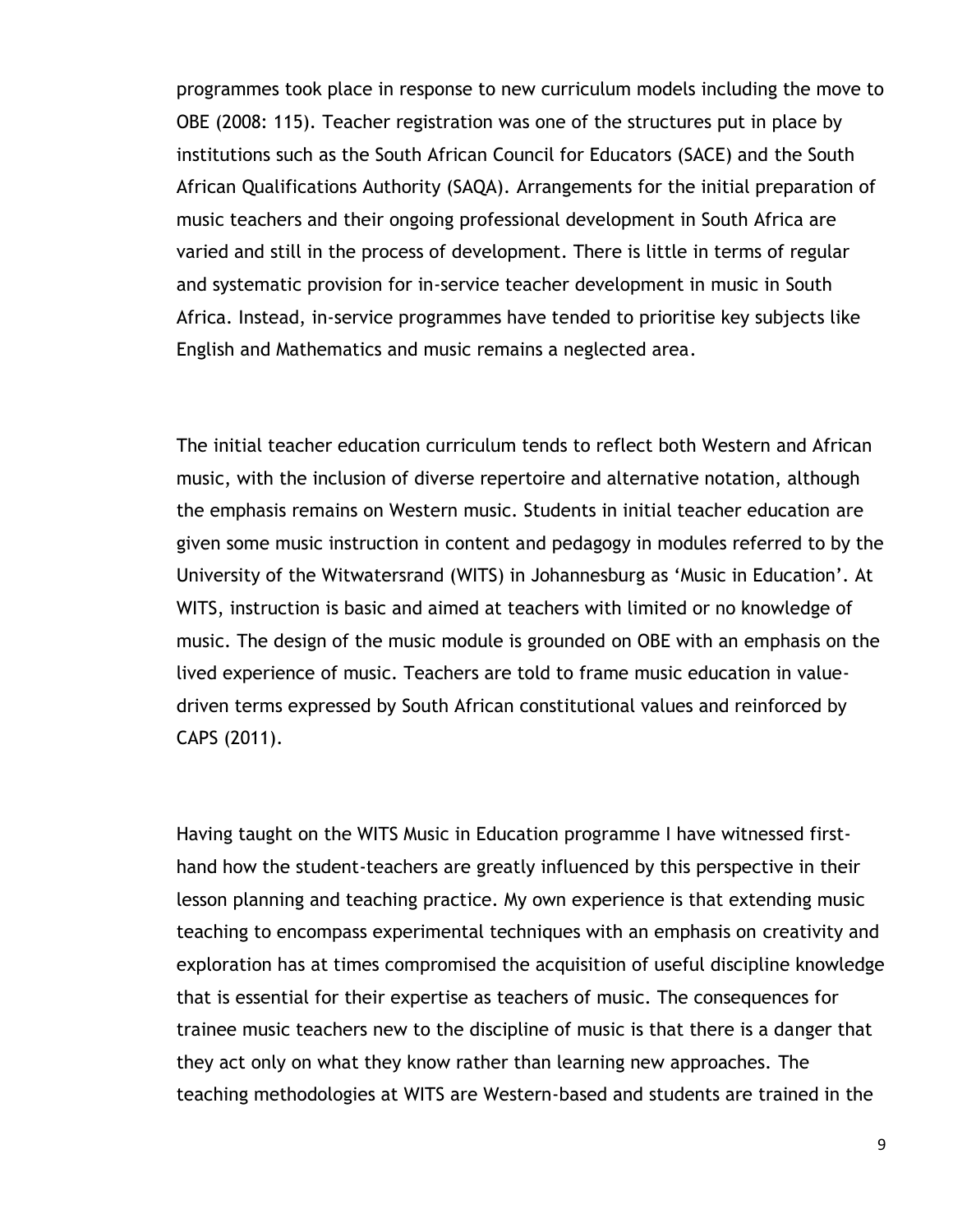methods of Kodaly, Dalcrose and Orff – three well-known Western music pedagogies that developed in the first half of the 20th century. In teacher education programmes in South African teaching methodology tends to be similarly framed by a Western point of view. Teacher education institutions align their curricula with the teaching requirements stated in CAPS. But It has been observed that the National Curriculum Statement is "differentially delivered because of the long-lived differences that are the inheritance of Apartheid" (Johnson *et al.*, 2010:183). The questions I posed earlier on in this section led me to study South Africa"s music curriculum.

Selecting a cohort of music teachers to discuss the new curriculum and to assess its strategy to include the teaching of non-Western musics thus required an appreciation of the ways in which issues of "race" continue to affect South African society. This study needed to reflect different voices from a variety of ethnic backgrounds. I therefore invited teachers from the four racial categories to take part in this study. Participant selection is explained in greater detail in Chapter Four. By taking into account the matter of race I have taken the view that education in South Africa is highly politicised and has had to contend with the inheritance of Bantu Education<sup>6</sup> that formalised unequal education. Educational segregation and inequality eventually led to schooling becoming a key site in resistance to apartheid.

The Soweto Uprising of 1976 was a significant related cause to contentious educational issues during apartheid where a series of country wide protests initiated on the  $16<sup>th</sup>$  of June 1976 by over 15,000 high school children against a ruling that half of the curriculum in black schools was to be taught in Afrikaans<sup>7</sup>

 $\overline{a}$  $^6$  The Bantu Education Act No. 47 of 1953 was put in place to ensure inferior black education that marginalised and segregated black South African citizens. The Coloured Person"s Education Act No. 47 of 1963 also separated coloured students from white students who enjoyed free education with highly trained teachers in schools with good resources.

 $7$  Afrikaans is a Germanic language descended from Dutch dialects and spoken by the minority Afrikaans group of white South African citizens.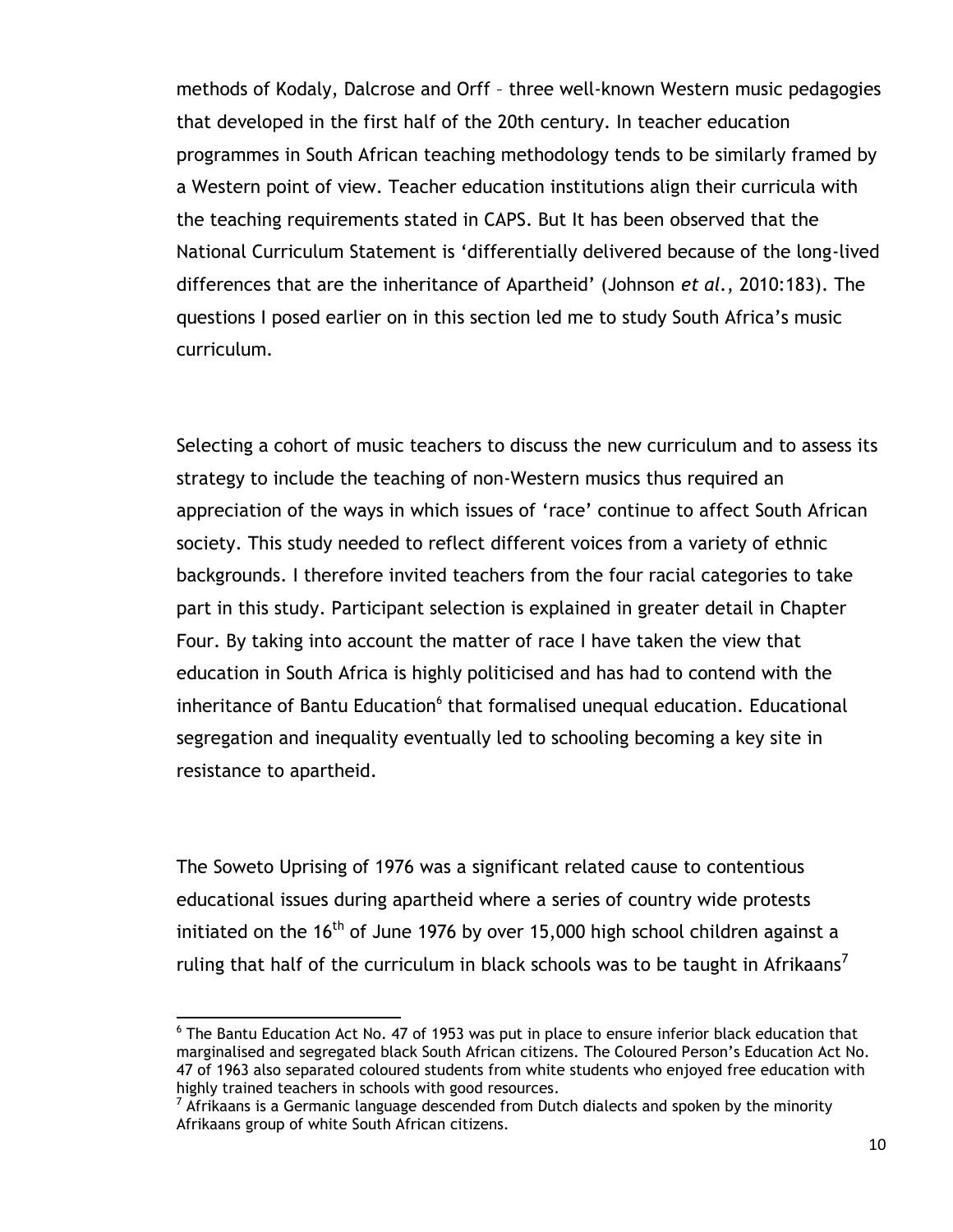(Worden, 1998: 148). It is the dismantling of the unjust and inferior education imposed on the majority of South African citizens that continues to be of primary importance in the NCS. The main tool used for this purpose was intended to be Outcomes-Based Education:

In 1997 we introduced outcomes-based education to overcome the curricular divisions of the past, but the experience of implementation prompted a review in 2000. This led to the first curriculum revision: the Revised National Curriculum Statement (2002) and the National Curriculum Statement Grades 10-12 to produce this document (Motshekga, Minister of Education, Foreword, National Curriculum Statement/Curriculum and Assessment Policy Statement, 2011).

 $OBE<sup>8</sup>$  reiterated the broad values framework for thinking about democratic education after apartheid. The values expressed in the curriculum are non-racism, non-sexism, democracy and equality and redress:

The National Curriculum Statement Grades R-12 serves the purposes of: Equipping learners, irrespective of their socio-economic background, race, gender, physical ability or intellectual ability, with the knowledge, skills and values necessary for self-fulfilment, and meaningful participation in society as citizens of a free country (CAPS, 2011: 4).

In music, the shift away from Western music practices was underlined by the "valuing of indigenous knowledge systems: acknowledging the rich history and heritage of this country as important contributors to nurturing the values contained in the Constitution" (CAPS, 2011: 5). The renewed move towards IKS represented OBE tenets that were initially put in place in the early 1990"s as a way of dismantling the framework of apartheid education. The impetus to achieve a

 $\overline{a}$  $8$  Readers should note that a critique of OBE has been evaluated in Chapter Three of this dissertation where the merits and shortcomings of OBE are posed in a debate by well-known South African academics.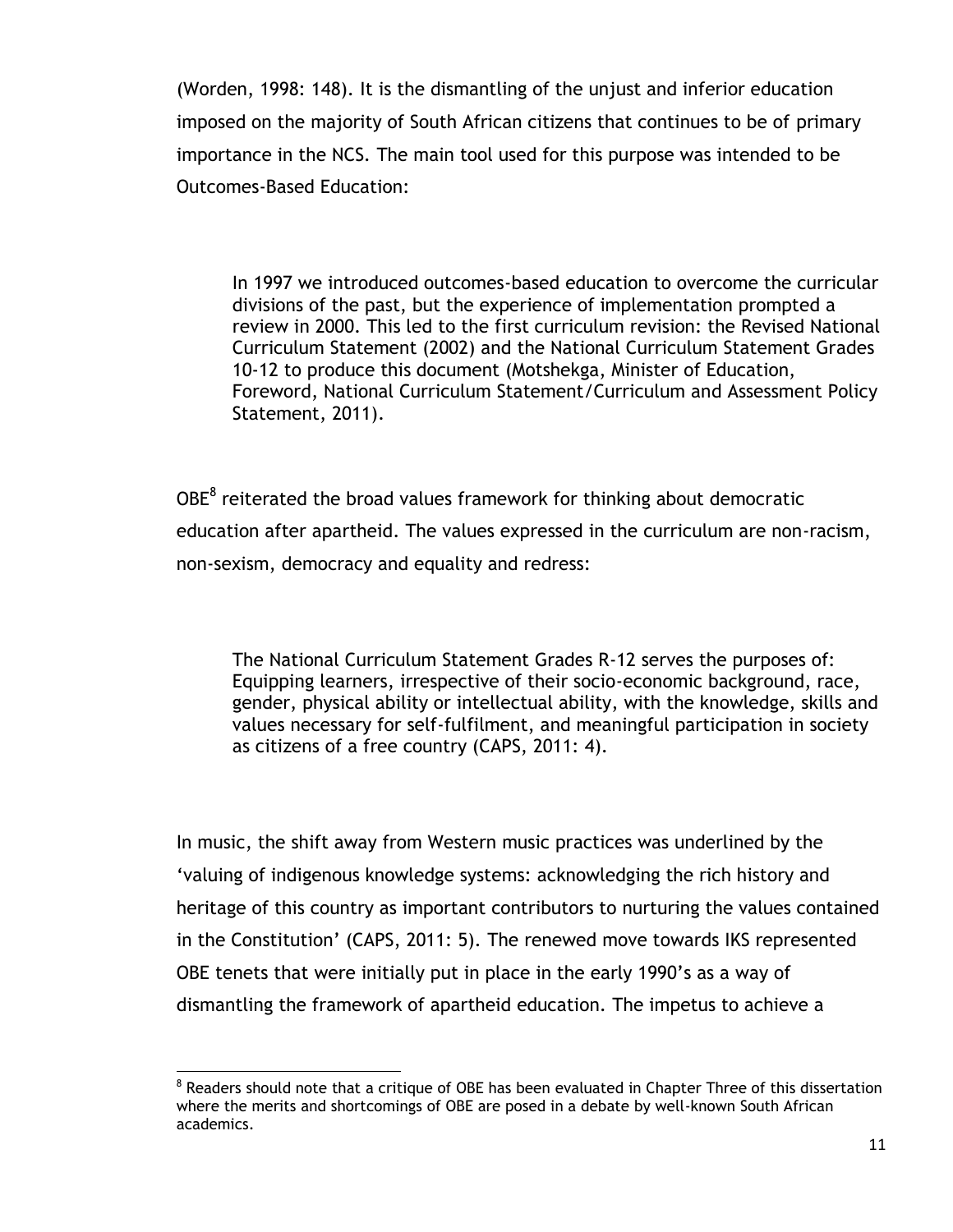balance between African and Western music is very much part of an equalitarian project of achieving social transformation within South African music classrooms.

Before continuing the discussion about South African music policy and in order to locate this dissertation in a wider context beyond South Africa it is important to note the role of education in post-conflict countries. The relationship between education and political aims to promote social cohesion is apparent in settings outside South Africa. The reasons for this developing trend are various: celebrating diversity, protecting local non-Western cultural heritage, responding to the demands of the knowledge-economy, adapting to new technology and emerging musics. As Shah (2014:4) notes, "education has multiple faces and dynamics in relation to conflict and reconstruction, and does not exist devoid of the broader (political, economic and religious) structures and institutions within society".

Shah"s observation comes from the post-conflict and post-disaster era in Aceh, Indonesia where the region is trying to recover from both "a separatist struggle against the Indonesian government' (Shah, 2014:2) and 'a series of natural disasters" (2014:8). It is evident that education and curriculum innovations are utilised in post-conflict societies and that this strategy has become crucial to the provision of mass education and the fostering of social cohesion.

Other examples of educational change in post-conflict or post-colonial societies resonate with South African policy statements about a holistic approach to education that is intended to empower all citizens, in particular those who have been adversely affected by a prejudicial distribution of entitlements and opportunities. Whilst some similarities can be observed in this account, readers should note that due to the particular feature of apartheid that was in place for 46 years, together with a history of the country being colonised before that, its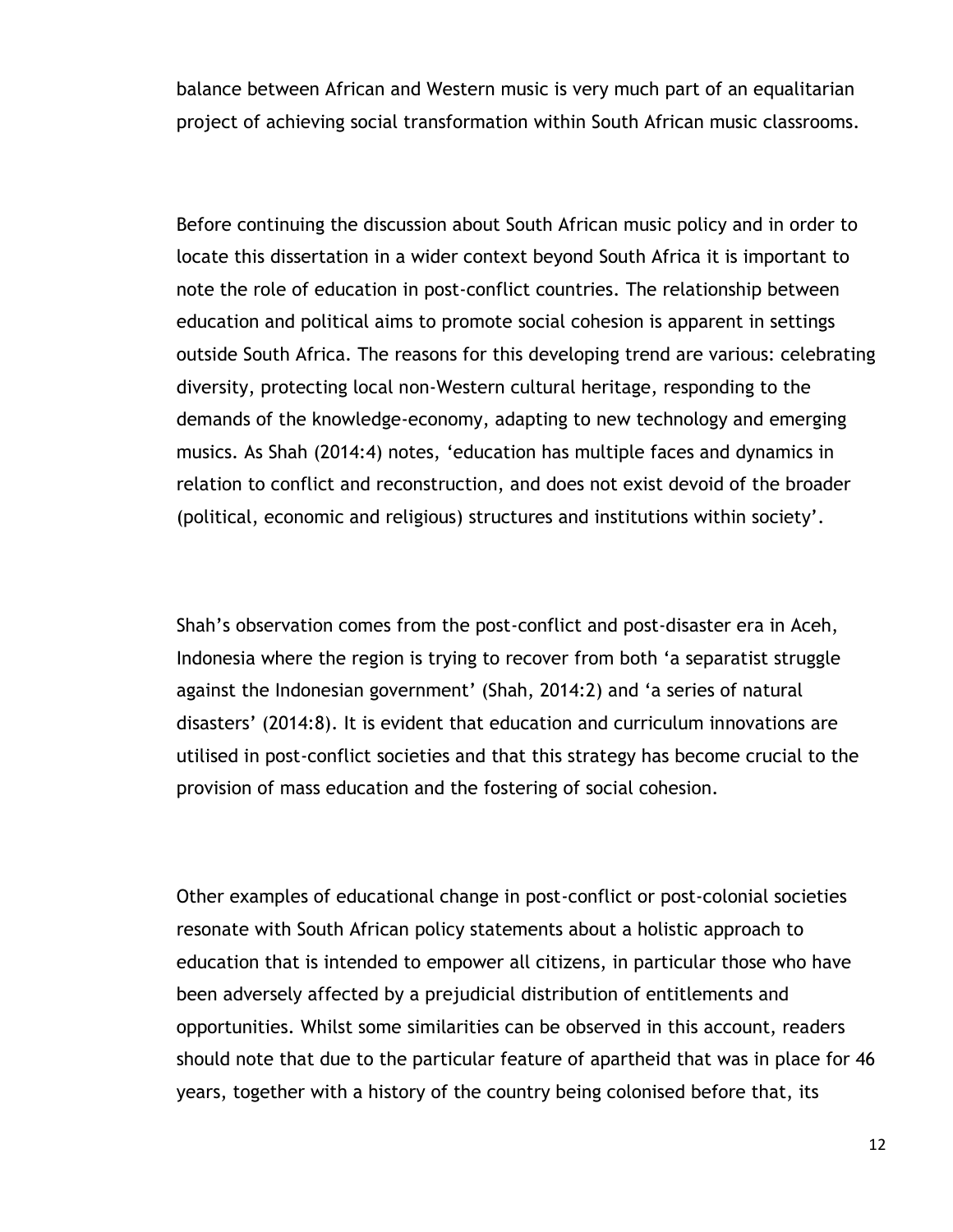historical status can be described as unique. Therefore, shared tendencies in curriculum reform should not obscure the exceptionality of the South African circumstance.

New Zealand for example has experienced a "profound change" with "…new demands from Pacific, Asian and (white) South African migrants who want their cultures and language recognised in New Zealand education and society" (Thwaites, 2008: 3). The Arts in the New Zealand Curriculum document (2000) presented a case for students to engage with traditional arts forms with particular reference to the toi Maori, and a parallel document was developed alongside it written in Maori for schools teaching in the Maori language (Thwaites, 2006: 4). Research in providing a foundation for Pasifika students described as "people who have migrated from the Pacific and live in New Zealand" (Fa"aea-Semeatu, 2011:1), endorse the New Zealand curriculum strategy to provide opportunities for a holistic teaching and learning framework with personalised learning programmes and mentoring opportunities (2011: 2). It will be shown later in Chapter 3 how CAPS incorporates some of these elements.

Australian policy recognises the negative impact of colonisation in the eighteenth century with its attendant missionary-led education for Murri people<sup>9</sup> who were "educated in the sense understood by the dominant culture" (Woods, 1998: 54). Australian education and training policy aims to "recompense and rectify" (1998: 59) including the quest to reinstate the importance of spiritual awareness in music. Australian researchers also highlight the imperative for educators "…to understand culture as an aspect of negotiated social practice rather than a fixed entity" (Keddie *et al*., 2013: 94).

 9 The Murri community are part of the Aboriginal people from the Queensland area of Australia.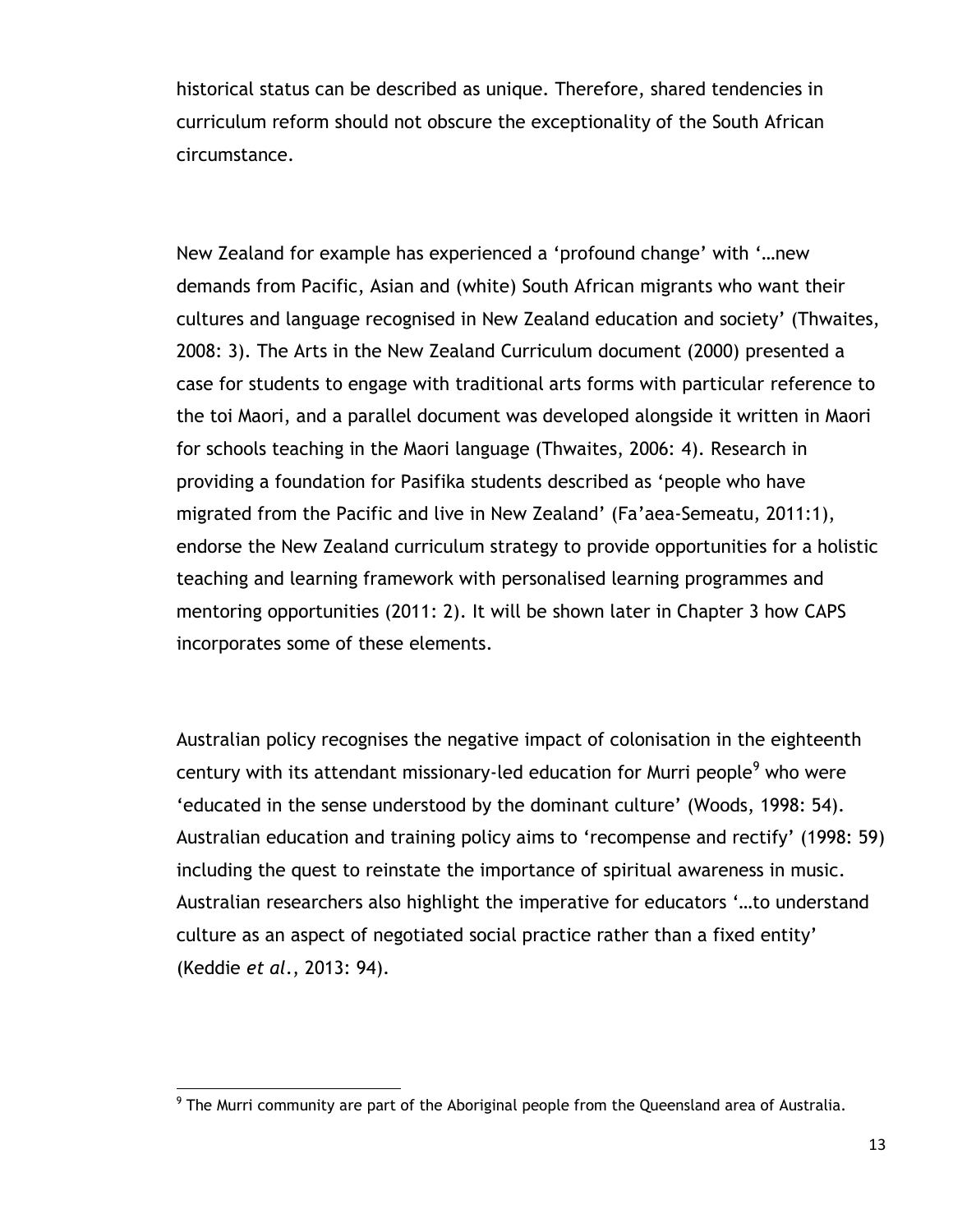With respect to South Africa, the broad imperative for the main policy shifts in education was driven by a political agenda of social transformation and reconciliation and music education is thus being shaped more by values rather than content. The policy expressed specific aims: the massification of music education through the inclusion of many more learners in the music classroom; promoting the study of diverse musics that were previously marginalised; removing "artificial barriers" to learning and providing a framework for music education that allowed learners to progress at their own pace and placing an emphasis on the group over the individual. The broad trend in music education since the 1990"s was to incorporate a variety of musics and genres into the curriculum. For the purposes of this dissertation, the word "musics" refers to different types of music such as "world music" and "fusion music" for instance that can be identified within a certain genre – in this instance the genre of "contemporary music". The term "genre" is used as an umbrella term under which different musics appear. For example, Western and African music represent two genres under which could appear various musics such as Baroque music within the genre of Western music and tribal music within the genre of African music. The key aim of music education in post-apartheid South Africa is to accommodate and value other genres and musics. To this end the latest version of the curriculum in the form of CAPS addresses this in a particular manner by identifying three genres of music as representative of the diverse cultural interests of South Africans.

As a music educator in South Africa, I became interested to find an underlying conceptual theory that would enable me to further clarify issues and problems that were emerging from my initial readings of post-apartheid music policy documents. Reading about post-colonial theory from the perspective of Edward Said encouraged me to reflect on the idea that post-colonial assumptions have, even indirectly and implicitly, influenced post-apartheid curriculum design. The growth of post-colonial studies was strongly influenced by the work of Edward Said (1978) and I think it helps to explain some of the intellectual currents that have driven the tides of change in South African music education since 1994. Whilst I am not proposing that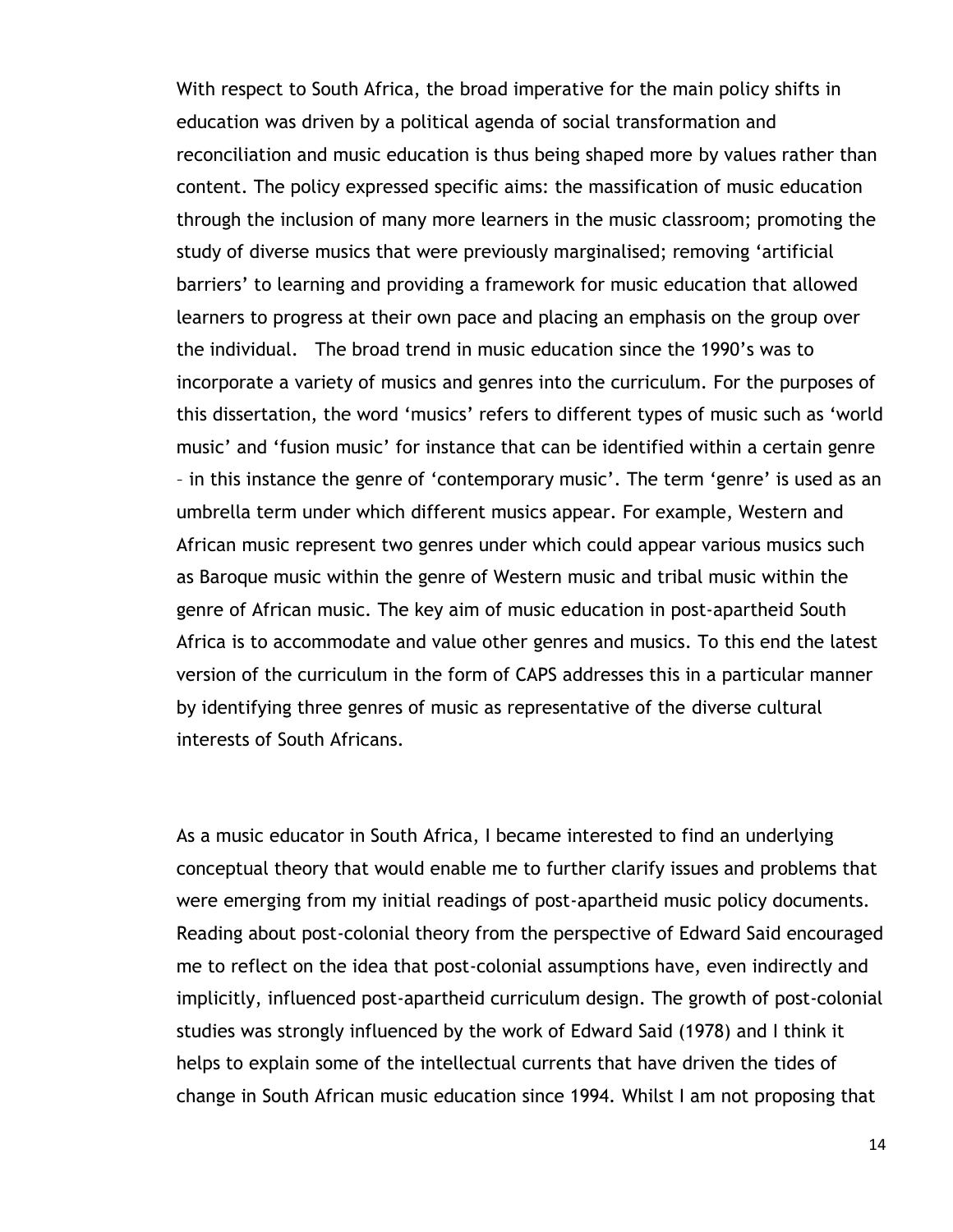post-colonial theory and post-apartheid music education are directly connected I do see links between post-colonial thought and a curriculum that is seeking to affirm African music by demarginalising it and giving it a prominent place in the curriculum. The promotion of African and other music is engineered through the explicit mention of a large variety of non-Western options in music policy. I attribute this divergence from the previous dominance of mainly Western music practices to recognition of the relevance of the philosophical notion of "Othering". This term was initiated in post-colonial studies and explained by Said as an unequal act of drawing attention to perceived weaknesses of marginalised groups and perceived strengths of dominant groups that ruled over their empires. Readers should note that Said uses the term 'Othering' in relation to Imperialism and the conquests of the West over the Orient.

Othering in the context of South African history is a useful concept to describe how the white minority"s subjugation of the black majority included denigrating their culture and traditions by Othering them. To reverse this history, the most recent and significant change for my purposes can be seen in the current state of play where diverse sets of music have been streamed into three genres identified as Western Art Music (WAM), Indigenous African Music (IAM) and Jazz. IAM is an expression of IKS and the phenomenon of IKS is an important one in the context of emancipating South African music education from what is generally thought to be the dominant influences of Western music. It is hoped that by expanding the boundaries of traditional Western-based music education, music would become more accessible to students in schools. The inclusion of many different types of non-European music can be interpreted specifically as a move towards reconciliation and transformation through the parallel teaching and learning of three genres of music. The main observation I have made in noting Said"s work around the changes that have occurred in music is the policy impetus to reconstruct knowledge, overcoming a past in which different cultural practices were seen as Other, in pursuit of an increasing awareness and appreciation of IKS, and by extension IAM, with the emphasis on Western music becoming less dominant.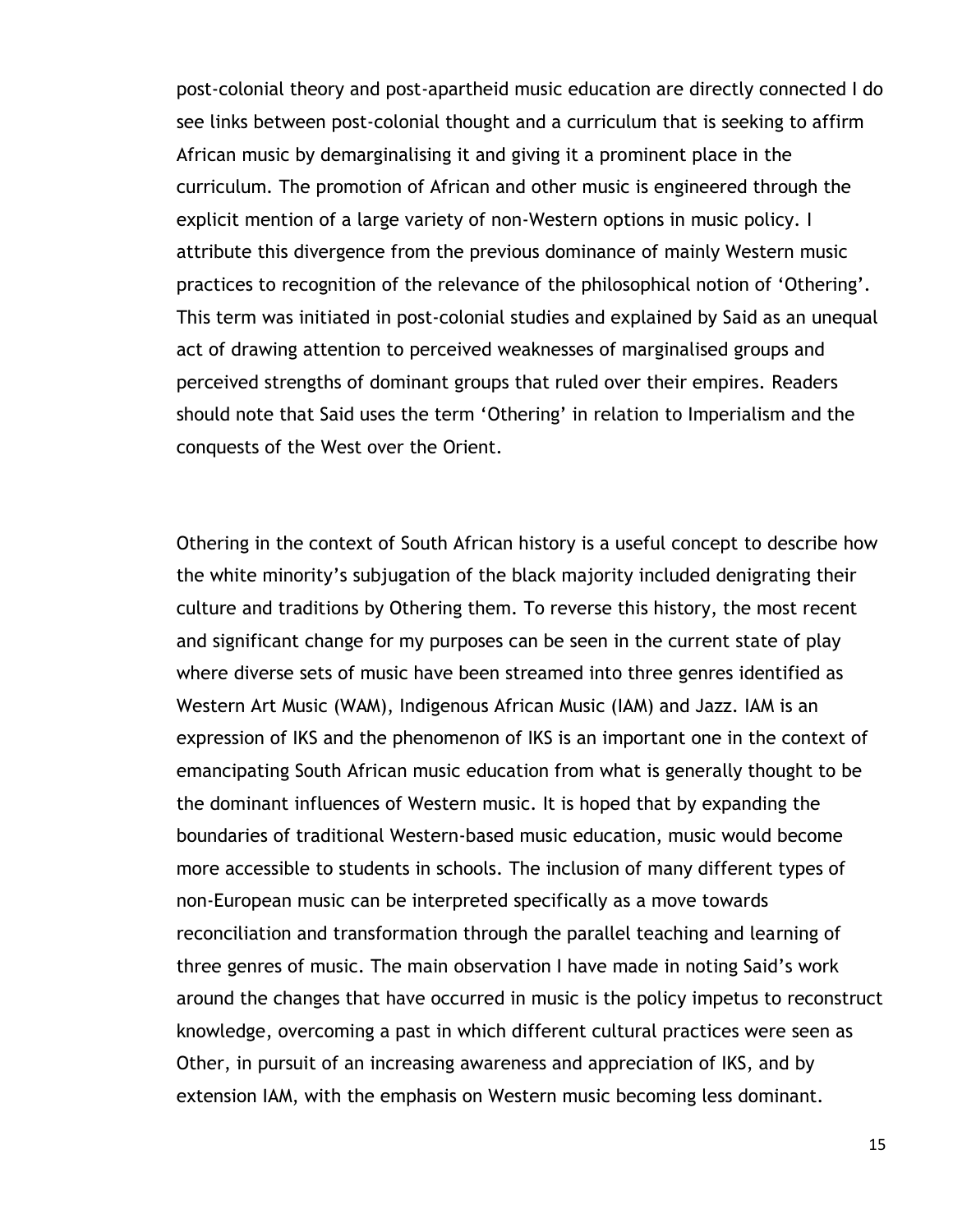The consistent reference to Western music notation in CAPS can be interpreted as an example of a standard that has been imposed on non-Western music students and as such may be regarded by some people as an example of ethnocentricity. Ethnocentricity in this respect can be linked to the debate about what "good" music education might be in this country. Is it the ability to appreciate different musics? Is it the ability to specialise in one particular genre of music and acquire high-level technical practical skills in one instrument? Is it the acquisition of a wide knowledge base that encourages life-long learning of music as an amateur? Is it a global approach to music education that seeks to create a unified and integrated system that addresses social inequality but at the same time adheres to earlier models of competency? Answers to these questions might help to understand why African music is being promoted in South African schools and why Western music practices are being taught at the same time. Teachers interviewed for this study provide their understanding of these issues in Chapters Five and Six and my findings to these questions are presented in Chapter Seven. One thing is certain: by exploring and experiencing different types of music, the policy intention is for learners to be given the chance to appreciate many genres of music. The explicitly stated intention behind the policy aims is to accommodate transformation which is specific to the South African context.

The accommodation of a transformative music education programme in South Africa can be further explained by an ethnomusicological perspective. Ethnomusicology research was inspired by the post-colonial outlook. It progressed from capturing and recording data in the anthropological sense to understanding the music practices of others within the context of the communities that were being studied. Thus avoiding the danger of Otherism where well-meaning researchers were describing the "exotic" customs of the "savages", to borrow terms used in the work of Said. Key to his critique of *Orientalism* (Said, 1978) was the explanation that uninformed assumptions about other cultures were interpreted through ill-informed eyes which he interpreted as an expression of the power of the coloniser over the colonised. The work of the ethnomusicologist Blacking (1973) preceded the writings of Said but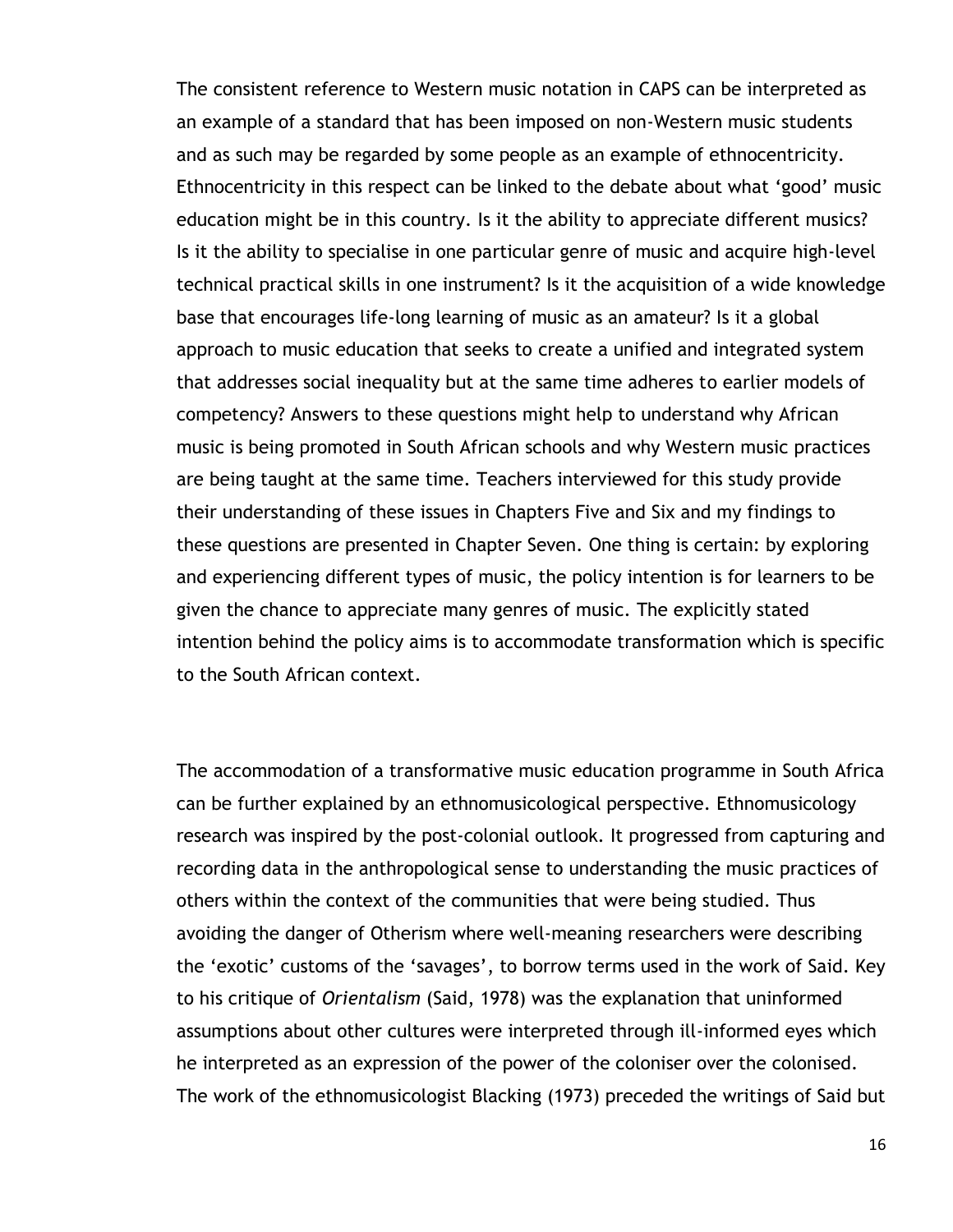it can be situated as part of a global move for theorists and researchers to acknowledge the richness and complexities of African music. Ethnomusicologists have developed their techniques to allow them to observe the relationship between music and society and promoted a deeper and more meaningful understanding of Other music. In this spirit music education policy in South Africa now sets out to accommodate both African and Western music in contemporary school curricula. However, this amalgam raises the possibility for conflicts over facts and values, means and ends in policy decisions that could cause uncertainty with policy actors.

#### **Research questions**

The central question I wanted to investigate was:

To what extent are music teachers able and likely to fulfil the requirements of the new, post-apartheid curriculum, with particular reference to the National Curriculum Statement (NCS)?

This central research question was further refined into a set of more specific research questions which guided the design of the interviews:

- 1 How has the participants" own musical education contributed to their views on the goals, aims and purposes of the new curriculum?
- 2 a) Given their own musical education, how do they perceive the requirement to accommodate and value African as well as Western music?
	- b) Do they have a particular allegiance to African or Western music?
- 3 What are their views on what is "good" musical knowledge?
- 4 Do they see music and music education as a vehicle for social transformation?

In order to address the above questions my study comprised a set of 24 interviews with 12 South African music teachers, most practicing in the Johannesburg area. In Chapter Two I interpret post-apartheid music education by examining the changing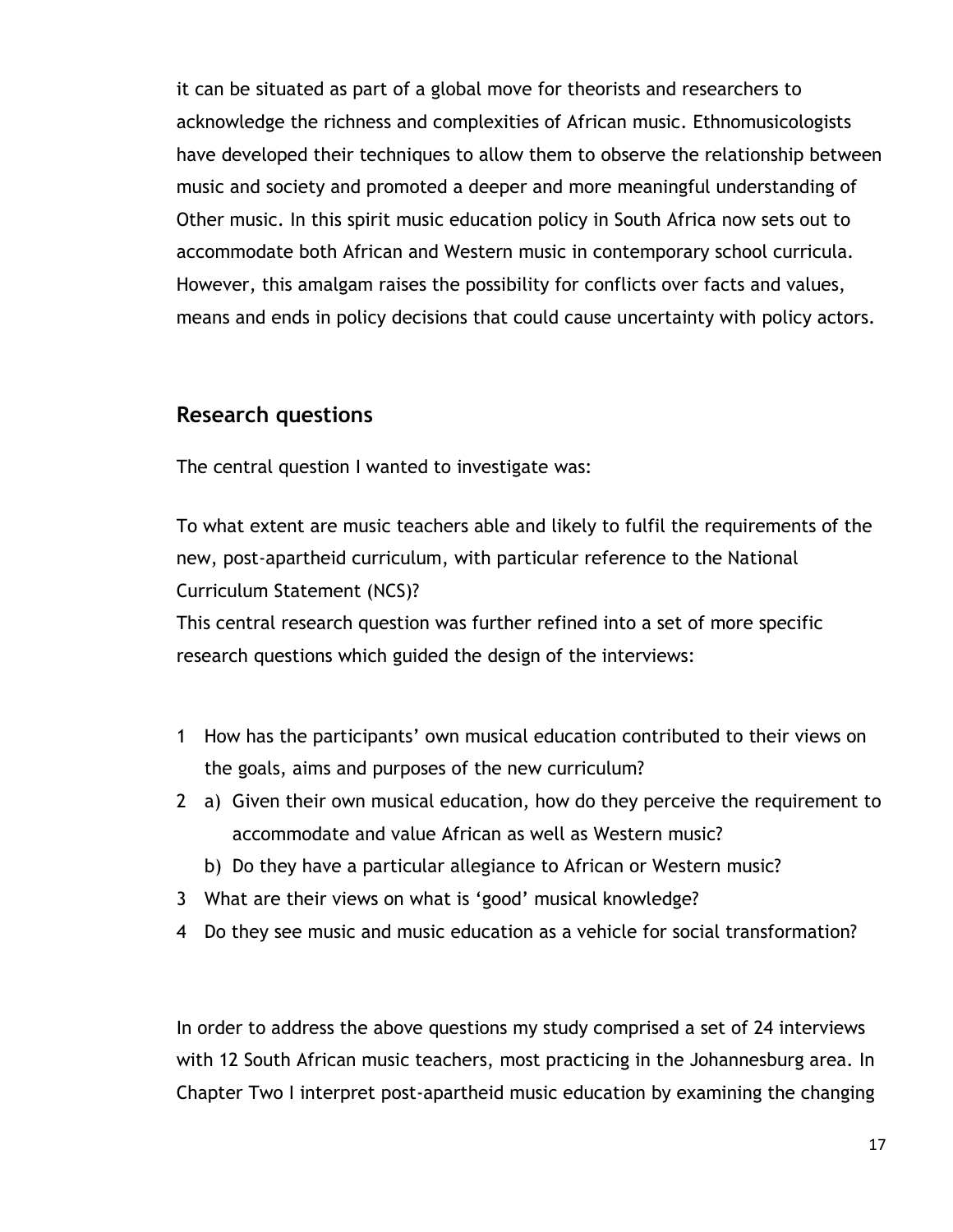purposes of music both in a global and South African context. I also present the view that the distinction between presentational music and participatory music (Turino, 2008) can be used to understand the differences between etiquettes of performance and participation in school music.

#### **Outline of chapters**

In Chapter One, I have described the impetus for my dissertation topic and explained the background to its evolution, including influences on my own understandings of music.

Chapter Two will further conceptualise the study by giving an account of postcolonial theory and its challenge to the dominance of Western assumptions about culture and, in this instance, music. Key concepts drawn from post-colonial theory and ethnomusicology frame a discussion about policy expectations and the wider imperatives of social transformation through the study of music. This provides a framework to explore debates on how our understandings of music and music education have changed and of how a national music curriculum might accommodate a new perspective on music in a global as well as South African context.

Chapter Three provides a detailed analysis of school education policy, which begins with a general narrative of the different music policies between 1992 and the present day. It includes a discussion of the transition from apartheid to democracy in 1994 and the shift in education policy with particular reference to the music curriculum. A detailed examination of CAPS (2011) interrogates the nature of the changes proposed in this document.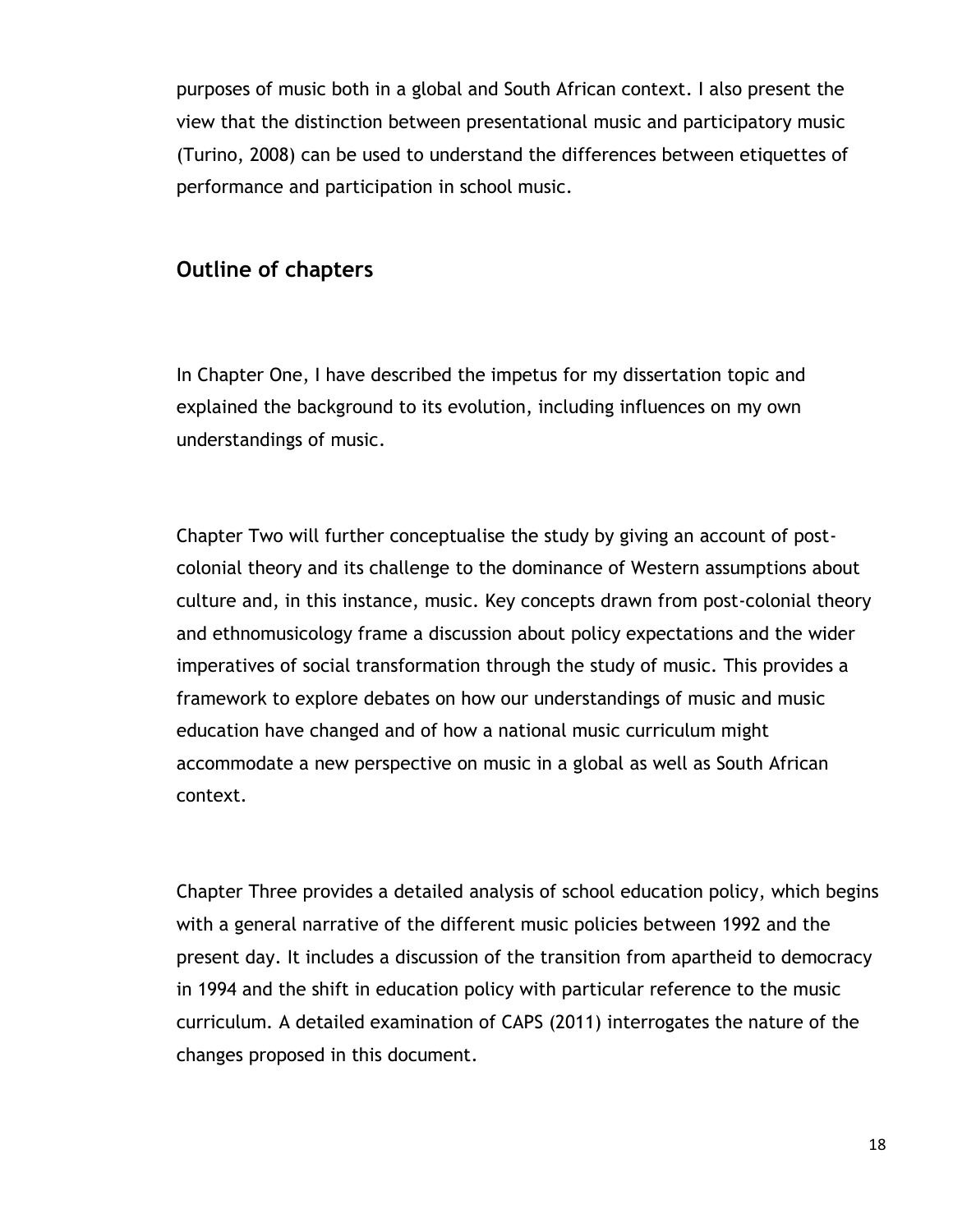Chapter Four provides a comprehensive account and explanation of the methodology used to collect and analyse the data drawn from 24 interviews with the research cohort of 12 teachers.

Chapter Five explores the teachers" personal journeys and how this has influenced their perceptions about the shift from traditional to contemporary music teaching and learning, in particular conveying and analysing their views on African and Western music. Research questions 1, 2a) and 2b) are addressed.

Chapter Six analyses how teachers perceive the Curriculum and Assessment Policy Statement (CAPS, 2011) and the way it impacts on their professional lives. Research questions 3 and 4 are addressed.

Chapter Seven focuses on key points that have arisen in the research study, commenting on recent curriculum developmental moves in music education. It answers four questions that were posed in the opening chapter about what might be regarded as "good" music education. The concluding chapter remarks on how this investigation has wider implications for professional practice and illustrates the influence it has had on my status as a music teacher and researcher.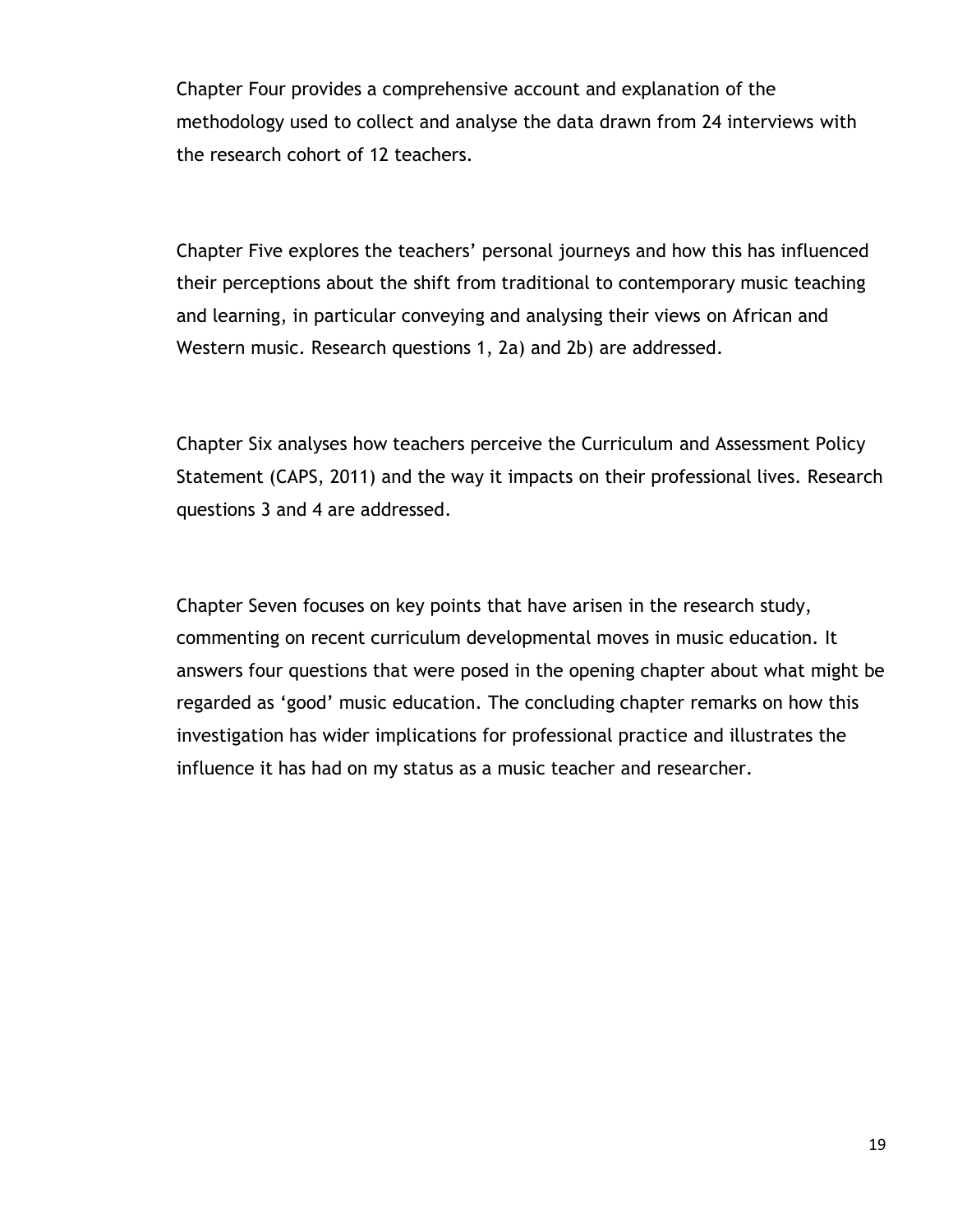# **Chapter Two Changing perceptions of music and its purposes: Global and South African**

#### **Interpreting post–apartheid music education**

There has been a major shift in the understandings of music that have influenced music education policy since 1994. These shifts can be located alongside a postapartheid political agenda and in the wider context of post-colonial thought. Although assumptions about Western music and its supposed superiority dominated former global and South African music curricula, in an era of decolonization and post-colonial thinking, these assumptions have been reconsidered and the purpose and value of other musics given increased prominence. It could therefore be said that attempts have been made to understand other musics in a post-colonial spirit. In this chapter I chart the different musics mentioned in post-apartheid music curricula with specific reference to the Curriculum and Assessment Policy Statement (CAPS, 2011) in order to identify them, define them and to understand their inclusion in current policy via an understanding of cultural imperialism, a prominent conceptual strand in post-colonial theory. As part of this exploration my link to ethnomusicology lays the foundation for a discussion about the purpose of music (see below) which I believe, in South Africa, has changed from a predominantly Western perspective of music training to reflect a contextuallybased African perspective of music appreciation for the purposes of social transformation.

As mentioned in Chapter One, Edward Said"s *Orientalism,* published in 1978, was a key text in the development of post-colonial discourse. Although is not my intention to offer a full account of his thesis I use an aspect of his work, imperialism, to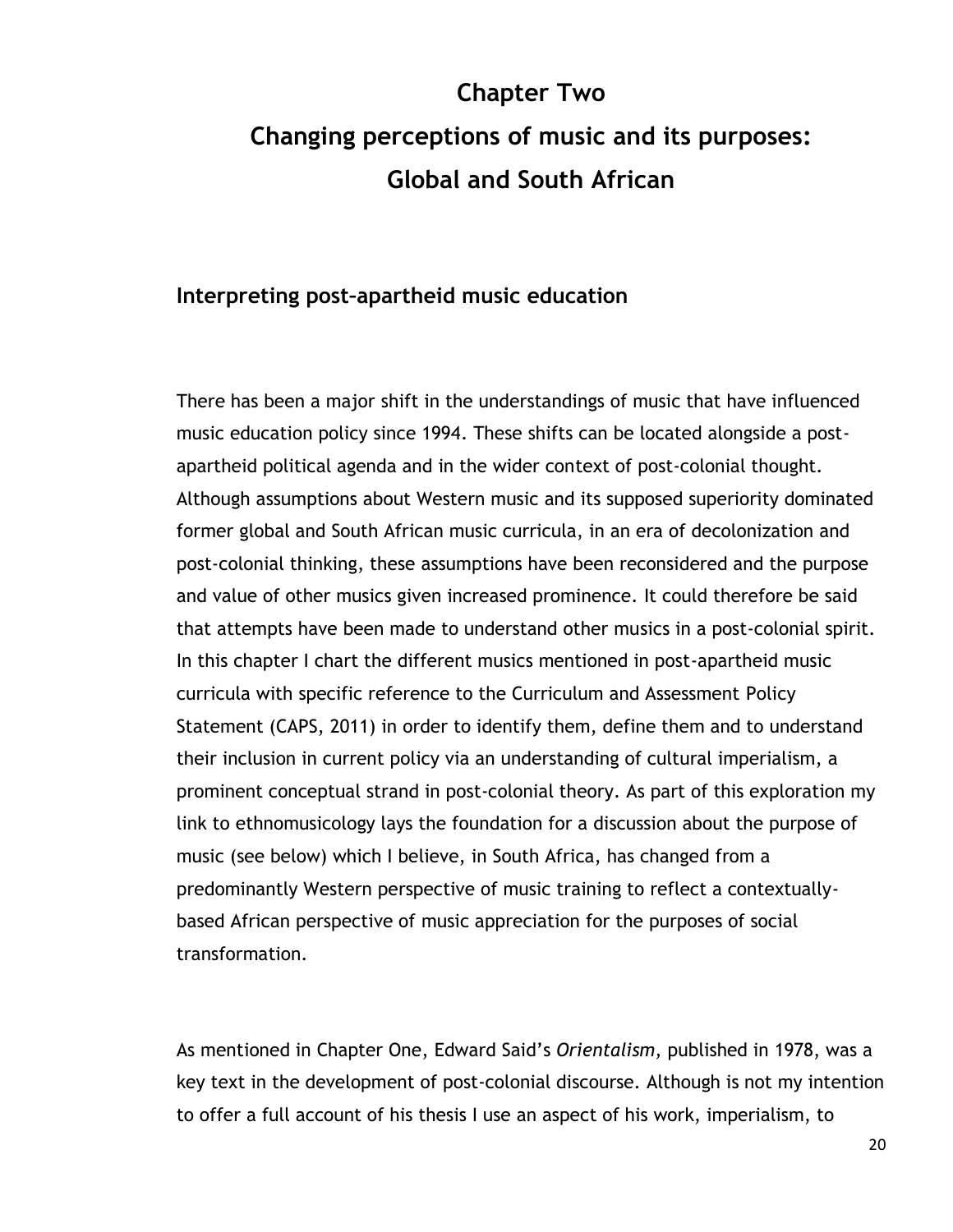recognise assumptions underlying post-apartheid music education policy and curricula. Through elements like Said"s systematic study of the relation between imperialism and culture, post-colonialism has broadened perceptions of the central role of culture from an imperial experience to one that is cast in contemporary times and subsumed in a global experience. Said uses the term "imperialism" to mean "…the practice, the theory and the attitudes of a dominating metropolitan centre ruling a distant territory…" (Said, 1994: 8). Colonialism, a consequence of imperialism, is the implanting of settlements on distant territories (Said, 1994: 8). I propose that an imperial experience of music is one that is founded on Western practices and was present in assumptions prevalent in South African music curricula pre-1994. By contrast, my interpretation of a post-colonial encounter stems from global and/or local understandings of a variety of musics that originate from any country, is of any type, and embraces contemporary genres such as world music and cosmopolitan music.

Recognising South Africa"s colonial and imperialist structures, with its complex relations of power and knowledge, alongside the dissolution of apartheid and the emergence of democracy in the early 1990"s gives rise to the possibility of applying post-colonial ideas to the construction of a post-apartheid era school music curriculum. In common with post-colonial thought, the term post-apartheid suggests a move away from assumptions and policies that legitimised the hegemony of a dominant minority over a subjugated majority. Within this understanding lies a powerful imperative for the transformation of education in this country. Key themes of the transformative process are concerned with how to bring about justice and reconciliation in South Africa after the end of apartheid, officially marked by the democratic election of 27 April 1994, creating for the first time a political system of equality for all her citizens. These themes are present in contemporary music curriculum documents.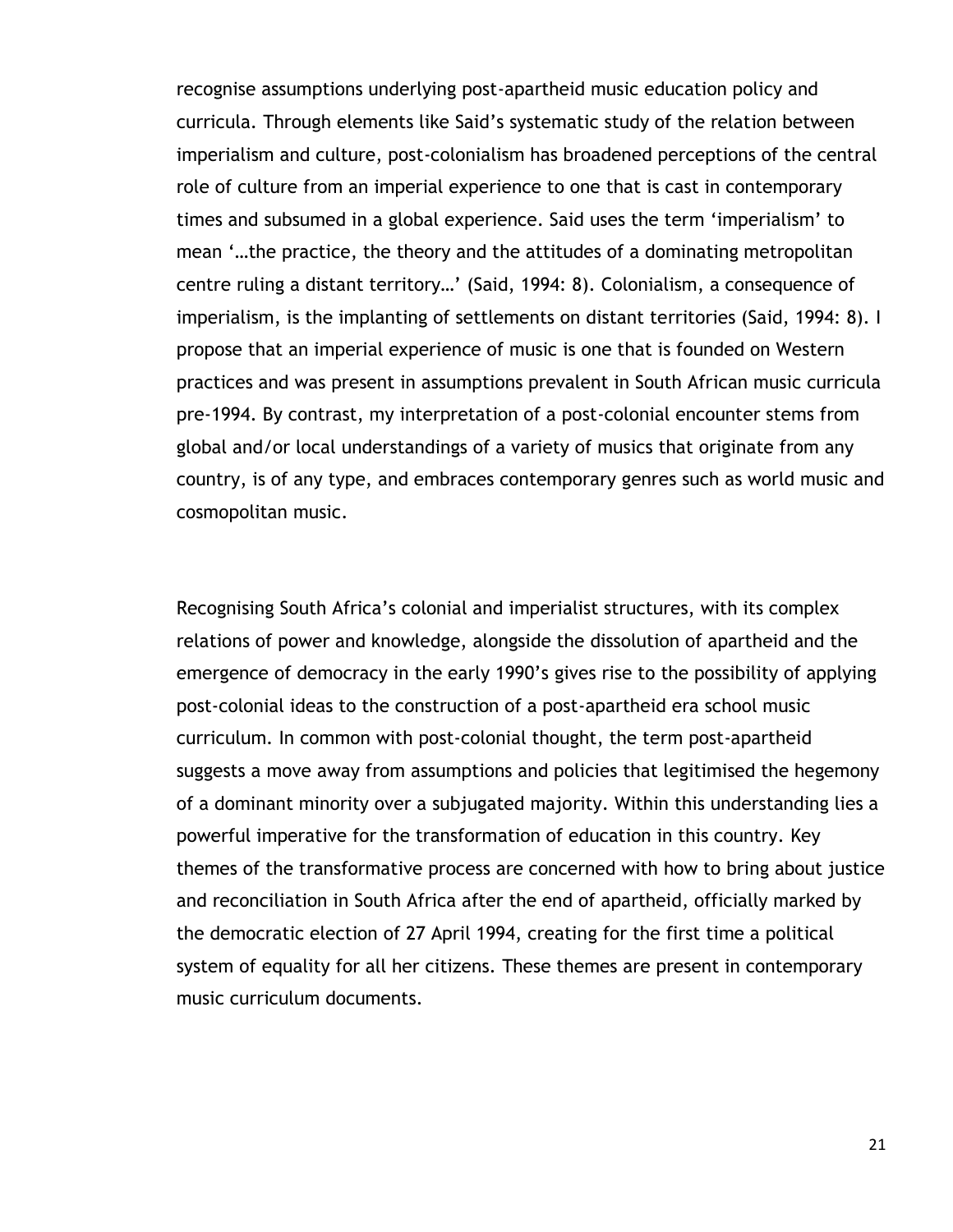The rethinking of music curricula in post-1994 curriculum development is intended to give equal attention to Western and African music practices, through the introduction of Indigenous Knowledge Systems (IKS) into the national syllabus. The breaking down of barriers between cultures is an essential part of curriculum transformation and the reclamation of traditional cultural practices, via the study of indigenous music, is an important element of this process. The revival of traditional musical movements can be framed by the post-colonial critique of European Orientalism which was based on the marginalisation and degradation of exotic cultures. Seen through a post-colonial lens these ethnic cultures ought to be given their proper place.

Seen through a post-apartheid lens the impetus to increase the prominence of African music is also understandable given the historical context of apartheid (1948- 1994) where a divided and unequal system of education was maintained. South Africa had nineteen different educational departments separated by race, geography and ideology and children were educated in a way that positioned them in social, economic and political life (Rakometsi, 2008: 360). The curriculum played a powerful role in reinforcing inequality (RNCS, 2001: 10). Curriculum development since the early 1990"s aimed to address these injustices and policy is now intended to prepare all school children to live in a democratic society. The revised aims of education set out to address a complex history and to make bold moves to achieve reconciliation.

A principal assumption of this strategy is that education reform can be employed as a tool for social justice. In keeping with the notion of creating a more equitable society for all of its citizens, South African music education has employed the use of diverse and different musics as a way of achieving reconciliation in two ways: firstly, policy makers are keen to "give learners access to opportunities of music expression and communication through the creation and performance of music within a South African, pan-African and global context' and secondly to 'contribute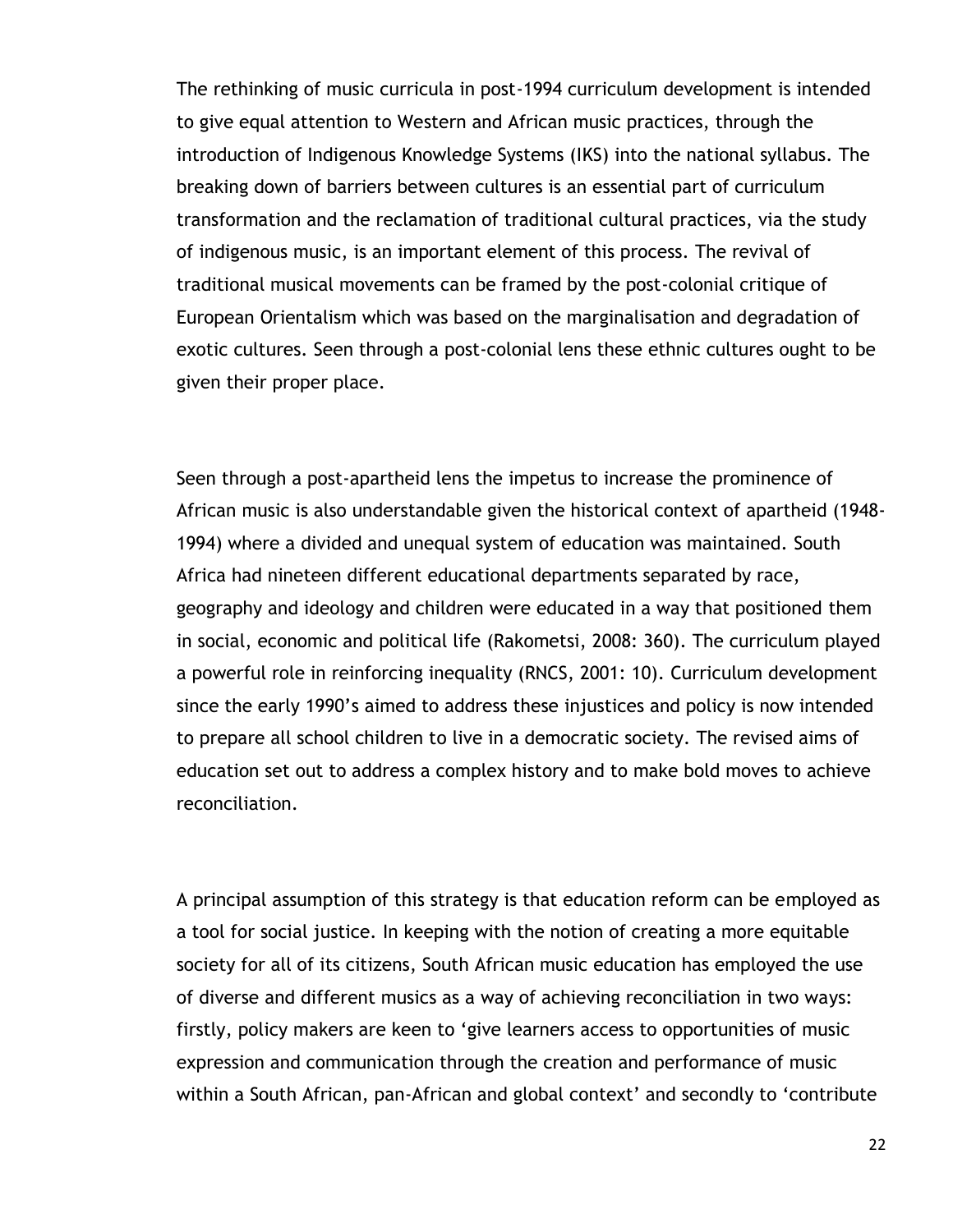to the building of a shared national musical heritage and identity" (NCS, extract, 2003, appendix 1). Edward Said might approve of these aims in his explanation of why assertions of a national culture take place. He interprets the practice of a national culture in terms of three elements: the first as "the right to see the community"s history whole, coherently, integrally" as a way of restoring the nation to itself (Said, 1994: 259); the second, as "an alternative way of conceiving human history' (1994: 260) and the third, as a 'noticeable pull away from separatist nationalism towards a more integrative view of human community and human liberation" (1994: 261).

The move to use music as a means to address a number of purposes in the curriculum that include affirmation of heritage, expression of creativity, knowledge of the world and developing a "love for music making" (NCS extract, 2003, appendix 1) has led to policy makers including a wide repertoire of musical works in the curriculum. Music education in South Africa is intended to reflect the diverse cultural interests of its citizens. Like Horsthemke (2004) I am sceptical towards interpretations of indigenous knowledge that assert that it is significantly differently as "knowledge" from Western knowledge. The concept of "indigenous knowledge" (referred to as Indigenous African Music or IAM in CAPS, 2011) features prominently in the discourse of transformation. The drive for Indigenous Knowledge Systems (IKS) is part of the politics of transformation and in the South African context is about reaffirming marginalised cultural practices – in post-colonial terms it tends to be associated with the idea of the "African Renaissance". There are varying social purposes of music and diverse practices that take a long time to learn. But this does not mean that they are underpinned by distinctly different knowledge. Recognising that IKS is a term used in curriculum documents I use the term "indigenous music" for the sake of brevity. I am however unwilling to subscribe to the idea of IKS if it implies that Western and African music are totally dissimilar to one another.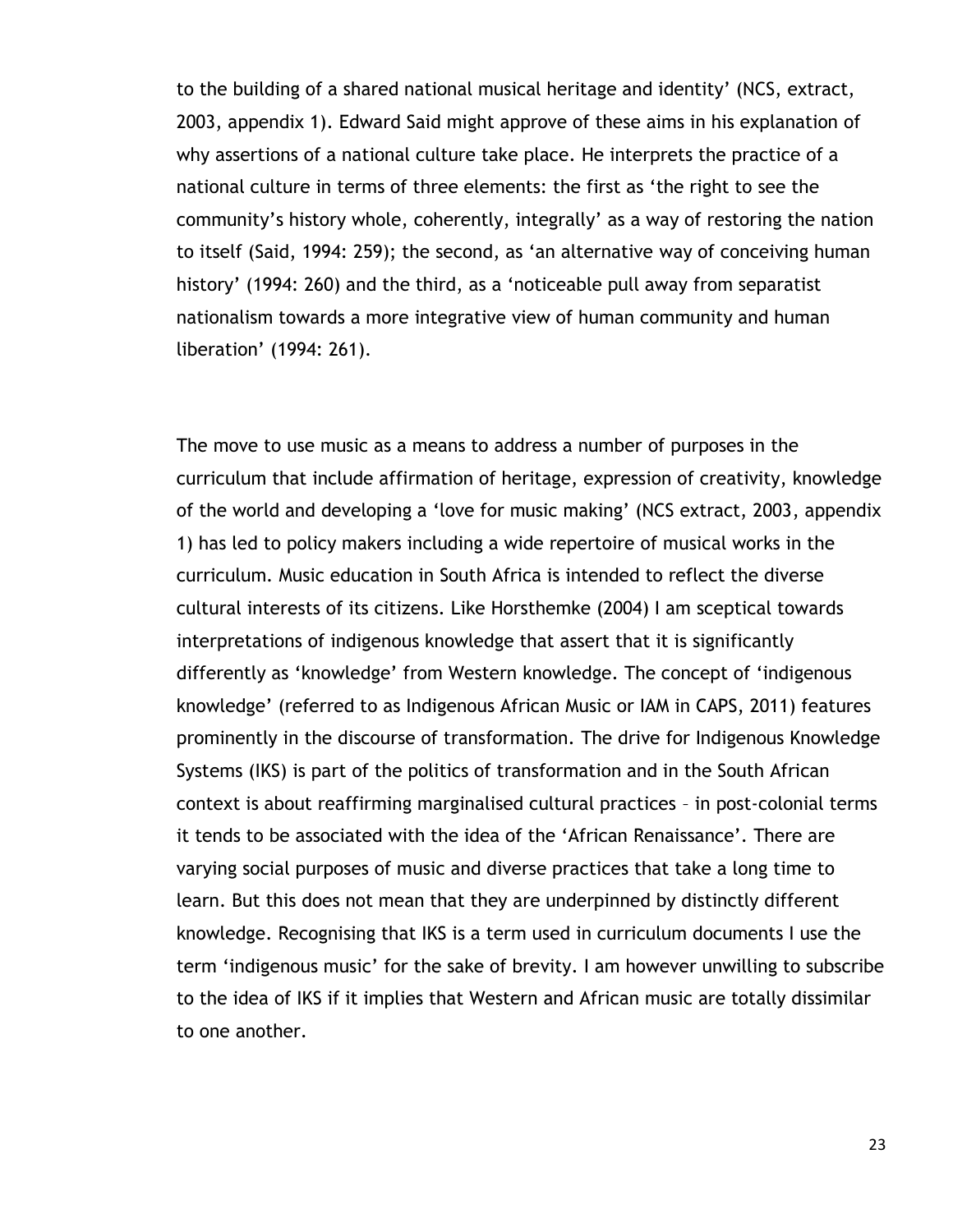My own stance on the concept of "indigenous music knowledge" (comprising IAM) is that there is an over-arching musical knowledge that is given different expressions in different parts of the world. Musicians have diverse musical practices which display a wide range of skills on different instruments using different notation systems. To illustrate - playing the piano and playing the mbira (thumb harp) require different skills but not different "knowledges". In music, there is a basic framework that everyone can relate to: musical "elements" such as timbre, texture, dynamics, rhythm and beats are common to all musics. Positioned thus, different genres relate to different aesthetics which result in the rich diversity of musical cultures.

The specific link between ethnomusicology and South African music education lies within the content that the present curriculum has defined where indigenous music as well as other types of music has emerged more prominently than in past curricula. Although it is difficult to offer a single definition of ethnomusicology that most theorists would subscribe to, there are certain key elements to the study of 'music in culture' (Nettl, 1983: xii). Typical of the field is material that references non-Western music: folk music, tribal music, music that is disseminated through the oral tradition, music of a given locality, music that is claimed by groups as their own "particular property" such as "black" music and contemporary music (Nettl, 1983: 4). Ethnomusicology addresses a multitude of topics: "Diversity, variety, plurality; interdisciplinary, multidisciplinary, cross-disciplinary; abiding issues, competing ideologies, intertwining histories" (Nettl and Bohlman 1991 citing Bohlman, 1991: 356). These diverse purposes, and in some cases values, are present in the NCS and are easily recognisable as a crucial part in the aims that appear in all post-apartheid education policies and explicitly mentioned in the NCS, 2003 extract. The next section will develop the ethnomusicological image that "people, ideas, and music circulate in global flows that transcend national boundaries" (Stone, 2008: 206).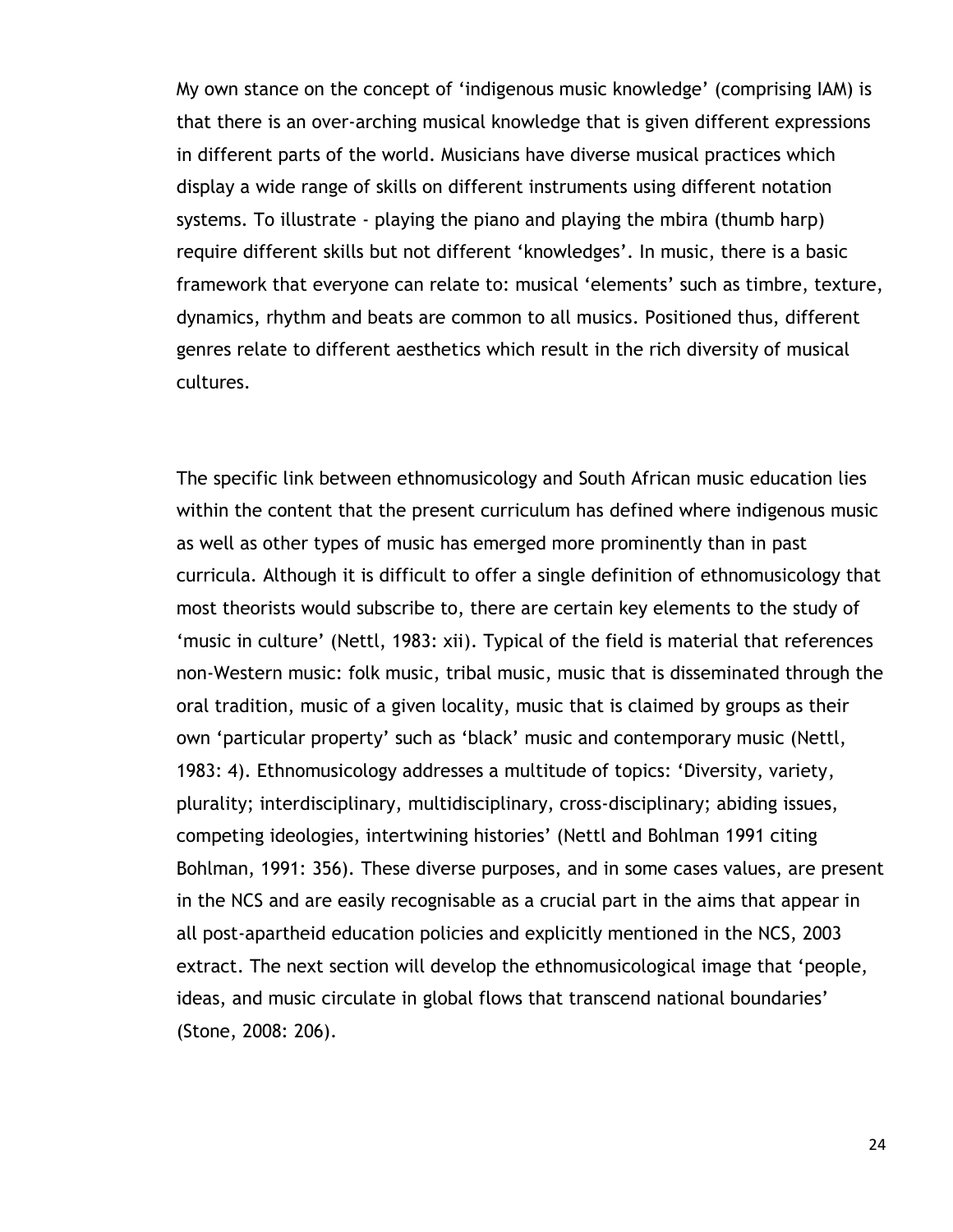### **Diverse musics in the National Curriculum Statement**

It is important to note that there are now many types of music being represented in the curriculum. The range of different musics and their purpose in music education makes it important to define and identify them. Because many of the more contemporary styles of musics share common traits and elements, it could be said that they belong to the genre of Cosmopolitan music – a type of music that highlights the changing conceptions of music and illustrates some of the complications that arise in trying to link knowledge practices to particular societies. CAPS (2011), the most recent policy document in the National Curriculum Statement (NCS), has attempted to categorise types of music under three main 'streams' of music that are offered for study in the last two years of school. They are Western Art Music (WAM), Indigenous African Music (IAM) and Jazz (CAPS, 2011:9) under which other categories of music have been classified:

| <b>WAM</b>            | <b>IAM</b>                 | <b>JAZZ</b>                           |
|-----------------------|----------------------------|---------------------------------------|
| Baroque style music   | Children's communal songs, | Early jazz, ragtime, Stride           |
|                       | adult communal songs       | piano <sup>10</sup> , New Orleans and |
|                       |                            | Chicago era, Swing era                |
| Classical style music | Subgenres from Nguni and   | Rock and pop, bebop, hard             |
|                       | Sotho groups               | bop, cool jazz                        |
| Romantic style music  | Afrikaans music including  |                                       |
|                       | Boeremusiek, Moppies and   |                                       |
|                       | Goemas, Indian music,      |                                       |
|                       | Afrophonia                 |                                       |

#### **Table A: Classification of musics**

(Adapted from CAPS, 2011: 9)

 $\overline{a}$ 

In order to fully comprehend the role different musics are expected to play in the curriculum it is important to unravel the meanings behind the labels used in the

 $10$  Stride piano is a style of jazz piano playing developed in Harlem, New York in the 1920's and 1930"s where the right hand plays the melody and the left hand plays a single note on the strong beat and chords on the weak beats.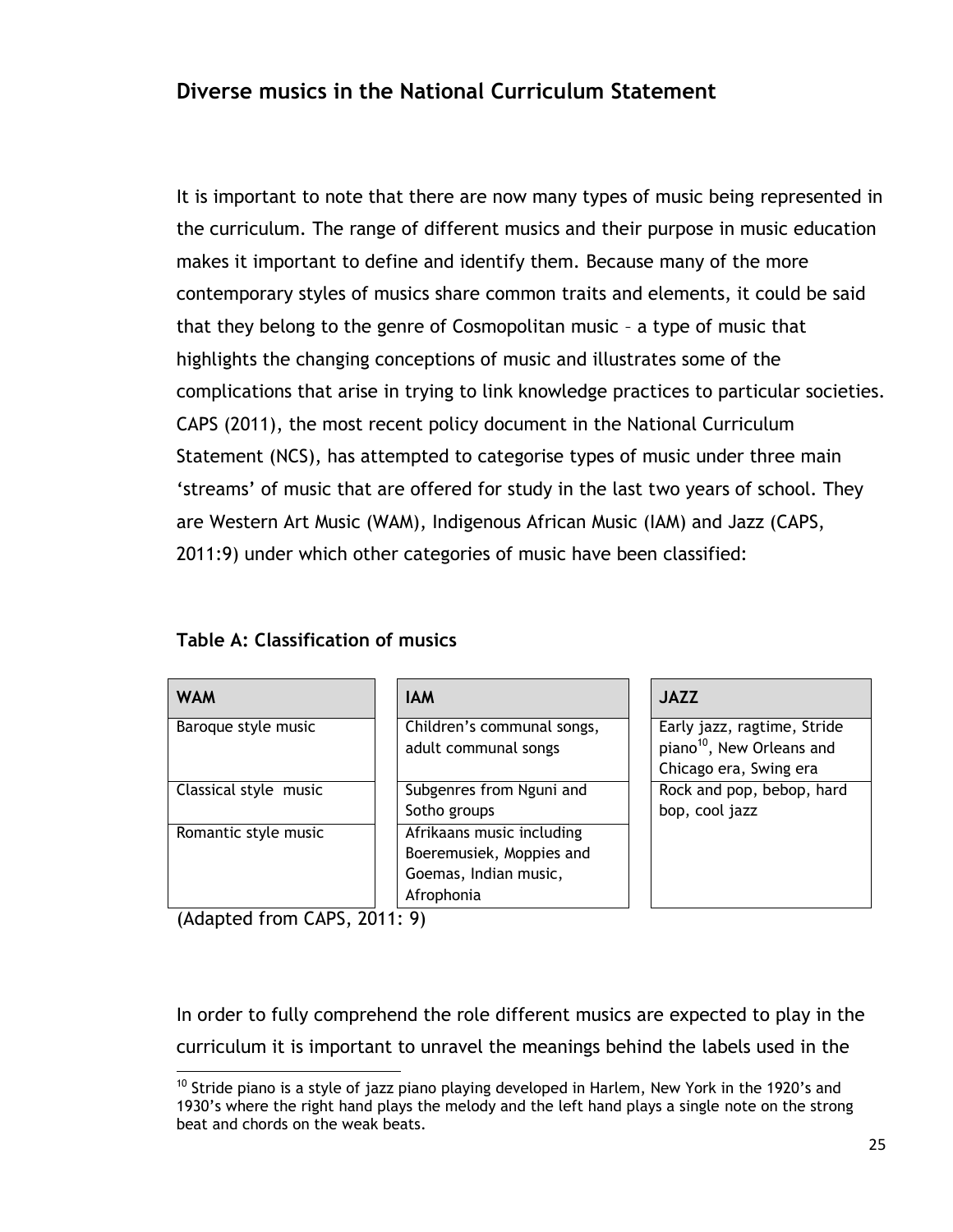above table. In broad terms my understanding of them are: "Indigenous" music referring to black African music, including tribal, folk, traditional and jazz genres, "Western" music referring to Western Classical music and jazz, a style of music developed on African rhythms and Western harmonies. The grouping of African music in the table above reflects the changing perceptions of African music. As explained by Muller (Muller, 2008) there has been a shift in viewpoint where in the early twentieth century black African music was defined as being different from European music from Britain and Europe. Now the differences are more nuanced:

In post-apartheid South Africa, "African" is defined as a more unified version in which all people born on the continent, regardless of racial or ethnic heritage, are identified as "African". In contrast, in the mid-twentieth century, it shifted again when musical research became more focused on individual nations, and nations-within-nations-Ndebele, Zulu, Sesotho, and so forth, as part of apartheid ideology in South Africa and postcolonial recuperation in independent states like Ghana, Nigeria, and Tanzania (Muller, 2008: 8).

In addition to South African music, World music does have a presence in the curriculum if understood in the way it is described in literature. Stokes (1994) has described it as "non-Western musics" (Stokes, 1994: 153). Meintjes (2003) elaborates further:

World Music came to encompass musics of many ethnic minorities, remotely located peoples, and "third world" nationals, as well as cross-cultural musical collaborations (Meintjes, 2003: 7).

Global music referred to in literature as "abstract, placeless" (Stokes, 2003: 300) is also contained in local curriculum documents which refer to it as "other diversities" (NCS, 2003, extract) and "various musical traditions" (CAPS, 2011: 8). My explanation of the presence of diverse musics in the curriculum is that it is intended to introduce learners to a wide range of musical contexts and styles where the boundaries between genres have become blurred with the notion that musical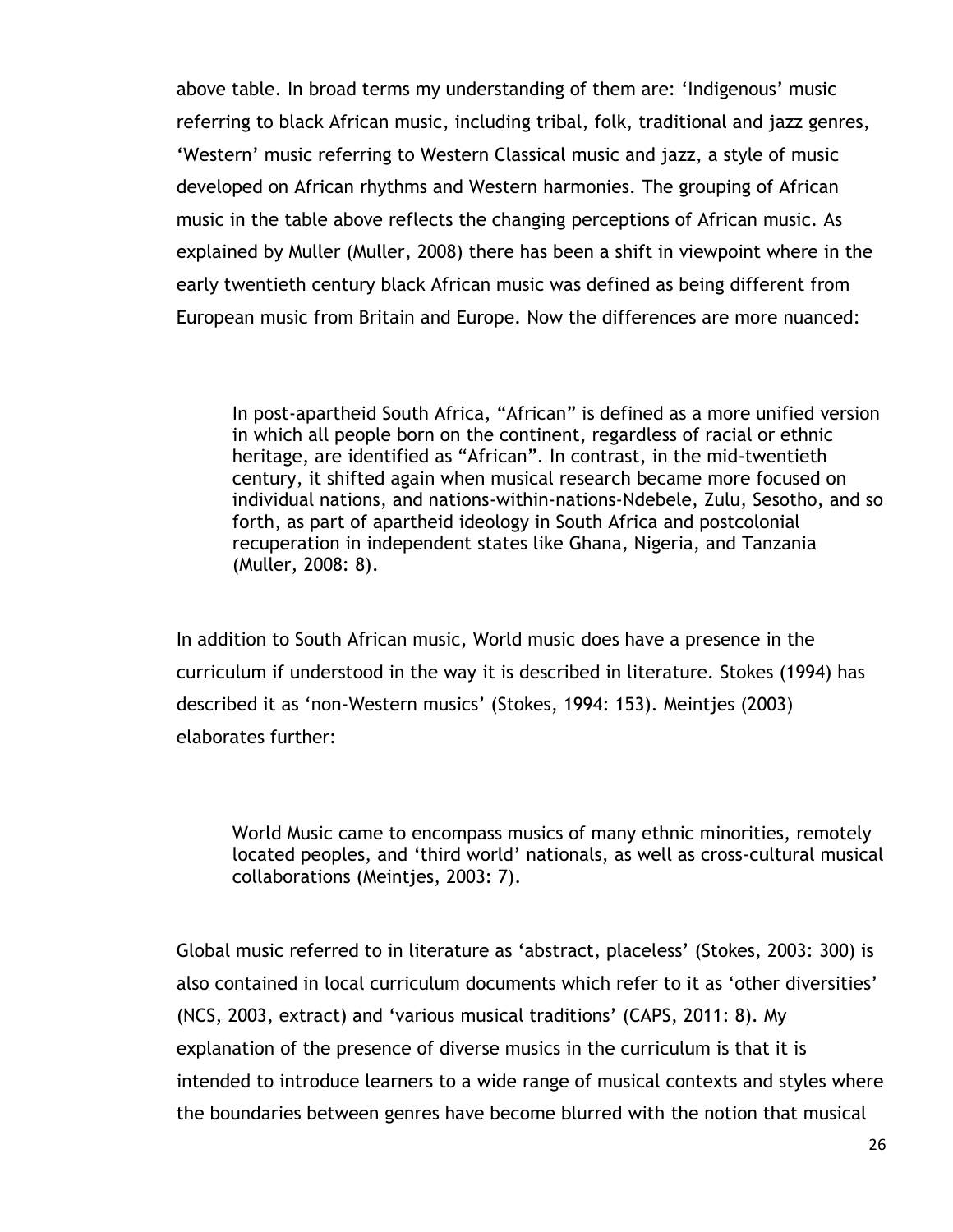identity can be cosmopolitan and transcend traditional geographic boundaries. With increased accessibility to technology "Other" music has become less exotic, difficult to define and more accessible to those who wish to discover it, explore it and be inspired by it to create compositions with wide ranging influences. I will now describe World, Fusion and Cosmopolitan music as part of the same movement of contemporary music.

Cosmopolitan music, sometimes referred to as Fusion music (explained in more detail later in this chapter), could be explained as compatibility between Western and Other music where elements that define these musical languages are fused together to create what Nettl refers to as a "bicultural society" (Nettl, 1983: 58). In his view, although the musical elements are fused together, there is still a notion of separateness where the composers are aware that the languages are different and can be clearly identified to its source of origin. World music could be described as music without borders or to use Nettle"s phrase "multimusicality" (Nettl, 1983: 59) that has fused together elements of Eastern and Western music and is sometimes referred to as fusion music. Global music is music that is nationalistic and representative of the countries it came from. Nettl uses the terms "multimusical culture" (1983: 59) to describe mixed musical traditions that cross borders. He explains how increased access to a variety of music has led to a multimusical profile that is symbolic of greater cultural diversity.

Nettl claims that the impact Global music has on society is that every cultural 'unit' has 'several musics' (Nettl, 1983: 58-59). This perspective might explain how certain musics such as "bebop", "hard bop" and "jazz fusion" have claimed their places in the national music curriculum of South Africa (CAPS, 2011: 9). Another form of contemporary township music, known as Kwaito music has emerged in the curriculum under the label "Jazz/Afrophonia" (2011: 57). Jazz in its time was considered an innovative art form with a trademark that "provokes controversy" opposed by "traditionalists" and supported by "modernists" (Merriam, 1964: 312). It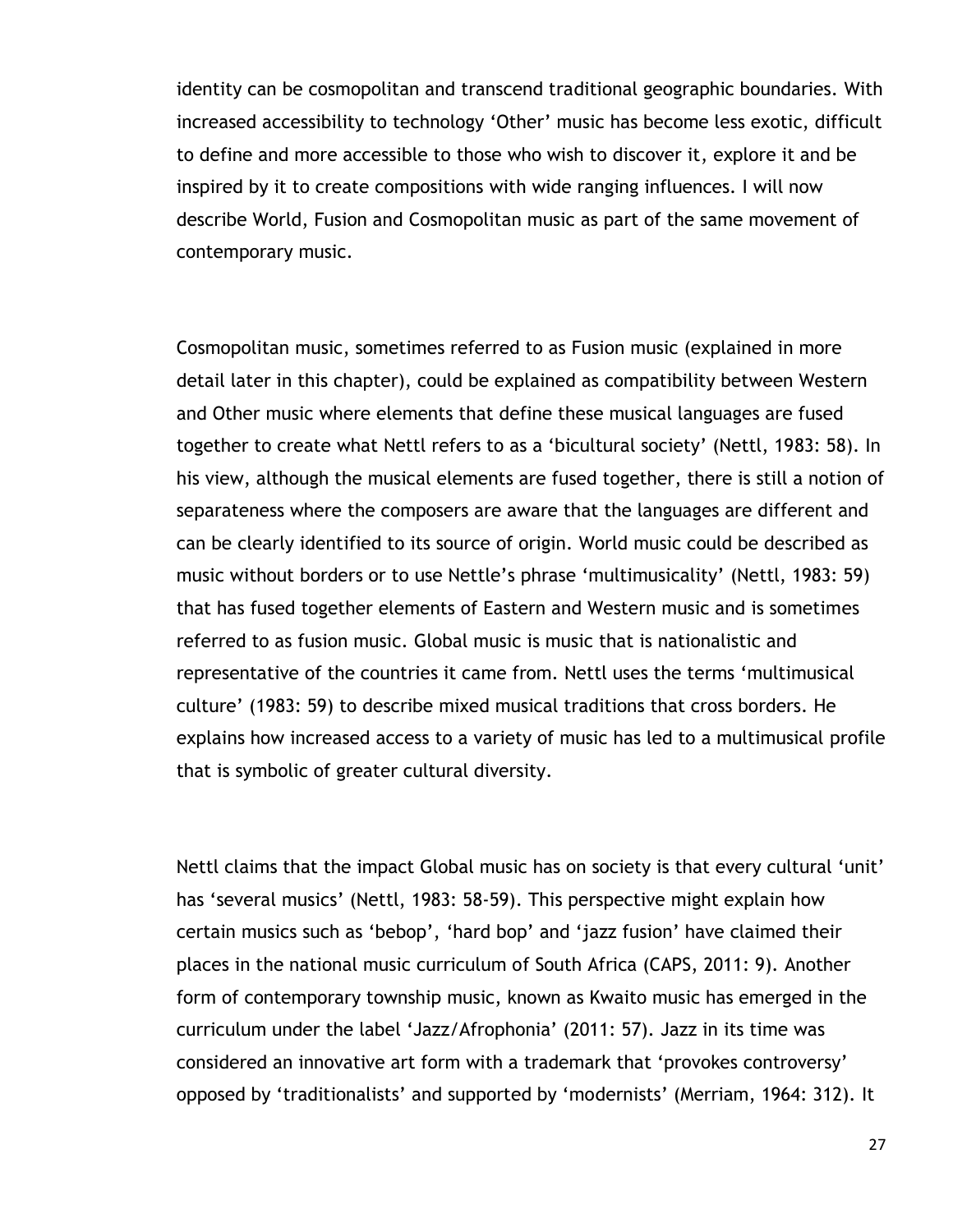developed during the late nineteenth century and early twentieth century as a form of music that used Western harmony together with African rhythms.

Afrophonia also uses elements of both Western and African music, and is a term that is used in the curriculum to describe a type of contemporary African music. The term draws from African philosophy and is described as a modern discourse that is 'alive within (African) societies' (Rettova, 2004: 49). My understanding of Afrophonia arises out of my familiarity with the music of three Kwaito singers - Mandoza, Arthur Mafokate and Tokolla Tshabalala. Their music is inspired by African folk music, often played on Western instruments and performed within the context of its locality and the communities that stimulated its launch. Mandoza"s music comes across as having a refined studio sound in the way in which sounds are digitally enhanced in a studio setting. Mafokate's music comes across more naturally particularly with his use of everyday items (e.g. buckets, dustbin lids) used as percussion instruments. Tshabalala"s music seems to combine both elements of formal studio treatment whilst at the same time capturing the spirit of informality, a characteristic of township street music. In this respect, Kwaito music as part of Afrophonia might be described as a mélange of African and Western musical habits and practices with particular reference to daily life in the townships.

Most of my songs are about the ghetto life. It's about what's happening in the ghetto the way people dress, the way we drink, the music we listen to, just the way we do things (Mandoza, n.d.).

Afrophonia has emerged from the African societies that gave birth to it. I extend Rettova"s argument about African literature using African languages as having a leading role in African society (Rettova, 2004: 48). As with African literature, I propose that South African Afrophonia, has an equally important role in blending together foreign and indigenous musical ingredients that reflect modern and traditional influences in a meaningful, creative and appealing manner.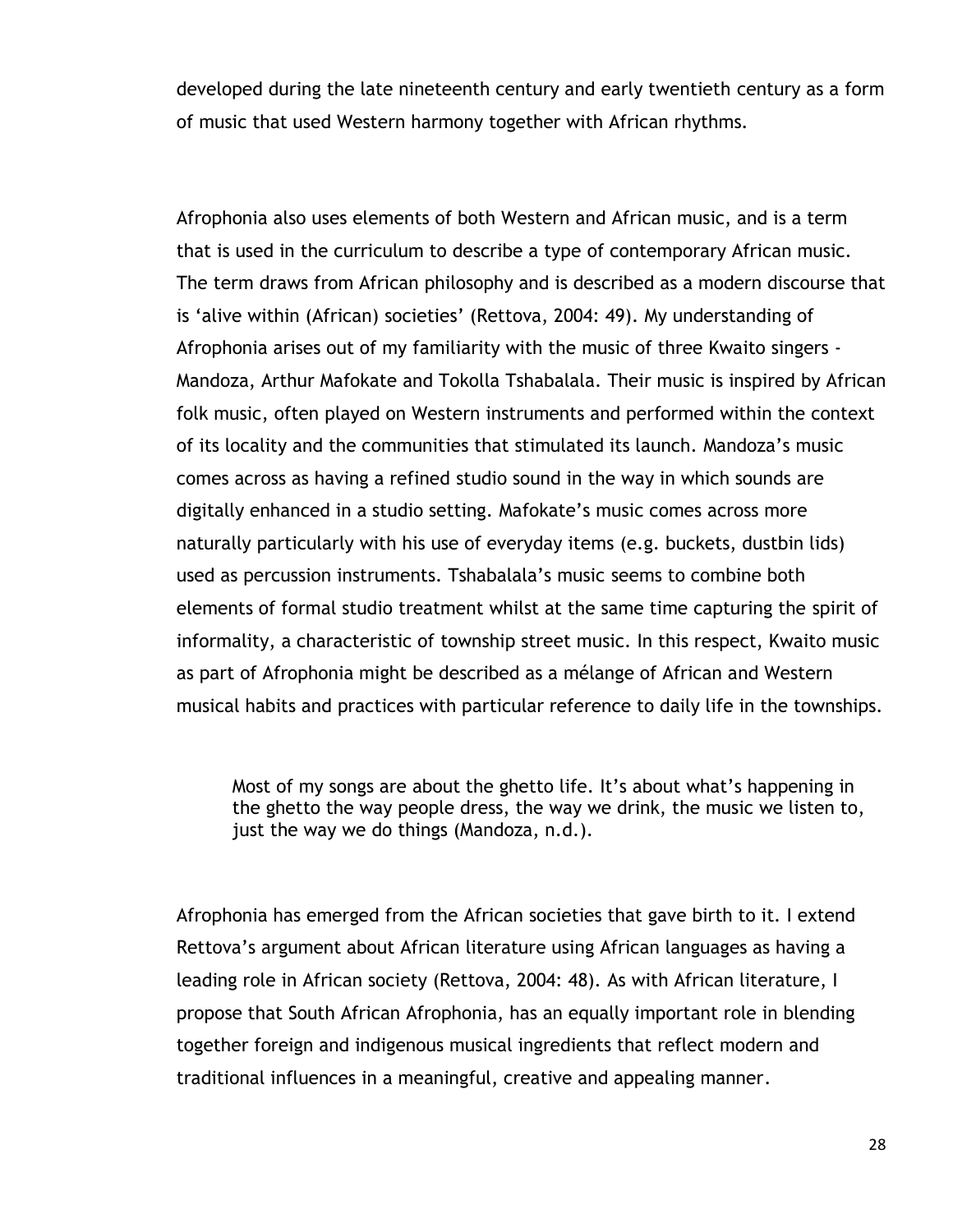In addition to describing the range of musics discussed so far it is important to offer at least a provisional understanding of two key terms, Western and African music, which are frequently used in this study. Toynbee (2003) reminds us that: "Too frequently Western art music and its Others are counter-posed as radically distinct when in fact common problems of structure and meaning are encountered everywhere in musical analysis" (McClary and Walser 1990, cited by Toynbee, 2003: 108). He draws distinctions between Western music and popular music by declaring that Classical Western music is "first rate work" composed by great 'auteurs'(Toynbee, 2003: 108) - such as Beethoven. Toynbee describes the field as "unified and stable" unlike popular music which he sees as "fragmented and volatile" (2003: 108). In classical music, composers (like Mendelssohn, Schubert and Tchaikovsky) take simple motifs and elaborate on them. Toynbee refers to the rules of composition as "codes" and suggests that the richness of the codes lead to long and complex works (such as large scale symphonic works) unlike the short codes in pop music that "yield short text" (Toynbee, 2003: 109).

Sometimes African music is described as strong and complicated rhythms often played on drums (Meintjes, 2003: 110). Waterman (1991) cites Hornbostel"s statement on African music, based on his article *'African Negro Music'* (Hornbostel, 1928) that African rhythmic playing is "modeled upon drumming and grounded in a twofold "acting of beating" (Hornbostel 1928: 53 cited by Waterman, 1991: 171). Hornbostel"s observation leads to his suggestion that other means, aside from drums, are used to produce rhythm such as "stamping, clapping, beating a xylophone or bell" (Waterman, 1991: 179). Other features have framed the "general hypothesis' that African music is 'pure polyphony'<sup>11</sup> (Waterman, 1991: 171) suggesting that it necessitates the participation of a number of people.

The differences outlined by Toynbee, Meintjes, Waterman and Hornbostel help us to appreciate how the different musics in the curriculum might be regarded by

 $\overline{a}$ 

 $11$  Polyphony is a musical term used to describe several different sounds played simultaneously as opposed to monophony that has a single melodic line without any accompaniment.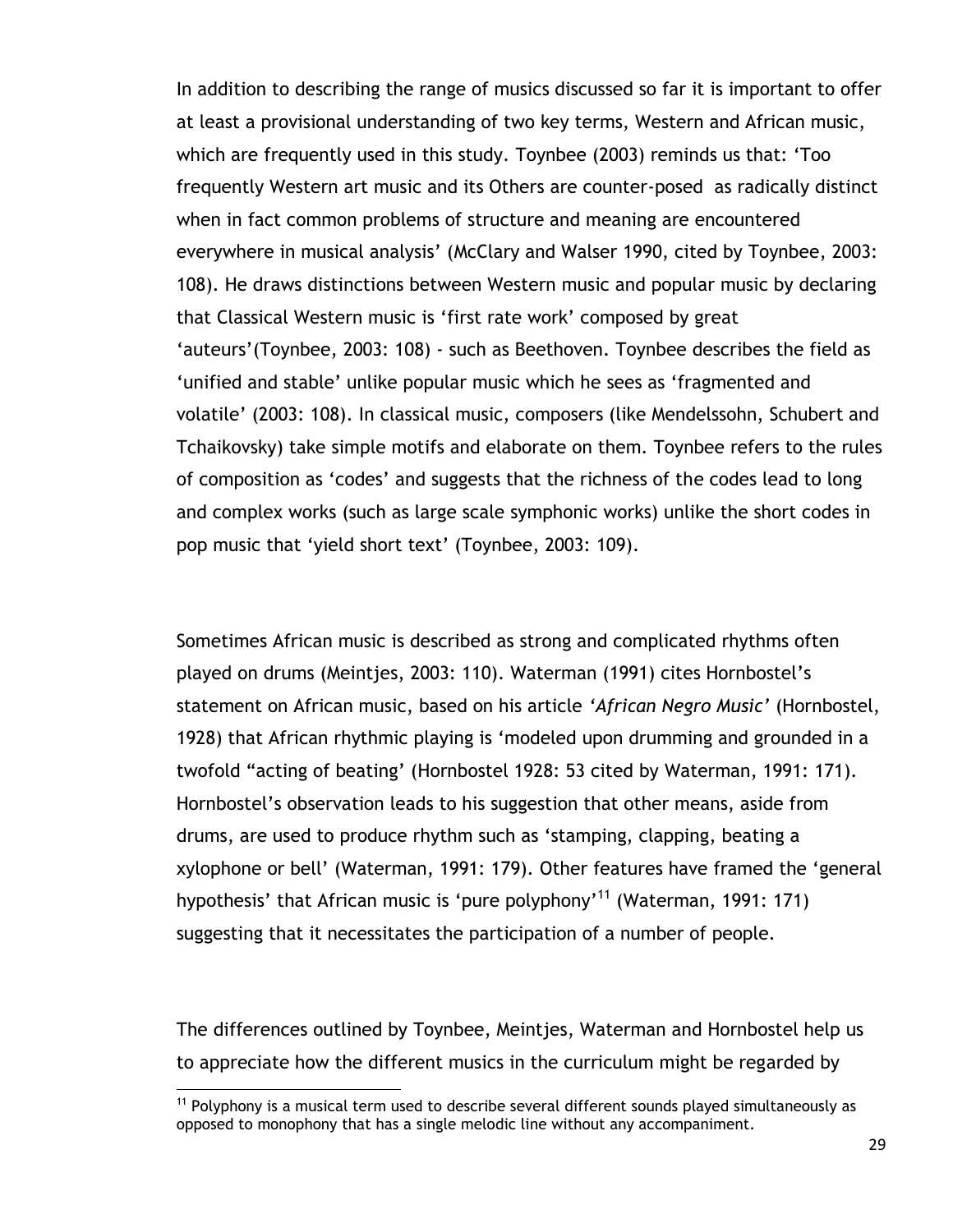teachers and learners. For instance, shorter works in popular music may attract learners who have encountered this type of music in everyday life and feel that they have an inherent understanding of its structure and meaning. Those learners who have experienced Western music in school and everyday life might be more drawn to its study as a result of being schooled in the musical conventions that accompany it. Learners who have developed rhythmic practice as part of their African cultural traditions might be attracted to learning more about African music within a group setting. I therefore propose that in providing a choice of three musics in CAPS, policy designers might be relying on the premise that an individual's choice of music is situated within a personal context. Notwithstanding this point of view, I suggest that that the theoretical perspective of globalisation emphasises a different angle to this position.

#### **The significance of globalisation**

At a general level, contemporary music education should be located within the phenomenon of globalisation, where the exchange of knowledge has resulted in an interdependence and interconnectedness between different societies. On the understanding that the majority of South African citizens have been dominated and subordinated by colonial powers as well as a dominant minority racial group, the swing towards recovering indigenous knowledge can be analysed through a postcolonial orientation as "giv(ing) agency to the dominated" (Stone, 2008: 205). An important configuration that takes place in the addressing of power imbalances is when the subordinated group "select and invert from the materials presented to them by the dominant colonizing group in a process known as transculturation" (Stone, 2008: 205). I believe that an effect of transculturation in South African music can be described as taking place "when music and ethnic identity are global commodities that share the same space in the studio, where they are blended into one groove" (Meintjes, 2003: 255). Meintjes has captured the essence of new ethnic South African music which she describes as being evolved into a form of expression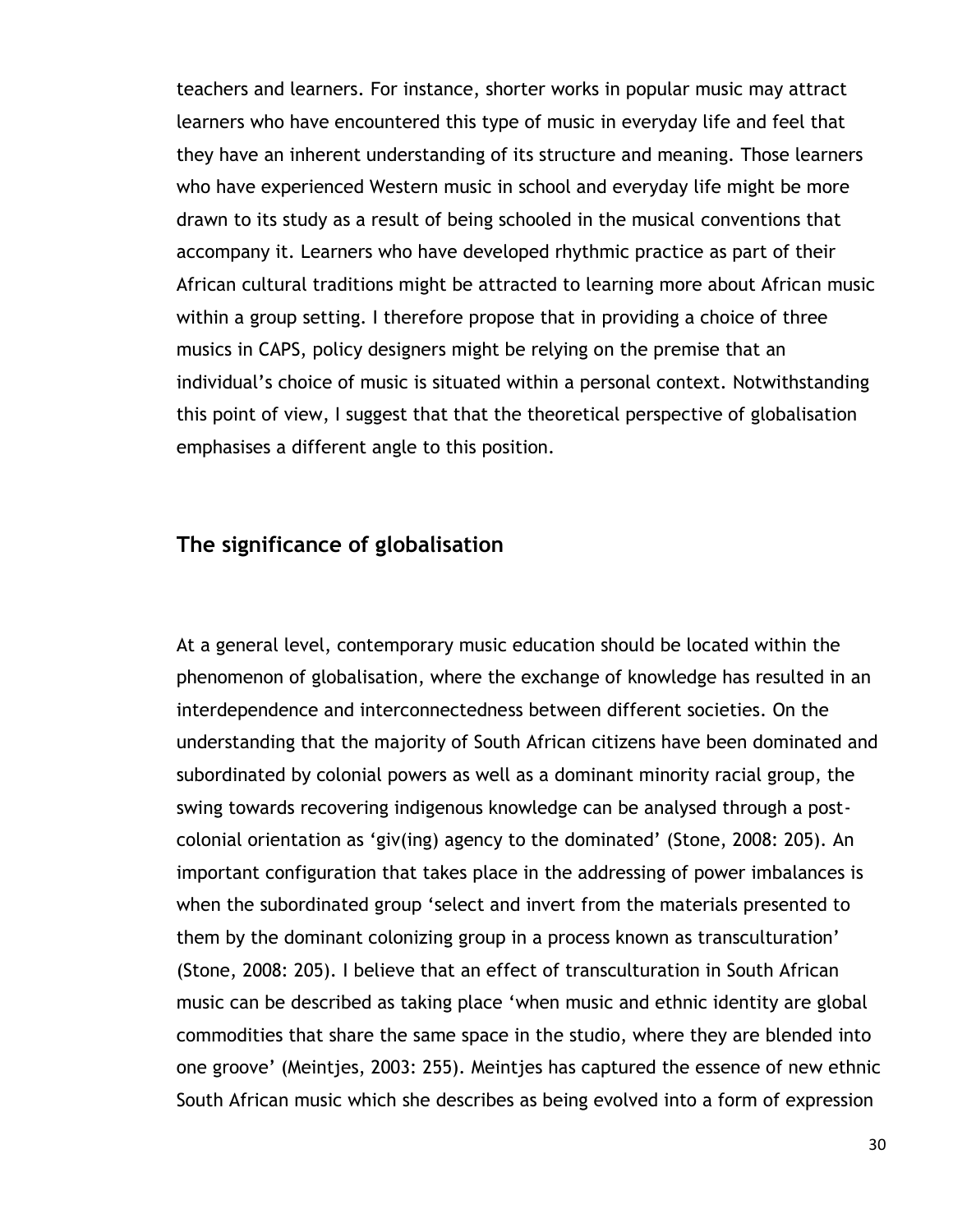about local politics and a musical style that mediates "national and transnational trends" (a process he refers to as "mediation") in the "neutral space" of the studio (2003: 8-9).

At a specific and local level, an effect of globalisation on the curriculum has resulted in learners being required to choose one of three streams of music to specialise in at school – all of which contain different trends that reflect aspects of the cultures they originated from. Such an approach is dependent on the larger context of the socio-political space that has occurred due to the transition from apartheid to democracy. Borrowing terms from Meintjes' argument concerning music makers' search for 'political, professional and personal voice' in the studio space, I imagine that learners would be engaged in a similar struggle to identify their "values, identities, and aspirations" (Meintjes, 2003: 255) during the process of choosing the genre of music they wish to study.

The "grooving together of cultures remote from one another in music" and the addressing of global issues in music have given rise to a movement of music that is not easy to comprehend (Stokes, 2003: 297). The genres of fusion, cosmopolitan and world music have arisen as a result of an expanded sense of identity and national culture. I believe that the process of trying to differentiate between them at times becomes redundant especially when they share common elements that are best described as blending different styles of traditional and Western music. It is understandable that music policy makers in South African are keen to liberate the curriculum from racialised nationalism and orthodox views on music education by engaging teachers and learners in a wider choice of musics. Their efforts in this direction have revived an interest in indigenous music as well as absorbed a number of alternative cultural strategies in the shape of global, world and fusion music. Stokes (2003) proposes that the global dimensions of migrant culture have produced new kinds of cultural alliances between the marginalised and dispossessed. This alliance has created a global citizen that Stokes rationalises as the emergence of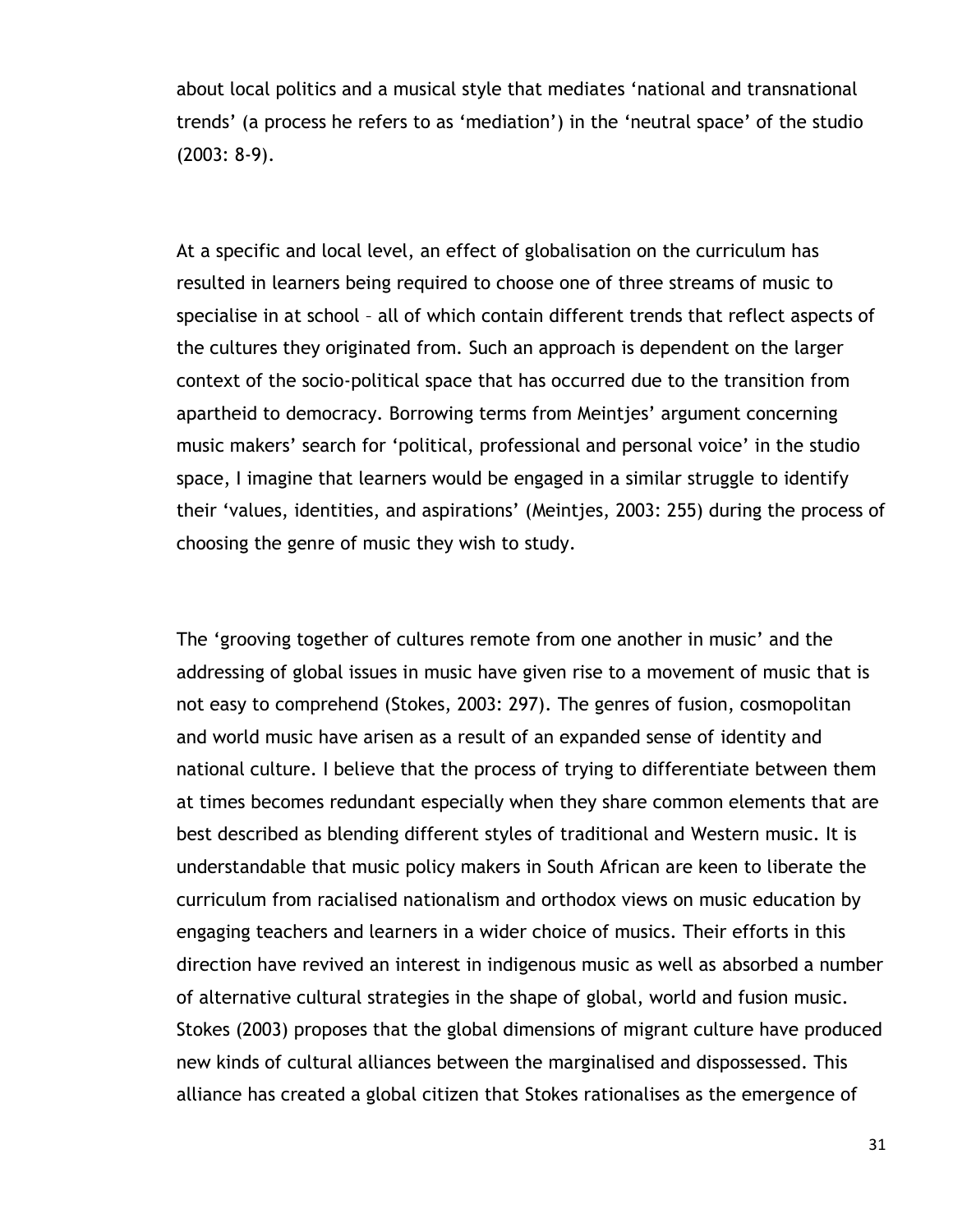"hyphenated identities" (2003: 304). I take as such an example, Dinuk Wijeratne, a Sri Lankan-Canadian musician who to me embodies the breakdown of "hegemonic local identities" (2003: 303) and represents a hyphenated global citizen of the type described by Stokes.

Wijeratne is of Sri Lankan origin, born to a Singhalese father and Tamil mother. He schooled in Dubai, the United Arab Emirates, accomplished his graduate studies in the United Kingdom, pursued post-graduate music studies in New York, the United States and then migrated to Halifax, Canada where he conducts, performs and composes what is regarded by his critics as World Music. A recent work, the Tabla Concerto, is written for Symphony Orchestra and Tabla<sup>12</sup>, and was described as a fusion of Western and Eastern musical elements. It had its world premiere in February 2012 and featured a Western soloist, Ed Hanley. This work illustrates a number of contrasting global elements: it is composed by an Asian-born conductor with high-level Western classical music credentials; it is in concerto form, composed in a Western framework and features an Eastern solo instrument, played by a Western soloist. The combination of these elements may explain why Wijeratne is described as an Asian Canadian who straddles the worlds of East and West and why his music can be labelled as World Music:

In this concerto he (Wijeratne) takes on the challenge of writing for the king of Indian percussion instruments, the Tabla. Symphony Orchestra with Tabla is an unusual combination. It's a difficult marriage to pull off, with the worlds of the west and east not always feeling music the same way. But Dinuk Wijeratne straddles both worlds, and drawing upon the astounding virtuosity of Ed Hanley he pulls off an intoxicating and beautiful creation (Canadian Broadcasting Company Release, Susan Hoover, 2012).

In Wijeratne's case, it would seem that his Western training helped him to develop his Eastern-influenced expressive style and fusion of cultural practices (including strong elements of jazz), that are the trademark of his compositions. Most of his

 $\overline{a}$  $12$  The tabla is a drum and prominent Indian percussion instrument played with two hands.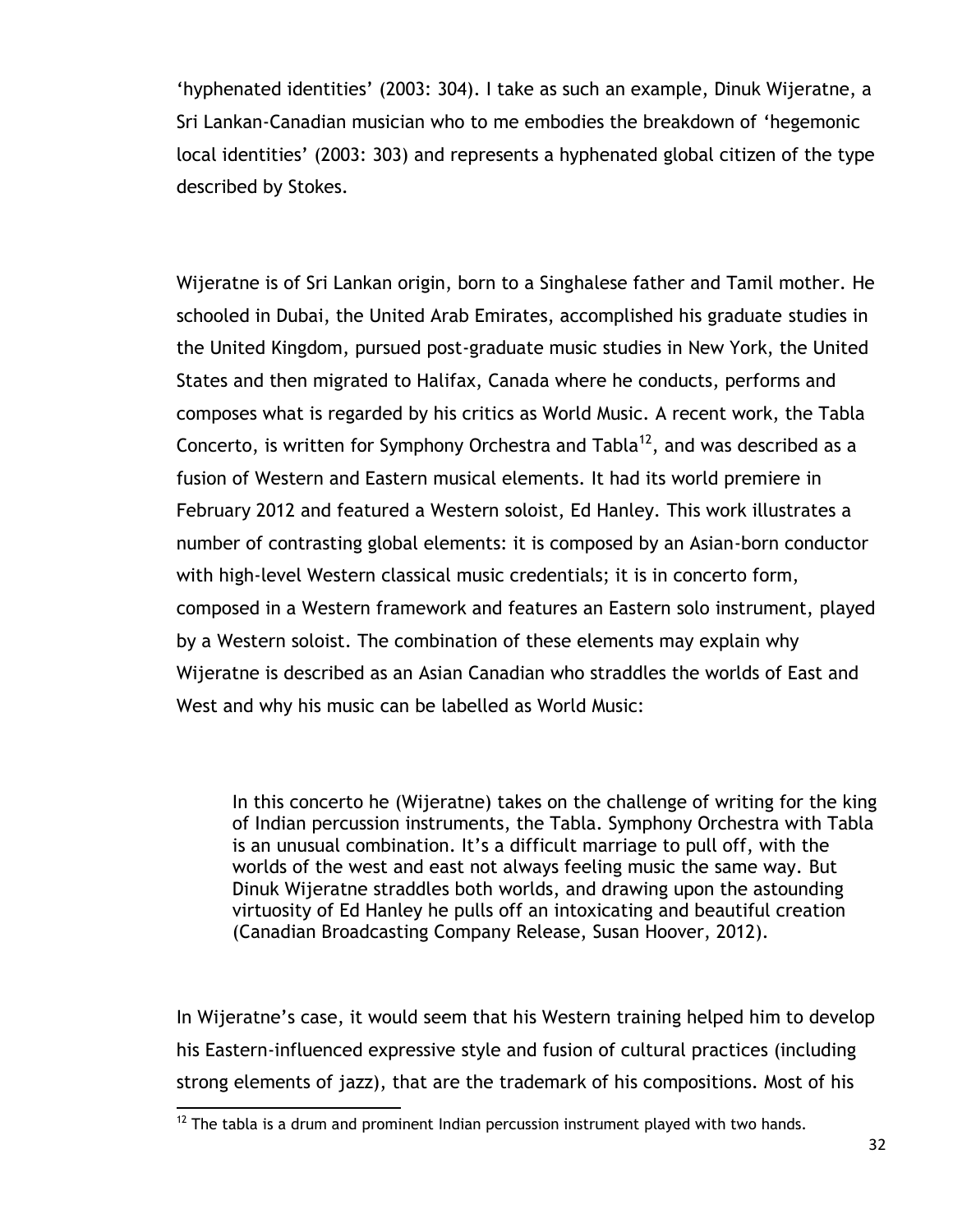works are structured in conventional Western musical form (such as symphonic form and sonata form) and written down using Western notation. It is the very nature of the limitless contributions in all the different ingredients that make up compositions like Wijeratne"s that makes world music difficult to define but easy to recognise and relate to. Perhaps it is fair to say that "good" world music contains some of the features described by Nettl (1983: 16-17) regarding the virtues of good music. For example, Wijeratne"s Tabla Concerto is conceived and written by a highly trained musician, contains complex identifiable theoretical and harmonic features, is highly acclaimed by critics whose personal musical backgrounds represent interests in Western, Jazz and Indigenous music. Furthermore, the Tabla Concerto has been professionally recorded and given exposure in the public domain and perhaps most importantly, is a success with those who have listened to it.

I propose that Wijeratne"s compositions can be identified as Cosmopolitan music (crossing borders and blending aspects of different cultures) and World music (containing no borders). Every culture absorbs outside contributions and the reinterpretation of genres becomes blurred as a result of "the increasing permeability of cultural borders" (Aubert, 2007: 21). Cosmopolitanism as described by Turino (2008) is that common habits of thought and practice are shared among people from very different locales and lead to genres of music that share styles (e.g. Jazz) in different places at the same time (Turino, 2008: 142). The CAPS streaming of music appears to adopt the cosmopolitan stance by widening the choice of musics to include local repertoire that contain interchanges of music, thus encouraging teachers and learners to engage in tasks that draw together elements from different genres.

It is plausible to suggest that political restructuring and realignments of social differences are gathering momentum in  $CAPS^{13}$ . Encouraging learners to re-work sounds into expressive forms that represent different African musical identities can

 $\overline{a}$ 

 $13$  Like all post-apartheid policy documents, no single author of CAPS (2011) is identified. It is the product of institutional authorship and negotiation with multiple stakeholders.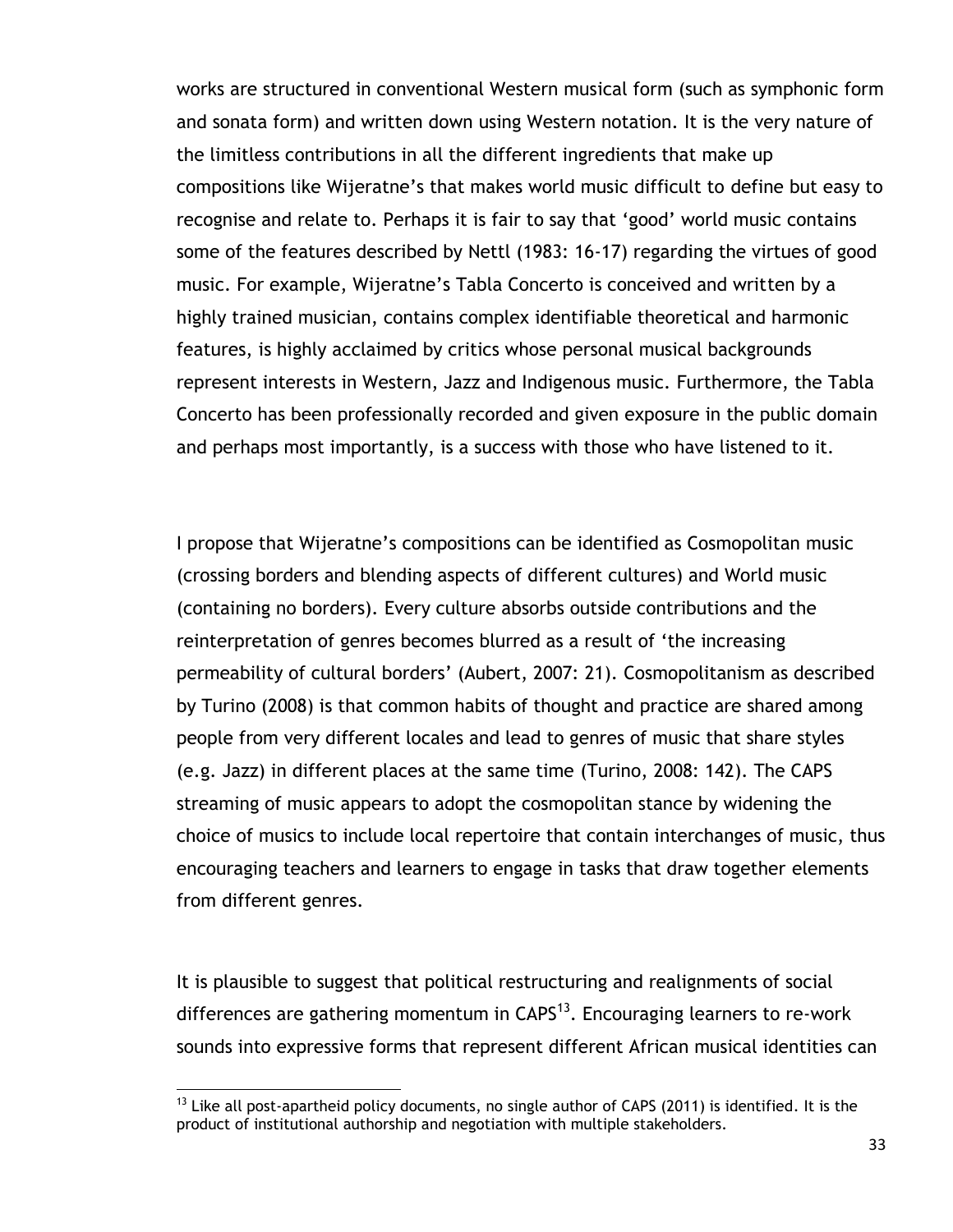be interpreted as a move towards reclaiming and bridging traditional music together with contemporary local experiences. The possibility exists for learners to establish themselves on the global stage by reaching out to an audience of international listeners. Assuming that there are globally shared values of good sound production, the appropriation of technologically superior sound systems becomes imperative. The requirement for learning about the influence of technology in music (CAPS, 2011: 57) becomes significant to the propagation of South African music. The political, the everyday and the aesthetic are blended in with a level of abstraction (in the form of music notation) that allows traditional and contemporary indigenous music to be disseminated through a studio process. Globalisation as perceived within music education raises a new consciousness about the practices of education systems that are guided by political agendas (Johannessen, 2010: 5). Therefore, an understanding of the purposes of music in South African music education policy becomes essential in order to gain an appreciation of how politics are playing a central role in strategies to democratise music in the curriculum.

#### **Purposes of music in contemporary South African music education**

An investigation into teachers" perceptions of post-apartheid music education necessarily includes a discussion about the stated purpose of that education in official policy (see NCS extract, 2003, paragraph 2 "Purpose"). The aim in contemporary South African music education appears to be one that goes beyond the study of music that demonstrates technical excellence and specialist knowledge. There is an extensive and broader programme that points to a new sociology of music that has emerged in the 1990's. In an era where a strict 'regime of connoisseurship" (Hennion, 2003: 87) that imprisons the student of music with rigid bindings of well-defined specific competencies has come to an end, the possibilities for studying emerging musics have become endless. The African ethnomusicologist, Meki Nzewi (1999), who describes himself as "a cultural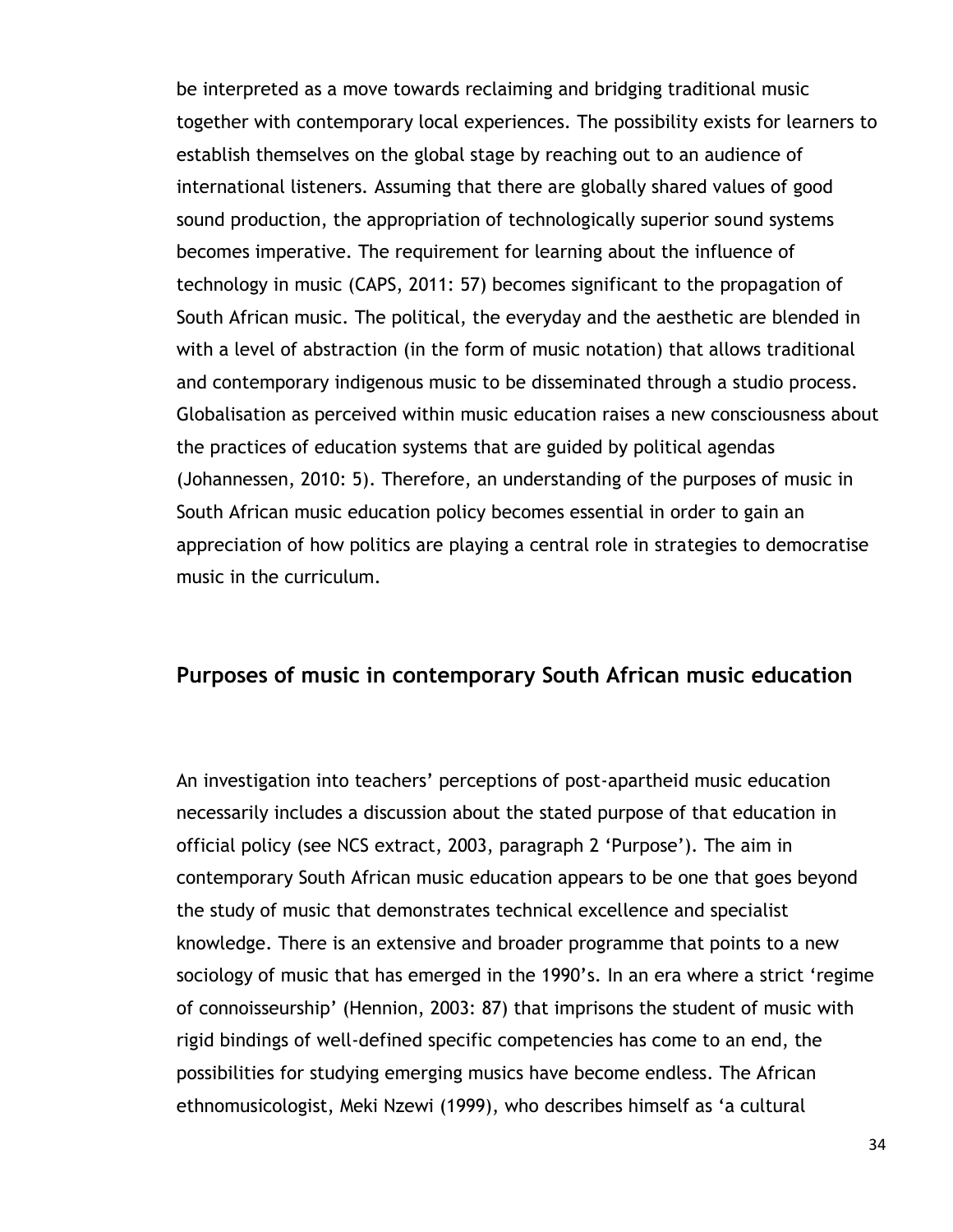scientist', argues for the propagation of African music that he believes is used to "humanise people and societal systems" (Nzewi, 1999: 84). Nzewi criticises African music education to be a parody of foreign models. For him, music education should reflect the aim to promote cultural identity and the promotion of new ideas would produce a new model of music education that is relevant to its cultural context – one that is rooted in family and community. Post-apartheid curricula implicitly endorse Nzewi"s position by its promotion of knowledge in local contexts (CAPS, 2011: 4).

Nzewi's recommendation requires the support of teachers who are being asked by policy makers to make major changes to their practice with minimal training and no resources. In order for teachers to fulfil their roles of agents of transformation they would need this situation to change. One of the over-riding concerns of contemporary music education as cited in CAPS (2011) is inspired by the Constitution (1996) which is to "heal the divisions of the past and establish a society based on democratic values, social justice and fundamental human rights" (CAPS, 2011: Foreword). For teachers to change their teaching styles to reflect this aspiration they would have to transform themselves in a way that Harley *et al.* (2000) explain.

The notion of teachers being one of two types of professionalism demonstrates how the role of music teachers has extended. Harley *et al.* (2000) citing Hoyle (1980) refer to 'restricted' and 'extended' professionalism. Those '...whose thinking and practice is narrowly classroom based, rooted in experience than in theory, and strictly focused on the academic programme...' belong to the branch of restricted professionalism. Those who see their work as "a rational activity amenable to improvement on the basis of research and development' are located in the realm of extended professionalism (Harley *et al.*, 2000: 292). In an extended role, teachers need to demonstrate a sensitivity towards individual learning needs which implies reduced reliance on formative assessment.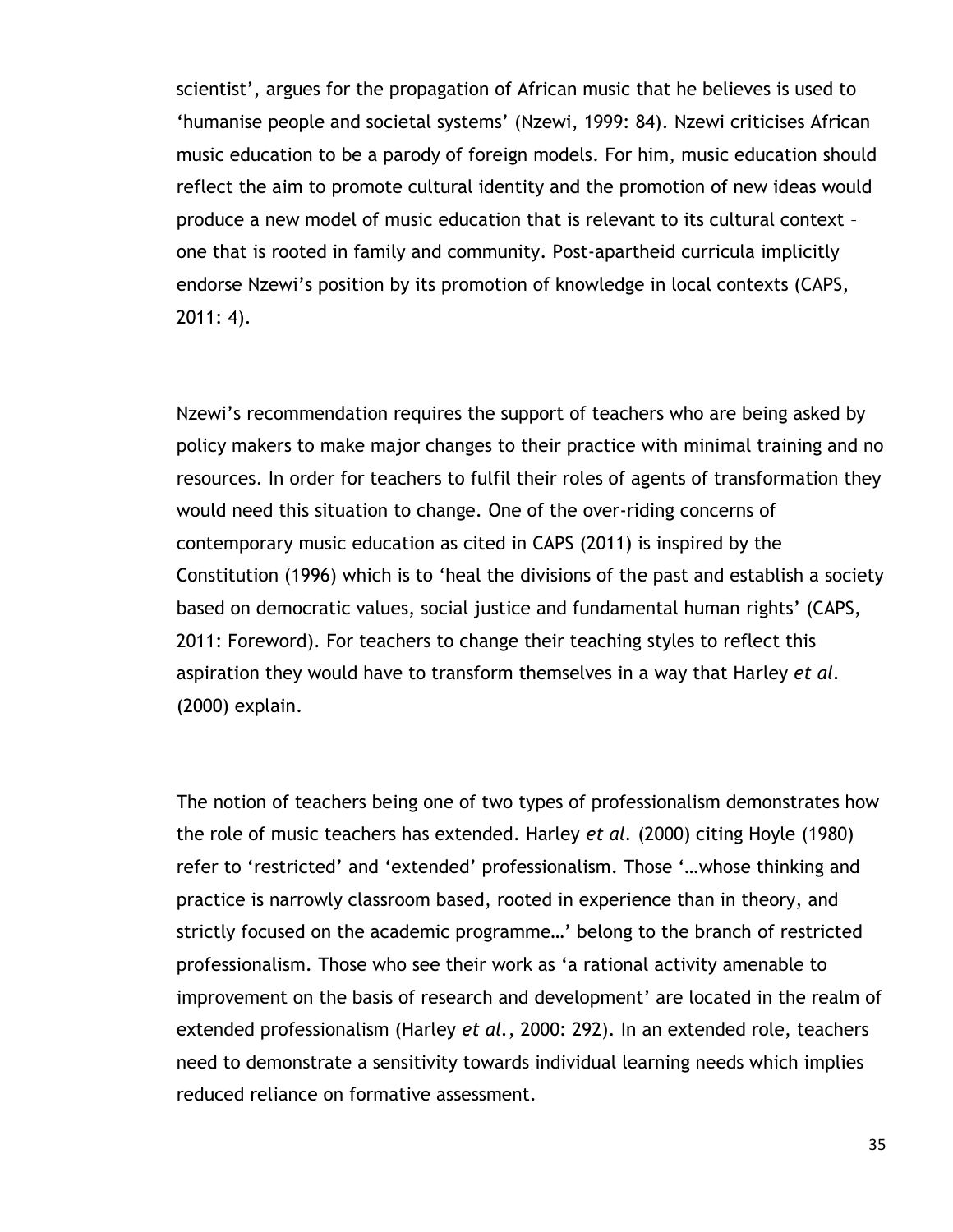As mediators of learning teachers (sometimes referred to as 'facilitators' in policy documents) need to embody their practice with teaching methods that give learners time to think, to take risks and to be acknowledged as making valuable contributions in the music lessons. The deployment of two different skills, critical and creating thinking and older forms of disciplinary knowledge, is one that teachers need to consider in their contribution to the process of social transformation. As agents of change they must take into account the context of reform. Harley *et al.* (2000) cite the concerns of Enslin and Pendlebury (1998) who question if policy transformation might be impeded where policy makers take little notice of the context and agents of implementation. The success of music reform in South Africa depends on high levels of teachers' professional skills that embrace curriculum development within the reality of the classroom.

Continuing with the theme of social purpose in music education, the impetus for reform is closely aligned to the aims of a democratic civil society that expects its citizens to work out alternative strategies when circumstances change. Therefore, teachers are being encouraged to reflect on finding flexible ways to deliver different types of knowledge and learners are required to manage new forms of "transdisciplinary, problem-solving knowledge" (Kraak, 1999: 28). Teachers together with their learners might usefully employ the African concept of Ubuntu which is generally expressed as a key philosophical concept of the African Renaissance defined on a general ethical level as humanity towards others. Translated into daily practice, teachers could elicit indigenous music material from their pupils during their lessons in order to expand their knowledge.

The policy initiative for a refinement of learner-centred teaching and learning can be identified in its move away from music as an abstract art form that draws upon patterns that composers rely on. Instead, music teaching and learning has become a negotiation between teacher and pupil that reflects equity-related considerations that have arisen from an overall political agenda of social justice. Under colonial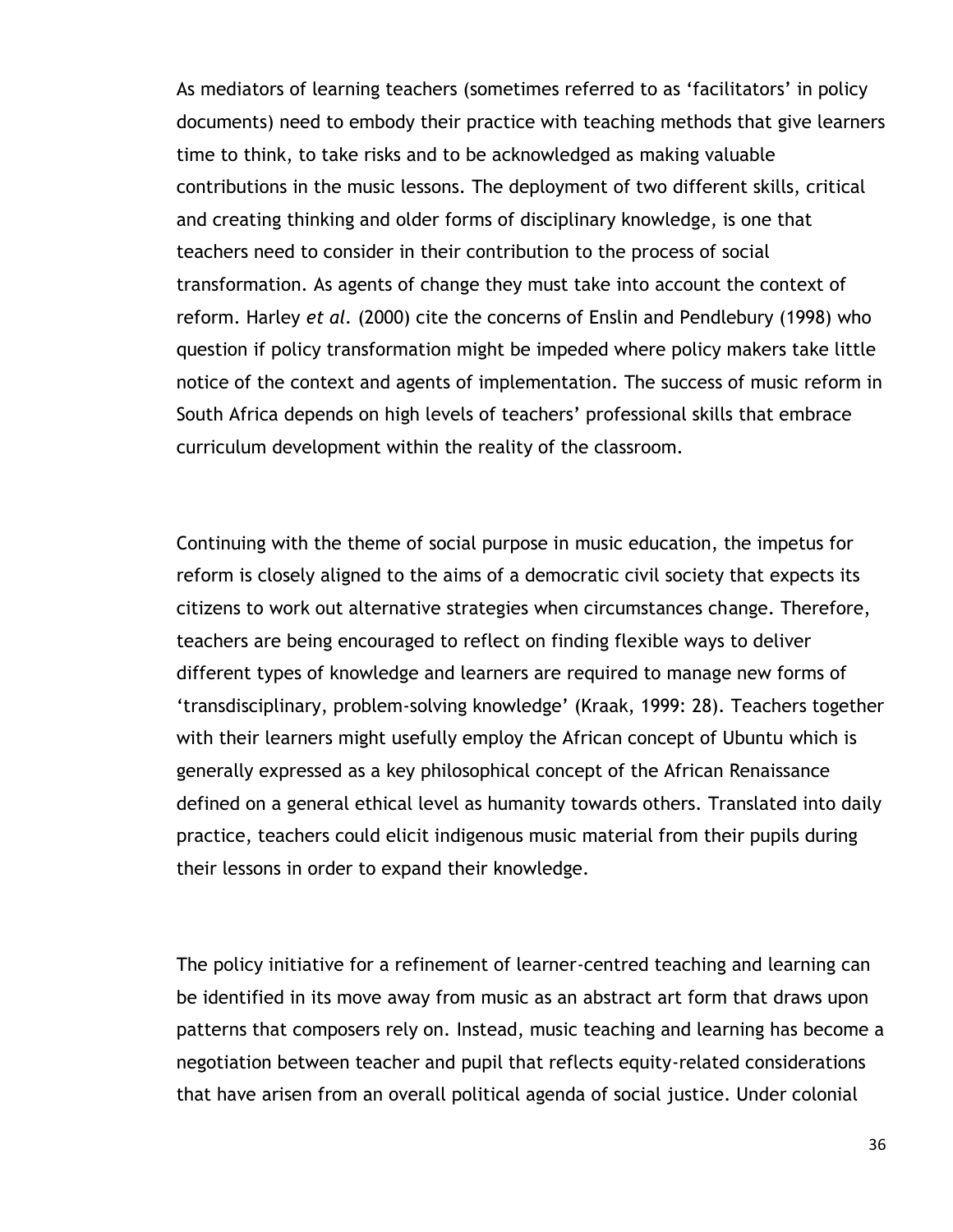assumptions, Western music was regarded as quintessentially good music. This is no longer the case. Today, notions of identity have emerged as an important element of post-colonial music education where the experience and sensations experienced through music are connected to an understanding of cultural difference. Turino (2008) investigates the social meaning of music by understanding "why and how music and dance are so important to people"s understanding of themselves and their identities" (Turino, 2008: 1-2). The curriculum has acknowledged that genres of music and identity are linked in acknowledging different genres of music. A purpose of recognising diversity has been established with this move. Alongside this purpose lies a second: the demonstration by learners of "high knowledge and high skills" (CAPS, 2011: 5). I analyse the two purposes of diversity and competence in the next section.

Music education in South Africa intended to rely on the demonstration of two abilities: to perform at a high level and to participate at any level. Learners are expected to both participate and present material during the course of their study. In order to fully appreciate what is involved in these two activities, I have employed Turino"s (2008) differentiation between participatory music and presentation music. It is important to understand the difference between the two in order to comprehend what learners are expected to accomplish.

## **Participatory and presentational music**

According to Turino, presentational music reflects close attention to detail in a "fixed" performance that is known in advance to the player/s. Participatory music differs in this aspect as there is less control over the end result as the participants' contributions go with the flow of the moment (Turino, 2008: 54-55). Features of presentational music suppose that the textures and timbres are more "transparent" as they are heavily rehearsed. This is quite different to the improvisatory nature of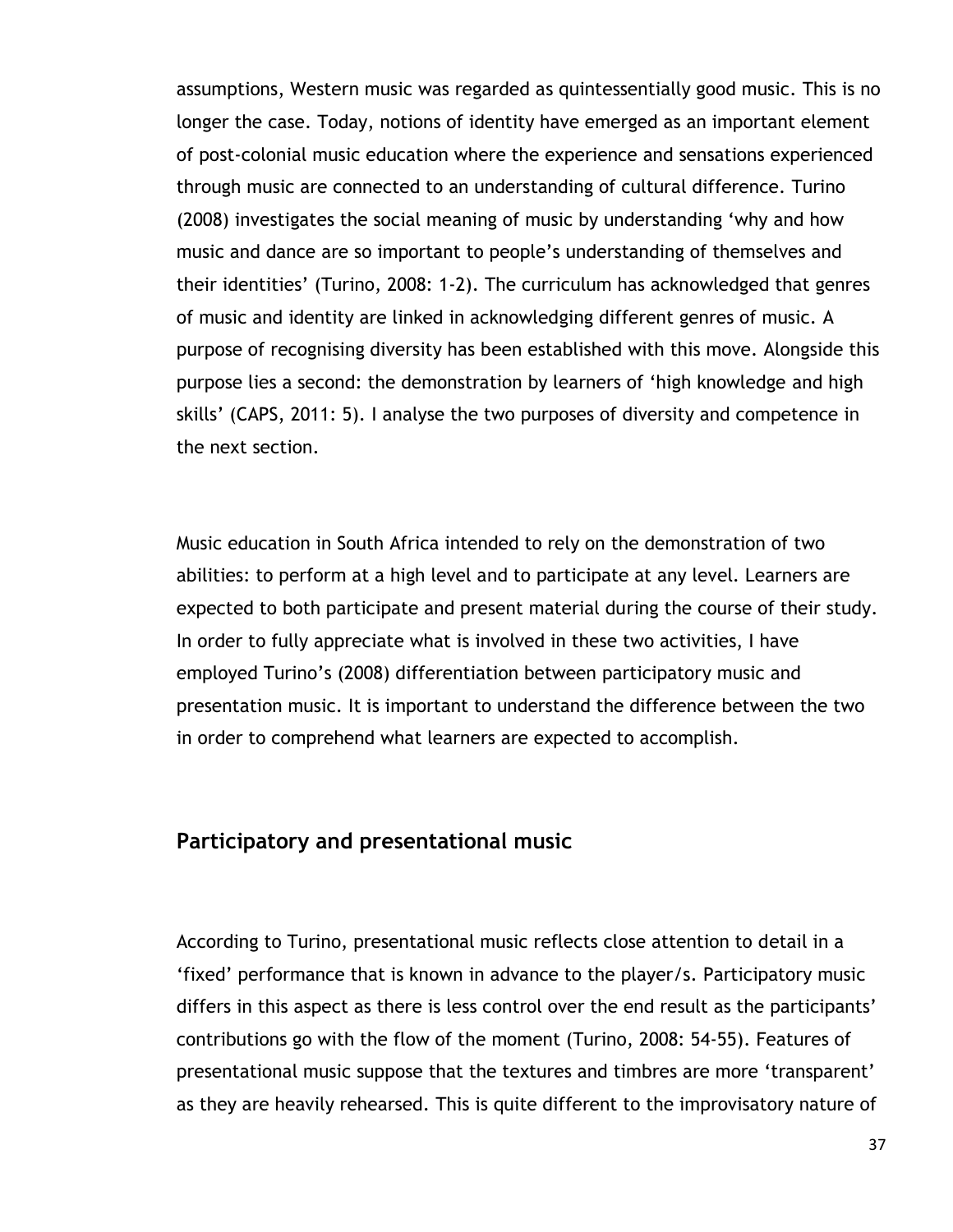participatory music that has a "cloaking function" that points to more creative possibilities by the performers that can be appreciated by the audience (2008: 56- 57).

It is my view that African music has a leaning towards participatory music with its societal functions based on religion and folk lore. Yet, the differences between participatory and presentational music are not as clear as they might be. For instance, what are the qualities that might be used to define them? I think this to be a grey area. For instance, cadenzas in Western concertos are an opportunity for soloists to display their creativity and virtuosity for the appreciation of an audience. How different is this concept from the African model of participatory music that maintains a degree of imprecision in its execution? It could be that the amount of spontaneity displayed by performers is the key to separating the two types of music. Cadenzas are practiced to the point that they are a known quantity to the performer (if not the audience), whereas improvisation in the African music context is generally a lesser known factor to both performer and audience. The distinctions stated by Turino between participatory and presentational music are viable but I believe they are at times not as distinct as he suggests.

However, the distinction between participatory music and presentational music is important because music education in its present form suggests that learners are being educated to manage both highly scripted performances as well as to revive informal genres of music in a varied and experimental approach that befits its status. The level of success that corresponds to learner competence in different musics implies longevity of socialisation that comes from an early age – be it for African or Western music. I believe that early music socialisation for any form of music making is an optimal condition for establishing musical habits. Is it then possible for individuals (teachers and learners) to adopt musical influences and styles when they are of school-age? I propose that it is - as long as the intensity and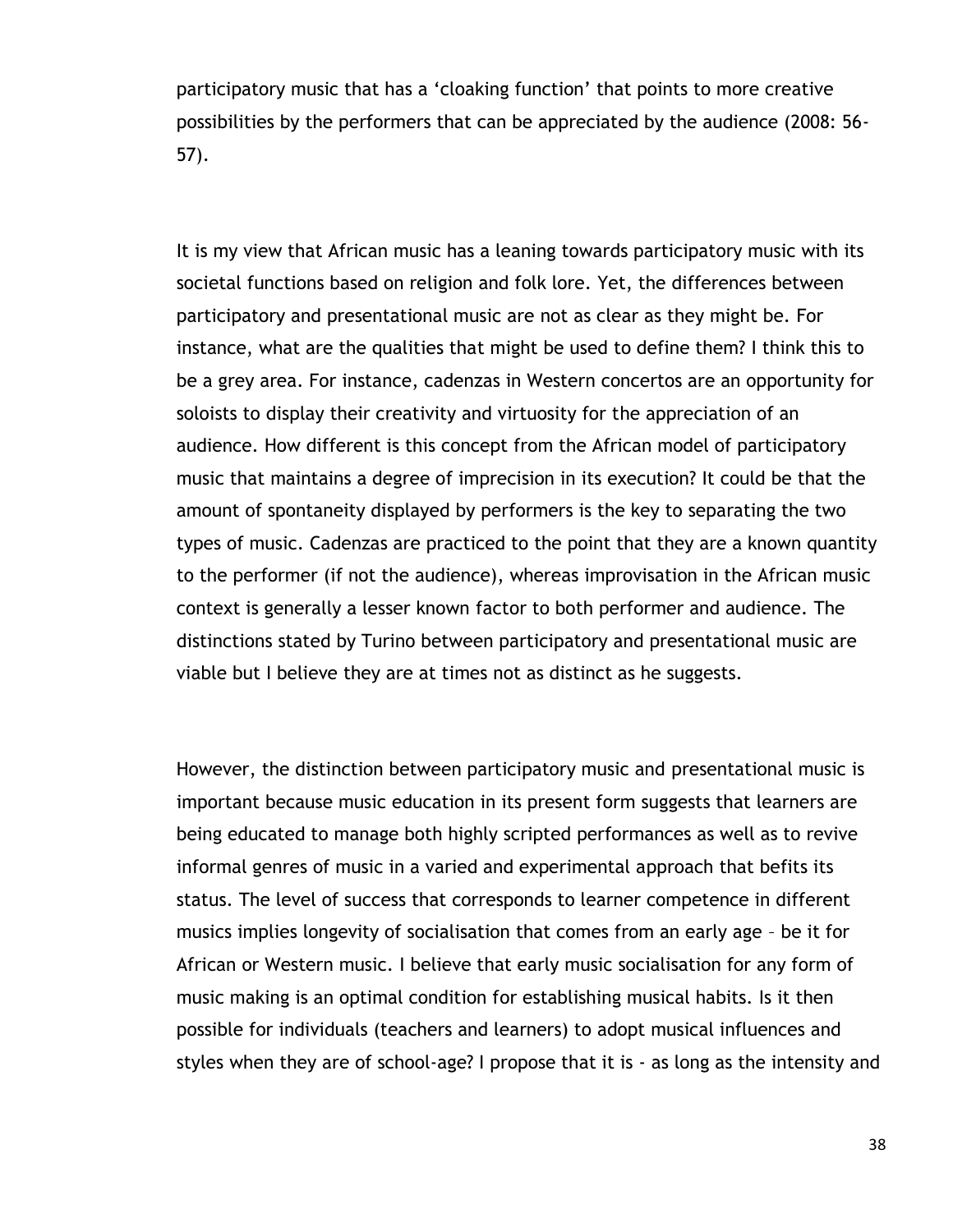calibre of instruction and training correspond to the nature of the music being studied.

Whilst it might be useful to define etiquettes and levels of pressure to participate, Western and African music exhibits various degrees of presentation and participation depending on the setting of the performance. American folk music for instance has as much participatory expectation as African tribal music. Stereotypes are maintained only for as long as their core practices are sustained without disturbance. New ways of thinking about the social functions of music make the distinctions within stereotypical discourses blurred. Performance protocols involve knowing where there is flexibility for participation and where the score is more tightly scripted and rehearsed by the core musicians.

In Shona village ceremonies there are a variety of roles within a musical performance, ranging from highly skilled drummers, mbira players<sup>14</sup>, singers, and dancers to neophyte singers, dancers and people who can only clap the basic pulse (Turino, 2008: 132).

Musical practices in the South African school context suggest that successful participatory performance should cater to different levels of competence as well as different types of musical interests. It would appear that the protocol for participatory music creates a more relaxed atmosphere where improvisatory techniques, highly repetitive motifs, constancy of rhythms and dense textures (Turino, 2008: 59) might encourage audience participation. These characteristics can be observed in African music, which suggests that it has a good fit with a participatory music model. Differently, Western music seems to require a high level of competence, in contrast to African music which allows for different levels of competence to function within the group. The different rhythms contained in music can lead to "intimacy …where the individual parts create a greater whole" (2008:

 $\overline{a}$ 

 $14$  Mbira is a plucked wooden instrument consisting of staggered metal keys, often referred to as a thumb piano.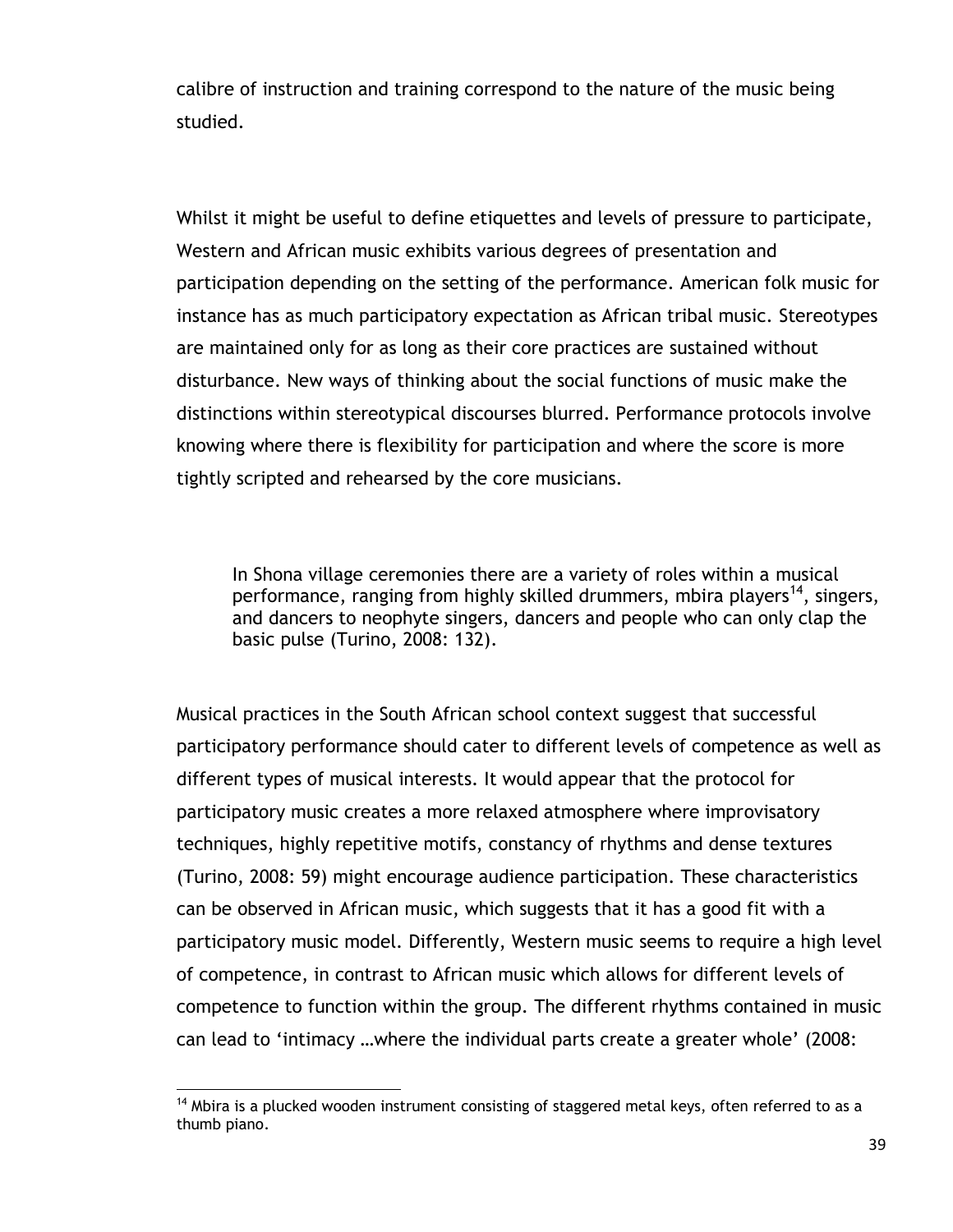136). African music contains cross rhythms. The social impact of this form of "interlocking" is that less experienced players are asked to hold down a basic rhythm whilst more experienced players insert complicated rhythmic patterns (off the beat, syncopated, etc.) into the basic framework. All players are equally valued as without the basic rhythm, the more decorous rhythms would fall into disarray. The provision for players at different levels of ability suggests that African music has the properties to invite people, even those without related skills, to take part in musical activities.

Turino positions a continuum (2008: 88) that develops participatory and presentational music into four categories:



The continuum suggests that there are two extremes, one with human variables (participatory music) and at the other end of the scale, a process that accommodates fewer human variables (studio art). I find the idea of the continuum lends itself well to music being an evolving process where there can be combinations of variable and prescriptive music in any genre. CAPS (CAPS, 2011: 57) indicates that students are expected to partake in music making experiences that are spontaneous and informal (first half of the continuum), and that they also experience the recording and studio production of music making as part of appreciating the influence of technology on music (second half of the continuum). Listening skills can also be developed according to this continuum in a bid to understand compositional techniques and the application of musical elements whilst placing them in a specific historical and cultural context (Turino, 2008: 8).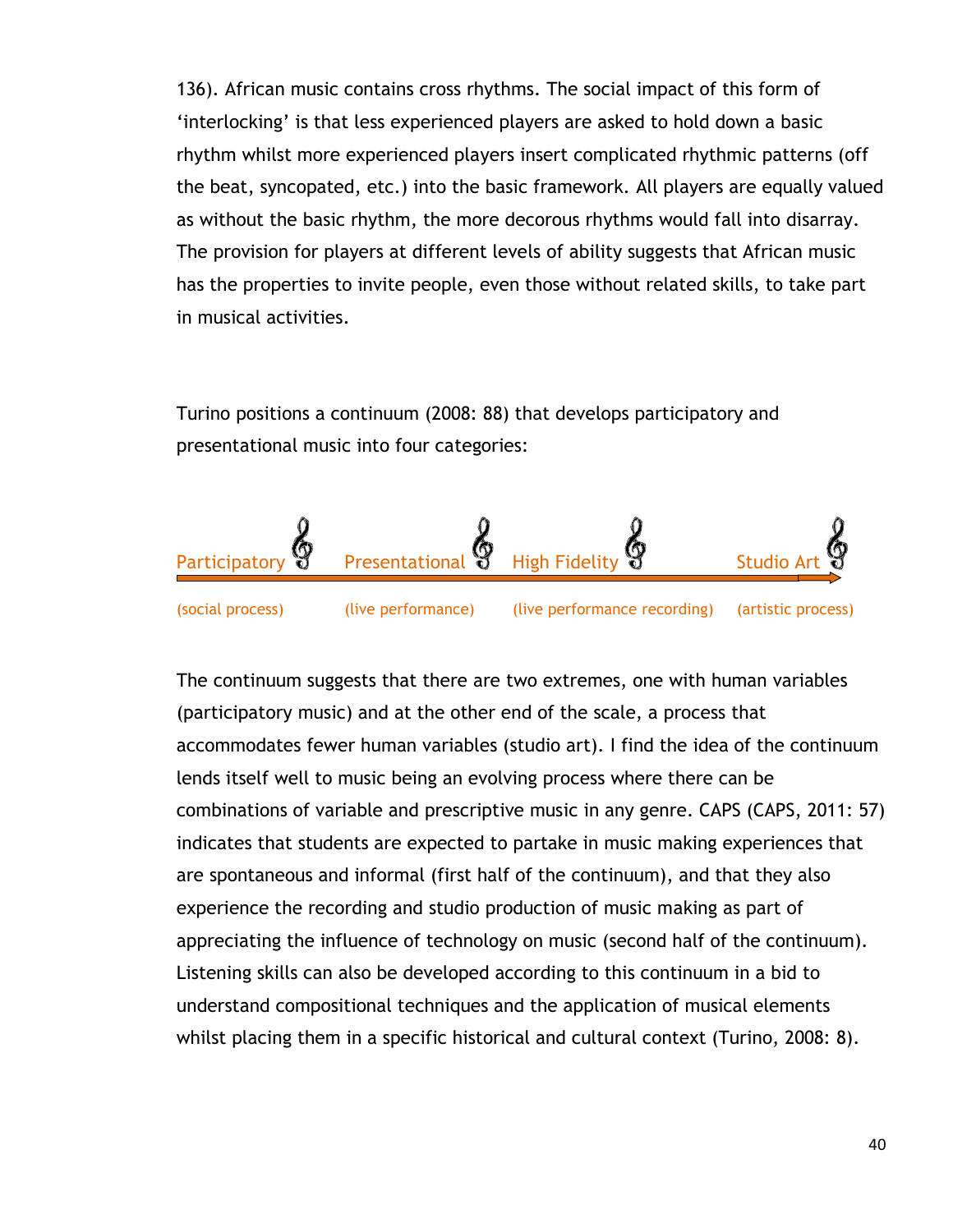#### **Concluding comments**

Post-colonial influences prompting shifts in teaching music recognise the impetus to reach across cultural traditions in a way that recognises the effect of globalisation. Ethnomusicologists (Turino, Merriam and Nettl) agree that chronological and geographical borders can no longer be applied to new musics especially when "...musical systems exceed conventionally recognised cultural units...' (Nettl, 1983: 57). Furthermore, the "cultural formation" (Turino, 2008: 112) of groups of people who share common habits such as an interest in classical music are being broken up with the simultaneous introduction of different musics in the curriculum (CAPS, 2011). The pluralistic nature of this kind of move permits conditions that foster a different kind of musical baseline that breaks up entrenched habits of thought and practice. Dissolving the partition between different musics calls for a reconsideration of established notions that certain musics are either inferior or archaic.

The concept of participation in music education is crucial in understanding the goals of South African music education which (amongst other aims) are to give learners the choice of diverse and varied content. Development of this kind gives visibility to the post-colonial tableau that begins the process of transformation in music education which has been acknowledged as a crucial aim in curriculum design. Turino"s distinction on music as being the extension of the processes of music making as presentational music and participatory music can be placed within the realm of social activity. Given that there is a feeling amongst many ethnomusicologists that the latter is highly scripted and the former is flexible (Turino, 2008: 59), it could be established that presentational music is performed in front of a normally passive audience whilst participatory music requires the audience to be a part of the music by participating in some way. Classical Western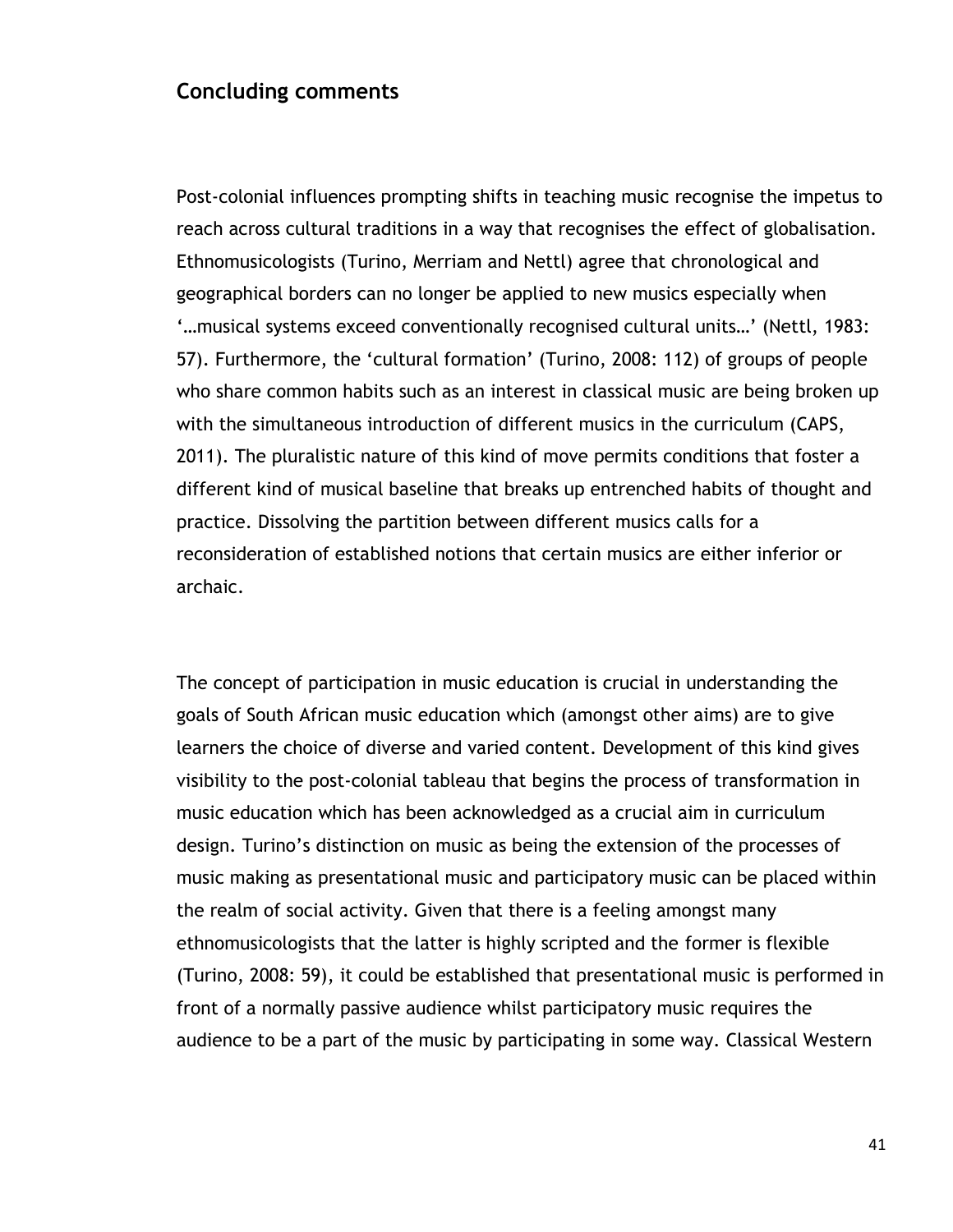music concerts are formal (in the presentational mode) where concert tradition emphasises 'polite, sophisticated music and atmosphere' (Turino, 2008: 40):

…the audiences were always very polite and attentive to the performers: during performances the audience was so quiet that "you could hear a pin drop"… (Description of a concert performer cited by Turino, 2008: 140).

The way that South African policy makers are viewing content suggests a more complex arrangement between the four components of participatory, presentational, high fidelity and studio art. This collection of musical activities can be interpreted as a lens for viewing music as a career instigated by progressive changes in the conception of what music education is about. It is my view that a satellite approach to the continuum is taking place where Turino"s four processes of music making can be extended to suggest that more complex relationships are taking place than in the original model. Classroom music is expected to incorporate "High Fidelity" and "Studio Art" in the curriculum when students are encouraged to become involved in cross-curriculum projects that culminate in the recording and studio editing of some of their performances.

In this chapter I have articulated an account of how recent developments in music education and its role in South Africa reflect post-colonial insights. Ethnomusicology has supplied the way in which we can understand how music education reflects social settings and we can begin to appreciate the complexities that arise out of breaking with established music traditions. The next stage of my enquiry in Chapter Three gives an account of post-apartheid music policies. Through analysis of these policies, certain themes emerge from them that can be linked to the way in which social transformation is being regarded by music policy makers. This discussion is important because teachers are being asked to teach three genres of music they are not all familiar with. Additionally, I suggest that the way in which the curriculum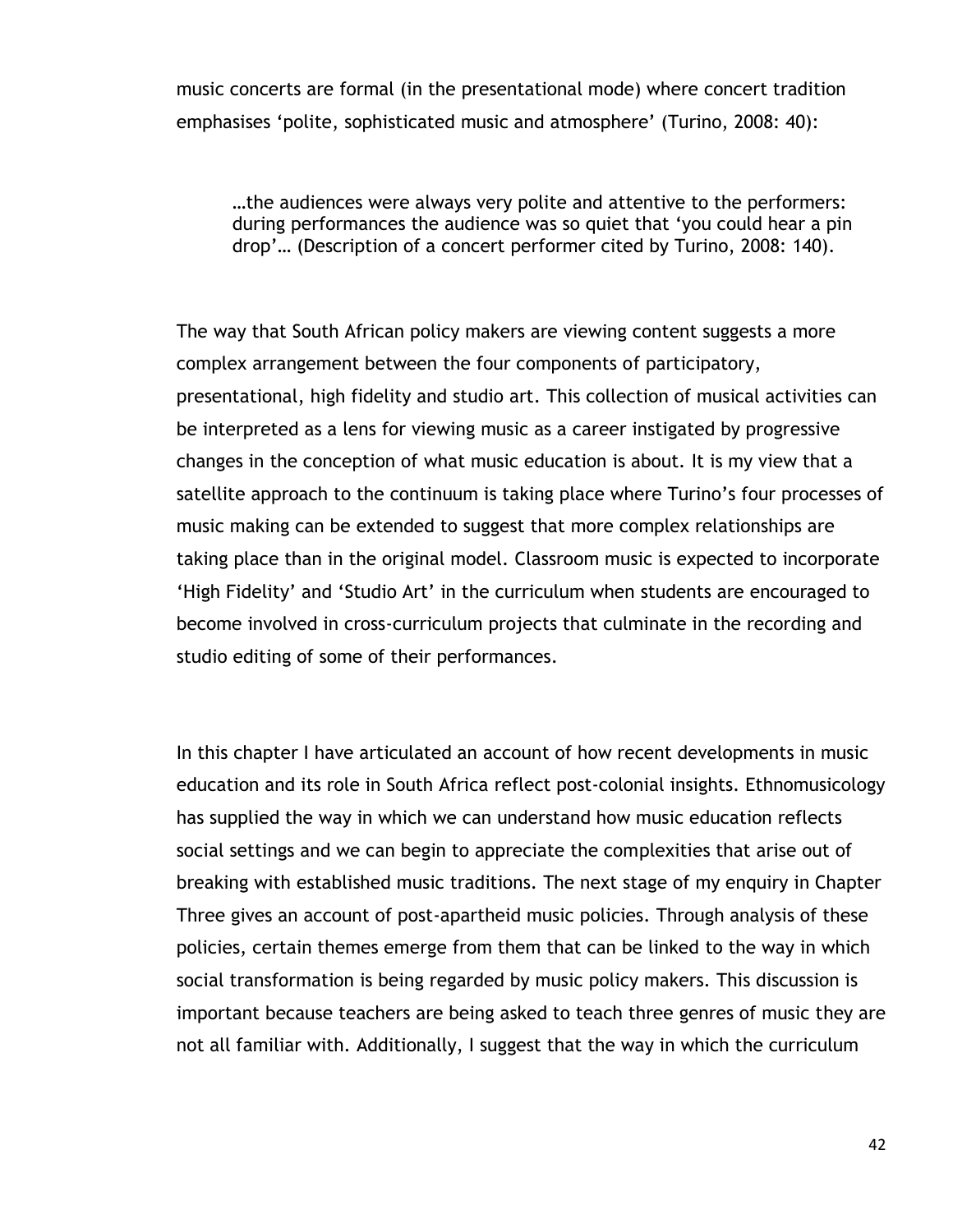separates music into three categories (WAM, IAM and Jazz) is at times underspecified. I look carefully at what it is that teachers are expected to do to demonstrate their commitment to a progressive curriculum that in its most recent form is called the Curriculum and Assessment Policy Statement (CAPS, 2011)*.*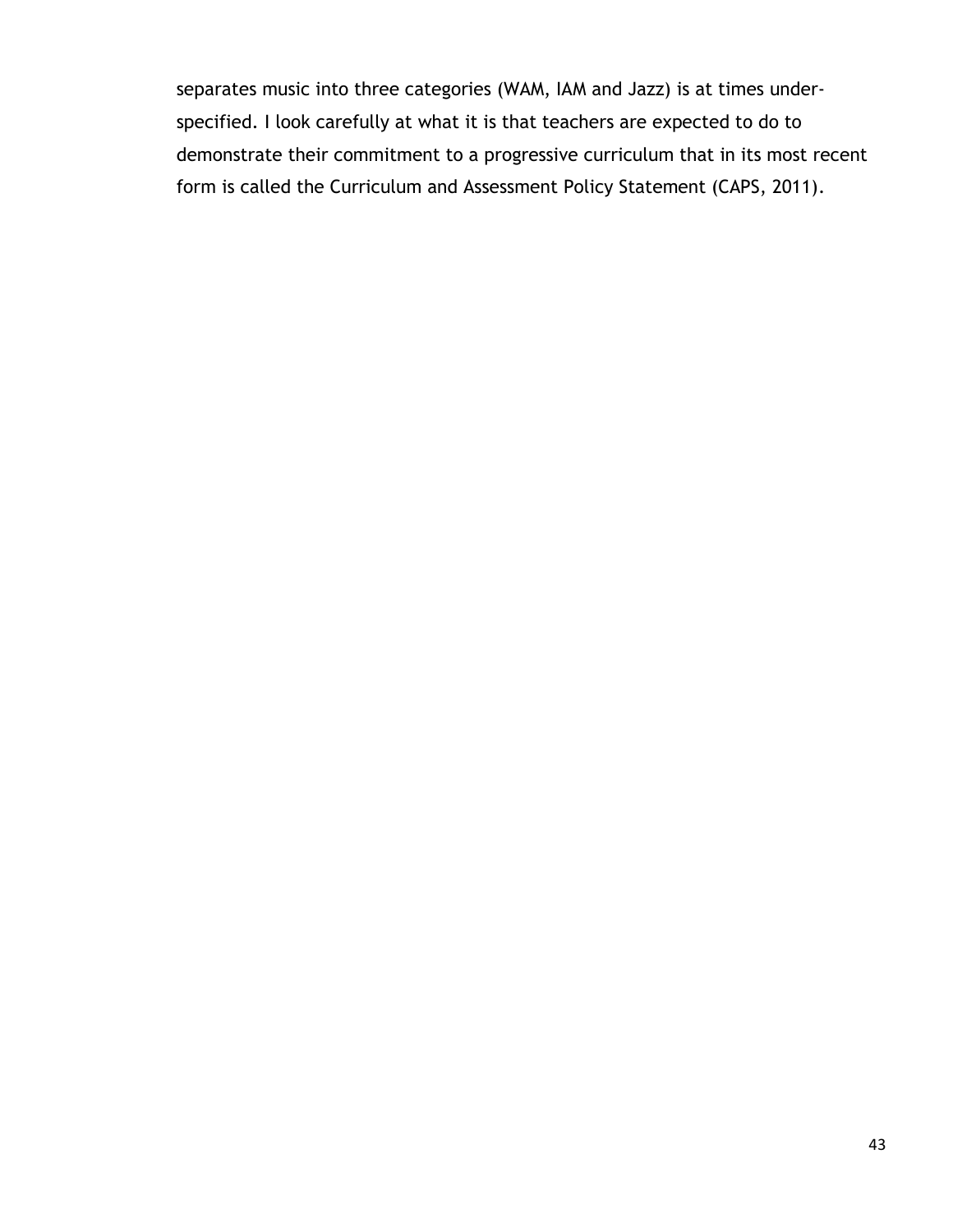# **Chapter Three South African music education policy since 1994**

#### **Introduction**

The driving force behind curriculum changes since 1994 has been and continues to be social transformation to address the history of segregation and inequality that prevailed before 1994. South African music teachers are expected to implement a new curriculum that strives to address the needs of social transformation by emancipating a school subject that has a deserved reputation of being rooted in a Western knowledge base. Outcomes-based education (OBE) has been identified by post-apartheid education policy makers as key to social transformation. The main purpose of this chapter is to understand what music teachers are required to do, by analysing important post-1994 music policy documents.

With this aim in mind, accounts of post-apartheid policy documents, significant in the evolution of post-apartheid curricula, are provided in order to describe developments in music in school policy for state schools since 1994. Although the evolution of policy has been a complex matter, I set out to give an account of evolution of the curriculum as it took place through several iterations, with some attention to chronology, in order to identify key issues, indicate some shifts over time, and to suggest some issues of critical concern to my research questions.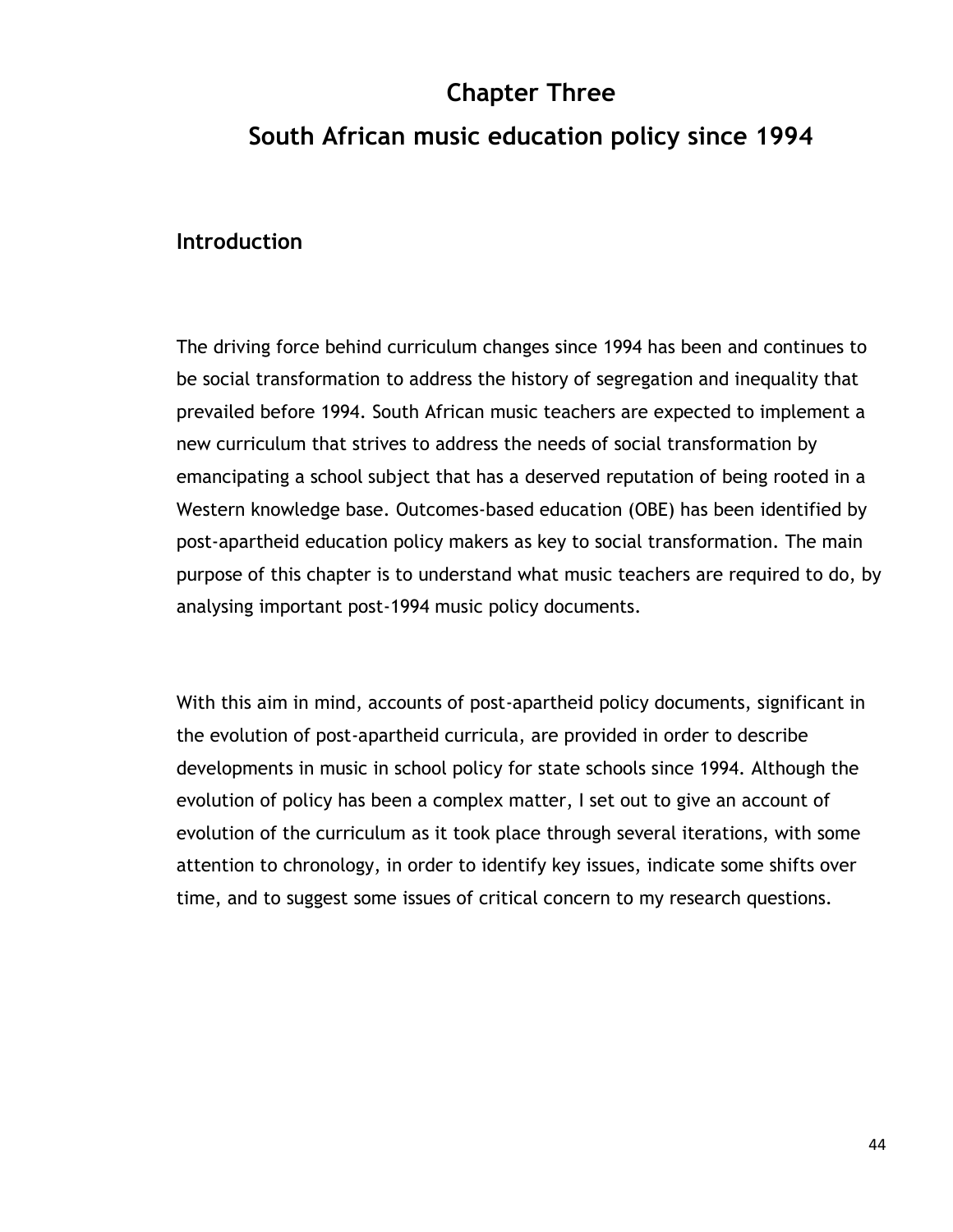In this chapter these documents appear in chronological order. They are:

- 1 Curriculum 2005 (C2005, 1994) with specific reference to:
	- The Revised National Curriculum Statement Policy Overview (C2005/RNCS, 2002) *and*
	- The Revised National Curriculum Statement, Grades R-9 (School), Arts and Culture (C2005/RNCS A & C, 2002)
- 2 National Curriculum Statement (NCS, 2003)
- 3 The Curriculum and Assessment Policy Statements (CAPS, 2011)

Readers will note from the document references that C2005 has been used as an umbrella term that includes all RNCS policies. In order to clarify references to policy documents in this dissertation I have referred to the policies as indicated above. Before analysing these key policy documents I will contextualise them in the wider policy framework since 1994.

## **From segregation to democracy**

South African education policy documents since 1994 reflect the close relationship between port-apartheid political imperatives and post-apartheid education. Social cohesion and active citizenship is emphasised by the Department of Education (DoE) to repair the damage caused by the legacy of segregation in the form of separation between blacks and whites that took place socially, politically and territorially over three hundred years. The values specified in the final Constitution of 1996 continued to underpin post-apartheid curriculum development. They are: democracy, social justice and equity, equality, non-racism and non-sexism, Ubuntu (human dignity), an open society, accountability (responsibility), rule of law, respect and reconciliation. They were considered crucial to the promotion of nation building and bridging the gap between poverty and wealth (De Waal, 2004). The ten fundamental values, declared in the Constitution of the Republic of South Africa,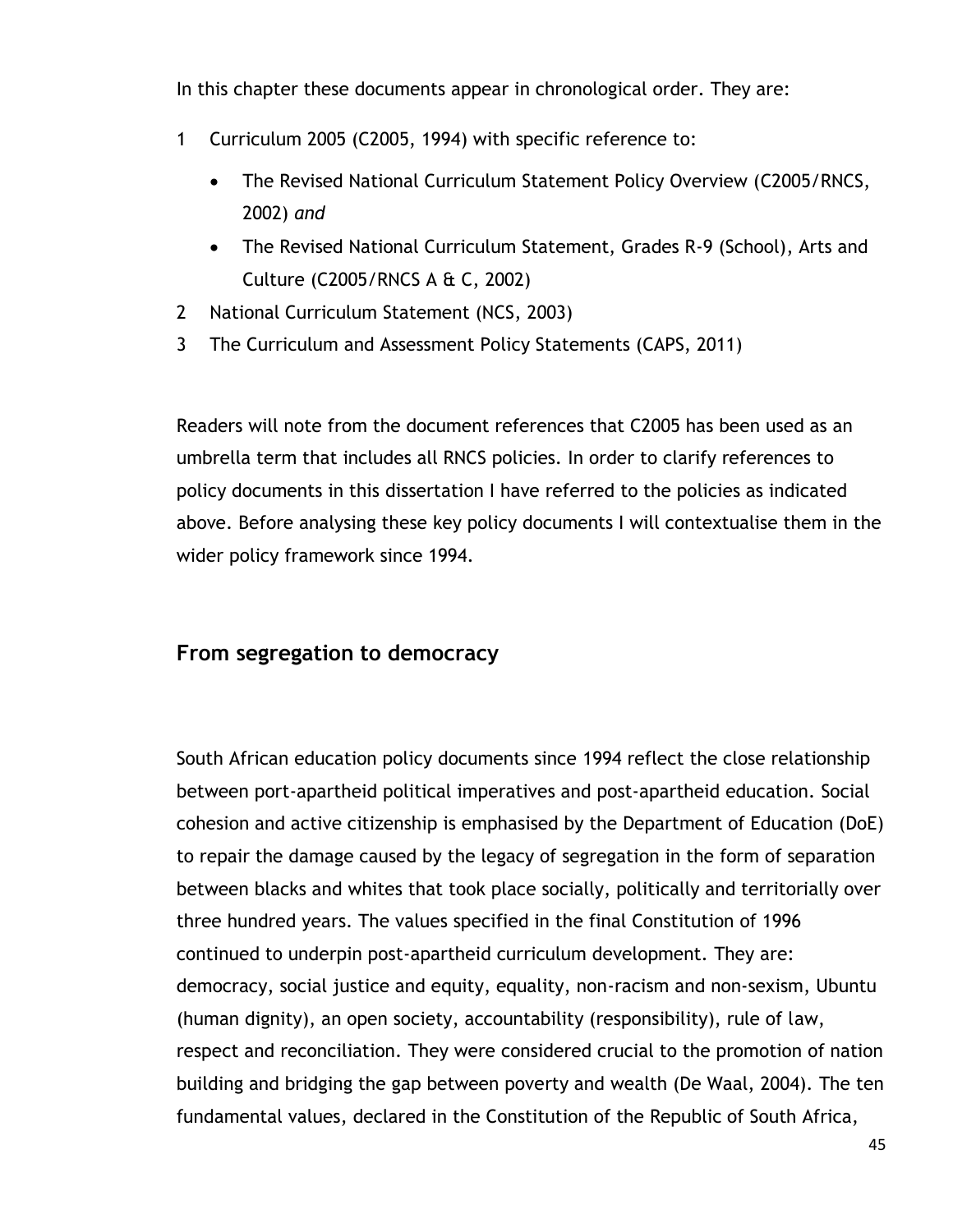1996 (Act No. 108 of 1996) continue to drive all education policy. It has not however been made clear in the music policy documents if post-apartheid music education policy was expected to achieve the realisation of all ten Constitutional values. For me the most relevant to music education are the values of equality, Ubuntu, respect and reconciliation. The curriculum positioned all musics to be of equal worth. Ubuntu is an African word that is popularly interpreted as a person not existing in isolation but being one of many – in school music this could mean accepting the influences that many types of music could have on an individual. The constitutional values are closely aligned to the principles of democracy stated in the Bill of Rights (1996) and intended to provide the platform for curriculum development and transformation in contemporary South Africa. The Bill of Rights states:

This Bill of Rights is a cornerstone of democracy in South Africa. It enshrines the rights of all people in our country and affirms the democratic values of human dignity, equality and freedom (contained in Chapter Two of the Constitution, 16th Amendment).

The Manifesto on Values, Education and Democracy (2001) had identified 16 strategies for familiarising school children with the values of the Constitution. Two of these strategies were to make Arts and Culture part of the curriculum and for learners to become familiar with a "rich diversity of cultures, beliefs and world views within which the unity of South Africa is manifested (C2005/RNCS, 2002: 7). This is an important statement which is reiterated in all music curricula post-1994 and illustrates the emphasis policy makers place on including diverse musics in their knowledge schemes.

RNCS (2002) signalled a move away from didactic teaching practices with an emphasis on reflection and experience. Learners were being encouraged to critically experience learning, including music, as individuals. The implication of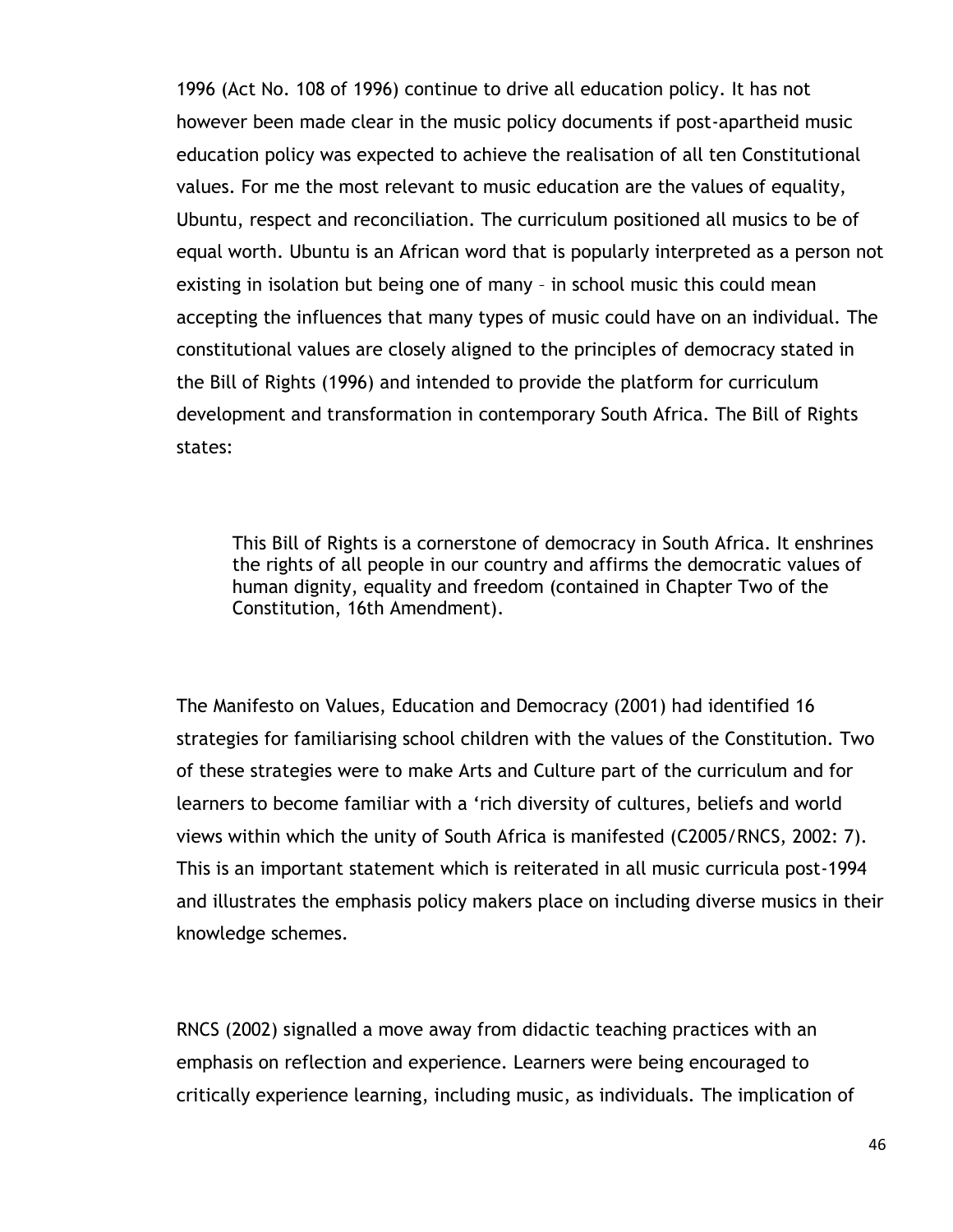the aim to "develop the full potential of each learner as a citizen of a democratic South Africa" (C2005/RNCS, 2002: 1) was that all learners, irrespective of race or background, should be able to explore a variety of knowledge systems and develop at their own pace in a curriculum that was not overly prescriptive. Such a move could be positioned as compatible with emancipatory pedagogic principles that make the content of the curriculum '...more relevant to the "real world"... by locating school knowledge in the everyday activities of children" (Taylor, 1997: 2). In moving away from conventional teaching practices it would seem that such an interpretation sets out to encourage teachers to recognise the importance of their learner"s prior knowledge that includes knowledge gained from home and community school via everyday knowledge experiences. This, in some cases, might be contrary to teachers' expectations of how they regard the teaching of music in schools.

Critical outcomes for school music mentioned in the four policy documents discussed in this chapter (C2005/RNCS, 2002; C2005/RNCS A & C, 2002; NCS, 2003; CAPS, 2011) can be summed up as: critical thinking, team work, evaluation of information, communication skills, responsibility to others and the environment, demonstration of an understanding of the world. Developmental outcomes were described as: reflection of different learning strategies, participation as responsible citizens, a cultural awareness across a range of social contexts, exploration of education and career opportunities and the development of entrepreneurial opportunities. Both types of outcomes were described as derived from the Constitution and supported by the South African Qualifications Act No. 58 of 1995 (SAQA, 1995: 11) in its objectives to create an integrated national framework of qualifications, promote access to education, enhance the quality of education and training, accelerate the redress of past unfair discrimination in education and contribute to the full personal development of each learner (SAQA, 1995: 2). Through description, analysis and discussion of these polices I explain the way in which policy shifts have taken place to promote music education of equal quality to all South Africans citizens.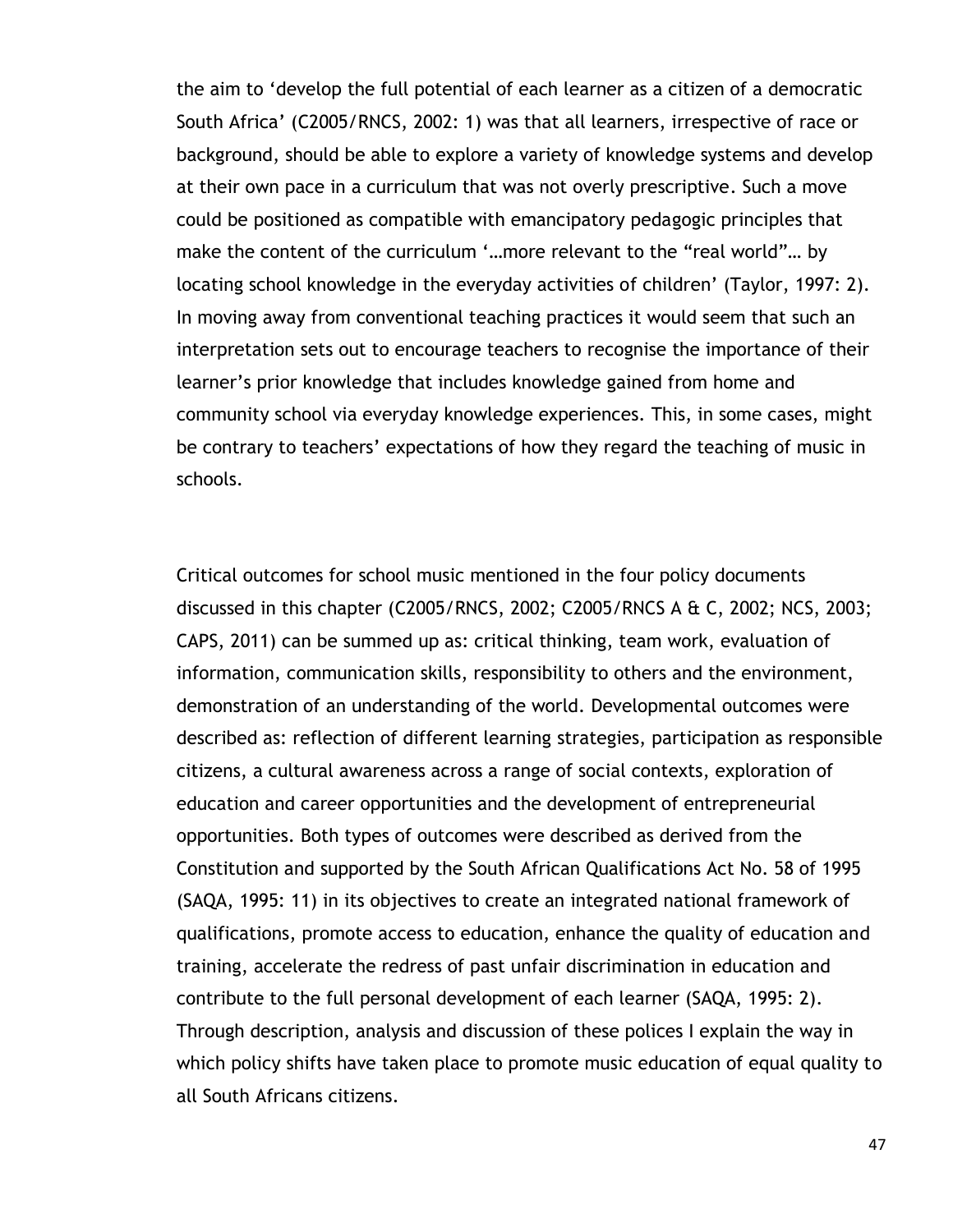# **Music education in post-apartheid education policies**

Curriculum 2005 (C2005)/The Revised National Curriculum Statement (C2005/RNCS), the National Curriculum Statement (NCS) and the Curriculum and Assessment Policy Statements (CAPS) all state that music is viewed as an important tool in the transformative process. The idea of transformation is expressed in different ways during the introductory sections of the three policies and can be summed up as:

1 An expression of fluid knowledge:

Culture expresses itself through the Arts and through lifestyles, behaviour patterns, heritage, knowledge and belief systems. Cultures are not static – they have histories and contexts, and they change, especially when in contact with other cultures (C2005/RNCS A  $\&$  C, 2002: 5).

2 An expression of participation:

The study of Music encompasses performance techniques, styles, listening, form, theory, interpretation and history. Music gives learners access to opportunities of musical expression and communication through the creation and performance of music within a South African, pan-African and global context. It prepares learners for participation in community life, the world of work and progression to Higher Education (NCS, Music: 2003: 9).

3 An expression of promoting local knowledge:

The National Curriculum Statement Grades R-12 gives expression to the knowledge, skills and values worth learning in South African schools. The curriculum aims to ensure that children acquire and apply knowledge and skills in ways that are meaningful to their own lives. In this regard, the curriculum promotes knowledge in local contexts, while being sensitive to global imperatives (CAPS, Music, 2011: 4).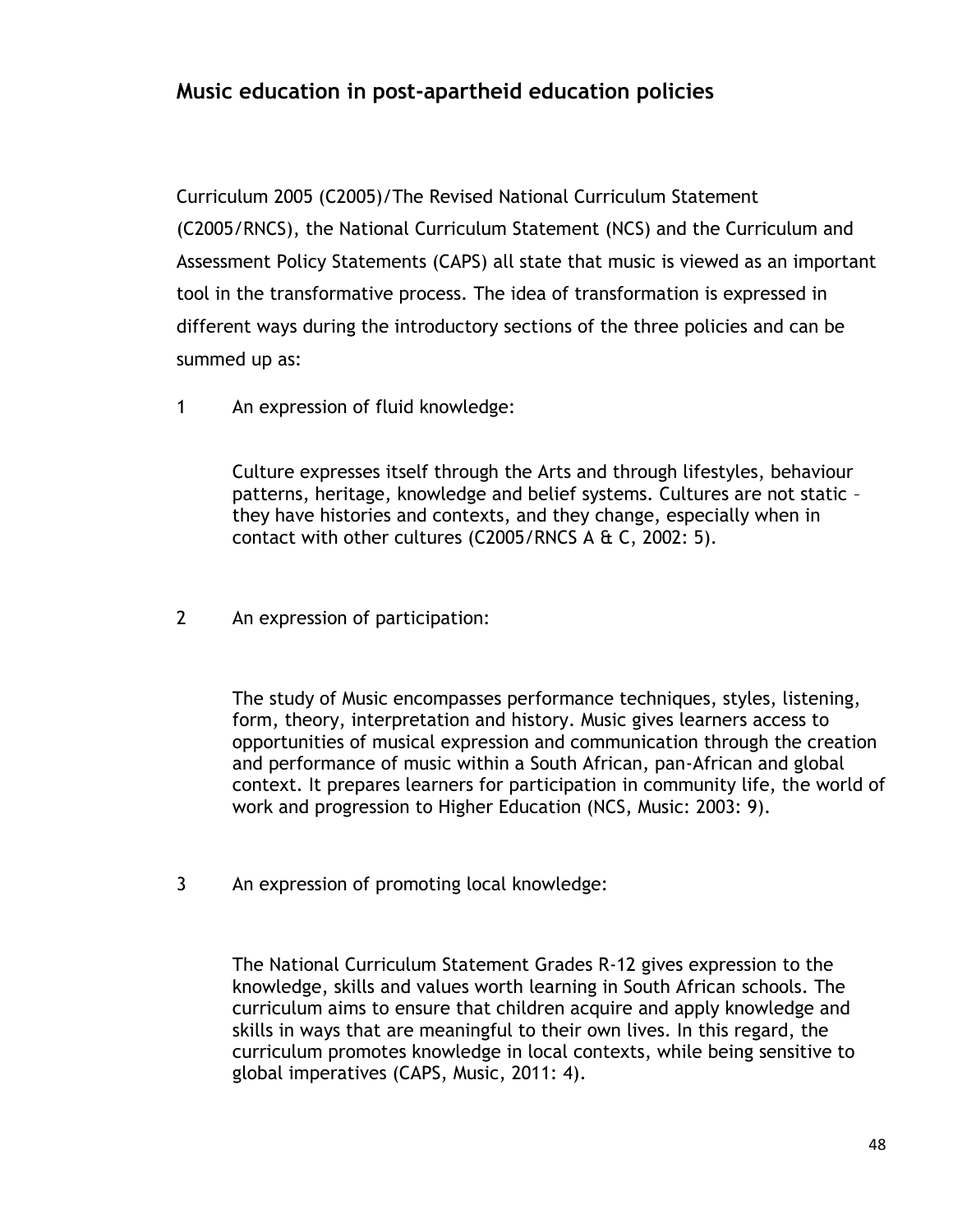These three expressions of the role of music in the curriculum can be best described as a set of intentions that operate within a framework of social transformation and give a sense of the development of the moves post-apartheid curricula have made toward this goal. The first intention stated in 2002 expanded the boundaries of music from a previously constricted knowledge type confined to Western music. The second, in 2003, encouraged learners to become more practically involved through increased participation and the third, in 2011, promoted music via three specific streams of music. The three intentions illustrate consistency of the rationale to widen music knowledge and to make it more relevant to learners and this gives a sense that the development of music education is on-going in a manner that aims to be responsive to contemporary needs.

The balance between promoting local knowledge and protecting music knowledge as a discipline is of continuing interest to policy makers and teachers. I regard the inclusion of three streams of music identified as Western Art Music (WAM) Jazz and Indigenous African Music (IAM) in the current policy, CAPS (2011) as particularly significant in the development of local music education. For this reason I devote an extended analysis of three knowledge topics in CAPS (found later on in this chapter) to the way in which music education is intended to take place in Grades 10-12. The analysis of CAPS also discusses some of the issues involved in the choices that are represented by the three genres which themselves can be interpreted as part of the larger curriculum intention to accomplish social transformation via music education.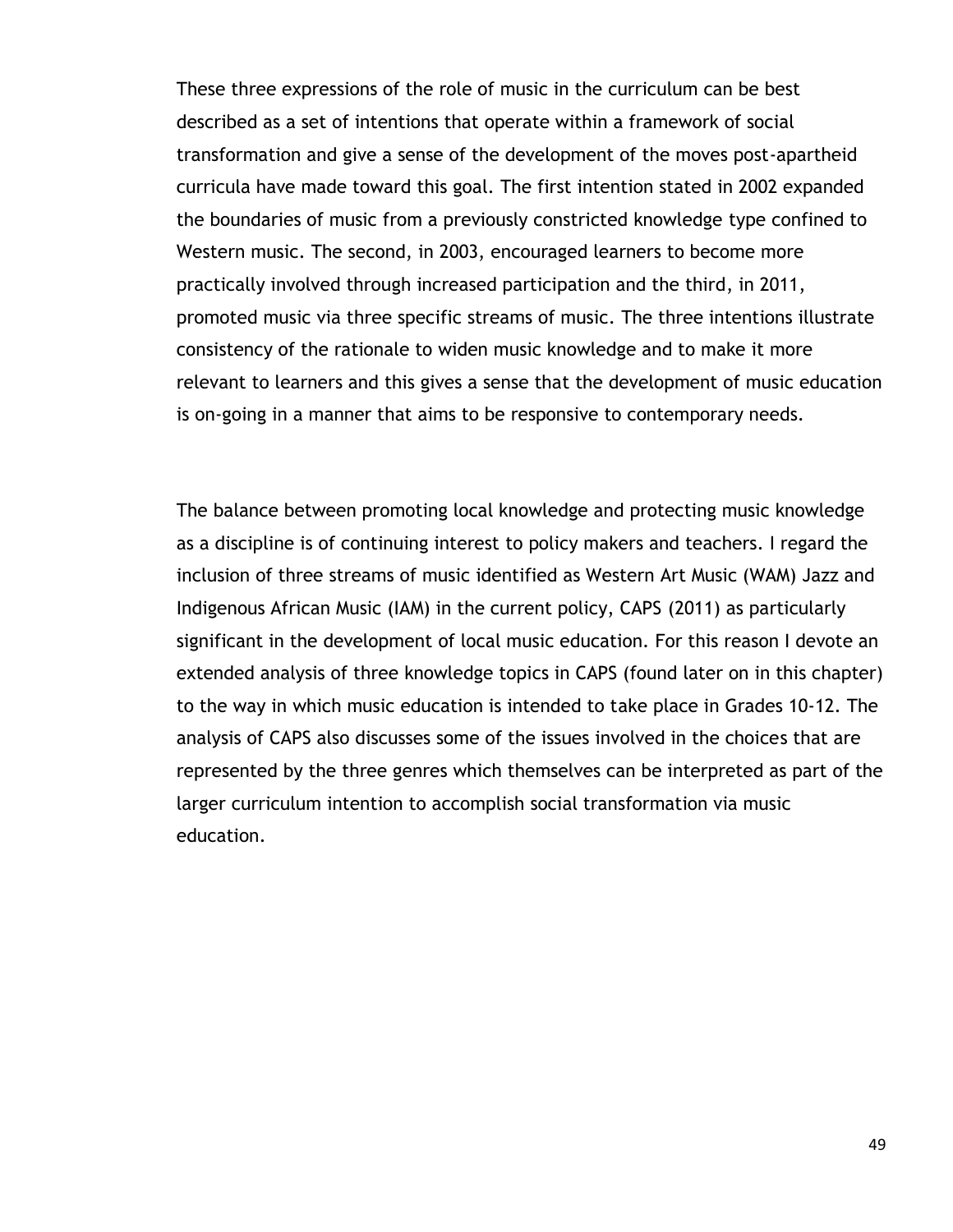## **Curriculum 2005 (2002)**

# *Curriculum 2005/The Revised National Curriculum Statement (C2005/RNCS), Policy Overview (2002)*

The RNCS Policy Overview (2002) incorporated of Arts and Culture as one of eight learning areas in order to raise the profile of music in the schools' curriculum. This document is part of the suite of documents comprising C2005. Music became one of four art forms with the other three named as dance, drama and visual arts. As mentioned previously, the principal means used to affirm democratic values in education as stated in the Constitution was intended to be outcomes-based education (OBE) with teachers being described as "facilitators" and students as 'learners'<sup>15</sup>. C2005 aimed to develop a high level of knowledge and skills 'for all' on the basis that previously disadvantaged individuals (PDI) should be empowered with a stronger knowledge base (2002: 12). Such empowerment was meant to lead learners to creatively apply their knowledge within a local context.

The characteristics of OBE appear to accord well within a curriculum that aims to be more inclusive by relinquishing an authoritarian approach to teaching. Pupils are asked to understand the significance of the information they are trying to master. Context-specific tasks are allocated to develop critical and practical skills and educators, in their extended role of facilitators, were required to form an interactive partnership with their learners. Rote learning was viewed as part of the old model and a thing of the past (Klopper, 1999: 226). The National Education Policy Act (No. 27 of 1996) provided for the development of curriculum design tools that supported OBE and the political transformational ideals stated in the NCS. These tools, in addition to the ones mentioned earlier, included: assessment

 $\overline{a}$ 

 $15$  In this dissertation, the words 'teacher', 'pupil', 'learner' and 'facilitator' are used interchangeably.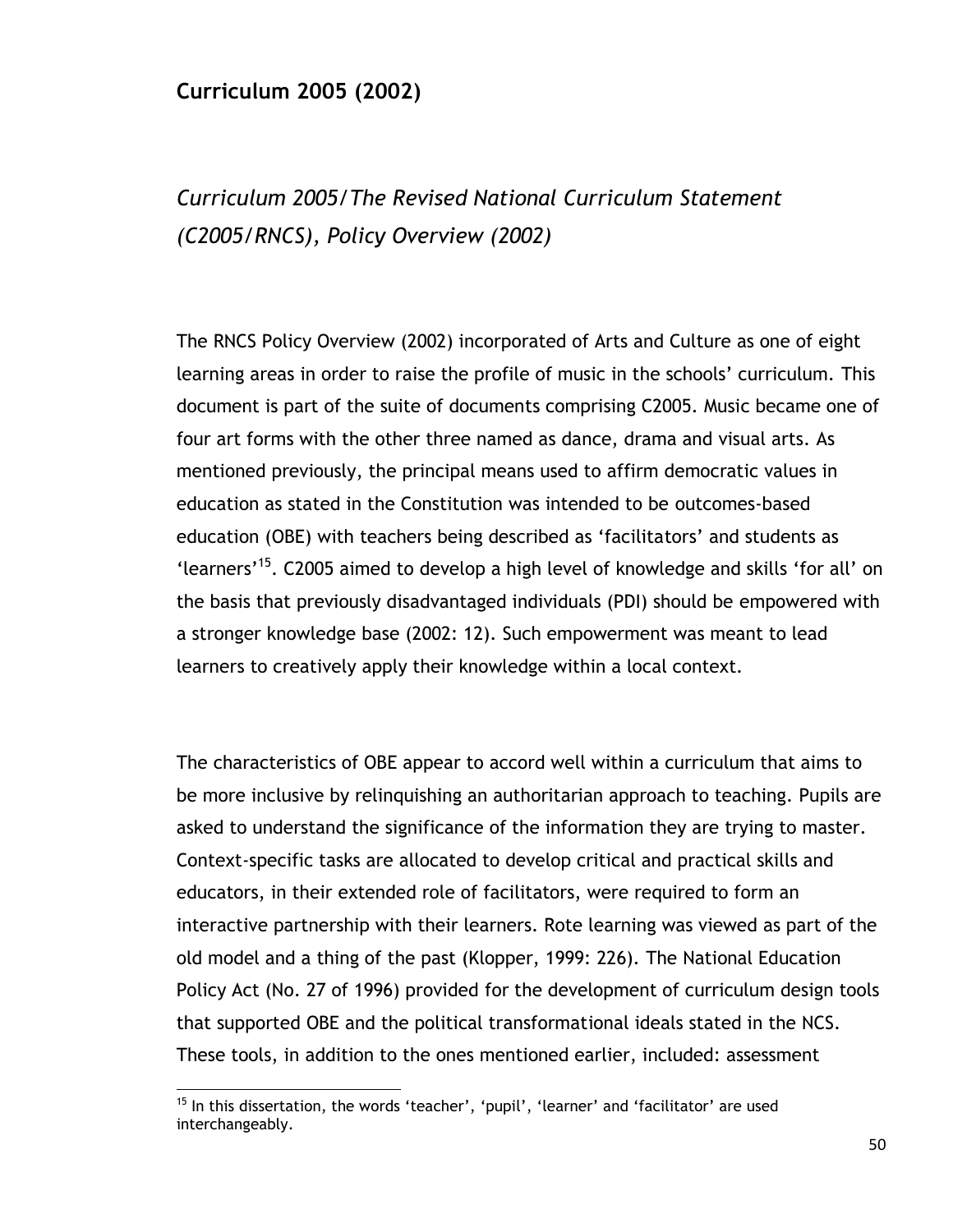criteria, performance indicators, notional time and flexi-time and continuous assessment, recording and reporting (RNCS, 2002: 5). A main area for concern for observers monitoring the progress of OBE in the South African curriculum was that these tools resulted in the over-complication of education policy making some learner-friendly processes difficult to administer, implement and achieve.

As with all post-apartheid curricula, C2005 set the trend for interactive learning through cross-curricular activities and close collaboration between teachers and student-colleagues. Practical tasks were intended to provide opportunity for learners to engage in such a way that they identified problems, solved them and made decisions by thinking critically and creatively. Rote learning was to be minimised and students were invited to develop research skills rather than learning given truths. In a bid for inclusivity<sup>16</sup>, minimum requirements were specified for all learners supported by the design and development of appropriate Learning Programmes (RNCS, 2002: 10). Barriers for learning were identified as disability, lack of parental support and socio-economic barriers.

Even as early on as 2002, the RNCS policy overview recognised that in order to achieve a broad spectrum of cultural study in schools, teachers should acknowledge that cultures are not stagnant and prone to change. This is an important consideration when taking into account Chapter Two"s acknowledgement that a profusion of musics has surfaced as a result of the effects of globalisation. It is presumed that by including different types of musics into the curriculum, music teachers have the skills to take on the teaching of new musics that they may not be familiar with. The transition attempts in moving away from traditional ways of teaching and learning music towards a wide range of musical practices indicate that policy makers should be prepared to not only revive an interest in indigenous music but also give guidance to teachers on how to incorporate newer tradition of music such as global, world and fusion music into the curriculum.

 $\overline{a}$ 

<sup>&</sup>lt;sup>16</sup> Various curriculum differentiation strategies can be consulted in the Department of Basic Education"s Guidelines for Inclusive Teaching and Learning (2010).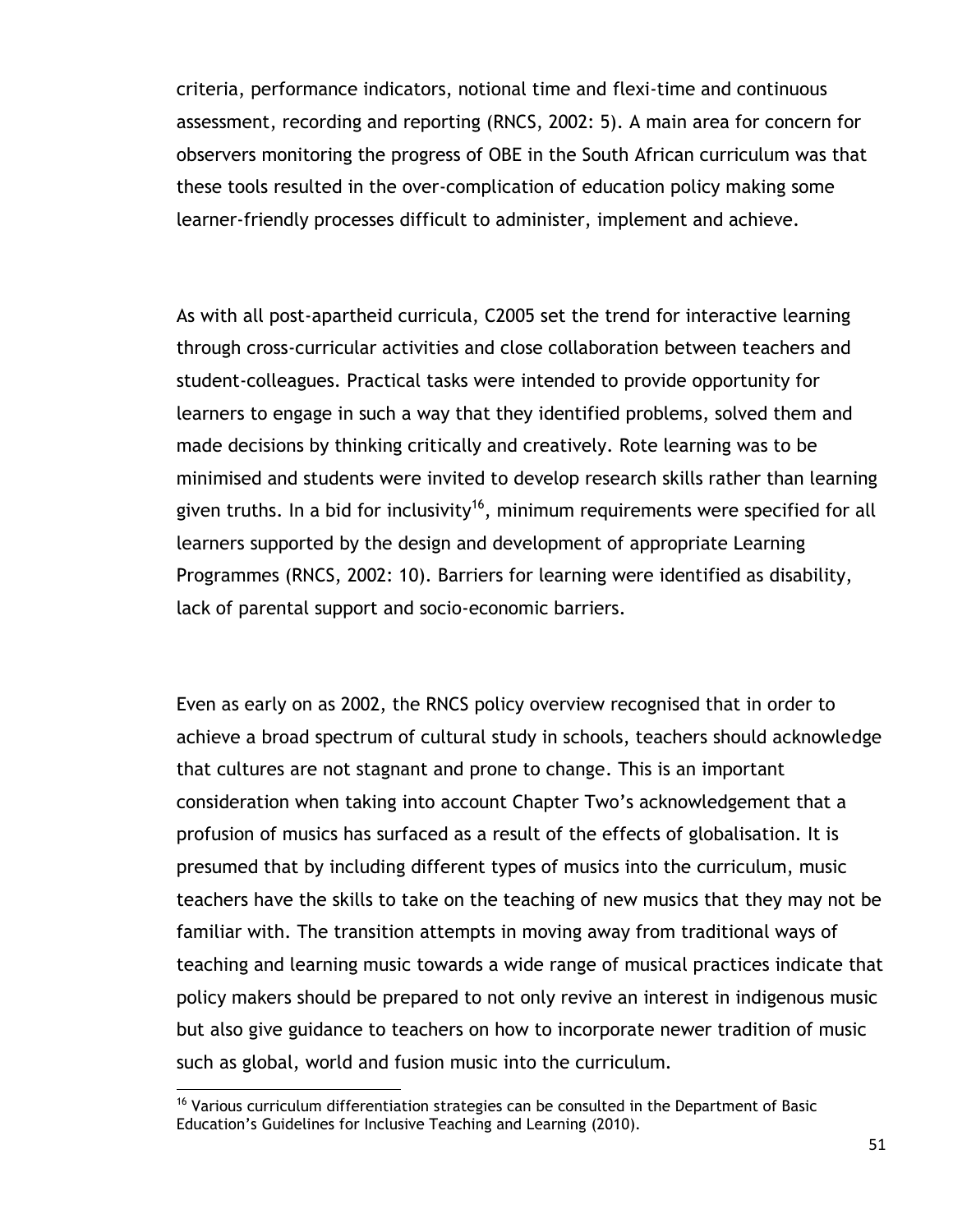*Curriculum 2005/The Revised National Curriculum Statement, Grades R-9 (School) Arts and Culture (2002)*

The Revised National Curriculum Statement (RNCS), Grades R-9 (School) Arts and Culture (2002) advocated a "move from being passive inheritors of culture to being active participants in it' (RNCS A  $\&$  C, 2002: 25). Readers should note that four generic learning outcomes were to be applied to four art forms as explained in further detail in the next paragraph. The RNCS Arts and Culture policy document, which will be referred to from now on as RNCS A & C, was arranged into chapters that represented learning outcomes for the Foundation Phase (Grades R-3) Intermediate Phase (Grades 4-6) and Senior Phase (Grades 7-9). Further chapters were devoted to how learner assessment was to be delivered and managed. The Foundation and Intermediate Phases aimed to encourage learners to become familiar with dance, drama, music and visual arts. In the on-going effort to redress the imbalances of the past, RNCS A  $\&$  C (2002) openly acknowledged 'a strong influence by international cultures, and weak development and support of local Arts and Culture' (2002: 7). In order to deal with this legacy, it required learners to "experience, understand and affirm the diversity of South African cultures" (2002: 7). To make learning accessible and for children to acquire the different forms of literacy, curriculum design centred around the development of oral, aural, visual, spatial, kinaesthetic and cultural literacies at increasing levels of complexity.

The four generic outcomes applied to music were identified as:

creating/interpreting and presenting; reflecting; participating and collaborating and expressing and communicating (RNCS A & C, 2002: 13). These outcomes imply the acquisition of a range of skills which I have categorised into three types of skills: "Core Musical Skills", "Participatory Musical Skills" and "Skills in Creativity". As a music teacher I think it is helpful to understand how the different tasks described in the Learning Outcomes fit in with expressions of learner-centred and activitybased pedagogy. Monitoring three musical skills can help to keep track of learner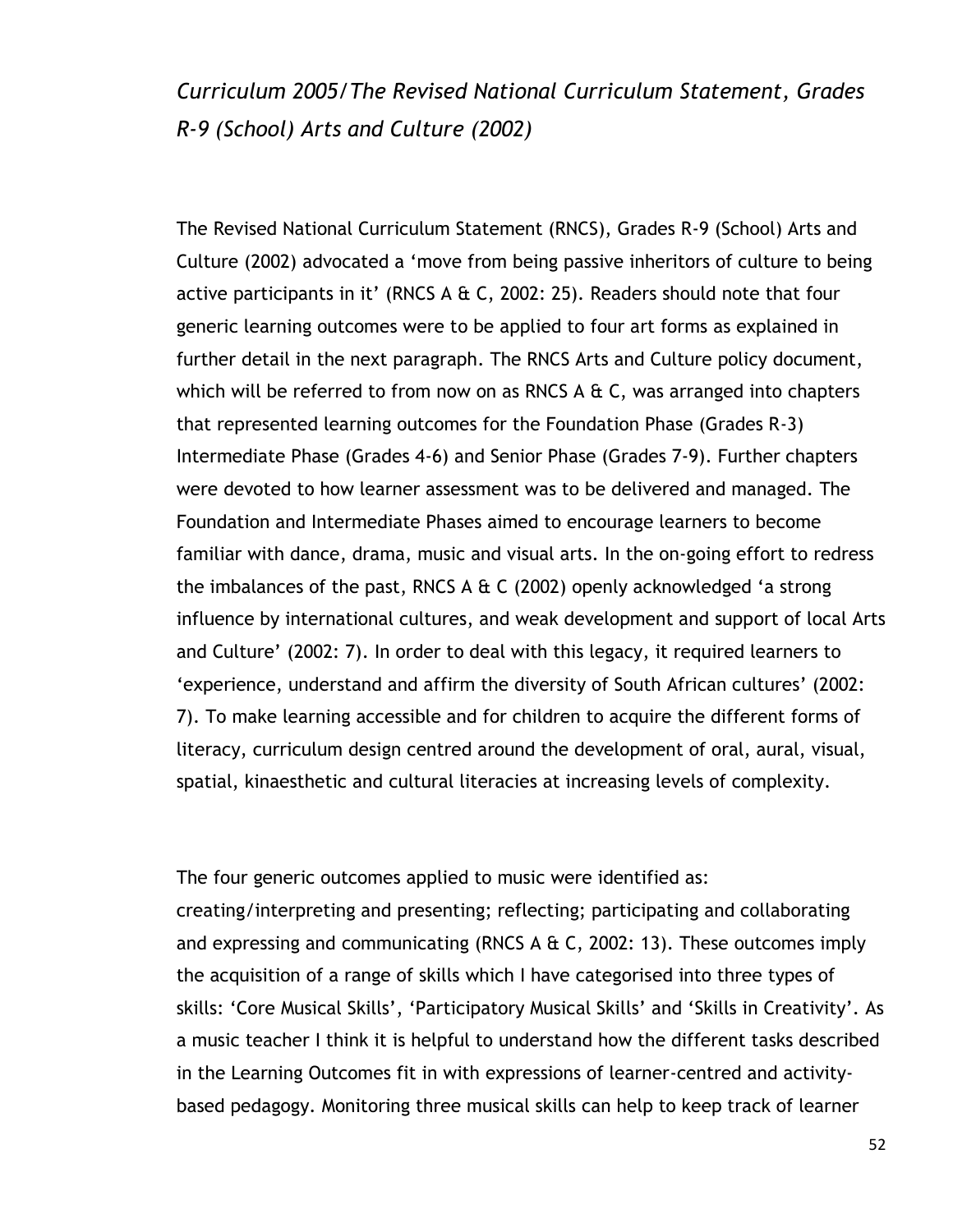progression and understand the strengths and weaknesses of each individual. That said, whilst the principles for acquiring a range of skills are well-meaning, the implementation of them, especially in large classes with little or no support, would probably be difficult to achieve.

Here is an example of how learning outcomes interpreted as skills could work in a basic outline for an early Foundation Lesson. The tasks mentioned in my example were taken from a cross section of the four RNCS A & C learning outcomes.

- Participatory Musical Skill: Ask the children to bring a song from home and share it with their friends.
- Core Musical Skills: Ask the children to sing one or two of these songs in order to keep a steady pulse and to sing rhythmically. The children could copy the teacher to understand the difference between a singing voice and a speaking voice. The children could understand that some of the notes are short and some of the notes are long to begin a comprehension of different note values. The children could sing loudly and softly to begin to differentiate between loud and soft dynamics.
- Skills in Creativity: The children could be asked to express the songs according to the lyrics in a way that conveys the mood they wish to set.

The curriculum intention to make music an experiential and accessible art form becomes evident in the way learning outcomes are linked to musical skills. It was helpful to analyse the outcomes as skills as it prompted an understanding of where the sources of the three skills could come from. Core musical skills would mostly come from outside the learner"s experience and participatory and creative skills would be most likely drawn from the learner"s own experience which they have acquired from their home and their community. This would be very much in keeping with the RNCS A & C policy guidelines that call for an integration of 'divergent contextual factors' (RNCS  $A \& C$ , 2002: 3).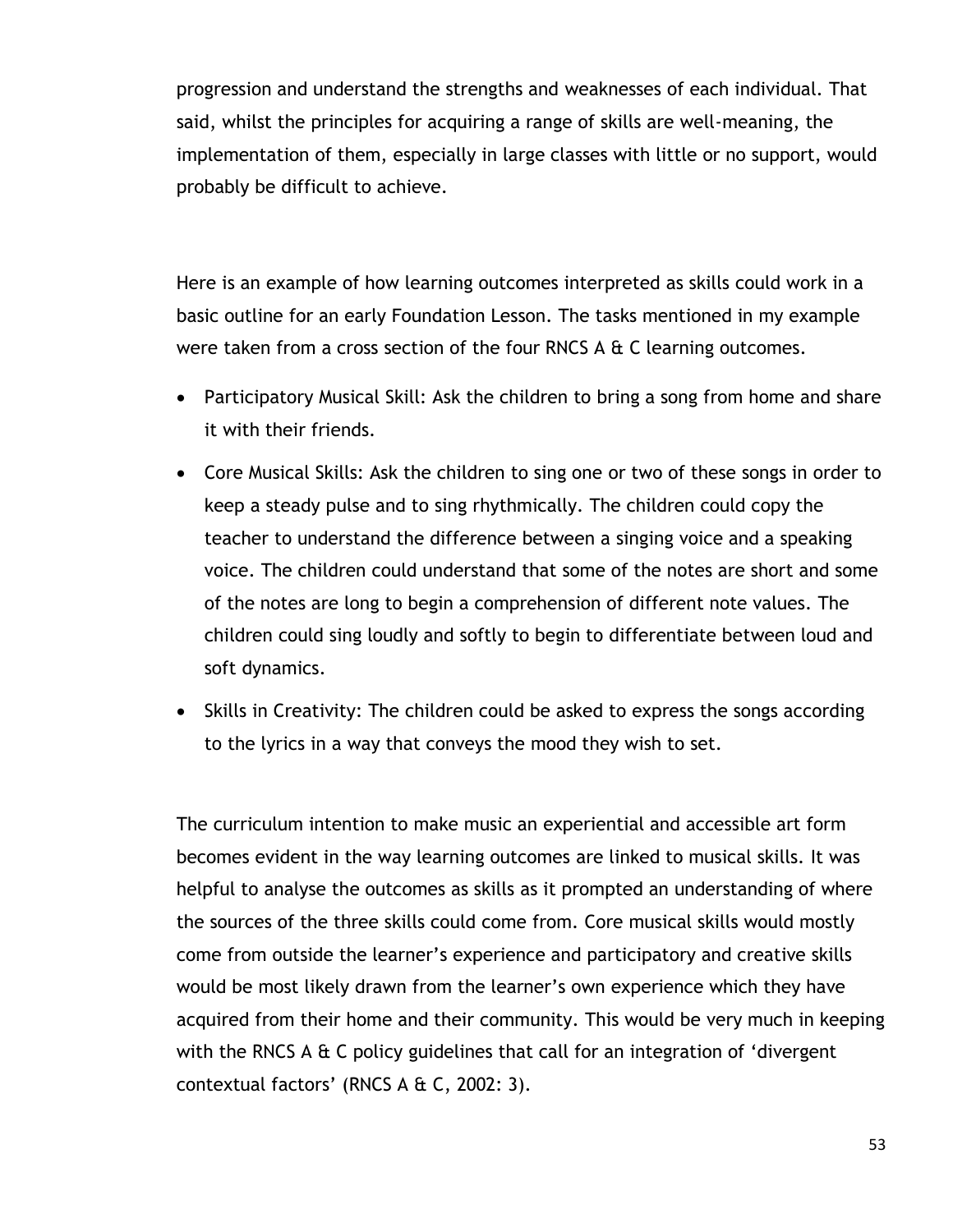In discussing C2005/RNCS, Taylor (1997) points out that success of an emancipatory curriculum would depend on "the choices that are made with respect to the different forms of curriculum knowledge (and) classroom strategies most appropriate to (post-apartheid) teaching and learning" (Taylor, 1997: 3). Looking at the three types of skills outlined above, the RNCS A & C seems to have made the choice to contextualise school knowledge. The tasks described are appropriate to extending knowledge schemes to encompass multiple learning outcomes from every day activities. This approach relies on teachers that are able to make links between core skills and participatory and creative skills.

Policy language indicated that learners were encouraged to "move from being passive inheritors of culture to being active participants in it', 'to identify the links between cultural practice, power and cultural dominance", "to develop an awareness of national culture to promote nation-building' (RNCS A  $\&$  C, 2002: 5). Perhaps understandably, there were no parallel statements promoting Western music. However, it was made clear that:

The Arts and Culture Learning Area Statement aims to cover *equally (my emphasis)*:

- a variety of African and other classical Arts and Culture practices this will expose learners to the integrity of existing traditions and conventions; and
- Innovative, emergent Arts and Culture practices this will open up avenues for learners to develop inclusive, original, contemporary, South African cultural expression, and to engage with trends from the rest of the world (RNCS, A & C, 2002: 6).

The above two aims clearly stated the importance the curriculum placed on African culture which with hindsight could be interpreted as having laid the groundwork for the changes in music education that took place in 2011.

It is not clear to me how an outcome such as "creativity" isolated as one of three core skills above can be applied to the learning of an instrument generally regarded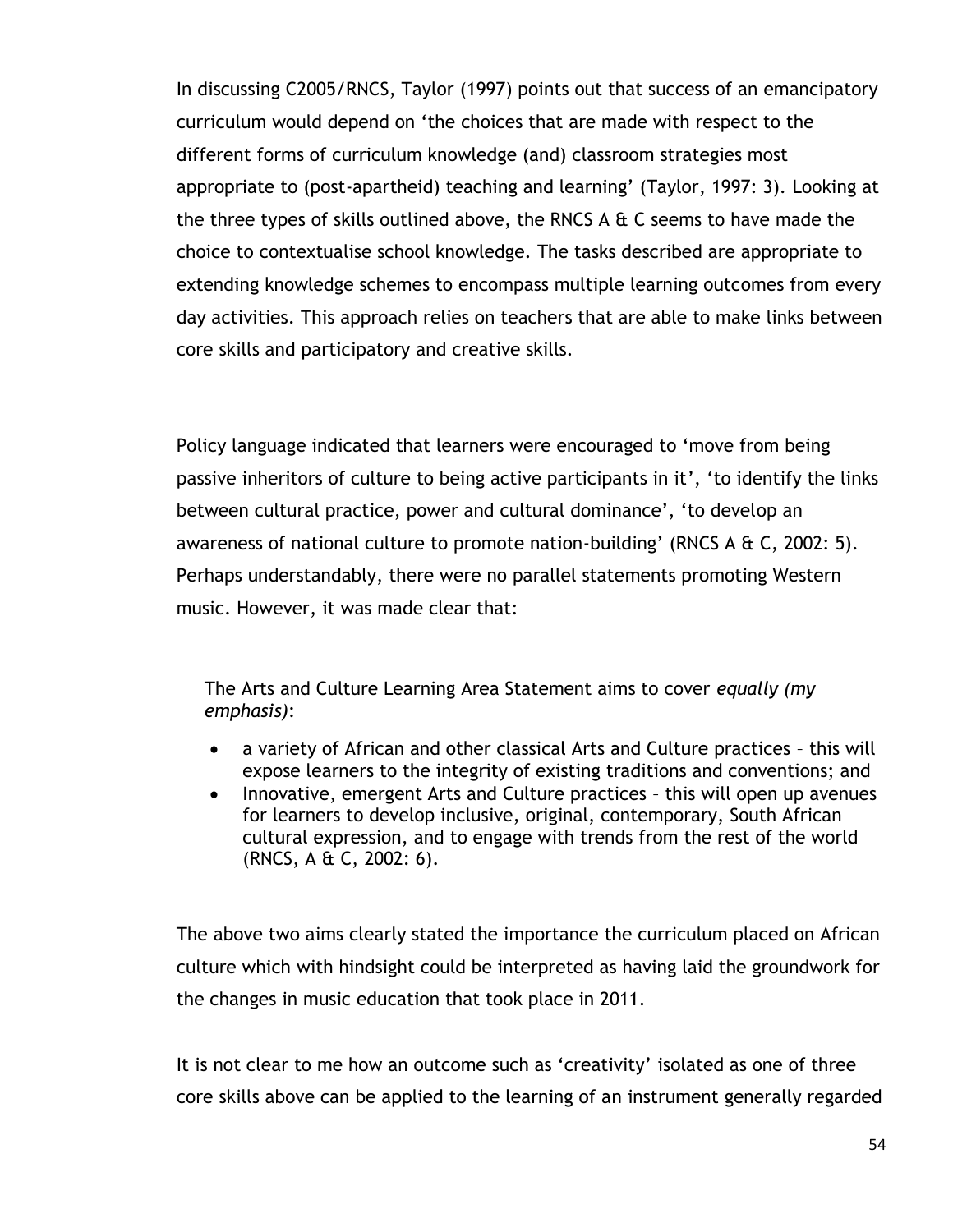as an activity requiring repetition, practice and an assiduous adherence to technique. This is an example of a term that has been loosely used where the imprecise use of policy language requires clarification.

The Kind of Learner that is Envisaged:

It (the curriculum) seeks to create a lifelong learner who is confident and independent, literate, numerate and multi-skilled, compassionate, with a respect for the environment and the ability to participate in society as a critical and active citizen (RNCS  $A \& C$ , 2002: 8).

A student of a musical instrument is often not confident or independent of their teacher and relies heavily on detailed instruction. Proficiency in an instrument does not normally entail a "multi-skilled" approach. It would be unusual for one-to-one instrumental tuition to include studies of the environment or citizenship. Often, a music student is expected to show signs of commitment and a focus for their instrument at the expense of other activities. It is this type of student who tends to excel at gaining a high-level of skills. I do agree that an instrument can be studied over a long period of time creating a "lifelong learner".

The Kind of Teachers that is Envisaged:

Teachers have a particularly important role to play… teachers (are seen) as mediators of learning, interpreters and designers of Learning Programmes and materials, leaders, administrators and managers, scholars, researchers and lifelong learners, community members, citizens and pastors, assessors and learning area/phase specialists (RNCS A & C, 2002: 9).

This envisages that teachers of music will perform many highly skilled roles in delivering the new curriculum. Music teachers might be able to fulfil a number of the roles outlined above. However, their ability to do so would rest on a large degree of support from their schools.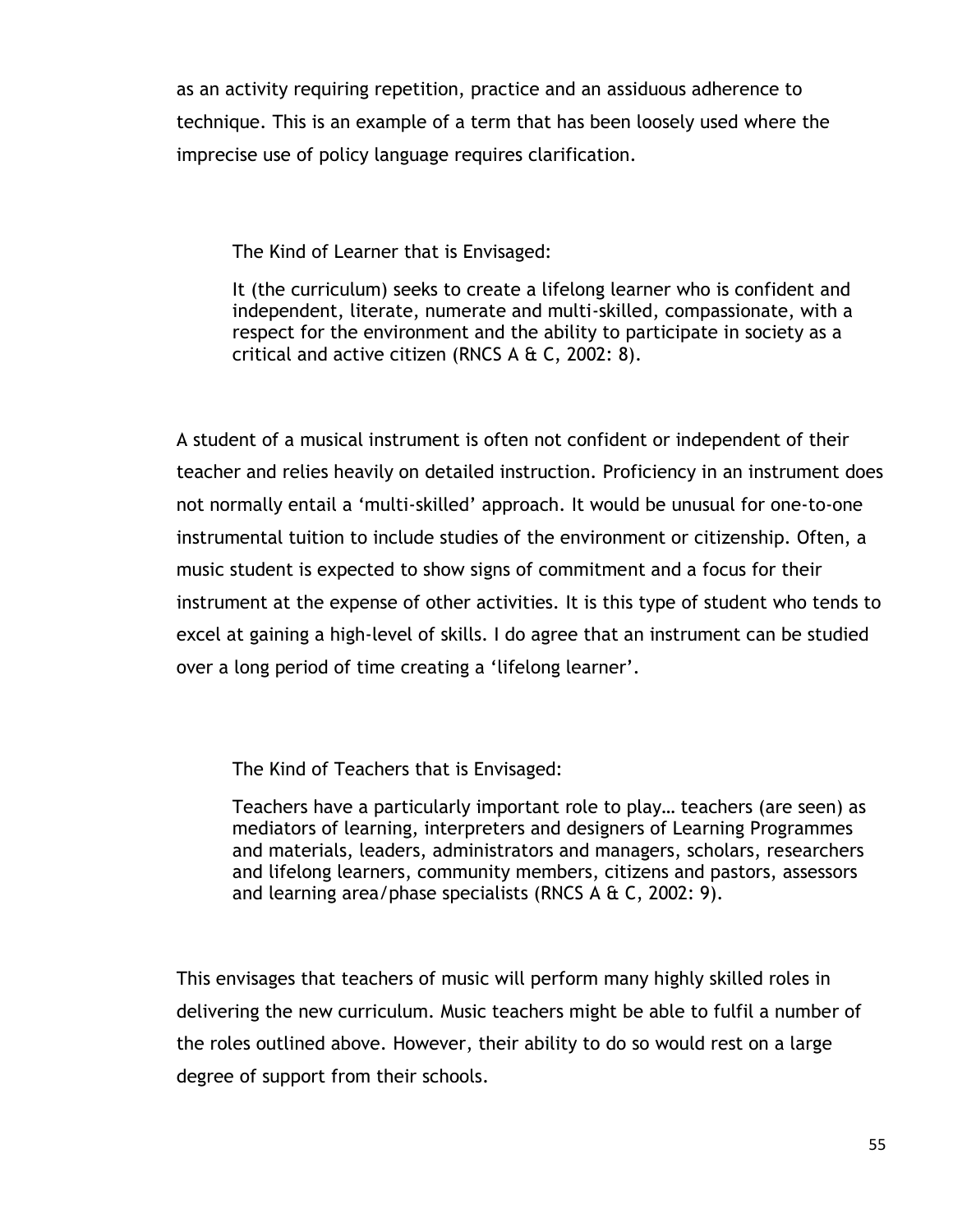Curriculum reform after apartheid remains controversial, with policy makers keen to develop a national system of education and training that addresses key principles of human rights, inclusivity and social justice. The challenge for music education in this context is how to embrace African music without compromising its credibility on the global stage. The curriculum demands that learners have a "training of good quality" (RNCS, 2003: 5). I think that policy makers have recognised the dilemma it poses to teachers and learners in the way in which it talks about the subject of music. They recognise that music in the past has "mainly emphasised Western contributions to knowledge" (2003: 1). They have deliberately set out to respond to "new and diverse knowledge, including knowledge that traditionally has been excluded from the formal curriculum" that make allowances for the inclusion of local inputs (2003: 6). The content mentioned in the RNCS refers to demonstrations of knowledge that encompass a variety of styles and contexts that reflect the need for teachers to have both Western and African knowledge. The majority of the language used to describe musical competences is rooted in Western education terminology: rhythmic groupings, transposition, construction of scales, reading and writing intervals, harmonizing melodies, use of chords within scales and the selection of formal structure for composition music (2003: 35). These terms refer to the notation, harmonization and analysis of music which I argue are Western approaches to the way in which music is taught and learnt. By comparison, there was no clear evidence of how the purpose for "cultural affirmation of African and South African practices' (2003: 9) would be achieved in the RNCS.

An author who takes a stance such as post-apartheid African music education being a "parody" of Western models (Nzewi, 1999: 77) might see music education as prejudiced and resisting genuine change. However, I think that the issues signalled in this chapter are of a more subtle nature. The lack of resources and knowledge illustrated within the policy particularly for non-Western music are indicative of the complications that exist in South African education. In recognition of this deficit policy makers have promoted cheaper indigenous musical instruments as worthy of study – a move supported by Professor Meki Nzewi (1999: 77).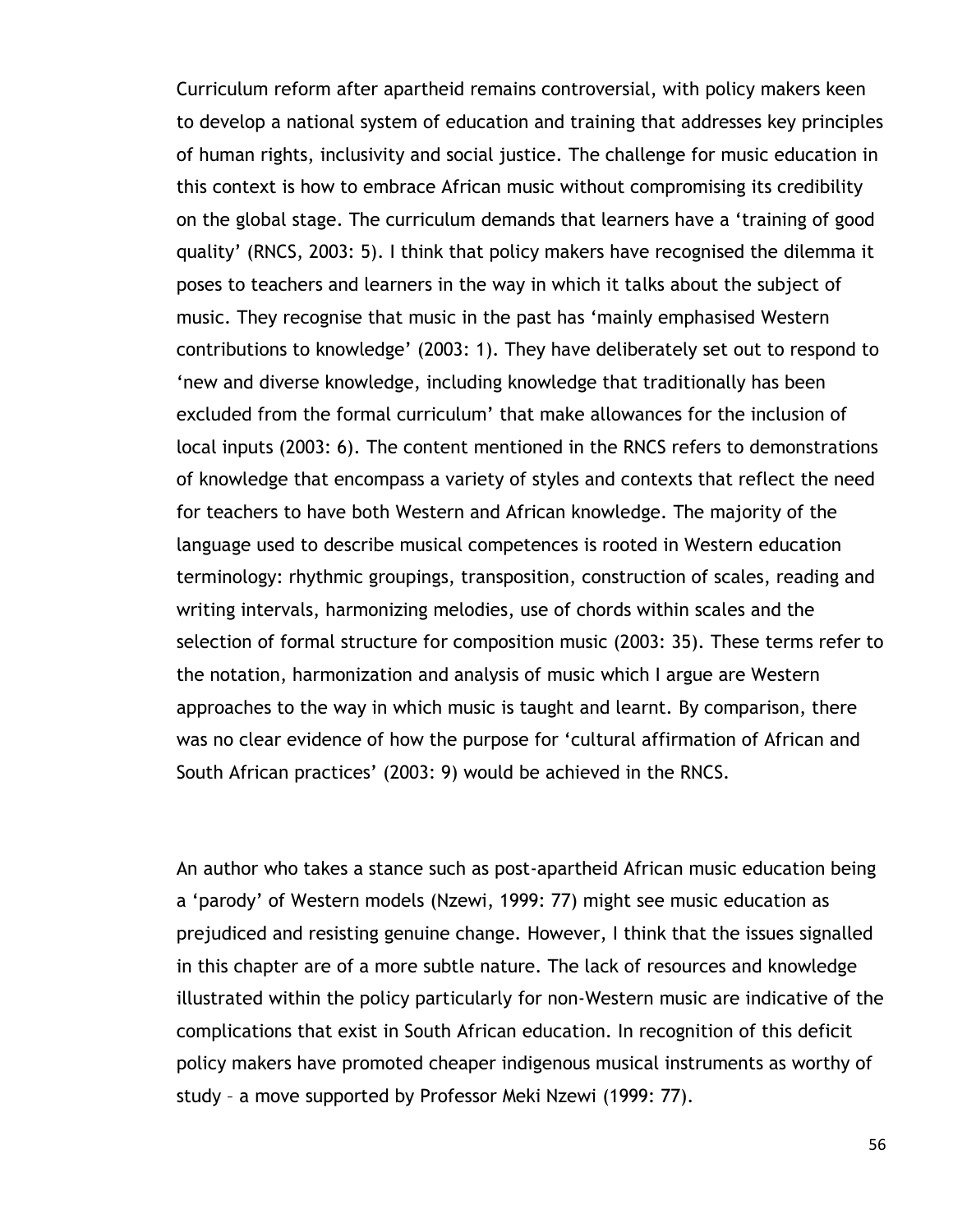Having reflected on the RNCS, I propose that there is a basic overlap of skills that apply to both African and Western music suggesting that they can, at least at a basic level, be taught in parallel with one another. Rhythm and pitch are applicable to all music. The rhythm structures may be different and the understanding of pitch may vary according to the composition but the concepts are generic to all music making. Beyond elementary music making, teachers and learners will have to assess for themselves the best manner in which they can prepare for non-Western music study. For this to occur, schools should have teachers who are expert in African, Western or both musics. I now turn my attention to a major debate that arose between prominent South African academics as a result of the post-apartheid curriculum initiatives to implement OBE. Their exchanges and critical comments are indicative of the controversial nature of OBE.

# *Outcomes-based education in Curriculum 2005/Revised National Curriculum Statement (2002, 2003)*

Critiques of OBE have acknowledged the complexities that exist in a curriculum that is trying to finds ways to empower learners. One of the reasons cited for the failure of OBE was the gap between the theory and practice of how to teach in a progressive manner. The prominent South African educationist, Professor Jonathan Jansen in a widely read and discussed article, "*Why Outcomes-based Education will fail – an elaboration'* (Jansen, 1999), raised a range of issues that diagnosed what he considered to have gone wrong in the design and implementation of OBE. He objected to the processes of consultation (physical attendance and written feedback to public forums by rank and file educators was inconsistent), the lack of teacher-preparedness, complexity of policy language, the continuation of unequal resources and the links made between education and economy. Overall, his objections were based on education policy being driven by political ideology in an effort to gain political credibility during the early years of democracy.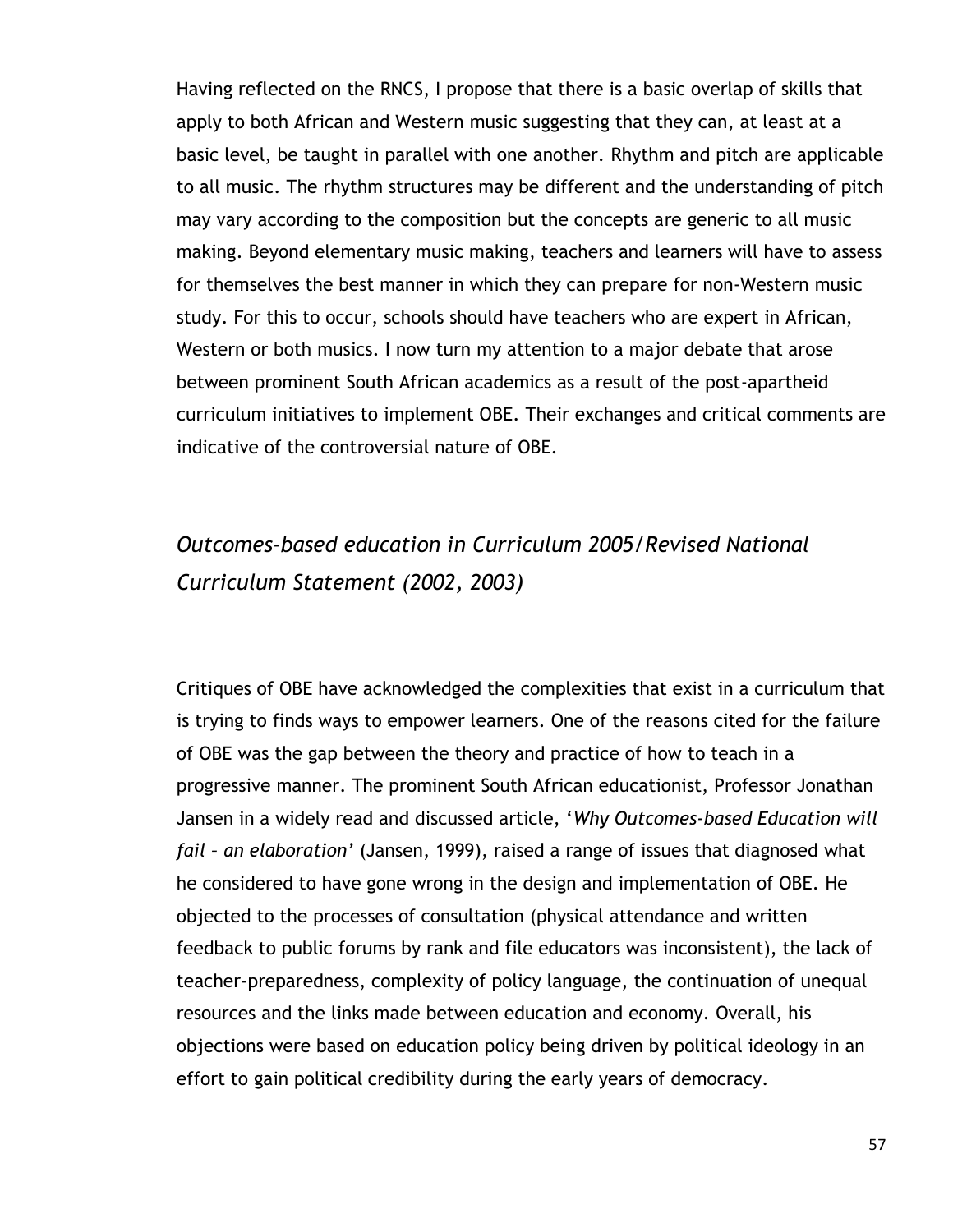My thesis is that OBE will fail, not because politicians and bureaucrats are misinformed about conditions of South African schooling, but because this policy is being driven in the first instance by political imperatives which have little to do with the realities of classroom life (Jansen, 1999: 146-147).

There were two notable responses to Jansen"s article. The first entitled, *Critical Responses to 'Why OBE Will Fail'* by Mahomed Rasool (1999), points out that Jansen has omitted to provide a solution to his perceived failings of OBE:

…a notable shortcoming in the monograph is a conspicuous silence on the concrete specification on the lines of curriculum reconstruction. Progressive academics and researchers need to make a transition from a discourse rooted on the discursive plane of pure critique to a discourse in which scholarship continues to be critical in character, but simultaneously addressed possible strategies that will advance the project of education transformation… (Rasool, 1999: 172).

Another article, in support of OBE for the education and training of senior certificate school candidates aged 16-18, known as Outcomes-based Education and Training (OBET), points out that change, whilst inevitable is a "difficult phenomenon" wherever it takes place (Mahomed, 1999: 1580). In *The implementation of OBET in South Africa: Pathway to success or recipe for failure?* Mahomed explains that there should be an emphasis on developing the potential of all learners, rather than early selection of the chosen few. He believes that the curriculum needs to be better aligned with the world of work. The only way forward to break with apartheid education is to refine assumptions about OBET and rethink the *'significance of learning experiences'* rather than the "*content of the inputs* (author"s emphasis, Mahomed, 1999: 163).

Rasool and Mahomed"s views help understand both the shortcomings as well as the progress of music education. Music is being presented as a way forward to achieve accessible skills and relevant knowledge in order to develop a system of unity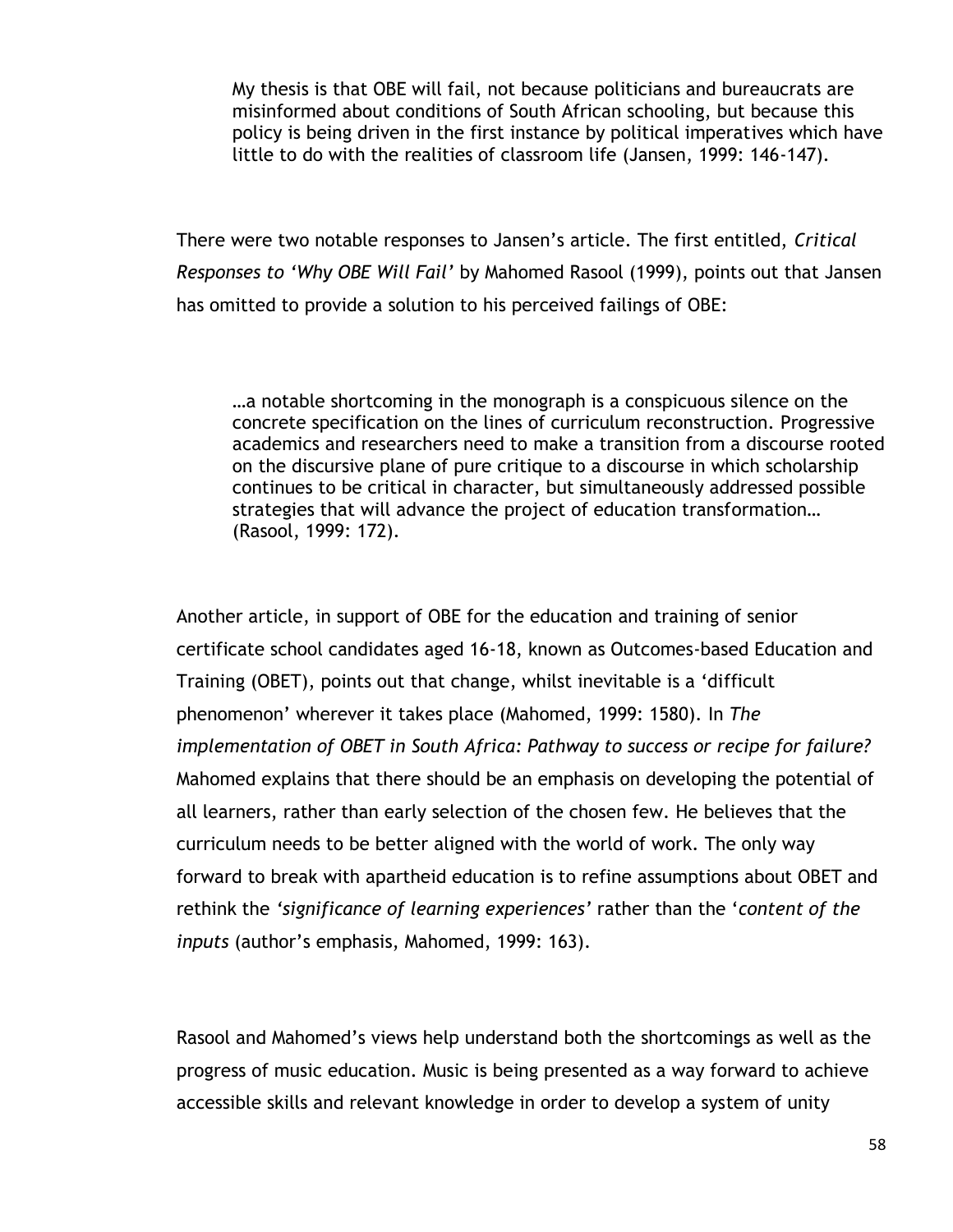through diversity. It is also positioned as a viable means of employment. This complex agenda would need regular updating especially in an environment where resources are limited. All those involved should recognise that the process of change will involve both success and failure, to different degrees. The most important step is engaging in open debate and for teachers to become aware of the issues involved. Taylor (2008) expressed different concerns with a progressive South African curriculum that placed an emphasis on higher order thinking skills. Whilst OBE focused on learner empowerment, he pointed out that learning goals were, by and large, articulated in cognitive terms (Taylor, 2008).

Following criticism of C2005, The Minister of Education, Professor K Asmal, called for its revision, which included an examination of OBE. The Ministerial Review Committee set up to address the concerns about C2005 and OBE, chaired by Professor Linda Chisholm, did not reject C2005 or OBE. It was felt that although teachers supported the principles of OBE, they were seeking "clarity, simplicity and substantive professional support' in order to implement C2005 effectively. Suggestions for improvement included that a revised curriculum structure would include the eradication of "confusing C2005 jargon", be supported by a national teacher education strategy, the production of learner support materials and a relaxation of the pace of implementation (Minutes, Review Committee Report on C2005, 6 June 2000: 1-2).

#### **The National Curriculum Statement (2003)**

A streamlined policy, known as the National Curriculum Statement (NCS, 2003) was the direct result of the Ministerial Review Committee where specific recommendations made by Chisholm and colleagues on the committee were addressed. The NCS was to be written in clear language and the eight learning areas in C2005 were to be reduced to six – one of which included Arts and Culture and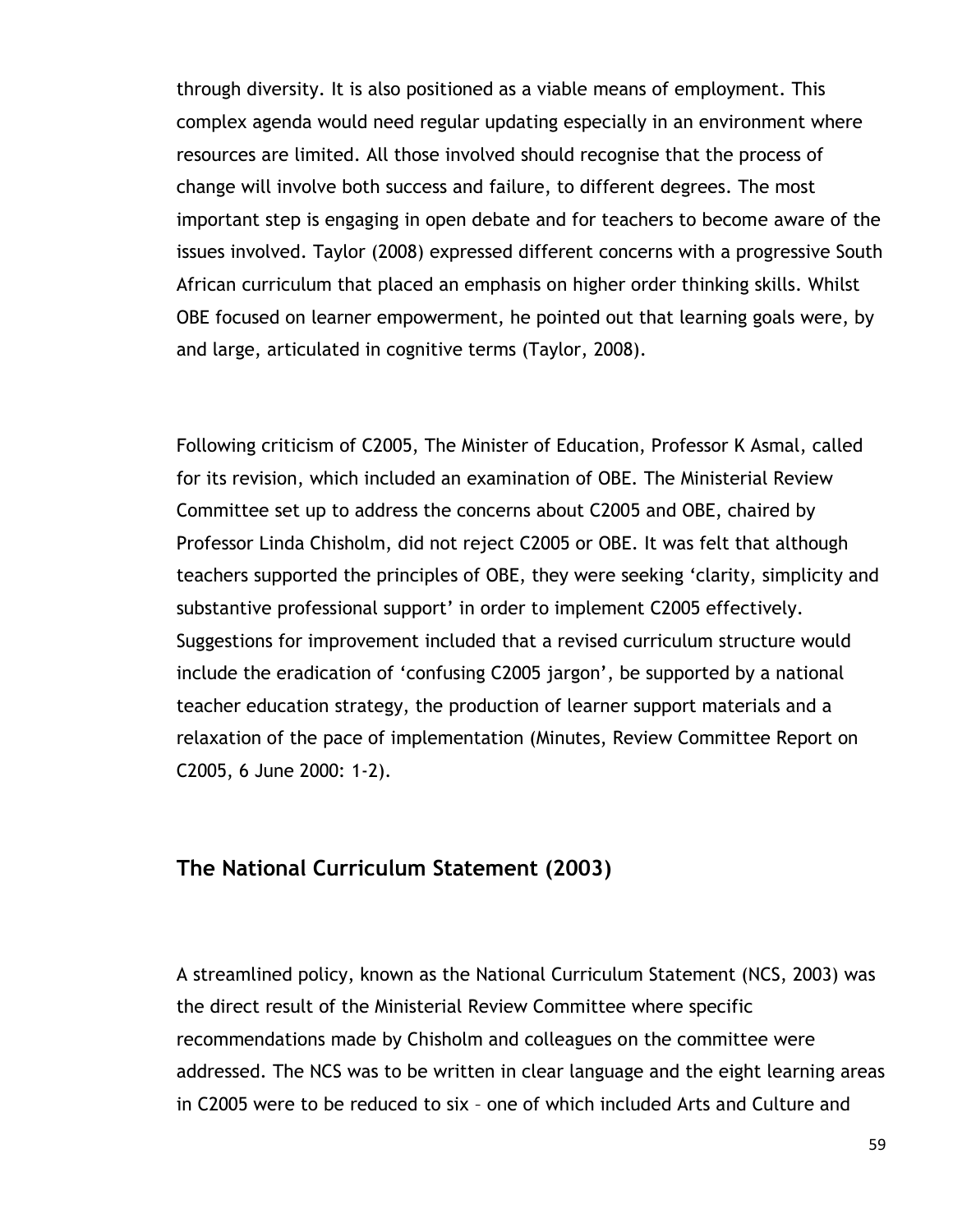within it Music. The NCS was to retain the 12 critical outcomes but drop 66 specific outcomes as well as Assessment Criteria, Phases and Programme Organisers, Range Statements, Performance Indicators and Expected Levels of Performance. There was a restatement of earlier principles that the next curriculum move should recognise that:

The values of a society striving towards social justice, equity and development through the development of creative, critical and problemsolving individuals lie at the heart of this curriculum (Report of the Review Committee on Curriculum 2005, 2000: 5).

It is my impression that with reference to music education effective implementation of the values stated in the above extract continued to elude the policy makers in the design of the NCS. A contributing factor to this impression is that music was not being sufficiently supported with high-quality teaching and learning resources. Aside from drawing attention to the use of clearer language the Review Committee Report of 2000 also mentioned unavailable and insufficiently used learning support materials (LSMs) which varied in quality, and this is an ongoing issue. LSMs had been singled out by Czerniewicz *et al.* (2000) as pertinent to the change envisaged by C2005. The authors argued "…that lifelong learning depends on information literacy, and this literacy can only be acquired through interaction with resources' (Czerniewicz et al., 2000: 3). The success of a transformative agenda in music education appears to rest on three key factors: clearer policy language, the provision of resources and on-going professional development of teachers.

The NCS continued to endorse the policy vision based on critical thinking and imagination. The NCS continued to promote the inclusion of different types of music in the curriculum. However, curriculum developers at this stage failed to make explicit connections between experiential music knowledge and knowledge learnt at school in a way that aided teachers and learners to usefully link classroom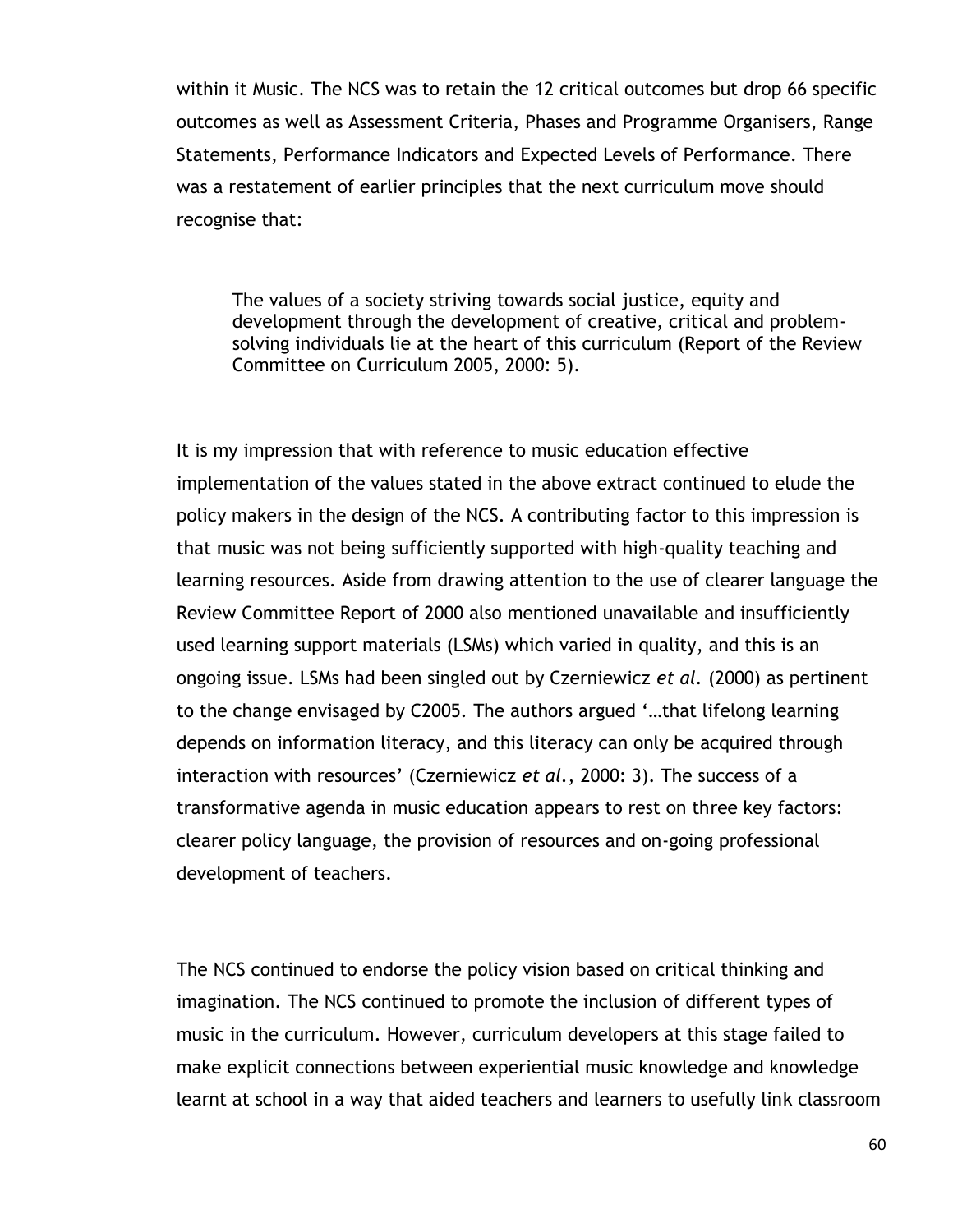activities to them. Assuming that in a South African context experiential knowledge is regarded as Indigenous music and an indispensable route to diversifying content in the curriculum, teachers were faced with the pressing need to diversify and expand their own understanding of classroom music education in a way that embraced this position.

Social transformation and reconciliation remained an important and fundamental aspect of the NCS as shown with its strong alliance to the Constitution to "heal the divisions of the past and establish a society based on democratic values, social justice and fundamental human rights' (NCS, 2003: 1). In its articulation of principles underpinning the curriculum, the valuing of indigenous knowledge systems became increasingly highlighted (2003: 1). Developmental outcomes required learners to "be culturally and aesthetically sensitive across a range of social contexts (2003: 2). The NCS restated its commitment to OBE, reminding teachers that music should not remain "static and unchanging" and that the South African curriculum should reflect the "inclusion of local inputs" (2003: 6) which included recognising the music industry as contributing to the national economy.

The conception of music within the context of diversity and a skills deficit was articulated as follows:

Music contributes to the holistic development of learners. It develops creative, interpretative and analytical skills. It contributes towards personal growth, cultural affirmation of African and South African musical practices, and the economic development of the country. Musicians are central to the development of the music industry that contributes to the national economy (NCS, 2003: 9).

This version of the curriculum paid increased attention to the areas of music industry practices and music technology. It also made allowances for music to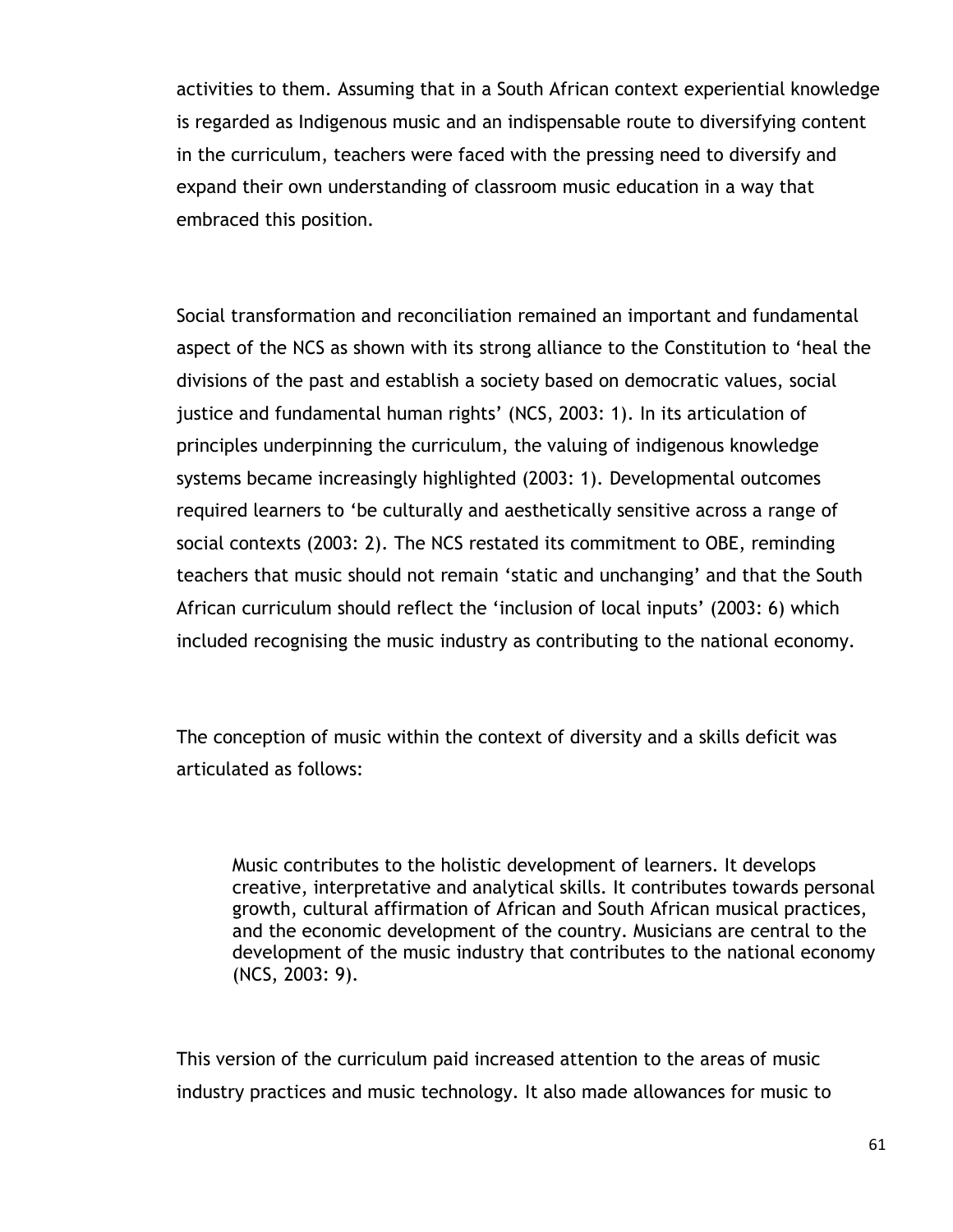"encompass the study of indigenous and global music, and introduction of music industry practices' (NCS, 2003: 10). To promote a variety of South African musical practices and contexts, it was required that learners be introduced to a variety of Western and African instruments. High-knowledge and skills for learners, integration and three applied competences - named as 'practical', 'foundational' and 'reflective' competences - were adopted to promote an integrated learning of three aspects of music – "theory", "practice" and "reflection" (2003: 3). "Practical work" was described as group and solo work in performance, improvisation, arranging and composing which included, song, dance, poetry and instrumentation, as well as music industry practices and music technology (2003: 10). "Theoretical knowledge" was described as music literacies, critical reflection that encompasses the study of indigenous and global music, and introduction to music industry practices (2003: 10). Foundational competences referred to basic musical skills clarified as performance, composing, arranging and improvisation, notation and aural, (listening), skills, the evaluation of music in historical and cultural contexts, knowledge about the music industry (including copyright law) and the use of music technology (2003: 10).

The range of competences described above presented the notion that the study of music was relying less on the traditional approaches devised by Western music policy makers. For instance, the NCS differentiates between music practices and processes. So, knowledge of the music industry and music technology is a music process whilst acquiring skills on an instrument is a music practice. I think that this is where the broad and varied nature of the syllabus stems from. Variety and cross training between practices and processes is intended to equip learners with locally relevant and globally comparable skills and is part of the design that aims to ensure inclusivity for all learners to be able to choose music as a subject at tertiary education level (2003: 11) and then go onto to develop it as a career.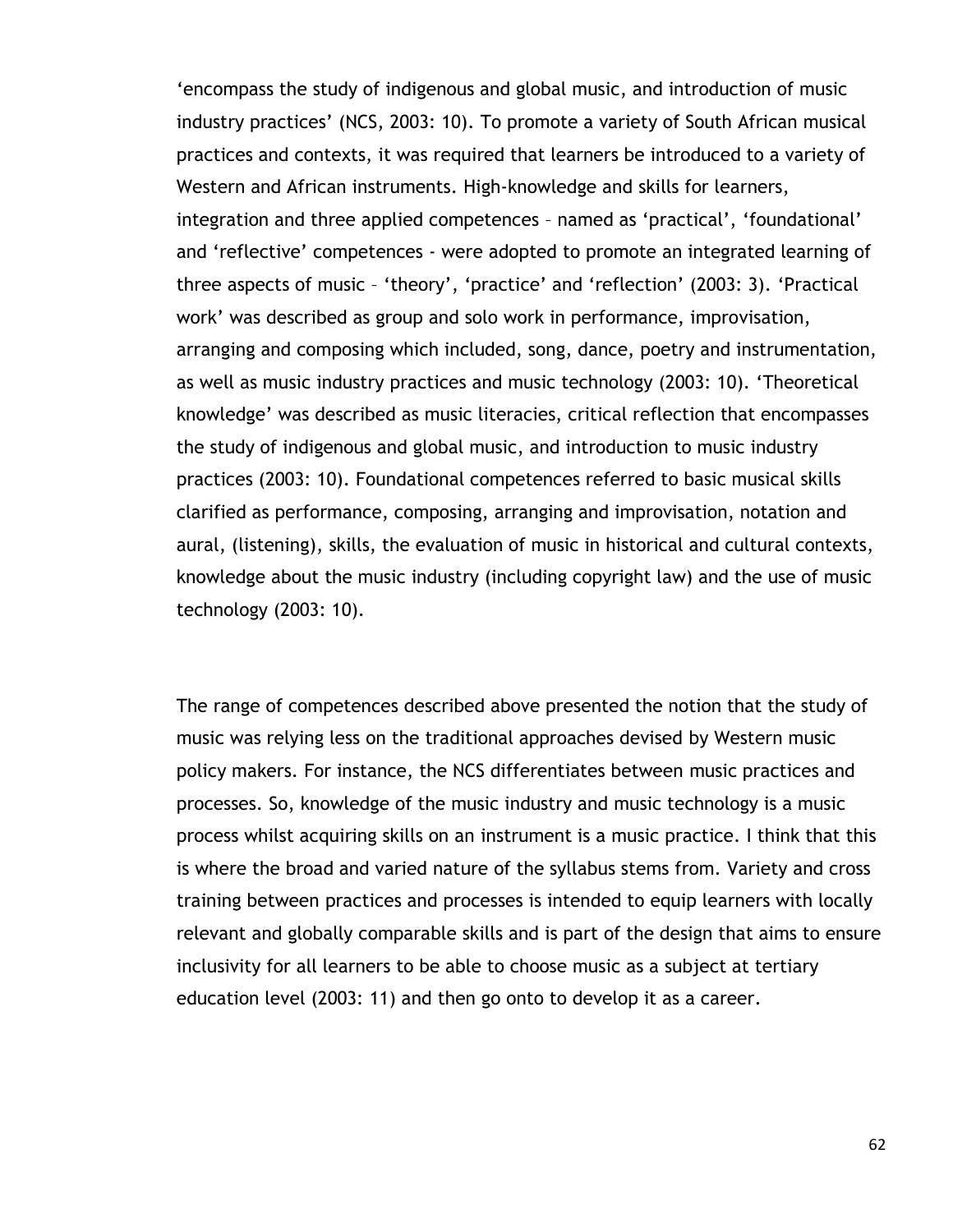I am uncertain that this strategy would achieve the desired result, particularly because the auditioning process in Further Education and Training (FET) institutions is generally used to spot exceptional talent in a single instrument rather than a means to assess a large variety of competences. FET institutions would have to change their outlook for the NCS strategy to work. For this reason, the approach for general music education should be regarded as quite different to specialist music education. The two differ in that general music education offers the chance of an introduction to music as a subject, whilst specialist music education at FET level offers the possibility to enter the world of work as a musician. The distinction between these two types of music education highlights the difficulties of delivering a curriculum that addresses the needs of social transformation whilst at the same time ensuring that learners are able to develop a high level of music knowledge and skills.

The type of learner envisaged in the NCS was someone who could demonstrate a training of good quality whilst developing the values that give meaning to their "personal spiritual and intellectual journeys" (NCS, 2003: 4). The kind of teacher envisaged was someone who was qualified, competent, dedicated and caring and able to contribute to the transformation of education in South Africa (2003: 5). The profiles of learner and teacher are similar to the ones stated in RNCS but with a renewed emphasis on both parties adopting a stance of achieving aims of social justice in music education. Learners exiting from school are expected to "have access to, and succeed in, lifelong education and training of good quality" (2003: 5). It is unclear if this means that learners with school music qualifications could enter colleges or university music courses without undergoing additional tests set by those institutions. This being the case, tertiary institutions would have to adopt an agenda of inclusivity in the same way as the schools' curriculum does for learners to successfully access places on colleges or university music courses.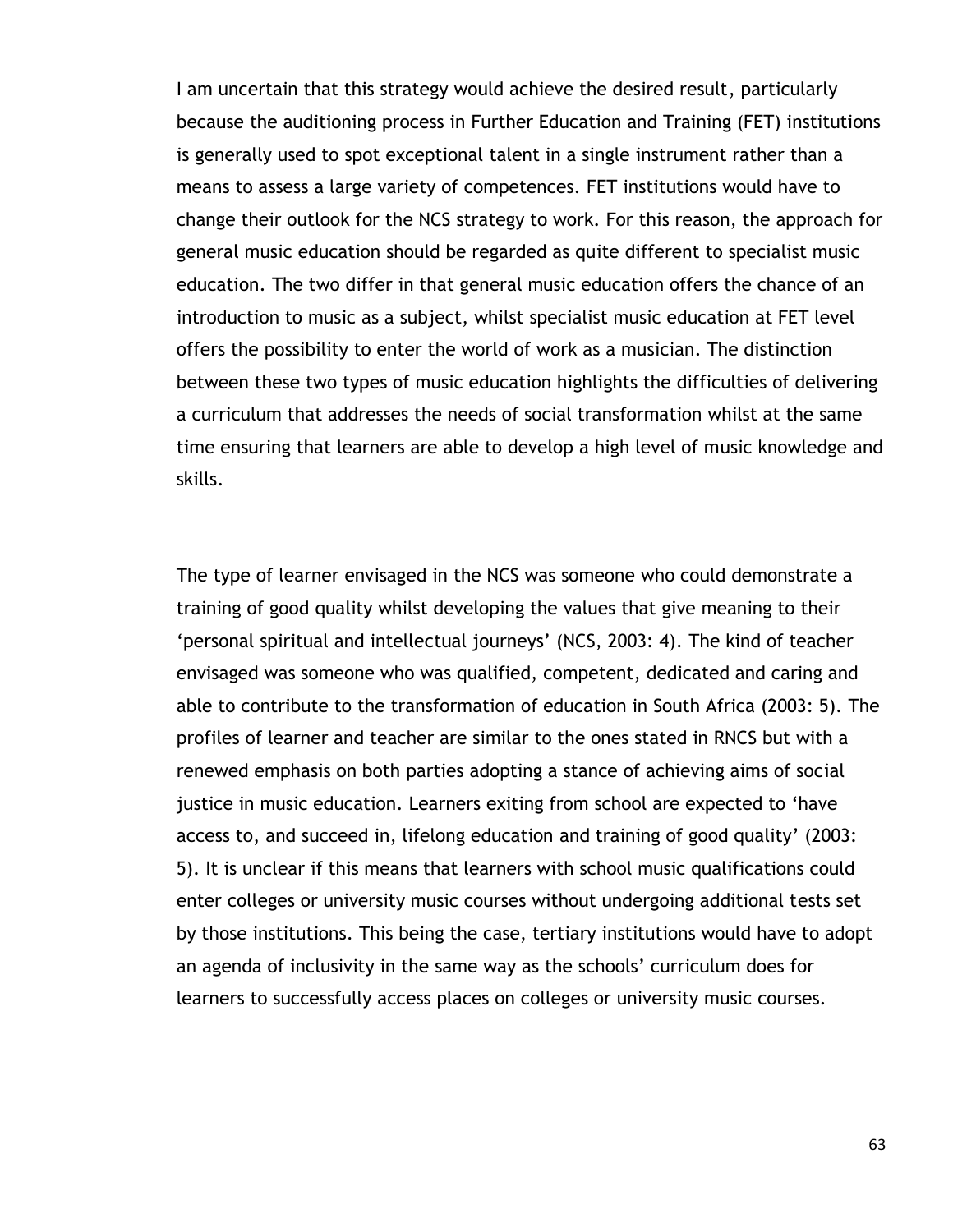The amount of detail offered in the assessment standards in the NCS points to a restatement of prescriptive and knowledge-based content:

- Grade 10 learners (aged about 16 years old) are expected to work on posture and tone and the ability to start and end at the right time (NCS, 2003: 18).
- Grade 11 learners (aged about 17 years old) should have the ability to cope technically with the requirements of the work performed.
- Grade 12 learners (aged about 18 years old) should be able to write informative programme notes for a music event.

In these three examples, it is clear that none of the tasks outlined can be completed successfully without a strong knowledge base that would be better supported by a more prescriptive curriculum. Yet, a tighter curriculum might be considered by some as undermining a holistic approach to music education in a climate where flexible attitudes to change are considered obligatory. The previous emphasis on Western culture has been replaced with a dual emphasis on Western and African music. For African music to be more widely available then a curriculum concerned with notating orally transmitted Indigenous music using Western music makes complete sense. The most noticeable change in the NCS was the increasing momentum given to the valuing of indigenous knowledge systems:

The National Curriculum Statement Grades 10-12 (General) has infused indigenous knowledge systems in the Subject Statements. It acknowledges the rich history and heritage of this country as important contributors to nurturing the values contained in the Constitution. As many different perspectives as possible have been included to assist problem solving in all field (NCS, 2003: 4).

There is close alignment between the NCS and CAPS as the aims for the promotion of knowledge and values in local contexts are replicated in the CAPS (2011) policy.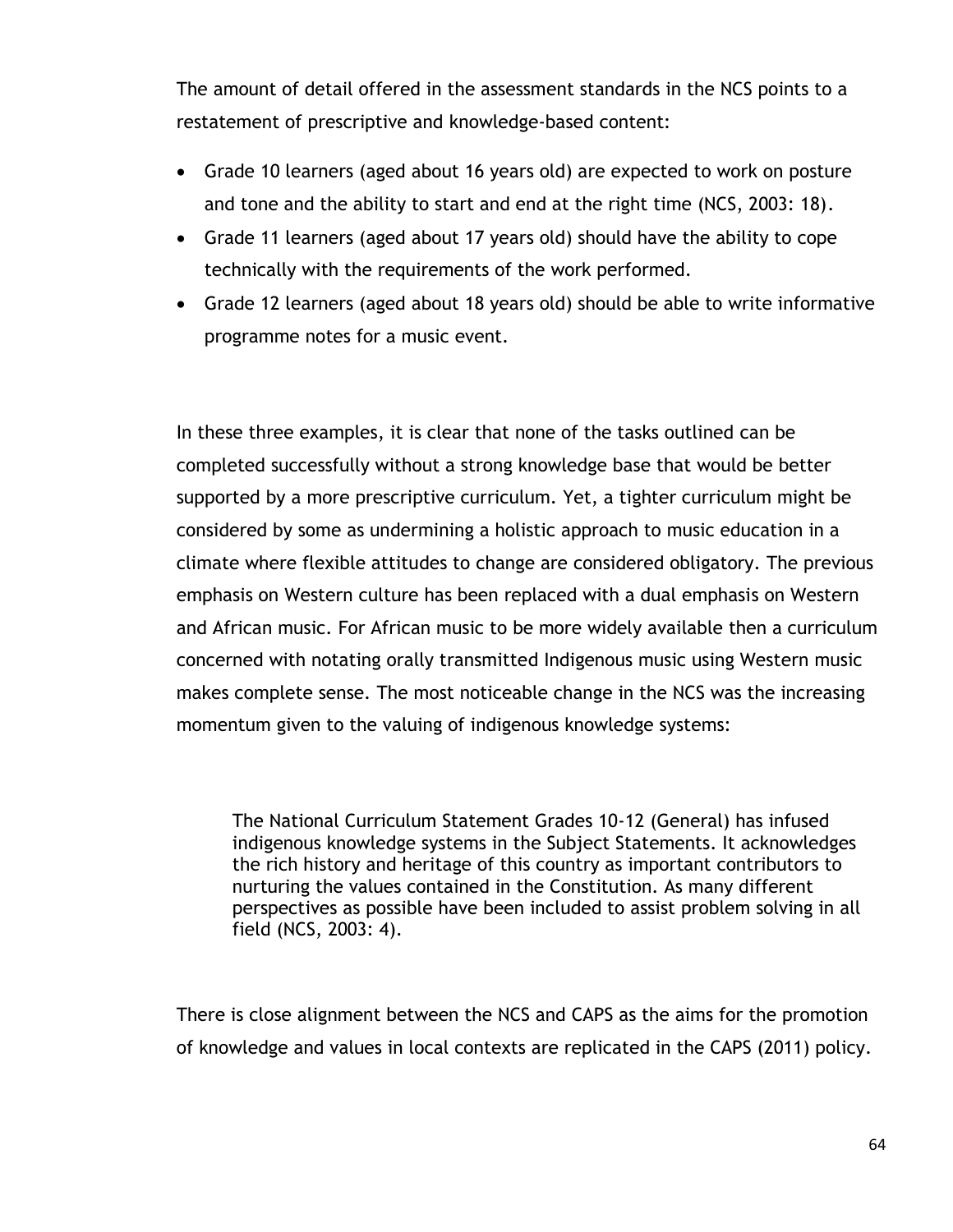## **The Curriculum and Assessment Policy Statement (2011)**

The Curriculum and Assessment Policy Statement (CAPS, 2011) illustrates the complexities that policy makers will have faced when reworking lesson content to reflect music education as a vehicle of social transformation and as a platform for excellence. The general aims of the South African curriculum are broad and based on the principles of equal educational opportunities for all sections of the population. They are stated as active and critical learning, providing high knowledge and with achievable standards, sensitivity to issues of diversity and the valuing of indigenous knowledge systems (CAPS, 2011: 4-5). Streaming music into three areas of expertise has been the primary approach to comply with the notion for the curriculum to promote "knowledge in local contexts, while being sensitive to global imperatives" (2011: 4), as mentioned earlier. The three areas are labelled as Western Art Music (WAM), Indigenous African Music (IAM) and Jazz. Schools are requested to appoint music teachers who have "…a minimum of a BMus, BA Mus degrees, or licentiate diplomas from Unisa, Trinity or ABRSM' (2011: 11). There is no mention of teachers with specialist African music qualifications. It can be deduced from this requirement that the curriculum is supporting the learning of Western music skills even if this might not be the underlying intention of the policy makers.

Within WAM, IAM and Jazz, policy makers have identified three topics as areas for knowledge and skills development throughout the senior phase of high school, Grades 10-12: (1) music performance and improvisation, (2) music literacy, and (3) general music knowledge and analysis. The efforts of the music policy makers are laudable in the way they have strived to incorporate the over-arching aims of the curriculum. However, an analysis of the three topics has revealed three problematic areas. Firstly, the structure and broadness of the three genres of music to be studied have exposed an implied hierarchy within them. This seems detrimental to a curriculum that strives to regard diverse musics as equally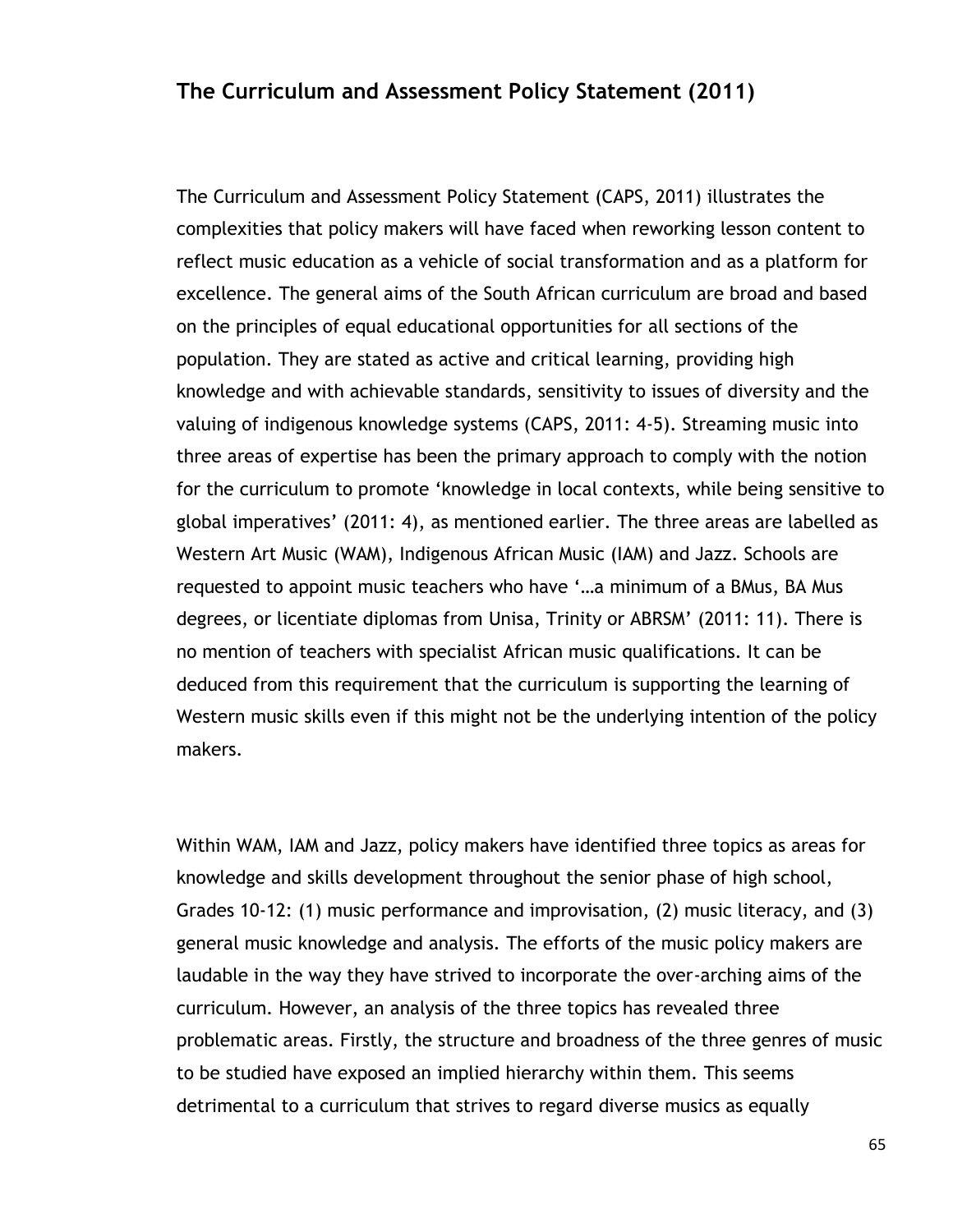important. Secondly, the policy makers appear to be trying to cover too much content in the last two years where general classroom music is metamorphosed into subject music to be studied as a matriculation subject. The overload of material leads to some unclear direction in some of the genres – specifically IAM and Jazz. Thirdly, the use of language in the policy suggests a framework of assessment that continues to be based on Western music examinations. The application of Western standards of music does not always translate successfully to Indigenous and Jazz music. To give one example of how different the three genres are: Western music relies on the accuracy of reading music, Indigenous music relies on the development of memory and Jazz music relies on improvisatory techniques. It therefore follows that assessment frameworks should recognise these differences – which CAPS does but only to a limited extent.

## *Topic 1: Music performance and improvisation*

Teaching plans for Topic 1 in WAM in Grade 10 (age 16), labelled as music performance and improvisation reveal expectations of (a) solo work, (b) ensemble work, (c) technical work, (d) technology of the instrument, (e) improvisation and (f) sight-reading and sight-signing (CAPS, 2011: 13). Topic 1 in IAM require learners to demonstrate (a) solo performance, incorporating technical work and aural proficiency, (b) technology and the significance of their solo instrument, (c) group skills incorporating ensemble work. The difference in assessment between the two genres is that in IAM there is an allowance for group work and technology that resonates with the CAPS statement to produce learners that are able to "work effectively as individuals and with others as members of a team" and "to use science and technology effectively and critically' (CAPS, 2011: 5).

The design for WAM practical assessment tasks (PATS) shows elements that have been borrowed from traditional external music examinations – particularly the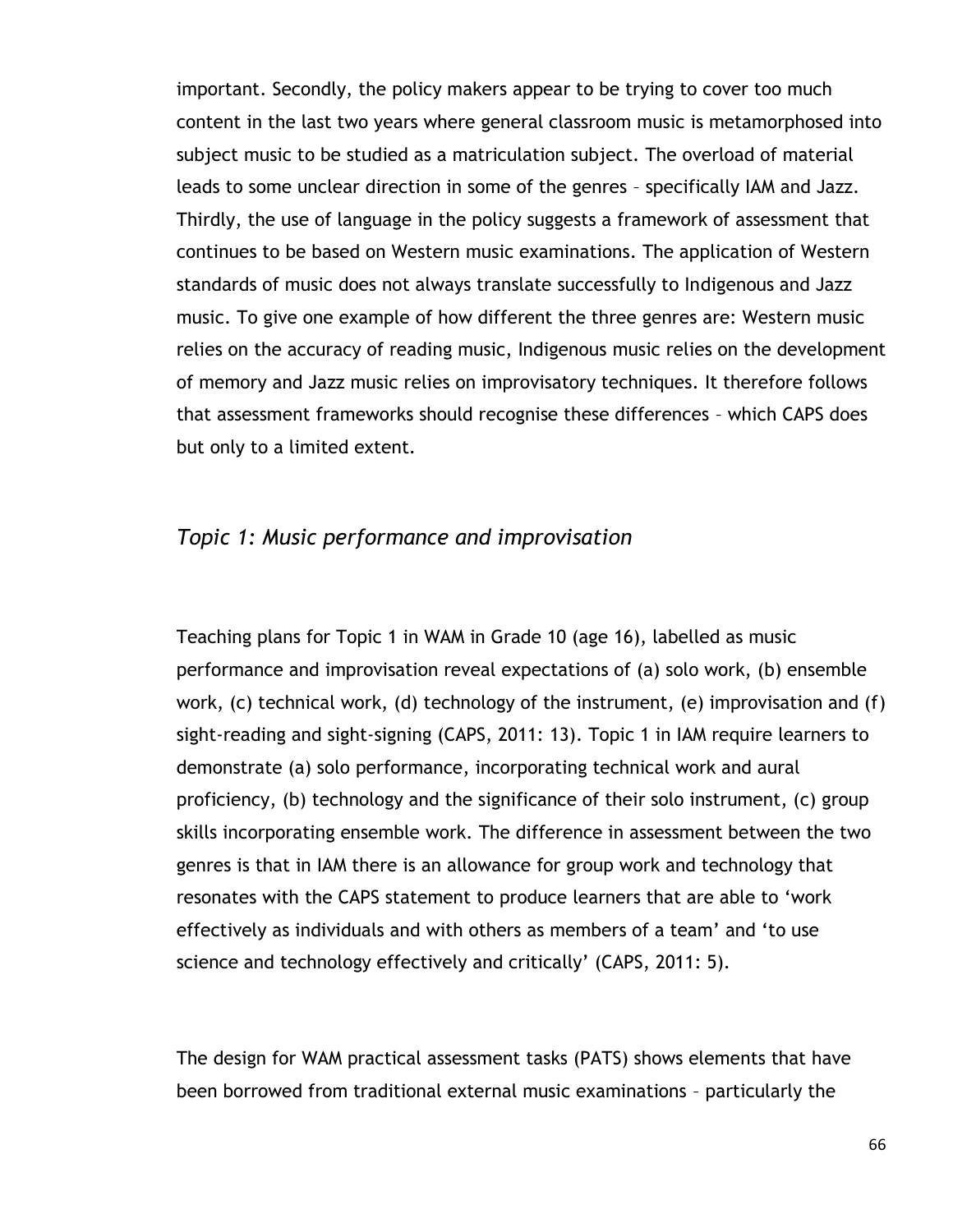requirements for solo and ensemble work, demonstrations of technical proficiency, improvisation and sight reading skills. Indeed, the policy explicitly states that the choice of four practical examination pieces are to be 'comparable to Grade  $5^{17}$  of external examining bodies' (CAPS, 2011: 58). Western external music examinations typically expect their candidates to produce three contrasting pieces of different musical styles, technical work in the form of scales, arpeggios and studies, aural (ear-training) tests, and sight-reading tests where candidates can show that they can play a short unprepared piece of music. Most music teachers educated in Western music have been groomed in these types of music examinations and are preparing their private students for music examinations of the type described above. South African music teachers have mainly come from this tradition and this may account for the continuing influence of Western music examination elements such as the requirement for learners to present styles in the way that I have observed in CAPS.

Topic 1 in IAM has two common elements with WAM in the areas of technical work (also expressed as exercises and scales) and the language used to describe the content and musical concepts can be traced to Western music examination syllabi. There is a significant exception in the use of the word 'oral'. Oral text proficiency is described as 'own praise singing' and is separate from Aural proficiency, which calls for the "transcription of excerpts" (CAPS, 2011: 13). No further explanatory detail is offered on these proficiencies and teachers specialised in either African or Western training may find difficulty preparing students for these requirements without suitable training and teaching resources. The use of the words "aural" and "oral" suggest the development of two quite different skills. My own interpretation is that "aural" skills are aligned with Western music education where students are required to listen and notate what they hear. For example, a teacher might play a melody for students to notate on manuscript paper. This would require knowledge of rules of Western music theory and prepare students to be musically literate.

 $17$  Grade 5 is part of a sequential series of external practical music examinations that normally start at Grade 1 (some boards have an initial examination before Grade 1) and end at Grade 8.Grade 5 is generally regarded as a good achievement of music for learners aged 13-16 in school grades 7-9.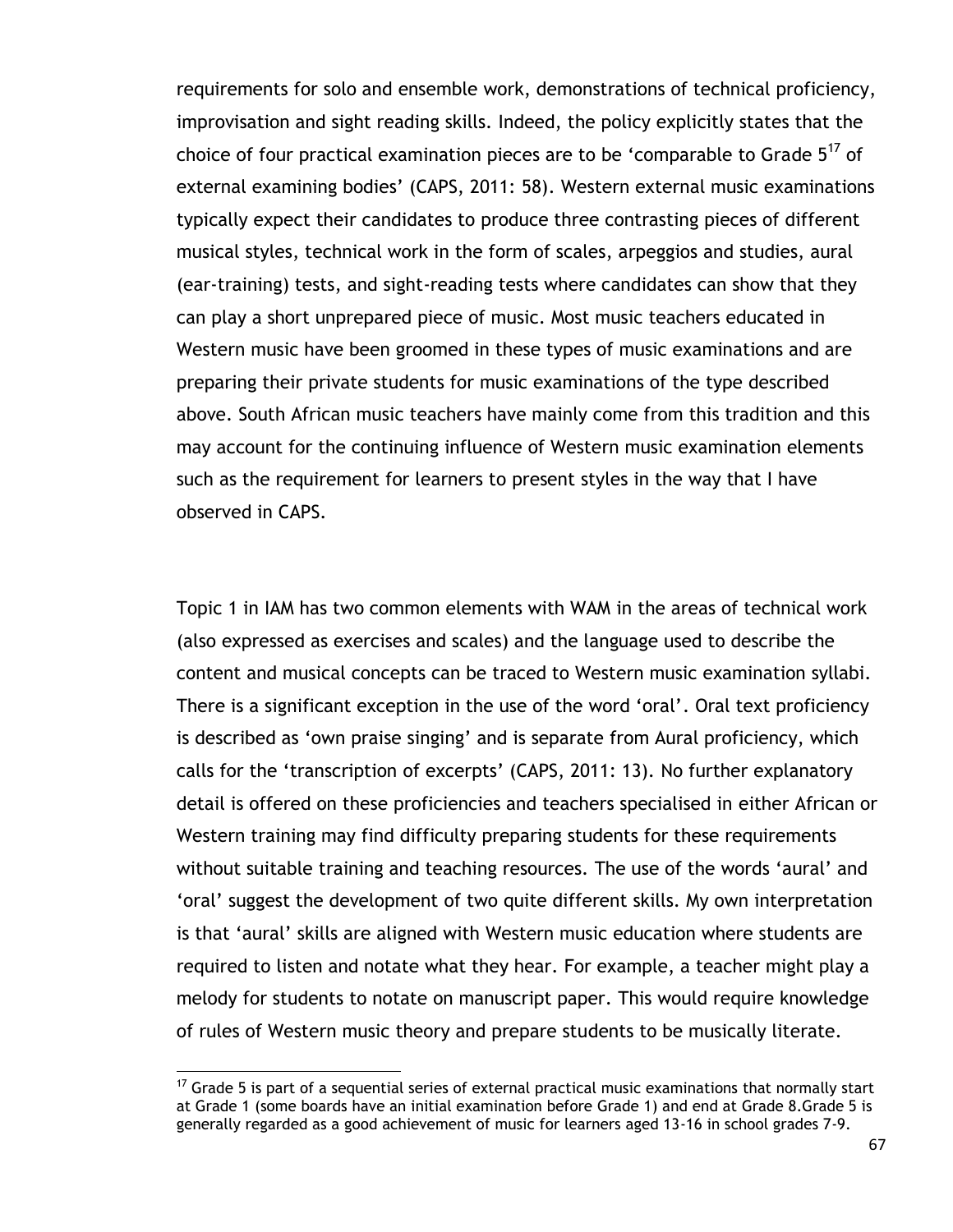"Oral" skills imply listening to a teacher and for learners to mimic by copying and memorising the melody that has been played or sung to them. The development of such a skill would be useful to learners who are not confident in reading or writing music and for a musical tradition that relies on oral transmission rather than the written score. There is a general perception that African music is flexible because of its orally transmitted nature and that Western music has more exacting and precise qualities because it is scored. Therefore, it could be said that acquiring literacy skills is relevant to WAM and developing memory is more relevant to IAM.

Technical skills to be developed in indigenous instruments include "posture" which is described as 'isolated patterns', 'strokes and tone' and 'tuning/organisation' and the ability to "take part in an ensemble" (CAPS, 2011: 13). Whilst these skills are sequestered as indigenous skills in CAPS, my own experience in learning to play percussion instruments in a Western music institution required the reproduction of strict rhythmic patterns, eliciting different sounds with different strokes and understanding the tuning and grouping of percussion instruments. In this respect I observe an overlap between African and Western percussion instruments. A notable difference between the African and Western percussion player is that the former is required to incorporate dance as 'a basic movement during performance' (2011: 19). I would suggest that the word "dance" implies rhythmic movement whilst playing an African instrument and for choir members, the opportunity to use body percussion<sup>18</sup> to enhance their performance.

With regard to assessment, two of the three genres of music in Grade 10 give guidance as to what type of repertoire constitute an "elementary standard" at the end of the year (CAPS, 2011: 16). This omission may be deliberate in order to maintain flexibility in the curriculum so that learners without a long history of

 $18$  Body percussion is when parts of the body are used to enhance rhythmic patterns in the music clapping of hands, slapping of thighs are two common examples.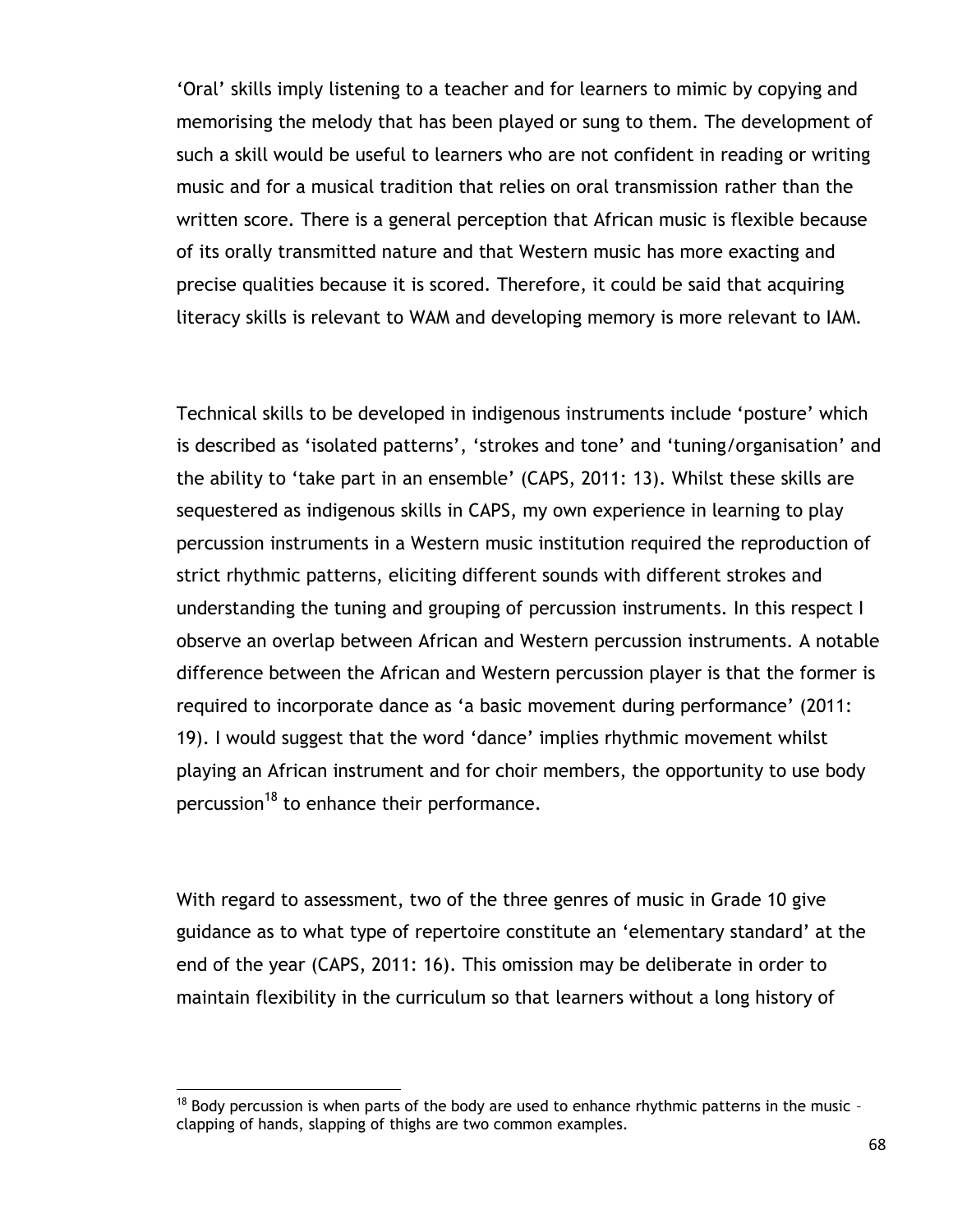learning to play an instrument may still study music as a matriculation subject<sup>19</sup>. More likely is the reason that at present there are no recognised external examinations for indigenous instruments. Elementary performance for WAM and jazz is described as being comparable to Grade 2 external examination boards. The elementary level for African music is to be based on Department of Education (DoE) published guidelines as indicated in CAPS (CAPS, 2011: 62). Similarly Intermediate levels are described as Grade 4 external examinations for WAM and advanced level is described as aiming to be higher than the minimum level. African music is always referred to DoE standards which are organised around "rating codes" ranging from 1, "not achieved, 0%-29%", through " 7", "outstanding achievement, 80%-100%" (CAPS, 2011: 62).

An important distinction arises out of the two different approaches to assessment for WAM and IAM. I believe that WAM is being treated as a "separate and complete entity' whilst IAM is being presented as an 'integrated' entity (Vermeulen, 2009: 1-2) within the overall strategy of organising the curriculum as a balance between developing "generic" and "specific" knowledge and skills (Vermeulen, 2009: 1-2). Underlying this distinction is the continuing recognition by policy makers of 'discrete art forms' such as WAM and 'integrated learning experiences' such as IAM (Vermeulen, 2009 citing RNCS, 2002: 4). I propose that the posing of two such assessment strategies on teachers contributes to an impression of a lack of coherence in the music curriculum.

Jazz is only briefly mentioned in Grade 10 (age 16) in the same column as WAM suggesting that the skills required for both of these genres are the same. However, in Grades 11 and 12 (ages 17 and 18) jazz listings for Western jazz performed by Dizzy Gillespie, Thelonious Monk, Miles Davis, John Coltrane and Herbie Hancock and South African modern constructs such as Disco, Bubble gum and Kwaito music

<sup>&</sup>lt;sup>19</sup> A matriculation subject is a subject studied during Grades 10-12 (ages 16-18). It is taken as one of a group of chosen subjects for end-of-school examinations. Successful matriculants leave with a school-leaving certificate.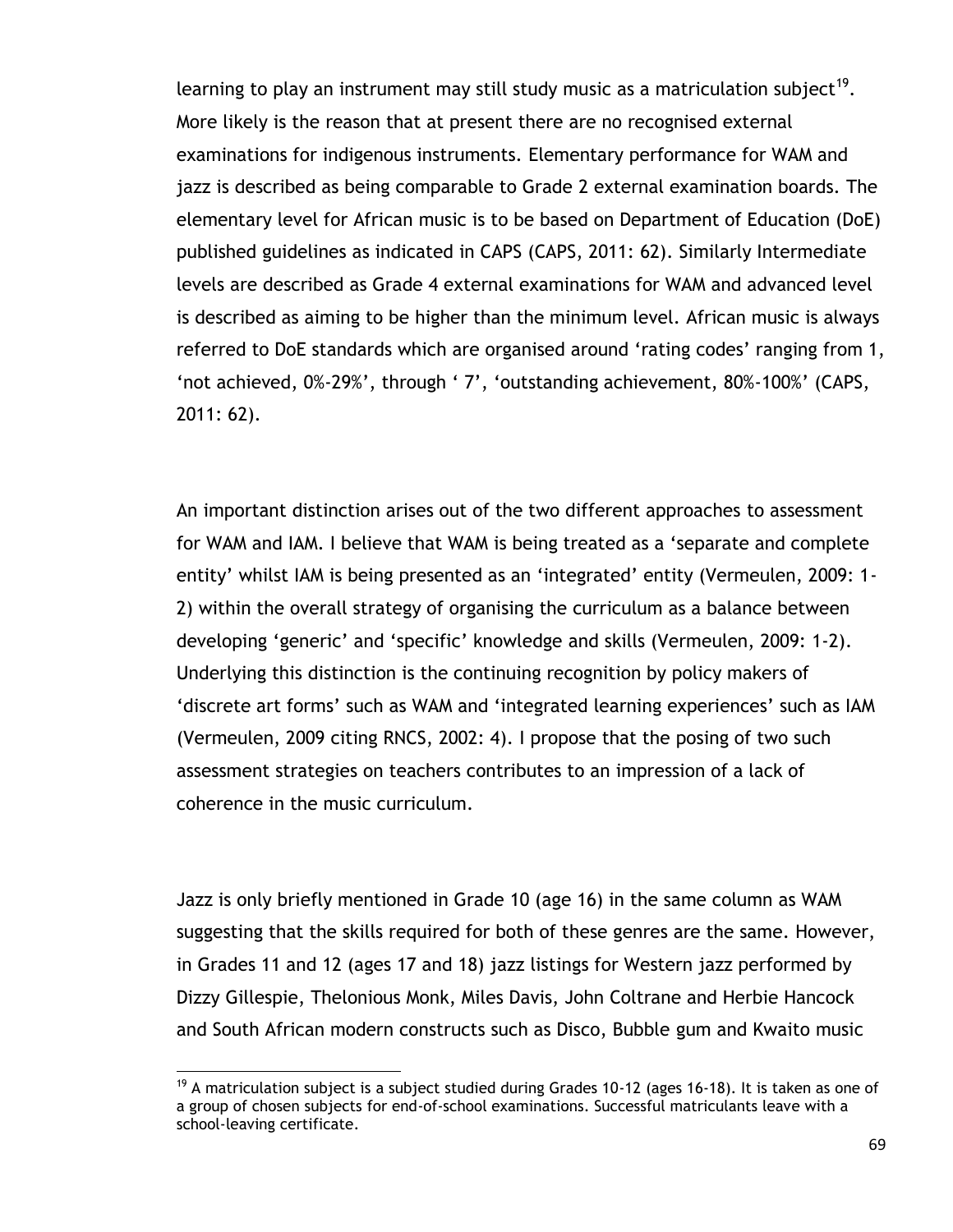are mentioned (CAPS, 2011: 32). Indigenous music "experts" mentioned are Mama Madosini, Princess Magogo, Johannes Mogdoadi, Joe Mokgotsi and Alex Mathunyane le Dinakangwedi. At times in the syllabus it is indicated that the "choice of stream content is made by the school" for Topic 1 (2011: 32) and at other times, the instruction states "choice of stream content is made by learners, teachers or school" for Topic 3 (2011: 33) suggesting that choice of contents is heavily reliant on available resources. It is not clear in CAPS if students choosing Jazz or IAM are required to perform pieces from the WAM repertoire. The syllabus requirements are onerous in the amount of content stated and to impose extra requirements on Jazz and IAM learners would seem unfair.

In Grade 12 (age 18) the last school grade, learners are expected to have an overview of the two genres they are not specialising in. They should be familiar with a variety of historical and musical influences that shape WAM, IAM and Jazz and be familiar with musical tools such as instrumentation, chord structures, melodic lines, rhythm and notation. An "African Approach" (CAPS, 2011: 42) is explicitly mentioned as a way of understanding harmony in terms of different timbres (instrument tone and colour) and "melorhythmic" tunes (tunes that have a melodic range and tonal structure that is particular to African music). It is clear that policy makers have recognised the distinct qualities that make up WAM, IAM and Jazz music but the evidence in the lesson content suggests an approach that is over-ambitious and heavily reliant on Western music terminology.

#### *Topic 2: Music literacy*

There are many occasions where there is evidence of conservative elements of the Western tradition being reproduced and applied to non-Western traditions such as IAM and Jazz. This signals a contradiction in a policy that promises change based on the new departure of social values. Viewed in this context, the expectation of the policy is that it should deliver a more innovative approach to assessing IAM and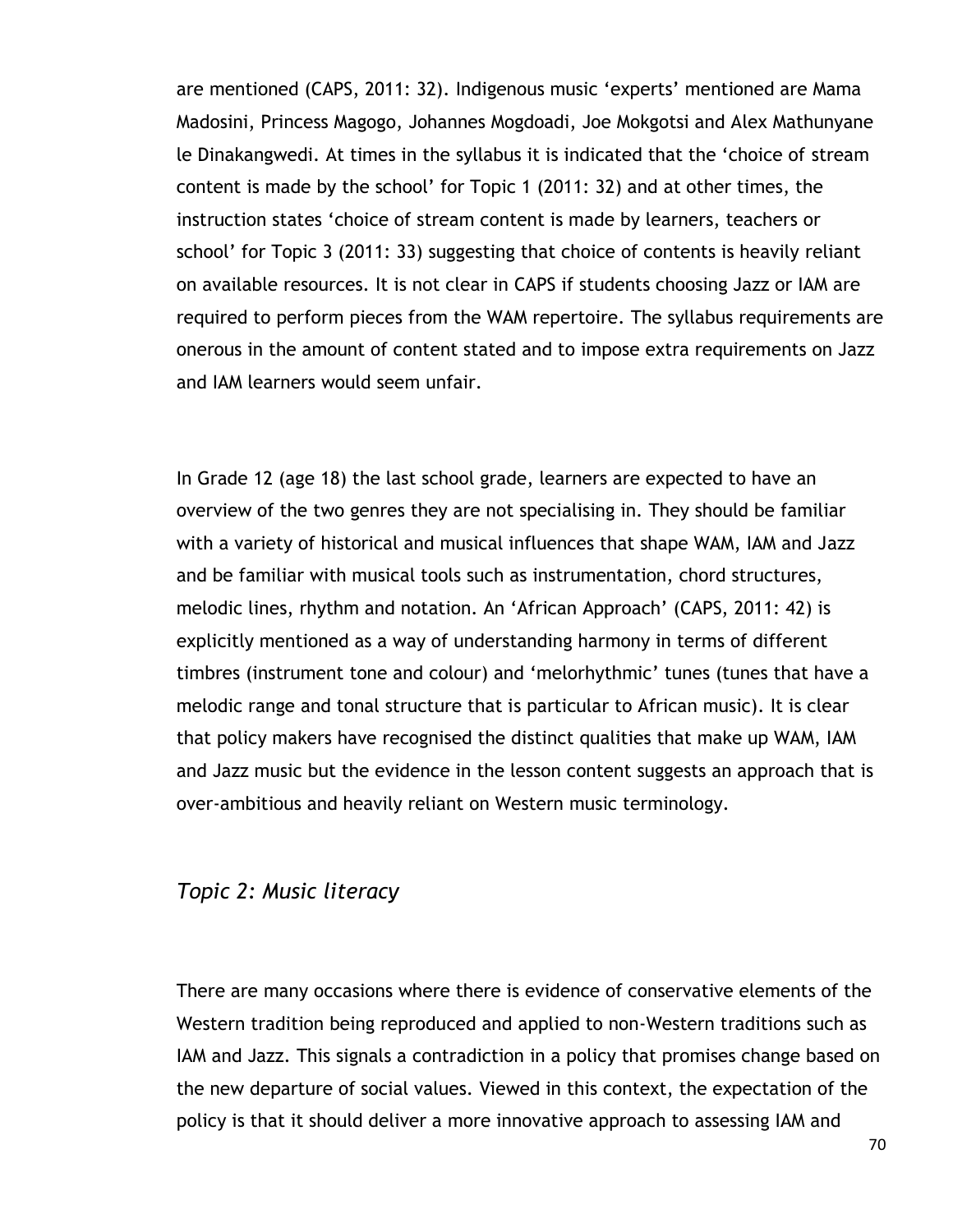Jazz. The use of European musical terms expressing the use of dynamics (loud and soft), tempo (suggested pace and speed of the music) and articulation (how phrases should be played) are prevalent throughout CAPS. Learners are expected to know specific time signatures, key signatures, intervals, triads, primary chords, certain Western aspects of melodic constructions, composition techniques and a list of Western music terminology (CAPS, 2011: 20). As with Topic 1, students of IAM and WAM are expected to attend to 'exercises' and 'scales' in IAM and 'scales, arpeggios, broken chords, studies, rhythmic patterns and technical exercises" in WAM (2011: 13). There is no parallel requirement to study jazz chords and rhythmic patterns. Music technology in the form of computer programmes such as Sibelius (a computer programme to aid composers to notate and arrange their scores for multiple parts in a choir or orchestra) appears to counteract the need to acquire basic music theory. This paradox illustrates some of the tensions that exist in CAPS.

Music literacy defines the need for resources such as appropriate space, piano or keyboard, books, manuscript paper and computer and computer programmes for the preparation of the content which is Western-based (CAPS, 2011: 17). Learners are expected to be familiar with Western theory in the form of melodic construction, composition techniques and a list of musical terminology. There is mention of advanced chord constructions for IAM and Jazz that include halfdiminished 7th, diminished 7th, nomenclature<sup>20</sup>, major and minor dominant chord structures (CAPS, 2011: 20). Further evidence of Western-based school knowledge appears in the use of terms such as note names, clefs, sharps and flats, tonic, dominant and subdominant degrees of a scale (2011: 14). At this time, there are no Department of Education recommended text books or other learning material that explain these terms with practical examples for teachers and learners to follow. A search on the Thutong education e-learning portal shows two resources for "melody writing' and the 'elements of music' but on investigation they are templates for

 $^{20}$  The term 'nomenclature' is not explained in CAPS. It is a convention of naming or assigning meaning to a system of principles or procedures. In music, this would apply to the naming of musical conventions in music theory.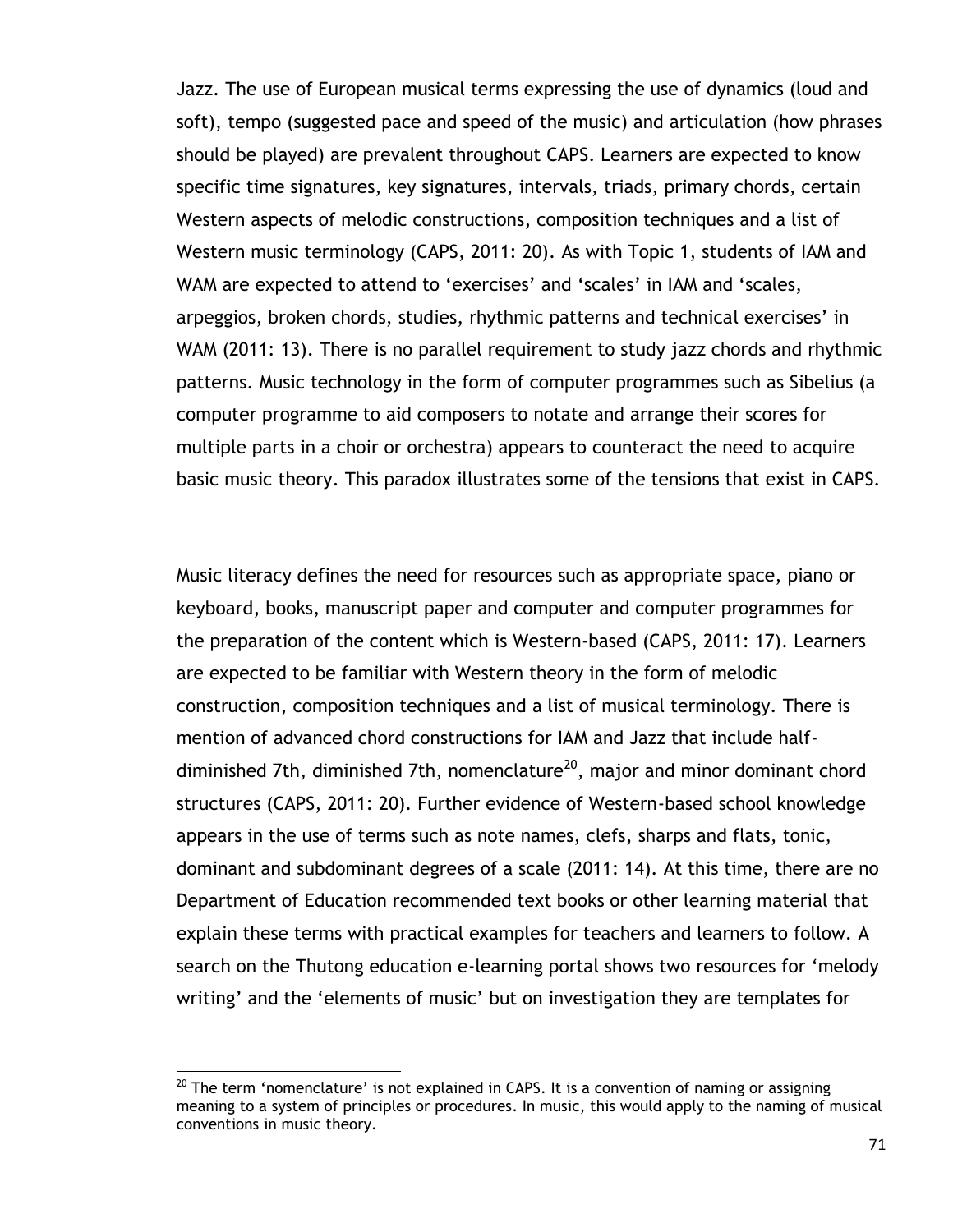empty lesson plans, possibly intended for teachers to complete with their own ideas and submit to the portal as an available resource for others to use.

As mentioned previously, with less attention given to Jazz (details of Jazz repertoire are only mentioned in Grade 12) there is an implied hierarchy: that WAM is the overarching point of reference for music education whilst IAM seeks to accommodate learners from diverse backgrounds to study music at senior school level and Jazz is arbitrarily pushed in as part of the measures taken to diversify music. The inclusion of cheaper percussion instruments is an example of a tactic to widen access by not burdening schools, parents and students to acquire expensive instruments. It is generally felt that the time taken to learn a percussion instrument is much quicker than other instruments and in this respect the ethos of social transformation in CAPS has been respected. Yet, schools are burdened with the expectation that they are to provide specific resources in the form of highly qualified teachers of music in the Western tradition, an appropriate space for teaching music, textbooks, sound equipment and recordings of music examples (CAPS, 2011: 24). Other resources mentioned are the provision of music instruments, original music scores and sheet music and performance space (2011: 22). These resources are expensive and in an underprivileged South African state school, difficult to provide.

## *Topic 3: General music knowledge and analysis*

This topic at Grade 10 focuses on the introduction of South African, Indian rock and pop music and excludes any mention of WAM. Halfway during the academic year, we see the beginning of streaming students into specialist musical fields identified as WAM, IAM and Jazz (CAPS, 2011: 18). The content specifies Afrikaans music, Boeremusiek, Moppies and Goema, Indian music, rock and pop: Jimi Hendrix, Elvis Presley and the Beatles. It is interesting that the last category of rock and pop is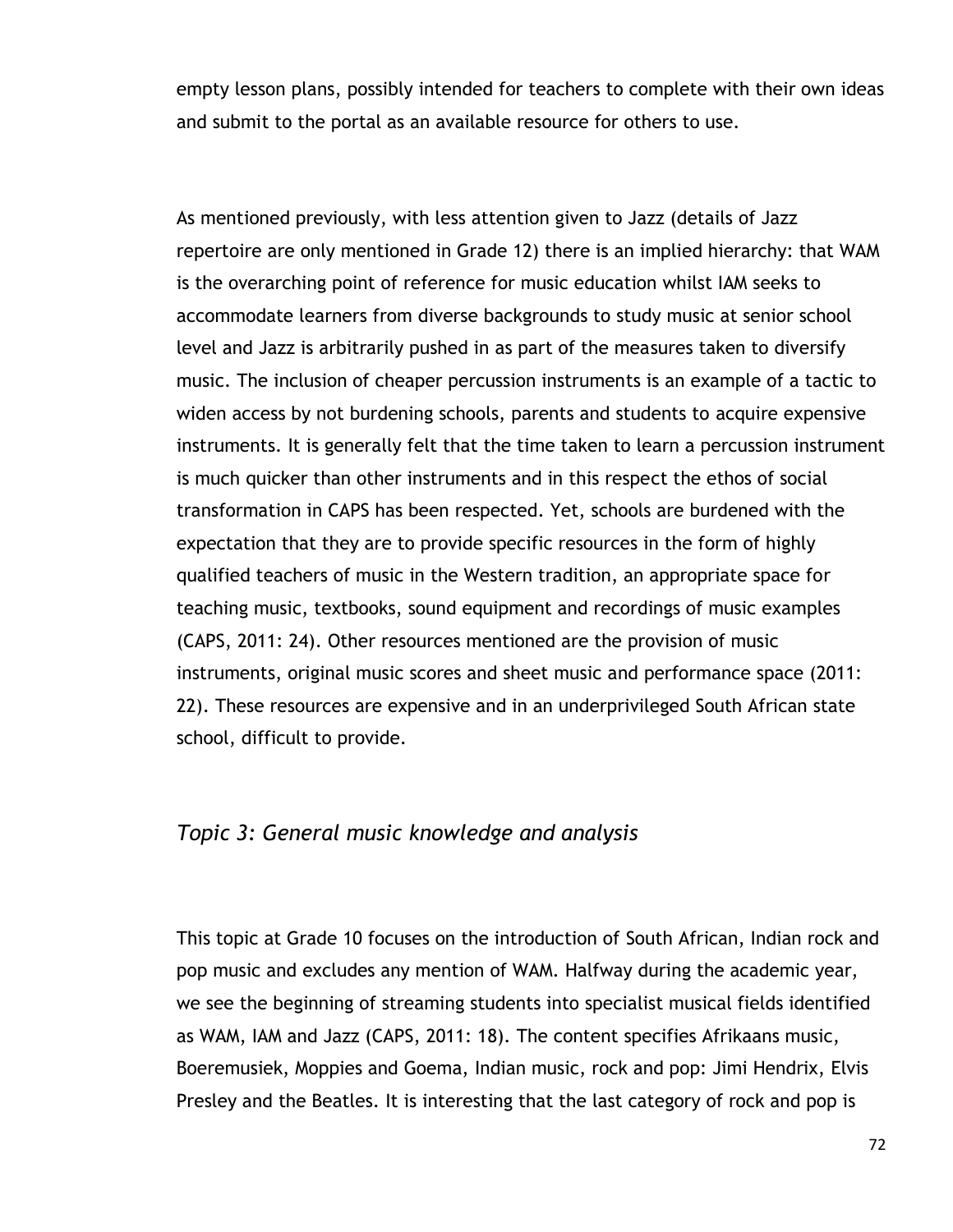the only one that mentions particular composers and performers. This omission seems to reflect some of the randomness displayed in choosing repertoire for Grade 10 learners. The rationale for focusing on local and non-Western music is presumably to avoid privileging the study of Western music over other musics. However, the paradox is that by omitting Western music at this stage those students wishing to choose WAM as an option might be disadvantaged over those students who have gained a stronger knowledge of IAM. I believe it is an omission not to mention repertoire details for Indian music as teachers' may not be familiar with this genre. Similarly, guidance should be given on the nature of the "philosophical basis" (2011: 21) for music making practices in IAM which learners are required to know about.

There are occasions, in Grade 11, where we see policy efforts to recognise popular IAM music. The study of contemporary African musicals such as Umoja and African Footprints (Loring) are mentioned alongside My Fair Lady (Loewe) and Westside Story (Bernstein). African musical forms (e.g. call and refrain, call and response) are to be taught in parallel with Western musical forms or structure of a composition (e.g. AB, ABA, AABA). Learners are given the choice to study African instruments such as chordophones, aerophones, membranophones, idiophones and electrophones which are listed together with standard instruments found in a Western orchestra. In Grade 12, students who have opted to specialise in the study of Jazz are required to know about Cape Jazz, Jazz at Home and Jazz in Exile. The reference to these large areas of musical knowledge so late in the final term of the last year at school is puzzling and indicates a lack of thought in the preparation of jazz students.

Assessment for Further Education and Training  $(FET)^{21}$  in Music has been developed as six performance assessment tasks (PATS) in Grades 10 and 11 and seven PATS in Grade 12 (2011: 52). It is not clear what all of these are as only five PATS are

 $^{21}$  Further Education and Training (FET) refers to Grades 10-12 (ages 16-10) and the last three years of schooling.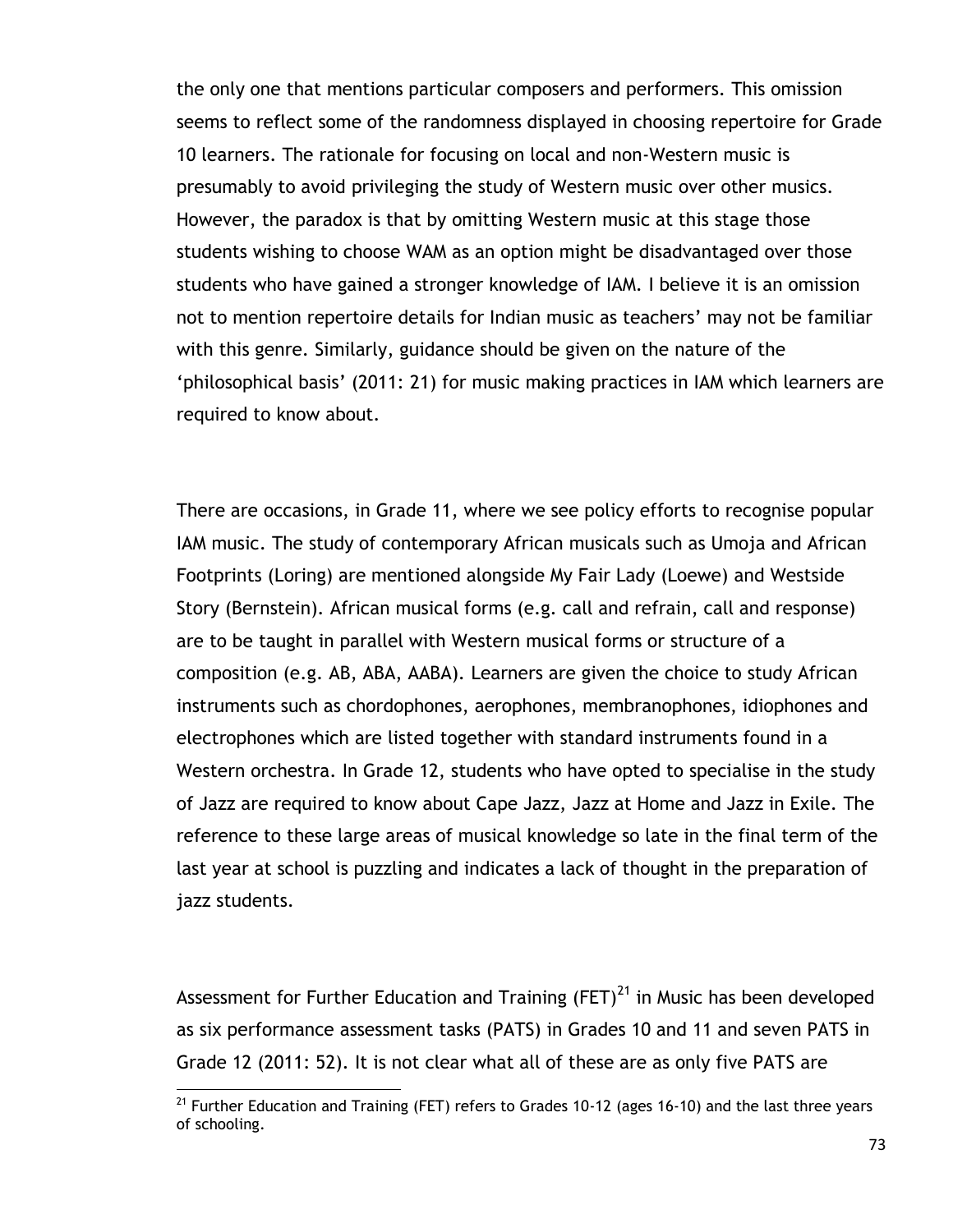mentioned for each grade. They are: Concert performance (PAT 1), Music literacy assignment (PAT 2), Improvisation (PAT 3), Composition or arrangement (PAT 4) and Written Assignment (PAT 5). Informal or daily assessments are expected to take place to monitor learner-progress through observations, discussions, practical demonstrations, learner-teachers meetings and informal classroom interactions (CAPS, 2011: 52). Self-assessment and peer-assessment is encouraged but not formally noted. Formal assessment takes place in the form of oral and written tasks and examinations. Formal assessment should also cater for a range of cognitive levels categorized as higher order (analysing, evaluating, creating), middle order (understanding, applying) and lower order, knowledge and remembering) (2011: 60). This is consistent with a curriculum that values active and critical learning over rote learning (section 1.3c, 2011: 4).

The analysis of the three topics of Music performance and improvisation, music literacy and general music knowledge and analysis, has shown that CAPS has attempted to organise the curriculum in a way that addresses what might be regarded globally as "good quality" music education. The critique of the elements promoted in CAPS shows that in some cases, the three genres of WAM, IAM and especially Jazz are underspecified. Major themes and issues have emerged from the analysis of post-apartheid music education that can be summarised as follows:

- The effects of globalisation where the South African policy outlook encourages learners and teachers to have both external and internal outlooks that embrace the teaching and learning of Western and African music.
- The effects of OBE where South African music education is learner-centred and accentuates the importance of prior knowledge.
- The changing role of the music teacher who is expected to gain knowledge in areas they might not be familiar with and adapt their style of teaching to reflect the changes expected of them in post-apartheid music policy.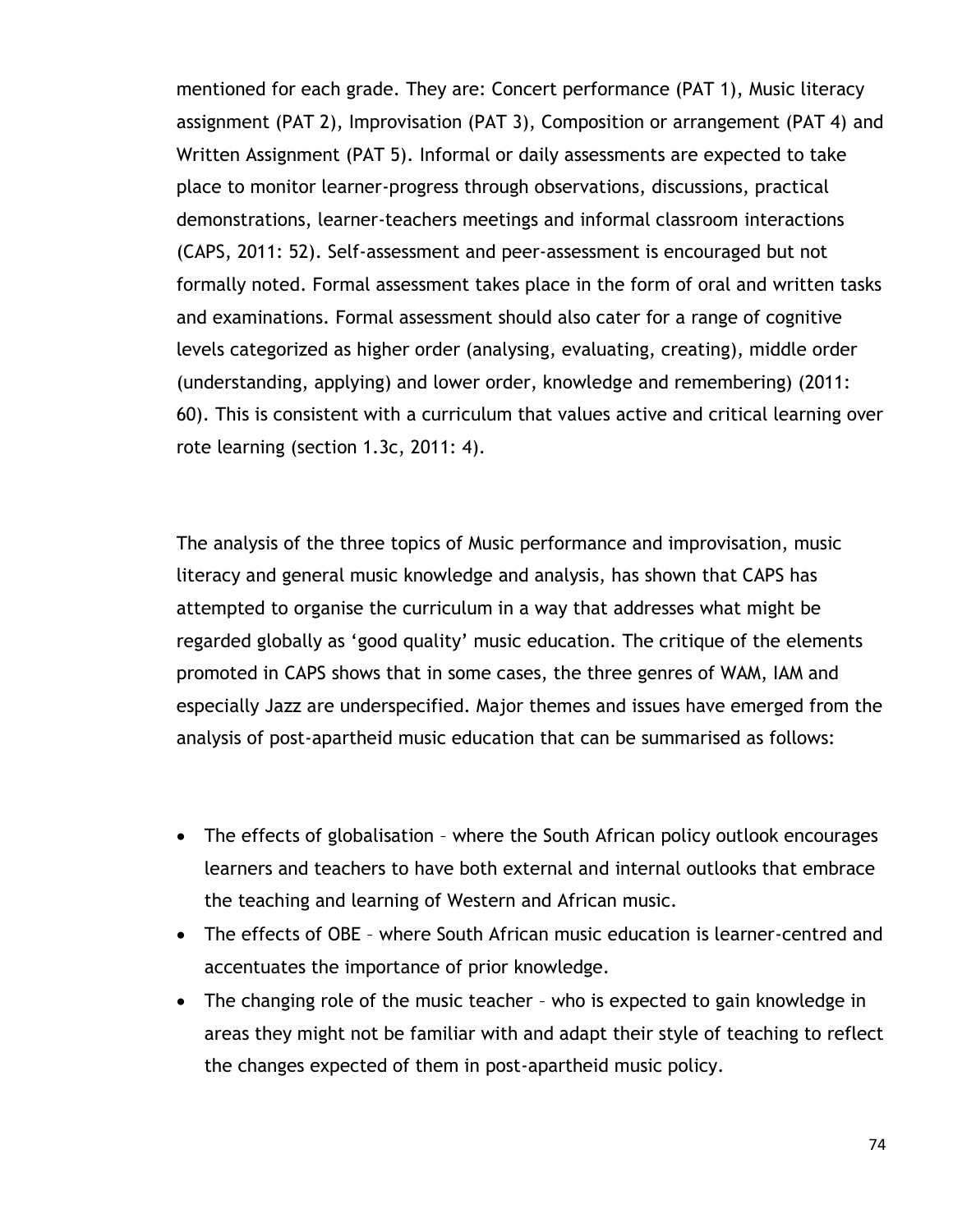Resources – the need for music teacher on-going professional development and the provision of non-Western music resources.

Whilst a change has been instigated on a broad and initial level it is clear to me that additional policy work needs to be done for the music curriculum to become more robust to withstand general criticism and to improve coherence for its users. The current position is to regard music education from an ideal perspective where teachers are knowledgeable, compliant and enthusiastic and able and willing to embrace the changes instigated by the curriculum and supported by schools. The analysis of CAPS illustrates that conceptual coherence is being compromised by a policy that is striving to represent diverse communities in South Africa. The changes perceived through an agenda of social transformation are necessary and meaningful within the context of South African history, but it appears that more needs to be done by policy developers with regard to showing the ways in which the three genres of music can be employed to offer learners increased opportunities to develop their musical interests.

This chapter has illustrated the complexity of South Africa's new curriculum (CAPS, 2011) and the process that has created it. The latest development, of the introduction of three different types of music, has strived to produce outcomes that are culturally rooted. The curriculum needs to be clear, concise and consistent in order for successful interpretation and implementation by teachers and learners. The reduction of a large number of 66 learning and developmental outcomes that previously existed in C2005 has greatly improved the coherence of the curriculum, demonstrating that renewed efforts have been made to relate the curriculum more directly to daily teaching and learning.

Yet, for reconciliation to take place in the music classroom teachers' needs should be recognised and supported in addition to those of the learners. This is essential if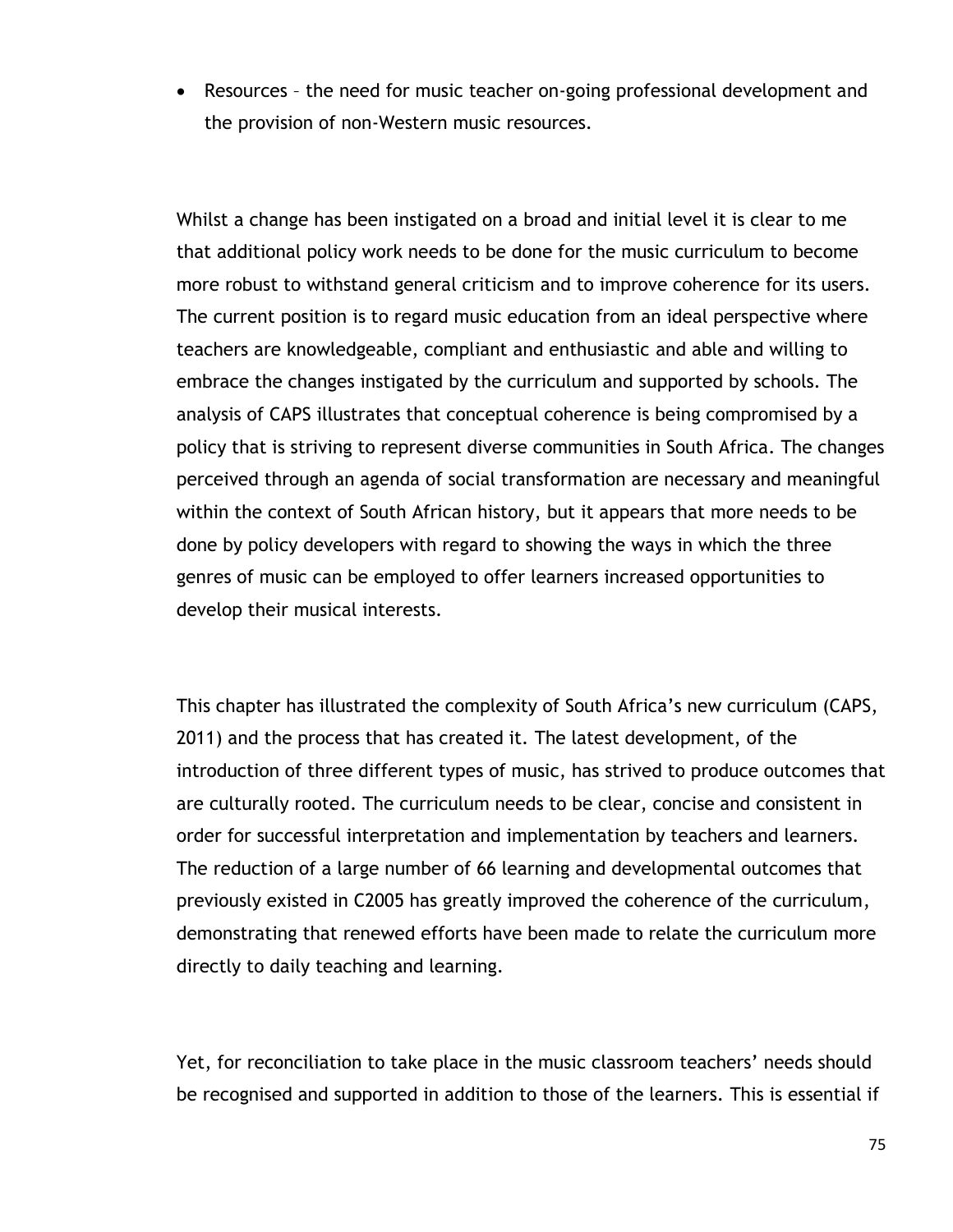they are to fulfil the requirements of the new, post-apartheid curriculum with particular reference to the National Curriculum Statement (NCS). Chapter Four will present an account of the methodology and methods that were used to investigate the central research question: To what extent are music teachers able and likely to fulfil the requirements of the new, post-apartheid curriculum, with particular reference to the National Curriculum Statement (NCS)?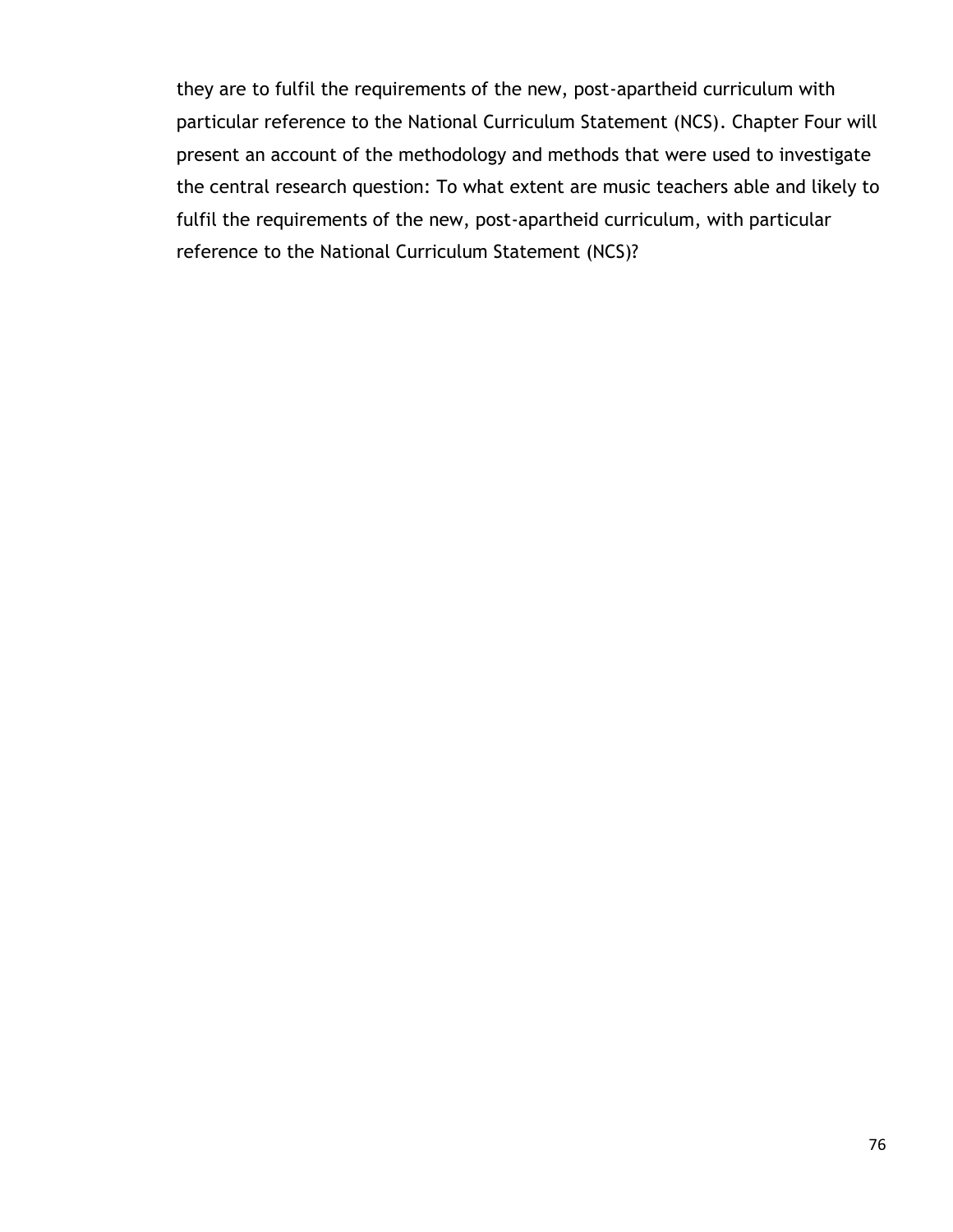# **Chapter Four Method**

## **Introduction**

My dissertation is an interpretive study exploring the phenomenon of Western and African music within the South African classroom, with specific reference to views expressed by twelve classroom music teachers. The impetus for this study was the result of my own experiences teaching Western music to undergraduate South African teacher-trainees in a well-known South African University. Data was gathered from the transcripts of twelve teachers who were interviewed twice in two one-hour interviews over a period of six months, between July 2011 and December 2011.

The central research question I wanted to investigate was: To what extent are music teachers able and likely to fulfil the requirements of the new, post-apartheid curriculum, with particular reference to the National Curriculum Statement (NCS)? This central research question was further refined into a set of more specific research questions which guided the design of the interviews:

- 1 How has the participants" own musical education contributed to their views on the goals, aims and purposes of the new curriculum?
- 2 a) Given their own musical education, how do they perceive the requirement to accommodate and value African as well as Western music?
	- b) Do they have a particular allegiance to African or Western music?
- 3 What are their views on what is "good" musical knowledge?
- 4 Do they see music and music education as a vehicle for social transformation?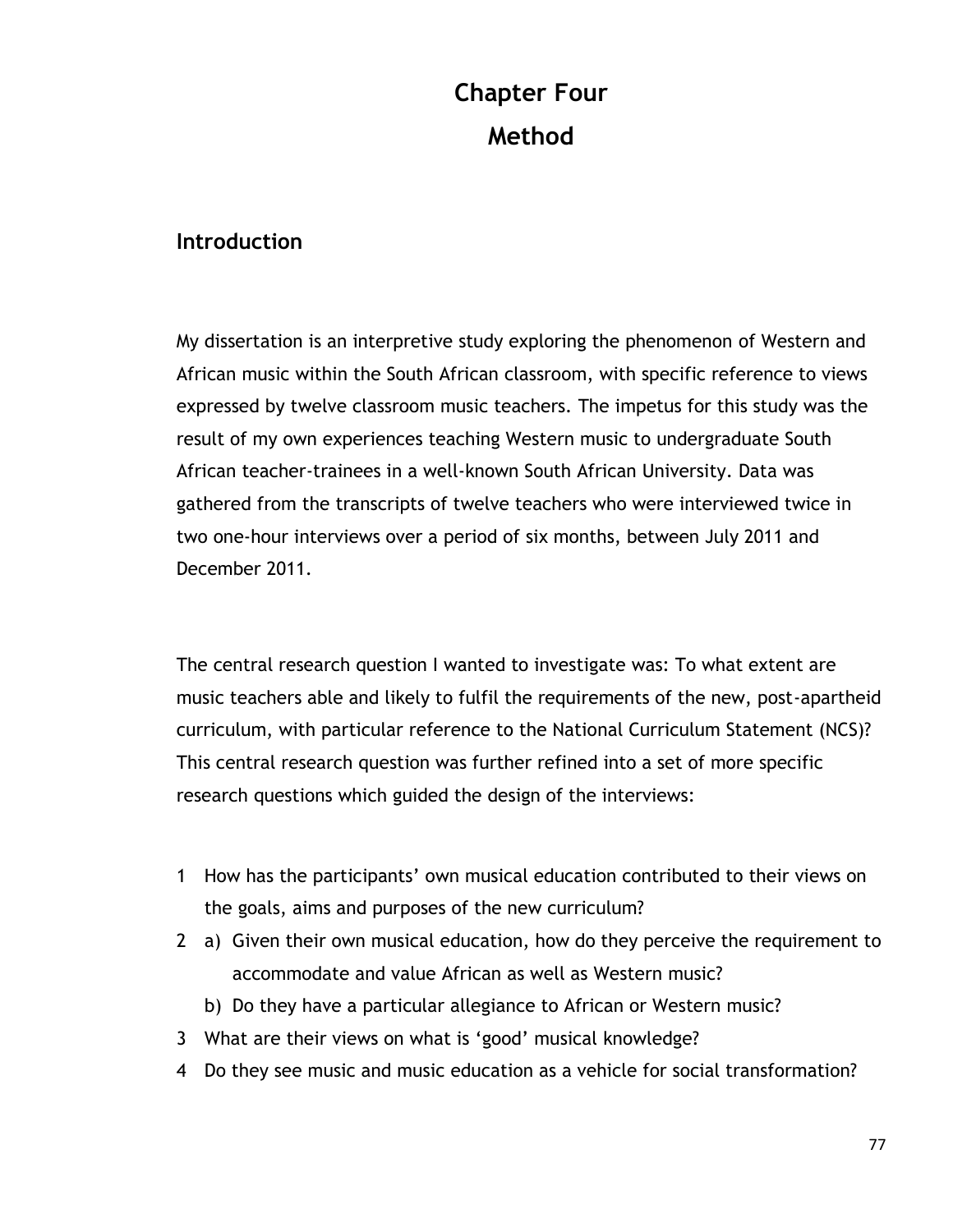Identifying areas of interest from these questions assisted me in organising a framework for the interviews in addition to keeping the interviews focused. Readers should note that the questions posed in appendix 4 were later changed to "Areas of Interest' (Table B, below) to allow for a natural flow of conversation between me and the research participants. The areas of interest were sent to the interviewees two months ahead of their first interview. The initial format of four interviews was reduced to two interviews as I felt that two 1-hour interviews would be sufficient to collect the data I required. This framework gave the participants the chance to think about the sort of questions we were going to discuss ahead of their interviews. I arranged the questions into two groups which represented (1) biographical information and (2) music in the NCS. These then evolved into five areas of interest as detailed below:

#### **Table B: Areas of interest**

#### **Area 1: Music training**

First early interest in music, music training, and attitude towards music training, curriculum and approach.

**Area 2: Assumptions about African and Western music: role and importance of African music**

African and Western music as a participatory (social) process. Can and will African music encourage participation? If so, how?

#### **Area 3: Attitude towards Western Music and its continuation**

Importance of African tradition, importance of Western tradition: aural and written.

#### **Area 4: Music and values: diversity, respect, inclusivity**

If and how school music can promote political values.

**Area 5: Music in the NCS**

Can and will music contribute to social transformation through the study of different genres?

Guiding the participants through their interviews via these areas of interest suited my requirement for freedom and adaptability of responses from the participants. Areas 1-3 were discussed in the first interview and Areas 4 and 5 were discussed in the second with reference to the NCS extract (appendix 1) about the definition and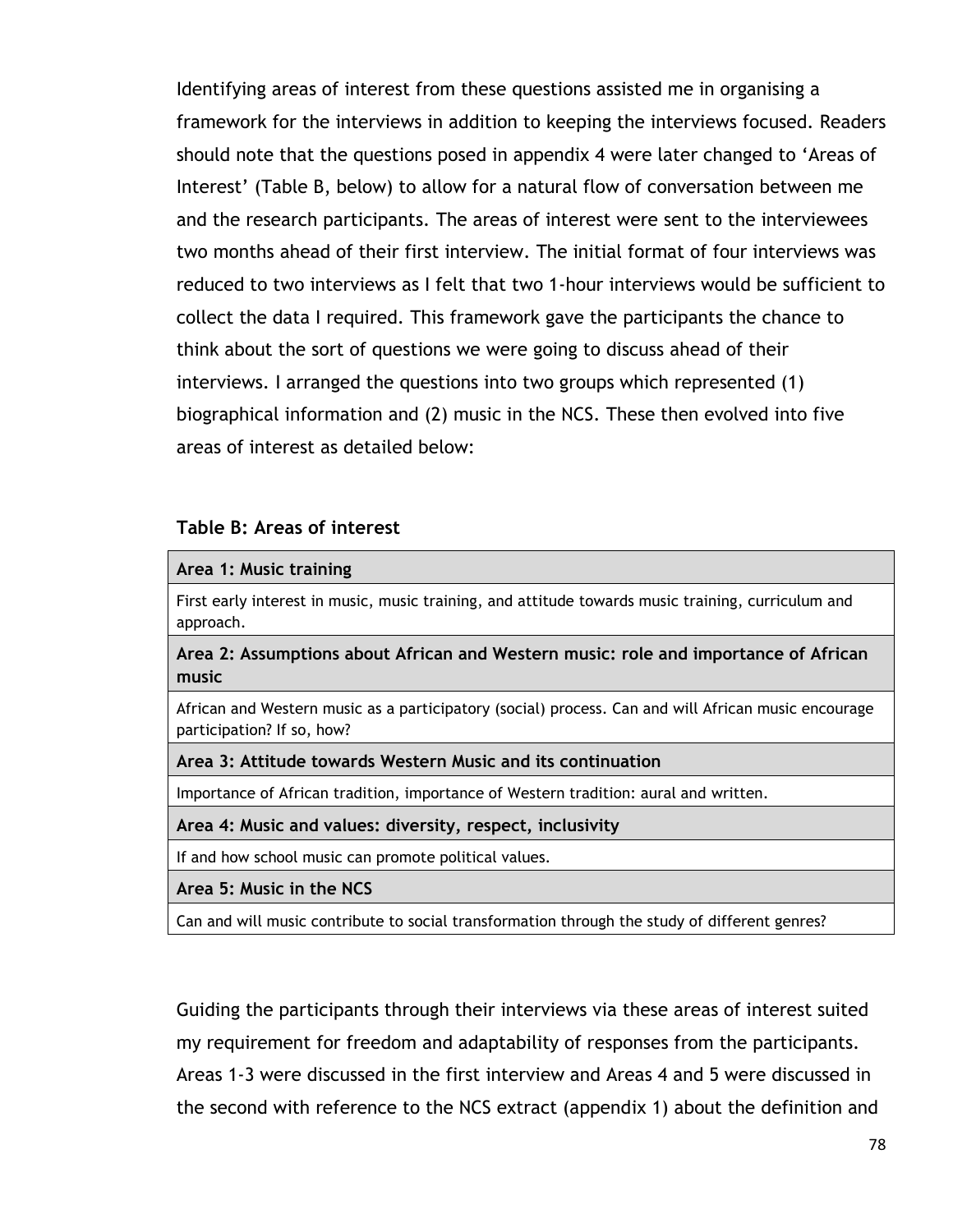purpose of music. It should be noted that whilst this was the general intention, the format deviated on many occasions whilst people referred back and forth to the themes across the two interviews. I allowed for divergence rather than interrupt the natural flow of conversation. Although this strategy made the data complex to analyse the experience was rewarding as it revealed some interesting and at times, unexpected findings. I was influenced by Cousin"s (2008) and Attride-Stirling"s (2001) work on how to make sense of the data that I had collected. As it did not fall immediately into neat and identifiable categories their methods provided a sensitive and complex approach to unravelling the answers I was given to the questions I asked.

I decided to explore teachers' views on post-apartheid music curricula by asking them to reflect on an extract that I took from the National Curriculum Statement (NCS, 2003). The choice of extract was from Chapter 2 of the policy that contained a definition of the concept of music and explained the purpose of the study of music. This extract was distributed to the research participants two months ahead of their interviews so that they could study it and make notes for further discussion. All the teachers took advantage of this opportunity and they were well-informed to speak in depth about their views on what the curriculum was trying to achieve in general terms. The extract is in appendix 1 of this dissertation and readers will note the broad and complex ideas reflected in the text. This characteristic elicited indepth conversations about the NCS (2003) and the succeeding policy, the Curriculum and Assessment Policy Statement (CAPS, 2011).

### **Selecting participants in a post-apartheid context**

Earlier chapters have discussed the impact of South Africa"s racial divide on music education in different ways. In Chapter One, readers were alerted to the Curriculum and Assessment Policy Statement"s (CAPS, 2011) mention of "race" and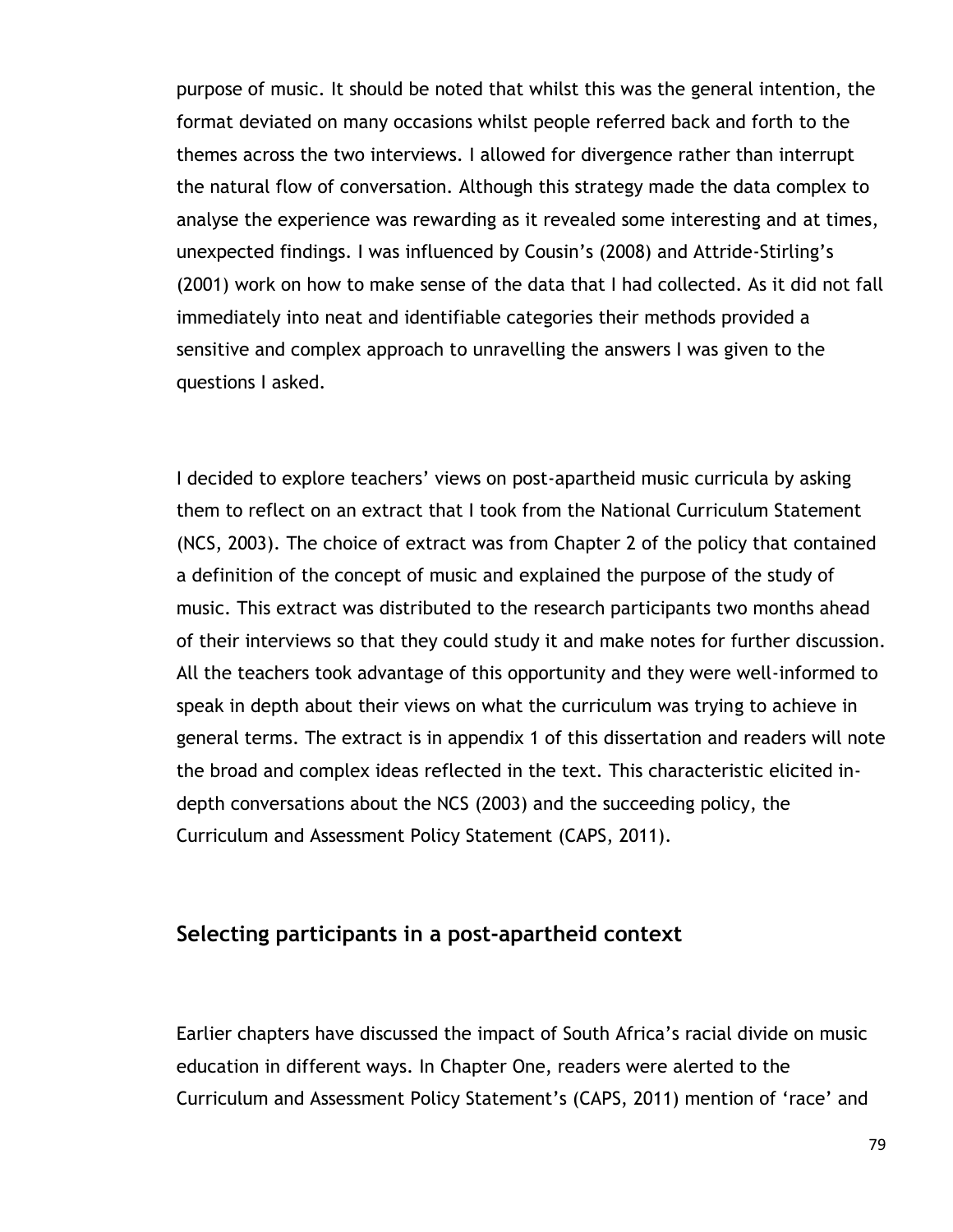of "non-racism" as a value to be protected in democratic education. In Chapter Two, the discussion about an entrepreneurial intent of music education, used as a strategy to cut across divisions of race and class, revealed how an innovative approach could provide alternative routes to becoming a music professional. In Chapter Three, documented evidence demonstrates that all post-apartheid music curricula has undertaken to reconcile the artificial differences that have fractured South African society by promoting diverse cultural practices in a nation-building exercise concerned with social cohesion, social transformation and reconciliation. The ongoing significance of racial difference made it important for me to find an ethnically diverse cohort of participants.

My first task was to find teachers who were willing to discuss the music curriculum with me. The main criterion was that they would be currently practicing classroom music teachers from different backgrounds. Compliance with the National Curriculum Statement (NCS) is not mandatory in South African schools and my impression was that many teachers opted to teach other music curricula such as the Cambridge Board and the International Baccalaureate. Therefore, although it was not necessary for participants to teach to the NCS I wanted to investigate the awareness they had of the national curriculum and their views on the policy and curriculum changes that were taking place during 2011.

With these considerations in mind, I decided to take into account the four main racial categories of white, black, coloured (mixed race) and Indian to depict a range of voices that could give a sense of South Africa"s racially divided past and how this may have impacted on participants' views of some of the issues raised by my topic. I then decided on how many teachers should be interviewed, how many times I should interview them and for how long. As discussed earlier, I anticipated that I could get a rich depiction of South African music education by interviewing teachers from a range of different backgrounds over a period of two interviews of one hour each. It seemed likely that this approach would provide a source of data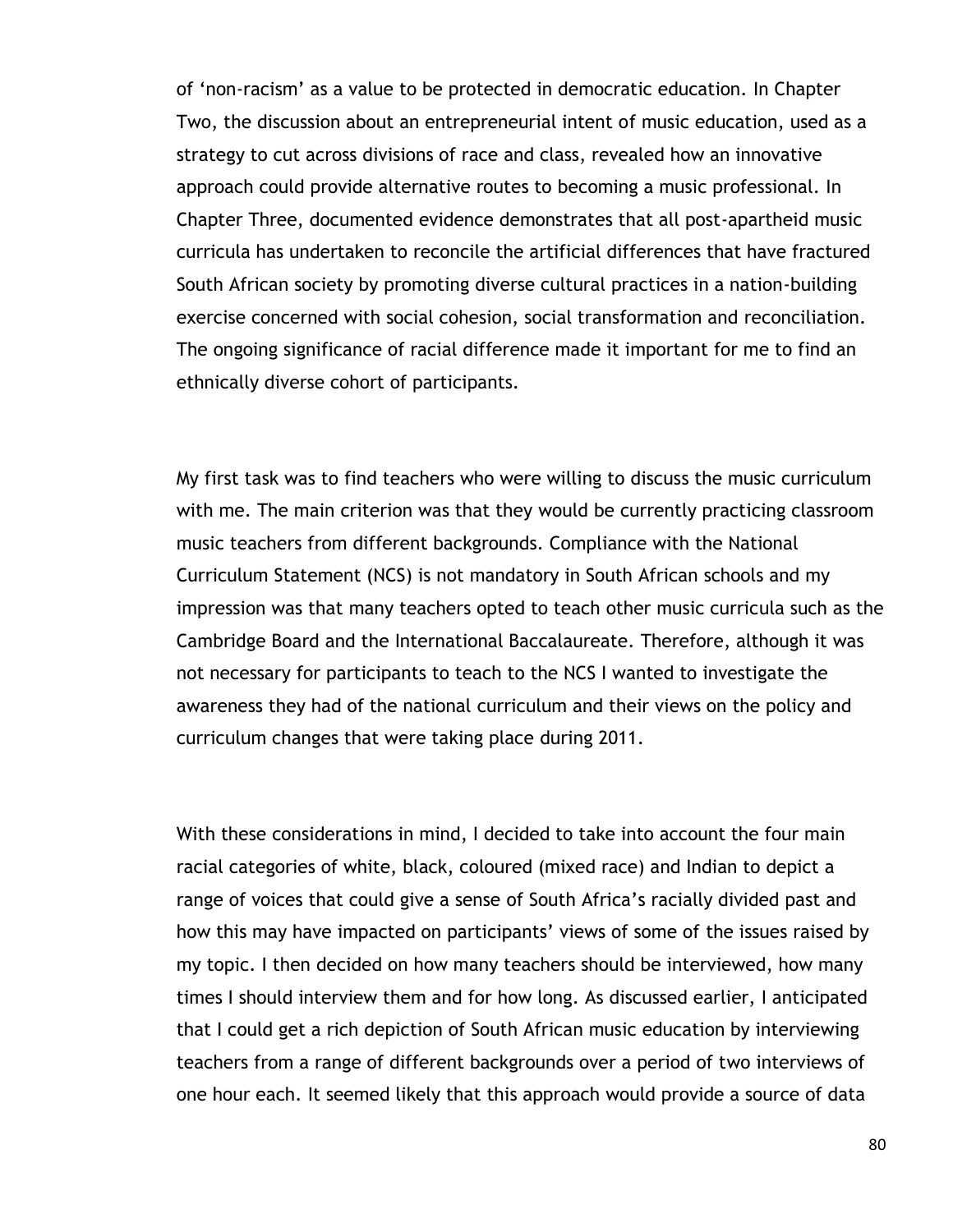that would give a sense of the complexities involved in this study. The recruitment process was a challenging one. The initial aim to include a representative group became problematic because of who agreed to participate in the study. Those teachers who had music departments in their schools were keener to take part than those teachers who lacked the resources and facilities for the study of music. The schools that offered music as a subject generally employed white Western-educated music teachers.

However controversial, classifying people by race is a generally accepted feature in South African society. The continuing use of race classification is to monitor discrimination of previously disadvantaged individuals (black, coloured and Indian people) by fulfilling current post-apartheid policy and/or legislative requirements to increase access to jobs, funding or placements in Universities (Ruggunan, 2010: 22). It is justified as a necessary tool in the need for race based redress both in the labour market and access to higher education (2010: 4). Classification was often undertaken by bureaucrats who might be using arbitrary judgments quite often based on people"s appearance, names and addresses of where they live. The intention in such practices is now for a 'common sense' approach towards 'the everyday experience of filling in forms and classifying people in various racial categories" (2010: 7). In practice however, this approach is commonly recognised to be an imprecise and somewhat arbitrary approach by the classifiers – whoever they might be.

The categories are not always entirely clear to the individual undertaking selfclassification as use of socially constructed categories is often driven by politicians in a particular local historical and cultural context. My personal experience of this is that I was unable to choose from any of the four categories in a well-known South African University entrance form, as at the time, in 2003, there was no option for "other" or "foreigner" as is sometimes more commonly available today. There is acknowledgement of philosophical and pragmatic problems in defining a person"s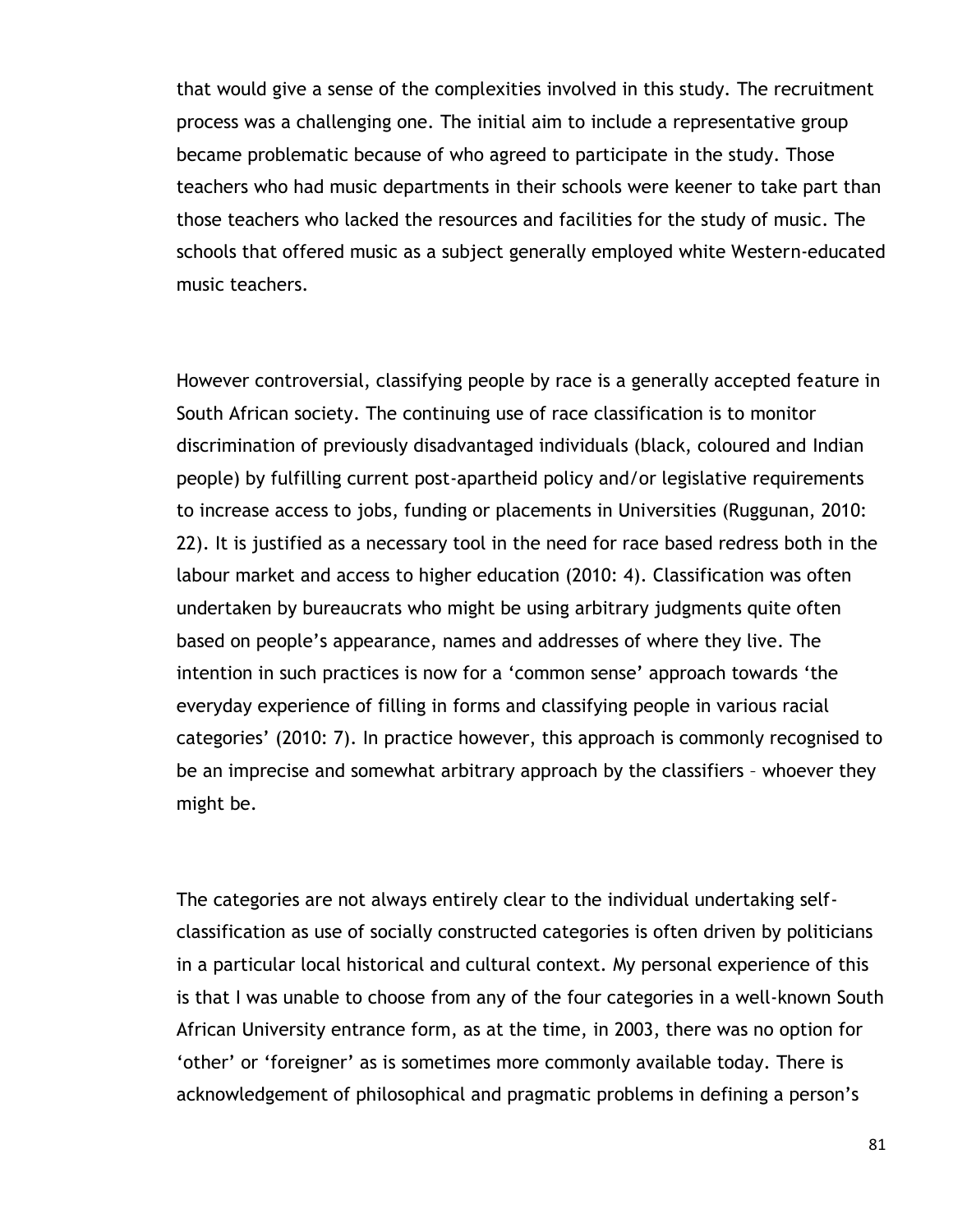race based on arbitrary elements. Giving the option for citizens to self-classify who they are is intended to reduce these problems. The "variability and imprecision on the subject of race" (Posel, 2001: 89) occurs because racial classification has multiple social meanings that vary according to whoever was doing the judgment and "gave free reign to an assortment of social and individual prejudices on what was racially self-evident' (2001: 96). With these complexities in mind I decided that participants should be given the option to describe themselves within the categories of white, black, Indian and coloured in my study.

A combination of a targeted and snowball approach identified the cohort of twelve participant-teachers. I relied on a private network of teachers and began by emailing teachers from a small initial group of teachers I had come to know whilst doing music adjudications in Johannesburg. I had informally discussed my work with them during those occasions. When I contacted them formally to participate in my research, some of them agreed to do the interviews and others passed on some of their contacts to me, based on who they thought might be interested as potential research participants. I also called a selection of six schools that I knew taught music in the Gauteng area. I obtained the information from the Yellow Pages telephone directory on the internet. The schools I selected were privately funded and semi government funded and referred to as 'Model  $C^{22}$  schools. This type of cold calling (where I was not known to the school) did not yield a single response. Differently, I received 62 acknowledgements from the 110 teachers I contacted on the mailing list compiled from my personal network of contacts. The bulk of the mailing was done in October 2010 with 104 teachers contacted at that stage. Of the 62 teachers who wrote back to me, 25 teachers expressed their willingness and availability to do the interviews.

 $^{22}$  Model C schools were schools in the apartheid era that only accepted white learners. Since the early 1990"s these schools accept learners from any racial background. They are partially government funded and administrated and partially funded by school fees.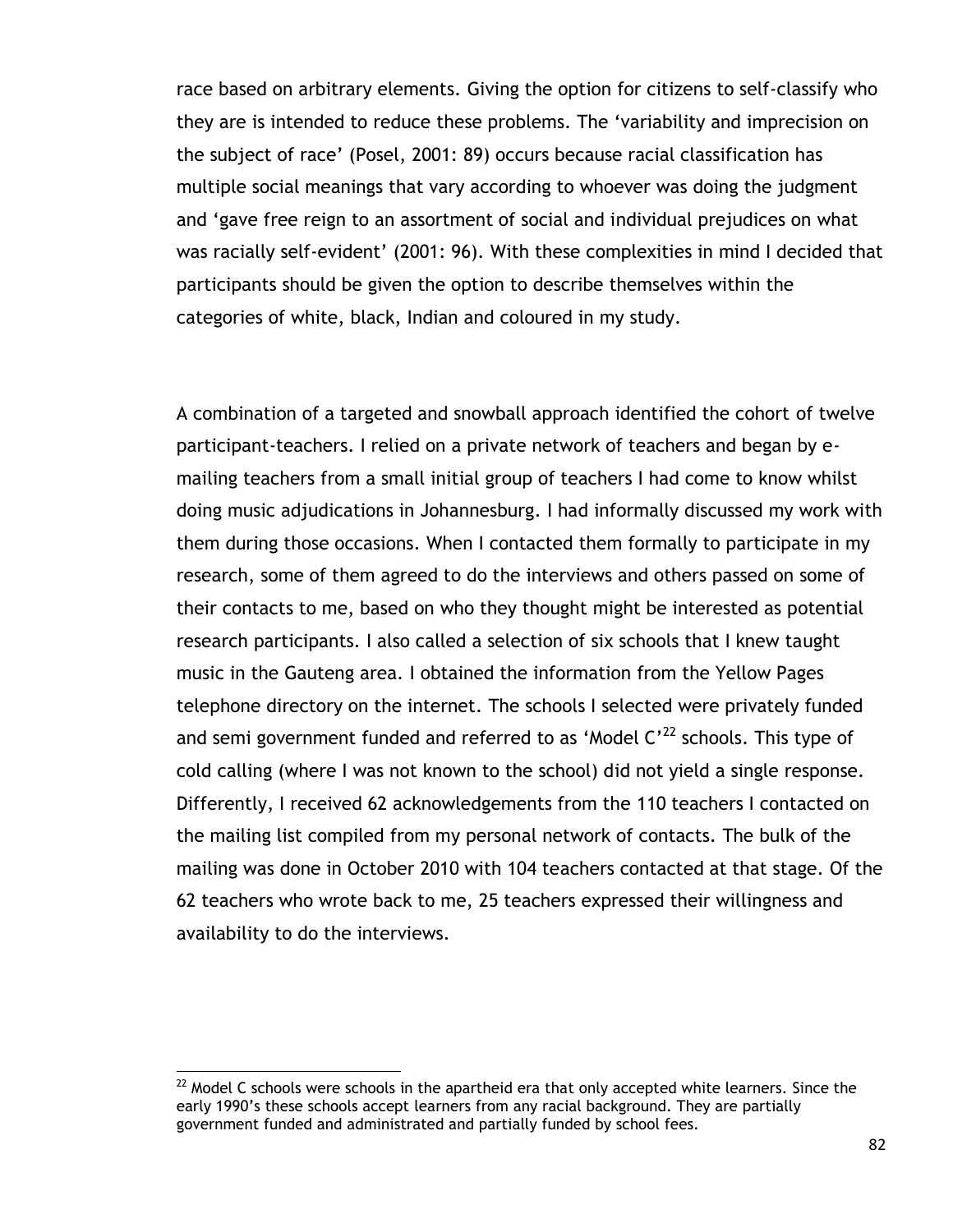However, I started with a much smaller number of five positive responses as the remaining 20 had changes in circumstances (pregnancy, increased work load, illness, and other changes in personal circumstances) which prevented them from becoming interview participants. I approached the initial five participants to help me find the remaining participants and between them the rest came forward during the interview stage and in this way I found my cohort of 12 teachers. This snowballing approach to selection was successful as it gave more prominence to the research than might have been achieved otherwise. Snowballing is a term used when a researcher starts with a known group of participants and asks each of them to nominate someone else they think would be suitable to participate in the research study (Webley, 2010: 934)). A significant advantage of snowballing is that the accumulation of numbers is quite quick (Denscombe, 2007: 26) for the build-up of a larger sample of participants. In my case the build-up was achieved over the course of six months, between July 2011 and December 2011 – this represented the time between my first and last interview. It should be noted that snowballing approach continued throughout the interview stage itself.

All 12 participants are what I will describe as Western-trained in the sense that South African music education has been greatly influenced in the past with Western influences. This may account for why music teachers continue to teach Western concepts in the classroom. The study was aiming to follow similar lines of cultural diversity as expressed in the curriculum and it was therefore important to include a range of different experiences in music. A basic profile<sup>23</sup> of the participants, ranged between the ages of 23 and 56, is provided in the table below:

#### **Table C: Basic profile of the participants**

| Race                            | Sex              | <b>Professional status</b>                        | Type of school                                           |
|---------------------------------|------------------|---------------------------------------------------|----------------------------------------------------------|
| 7 white, 4 black, 1<br>coloured | 3 male, 9 female | 10 experienced<br>teachers, 2 student<br>teachers | 3 private schools, 8<br>model C schools, 1<br>university |

 $\overline{a}$  $^{23}$  Fuller more detailed participant profiles are provided in Chapter 5.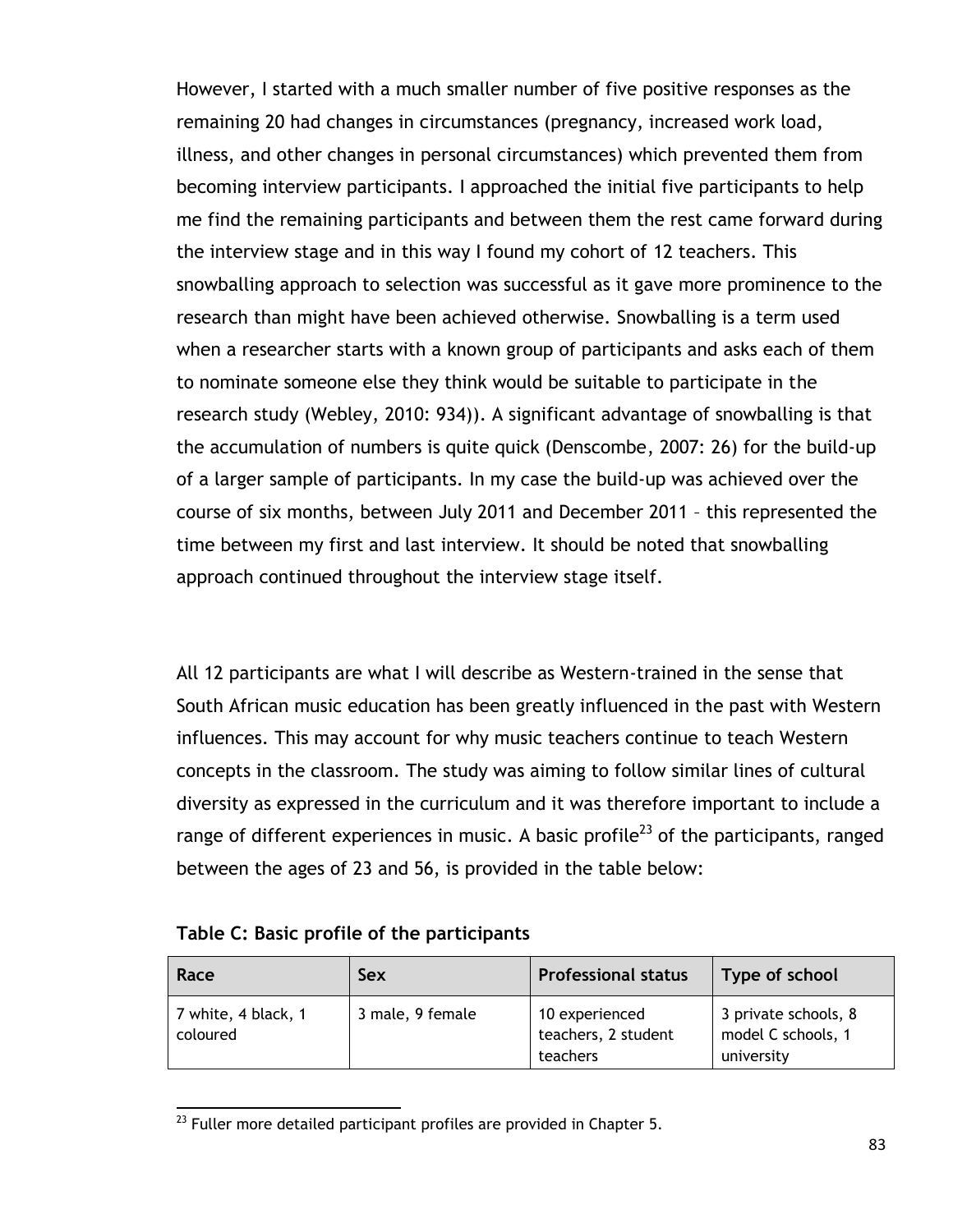## **Data collection and data analysis**

The formulation of open questions indicated an interview style that seemed suitable for the sort of in-depth study I wanted via the discussion of areas of interest. The main method of collecting data was through semi-structured interviews. A looser and more flexible format based on an open-style of interviewing helped me to coalesce the interviewees with the areas for discussion. The qualitative approach taken in this study was the most enriching way towards understanding the complex and multiple ways in which the participants responded to the NCS"s values of music. Cousin (2008) provides substantial evidence as to how an inductive approach to analysing data could retain the focus on what is being researched. She advises a dynamic relationship between the data and the literature, reading both components in parallel and noting connections between them along the way. This approach to data collection and data analysis allows for 'sensitizing concepts' (Blumer, 1954 cited by Cousin, 2008: 34).

The methods for a reflexive and thoughtful engagement with the data and literature include the following: analysing data whilst gathering it, thinking about what the data is telling me (inductive approach) avoiding over-segmentation of data, keeping memos of reflections and theoretical possibilities (grounded theory) avoiding premature or enforced categorisation of data, exploring disconfirming as well as confirming evidence, not cherry picking quotes to confirm a hypothesis, exploring what the singular and aberrant tell you, thinking about what is said, who says it and how it is said, thinking about language and use of figures of speech and idioms, thinking about the unsaid (silences, pauses) and thinking about my own positionality in the data reporting, its interpretation and its analysis (Cousin, 2008: 35-36).

Cousin advocates provisional analysis of the data as a way of revealing promising leads and suggests different ways to get intimate with the data, such as listening to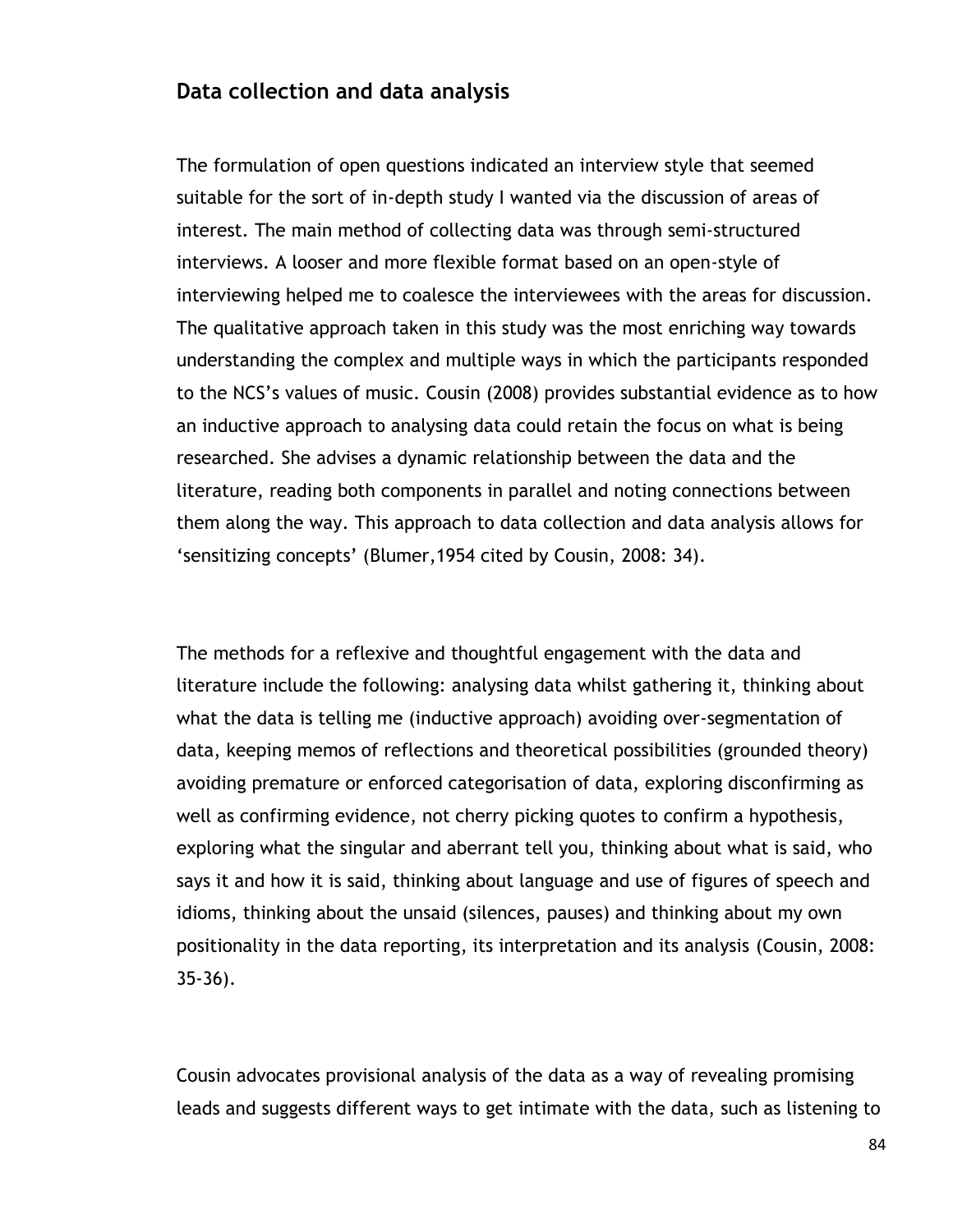the taped interviews, writing and reading field notes, frequent reading of the transcriptions, frequent contemplation of data through discussing findings with colleagues, and inviting them to provide rival interpretations to mine. She suggests coding the text as a way of "chunking" it (Cousin, 2008: 37-38). Initial coding should tag segments of texts and then should be assigned provisional thematic labels for researcher observations and comments. Examples in my data analysis are:

| Code        | <b>Theme</b>           |
|-------------|------------------------|
| <b>BACK</b> | family background      |
| <b>EDUC</b> | educational background |
| <b>VAL</b>  | values                 |
| ASP         | assumptions            |
| <b>TEX</b>  | teaching experiences   |

#### **Table D: Examples of codes**

The process should be on-going with constant revision of old codes and the building of new codes. She suggests identifying "core categories", and then "sub-categories" as a way of analysing the data. Using the example of a study on university students going home, she describes a core category as "adapting to life at home" and two sub-categories as home life being 'boring' and/or 'relaxing' (Cousin, 2008: 39). In my study, one of my core categories emerged as "rigorous musical training" and two sub-categories as 'stressful' and/or 'rewarding'.

Cousin"s work is compatible with Attride-Stirling"s (2001) thematic networks and the process of building up themes from basic themes, to organising themes to global themes. Both authors suggest ways to organise the data into manageable units. An alternative to "chunking" the data as Cousin suggests, Attride-Stirling"s method provides for a web-like illustration of how the themes connect to one another and their significance within the text. The example she provides from an analysis of two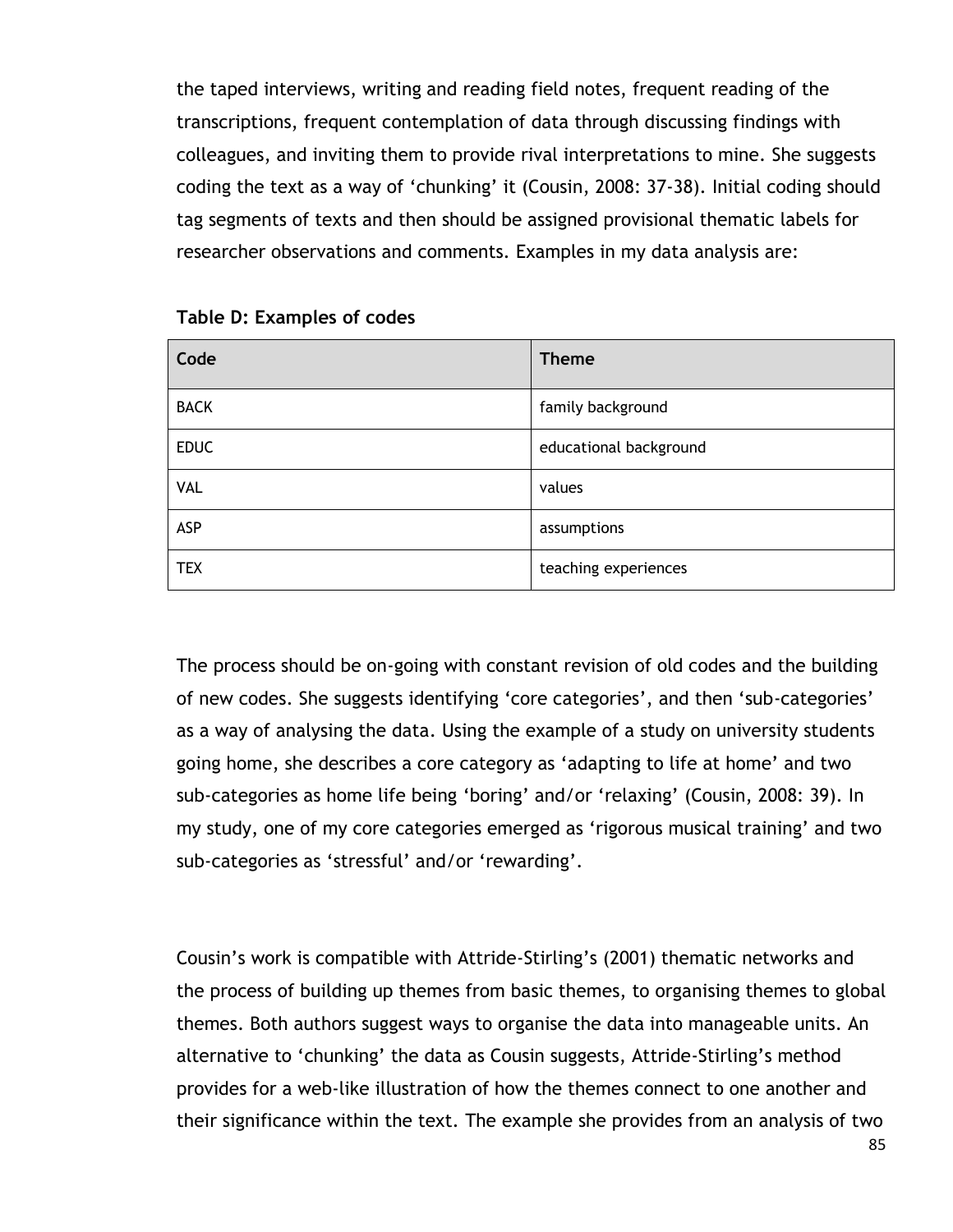focus groups on the cultural representations of nature in Britain (Attride-Stirling, 2001: 394, 397) illustrates the process. A basic theme makes sense of its immediate meaning – "instincts are complex". It is then read within the context of other basic themes, such as "intrinsic needs and drives motivate and compel behaviour", which together, evolve into an organising theme - 'inherent dispositions'. A basic theme that transpired from my analysis was "experience of African and Western music". It became connected to a number of other basic themes such as "musical preferences" and 'attitude towards change'. These themes when connected to one another surfaced an organising theme - 'views on curriculum changes'. Examples of two global themes in this study are "Perceptions of Western and African music" and 'Views of CAPS'.

Organising themes are made of clusters of similar issues which are more abstract and revealing than basic themes. Lower order themes that have emerged from basic and then organising themes become macro themes that make sense of the different clusters of themes – "humankind is natural" (Attride-Stirling, 2001: 397). A significant macro theme that materialised from my organising theme of "views on curriculum changes' was 'music requires effort'. The summary of the main themes constitutes the global themes and help to reveal what the texts are saying at a deeper, more reflective level. This is done via the exploration of the connections between explicit statements and their implicit meanings:

Thematic networks aim to explore the understanding of an issue or the significance of an idea, rather than to reconcile conflicting definitions of a problem (Attride-Stirling, 2001: 387).

Both Cousin and Attride-Stirling's methods have parallels with grounded theory<sup>24</sup>. There is the coding of text segmentation and labelling that includes concepts,

 $24$  The main divergence with grounded theory was my use of taping and transcribing of interviews. This does not take place in grounded theory as it is considered to be a distraction from the researcher"s initial reactions and field notes.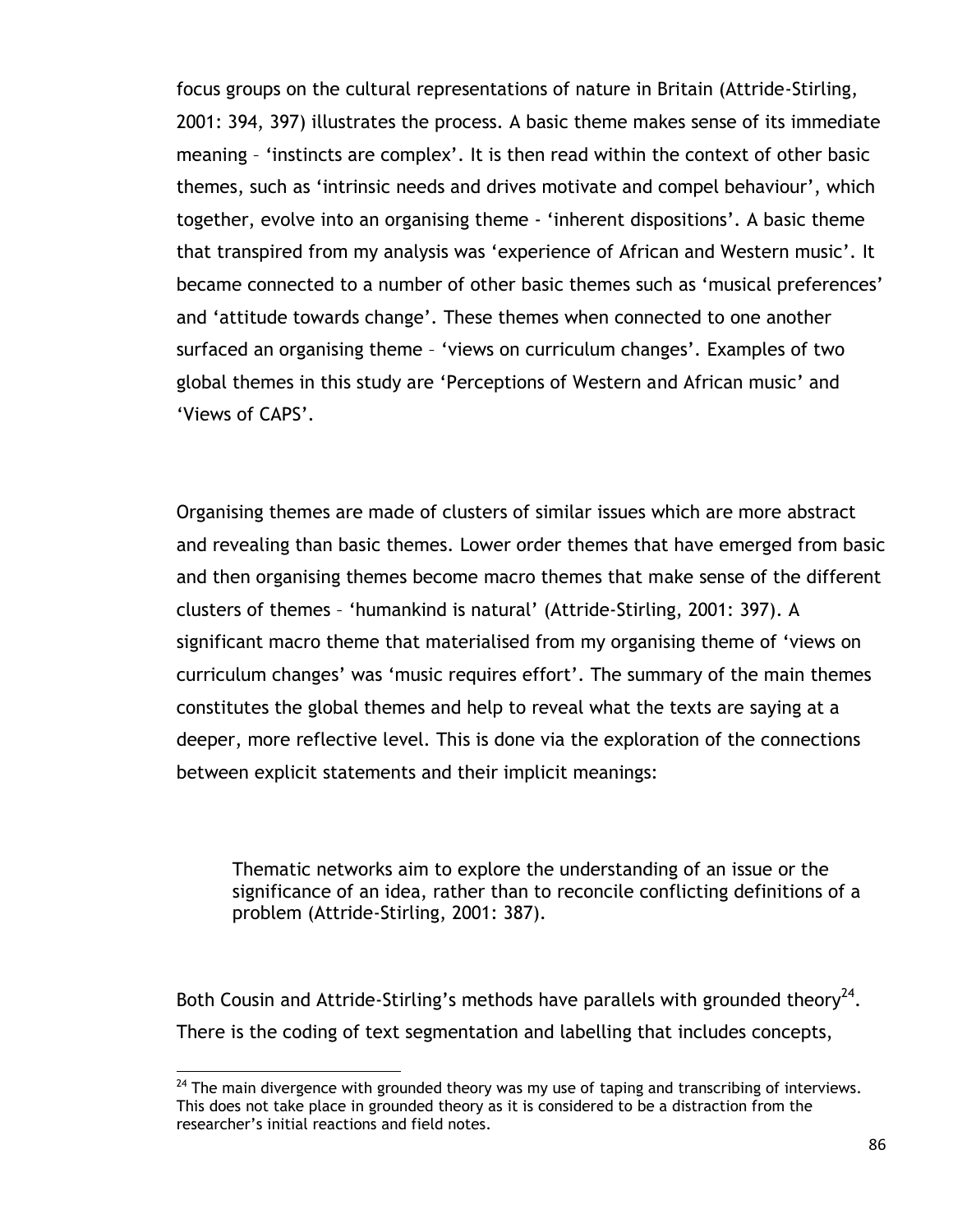categories and propositions (Corbin and Strauss, 1990) all of which is based on what the participants have said. Manual analysis (rather than computer-generated software coding) of data was possible due to the reasonable size of the sample. This approach aided me to build an in-depth understanding of my data. I was able to obtain a personal feel of the data with all its nuances and subtleties which led to a richer depiction of the research topic. Personalising the data in this way meant that the data gathering and its analysis was not totally neutral. According to Schostack (Schostack, 2006: 68) data can never be regarded as neutral as it is a selective process. My research involved a series of "moves" that remained fluid throughout the whole research process, as opposed to a more static series of steps and procedures decided before the interviews. This helped me to capture a more "creative sense of the data" (Cousin, 2008: 32) which I hoped would do justice to the thought my participants had put into answering all my questions.

## **Approaches to data collection**

 $\overline{a}$ 

As mentioned previously the interview style I felt most confident with involved a flexible but structured approach to the topic that flowed as a conversation. I had already experienced the technique of interviewing participants with semistructured questions in a trial study<sup>25</sup> that I did in 2010. I found that this worked well as a conversational approach to a study that enquired into the nature of enjoyment in learning to play the piano. The trial participants were my students and people I knew well. We were already comfortable in each other"s company and looked forward to the idea of discussing 'enjoyment' which had arisen on different occasions in the past although in different contexts. Unlike the trial study, the dissertation study involved people I did not know. I was particularly aware that I could not afford to be too informal in my questioning approach as I wanted to understand as quickly as possible and as much as I could about the participants and their answers, having had little or no prior background information on them.

<sup>25</sup> The trial study was a coursework requirement for Year 3 of the Ed D programme.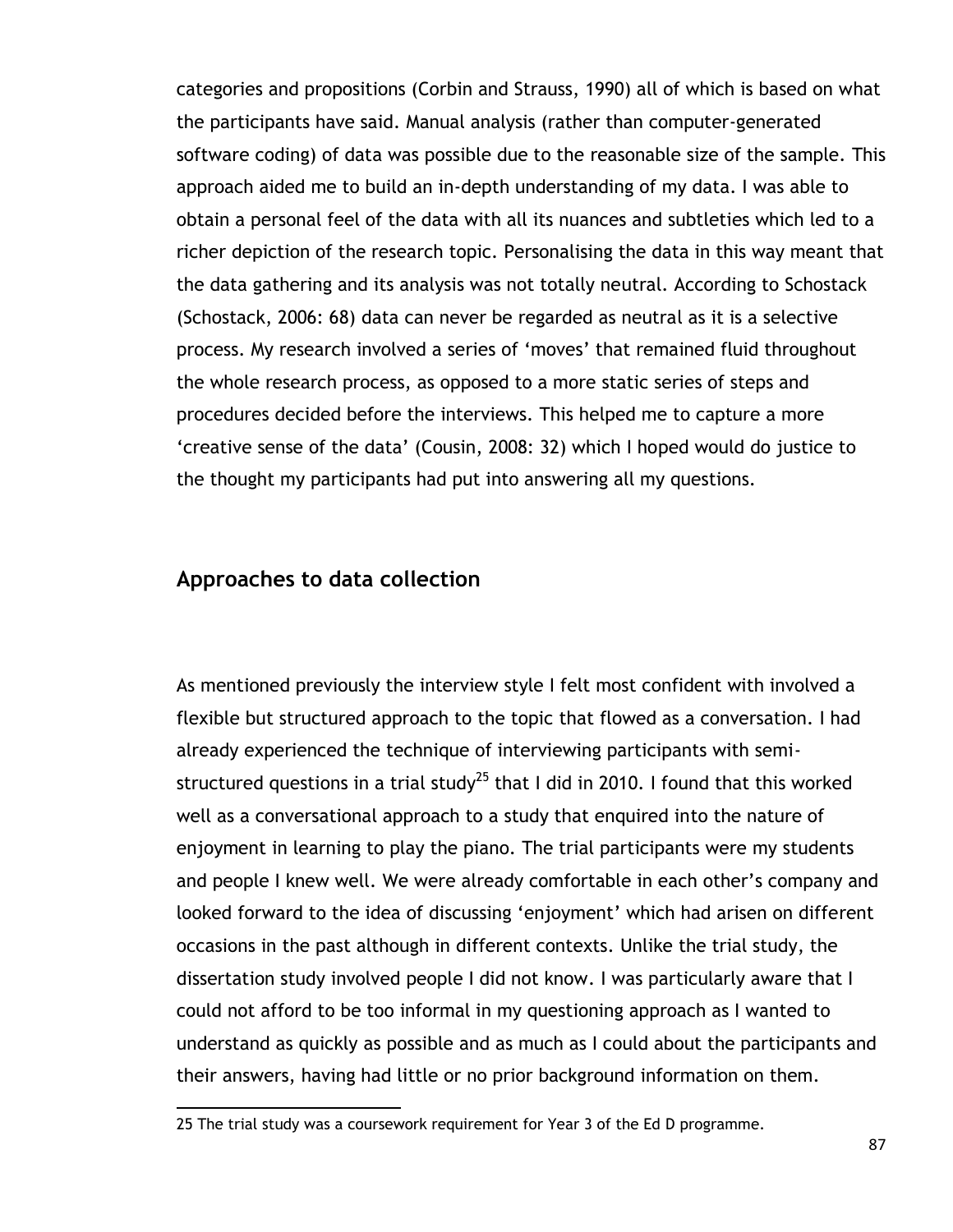I searched the literature for sources that could suggest the best way of asking questions that could be adapted to the flow of each conversation. I considered what might be the best ways to elicit a useful flow of information from my participants. The keeping of diaries was one option which I rejected on the basis that it was time consuming for my research-cohort as well as being potentially distracting from the spontaneity of the interview process. Focus groups are commonly used in a form of action research where the group is influenced by each other"s perspectives (Gibbs, 1997) and where "The role of the moderator is very significant' (Gibbs, 1997: 1). In my one-to-one interviews my role was not to moderate between various participants but to provide prompts in a conversation between two people. A shared insight was not what I was trying to achieve for two reasons: (1) the geographical spread of the candidates was logistically difficult to manage and (2) my intended research outcome was to understand how participants viewed the music curriculum at the time of their interviews. This is quite different to the research outcomes of focus groups which are achieved through critical reflection and a review of the actions taken by the participants over a range of time and how their views might have changed (Dick, 2002).

My research conversations with the participants during the research interviews aimed to be of a flexible nature by asking some deliberately imprecise questions in order to access their thoughts in some depth about the topic. Quite often the inexact wording of the questions stimulated the participant to answer in an unexpected direction. The design of my interviews allowed me the flexibility to follow that direction and ask more precise questions to gather the information that the participant was offering to share with me. In designing the semi-structured interview format, I followed recommendations made by Cousin (Cousin, 2008: 71- 92) where she suggests the formulations of moves rather than a strict order of precisely worded questions. The interviewer takes a reflexive stance by developing a conversational style where the quality of conversation could elicit some in-depth reflections on the research topic.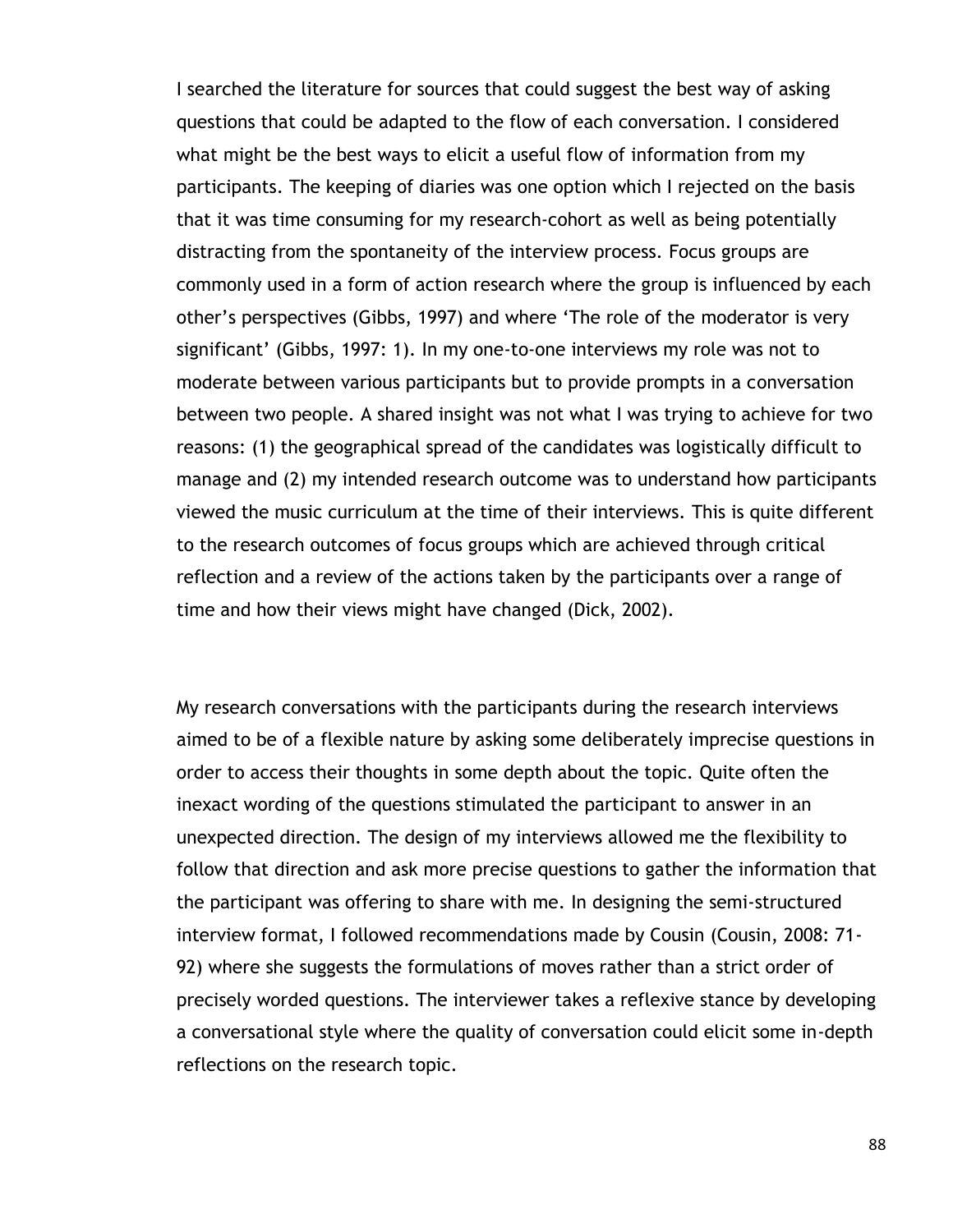The formulation of moves started with about forty questions that helped me think through what it was that I wanted to know about my research candidates. These questions asked teachers about their backgrounds, their attitudes to Western and African music and how they taught music in their classrooms. A discussion about these questions with my supervisors showed that some of them were more relevant than others. For instance, there was one question that asked how many concerts the teacher attended and what type of concerts they were. It occurred to me that this would not contribute any meaningful data as no valid conclusions could be drawn between the numbers and types of concerts attended to a teacher"s allegiance to Western or African music. A more relevant question was what sort of early music training the teacher had. The answer from this question would help in understanding how and what they taught in the classroom. Further questions related to values and beliefs could help ascertain if the teacher was willing to extend his/her knowledge and get to know aspects of the music curricula that might not be familiar to him/her. These probes would enable me to find out if a teacher was willing to take on some of the changes in music education implied in the NCS. I banded a reduced number of questions (appendix 4) under headings which later evolved into the teachers' themes mentioned above.

Cousin explains how trustworthiness in a semi-structured interview can be gauged through various means (Cousin, 2008: 78-79). These include defending the choice and number of interviewees (sampling); asking questions that prompt more than information-seeking answers; avoiding cherry picking quotes to make simplistic assumptions about the data; keeping a research diary that contain reflections that explore the subtleties of the conversations – these include non-linguistic communication; keeping to the agreed topic; exploring rival interpretations of your work (through colleagues and/or supervisors); sharing emerging ideas with the interviewees; complementing interview technique with a "scholarly understanding of the field" (Cousin, 2008: 84) and making sure that interview settings are accessible and comfortable. I followed these recommendations and found them useful.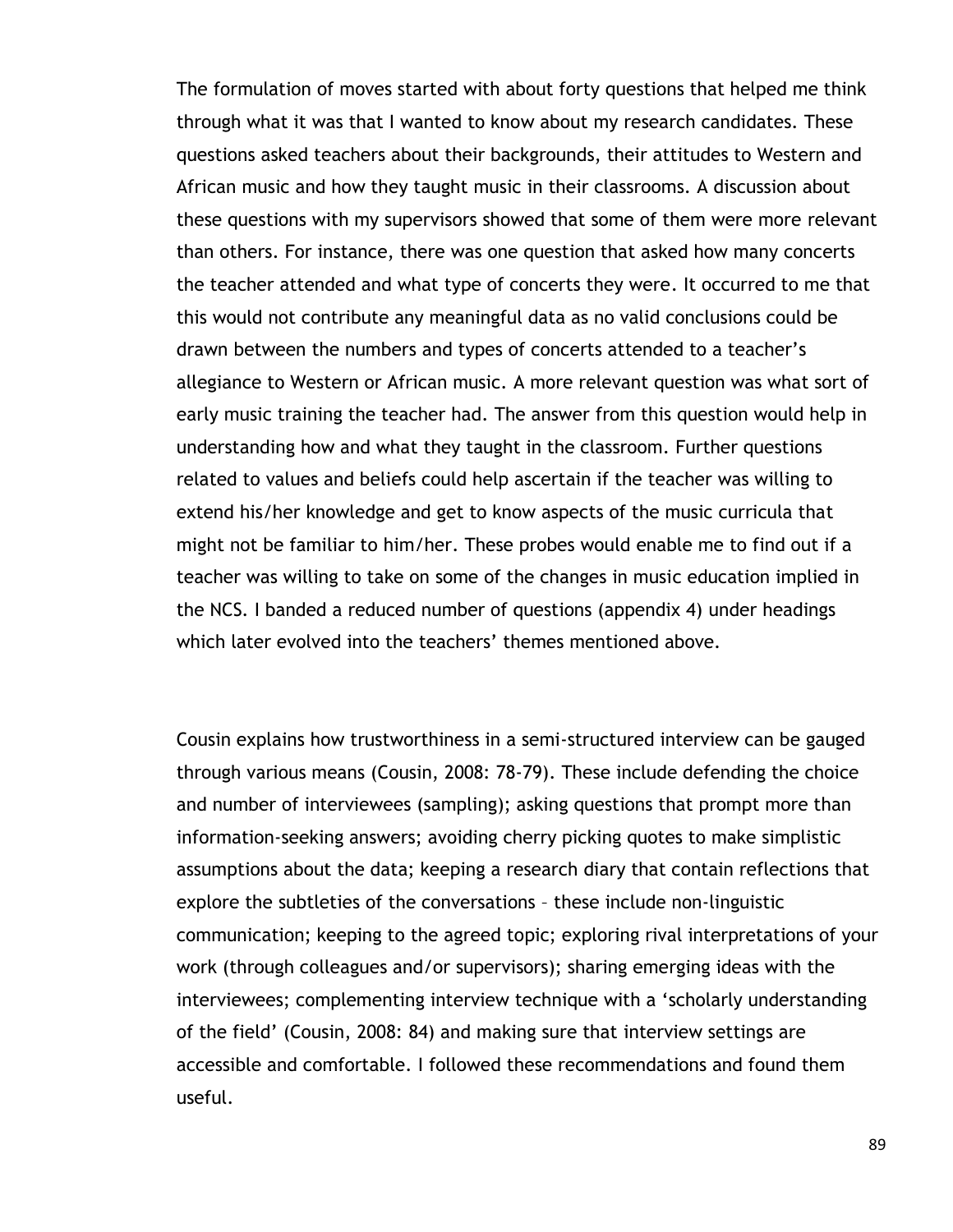A field note book accompanied me during the interviews. In it I jotted down key phrases or bits of information that highlighted particular aspects of the conversations that caught my attention. Sometimes, a facial expression or an animated body movement flagged up a key moment for me and I would note this with the use of capital letters in my notes. I would later read my notes with the view to extracting an initial thematic network from these early impressions. These points of interest gave rise to further discussions in the second interview. Often, my questioning in the second interview was guided by these "clues" and participants were given the chance to expand on topics of particular interest to them. This approach led to rich data collection.

Given the complexities of racial subjugation in South Africa"s history it was an important aspect of the study to recruit a variety of voices in my study and to profile them in an acceptable manner. Whilst it was not my intention to represent a complete variety of music teachers in this small study, it was my intention to select key sources of variation to add depth and plausibility to my analysis (Cousin, 2008: 80). I was mindful of ethical considerations when undertaking a description of my participants. I did not want to provoke or hurt my participants many of whom had experienced racial segregation during apartheid. In order to minimise the risk of labelling people and to preserve their sense of dignity and self-esteem, I decided to give the participants the option to describe themselves. All of them did so willingly and without any hesitation. They intuitively understood the importance to state their racial background due to the multi-ethnic nature of the research topic.

I also had to bear in mind that the interview content was likely to contain sensitive material in the form of questions and observations from the participants and me. Their different backgrounds caused in part by their different educational experiences as well as other factors within the culturally influenced pre- and postapartheid politics and music policies could resurrect memories of things they might rather forget. At the outset of their first interviews, I made it clear that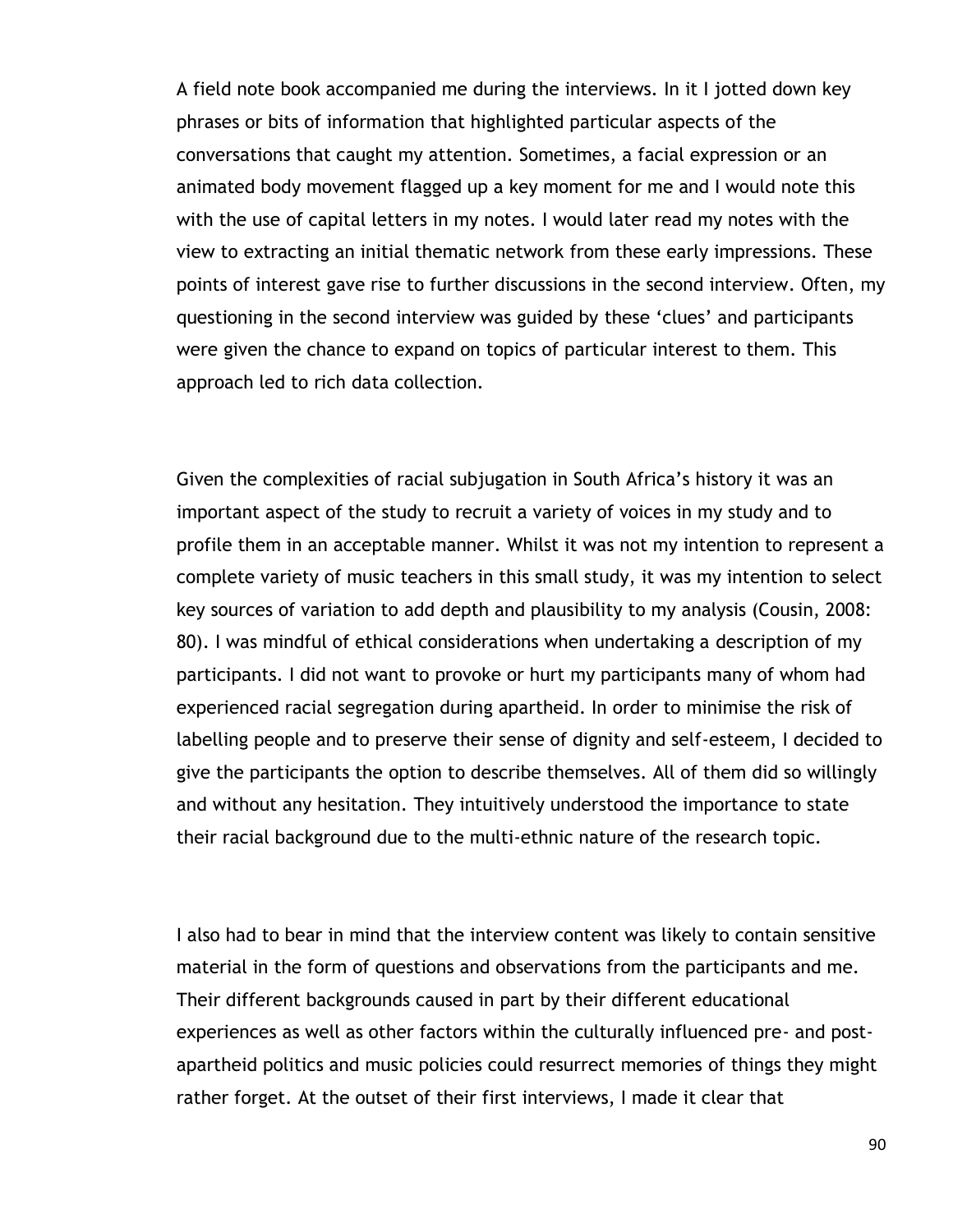participants were to let me know if there was anything they did not want to discuss or respond to. I am most grateful to all of them for engaging in conversations that were open and honest and without prejudice toward any parties. At no point did anyone exhibit signs of distress. Participants were made aware of the steps I took to follow best practice<sup>26</sup> with regard to protecting their identity. Although they were not unduly concerned about anonymity I explained to them that they would remain anonymous during the recruitment phase and in the dissertation where I implemented the use of pseudonyms.

Chapter Five investigates the first two research questions by providing an analysis of the data gathered about participants" own musical training and their views on African and Western music. The information they provide enabled me to draw conclusions on what they thought about the new curriculum"s goals, aims and purposes and their views on valuing both African and Western music and to understand if they have an allegiance to a particular genre of music.

- 1 How has the participants" own musical education contributed to their views on the goals, aims and purposes of the new curriculum?
- 2 a) Given their own musical education, how do they perceive the requirement to accommodate and value African as well as Western music?
	- b) Do they have a particular allegiance to African or Western music?

 $\overline{a}$  $^{26}$  Exemplars of Plain Language Statement and Consent Form in appendices 2 and 3.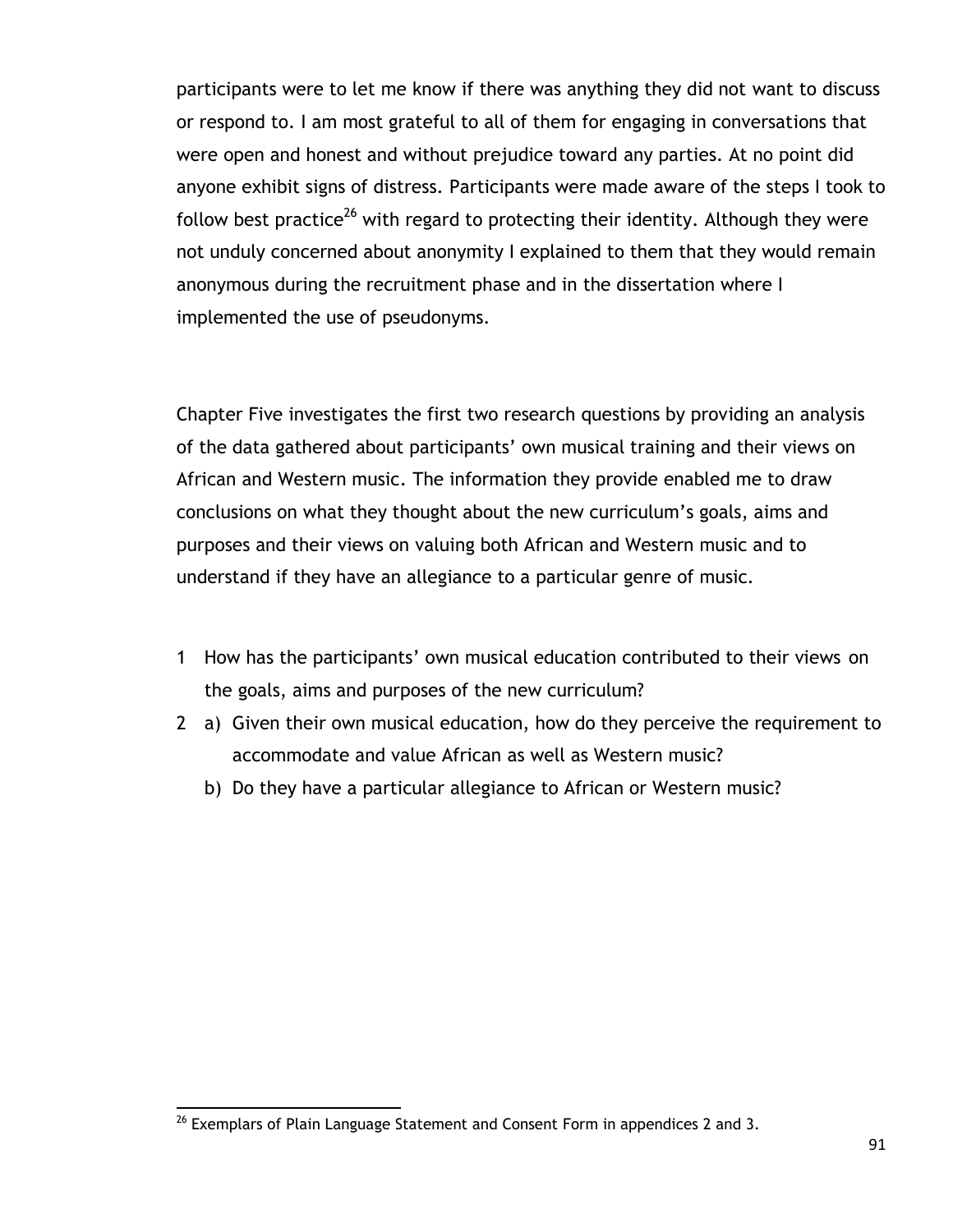# **Chapter Five Teachers' journeys that influenced their views of music teaching**

#### **From music student to music teacher**

The interviews describe the journeys teachers have undertaken during their lives, with particular reference to their own musical education. Their personal narratives and stories have resulted in the collection of rich data that have been the foundation for the data analysis in Chapters Five and Six. These two chapters will be largely descriptive in order to convey the complexity of what the participants are saying in their own voices. The way in which teachers discuss their perceptions of key issues that emerge from the study suggests that they are shaped by their experiences as young pupils of music, young adult university music undergraduates, and mature adult music professionals. Their engagement with this doctoral study reveals deep thought and reflection about the different issues surrounding the South African music curricula. Teachers shared personal information with me in their first interviews. Table E below provides an extended profile of the 12 participants in this study to assist readers in getting a sense of who the teachers are. All the teachers saw themselves as music professionals in several roles. In all cases, they came from homes that supported their musical studies and encouraged them as students to engage in serious extra-curricular activities such as playing in bands, orchestras and other types of music ensembles and or singing in choirs. This led them to view music as a career and to study music at University.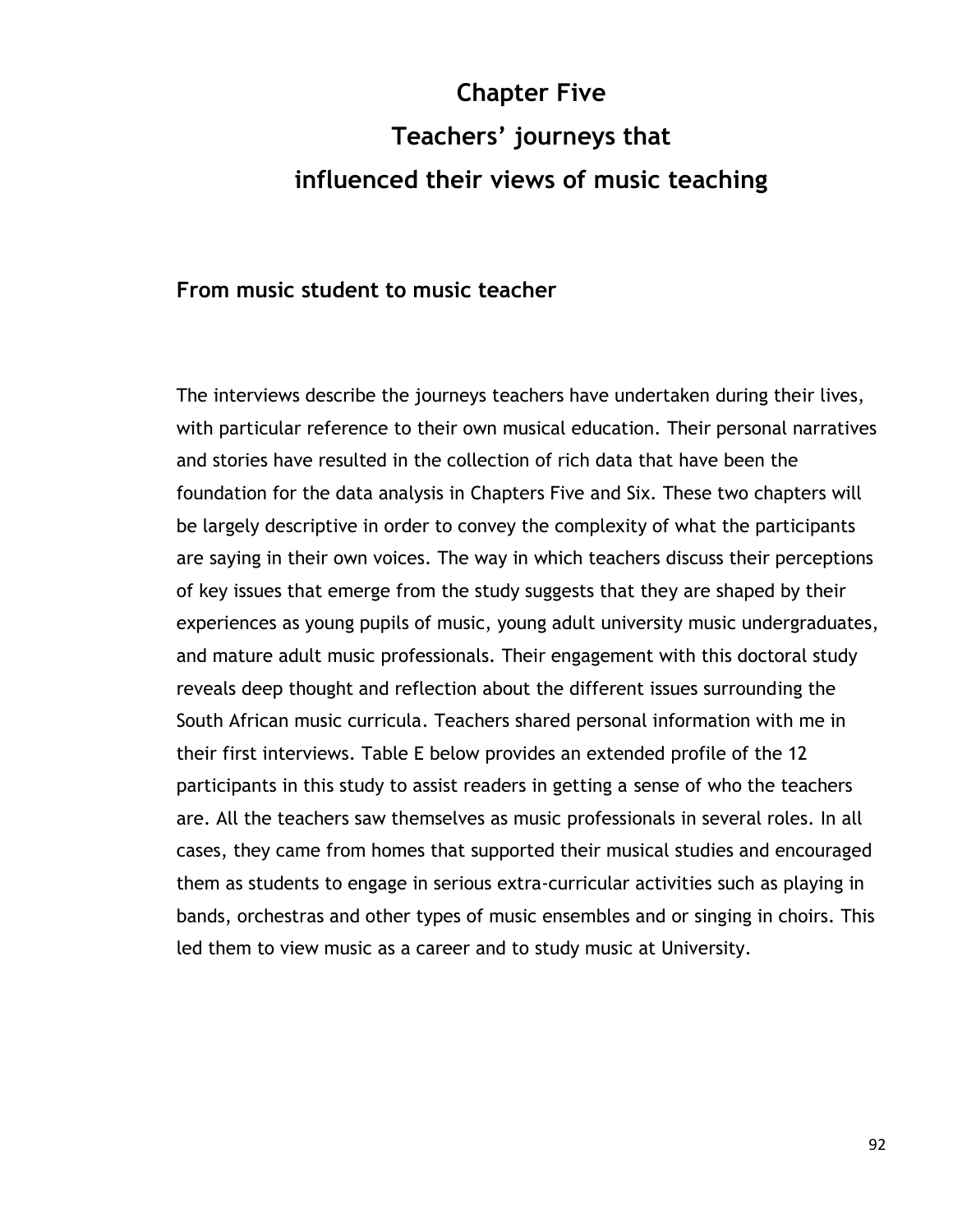# **Table E: Extended profile of the participants (listed in chronological order of their interviews)**

| Race                                                        | Sex and age | <b>Professional status</b>                                                                                           | Current type of<br>school  |
|-------------------------------------------------------------|-------------|----------------------------------------------------------------------------------------------------------------------|----------------------------|
| Charlotte: white South<br>African (English origin)          | Female, 50  | Experienced teacher, policy<br>writer, conductor, accompanist                                                        | Private School             |
| Niles: white South<br>African (Norwegian<br>origin)         | Male, 58    | Experienced teacher, conductor,<br>double bass player, pianist<br>accompanist, performer                             | Private School             |
| George: white South<br>African (Afrikaans)                  | Male, 39    | Experienced teacher, pianist,<br>singer, text book writer,<br>conductor, accompanist                                 | Ex-Model C School          |
| Adriana: black South<br>African (Zimbabwean<br>origin)      | Female, 24  | Student teacher, pianist, flautist                                                                                   | Ex-Model C School          |
| Katy: black South<br>African                                | Female, 42  | Experienced teacher, policy<br>writer, text book writer,<br>composer, trumpeter, pianist,<br>performer, arranger     | Private School             |
| Rosalind: white South<br>African (English origin)           | Female, 49  | Experienced teacher,<br>accompanist, singer, violinist,<br>clarinettist, composer, arranger                          | Private School             |
| Nathalie: black South<br>African                            | Female, 26  | Student teacher, pianist,<br>clarinettist                                                                            | Ex-Model C School          |
| Tracey: white South<br>African (Afrikaans)                  | Female, 50  | Experienced teacher,<br>accompanist, pianist, organist,<br>singer, arranger, conductor                               | Ex-Model C School          |
| Iris: white South<br>African (English and<br>German origin) | Female, 42  | Experienced teacher, performer,<br>singer, pianist, accompanist,<br>arranger, conductor                              | <b>Private School</b>      |
| Roland: white South<br>African (English origin)             | Male, 33    | Experienced teacher,<br>accompanist and conductor                                                                    | Ex-Model C School          |
| Lily: Cape Coloured<br>South African (mixed<br>race)        | Female, 54  | Experienced teacher, pianist,<br>recorder player, accompanist,<br>arranger                                           | <b>University Lecturer</b> |
| Mary: black South<br>African                                | Female, 42  | Experienced teacher, policy<br>writer, examiner, inspector,<br>euphonium player, pianist,<br>trumpeter, clarinettist | Department of<br>Education |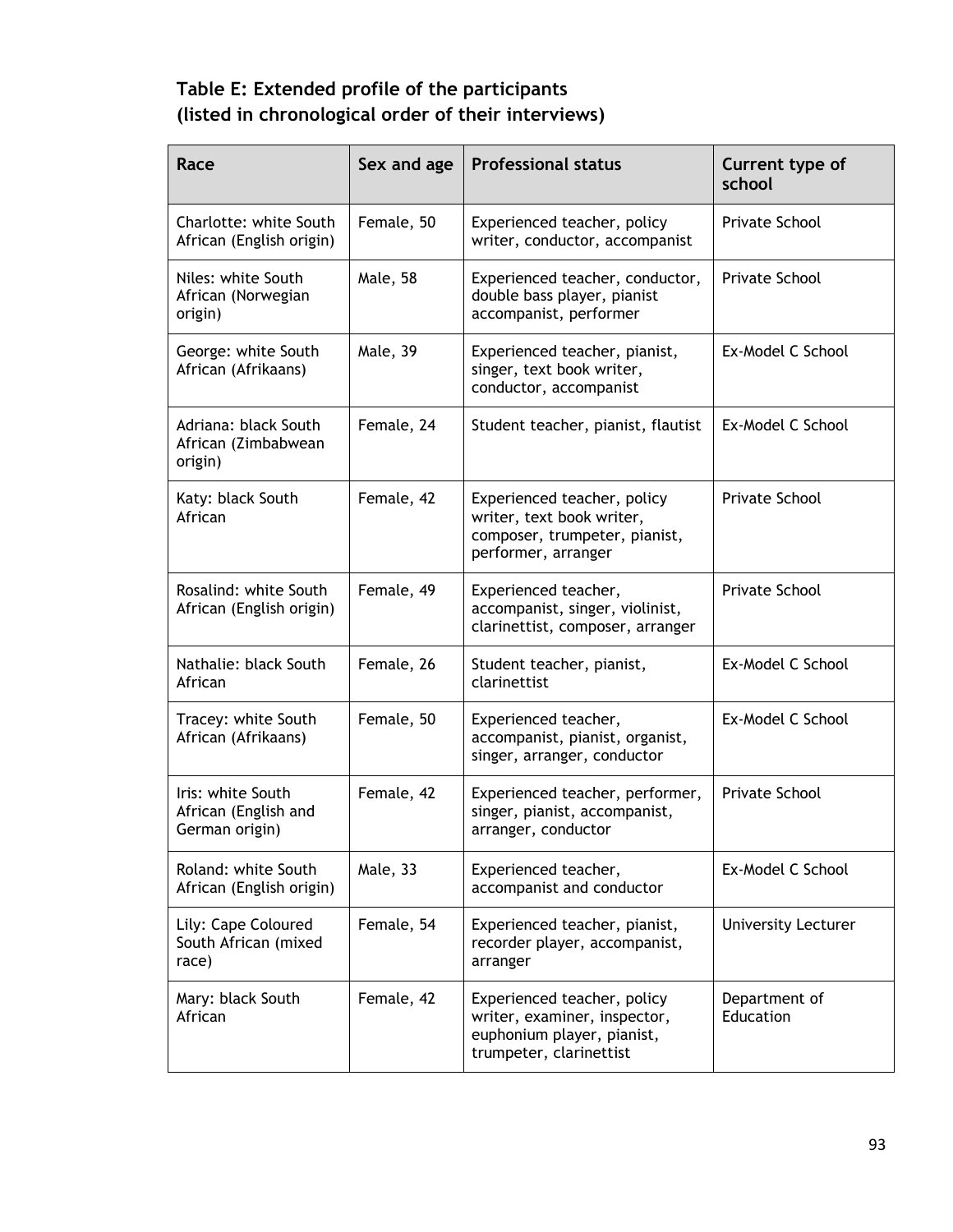## **Experiences of learning music**

All the teachers studied Western music and spoke of the hard work they put into learning their instruments. They all agreed that Western instruments were difficult to master and required longevity of study. Niles (aged 58) studied music privately from the age of seven, initially, with his older sisters who were all music teachers. He took music as an extra-curricular activity outside school time:

I had private lessons because the school that I was at didn"t offer music as a subject. So I had individual piano lessons and I had individual theory which included harmony, history and that. I had that for which my parents had to pay extra and I did it as a subject which was very successful (Niles, Interview 1, 2011: 2).

As a schoolboy, he toured locally and overseas with orchestras, both as a double bass player and a solo pianist. Niles took his undergraduate Bachelor of Music (BMUS) degree at the University of Cape Town and described his four year Honours course<sup>27</sup> as 'dealing only with Western Music' (Niles, Interview 1, 2011: 4). He views learning Western instrumental technique as "very hard work" and the reason why many students avoid it (Interview 2, 2011: 14). According to him, Western orchestral playing requires "learning an instrument, which is very difficult" (Interview 2, 2011: 3). He enjoyed playing the piano in a chamber ensemble and playing double bass in an orchestra but went on to study commerce after leaving school at 18. A defining moment for him was "at a symphony concert I decided that this was not for me what I was doing, and I was going to study music" (Interview 1, 2011: 3). Since then, Niles has been a professional music teacher working in various private schools, currently in his 19<sup>th</sup> year as Head of Music at a well-known Johannesburg Girls' school.

 $^{27}$  South African universities offer a fourth 'Honours' year for high achieving undergraduates who intend graduating with Honours.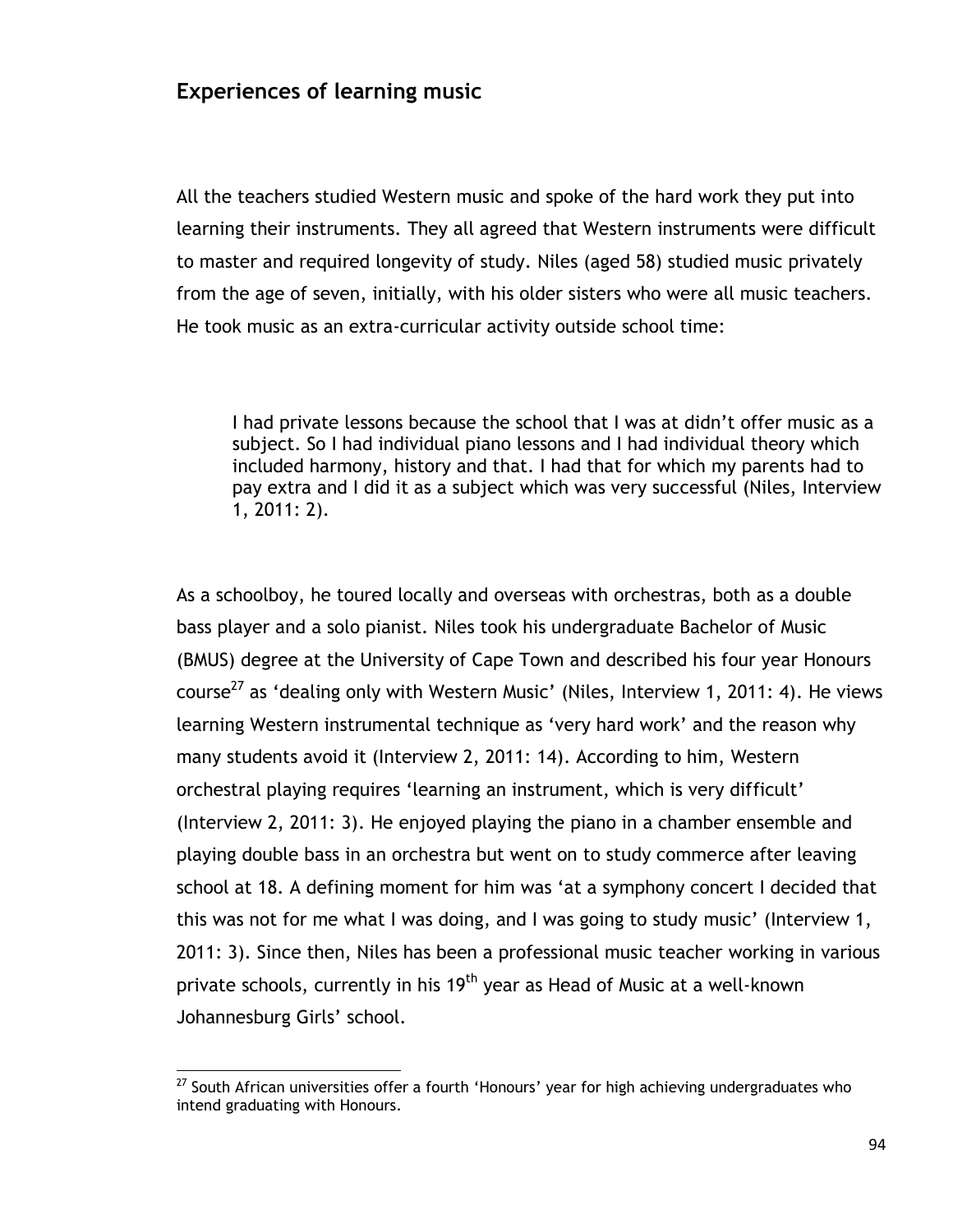Adriana (aged 24) learnt music as part of the school curriculum and explains that her music teachers favoured 'mostly Western music' (Adriana, Interview 1, 2011: 3). At the time of interview she was studying at the University of the Witwatersrand in Johannesburg towards a Bachelor of Education degree in which music was one of her major subjects. She says that when learning to play the flute she had to adhere to the written score which contrasted with the aural approach she took to learning the marimba.

I think, look, with regard to the marimba it was more, it was, we were told you need to feel the music. You need to feel the music, perhaps move to the music as well. So it was more of a play by the ear kind of thing, whereas with the flute it was more like you need to read it and you need to practice and this is how it is. You know, it's fixed, you know (Adriana, Interview 1, 2011: 4).

Adriana views rigour as an attribute of Western music and freedom as a characteristic of African music. She explains: "it was actually quite a transition from playing the marimba to be given the opportunity to play the flute", because in African music, mistakes "would somehow still fit in" unlike in Western music where the teacher would make her repeat and correct the music (Adriana, Interview 1, 2011: 4-53).

Both Adriana and Niles describe differences they perceive in Western and African music. They clearly regard Western music skills as difficult to acquire with rigid rules that need to be followed rigorously. This impression is supported by the majority view expressed by the teachers in this study that African music is simpler to learn because it is emotionally freer and more forgiving as a discipline - with less emphasis on accuracy and more emphasis on participation and fun. This has led to my understanding that teachers view music education as being part of an imagined continuum: Western music is seen as strict at the start of the continuum and African music as flexible at the other end of the same continuum. This position is further developed by the teachers who at times see this simple bi-polar perception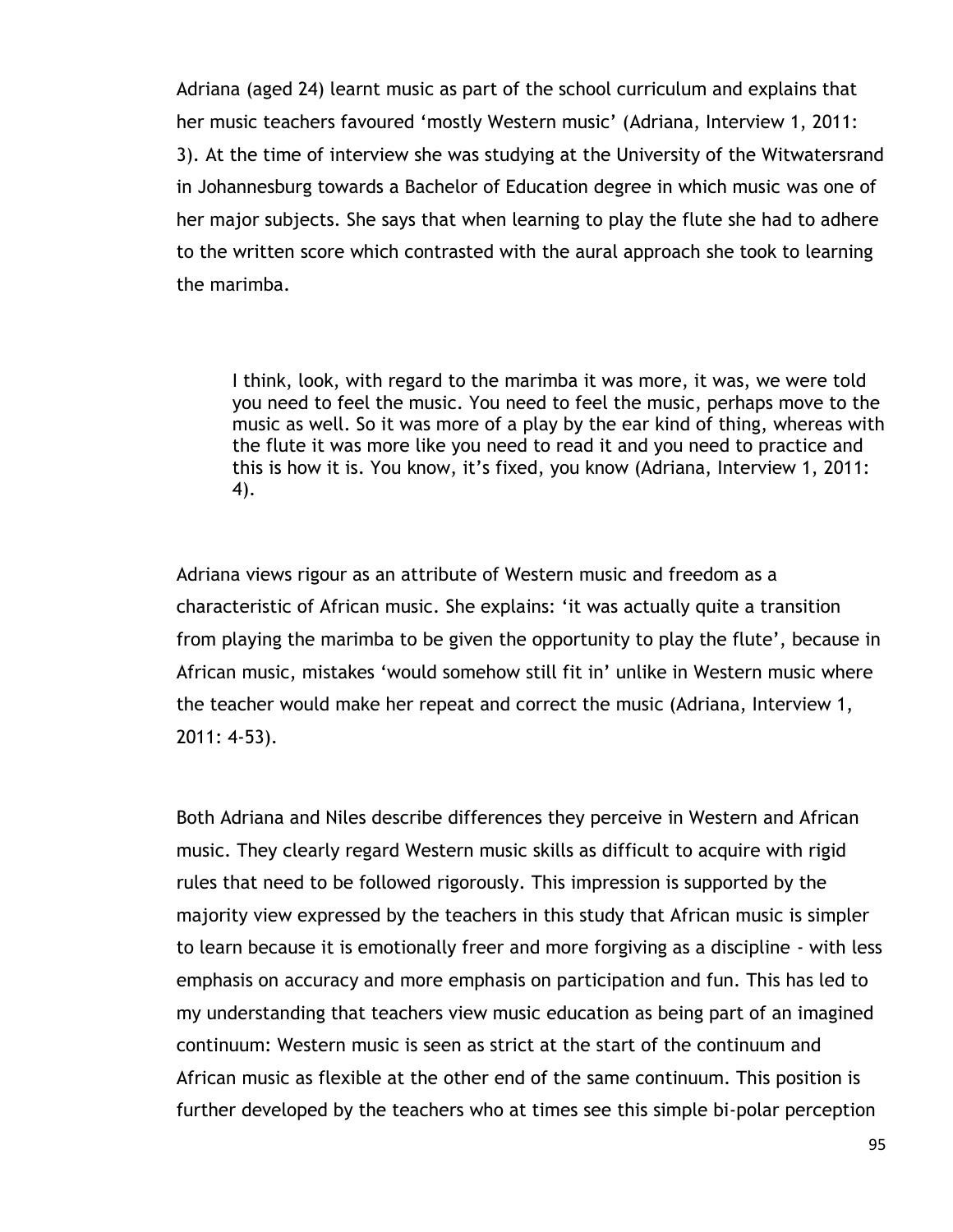as problematic particularly when they discuss the skills needed for Western-trained teachers to teach non-Western music in response to curriculum demands for diversity of curriculum content.

George (aged 37) studied Western music both at school and at the University of Potchestroom where he obtained his Bachelor of Music (B Mus) degree. He successfully passed external Associated Board of the Royal Schools of Music (ABRSM) graded music examinations<sup>28</sup> by obtaining Grades VIII for piano and Grade VI for theory and recorder. He played the church organ from the age of fourteen. He likens his undergraduate B Mus life to being part of a "fundamentalist sect" where students were expected to exactly replicate what was written and be a "slave to the script' (George, Interview 1, 2011: 14-15). He was forced to 'spend hours and hours on Chopin Etudes. It was so difficult' (Interview 1, 2011: 16). The strictness of Western training left him little room for creativity and he describes how he "unlearned" to spontaneously harmonise at the piano when he was doing his B Music degree:

At school I took great pleasure in listening to something on the radio, try it on the piano, figure it out, the harmonies, making my own accompaniment and in the four years, five years of full time music study, I have unlearned this. I couldn"t do it anymore (George, Interview 1, 2011: 15).

George"s positioning of Western music training illustrates his view that it is time consuming, painful and stifles creativity. His university experiences resulted in him feeling constrained in his artistic freedom and it appears that for him Western Art Music (WAM) is restrictive. Despite this outlook, George continues to teach Western music to his pupils who take music as an extra-curricular examination subject. He prepares them for Western external examinations and is rigorous in his approach.

 $\overline{a}$  $^{28}$  The Associated Board of the Royal Schools of Music (ABRSM) examinations start from Grade I and progress through till Grade VIII.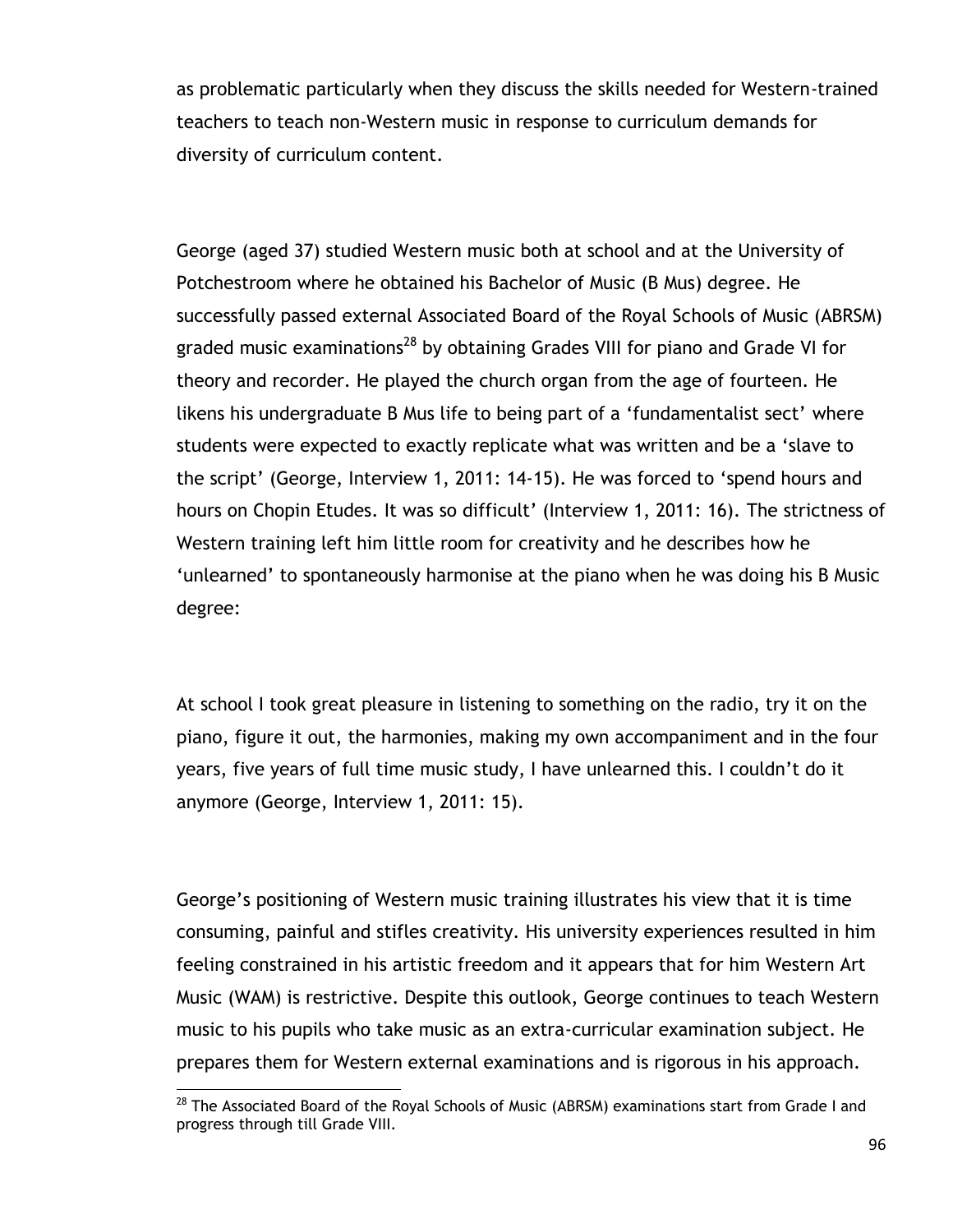The complexity that arises from this paradox is an important feature of the participants' debate between the virtues of teaching and learning African and Western music. I propose that the participants' musical identity based on their training and experiences might be responsible for their allegiance to a particular type of music.

Charlotte (aged 50) comes from a family of musicians. She describes going to the library as a child and learning to read music from borrowed books as there were limited family funds for private music lessons. She and her family performed as folk band members in pubs, (public houses) to earn extra money. As an undergraduate she went to The Trinity College of Music in London, UK and learnt about four-part harmony and other rules of theory (Charlotte, Interview 1, 2011: 32). She explains that her training was "very good hands-on experience… a very broad, a very practical training" (Interview 1, 2011: 4) which prepared her to teach in a large and multiculturally diverse classroom in London:

I used to have big classes of 42, teaching music, and the demographic in that class it was very interesting. In every single (music) class there were 38 West Indian children, two Indian and two white children and I never felt anything about it… then I suddenly realized that no one spoke English… and I think through that (experience) that I was always interested in multicultural education (Charlotte, Interview 1, 2011: 4-5).

For Charlotte, identifying styles of Western music "demands quite a lot of knowledge" and in her current role as a South African music teacher she finds that music appreciation experienced by her pupils in the form of essay writing requires "...higher order thinking' (Charlotte, Interview 1, 2011: 36). She also believes that African music is not being pushed enough in most schools:

I think that unfortunately the role of African music is not pushed enough in schools, because you"re still working with teachers who have not gone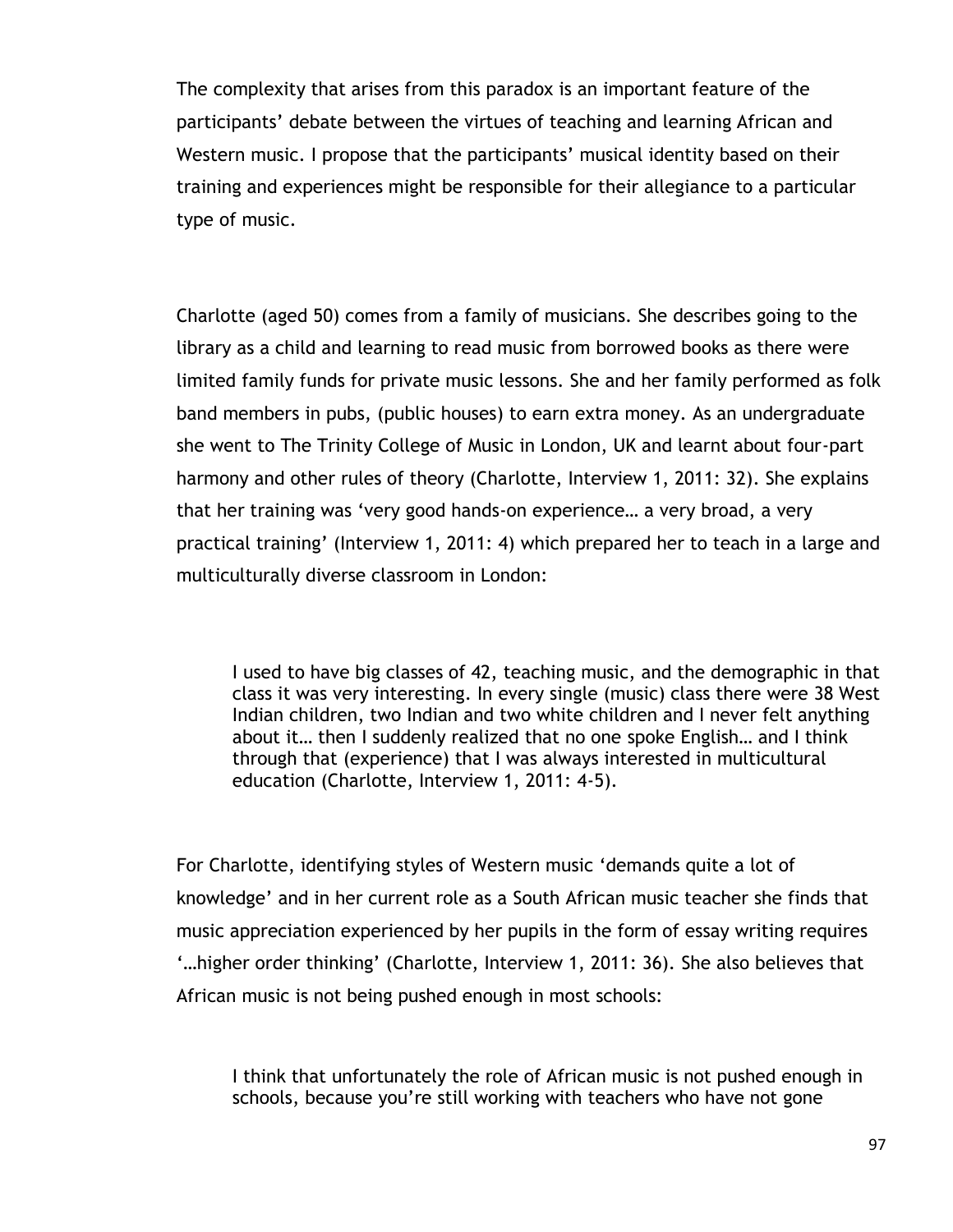through that system and they still want to promote traditional Western music (Charlotte, Interview 1, 2011: 37).

Tracey (aged 50), was "born into a family of music teachers" and studied music at the University of The Free State. She is a church organist, pianist and singer. Her early musical recollections are expressed with fondness:

…in the old days we didn"t have any TV or anything and I remember as a little child lying in bed at my grandmother"s house and my mom was one of twins and they used to sing and I just lay in the bed and listened to them singing and playing the piano. So actually I was born into it and whenever I can think about music, it was there in our house. But mostly classical music. (Tracey, Interview 1, 2011: 1).

As a student of music, Tracey found learning Western music "…quite hard, if I can say. In the old days they used to hit you with a stick or something on your hands if your hands wasn"t properly held" (Tracey, Interview 1, 2011: 1-4). She regards herself as 'classically trained' (Interview 1, 2011: 3) and took a Bachelor of Music Education (B Mus Ed) which she describes as "the education degree into teaching music" (Tracey, Interview 1, 2011: 3) at the University of the Free State where she was given the chance to expand on her musical competences:

We had a lot of subjects which was piano and we had to have another instrument and I first tried the clarinet… I moved to the church organ, which I loved, because I"m more a pianist, and I adored that. I sang in the choir there. And then we had harmony, music history, education, we"ve got music science<sup>29</sup>, a lot of subjects, counterpoint and ear training' (Tracey, Interview 1, 2011: 2).

 $\overline{a}$  $^{29}$  Music science refers to the pedagogy of classroom music.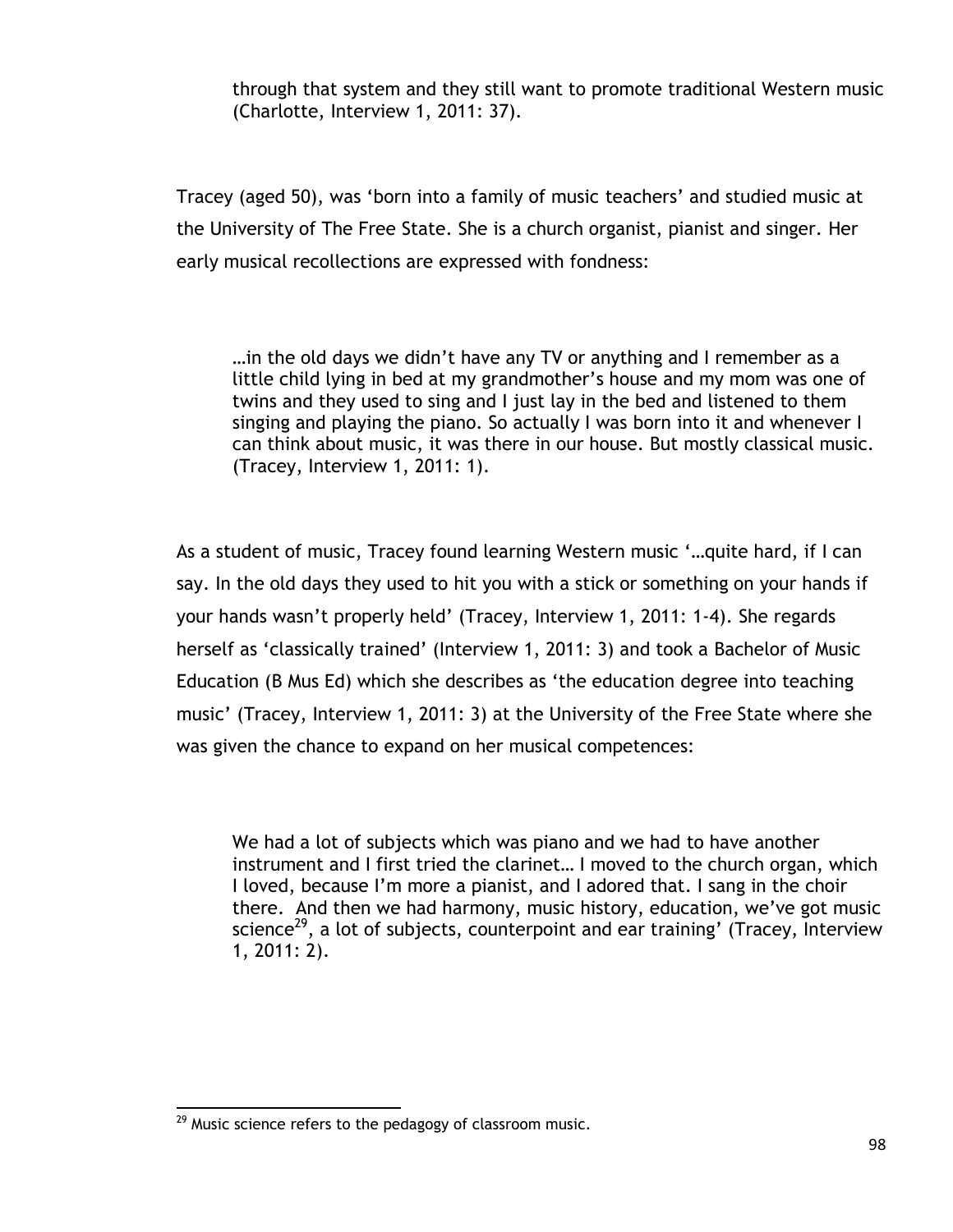I'm more relaxed with my students that I was with my tutors in those days. I just came in and just played and dare if you play something wrong… I practiced hard and I did my thing and I did good… As a pianist and teacher it was very good, but my personal wellbeing was not so important in those days (Tracey, Interview 1, 2011: 5).

Nathalie (aged 24) came from a family where she and her sister studied music in a music centre for black school children in Soweto. Music and singing has been a part of her life since she was a small child: "Music has always been a part of let"s say my culture and I've been told that I've been singing every day since I was young' (Nathalie, Interview 1, 2011: 1). She started playing the recorder because it was the cheapest Western instrument her parents could afford to buy for her. She then went on to having clarinet lessons with a self-taught music teacher from the Soweto music centre and describes her first lesson as being 'informal': 'My first lesson was in a car… I was given the clarinet and then I was asked to go get the reed for the clarinet" (Interview 1, 2011: 9).

Here, Nathalie is expressing her cultural identity through music. The informality of African music has encouraged her to express herself as an African in daily life. By contrast, her parents had to invest more directly in her Western music lessons by purchasing an instrument. There is once again a sense that Western music demands more of its learners than African music. The divide between the two musics is quite strongly portrayed by Nathalie. Notwithstanding this, the differences outlined by the participants between Western and African music can be read as highlighting richness of diversity rather than as an interpretation of a set of particular values and beliefs that might be identified as African or Western.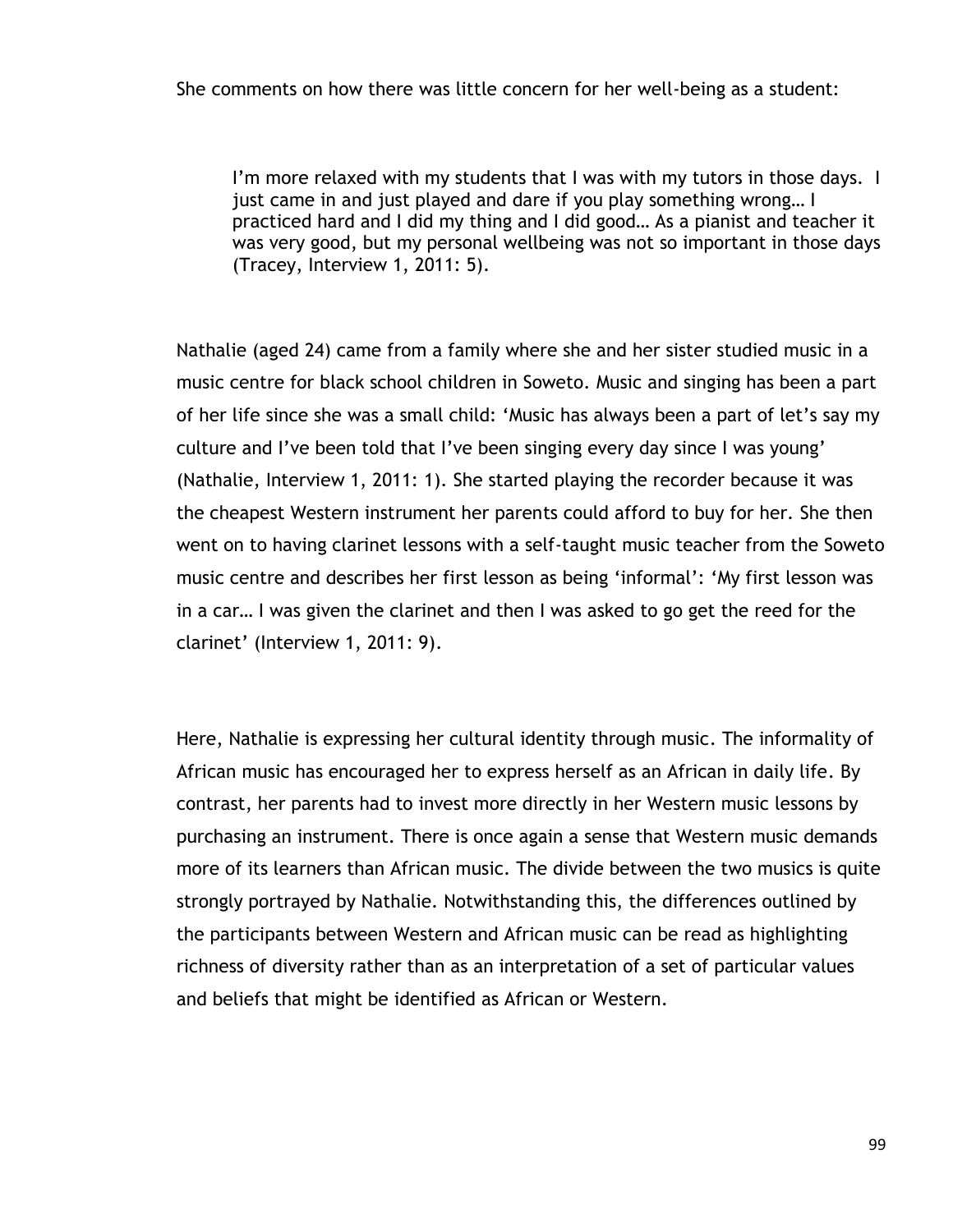Katy (aged 44) studied music from the age of 9, in Soweto and in a music centre for black students. Her father encouraged her and her siblings to play in a Soweto brass band. She describes how music "…instilled discipline in me. The discipline of practicing, you know, you"ve got to do that on your own" (Katy, Interview 1, 2011: 2). She describes music as being "tough" for her because it was taught by white teachers who taught Western music that she was unfamiliar with and she worried that her early training in Western music would alienate her from her community:

So where am I going to play this (Western) music?… I was also worried that the community might reject me for playing this music, because it is the kind of music that they don"t understand (Katy, Interview 1, 2011: 13).

Katy had mixed feelings about her study of Western music and her identity as a person.

I just loved making music. And during that time (apartheid) in our communities we were regarded as white people you know. We were regarded as smart you know, because it was very, very rare that you find a black person playing an instrument… others would call us little black-white people, something like that. But it didn't bother us. My father would way, "I mean really, they're jealous because they're not doing that (Western music) (Katy, Interview 1, 2011: 11).

At the University of the Witwatersrand, Katy studied "classical piano and classical trumpet" and described her experiences of learning Western music in a diploma course as "not easy" because "we were not even familiar with those (Baroque and Romantic) styles periods… it was the first time I did history of Western music" (Katy, Interview 1, 2011: 12) and comments that "by the time I completed, I got the whole grasp of different styles' (Interview 1, 2011: 13). She then entered an undergraduate music degree at the University of Natal where she was drawn to jazz music because she felt it would be more familiar to her. To her surprise this was not the case: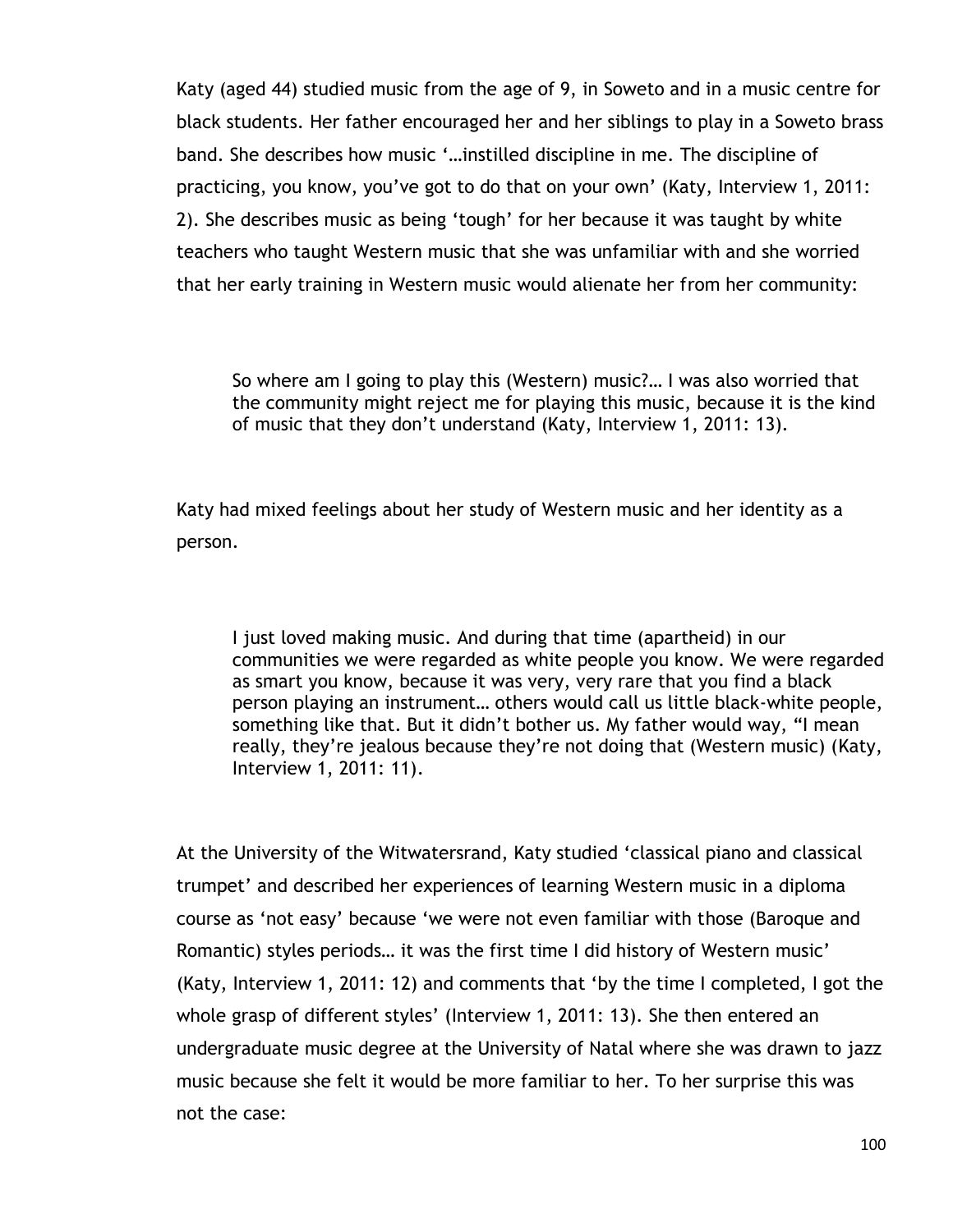So I remember my first year in the jazz class wasn't easy at all. I remember I was so frustrated that I felt like quitting… I used my classical background a little bit so that I helped me to understand this music (Katy, Interview 1, 2011: 14).

Rosalind (aged 49) started playing the piano at the age of four with her musically competent parents. She also learnt to play the violin, clarinet, took composition classes as well as singing lessons at school and went on to study her Bachelor of Music degree, with singing as her major subject, at the University of the Witwatersrand. Her teachers both at school and university helped her to get a good grounding in the "five basics: history, form, harmony, counterpoint and practical music' and she remembers practicing three hours a day for her Grade 8 piano examination (Rosalind, Interview 1, 2011: 3). Rosalind attributes the confidence she acquired as a singer to the "stage exposure (that) changed my character immensely from introvert to fairly extrovert' (Interview 1, 2011: 3). She passed her licentiate in singing in 2000 and explains why it took so much time: "that is what happens when you raise children, work, and study at the same time. It takes a long time to finish' (Interview 1, 2011: 4). Her approach to teaching classroom music is based on singing:

Of course being a singer and knowing that most children, especially young children, really take to singing, they love it, a lot of what I do with primary school is connected with singing or with the songs they sing – I use that as a basis for the next thing, for things like aural training and many, many, many things (Rosalind, Interview 1, 2011: 5).

Iris (aged 45), grew up in a musical "half German and half English" home, where singing and piano playing was a happy family activity which led to her life-long passion for music: 'Music is my life. It's been part of my life, every single day of my life" (Iris, Interview 1, 2011: 3) and she describes how important it is to her: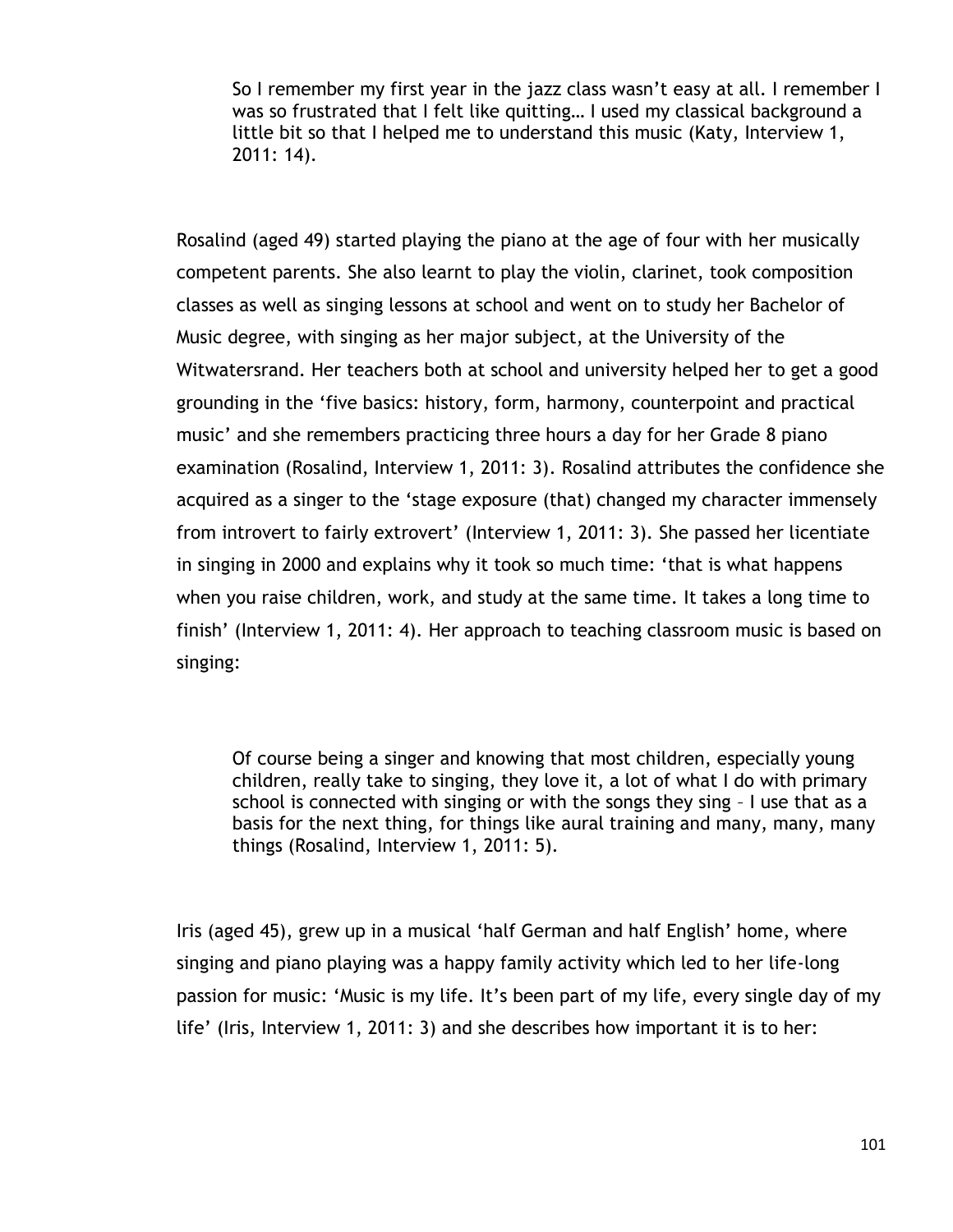I always did music in the afternoons (after school) and played the piano, it was a great source of comfort and passion and I don"t think there was ever a time when I wasn"t playing the piano. Every single day of my life, apart from if I was really ill. And I remember going away on holiday and being away from my piano for ten whole days and being quite bereaved because I couldn"t play my piano' (Iris, Interview 1, 2011: 3).

Iris went to the University of Pretoria and studied towards her Bachelor of Music (B Mus) Performing Arts. She did singing and organ and "all the basic stuff like harmony and counterpoint, aural music history and performance' (Iris, Interview 1, 2011: 6) and describes her training as "predominantly Western" (Interview 1, 2011: 8). At the same time as her B Mus Iris simultaneously passed a Bachelor of Arts Education (BA Ed) which is where she discovered indigenous music in her fourth year through a course in ethnomusicology (Interview 1, 2011: 8). She explains that this course was "extremely interesting and I must say, that really did shape the way I saw indigenous music and world music' (Interview 1, 2011: 9). She expands on her understanding of indigenous music: "Indigenous, the peoples of this African continent. For example, the San and the Nguni and these people" (Interview 1, 2011: 9). World music is described as "Western Art music" and "traditional music, for example, the music of South America or the music of China or the music of Australia. Their traditional music' (Interview 1, 2011: 9).

I find it interesting that Iris' knowledge of ethnomusicology has led her to separate music into apparently straight-forward categories. Perhaps she was offering definitions of the terms of 'indigenous music', 'Western Art Music', 'world music' and 'traditional music' in a bid to clarify the distinctions between them and classify them in a way I might understand in the interview-situation. Discussing the terms in this way highlights the difficulties of striving to be clear and unambiguous when discussing diverse musics. Clearly, Iris" practical and theoretical knowledge of WAM surpasses her understanding of African music. To this end her Western expertise gained over many years of study might account for her views on music education which are explored more fully in Chapter Six.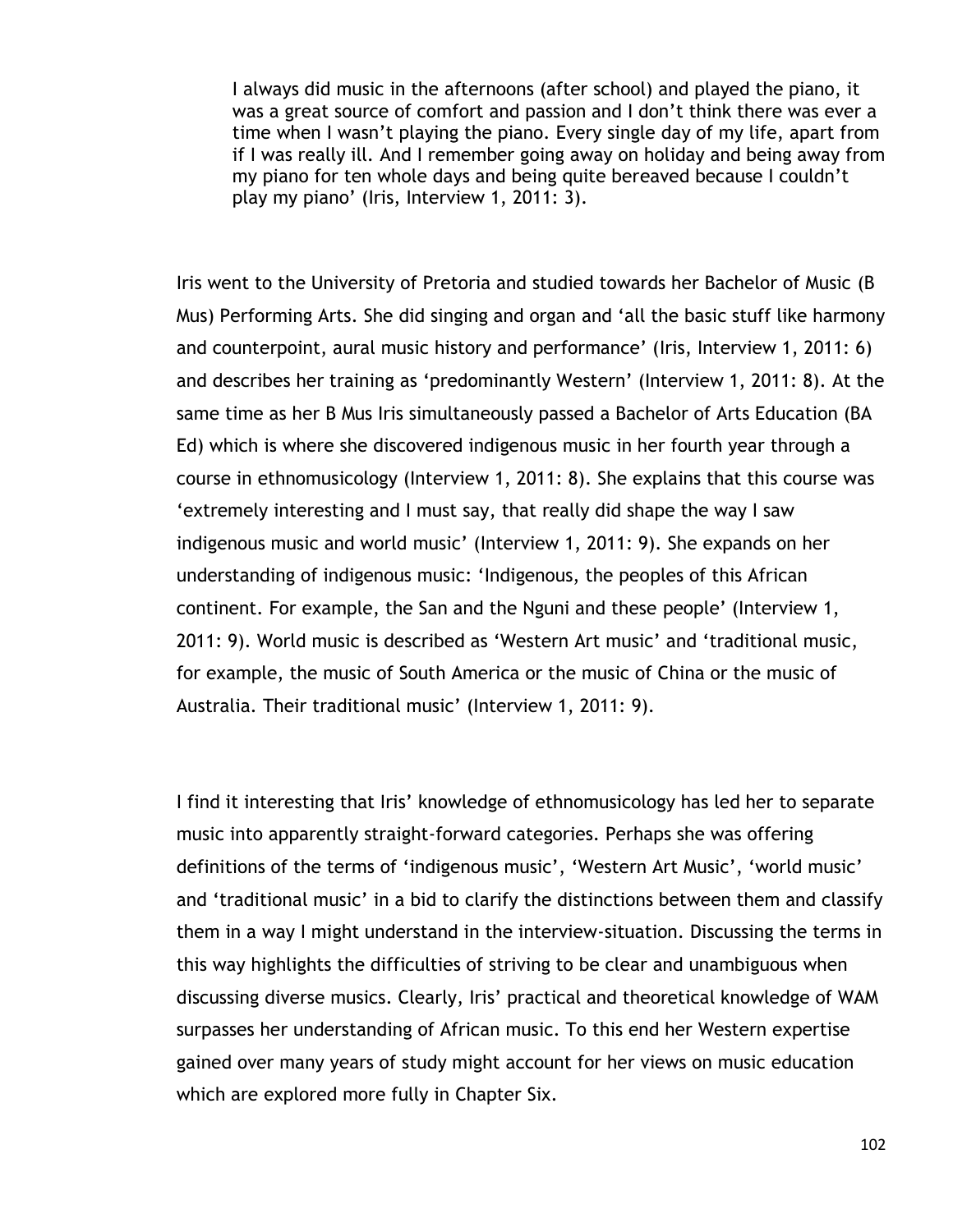Roland (aged 34), was diagnosed with epilepsy which adversely affected his primary school years. His neurologist suggested that he started learning to play a musical instrument to help overcome his disability. He was 7 years old when he began to play the piano and at the age of 10 reached the level of Grade IV external music examinations. His first teacher was very strict and his early lessons were 'unpleasant'. As his technique developed, the lessons with the same teacher "became nicer, a more pleasant experience" (Roland, Interview 1, 2011: 4). His first piano teacher "… used to hit me with a long green knitting needle… (but) she grew to like me" (Roland, Interview 1, 2011: 5). Eventually, Roland"s had two piano teachers – one that taught technique and the other who developed and expanded his repertoire of piano music. His mother approved of this regime and never allowed Roland to miss his piano lessons:

My mom was quite strict and stoic in her view on raising children and discipline… by about Grade 4 I could play the piano… I remember being 10 and remember being asked to play, I think in the music room at school, and I think was praised for it by the teacher and encouraged by the children… I had two piano teachers essentially. My mom really felt that it was good just to go to both" (Roland, Interview 1, 2011: 3-5).

Roland studied at the University of the Witwatersrand (WITS) with his main practical subjects being piano and singing, and obtained his B Mus qualification. He describes his degree as "plain" incorporating aspects of Western classical history, harmony and counterpoint. For his teacher training component, Roland took a course in "music method" which:

…opened up my eyes to just a bigger world as far as teaching music and experiencing music and learning music. I think our repertoire for choir was 90% African, which was wonderful. So that was a complete swing from one extreme to the other (Roland, Interview 1, 2011: 7).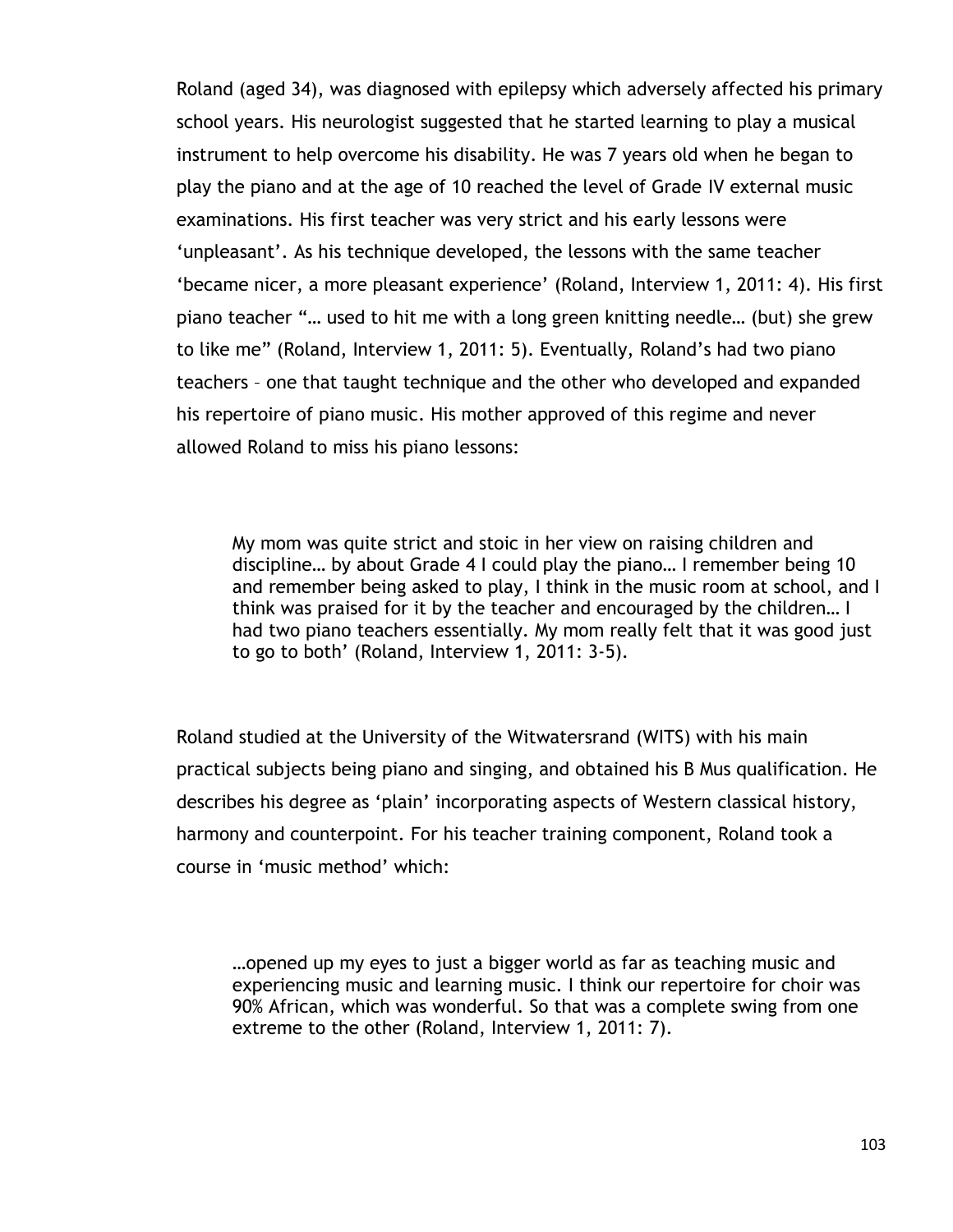Again, there is evidence of the imagined continuum I referred to earlier between Western and African music. Roland refers to the two musics as extremes of one another and also appears to refer to the plainness of Western music knowledge and pedagogy as compared to the exoticism of African music. This view pre-supposes that African and Western music have got distinctive identities. Arguably this is not the case: the diversity of the different music genres listed in the current South African music curriculum (CAPS, 2011) attests to the overlap of music genres in terms of intersecting geographical locations and cultural influences – a case in point being Jazz music which contains many different influences.

He approved of certain topics in the music method course such as African drumming and the way 'combinations or patterns of rhythm' were taught for classroom practice. However, he was not as convinced that the teaching of piano, guitar and recorder were as relevant to his students: "We had to do recorder, which we know is the instrument of Satan' (Roland, Interview 1, 2011: 8). Roland took a Master's degree following his B Mus and was introduced to African music where he was immersed into 'a whole ceremony of music making and dancing' (Interview 1, 2011: 13). He describes African ritual as "married to the music and ceremony" and felt "obligated" to participate in the experience:

A proper African drumming ceremony where a cow will be slaughtered or an ox will be slaughtered and some of the, some blood will be used to bless the drums (Roland, Interview 1, 2011: 13).

The colourful and evocative imagery of Roland"s experiences of African music is in sharp contrast to the sterile way in which he depicts his Western musical training. His descriptions seem to underlie tension between his feelings for the two different musical cultural experiences.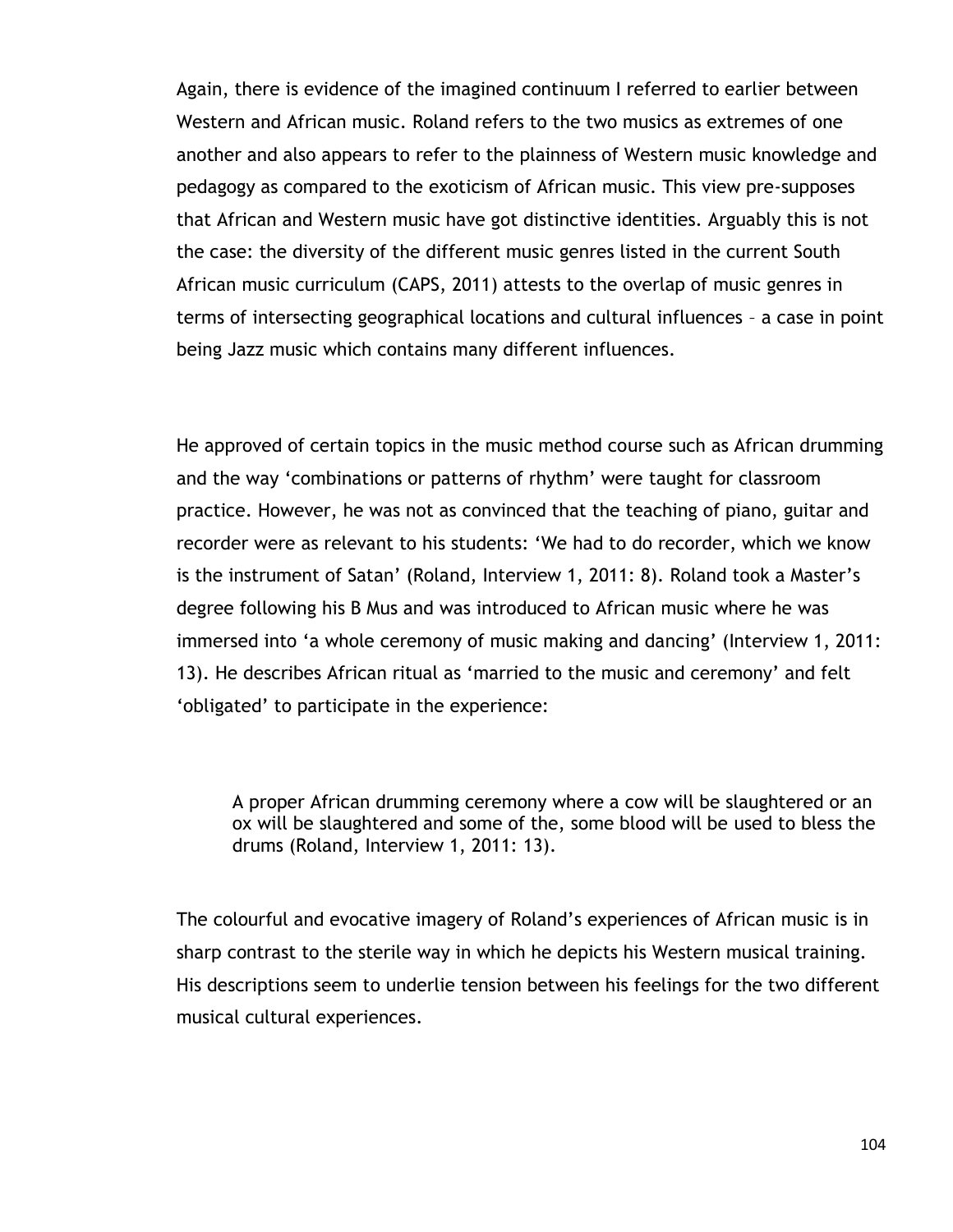Lily (aged 49) experienced long hours of practice. She was nine years old when she had her first piano lessons from nuns. This led to her taking music as a matriculation subject in her final years at school and getting a place at the University of the Western Cape in 1976.

I put a lot of effort, I had to put a lot of practice and effort. I had to be disciplined, I had to balance my schoolwork and my piano music. It was a separate subject that I took' (Lily, Interview 2, 2011: 26).

Lily also refers to the great effort and hard work required to learn 'piano music' and her comments contribute to the theme emerging from the interviews that learning Western music is both arduous and rewarding. Lily graduated with a Bachelor of Arts (BA Mus) Music degree. She describes her degree as a combination of practical and theoretical studies that included theory and history of music and music education. She reached Grade VIII practical piano during this time with recorder as her second instrumental study. Her course was "mainly Western art music' and 'all music that we learned was based on European, classical music' which she taught in her teaching practice, part of her second year (Lily, Interview 1, 2011: 4-5). Lily recalls her "performance class" at University which involved preparing concert pieces to be performed in front of an audience:

We performed in front of all the music students in the department. So it was a performance class and we were also marked… each student had the opportunity to display their technical abilities and their developmental status in preparation for the exam (Lily, Interview 1, 2011: 4).

Her experience with class music was based on mainly 'European classical music' although she remembers having a small element of South African music in her pedagogy course: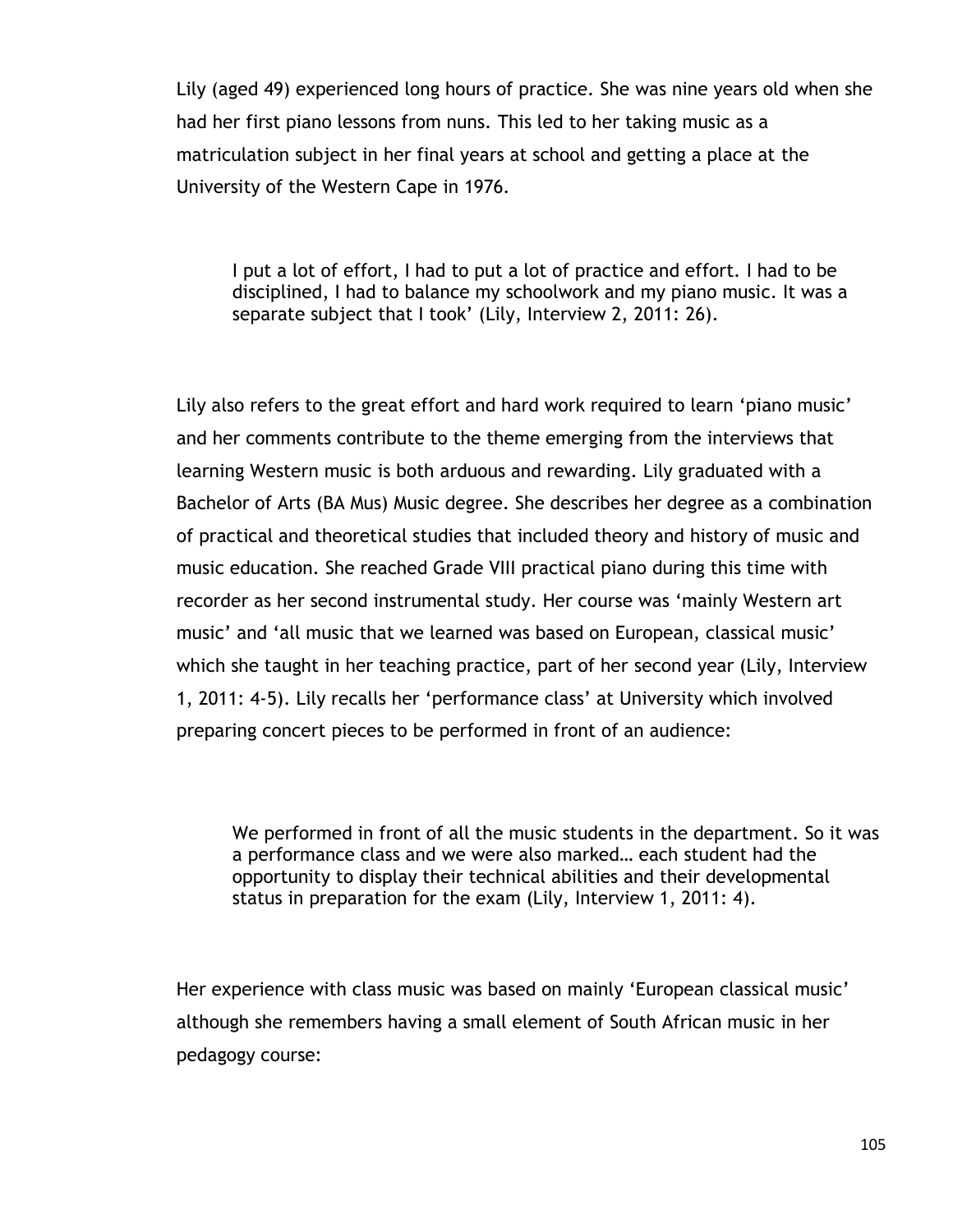Well we studied Bach, Baroque, all the Baroque period composers, Bach Handel, Vivaldi, Telemann. The classical period: Mozart, Beethoven, all the classical composers. Romantic composers: Chopin, Liszt, Schubert, Wagner. And then we went onto the Impressionists, Debussy, Ravel, and modern composers, Tchaikovsky, et cetera. Then in our school music I remember we did refer to the  $FAK^{30}$  bundle, a South African composed songbook at the time (Lily, Interview 1, 2011: 5).

Mary (aged 42) started to learn music at the age of 10. She and her siblings attended lessons at a music centre in Soweto during apartheid when separate education systems existed for black, coloured and white people.

It was one of the two places where black people could actually go and learn music during that time (apartheid) and those were difficult times" (Mary, Interview 1, 2011: 6).

She joined the junior brass band of Soweto as a euphonium player and "fell in love with that instrument' (Mary, Interview 1, 2011: 8). She also studied other instruments such as the piano, the trumpet and clarinet. Mary"s father was the driving force behind her music lessons and was keen for his children to become competent musicians. He was a strict disciplinarian and insisted on excellence. Mary took ABRSM examinations and obtained a Grade V in piano and Grade VIII in theory. She particularly enjoyed the group participation of playing in a band and orchestra and refers to the piano as a "lonely instrument because you play on your own most of the time' (Interview 1, 2011: 16). Mary's training was 'Western' and she found it difficult to grasp Western concepts at school and at university where she took lessons in counterpoint, technique and form, general musicianship, history, music education and two instruments including piano (Interview 1, 2011: 47). Her difficulties ranged from not understanding the accents of her lecturers to not comprehending musical concepts (Interview 1, 2011: 43).

 $\overline{a}$ <sup>30</sup> *FAK sangbundel* is a well-known Afrikaans compendium of South African music.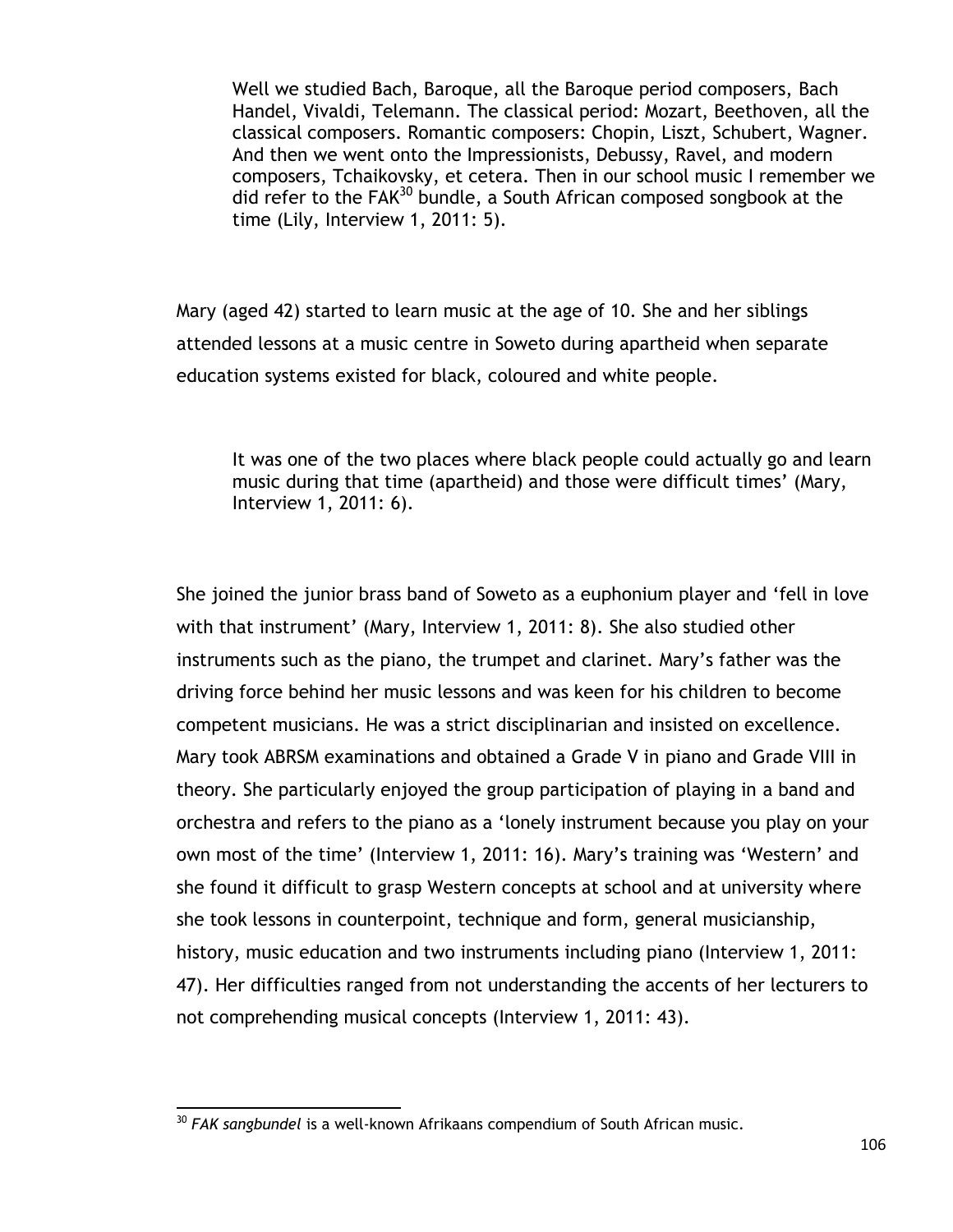The participants continuously emphasis the hardship and struggle they experienced when learning Western music – I can only surmise that they may not have had the experiences of learning non-Western music which by virtue of their complex musical structures (Indian ragas for example) imply similar levels of difficulty for the learner. I cannot attribute their perceptions to alienation from WAM due to cultural differences: the mix of participants' cultural backgrounds is diverse, signifying that WAM cannot be positioned as being outside of their social and cultural settings. Certainly, the way in which most participants refer to WAM as a site of individualised struggle is striking particularly when contrasted with the language used to describe African music. However, I would not go as far as attributing this difference to one genre of music offering a distinctive connection with humanity as does Nzewi (1999).

In Chapter Two I offered Nzewi's view that African music is human-centred (Nzewi, 1999). He appears to suggest that humanness in music is a particular, perhaps exclusive, characteristic of African music – a view I disagree with. There are many examples in Western music that connect music to societal events and to what it means to be human in emotional and psychological terms. Most poignantly for me is Shostakovich's tragic 5<sup>th</sup> Symphony, written in 1937. It effectively captures and communicates the composer"s despair and fear of the ruling party headed by Stalin during the 1930"s. Nzewi describes African music as never finished and a work in progress terms (1999: 84). The 5<sup>th</sup> Symphony was revised by Shostakovich and in that sense could be described as a work in progress. The Russian authorities forced the composer to make the music less gloomy and intense in order to portray a more joyous Soviet personality. He did this whilst still maintaining an ambiguous sensibility throughout the symphony. This example shows a shared perception between African music and Western music at a deeper level where both musics can be regarded as having 'ordered conceptual bases' (1999: 73).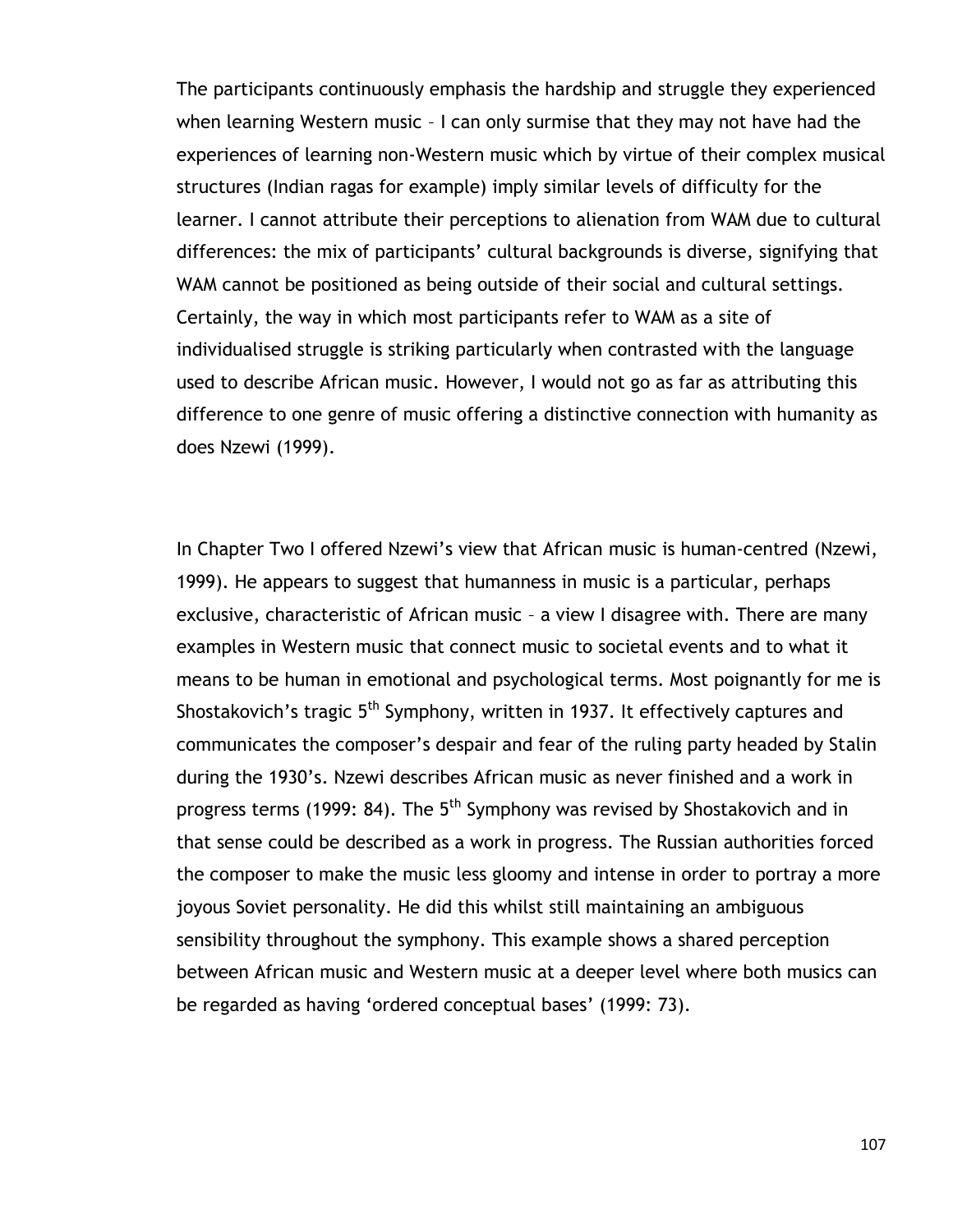### **Perceptions of African and Western music**

The teachers explain that Western music requires certain abilities: to read music, to understand a variety of styles, be able to analyse musical form, practice long hours over many years to acquire high standards of instrumental technique and have the discipline to undertake formal individual assessments. By contrast, they believe that students of African music should be able to: memorise rhythms and melodies, improvise and harmonise, participate in groups (irrespective of levels of individual ability), perform spontaneously and with enthusiasm in order to convey the excitement and fun of the music, be informally assessed and share success within a group setting. Teachers have formed the impression that Western music has a rigorous and inflexible aspect to it. Adriana finds Western music to be about 'note values...musical notation and timing' (Adriana, Interview 2, 2011: 32) and that qualified music teachers might be more comfortable teaching this type of content: "I"m saying that qualified music teachers are trained to primarily teach in one way" (Interview 2, 2011: 33). She mentions that colleagues on her course find this type of content difficult to grasp and pass on to their students. Even after reading the new curriculum and making extensive notes on its purposes to include African music in lesson content, she concludes that is unclear:

It is not a straightforward document. It has not been simplified enough for a person to say, you know what, I understand this and I am going to take this and I am going to apply it to my classroom (Adriana, Interview 2, 2011: 38).

Teachers make constant reference to the "simplicity" of African music which they discuss in different ways. For George, the "simplicity" of African music contributes to a 'richness and joy from life' (George, Interview 2, 2011: 17) in rural African communities, where there are many "uneducated people".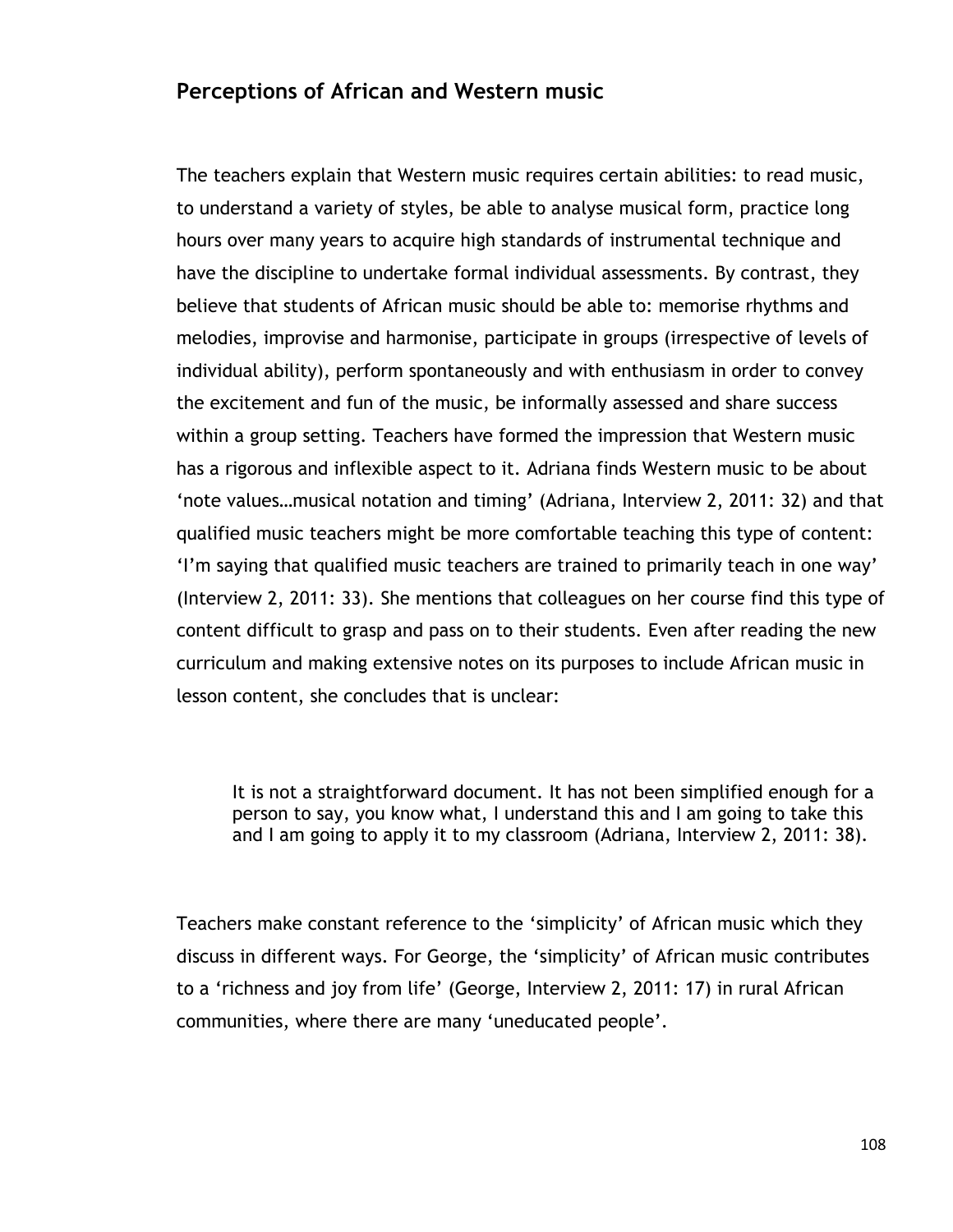The critical issue that emerges in this positioning of WAM, is a tendency to assume that it is a knowledge system that is quite different to IAM. Such a tendency can be related to a post-colonial outlook within a broader context where the dominance of Western knowledge and the marginalisation of subjugated people has become challenged. Seen in this way, the context is one of marginalised people having had their cultures degraded and considered inferior in a process known as "othering", (discussed in Chapter Two). Throughout this chapter, participants explicitly speak about the differences they perceive in African and Western music. It seems to me that a long history of subjugation, particularly in the South African context, may have inadvertently influenced some of the impressions that have been noted in this study, in terms of – perhaps unconsciously positioning IAM as different and "other" (more exotic, freer, simpler than WAM).

This sense of IAM as fundamentally distinctive to WAM come through in George"s statements. George believes that African music cannot be appreciated or respected as directed by the curriculum (NCS extract, appendix 1) because "we have a problem there of things not being documented and I think something can be done about that' (Interview 2, 2011: 27). Here George is referring to the difficulty of obtaining notated musical scripts. He approves of the curriculum"s aims to "equip learners with knowledge and understanding of musics of the world" "ja, just listen to things you would not listen to… it"s spot on" (Interview 2, 2011: 27). However, he explains that the simplicity of indigenous music contrasts with the complexity of Western music and gives rise to the question: "How do we get this richness on the one side and this simpleness on the other side? Maybe one has to try and find a balance" (Interview 2, 2011: 16-17).

The lack of notation is another aspect of African music that is commented on by the participants. Tracey finds that African music lends itself to improvisation and that it can "borrow" Western harmonies to enhance the music (Tracey, Interview 2, 2011: 21). Because of its improvisatory character, African music is not often notated and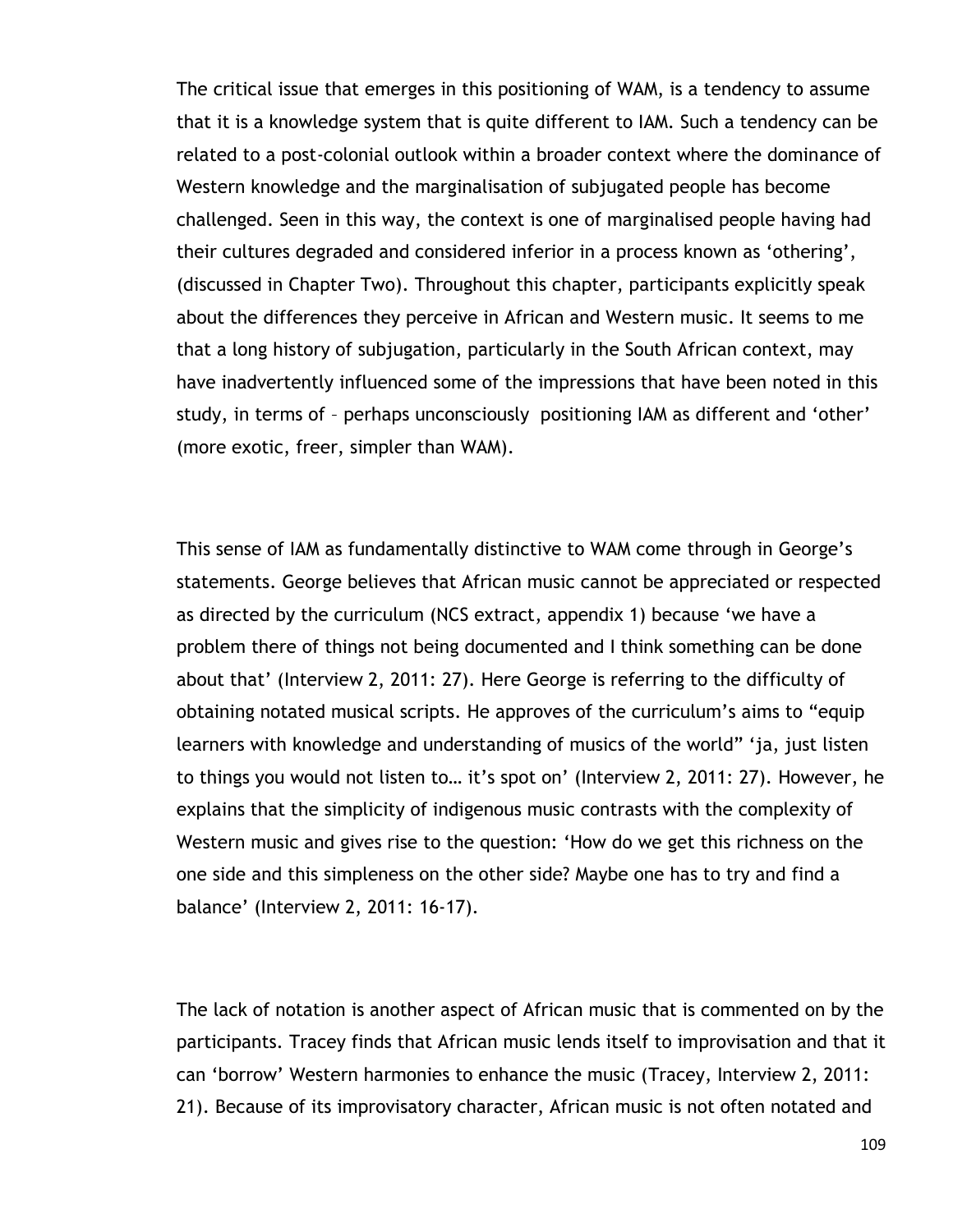she sees that indigenous music is disadvantaged without a method to preserve and disseminate it. Tracey's impression of African music is that it is 'folk' music, aurally transmitted and "simple" in structure:

The chord structure of the African music is so simple… coming from a Western classical trained background, doing my B Mus degree, it's too easy... you can't go into it that deep to look for any harmonic things, modulations or chord structure or, you know, the theory kind of things. It's simple (Tracey, Interview 2, 2011: 17).

My own view is that the alleged simpleness of African music under-estimates the particular knowledge that is needed to perform it in an authentic and convincing way. As a Western-trained music teacher I know that I am incapable of giving instruction in African music purely because I do not possess the different knowledge and expertise needed to do this.

She believes that the gap between African music and Western Baroque music is challenging for learners because 'you see, it's just the difference, the gap is so big' (Tracey, Interview 2, 2011: 17). One way to close the gap and for the two musics to "come closer together" is for African music to be "written down" and "promoted" (Interview 2, 2011: 20). In Tracey"s view this would make African music as important in the syllabus as other musics and encourage students to "borrow" from Western harmonies (Interview 2, 2011: 21-22) resulting in "black students… (fusing) the folk music with the Western music" (Interview 2, 2011: 23). For Tracey it would appear that African music needs to be formalised in a way that makes it a legitimate component of the music curriculum. The "gap" that she refers to is one that is caused by the lack of literacy in African music. In the constructivist nature of outcomes-based education (OBE) that underpins South African education policy, the shifting nature of knowledge is promoted. Therefore, it is difficult for me to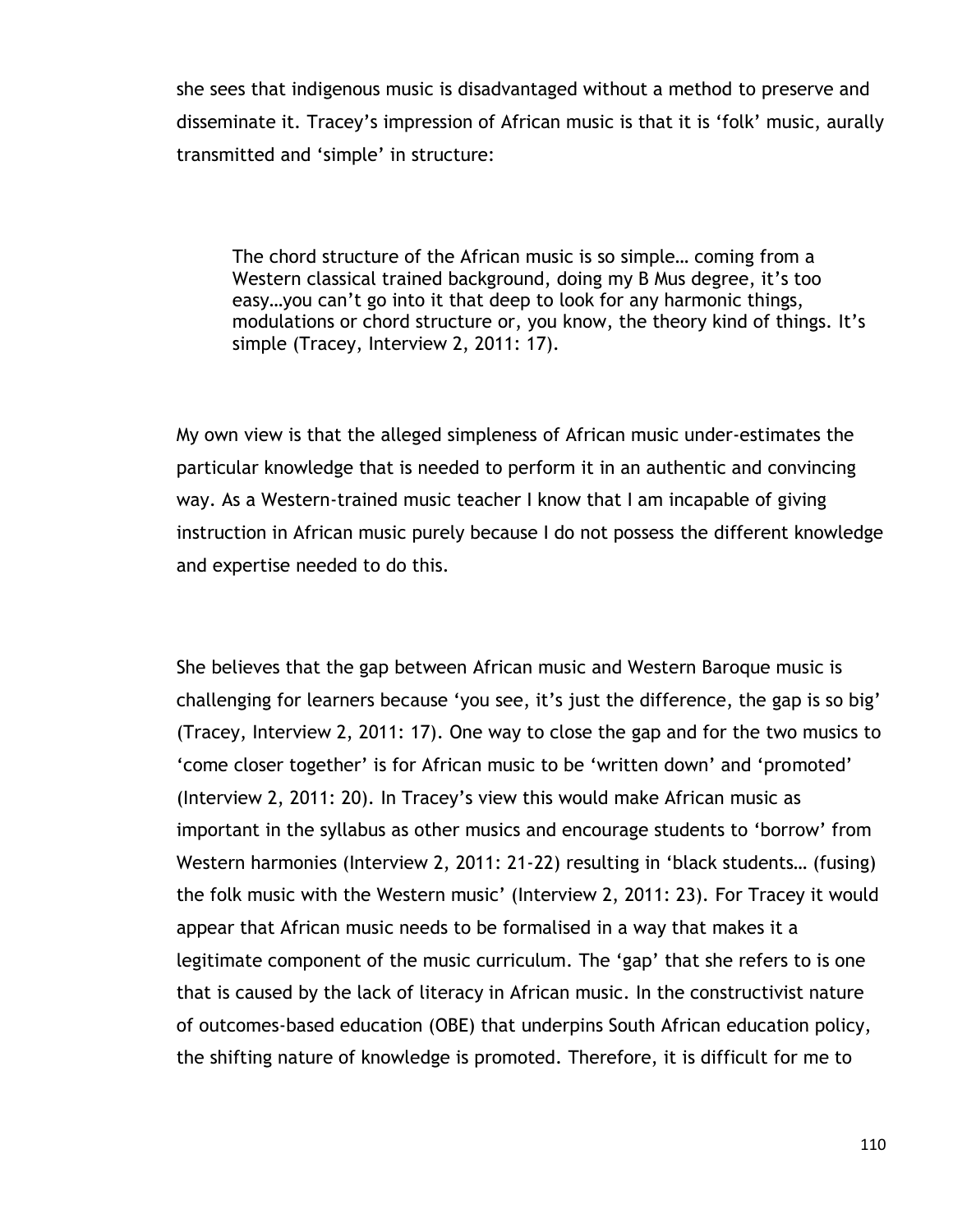endorse the view that Western music literacy is an accepted and unchanging measure for mastering musical skills.

Charlotte"s comments below are insightful because she challenges the assumptions of African music being regarded as "simple". Charlotte acknowledges that since arriving in South Africa over thirty years ago she appreciates that:

There is a complexity about it, (African music), that I wasn't previously aware of… in the form… also in the figurations of it and things like that (Charlotte, Interview 2, 2011: 26).

Charlotte views some African instruments as difficult to master; she identifies the Umugabo Bow (African hunting bow played as a musical instrument) and the Zimbabwean Mbira (African thumb harp), as "very difficult to play" (Charlotte, Interview 2, 2011: 29).

Adriana agrees:

With regard to the thumb harp, it's a little bit different. It's because it is almost like playing the piano. A lot of practice is perhaps needed for that. (Adriana, Interview 1, 2011: 20).

Katy"s view is that the notation of African music with its complex rhythms and overtones is "very difficult to capture" (Katy, Interview 2, 2011: 11) and that there is much to learn from indigenous music practitioners in the community about technique (Interview 2, 2011: 26). There is a belief shared by the teachers that African music requires a strong sense of rhythm which is inherent in black African students (Rosalind, Interview 1, 2011: 24): "I don"t think we have the rhythm and the innate ability that African people generally do" (Iris, Interview 1, 2011: 35).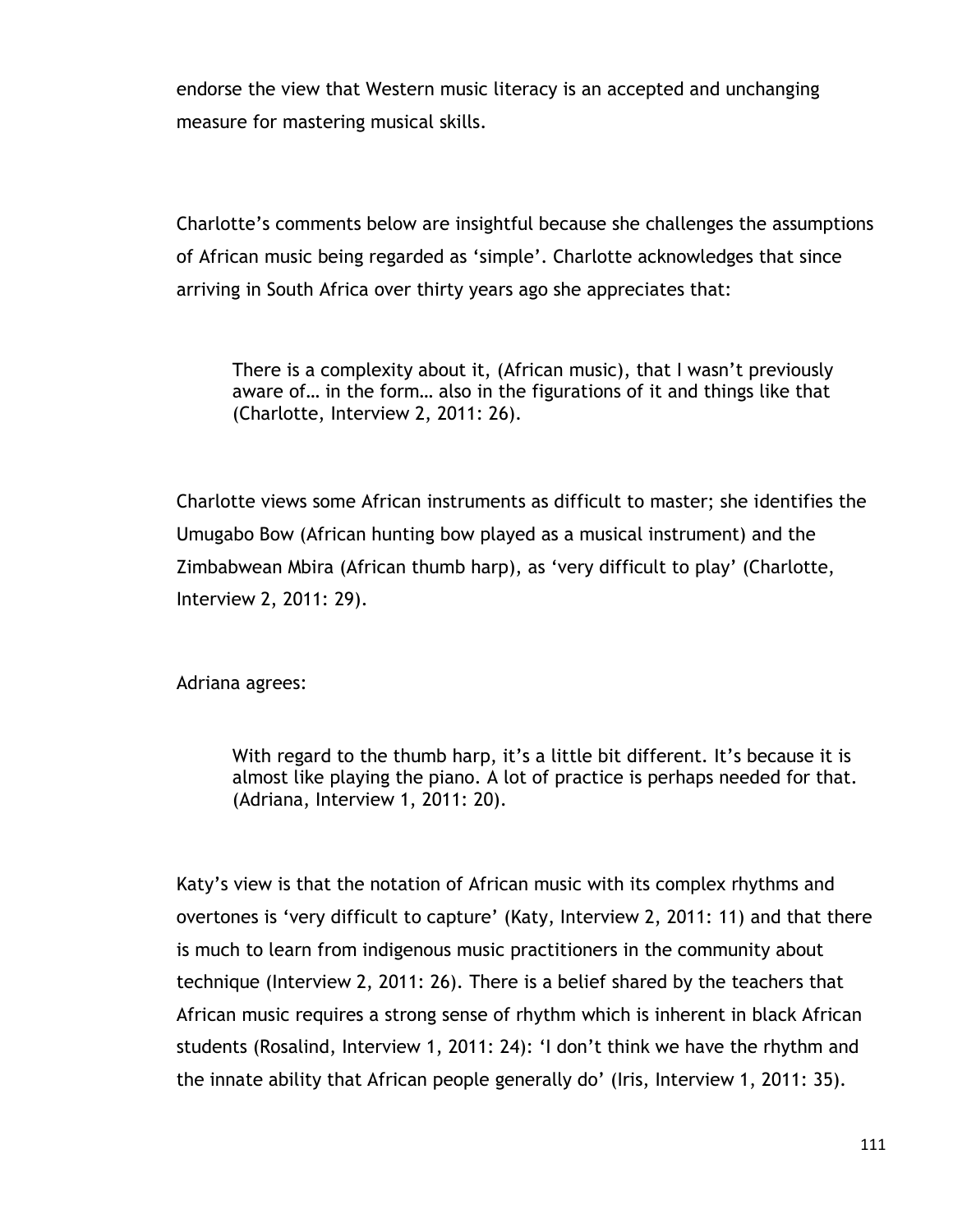African music is seen as an inexpensive way of introducing music into underfunded schools. Roland explains that African music is taught in Ex-model C schools because these better resourced government schools use cheap African percussion instruments 'because its successful and it's catching' (Roland, Interview, 2, 2011: 21). Mary also discusses the issue of resources. Western music resources are easily available whilst African music teaching and learning material "lacks quality" (Mary, Interview 2, 2011: 28). She believes that this shortcoming gives African music the reputation of being "inferior" to Western music (Interview 2, 2011: 24). Furthermore, she explains that teachers in schools that do not have music departments attempt to teach non-Western music when they are not knowledgeable about it. This causes a large gap in knowledge which makes it difficult for their students to take music as a matriculation subject in the last two years of schooling. Whilst the NCS gives guidance for content in music lessons from primary through to high school, the reality for Mary as a school music inspector is that the music policy is generally not being enacted in the classroom:

What's happening in class is not what I'm being given here in the files you know. It's not reflected. What I'm given in the files is different from what's happening in class (Mary, Interview 2, 2011: 20).

Niles speaks about attitudes in terms of personal preference. He states that "white people actually get tired of the black music" (Niles, Interview 2, 2011: 12) mainly because of what he sees as its repetitive quality which is an extension of the description of simplicity in African music discussed by the teachers. He also observes that because African music is played in a group it makes it less demanding on an individual (Interview 2, 2011: 15). From a musical perspective it is not entirely clear what Niles means by this last observation. In his interviews he speaks about the integrity of Western orchestral performances which concern musicians playing in a group. He infers in his comments that come later in this chapter that it is the high standard of his orchestral training that gave him the various opportunities to perform as an orchestral player overseas – one that he regarded as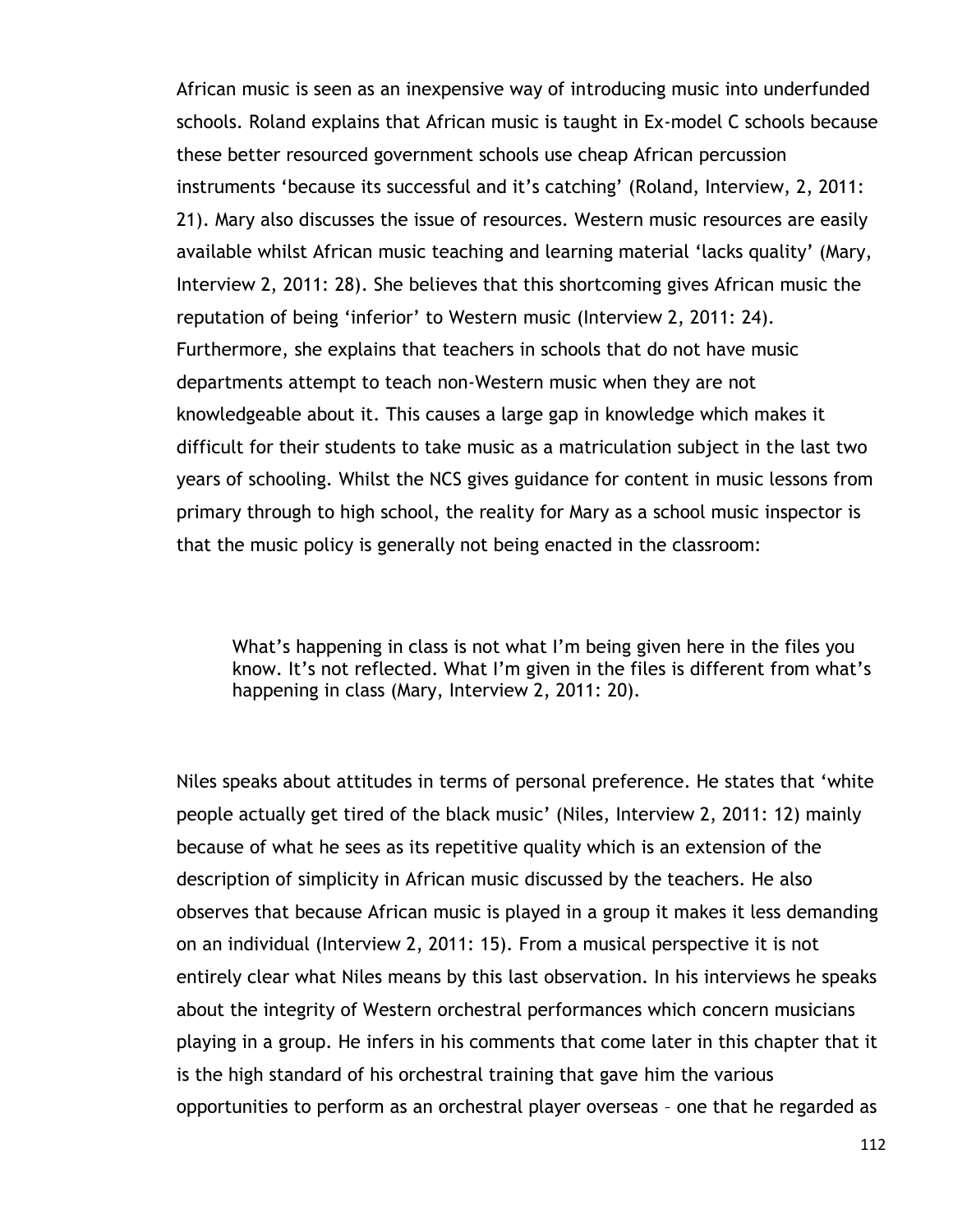an honour and a coveted position as a schoolboy. It may be that he regards African group music as less demanding on participants because of his early personal experiences that were restricted to Western ensemble performances.

Katy"s position is quite different. She feels that African music is complex but because there is "no structure" to analyse it, people think of it as being simple. She believes that deeper analysis would reveal the intricacies that lie within the music – such as complex rhythmic structures and quarter tones. For her African music would improve if black people wrote about black music policy: "White people are still writing (about black music), and unfortunately most of the time they write crap' (Katy, Interview 2, 2011: 19). Katy"s vehement view on who writes South African music policy is an extension of the differences that participants perceive between African and Western music – principally the teachers comment on musical structure which in African music is regarded simultaneously regarded as simplistic because of its repetitive nature as well as considered complex due to cross-rhythms and sliding tones that are difficult to notate. It could therefore be said that African music is being positioned as a radically different actuality to Western music. Furthermore, Katy is convinced that the racial identity of policy writers is of paramount importance to insightful and meaningful writing about music education in this country. Her position disrupts the general tone of curriculum documents that cite constitutional aims for a united and homogenous South African population. Such an aim becomes problematic since policy texts (in particular CAPS, 2011) refer to a number of different genres of African music suggests that the term "indigenous music' might be more suited to being referred to in the plural - 'indigenous musics'.

Of course, as I noted earlier in Chapter 2, the issue of using the term indigenous is not unproblematic. Speaking of indigenous music(s) raises the issue of whether there should be "legitimation" or "validation" of indigenous music, something that Horsthemke (2004: 33) considers as "completely misguided". His view relates particularly to his critique of indigenous knowledge which he states is often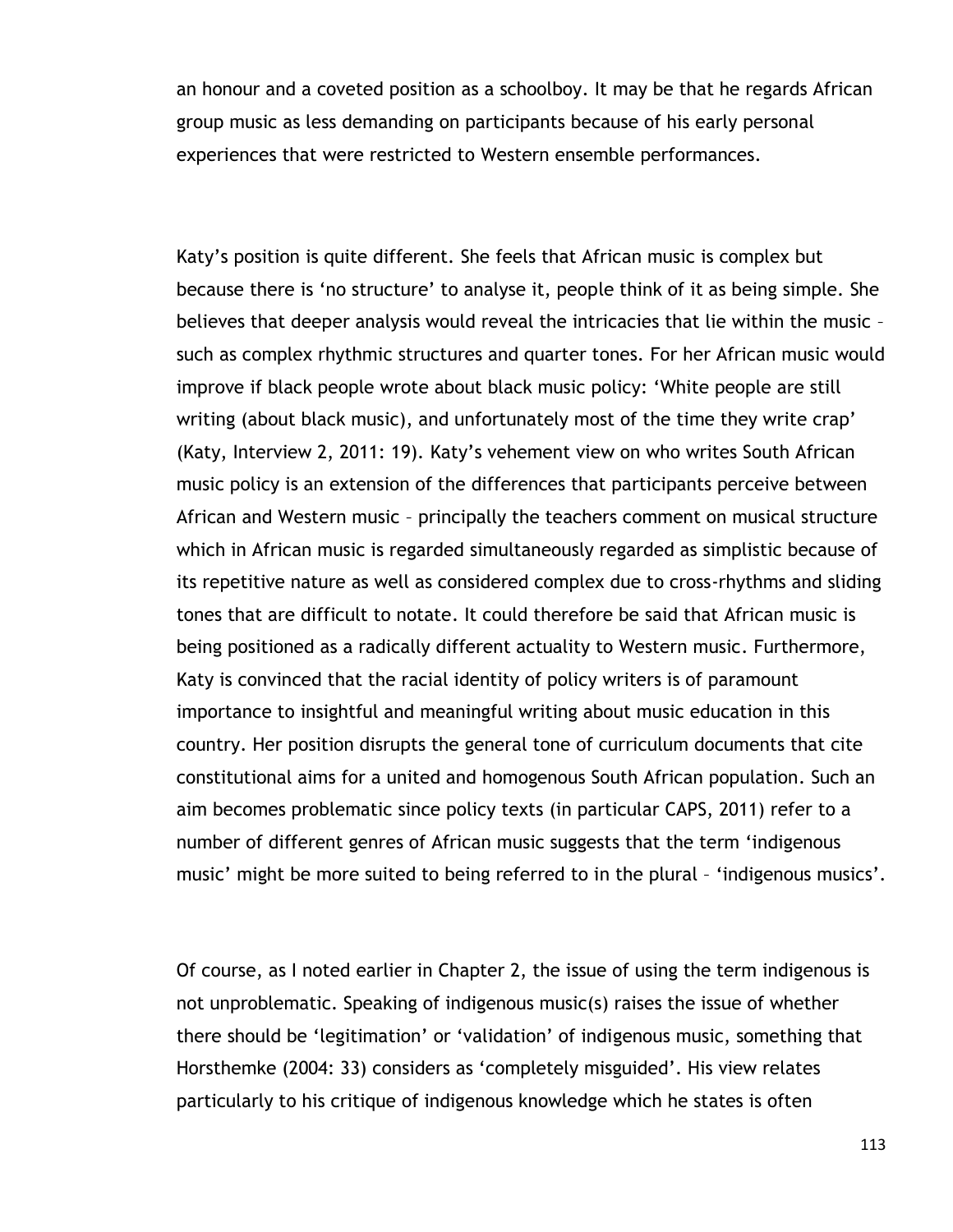"unquestioningly employed as an umbrella concept to cover practices, skills customs, worldviews, perceptions as well as theoretical and factual understandings" (Horsthemke, 2008: 134). As such, the term fails to adequately consider what is meant by the knowledge 'beyond the sense of practice or skill' (Horsthemke, 2008: 135). For Horsthemke, indigenous skill or indigenous practices are more legitimate terms, but the term indigenous knowledge risks cultural relativism (Horsthemke, 2008). I have mentioned earlier in this dissertation that I argue for an overarching conception of musical knowledge that transcends genres and resists relativism. I would also agree that legitimation or validation of different expressions of musical knowledge is not appropriate. Indeed, the South African curriculum does not support the position that one type of music is superior to another, leaving some forms of music requiring additional validation. The message reinforced in CAPS (2011) is that the virtues of diverse musics should be recognised. However, some music teachers in my study appear to be inadvertently interpreting the oral tradition of African music to be less demanding on learners and the unspoken suggestion is therefore that IAM is, in some way, less robust as a knowledge system than is WAM.

The teachers" personal music histories reflect tensions and dissonances within the wider context of the historical canvas of South Africa. Many of them have lived the history of apartheid and felt the consequences of its impact. Katy's experience was of growing up in "serious apartheid" where "anything to do with white people, it was a no-no" (Katy, Interview 1, 2011: 3). Despite that, Katy was drawn to Western music as a schoolgirl as a result of her early training from black teachers who were themselves schooled in the Western tradition. She "loved" Western music and was "hooked" on it and taught well by 'black teachers trained in the Western way' (Interview 1, 2011: 8-9). Western music being taught by black teachers was particularly significant during apartheid where a centralised and discriminatory curriculum policy system, based on segregating races, was firmly in place. There is a poignant moment when Katy, as an undergraduate, realises that she is caught between two worlds – Western and African and when she diverges from Western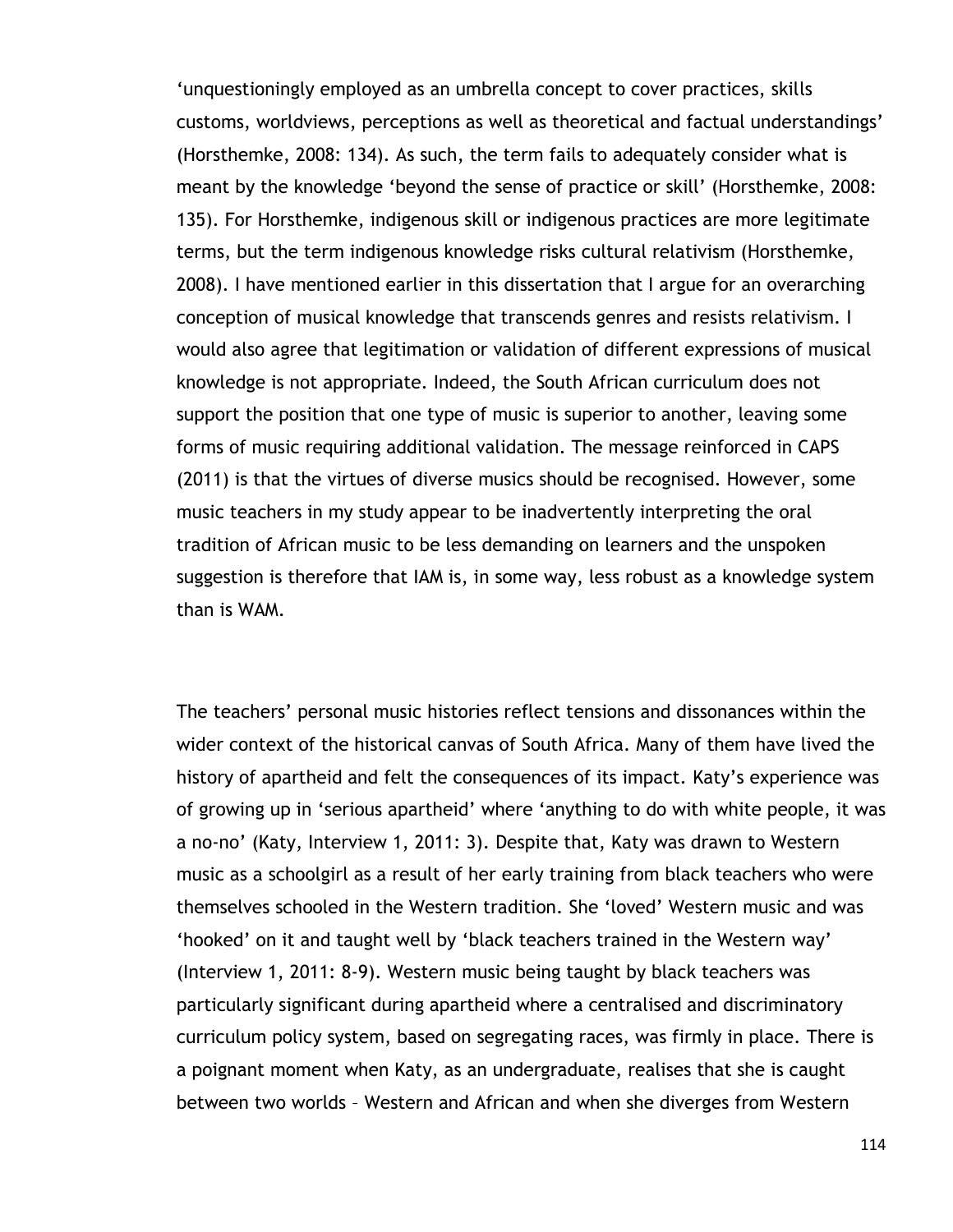classical music to Jazz. She is convinced that school music continues to underrepresent African music and it is her experience that not enough research is being done on introducing African music into schools (Interview 2, 2011: 39).

By sharp contrast, Niles was nurtured to appreciate Western music. He was supported by his family and school and unlike Katy, the studying of Western music was expected of him and was "a natural course" (Niles, Interview 1, 2011: 1). Whilst at school, Niles had individual piano and double bass lessons, attended orchestral courses, studied Western theory, harmony and history, played in a chamber group, was a member of the National Youth Orchestra and was given the chance to perform on overseas tours. The specialist musical knowledge he gained at the University of Cape Town (UCT) "with only a hint of African Music" (Interview 1, 2011: 4) prepared him for teaching Western music in schools. Unlike Katy, he never had any doubts about how he would use his Western music education. He remains unconvinced that music can contribute towards a national identity:

…we are a long way off the NCS goal of building a shared national musical heritage and identity (because) we don"t really know what our national musical heritage or identity is in that regard' (Niles, Interview, 2, 2011: 33).

Differently, Nathalie"s view on musical taste is that diverse musics can bring people together. As one of the younger members of the research cohort she attended school after the end of apartheid. Her experience of music is based on celebrating diversity. She describes how school choirs present a variety of repertoire which for her exemplifies their acceptance of the different cultures. Furthermore, winning choir competitions is a matter of school pride and learners maximise their chances of success by singing songs that showcase their musical abilities with styles they have become familiar with. For her success and diversity are important aspects of cultural affirmation and empowerment, making choirs an important part of school music.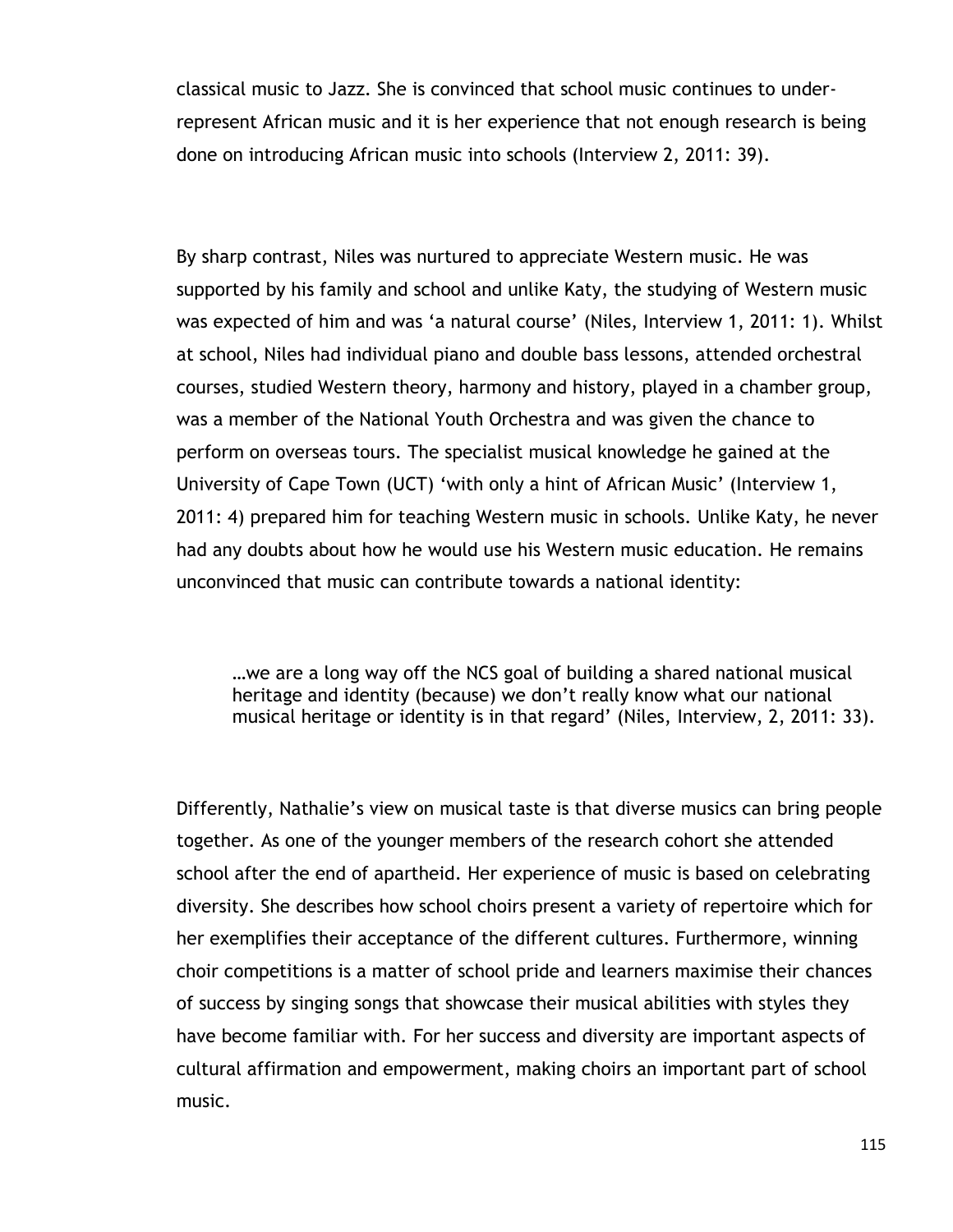You find that there are English songs, there are Afrikaans songs, there are Zulu songs, there are Sotho songs and that brings people together. And you find people are competing to be the ultimate best musically (Nathalie, Interview 2, 2011: 20).

Lily"s experience as a coloured teacher who studied music during apartheid excluded her from entering institutions for white people. For her, most music teachers are Western trained and therefore learners should be encouraged to share their knowledge of African music with their teachers and classmates. The implication is that African music can be shared in this way because of its role in everyday life.

But then again you"re sitting with a class full of students who can help you. They"re sitting there with a rich repertoire, a rich background, knowledge, experience of their cultural music background, which the teacher can tap into (Lily, Interview 1, 2011: 25).

Lily also perceives that some teachers may not always be willing to engage with different musics, thereby highlighting the challenge of presenting diverse musics in the classroom.

It will depend on the teacher in the classroom, whether the teacher is open to expose the learners to African music. Because we know teachers have their preferences. They"re not always going to be willing to expose all types of African music in the class (Lily, Interview 1, 2011: 25).

Rosalind did not want to discuss apartheid. She made that clear in her initial request that her interviews for this study avoided 'political aspects': 'when I feel I have to defend myself or any culture due to it, it's just not my thing' (Rosalind, Interview 2, 2011: 1). However, Rosalind's attempt to disconnect herself from a curriculum with aims based on the ideas of respect for others and otherness could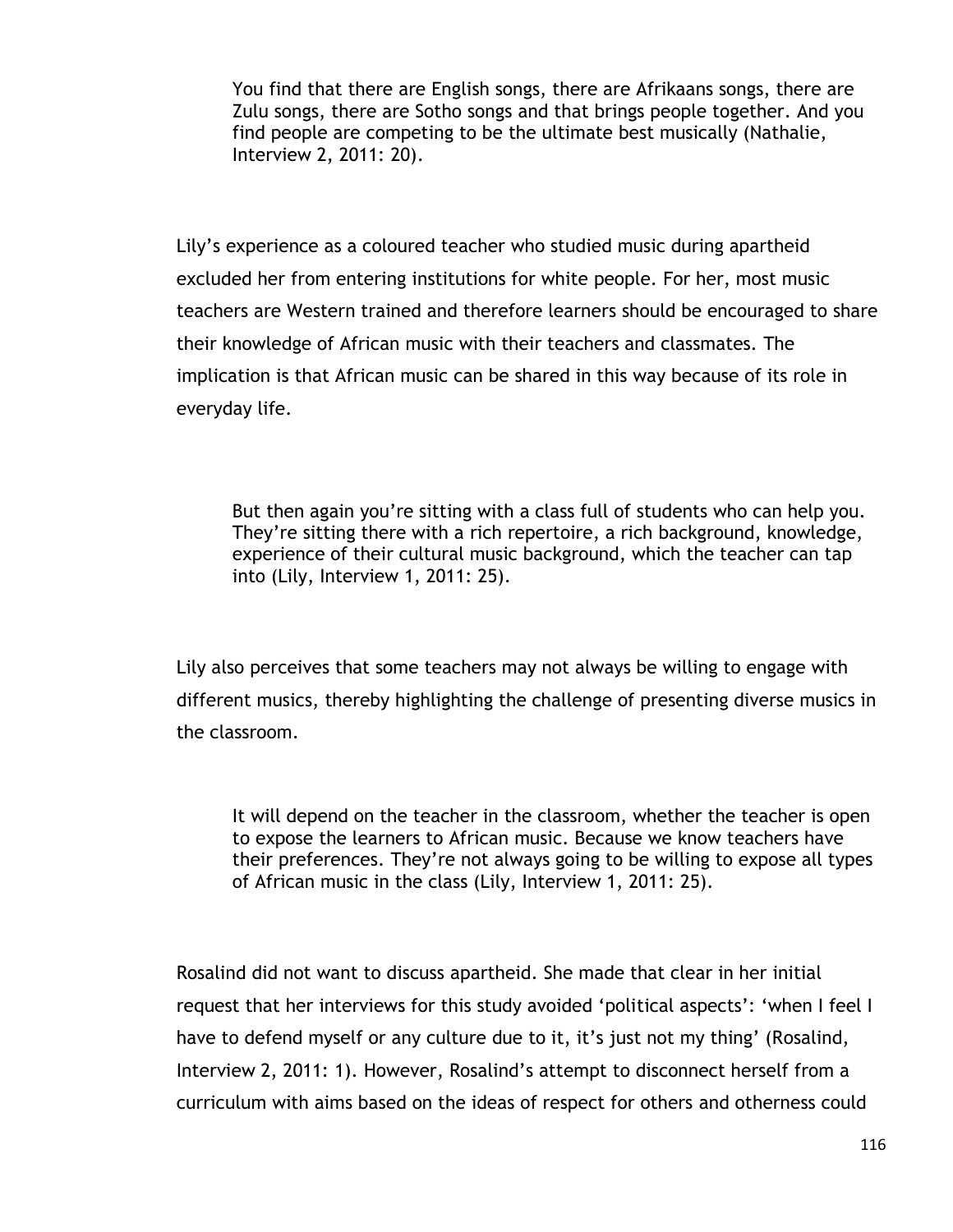not be sustained during her two interviews. Her identity as a South African growing up during apartheid meant that she could not separate herself from what took place in her country. Despite her declarations to the contrary it is evident that she not only recognises the need for reconciliation but supports the curriculum in its goals to overcome historical injustices:

Let's get done with these issues, and let's fix what we can about what happened in the past so that we can become more of a unit (Rosalind, Interview 2, 2011: 3).

Iris positions the value of music in terms of what it offers students. Those who wish to study music seriously would study Western music and those who want to 'appreciate' music would participate in African music. To this end she suggests that there are two agendas in music education. One is to "unite people" and the other is to "separate people". This separation indicates that there is a need for two types of music teaching:

African music is a tool to unite people and Western music separates those who want to specialise in music to those who want to appreciate music (Iris, Interview 2, 2011: 35).

Iris believes that there is a place for both approaches. Uniting people involves "general music training" where the purpose is to offer a general education and at the same time identify children with particular aptitude for specialist training suggesting a need to:

…identify kids who are good at what they do or who have a particular innate ability of a particularly talent, and then continue through the system in a specialised way (Iris, Interview 2, 2011: 37)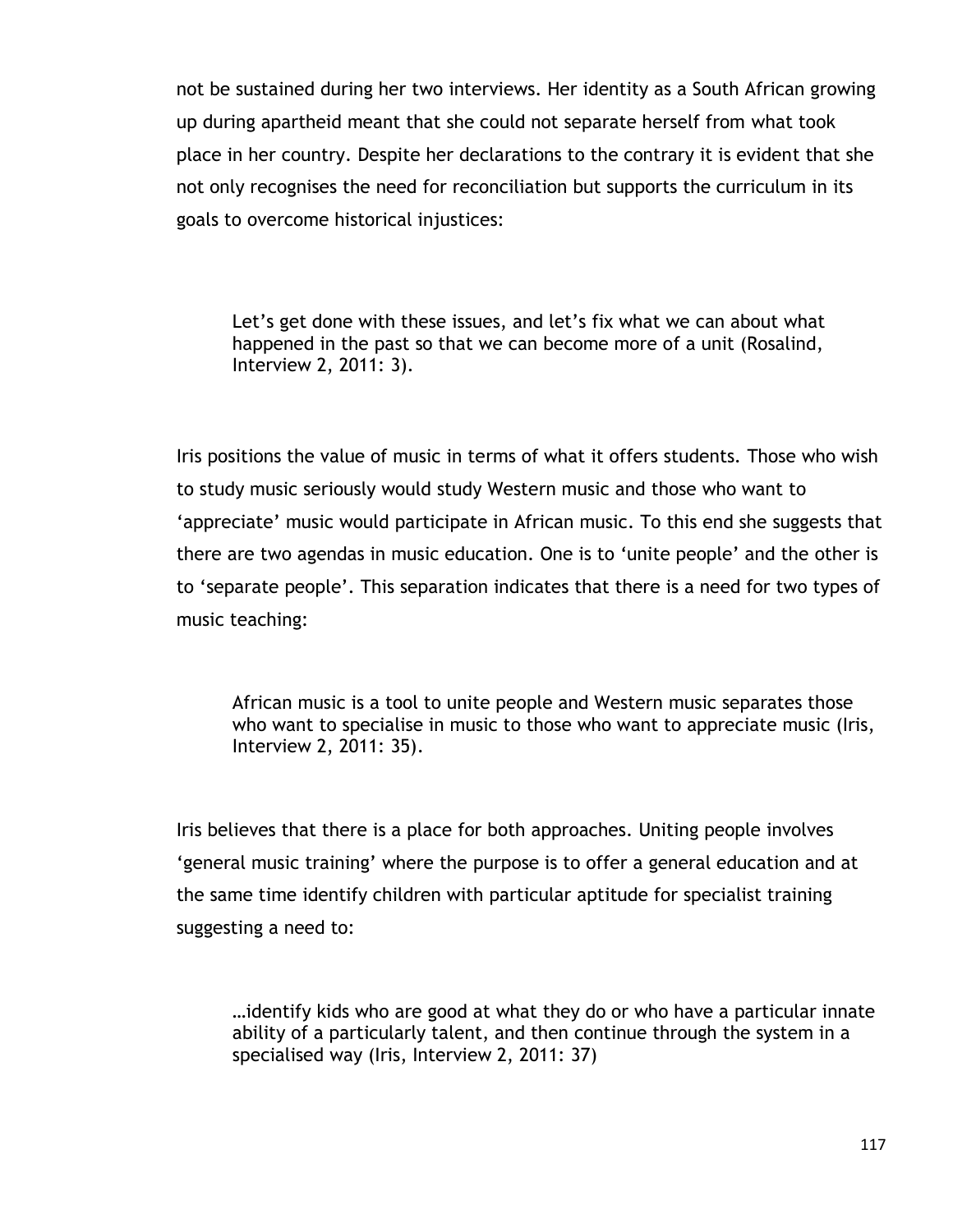## **Classroom music and subject music**

From the teachers' explanations of their backgrounds, what emerges is that they see music teaching as divided into two distinct types: classroom music and subject music. They explain the difference as classroom music being taught at primary school and the lower grades of high school where classroom teachers could teach music through singing songs and listening to music. They could also engage in a cross curricular approach where they could work in co-operation with their colleagues on a theme or idea that could span a number of different disciplines. By contrast, subject music prepares students to take music as a specialist area for their matriculation examinations and they are expected to have specific knowledge in theory and history of music as well as demonstrate an accomplished level of technical skills. The levels required are described as being at least at Grade V theory and practical external examinations. Often students have Grade VIII levels for these subjects to gain entrance into University to study music at degree level.

Lily recommends that music should be taught as a specialist subject from Grades 10-12 and as a general classroom subject before that stage (Lily, Interview 1, 2011: 33 and Interview 2, 2011: 7-9). She aligns her course content for trainee classroom music teachers to this end. Her view is that because the majority of her students have very limited or no prior knowledge of music when they are accepted on the course this would make them better equipped to teach general classroom music in primary schools rather than subject music in high schools: "they can"t teach Grades 10,11 and 12 subject music at all" (Interview 2, 2011: 9). The National Curriculum Statement (NCS, 2003) policy aims of diversity and widened access into music have influenced the design of the 'Music in Education' courses she teaches. Her students are encouraged to work with graphic notation, (rather than traditional Western notation), play African percussion instruments, sing in choirs with a high content of indigenous folk and praise compositions and be involved in a lot of group work. Just as two types of music learners are emerging from contemporary music aims, it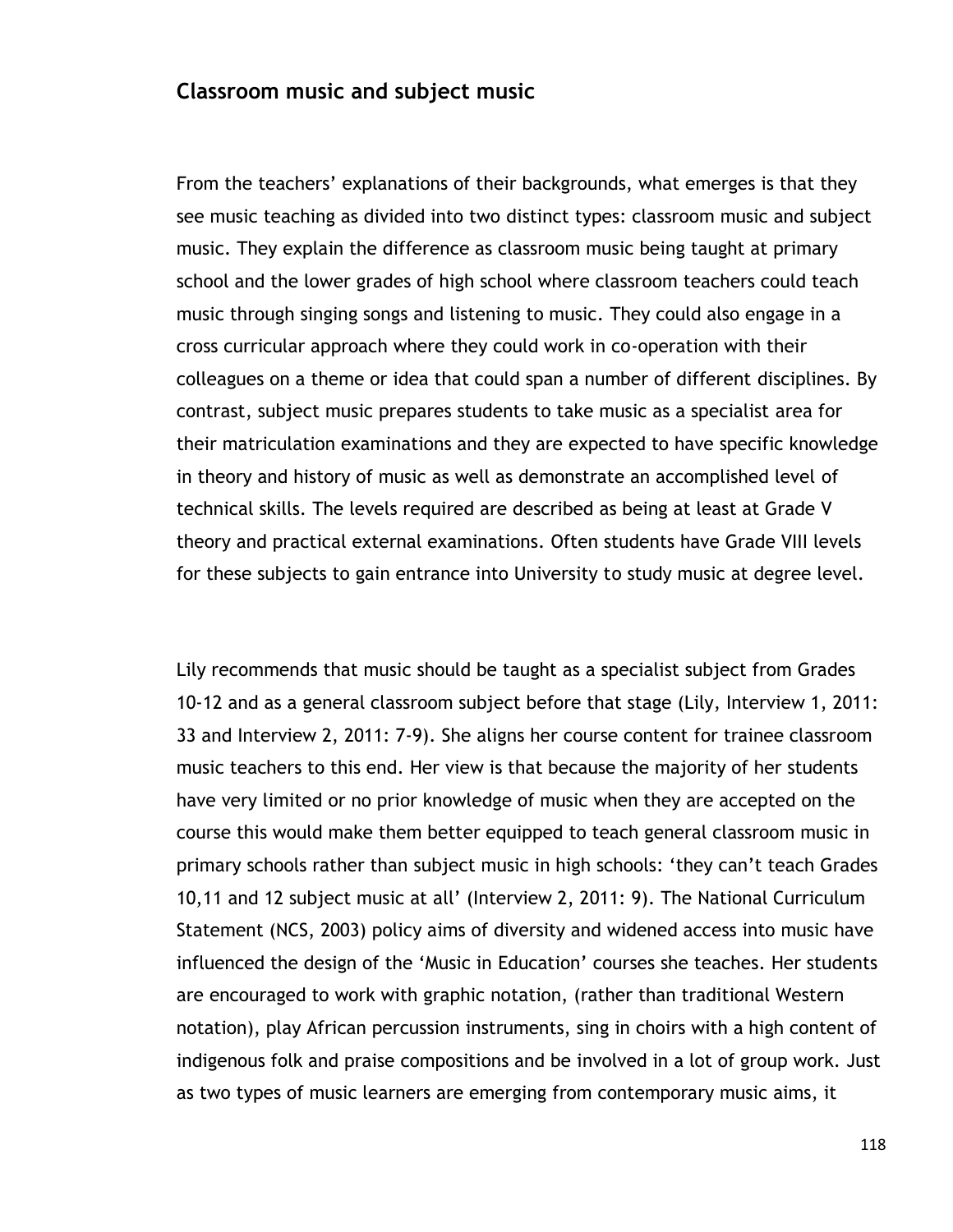seems that the same division is occurring in teacher training. The suggestion is that teachers and learners with high knowledge and skills can teach subject music and those with lower order skills are better suited to classroom music.

Teachers are of the opinion that students who choose to matriculate in music require extra, private lessons to prepare for their examinations. Private schools are seen as more able to provide music as part of the school curriculum with parents being able to afford one-to-one, weekly private instrumental lessons. State schools appear to be under-resourced and many schools do not provide music as a subject that can be taken in high school. Students attending these schools sometime attend "magnet school" that offer outside students the chance to take lessons in their music centres. Tracey and George work in Ex-model C schools that act as magnet schools with music centres used by outside students. Tracey points out that music is not a priority for these students:

Being poor, going by taxi<sup>31</sup>, not having something to eat. So I really think that they don't think about music as we think about it. It's not being part of their lives so much. The folk music yes, but not the Western kind of music (Tracey, Interview, 2, 2011: 31).

From the above quote it seems that the magnet schools cannot prepare students to reach high standards of instrumental skills and are therefore unable to meet the demands of the Grades 10-12 learning outcomes in the Curriculum and Assessment Policy Statement (CAPS, 2011). Magnet schools offer a different kind of music lesson which is aimed at offering students general knowledge of some basic aspects of Western music. Tracey does not think that these students would be in a strong position to take subject music at high school because the gap between Western music and African folk music "is actually the most difficult because that is that"s

 $\overline{a}$ 

 $31$  The Johannesburg 'taxis' are minibus unmetered vehicles and the mode of transport that many low income residents rely on to get to work and school. Although the fares are low, they have the reputation of being unsafe.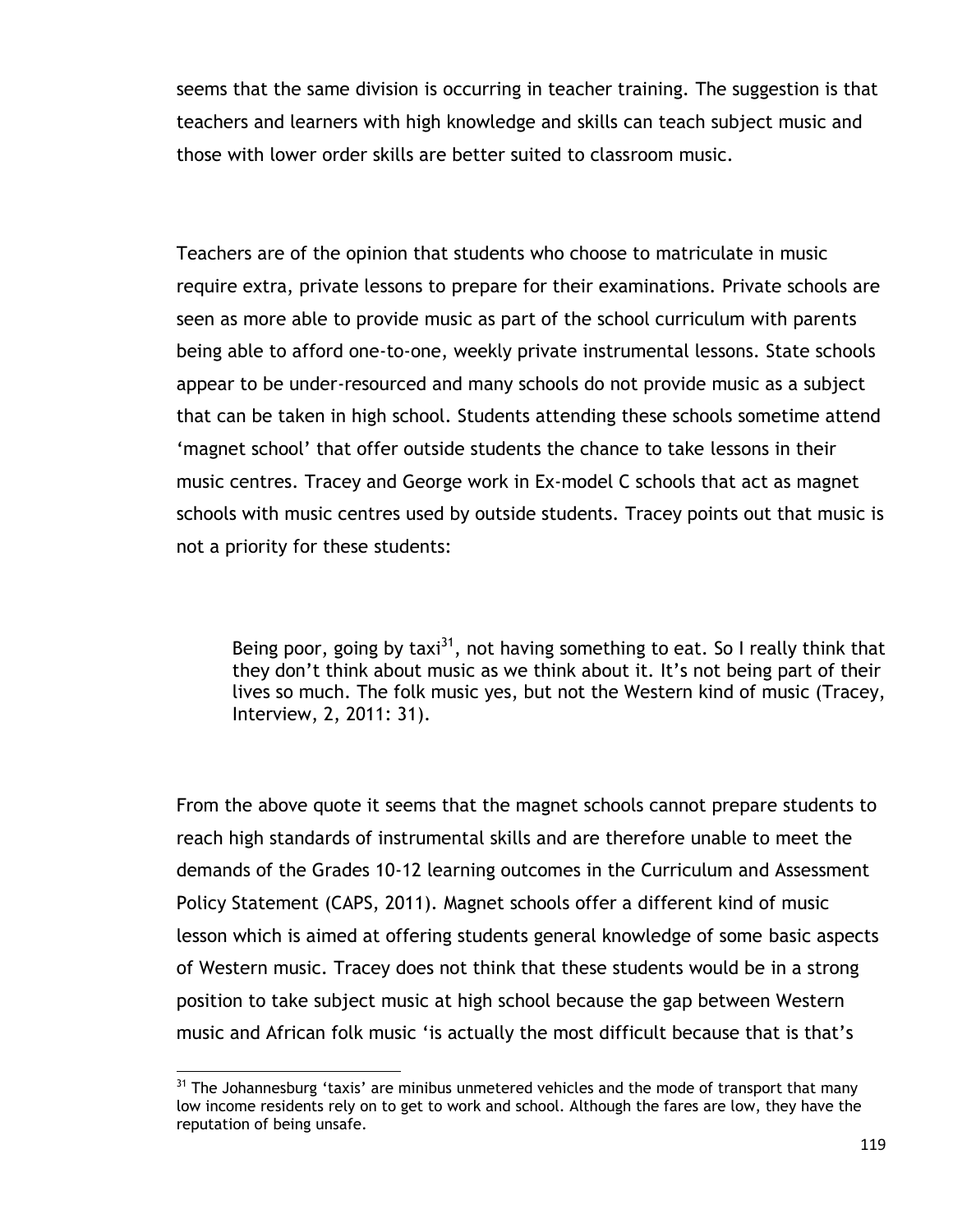the widest, the furthest apart of all the genres I would say" (Interview 2, 2011: 34). Mary"s experience of magnet schools is that they are not properly resourced or supported by government funding: "they"ve got no instruments, they"ve got no resources, they've got nothing' (Mary, Interview 2, 2011: 31). The lack of resources is an on-going source of concern for teachers who cope with this shortcoming in different and imaginative ways.

George"s response to the lack of resources has been to write a series of text books (a project he funded himself) which he feels will make it easier for learners and teachers to access music. The books are aimed at assisting classroom teachers without music knowledge to teach music at an elementary level.

…my whole idea is to equip teachers who are non-specialist, to be able to, with confidence, teach it (music) and actually do something with music in their schools (George, Interview 2, 2011: 9).

The books take a cross-curricular approach and contain songs that represent the eleven official African languages spoken in South Africa. The reasoning is to "make the teachers world a bit bigger and to enrich their lives" (George, Interview 2, 2011: 11). The diverse musics represented in his books align with the National Curriculum Statement (NCS) aims for cross-curricular teaching and the promotion of diversity in the music curriculum.

Adriana"s approach to promoting music in ill-equipped schools is to make her own indigenous instruments: 'I've made drums, I've made shakers, I've got bells and a whole lot of different things" (Adriana, Interview 2, 2011: 7). She involves her students in the making of these instruments and believes that in this way she encourages participation and enjoyment of music to those not familiar with the subject. This is an approach that is compatible with post-apartheid curriculum aims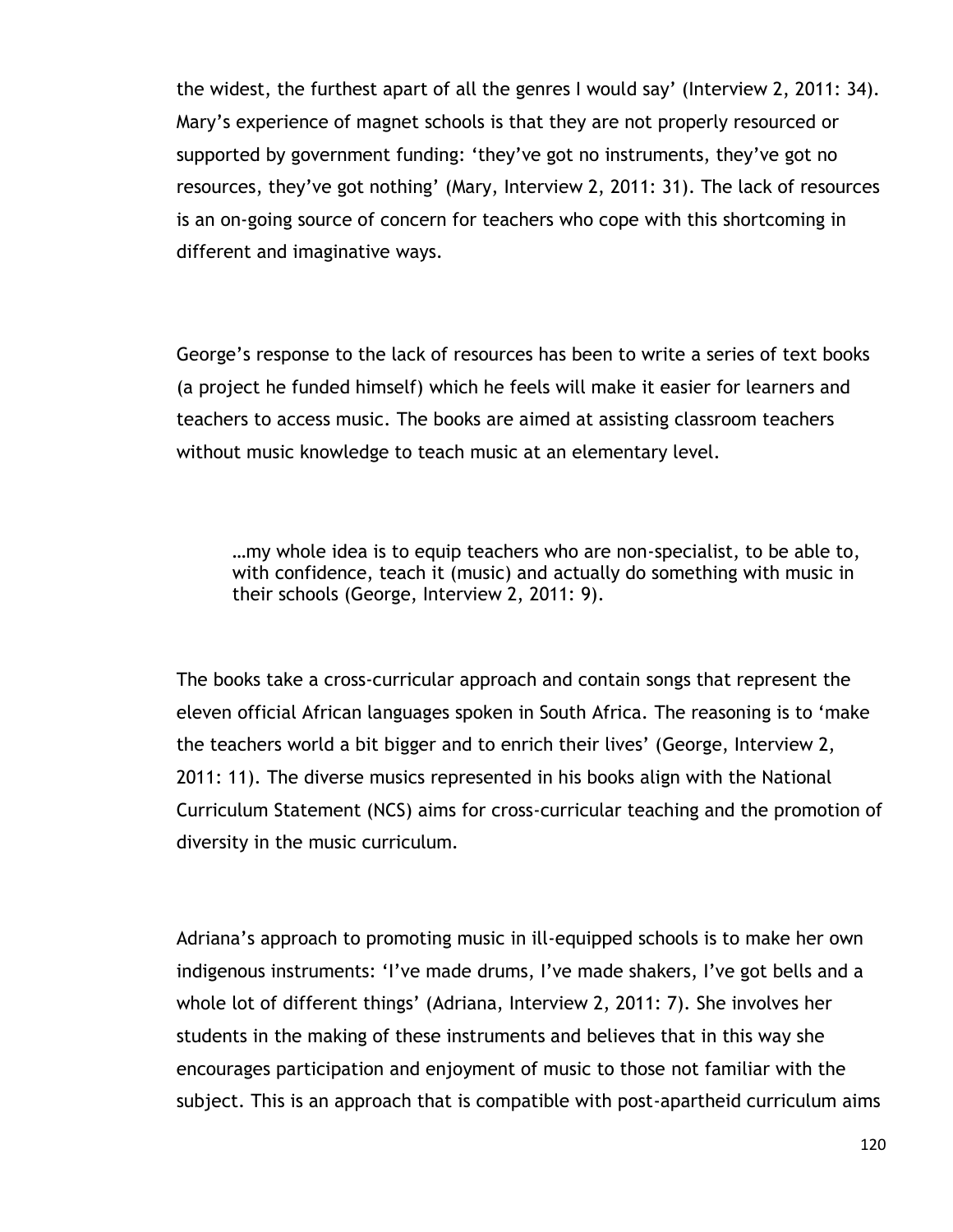that have been put in place to "address barriers to learning and how to plan for diversity" (CAPS, 2011: 5).

You know, playing the marimba is fun. Playing the drums is fun. And it"s relevant to them. It's part of their culture, it's part of every African culture, playing the drums you know (Adriana, Interview 1, 2011: 18).

Natalie is keen to include all students and is particularly concerned that special needs children are not left out of music lessons. These children are encouraged to participate in her lessons through music appreciation topics. She talks of inclusive education as a means of stimulating a learner"s interest in music without intimidating them with rules and regulations so that "each learner feels valued, feel as if "I can say anything without being laughed at" (Nathalie, Interview 2, 2011: 31). Nathalie refers to herself as a "sort of mediator between music and the child, linking the child to the music and music to the child" (Nathalie, Interview 2, 2011: 31) and believes that she is addressing inclusivity, another stated aim of the South African curriculum (CAPS, 2011: 5).

There is a sense from the participants that they have expanded their roles as music teachers in a way that can be described as "extended professionalism" (Harley *et al.*, 2000: 292) referred to in Chapter Two of this dissertation. I don"t think that the participants have recognised that they have widened their responsibilities from the traditional prescribed role of the effective teacher whose "restricted professionalism refers to teachers whose thinking and practice is narrowly classroom –based rooted in experience rather than in theory" (2000: 292). Rather, the teachers appear to have taken on 6 roles described for the extended professional: teacher, pastoral care-giver, administrator, learning programme designer, lifelong learner and community worker (adapted from Harley *et al.*, 2000: 292-293). This is evident in the way that they creatively and confidently engaged with their pupils even if when they have had to expand their knowledge-base and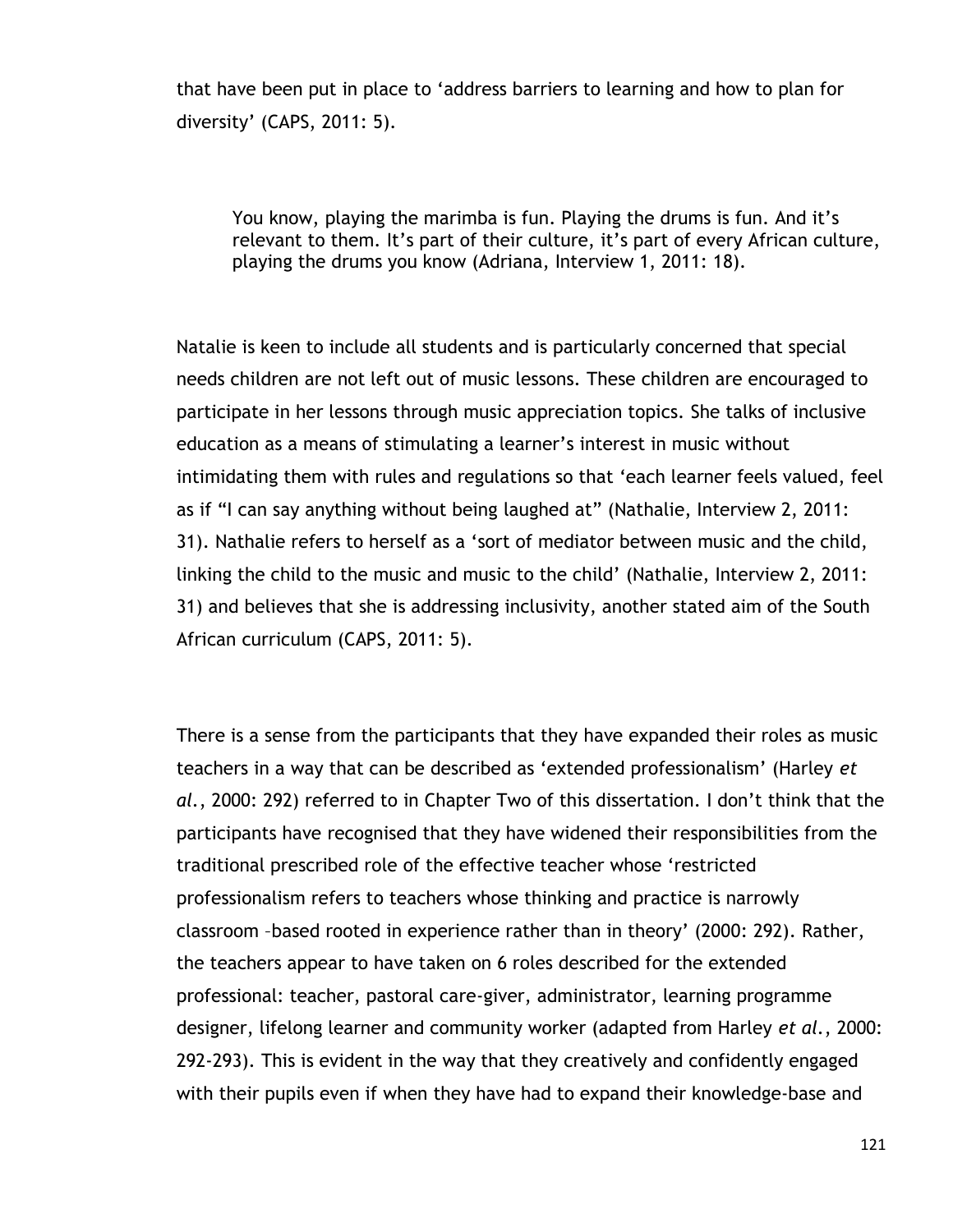taken initiatives to produce materials, which in some cases have been at their own cost. This attitude demonstrates a large degree of professional commitment.

Katy does not think that indigenous music is particularly valued in schools. Katy explains her understanding of "indigenous music" as "African" music which is emotionally "deep" and reinforces the notion that African rhythms and melodies are "difficult to write down" (Katy, Interview 2, 2011: 9-11). Her experience at a famous leadership academy for girls (that has a well-resourced music department) has proved to be frustrating. For her 'music is cultural' (Katy, Interview 2, 2011: 36) and therefore there is a need to study indigenous instruments in order to "pride ourselves as South Africans" (Interview 2, 2011: 36). Her attempts to bring in indigenous music practitioners from the community were short-lived and she was told that Western music practices in the school music syllabus would prevail (Katy, Interview 2, 2011: 37). The rationale given was that the school strived for their underprivileged students to have the best academic experiences and be able to reach international standards in all subjects. This South African school has abandoned the CAPS document in favour of the International Baccalaureate despite the efforts of Katy, its Head of Music, to promote local curriculum values.

Rosalind believes that CAPS encourages learners to "express what they feel, what they think, what"s happening in their environment, what their rights are" (Rosalind, Interview 2, 2011: 22). She feels that a cross-curricular approach to classroom music can help to implement this aim through awareness of topics such as HIV/Aids and Rape (Rosalind, Interview 2, 2011: 22-23). She draws a distinction between this type of local music education and a more global one that requires special knowledge such as analytical and compositional techniques.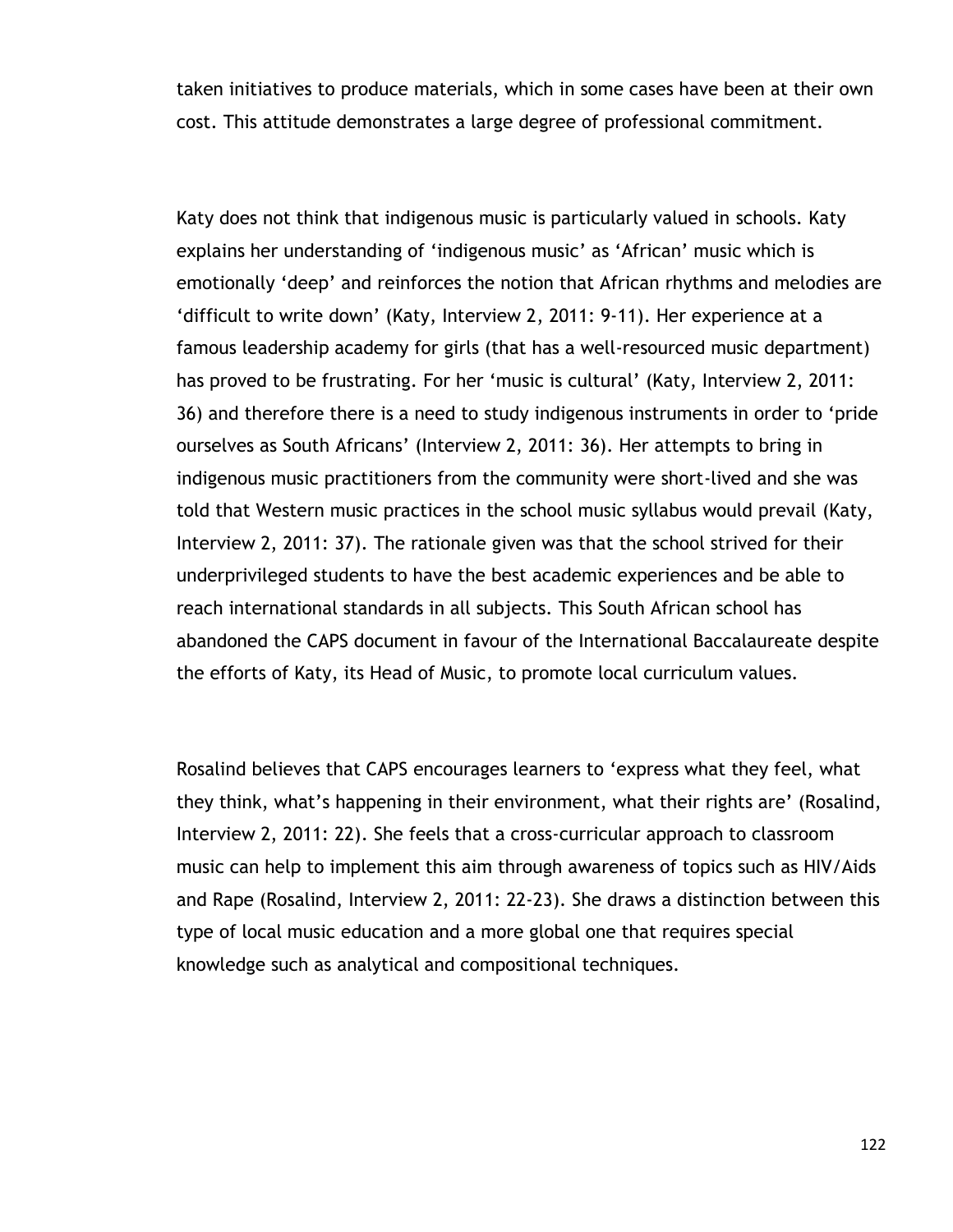Composing can be a huge challenge. They have this idea and how to bring it out. And they must actually fight it out. Like you will fight out a Maths problem… and analysing musical works can become very tough (Rosalind, Interview 2, 2011: 27).

Roland is in agreement with the policy that seeks to link the learning of African music with the strengthening of the African identity:

Give ourselves a little bit more of an identity and let"s see the world through indigenous African music before or at the same time we see it through other traditions (Roland, Interview 2, 2011: 15).

However, he goes on to explain that if his students want to pursue music as a career then they should:

First and foremost do Western Art Music. If they want to have an experiential education of music then it is appropriate that they engage with indigenous music. The reason that indigenous music cannot replace Western music is because currently there is no education system for us to continue or propagate the African Indigenous music way of doing things (Roland, Interview 2, 2011: 15).

Iris is unhappy that her achievements as a Western-educated musician are underrated. Her impression is that teachers with Western music qualifications are no longer valued. She believes that her skills are being "sidelined" (Iris, Interview 1, 2011: 16) and learners are being uplifted at the expense of gaining "excellence".

So if you can go ping-pong-ping-pong and you can play Three Blind Mice on the black keys you"re okay… whoop-dee-doo… playing a drum is not globally competitive… I can teach you to play a drum in half-an-hour. What kind of expertise and specialisation does that require?... its not excellence. It's just mediocrity… Excellence is excellence. You can"t raise people from obscurity by bringing down those who are excellent… excellence is not the same as uplifting people (Iris, Interview 2, 2011: 7-9).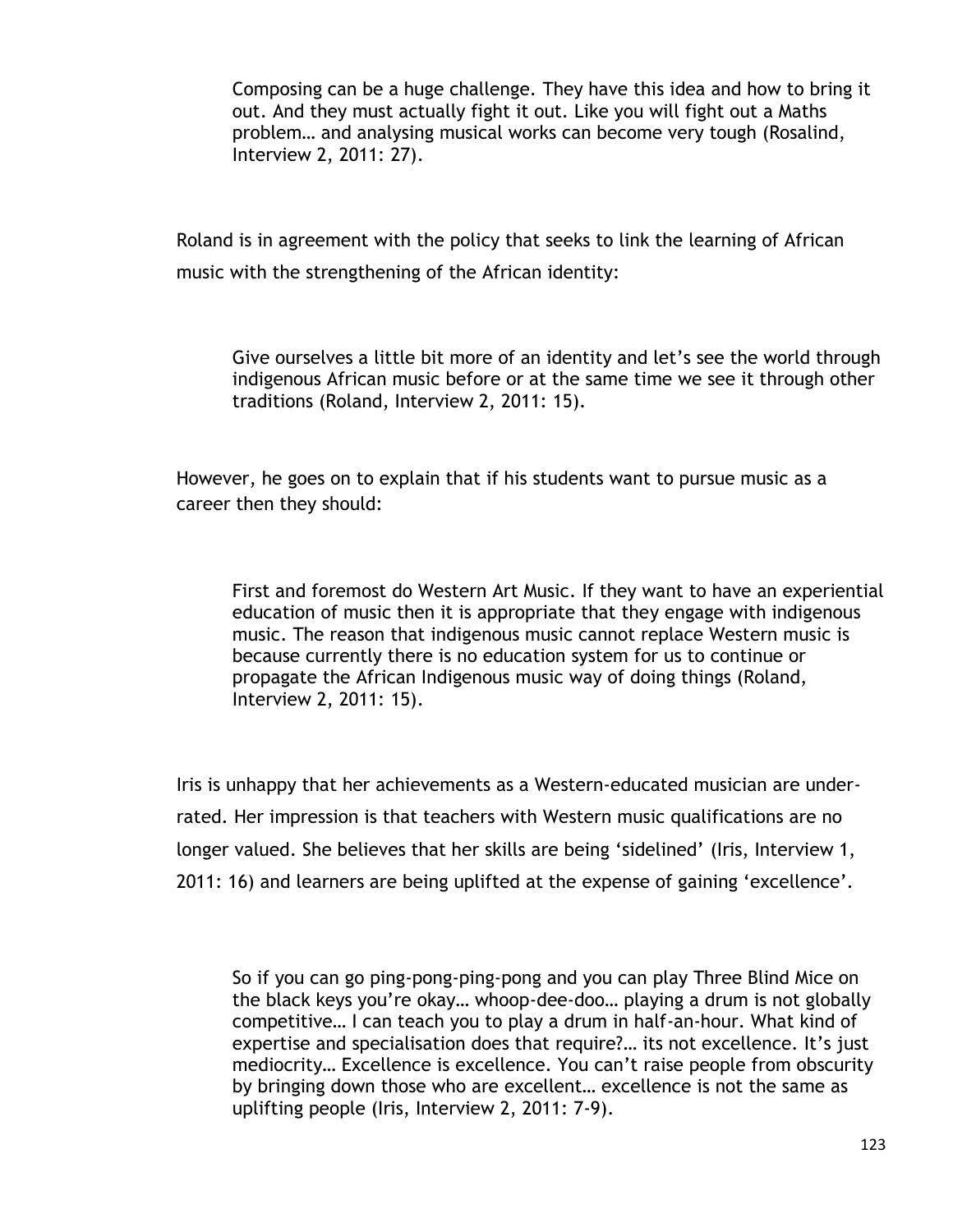In the above extract, Iris has raised two important points: (1) Western music is being devalued and (2) excellence is being confused with elitism. For her, classroom music accommodates the aims and values of a post-apartheid curriculum that is seeking to re-balance music education through classroom experiences of indigenous music. She uses the term "indigenous" music to mainly describe African music. Iris appears to position WAM as a necessary and non-negotiable part of lesson content and regards the insertion of African music as a politically-driven and contextually relevant component of the curriculum. Whilst she sympathises with policy makers' concerns to address a wider and more diverse demographic of learners, she does not believe that this strategy will prepare those students who might want to take music as a matriculation subject and compete in the international space for University admission (Iris, Interview 2, 2011: 8). The divide in music as she sees it is music for upliftment (general classroom music) and music for specialisation (subject music).

Whilst I appreciate Iris' concerns about maintaining a high level of music education in schools I contest her position that WAM should be ranked in first place as the only secure future for music education. Her tendency to polarise WAM and Indigenous African Music (IAM) over-simplifies both the characteristics of these two musics as well as the uniqueness of South Africa's history. I believe that this nation can accommodate and engage teachers and learners of different musical persuasions to transform music education into a pervasive feature of local life.

Mary"s experience of township music leads her to believe that learners from black townships such as Soweto and Alexandra continue to be disadvantaged because of the lack of teaching resources and qualified teachers at their schools.

The only problem being that they get to Grade 12 and they are still not ready for University, they still have to do a bridging course and all that (Mary, Interview 2, 2011: 49).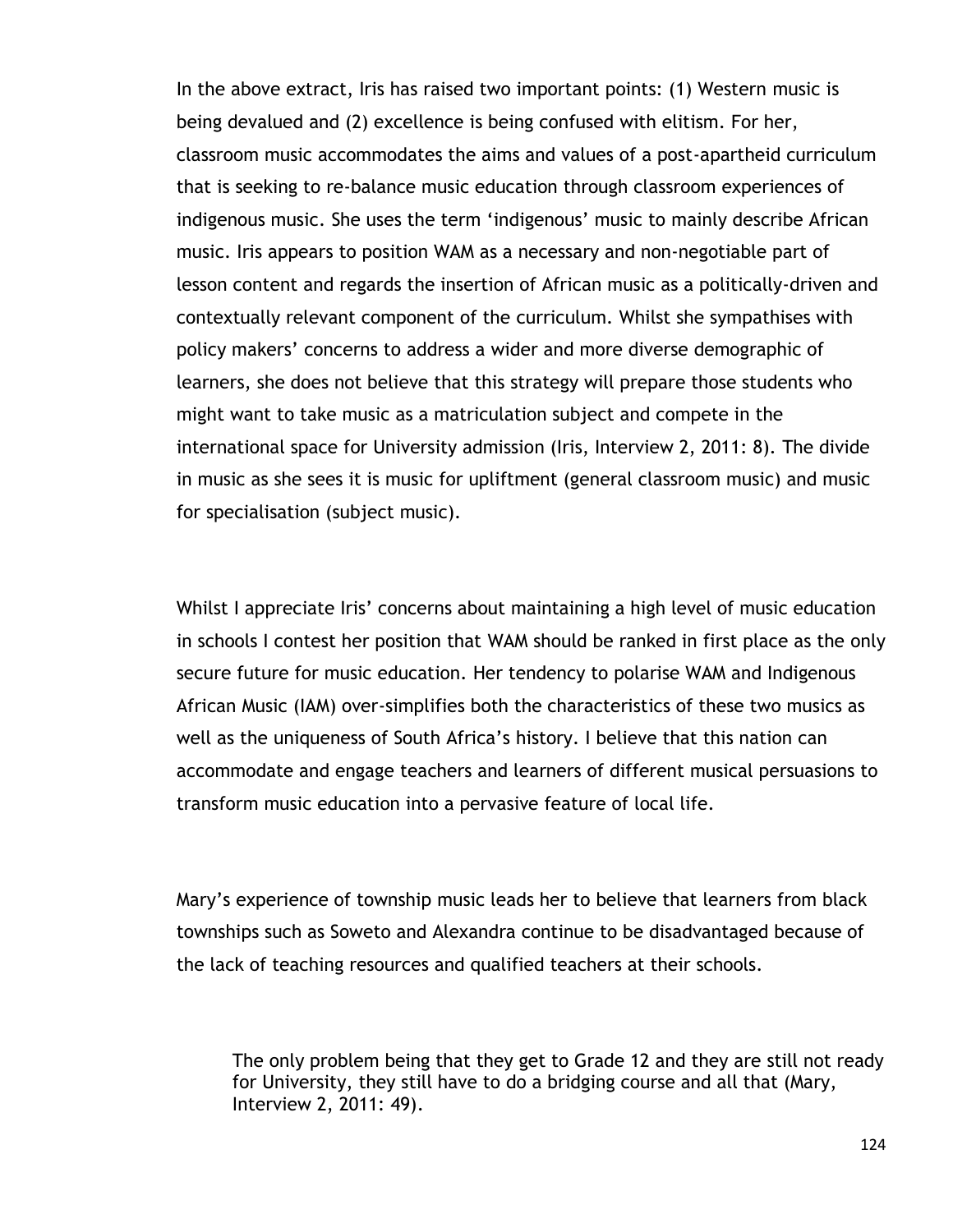In this chapter, the teachers have given evidence of how their own musical education has affected their perceptions of accommodation and valuing both African and Western music. They have answered Numbers 1, 2A and 2B of my research questions.

1 How has the participants" own musical education contributed to their views on the goals, aims and purposes of the new curriculum?

The chapter has illustrated how teachers" encounters with music as students have shaped the way in which they view the new curriculum. All of them have trained in Western music and they have undergone training in music history, music technique and music theory. Consequently, they feel confident to teach Western music in schools that offer music as a subject. Ten of the older teachers experienced the effects of segregated schooling during the apartheid era. This resulted in some of them having the means to study music privately, and/or at school or in black music schools. The remaining two younger black teachers attended schools in township areas after apartheid that they described as having no music departments. However, these teachers attended extra-curricular music schools that catered for black students which prepared them in Western music practices.

The teachers" Western music education has had an impact on their views on the goals, aims and purposes of the new curriculum. The teachers can be divided into the following two groups: (1) those who have had long and protracted exposure to Western music and (2) those who initially experienced only Western music and then were introduced to African music in their tertiary education. There does not seem to be a straight-forward correlation between allegiance to genres of music and musical training. All of the teachers have expressed their support towards the intentions of a curriculum that is based on democratic values. They are however mindful that African music and Western music have different qualities and declare that these differences have influenced their choices of content in their lessons. To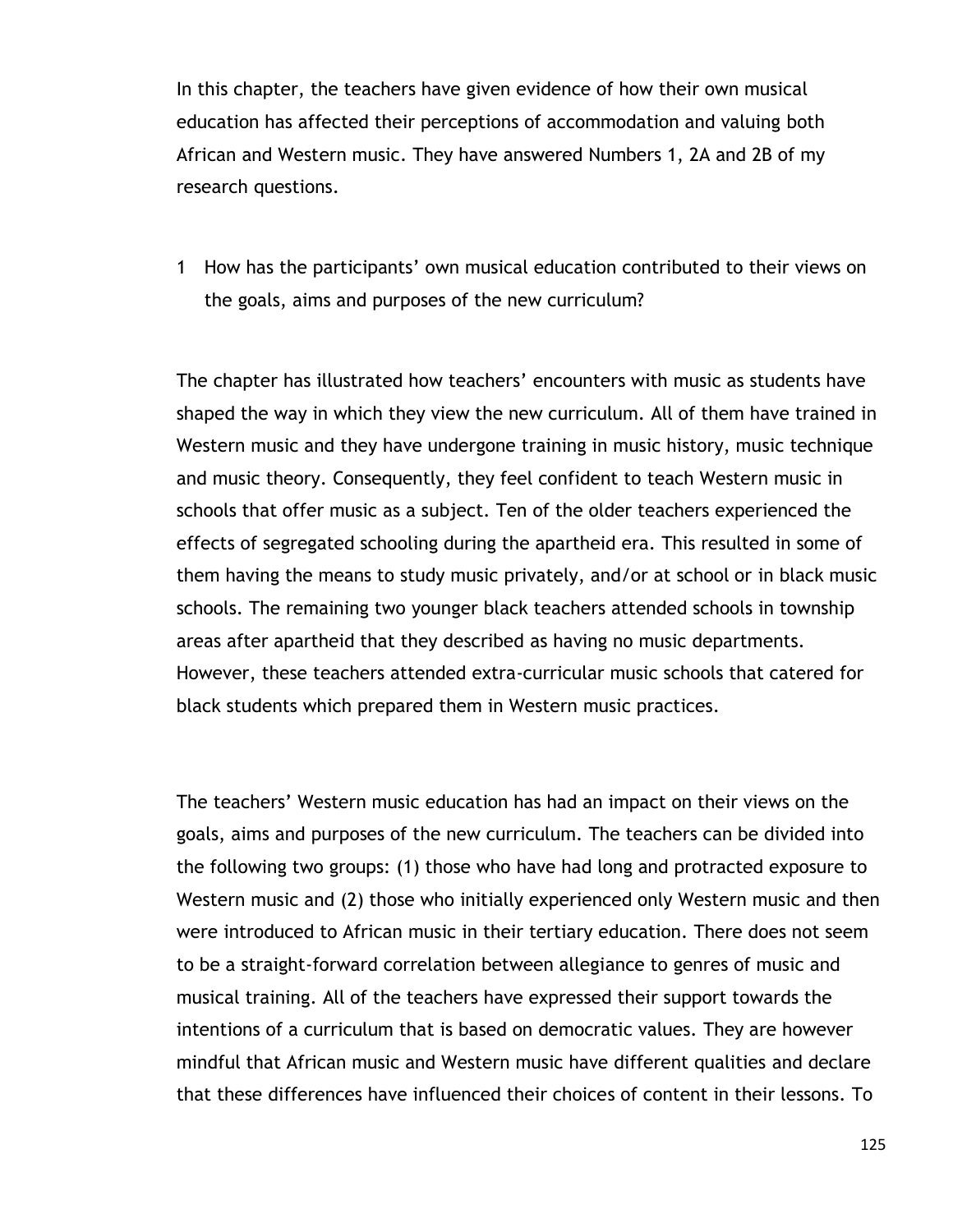this end they have discerned that music teaching falls into two categories: classroom music and subject music. Whatever their musical education, the teachers have shown that they have considered alternative styles of music and that they do support a different approach to learning music from the one they experienced as students.

2a) Given their own musical education, how do they perceive the requirement to accommodate and value African as well as Western music?

All the teachers are musically literate. Their perceptions of African music are that it is aurally transmitted. They are of the view that African instrumental ensembles and choirs encourage increased participation and are relevant to quotidian life. Western music is regarded to be more serious-minded with an emphasis on music literacy and a long tradition of learning an instrument where evidence of accomplishment is required. The teachers agree that African instruments are cheap to purchase and easier to learn unlike expensive Western instruments where learners require years of private tuition to achieve a reasonable standard. Two teachers have expressed the view that African music requires in-depth study and that it is as demanding a genre of music as Western music. All the teachers have shown evidence of adapting their teaching to accommodate and value African music – some to a larger extent than others.

2b) Do they have a particular allegiance to African or Western music?

In most cases teachers have expressed concern that African music in the curriculum has not been properly conceptualised and developed. One of the reasons they give is the lack of recognised assessment schemes for indigenous instruments. Additionally, they are frustrated by the lack of resources and on-going professional development they feel they need to enhance their knowledge of African music.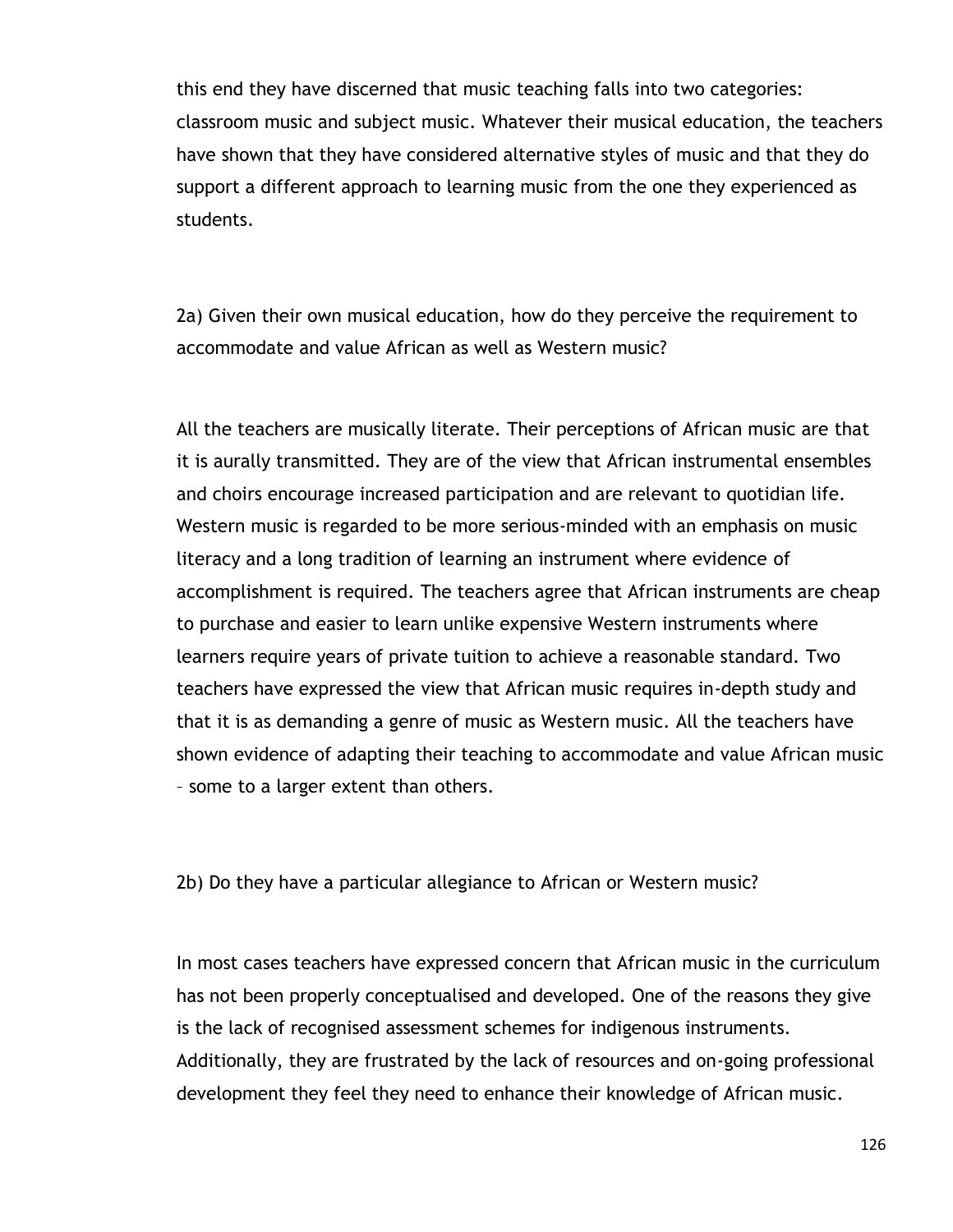Whilst there appears to be some allegiance to Western music, all the teachers have shown their commitment to develop African music (to a greater or lesser extent) by being creative and imaginative in the way they incorporate diverse music into their lessons.

The next chapter will investigate my third and fourth research questions:

- 3 What are teacher"s views on what is "good" musical knowledge?
- 4 Do they see music and music education as a vehicle for social transformation?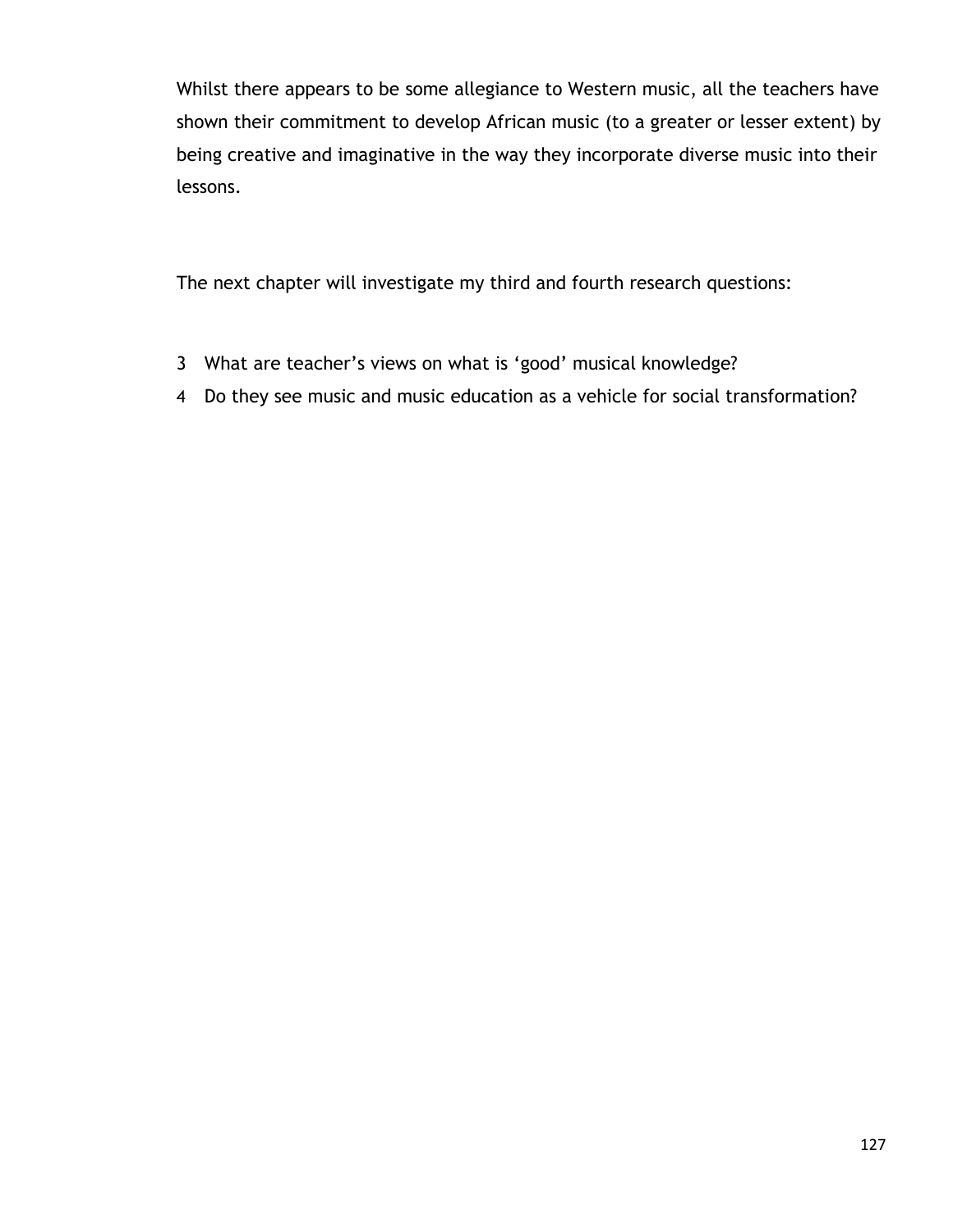# **Chapter Six CAPS in the classroom: Teachers' perceptions of the Curriculum and Assessment Policy Statement**

#### **Introduction**

This chapter will describe teachers' perceptions of the Curriculum and Assessment Policy Statement (CAPS, 2011) as being enacted in the classroom. In their discussions they comment on what they consider "good" musical knowledge to be. Teachers link good musical knowledge with curriculum content, making this topic an essential part of their views. CAPS offer learners the opportunity to specialise in one of three streams of music identified as Western Art Music (WAM), Indigenous African Music (IAM) and Jazz. As discussed in Chapter Three, the content of the curriculum has been managed in a way that supports the case for social transformation through the teaching of different musics. Teachers convey their views on whether they see music and music education as a vehicle for social transformation by considering the benefits of including Western and African music in the South African music curriculum.

Policy makers state clearly that they believe in music and music education as a vehicle for social transformation: "Music has the power to unite groups and to mobilise community involvement for the improvement of quality of life, social healing, and affirmation of human dignity' (CAPS, 2011: 8). Social transformation objectives are underpinned by democratic aims in the form of offering all learners access to high quality learning and encouraging active and critical approaches to learning. The inclusion of diverse musical content has been identified as a way to provide high-level music education for everyone (CAPS, 2011: 4-5). There is acceptance, both in the curriculum and by teachers, that increased participation is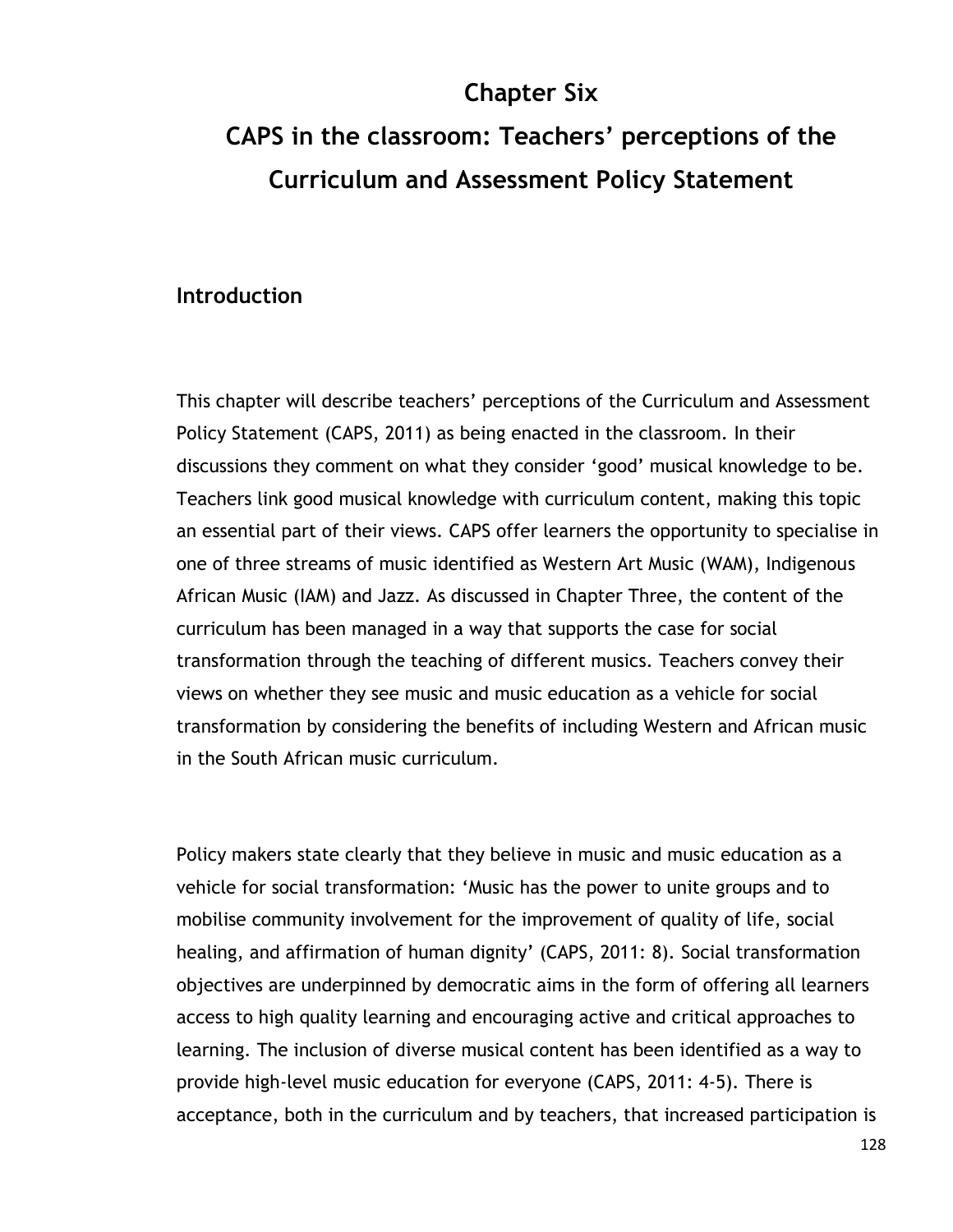likely to achieve widened access and that a prolific and diverse musical curriculum can contribute to bridging the racial divide. By accommodating a different approach to the study of music, the policy intention is to include those learners without a long history of learning music to offer music as a matriculation subject $^{32}$ . The teachers have expressed their concern that such an approach might water down music as a subject.

## **Perceptions of good musical knowledge**

Iris portrays some government school music lessons as "a kind of dance in your socks period once a week" (Iris, Interview 1, 2011: 16) because of the lack of attention paid to theoretical content and technical skill in classroom music. It is her view that inexperienced and unqualified teachers are being asked to teach music. Iris" point is that quite often, general classroom teachers in predominantly government schools are asked to teach music without adequate resources, related training or professional support. This view is shared by all the participants in this study.

Iris explains the limitations of the above 'open' approach to teacher-training: Teachers in this category resort to elementary singing and recorder lessons and dancing to random choices of music instead of carefully planning their lessons according to the knowledge schemes detailed in the curriculum (Interview 1, 2011: 17). I believe that the reason for this deficit is two-fold: firstly, training at tertiary institutions is varied and secondly, training is often designed for classroom teachers without prior music knowledge. Her frustration in working for a government school was compounded by the repetitive nature of the lessons she was instructed to give her music students 'because the lady in charge of the music department didn't really think it was necessary"(Interview 1, 2011: 18) to enhance the lessons with more related music activities:

 $\overline{a}$  $32$  South African matriculation examinations are taken in Grade 12 (age 18) which is the last school year.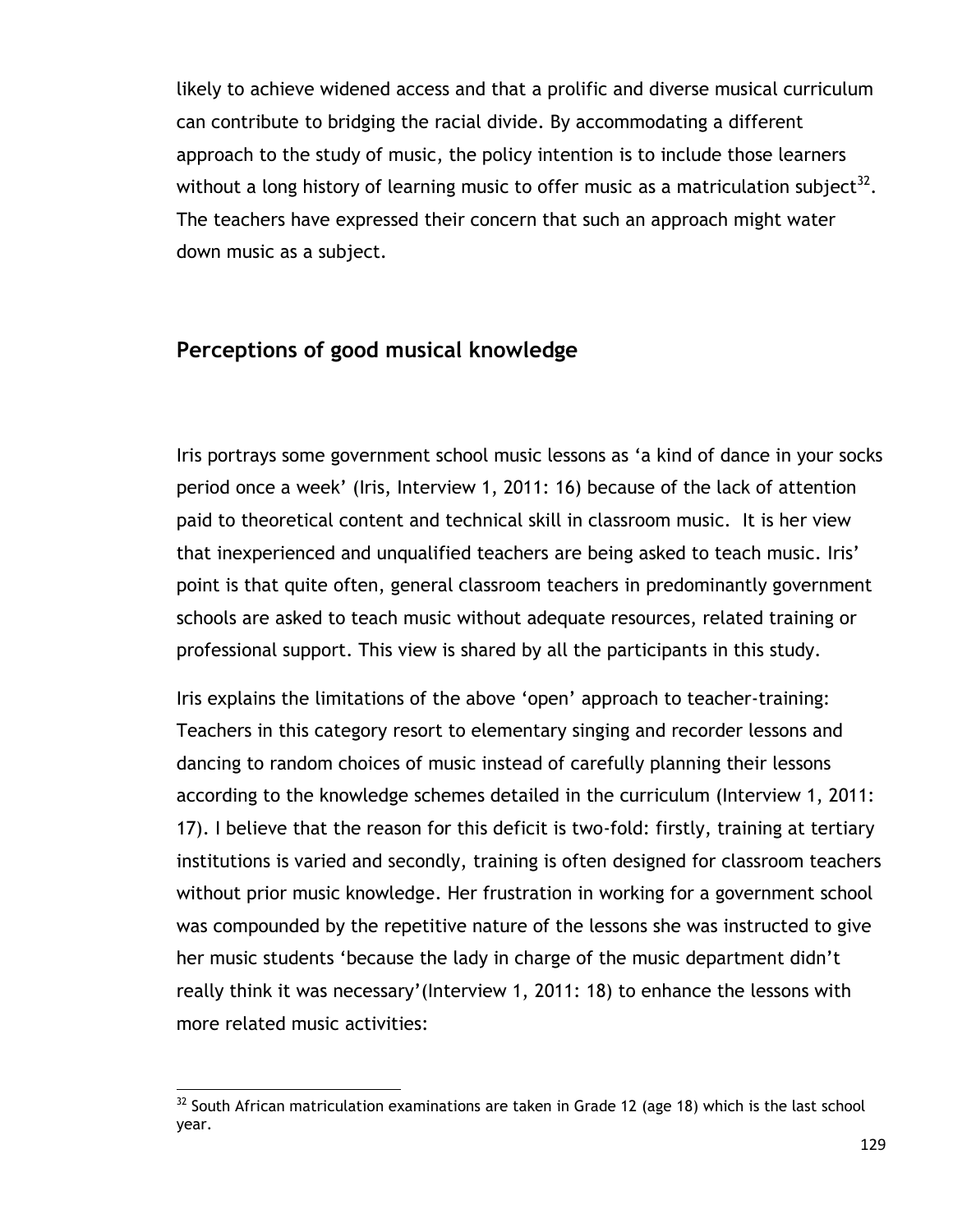So every week we learned, G, G, G and then sometimes we would sing and play B, B, B. Then B, A, G, and G, A, B and that was the extent of it for a whole year. It drove me around the bend. It was not very inspiring and it didn"t do anything for the girls who were coming to music (Iris, Interview 1, 2011: 18).

Eventually, Iris organised a number of varied musical groups for her students to join which led to launch of a music centre in the school:

So we had a percussion ensemble, we had three choirs, we had dance, a dance group, we had a recorder ensemble, we had a little band. So largely because of the extramural work I started a music centre there (at school). (Iris, Interview 1, 2011: 19).

In recognition of her efforts the school rewarded her with a full time post as a music teacher instead of teaching both mathematics and music part-time (Iris, Interview 1, 2011: 18). Despite the improvement in her professional circumstance as a music teacher, Iris felt that "the reality was that it (post-apartheid curriculum aims) just wasn't do-able' (Iris, Interview 1, 2011: 20). Iris believes that the massification of music education in post-apartheid South Africa has adversely affected the curriculum goal "to equip learners with musical skills that are globally competitive" (NCS, 2003, extract, appendix 1).

Instead of building on a good education system, we throw it all out of the window and we want to build up something completely new and in the process we"ve got nothing (Iris, Interview 2, 2011: 5).

I believe that the above quote relates to Iris' perceptions regarding the 'quality' of emancipatory music education with its post-modern tenets of multiculturalism, diversity and personalised teaching and learning styles. Her view can be explained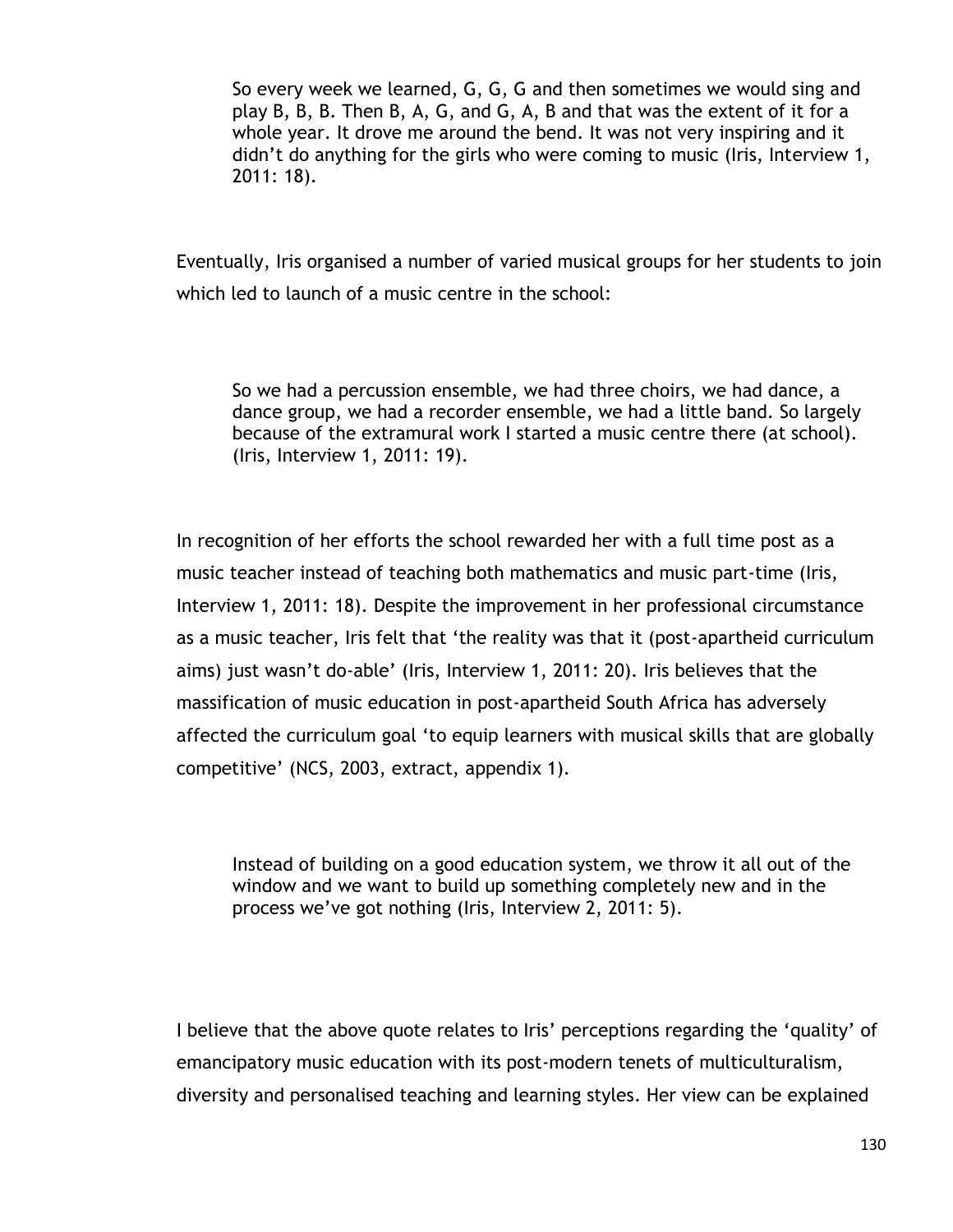in part by some South African tertiary institutions implementing the Western philosophies and methodologies of Kodaly, Dalcroze and Orff<sup>33</sup>, generally used for introducing music to primary school students. As mentioned previously in Chapter One, at WITS, for example, trainee-teachers are introduced to music in the same way and encouraged to teach their students using the same methods. African music compositions are deployed as a tactic to refer to concepts and elements of music (such as melody, harmony, rhythm and texture) and a way of helping teachers to internalise and stabilise their new knowledge. The reform of music education, reflecting a shift away from traditional, Western-based, authoritarian instruction could be the reason for Iris' frustration.

Iris does not agree with the swing towards participatory music in CAPS where the emphasis is on:

The community and social aspect of music making instead of the skill and the knowledge that"s going into it… As long as you know that everybody makes music together you"re fine and you"re okay. So they"re (policy makers) watering it down (Iris, Interview 2, 2011: 4).

Iris' view of 'good foundations' in music is that they should be underpinned by literacy and aural skills; learners should be able to read Western notation and be able to visually and aurally identify different instruments. She would like to see "passionate" and qualified music teachers going into disadvantaged communities and getting people from these societies 'fired up about music' (Iris, Interview 2, 2011: 6-7). Her experience of teaching music in state schools is that learners are not well-equipped to study music as a subject.

So they (learners) are going through Grade 1 or Grade R to Grade  $9^{34}$  with a very airy-fairy approach to skills, more concentration on attitudes and values

 $\overline{a}$  $33$  Kodaly, Dalcrose and Orff methodologies (1920s and 1930's) are influential Western developmental approaches for music teachers to introduce children to unfamiliar musical concepts such as rhythm, pitch, beat and notation.

Grade R is age 6 and Grade 9 is age 15. Grade 12 (age 18) is the last year of school where students can matriculate after passing school-leaving examinations.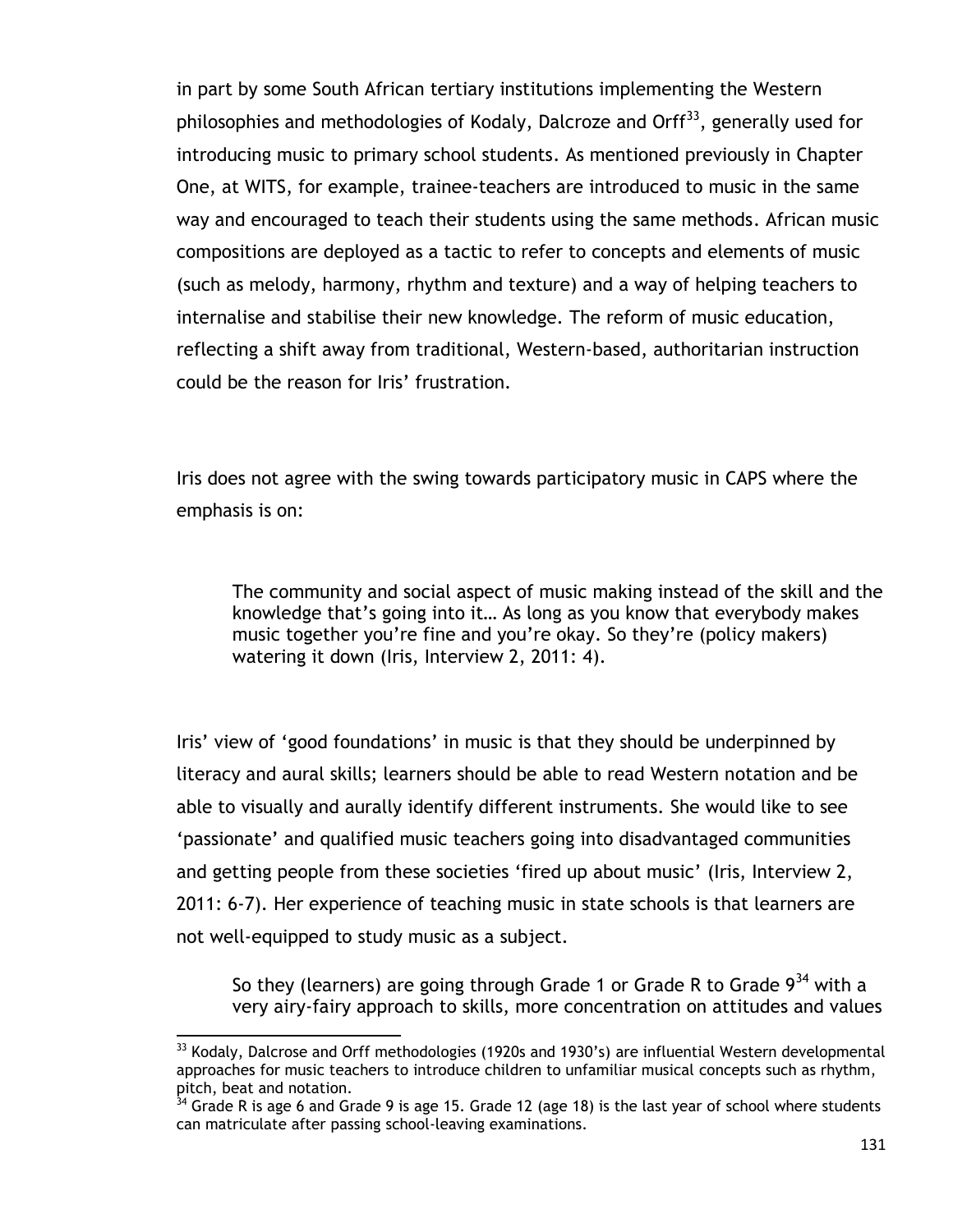than on the actual skills and knowledge. Then they get to High School, which is in Grade 8. Now suddenly they"re given the option to do music as a subject (Iris, Interview 2, 2011: 11).

She thinks that policy makers introduced diverse music practices as compensation for the lack of it in previous apartheid curricula. She would like to see the curriculum as "a great big menu and everyone gets a taste of everything… but we don"t have to enjoy everything on the menu" (Iris, Interview 1, 2011: 30-31). Iris maintains that the key to a successful music curriculum is pedagogic style and content. How the basics of music are taught is not important. What is important for her is that they are taught well. There should be a 'back to basics' approach to teaching the elements of music<sup>35</sup>. As long as the basic elements are taught through any type of music, Iris would regard this as teaching good music knowledge:

We teach people about rhythm and basic beats. However we teach them, that"s immaterial. It doesn"t matter if we"re playing the Western instrument or we"re playing an African instrument. We play lots of un-tuned percussion and we move to the music and we listen to the music. Whichever music we listen to, that's immaterial. As long as we're doing that (Iris, Interview 2, 2011: 23-24).

Iris" perception of teaching and learning music in her professional role reflects my own belief – that it is problematic for professional music teachers (those with a long history of learning, performing and teaching music) to enact their classroom practice in a subjective and shifting manner. There continues to be a place for notated scores and orally transmitted music. The potential for encountering a range of musics and the opportunity to challenge entrenched Western pedagogic practice is present in a contemporary response to providing alternative content and

achievement standards in school or college based music education. I believe that there is a danger of polarising methodological differences between the teaching of Western and non-Western music.

 $\overline{a}$ 

 $35$  The elements of music are generally regarded as rhythm, dynamics (soft and loud sounds), beats (long and short value notes) and meter (pulse of the music), pitch (recognising high and low sounds, timbre (textures of sounds).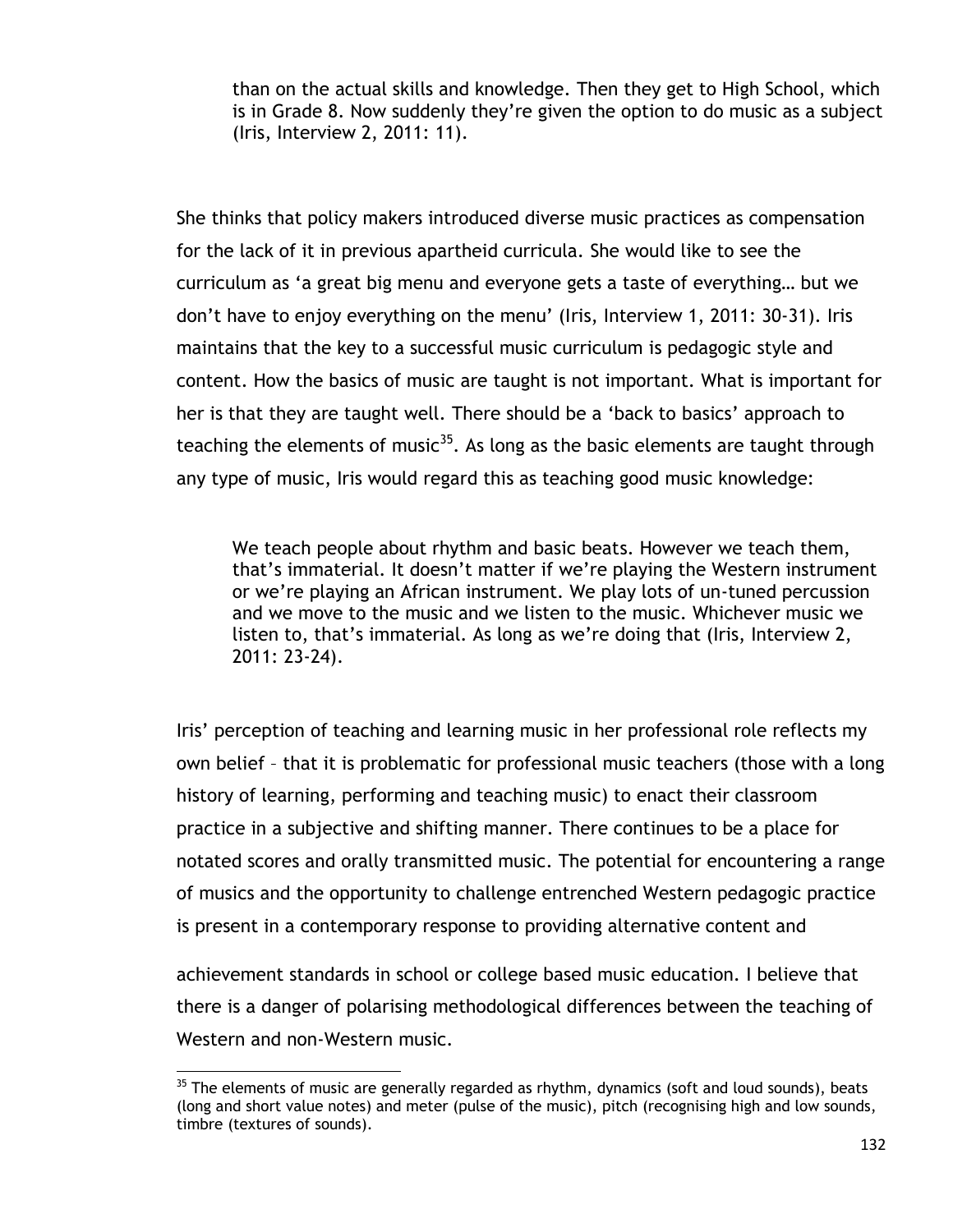This discussion about the virtues of teaching fundamental knowledge in music is part of the larger issue about what "good" music is perceived to be. Iris explains throughout her first interview that she regards the fundamentals to be knowledge about rhythm, reading and writing Western notation, being aurally trained to recognise different sounds and notate them and develop a sense of music appreciation. Most of the components she describes could be assimilated by any genre of music. The only contentious one is Iris' requirement for literacy to be understood as the study of Western notation. The reason it might be considered controversial is because the curriculum shows signs of resisting the concept that "good" knowledge is rooted in Western practices by steering learners away from "melody writing (WAM)" to a practical and aural understanding of "chord constructions, progressions and scales" (CAPS, 2011: 59).

Flexibility is regarded by Mary as a trademark of a "good teacher" who she believes should be able to teach any musical instrument to any learner. In her opinion teachers should be able to teach any instrument by following a technical manual:

I"ve been exposed to a lot of instruments and I think I"m a good teacher… you can actually do it (teach any instrument)... I mean it's just following instructions in a book (Mary, Interview 1, 2011: 27).

I anticipate that readers who are competent musicians might take exception to this view because the nature of learning an instrument is generally regarded by most instrumental teachers and performers as being a complex process that requires years of expert tuition and practice with teacher and pupils devoting much time and effort to musical detail and technical development. However, for the purposes of widening the choice of instrumental teaching in the South African context, where resources are scarce (particularly with finding competent instrumental teachers) I believe that Mary has offered a visionary alternative: that is for learners to be given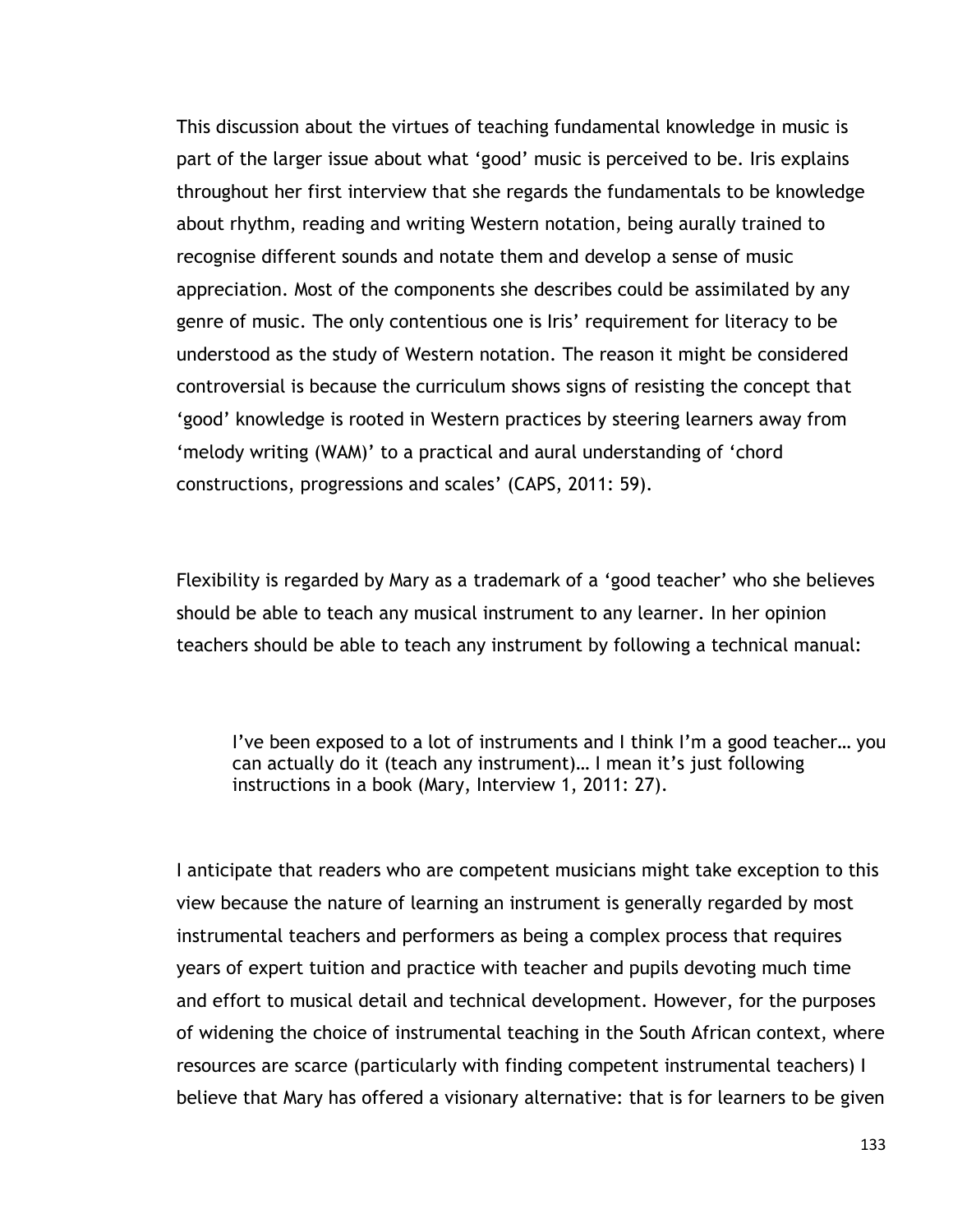the opportunity to learn the rudiments of any instrument with the assistance of a music teacher who whilst not having the training for that particular instrument might be able to facilitate the initial processes of learning about it.

Despite her original approach to practical music, Mary still regards Grade 8 theory (in the Western external examination mode) and "being exposed to Western music" as another important quality for a comprehensive education in music (Mary, Interview 1, 2011: 8). She feels strongly that if learners want to notate African music they should become familiar with how Western music is notated (Interview 1, 2011: 37). Mary is keen to acknowledge the Western examination grade system as a benchmark of good musical knowledge as it gives learners the opportunity to study music at tertiary level (Interview 1, 2011: 40). In her capacity as a provincial and national examiner she would like to see an increase in the standard of theoretical and practical skills in government schools (Interview 1, 2011: 49).

Mary"s explanation of the divide between controlled and uncontrolled improvisatory techniques is one aspect that reflects the complexity of what good musical knowledge is. One of the conflicts for Mary is that Western music is heavily analysed whilst African music is not (Interview 2, 2011: 9). She believes that the freer form of African music lends itself to spontaneous improvisation. The contradiction for Mary lies in the expectation that learners should notate their improvisations whilst at the same time being encouraged to be unstructured in their approach.

But improvisations was not done exactly as improvisation should be done. It was taken still the Western way whereby, you know, improvisation comes from within you. You just listen to a song and you come in and you don"t go and write it down, you know (Mary, Interview 2, 2011: 9).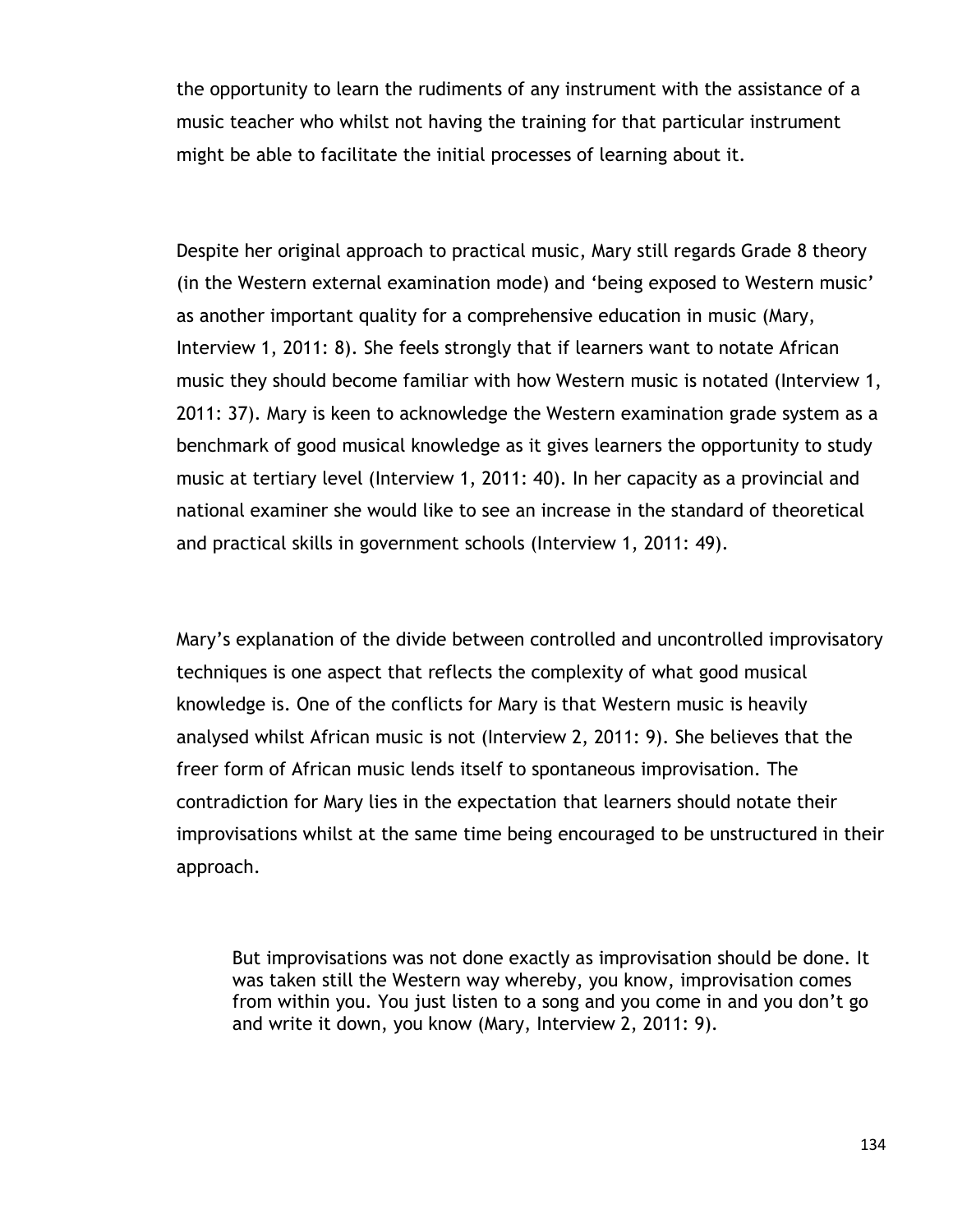Lily is concerned that music is not a mandatory part of the school curriculum, which results in no music education being provided in some schools (Lily, Interview 2, 2011: 36). She points out that "music has different meanings for different people… so the definition of good music is a wide concept'. She expands: 'it is a broad definition that basically covers all aspects of music" and explains that these include spiritual feeling, emotion, cultural affirmation and healing. She has 'a big problem' with the current state in state education that music is not a fixed subject in the curriculum (Interview 2, 2011: 33-34). Whilst this participant is in agreement with a curriculum that places emphasis on values she regrets that music is not being used to convey those values in every school.

Lily feels that the ability to harmonise music for choir is an essential part of looking closely at the music and gaining an understanding of the way in which music is scored – providing learners with the opportunity to appreciate the underlying use of musical form<sup>36</sup> and harmony<sup>37</sup> (Lily, Interview 2, 2011: 15). Her Master's research into the study and analysis of Kwaito music (South African township music) has motivated her to position Kwaito music as a serious type of music. To this end she has:

…creat(ed) music software...for class music, Grade, 10,11 and 12 to show the youth that Kwaito is not just for enjoyment, but you can take it seriously in terms of notating if for example, analysing it in a Western sense, and harmonising if for four parts (Lily, Interview 2, 2011: 15).

 $\overline{a}$  $36$  Musical form refers to the way in which music is structured into sections with the aim that those sections can be analysed in certain ways – such as music appearing as restatement, repetition and/or variation.

<sup>&</sup>lt;sup>37</sup> Harmony refers to chords and chord constructions. It is the study of simultaneous pitches and the way in which notes in chords relate to scales.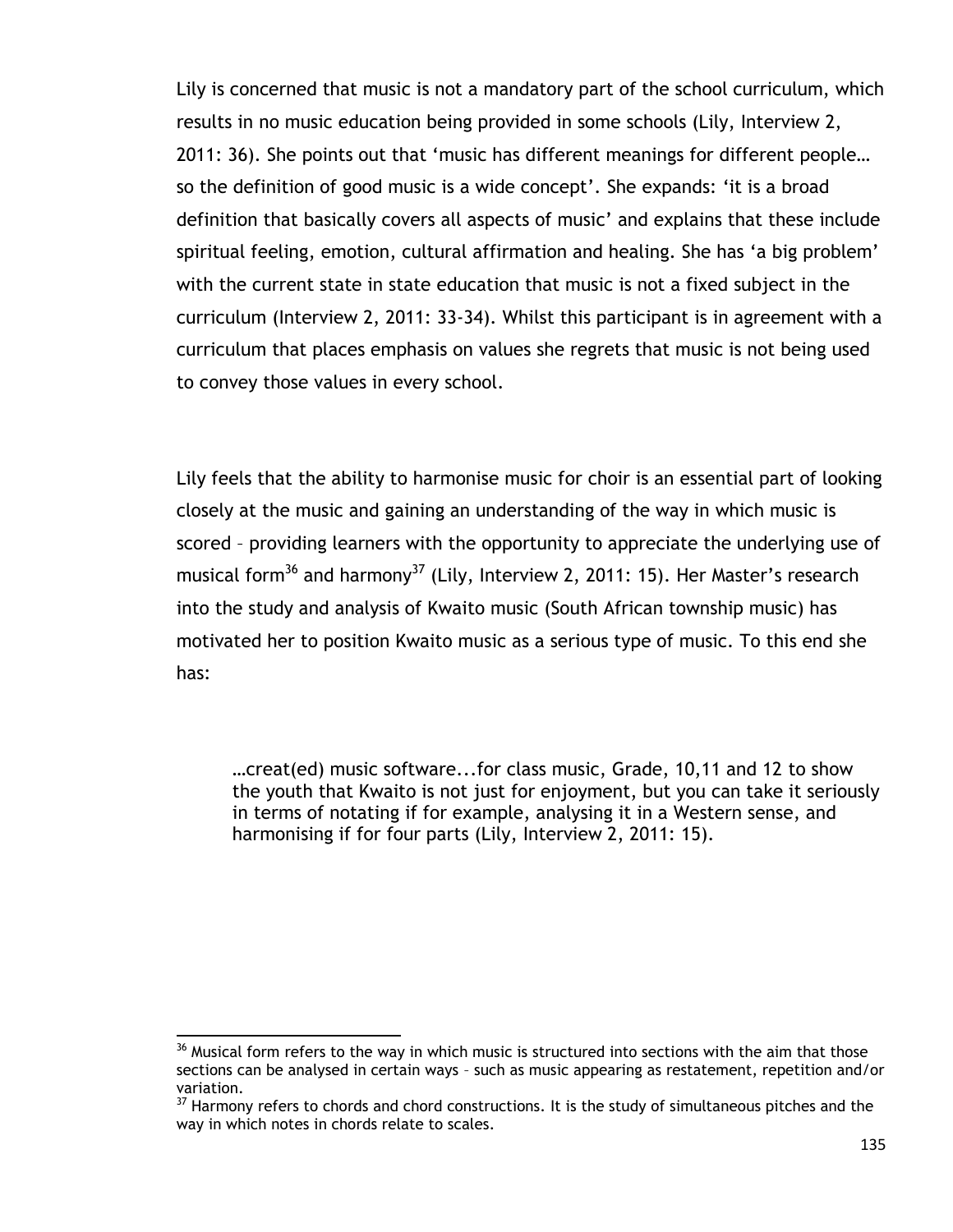Through her work, Lily has shown a commitment to disseminating contemporary African music. She does this by attempting to notate Kwaito music with computergenerated software. This approach implies that "good knowledge" for her is an amalgam of values, theory and technology, and is not confined to WAM.

Another participant who values music technology, but this time for compositional and arranging purposes is Rosalind. She believes that software programmes can cultivate new music and rediscover traditional music:

Computer literacy forms the basis I"d say to enable students to further their music technology ability with music software programmes like Finale, Sibelius and Cakewalk. This allows student the modern day approach towards cultivating new and constantly progressive methods in developing new music, as well as enabling them to rediscover more traditional music (Rosalind, Interview 2, 2011: 26).

Rosalind considers the curriculum directive for students to "creatively problemsolve through performance, composition and analysis' as a worthwhile challenge. The pivotal point for this kind of problem solving is composing where students 'have' an idea, consider how to 'bring it out' (Rosalind, Interview 2, 2011: 27). Rosalind puts much emphasis on student compositions, which illustrates her conviction as a music teacher that students should be encouraged to create their own music and express it in a style that appeals to them.

The language that Roland uses indicates his understanding of musical competency to be largely formulated in traditional, theoretical terms. He speaks of 'boundaries', 'structure' and 'standards' in the pursuit of musical excellence (Roland, Interview 2, 2011: 26). Teachers should be responsible for managing the content of their lessons to expand their pupils" knowledge in a structured, sequential and progressive manner: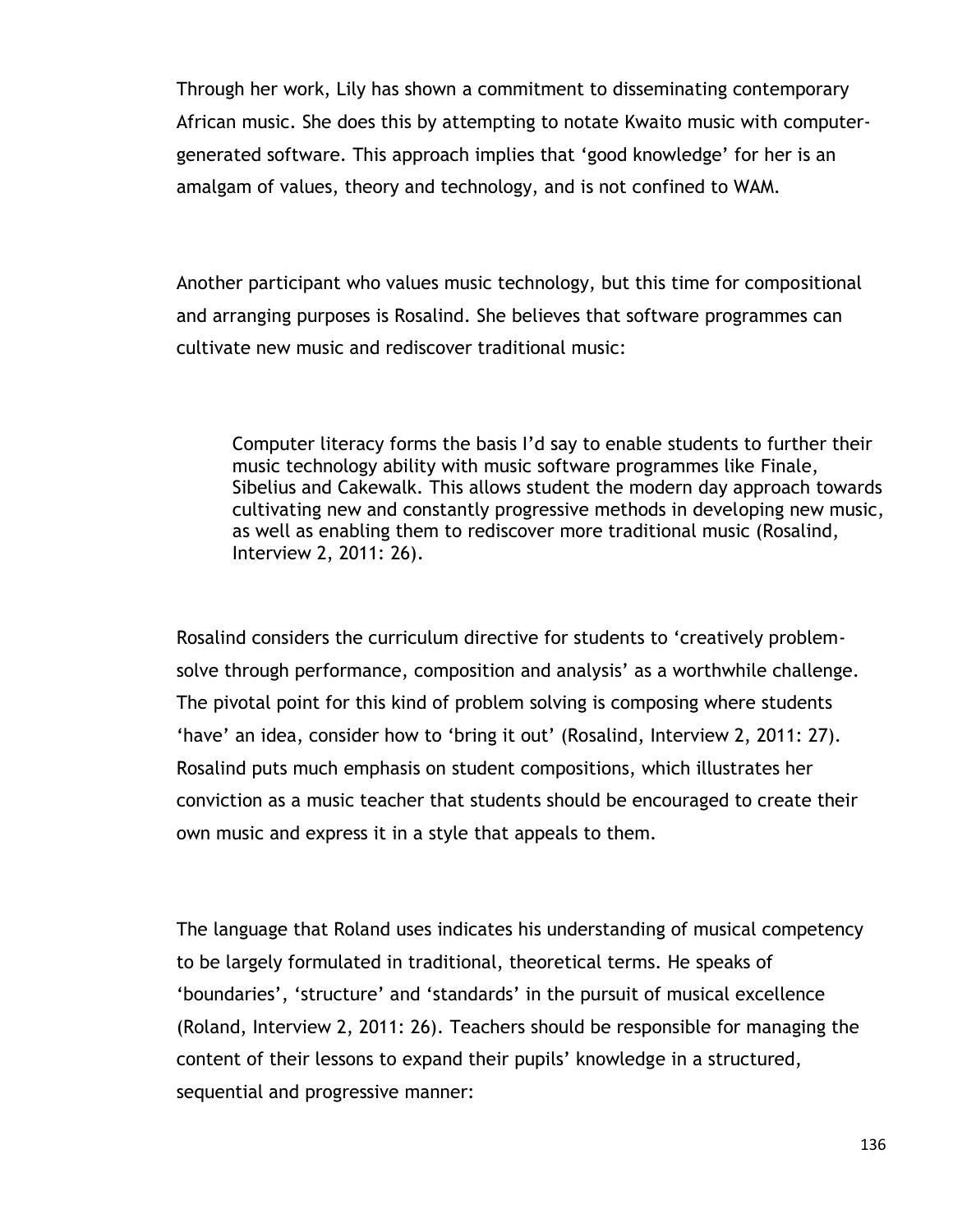If you"re a good teacher and you"re going to grow your learners, there needs to be some upward spiral of development of musical skill and expanded repertoire and musical knowledge and complex rhythm and experimenting or pushing the tonal system' (Roland, Interview 2, 2011: 26).

Katy feels that music in South African schools should reflect a South African cultural identity and that the sequence of learning African music should reflect this position:

If you say you are a South African, you have done music as a subject then that element must come out so that you can say "I have also learned this drum, I have learned this chordophone, and I am able to play that indigenous instrument'. We should be proud of what we have in this country because there is so much rich culture that we can learn from. We just need to change the mindset (Katy, Interview 2, 2011: 28).

Katy believes that "African sounds" should be played on "indigenous instruments" (Katy, Interview 2, 2011: 33) and that schools should engage indigenous music practitioners from different communities to demonstrate their skills to teachers and learners in that community. This would result in learners improving their technique (Interview 2, 2011: 29). She explains that there are different areas of indigenous music expertise country wide:

It (indigenous music) also depends on the area. Let us say you are in KwaZulu-Natal. Maybe in KwaZulu-Natal the instrument that is more accessible, you know, maybe it is a certain drum or it is a certain bow instrument. They need to look into that and rather deal with the instruments that are there in the region, you know, and get the practitioners, the experts, who can come and show and teach actually (Katy, Interview 2, 2011: 25-26).

This is an idea that is resisted by her Headmistress who argues that she is "too African" in her approach (Katy, Interview 2, 2011: 37). Despite opposition she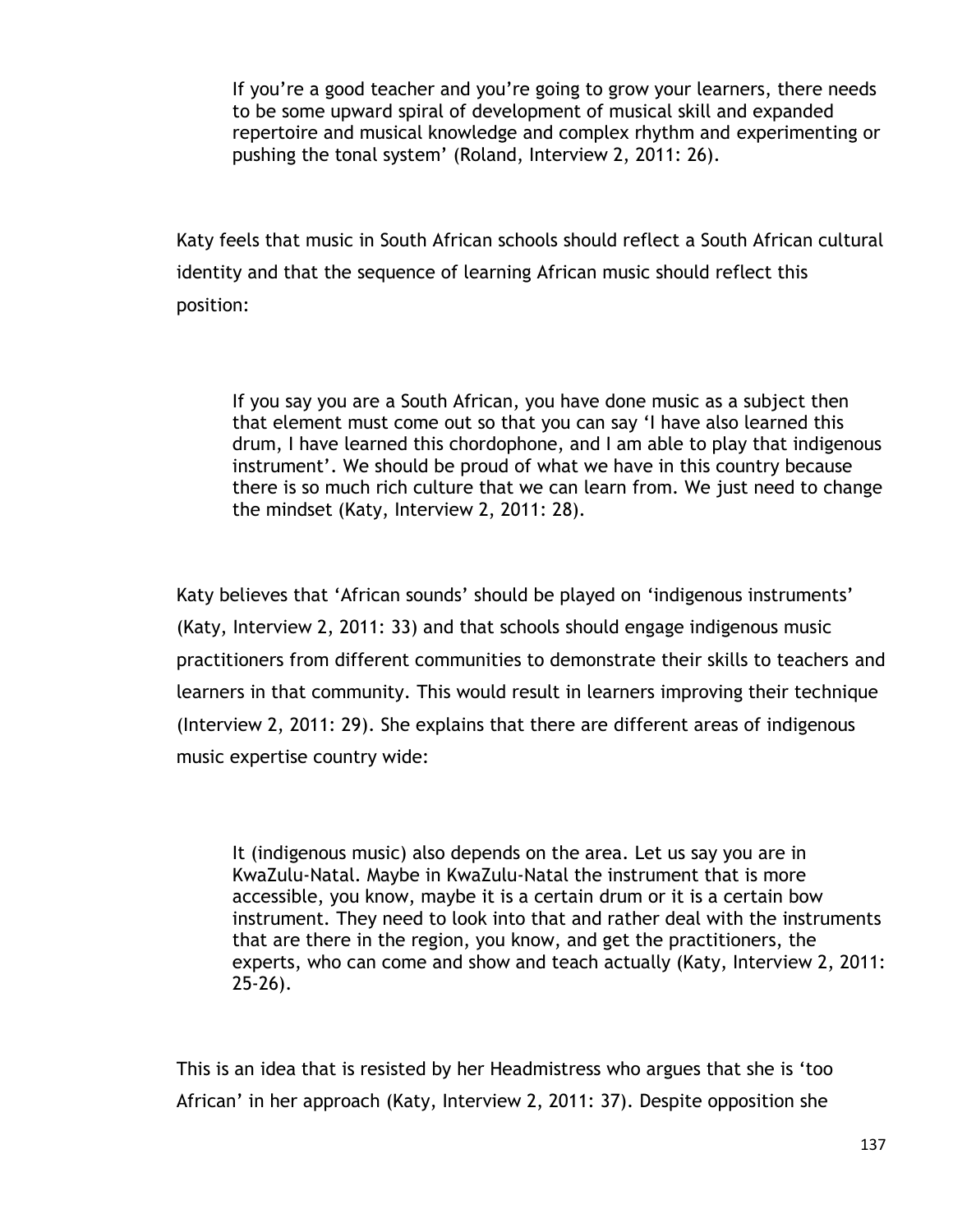continues to argue that good knowledge is locally situated and she wants indigenous musicians to develop African music modules in the curriculum (Interview 2, 2011: 40): "Black people understand the music, they are the owners of the (African) music, you know" Interview 2, 2011: 26). It should be noted that Katy"s use of the term "indigenous" refers to non-Western music. She defends the case for African music to be introduced into the curriculum at primary school level in order for learners to be able to study it at an advanced level at high school (Interview 2, 2011: 39). In addition to expert tuition of indigenous instruments, good African music knowledge should also be based on early experiences of it at primary school, sequential learning and continuity from Grades 1-12 (Interview 2, 2011: 20).

Niles puts forward a contrasting argument where he proposes that a universal concept of a good music education is Western based:

Even African people want to absorb the Western traditions. They want to learn how to read, how to write, how to play classical music… even in singing, they still absorb the Western types of music… that"s my experience (Niles, Interview 2, 2011: 11).

For Niles, the quality of music education is associated to obtaining examinations results: "As long as you produce the results at the end and your results are good, nobody really worries about how you get there" (Niles, Interview 2, 2011: 46). He explains that 'you're being judged on your ability to play that piece' consequently for him, the "varied levels" of learning music in the classroom affect the perception of what a good music education is (Interview 2, 2011: 41). The different levels Niles is referring to are the learning outcomes present in the curriculum that are supported by outcomes-based education, recognising an individual's progress rather than his/her achievement of formal examination results.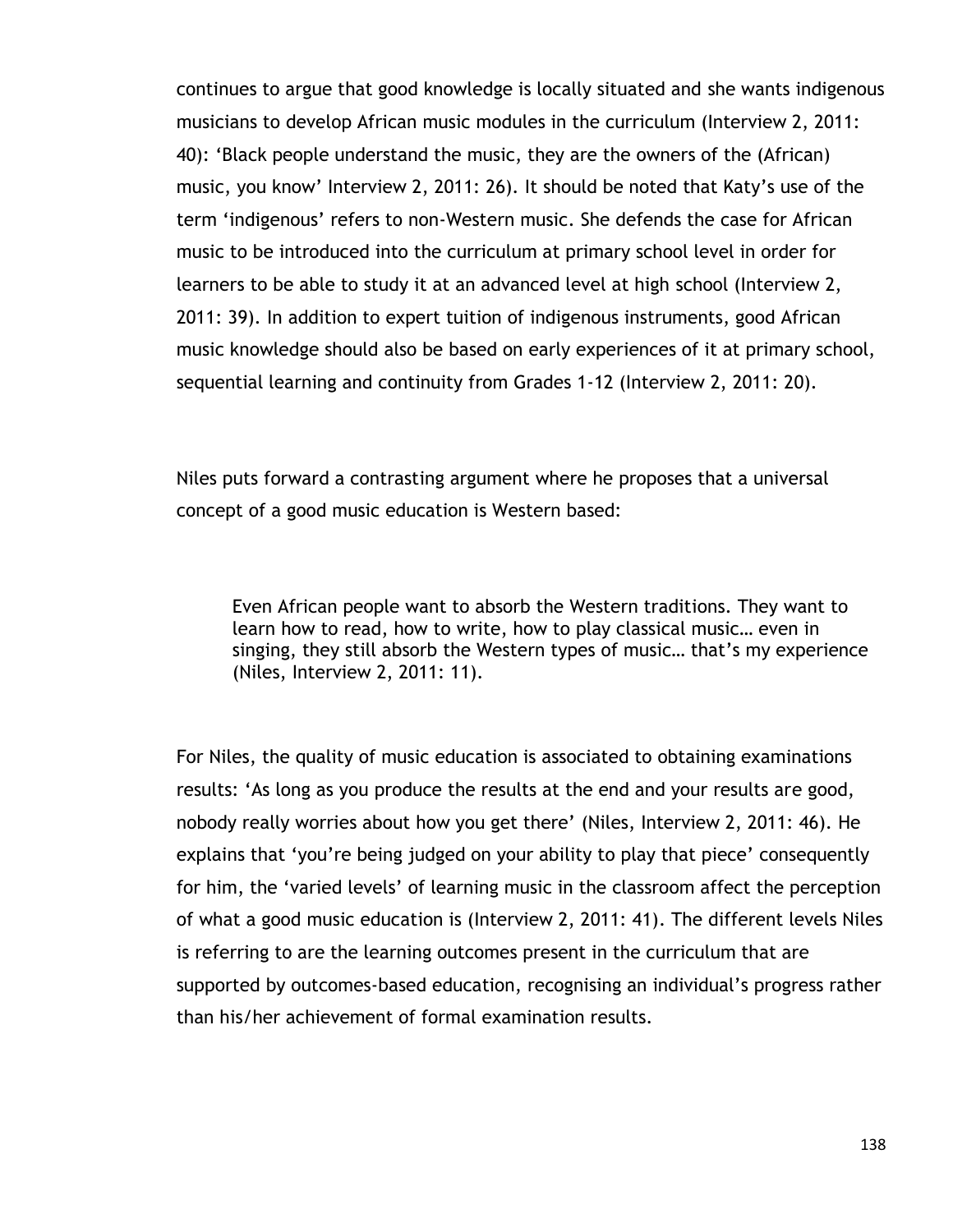This learner-centred approach to assessment has altered Niles" perception of what a good music education is in the post-apartheid curriculum context which "offers much more" than a conservative Western based education that is mainly driven by examination results (Niles, Interview 2, 2011: 36). Niles differentiates classroom music as "just singing songs if you want to" which is different to attaining certain goals for subject music where "you"re expected to go up to a certain standard" (Interview 2, 2011: 40). The inference is that the focus on examination results leads to "measurable, visible, demonstrable" outcomes (Pahad, 1999: 260). Niles has shown that it is difficult to measure some things which are not clearly visible in the curriculum knowledge schemes such as the development of learners" attitude and values as well as their higher order cognitive skills.

Nathalie believes that a good musical education 'disciplines' a person.

Music is a disciplined subject. As a person you learn to be disciplined, you learn to focus, you learn to be able to plan your things differently if I can look at, listen to a song and you become analytical as a person (Nathalie, Interview 2, 2011: 14).

She cites South Africa"s President Zuma as an example of "a leader up there who played the flute". She credits his "leadership skills" to the influence of his musical experiences (Nathalie, Interview 2, 2011: 15). Nathalie relies on the notion that an understanding of music gives the means "for people to express themselves" and come to terms with situations of "neglect" or "abuse" (Interview 2, 2011: 12). She believes that music should "cater for "the holistic needs of the children" who should feel 'creatively and artistically catered for' in music lessons (Interview 2, 2011: 13). Nathalie also describes the role of music as one that can "teach our children music from our heritage and also help within our economy as a country" (Interview 2, 2011: 14).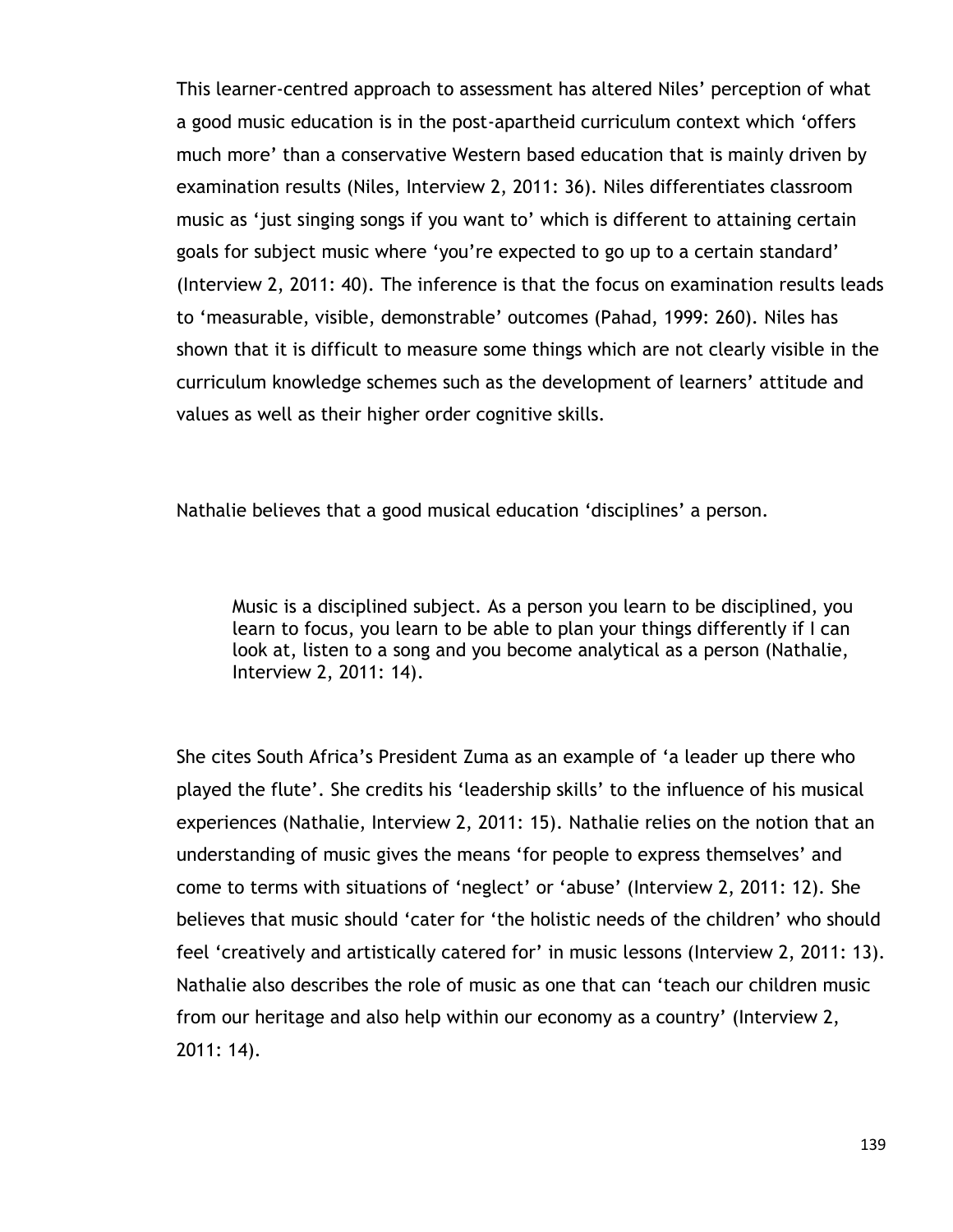Nathalie"s account of a good musical education is wide-ranging and includes the necessity to "speak a common language" based on Western music notation (Interview 2, 2011: 3) and having the knowledge of the "elements in music" which she describes as: 'your time signatures, your key signatures, your dynamics'. She declares these elements to be "vital" (Interview 2, 2011: 28). This view is defensible on the grounds that it is commonly accepted by theorists and music professionals alike that all types of music share common ground – referred to earlier in this chapter as common "elements". It could therefore be argued that a shared music language reduces the impact of difference.

Nathalie also supports the position that a comprehensive music education goes beyond developing theoretical and practical skills. She values music as a means to developing different aspects of a child"s learning and preparation for adult life - in particular she mentions three proficiencies: 'discipline', 'focus' and 'planning' (Interview 2, 2011: 14). She identifies these competences to be part of the 'holistic' education of a learner (Interview 2, 2011: 27).

Tracey talks about good music knowledge as musical content specified in the South African curriculum as well as in external examination boards. Teachers must adhere to the content: "So if they (the policy makers) specify specifically, you must do that, then - well I do that" (Tracey, Interview 2, 2011: 37). Good musical skills should be 'globally competitive' and therefore 'practical', 'theory', 'the aural', "the history" is a "good framework" for developing musically (Interview 2, 2011: 37). Good music knowledge would develop "the love for the music" (Interview 2, 2011: 49); 'this whole thing (of learning music) comes down to that' (Interview 2, 2011: 47). Whilst Tracey agrees that the curriculum encourages an appreciation of many different types of music she acknowledges that "I can"t appreciate or teach hip-hop or rap' (Interview 2, 2011: 33). This is an example of how teachers' personal preferences might influence curriculum content in the way they choose the types of material they teach their students. Imposing their choice of repertoire on them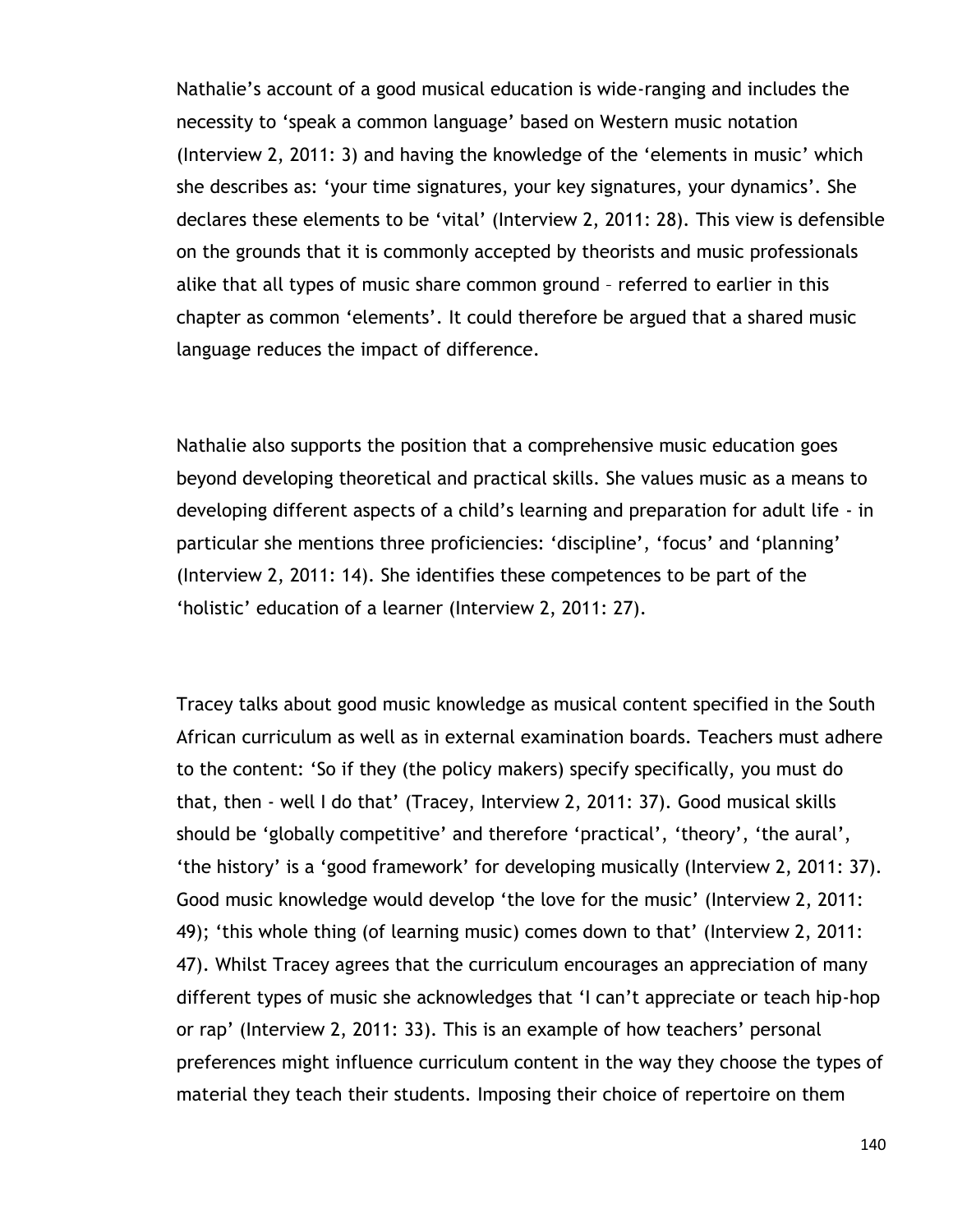suggests that, in some cases, teachers might not be supporting curriculum changes to the extent that they should.

George"s view is that "the foundations of music can touch in a great way on basic elements of music" (George, Interview 2, 2011: 31). He refers in particular to dynamics, timbre, texture and pitch with regard to singers (Interview 2, 2011: 30). He connects the notion of well-being to age-appropriate material as an important aspect of good musical content:

Just singing the teacher"s favourite song in the class, which I"m not always sure is appropriate for the kids to sing, is not teaching music... if you're a responsible adult, you"re not going to teach music with rude words and sexual suggestions… (George, Interview 2, 2011: 30).

He believes that musical skills should be "globally competitive" and that in indigenous music 'this is something very, very, very overlooked' (George, Interview 2, 2011: 28). George hints at a racial divide that he believes is responsible for the difficulties in ascertaining what global skills are in indigenous music:

The practices of indigenous music are not documented… we (Afrikaans or English people) don't understand them, because it's not open for us. It's locked and closed. So in a way it's a difficult topic. I'm not going to comment further (George, Interview 2, 2011: 28-29).

George"s sensitivity stems from his belief that some musical boundaries, in this case traditional black African music, cannot be crossed. He has expressed this belief quite strongly in the quote above. Some of the other teachers in this study – particularly, Katy, Iris and to some extent, Niles have also expressed that musical cultures and identities are closely connected to the experiences of an individual and that these experiences are inextricably linked to the way in which they regard the strengths and/or shortcomings of diverse music practices.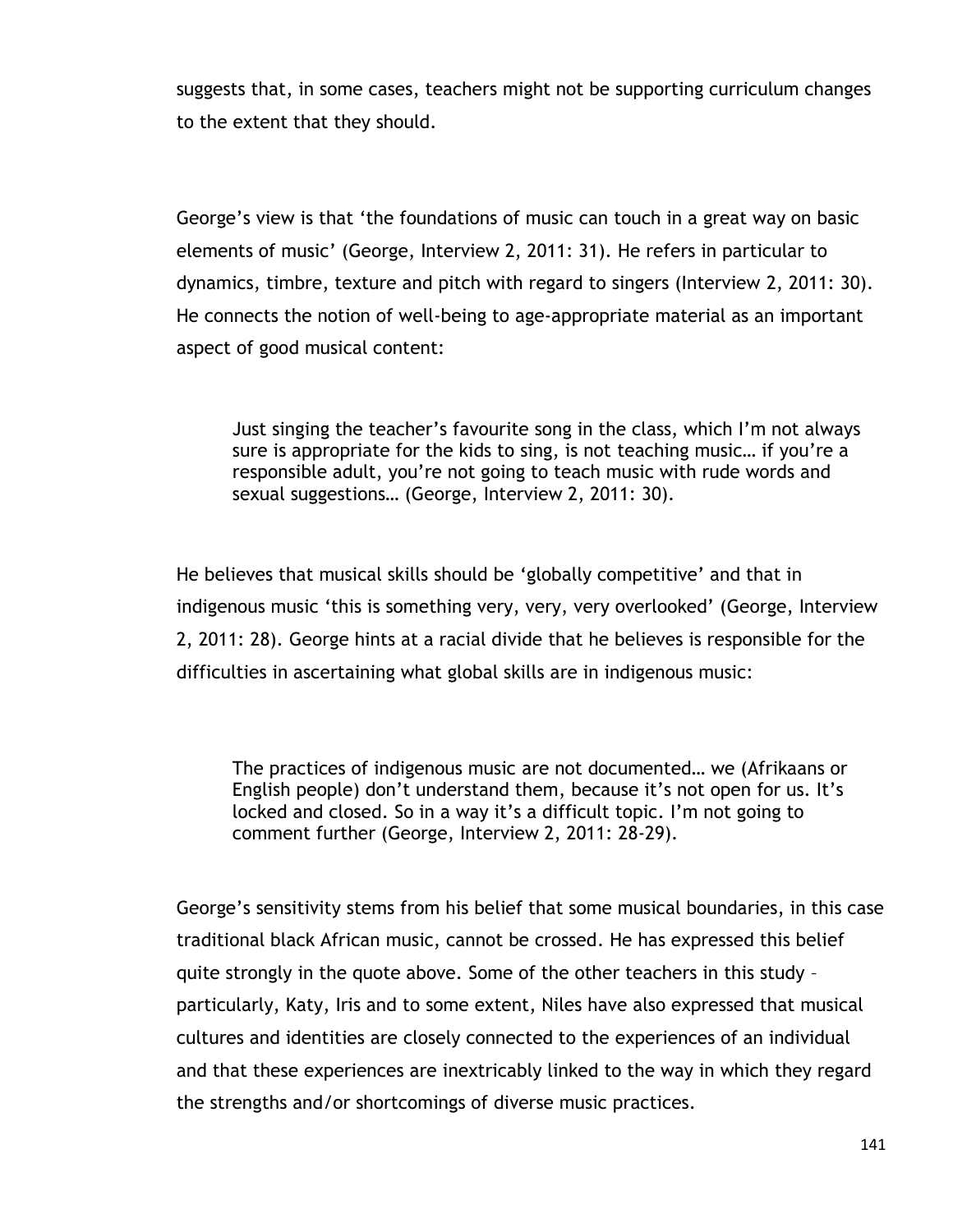Adriana indicates that teachers need to reflect on music policy by studying the curriculum in depth in order to understand what they need to do to provide good music education. Her approach to studying the NCS extract I gave her was to make extensive notes on it by highlighting and analysing significant words and phrases that caught her attention.

You have to be somebody who can and wants to take the time, sit down, read the document (CAPS, 2011), and actually read between the lines about what is actually said… there are certain words in here that need to be analysed (Adriana, Interview 2, 2011: 50).

Her view is that music education is not taking place because some schools don't offer it to learners (Adriana, Interview 2, 2011: 41)**.** She declares: "forget having a good music teacher, having a qualified music teacher in their classroom; the majority of the schools out there don't have any of that' (Interview 2, 2011: 19). She has identified lack of clarity in the curriculum with regard to good musical knowledge:

More information is needed on how exactly or what exactly do they (policy makers) mean by the fact that music has the power to unite groups (Adriana, Interview 2, 2011: 10).

In terms of professional development, more should be done to support novice music teachers who may take fewer risks in their professional lives due to a feeling of insecurity caused by inexperience. CAPS (2011) addresses multicultural issues through music education in utilitarian terms by the way in which values have been given prominence in the policy text. If music is to be used as a tool to build empathy between ethnically diverse people then teacher-training institutions should provide the opportunity for them to consider the philosophical base upon which to ground their practice and enrich the uniqueness of the South African school music experience. It is therefore my view that a philosophical dimension to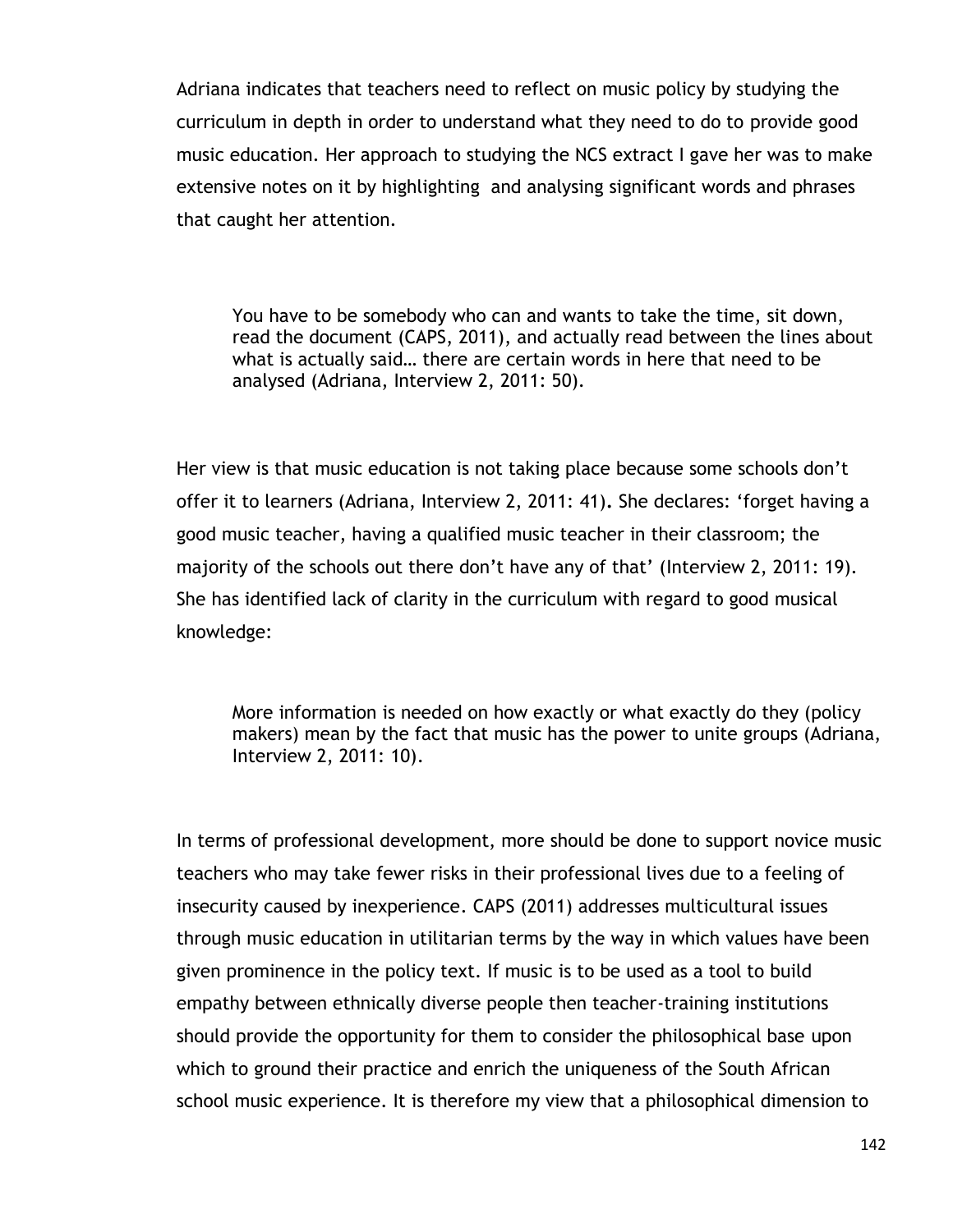engaging with the culture-sharing aspect of music is essential for teachers who are required to build cross-cultural understandings.

In addition to the problem of vagueness she assesses that teachers "just wouldn"t be bothered" to take the time to contemplate and discuss with colleagues the implications of a document that is concerned about values (Adriana, Interview 2, 2011: 50). She believes that affirming identity is 'too complicated' in a music curriculum that is also striving to provide aims for high skills and high knowledge. For her, identity and nation-building should be kept 'as separate points' and 'it (the curriculum) should be kept simple" (Interview 2, 2011: 44). I am not comfortable with Adriana's position to separate philosophical instruction from music instruction. South Africa"s educational stance reflects the requirement for teaching and learning to be a means towards reflective practices. It then follows that a person"s ability to respond positively to others around them becomes a transformative act and involves emotional intelligence that makes philosophical underpinnings not only desirable but essential for trainee music teachers. Additionally she makes the observation that in order for teachers to provide individual learning schemes for their learners they would need to be capable and have the time to monitor the progress of each person. She does not feel this is achievable:

It is not practical for a musical teacher to know, you know, more than 45 children, because they have dozens of classrooms to attend to. Each child needs to, a teacher to know each child"s background? It makes no practical sense (Adriana, Interview 2, 2011: 29-30).

Mary agrees with Adriana"s view that large classes cannot accommodate music lessons that have intricate aims and says that the reality is that "music is only about singing' in 'township schools'<sup>38</sup>. She explains that township schools 'got about 30

 $\overline{a}$ 

 $38$  Post-apartheid township schools are generally attended by black children, are usually underresourced and are free for children of any racial background.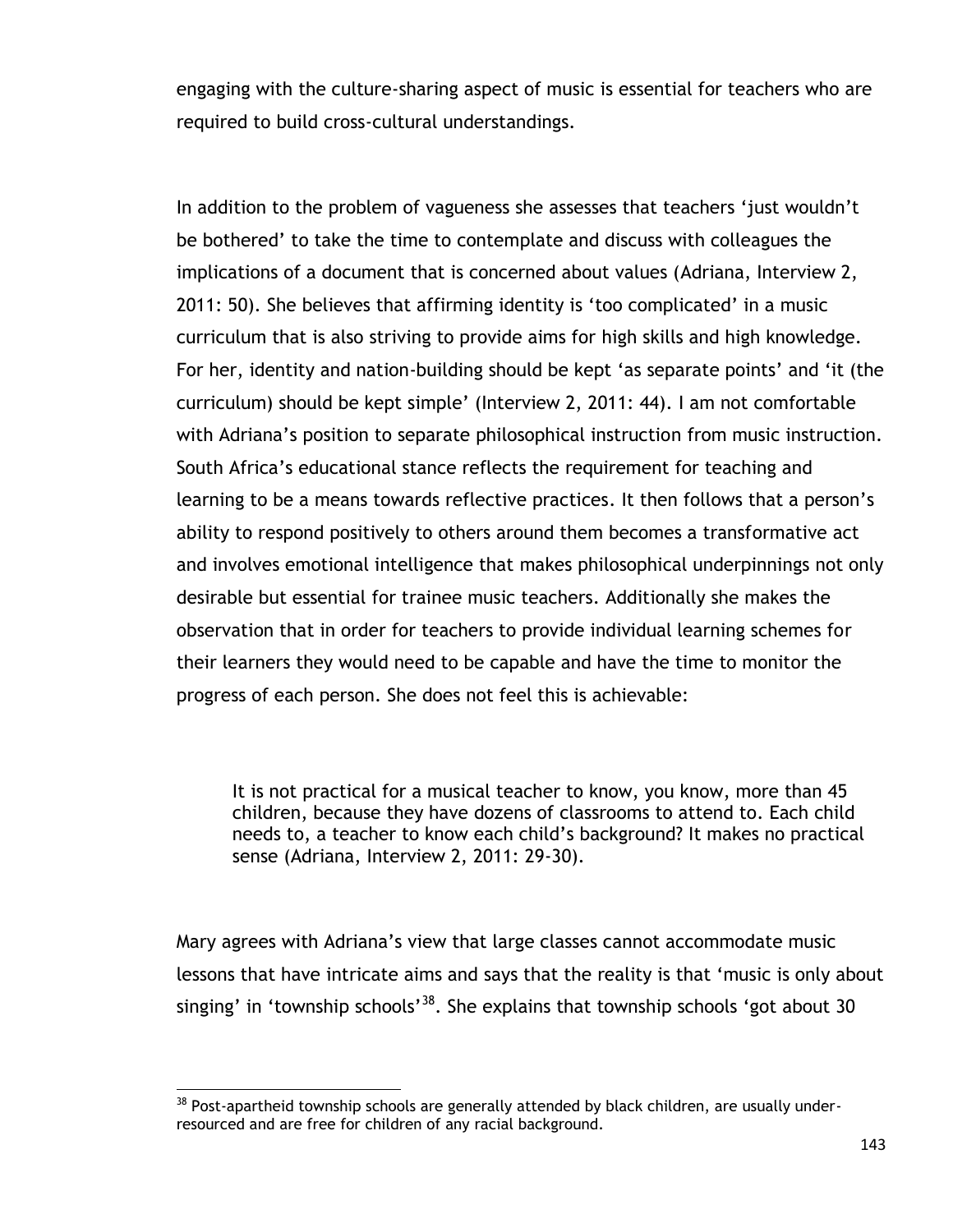learners in a classroom… (unlike) very expensive schools where teachers are only dealing with about four learners' (Mary, Interview 2, 2011: 23).

Charlotte takes the position that imparting good musical knowledge requires "more on-going teacher-training" as teachers need "a level of confidence to ask for resources" (Charlotte, Interview 2, 2011: 41). She has observed that some teachers "rather mess-up than ask for someone to help" (Interview 2, 2011: 42). She feels that incorporating indigenous music in the curriculum should be at a high level and that the curriculum is "ambitious" because it would "take quite a long time for that to happen… the majority were very resistant to it… I"m sorry to say that" (Interview 2, 2011: 30). Charlotte has a great deal of respect for indigenous music and would like to see it regarded as more than "just identifying indigenous instruments as being marimbas and drums' (Interview 2, 2011: 29). She maintains that:

People who don't necessarily have a long prior experience of music, who haven't been particularly acculturated in the subject, they should be able to express and discover music (Charlotte, Interview 2, 2011: 26).

Being able to read music would 'open up other avenues to learners' but being able to read can be achieved progressively (Charlotte, Interview 2, 2011: 27). For her, improving 'musical memory', being able to practice regularly and participating are important features of acquiring good musical knowledge (Interview 2, 2011: 28).

# **Views on music as a means of social transformation**

The teachers in this study have openly discussed their feelings about the system of unequal education in their country during apartheid (1948-1994) and expressed their views on music being used as a tool for social transformation. They empathise with the need for an alternative approach to music education that would include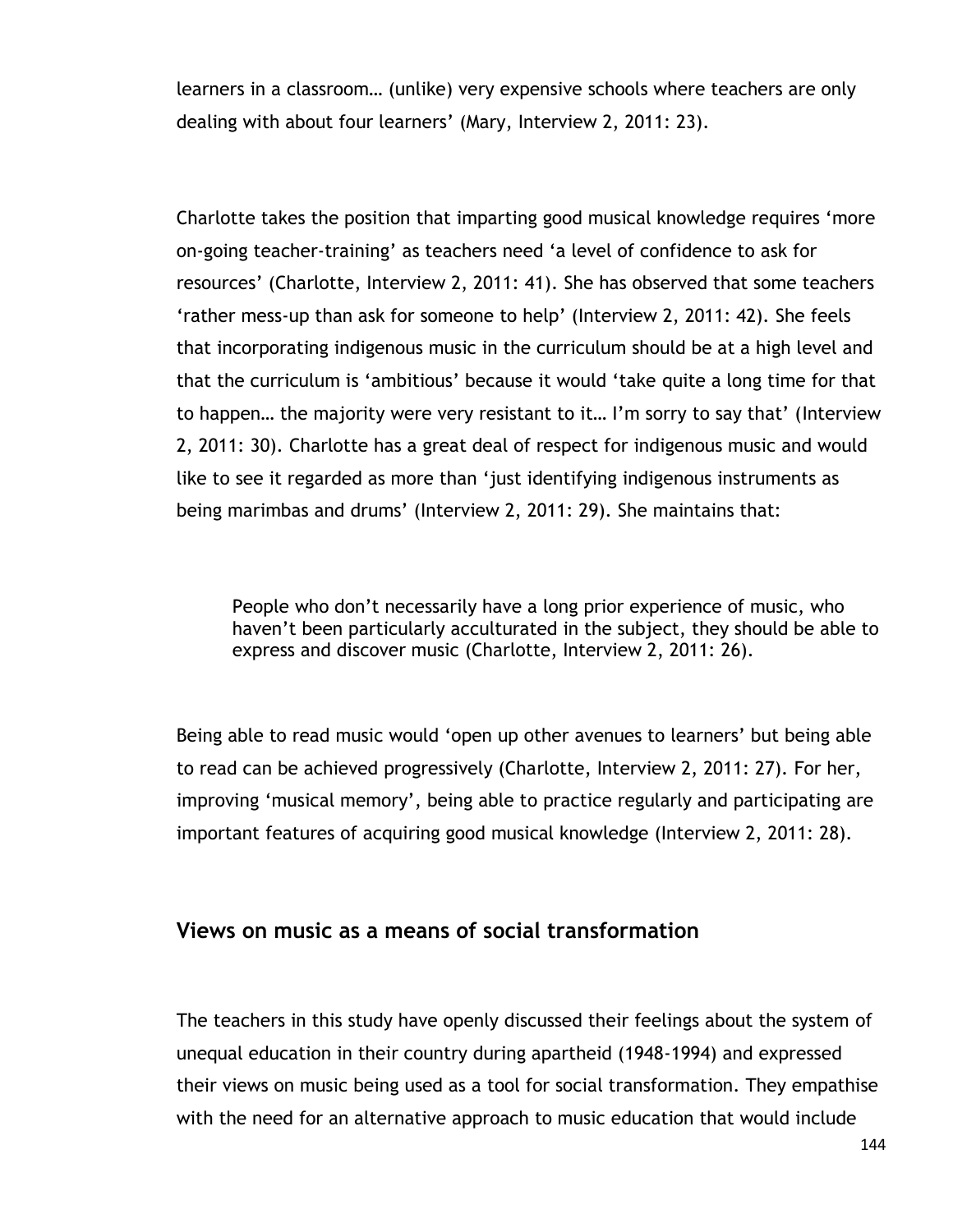more learners to study music at school. There are several challenges they face with regard to changing their ways of teaching. Essentially, they are being asked to teach different genres of music (sometimes without adequate resources), to assess learners individually and to assimilate values stated in the curriculum by incorporating them into their teaching style.

I begin this section with Charlotte who points out the dangers of not promoting several different genres of music:

Bearing in mind the history of this country, I think it is dangerous to teach the one type, because by the very nature of music in this country, it was very elitist. It was only a certain amount of people who did it (Charlotte, Interview 2, 2011: 38).

In the extract above Charlotte is referencing the controlling of school knowledge and its processes and resources during apartheid by the white minority. Her impression is that the new music curriculum is "written around the needs of the people… that"s very important in this country" (Charlotte, Interview 2, 2011: 42- 43).

Mary explains how black people were oppressed during apartheid and how that affected their cultural identity:

Being indigenous, to us was very barbaric. We were made to believe that…you grow up during the apartheid times and you"re meant to feels that being black is inferior and everything that"s black is inferior (Mary, Interview 1, 2011: 32-33).

Her experiences of learning African music and African instruments as a schoolgirl gave her a sense of pride in being black (Mary, Interview 1, 2011: 36). Mary is concerned that the implementation of widening access to the study of music for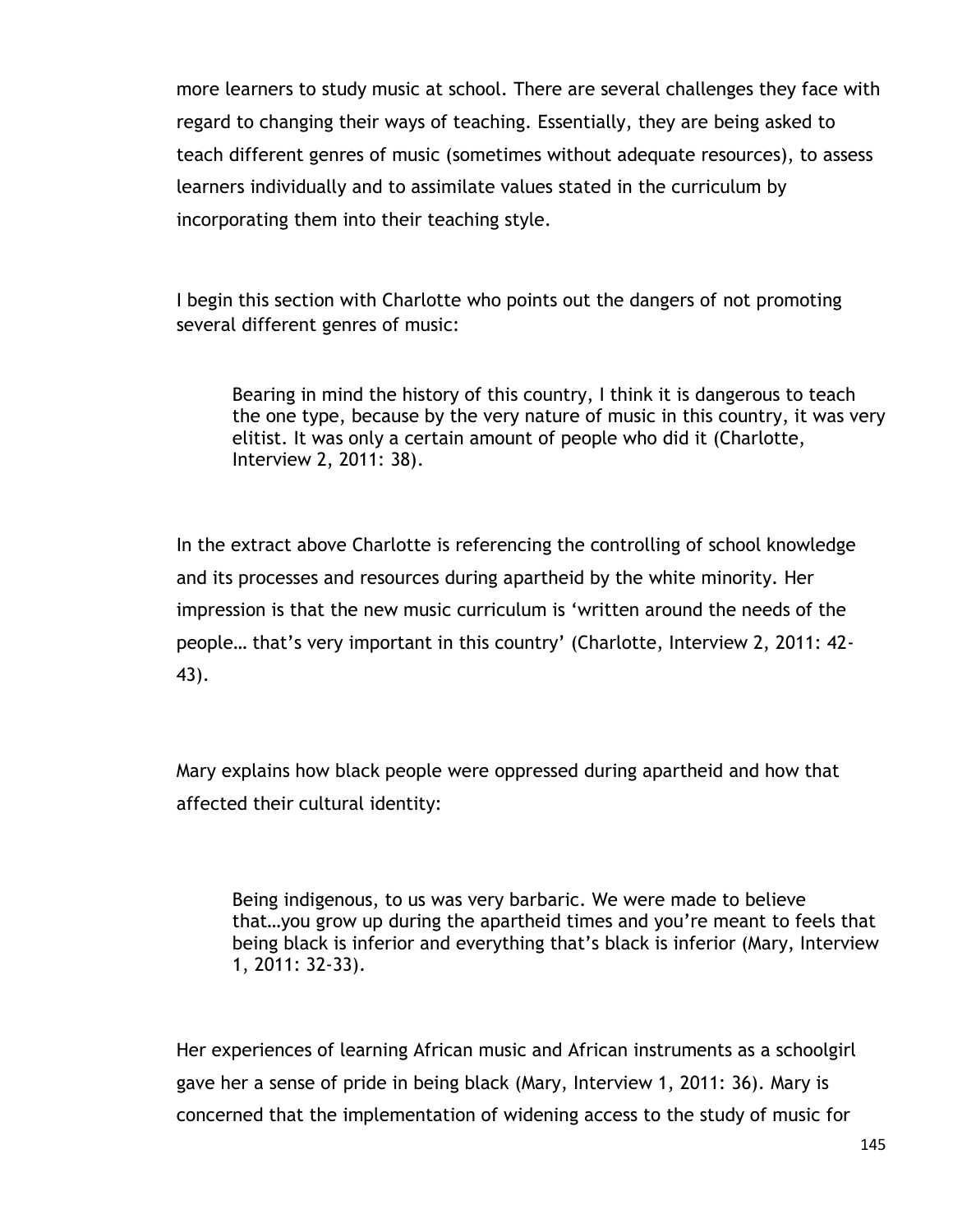black people is not being supported by the government with adequate resources to improving the dissemination of African music:

I don't have hope... I feel that we're on our own with whatever we've got.... we need written music, we need recordings… we still need a lot that needs money (Mary, Interview 2, 2011: 47-48).

Despite her despair, Mary believes that the effect of integrating black culture with white culture would instil the confidence in people to know that they are "capable of anything' just so long as their starting point is 'that respect about each other's cultures, each other"s music" (Mary, Interview 2, 2011: 42). One way she achieves this is by using Western instruments to teach indigenous music (Interview 1, 2011: 19). On a more positive note she observes that black learners have increased opportunities to study music in school and that the government has provided some instruments to facilitate this:

We make do with whatever little instruments we've got... so I think there is a lot of improvement… at least (they) are getting taught in some schools. The only problem being they get to Grade 12 and they are still not ready for university, they still have to do a bridging course and all that (Mary, Interview 2, 2011: 49).

The issue that Mary raises about integrating different cultures is an interesting one and raises a question about legitimising African music in a bid to elevate it to a more 'serious' level. Here too is further evidence in this study that African music knowledge is regarded by some of the teachers as being unique and possibly inferior to Western music. In this instance Mary feels the necessity for African music to be bolstered by Western instrumentation. I think that her reference to a bridging course is further confirmation of her doubting the usefulness of "black music" in an educational context.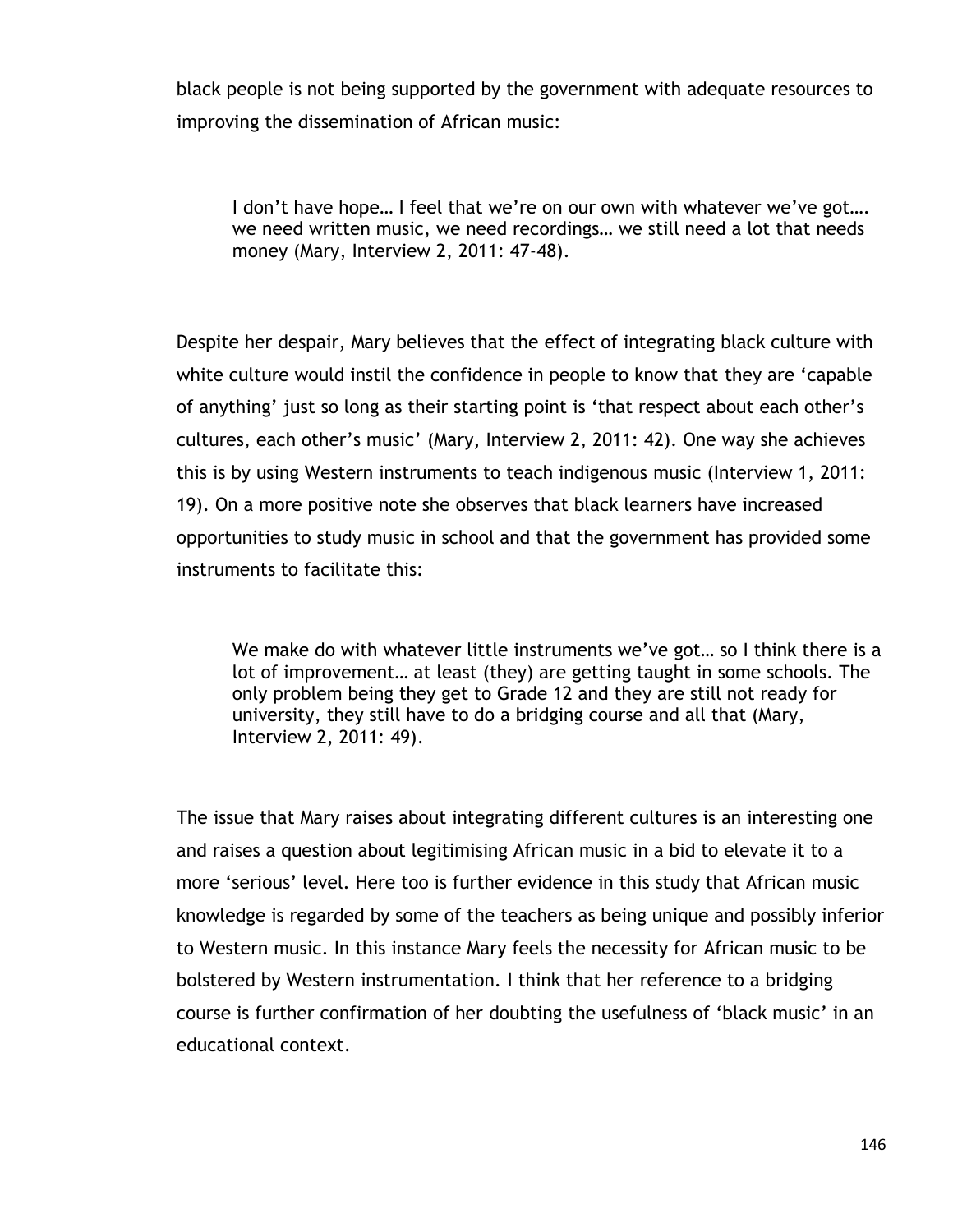Katy feels that social transformation can only take place if the policy is written by black people. Consequently, she strives to gain higher-order qualifications like Master's and Doctorate postgraduate degrees in order to 'influence the curriculum' (Katy, Interview 2, 2011: 42-43). Adriana feels that black teachers are unable to contribute to an agenda of social transformation because they have "a teacher"s certificate rather than a teacher"s degree" and suffer from a lack of adequate training to understand complex concepts mentioned in music policy documents:

This is the thing, the concepts in here (the NCS extract) are actually more complex that the language itself… for example we spent quite a while talking about the definition of music (Adriana, Interview 2, 2011: 37).

She poses the question: "Can an unqualified music teacher read between the lines"? (Adriana, Interview 2, 2011: 38). When she was probed to explain her definition of "unqualified" she made references to the older black trainee music teachers (aged 40 and above) on her University music education course. She explained that they came from the rural area of Limpopo Province and were suddenly immersed into Western music practices without any prior knowledge of it. To compound their difficulties they were presented with a curriculum written in English (not their first language) which made references to "complex" phrases such as "holistic development of learners' that they did not understand (Adriana, Interview 2, 2011: 37).

Adriana provides us with the example of rural teachers who apparently feel vulnerable as a result of inadequate teacher-training. With music curricula being forced to change as the practices of schooling change in line with political reform, I suggest that curriculum change is daunting to all music educators in South Africa. For rural teachers to evolve into their expanded roles as teaching professionals (Harley *et al*., 2000), discussed in the previous chapter, they might benefit with an expanded programme of professional development that continues into their early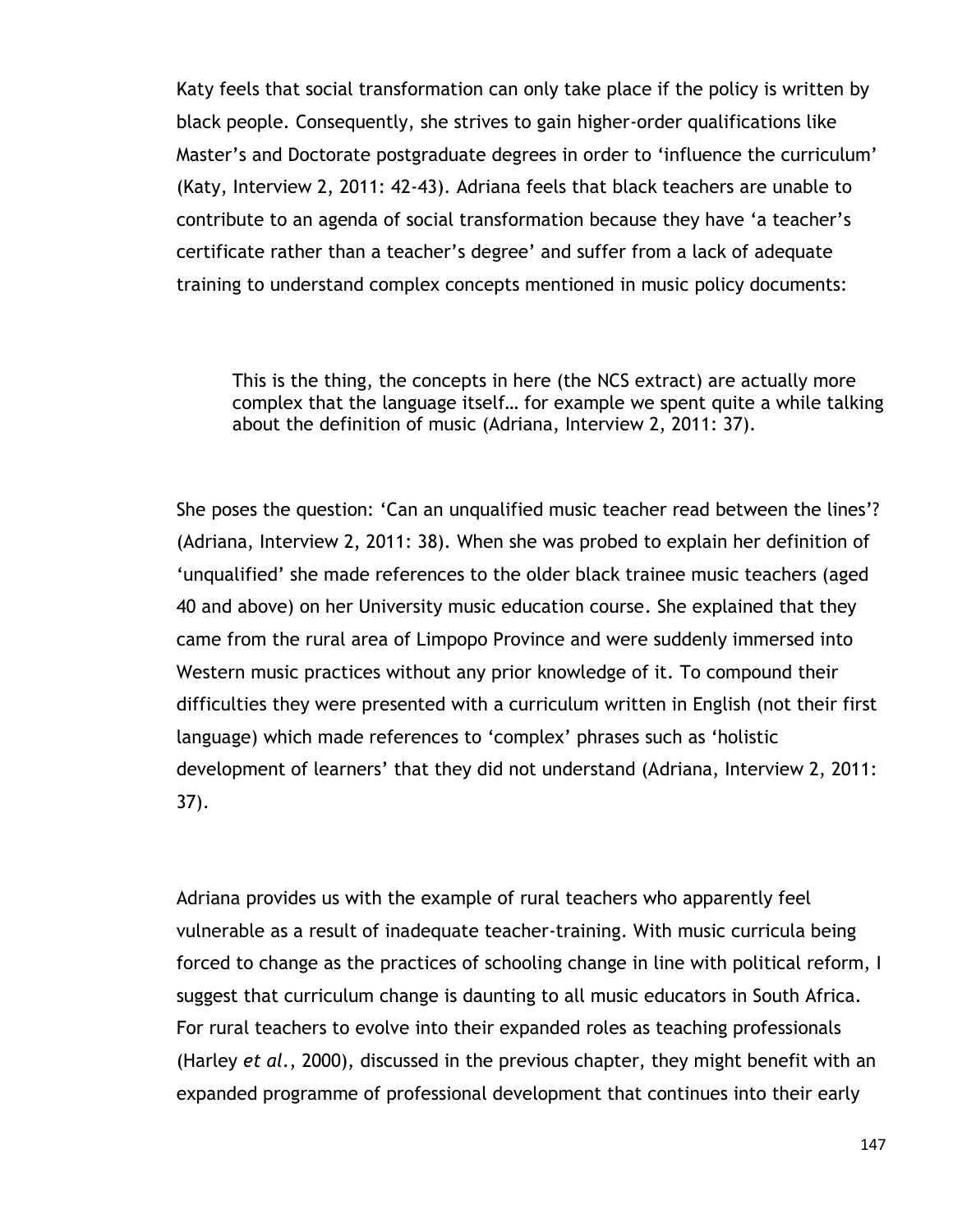professional lives. A structured continuous developmental programme that takes place after undergraduate studies might boost their levels of confidence as novice teachers and provide some relief to their situation.

Her observations indicate that policy makers who attempt to achieve social transformative aims via music education should acknowledge the difficulties experienced by previously disadvantaged individuals (PDI) who schooled in the apartheid era and who (in her opinion) need extra support to implement a cuttingedge curriculum that places an emphasis on both content and social dispositions in the form of attitudes and values.

George supplements Adriana"s position by arguing that many teachers (both black and white) might not be able to promote a variety of musical styles when they are 'just exposed to one kind of music the whole time' (George, Interview 2, 2011: 33). George raises the question "Are the teachers at this stage equipped for it"? He believes that the curriculum provides 'room for dialogue' even though its aims to achieve social transformation remain "problematic". He identifies schools with wellequipped music departments and well-trained teachers as able to implement a "strategic document" (Interview 2, 2011: 34). George"s analysis of the difficulties of implementing curriculum expectations includes references to his "black brothers and sisters':

…whose expectations of music is broad-based enjoyment, because they don"t appreciate the expertise maybe that go into being able to play good instruments, because they didn't have that experience. It's a bit of a political subject here (George, Interview 2, 2011: 19).

Iris' experience of teaching music in ex-model C schools resonates with George's concerns in a different way when she shares her experience of teaching music in exmodel C schools and was confronted with the "indifference, especially amongst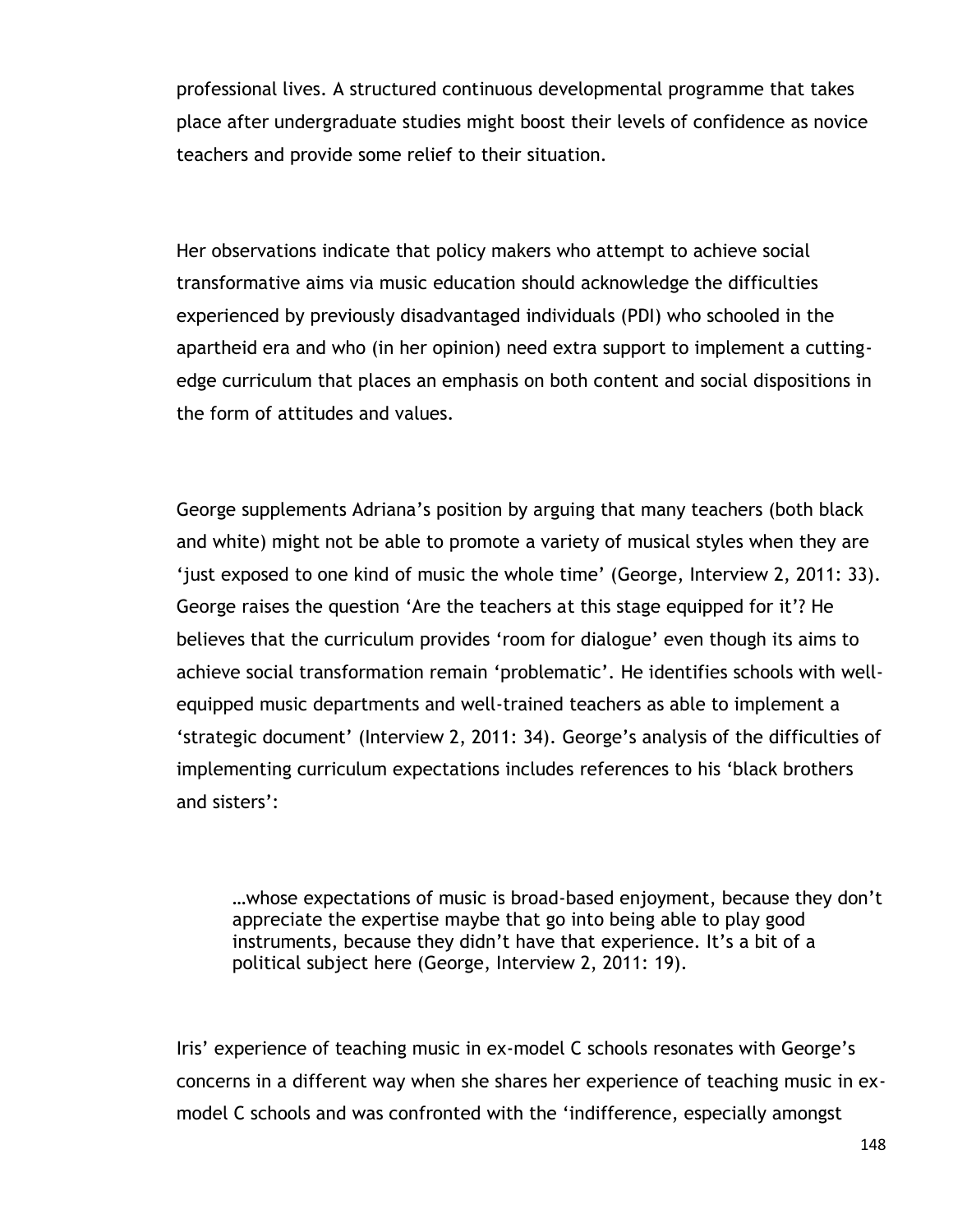white children, when I tried to teach them for example Zulu song or play music for them from various other cultures" (Iris, Interview 1, 2011: 19). She believed this was because they were not exposed to it at home (Interview 1, 2011: 21). Seemingly, both Iris and George's concerns are based on teachers' and pupils' attitudes and experiences of different musics. As a person who has "come from the privileged side of things" George places much importance on "the broadening of horizons' for the 'uneducated people in our country' (George, Interview 2, 2011: 16) but is unsure how this can be managed without adequate resources: "the challenge in our country is the resources. That is a huge, huge, huge challenge" (Interview 2, 2011: 25).

Niles believes that the idea of social transformation through music education is "not new'.

The idea of what sounds are, how you get them together, the power to unite groups, mobilising communities. That has always been there, it"s never been different. Even the social healing, affirmation of human dignity, those are all aspects which have been there before in the early 1990"s. Maybe not put in exactly those words, but the idea is there in the binding together of a community (Niles, Interview 2, 2011: 25).

Interestingly, Niles positions early social transformation as taking place "possibly within only the white group' (Niles, Interview 2, 2011: 25) when he started to introduce 'a broad range of ideas' to his white pupils (Interview 2, 2011: 26). He believes that social transformation via music and music education took place in Soweto where "a lady came out from England" and trained a group of black, underprivileged string players<sup>39</sup> 'to the extent that she drilled them almost like a staff sergeant in the army" and achieved "the most incredible results". Their social transformation has allowed them to "learn to read and write and perform all over the world" (Interview 2, 2011: 27).

 $\overline{a}$ 

 $39$  The group being referred to is called Buskaid, a well-known South African string ensemble trained by Rosemary Nalden, a musician of British-South African citizenship.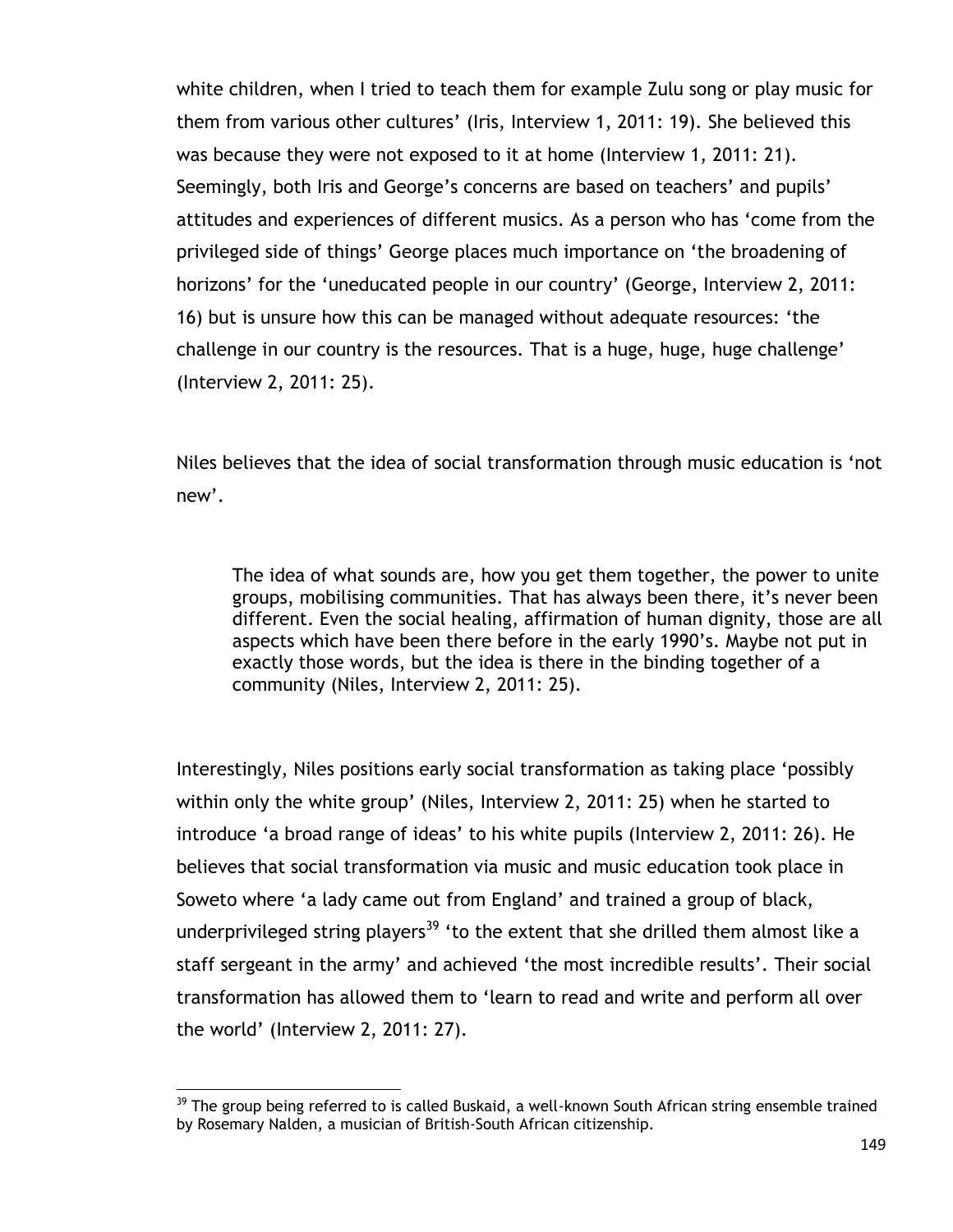Nine teachers (Katy, Mary, Nathalie, Niles, Roland, Rosalind, Tracey, Lily and Iris) from the research cohort of twelve teachers were keen to explain how their understanding of Ubuntu<sup>40</sup> has influenced their attitudes towards the values stated in the curriculum and how they can achieve social transformation through classroom music. Three teachers (Adriana, George and Charlotte) did not engage in this discussion. Whilst the word is not explicitly referred to in any of the post-apartheid curriculum documents the concept of Ubuntu kept cropping up in the interviews in a manner that aligned it with the ideals of social transformation in South African music education. Nathalie illustrates how Ubuntu places importance on group rather than individual achievements by explaining her pedagogic approach which she summarises as *'umuntu, ngumuntu, ngabantu'* and translates as "I am because of others" (Natalie, Interview 2, 2011: 17). Nathalie"s beliefs about music education are clearly linked to post-1994 curriculum aims that promote values such as respect, diversity, unity and inclusivity. Her teaching-style reflects her steadfast belief that teachers can learn from pupils and vice versa. Natalie explains that inclusivity is an aspect of Ubuntu where a person and their rights are respected (Interview 2, 2011: 25).

One of the interesting aspects of teachers' discussion about Ubuntu is that there are numerous and complex interpretations of it. Common uses of this term by eminent speakers such as President Barack Obama, Archbishop Desmond Tutu and the late President Nelson Mandela declare Ubuntu as a spirit of co-operation, exercising humanity towards others and demonstrating that the individual is defined by their relationship with others often expressed as 'I am because we are'. In terms of the new curriculum aims, it implies that teachers should encourage music as a group activity so that learners of different levels can participate more in the spirit of group co-operation with less focus on recognising individuals.

In sharp contrast to Nathalie"s endorsement of Ubuntu is Iris who believes that "the whole idea of Ubuntu is being pushed so much that it's at the expense of other

 $\overline{a}$  $^{40}$  Ubuntu is an African philosophical concept that was first introduced in Chapter 2.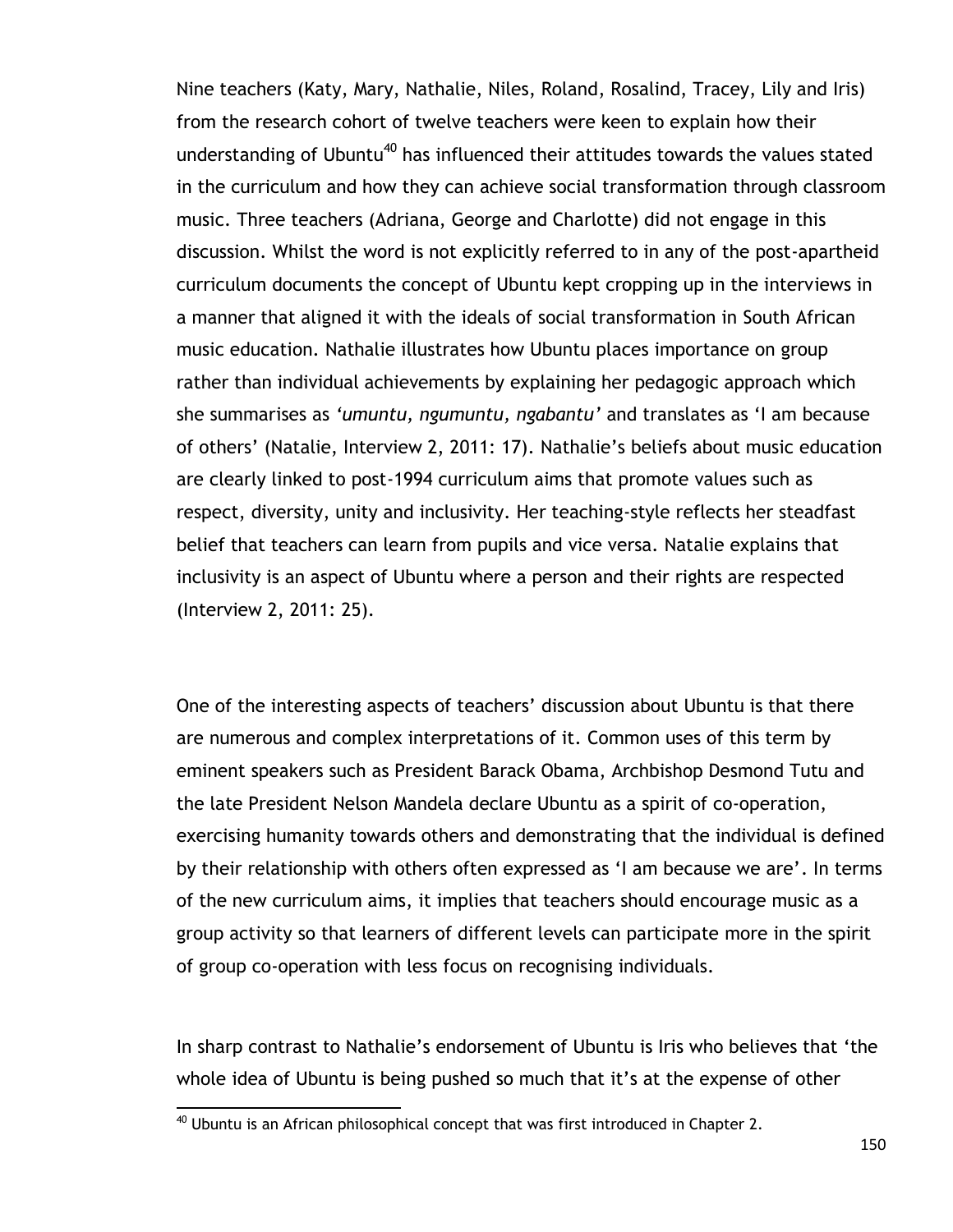things" (Iris, Interview 2, 2011: 4). She is disenchanted with the standards in classroom music which is intent on "finding new ways to celebrate mediocrity every day in the new music curriculum" (Interview 2, 2011: 5). For her, the aim to widen music to give everyone the opportunity to access the subject has compromised the aspirations of those who have achieved a degree of excellence in it.

Lily explains how for her the spirit of Ubuntu can be incorporated more easily into classroom music in primary schools where music can be portrayed as inclusive and interactive and where teachers and pupils can learn from one another (Lily, Interview 2, 2011: 4). Lily is demonstrating her understanding of Ubuntu as a virtue of sharing information, irrespective of a person"s status within the implied hierarchical relationship between teacher and student. Lily considers African music as fitting in with the ethos of Ubuntu which she explains as a person striving to achieve her personal best whilst helping others to achieve their best (Interview 2, 2011: 12). Here, Lily has positioned Ubuntu as a manifestation of a greater whole that transcends the importance of individual success. By reflecting on what Ubuntu means to them, nine teachers in this study have made an understandable attempt to prepare themselves and their students to meet the challenges of valuing diverse cultural traditions within the demands of a democratic curriculum. The paradox is that by deliberating on what they see as an exclusively African device they might be inadvertently excluding other ways of critically reflecting on universal notions of well-being.

Interpreting Ubuntu within the teaching and learning environment means encouraging teachers to "adjust" and "be proactive" and to use learners in their classes as resources. Students have diverse experiences and "they are in a position to equip you as a teacher'. Such an approach makes the NCS an 'appropriate' document that Lily feels she and her trainee teachers can work with (Interview 1, 2011: 2-4).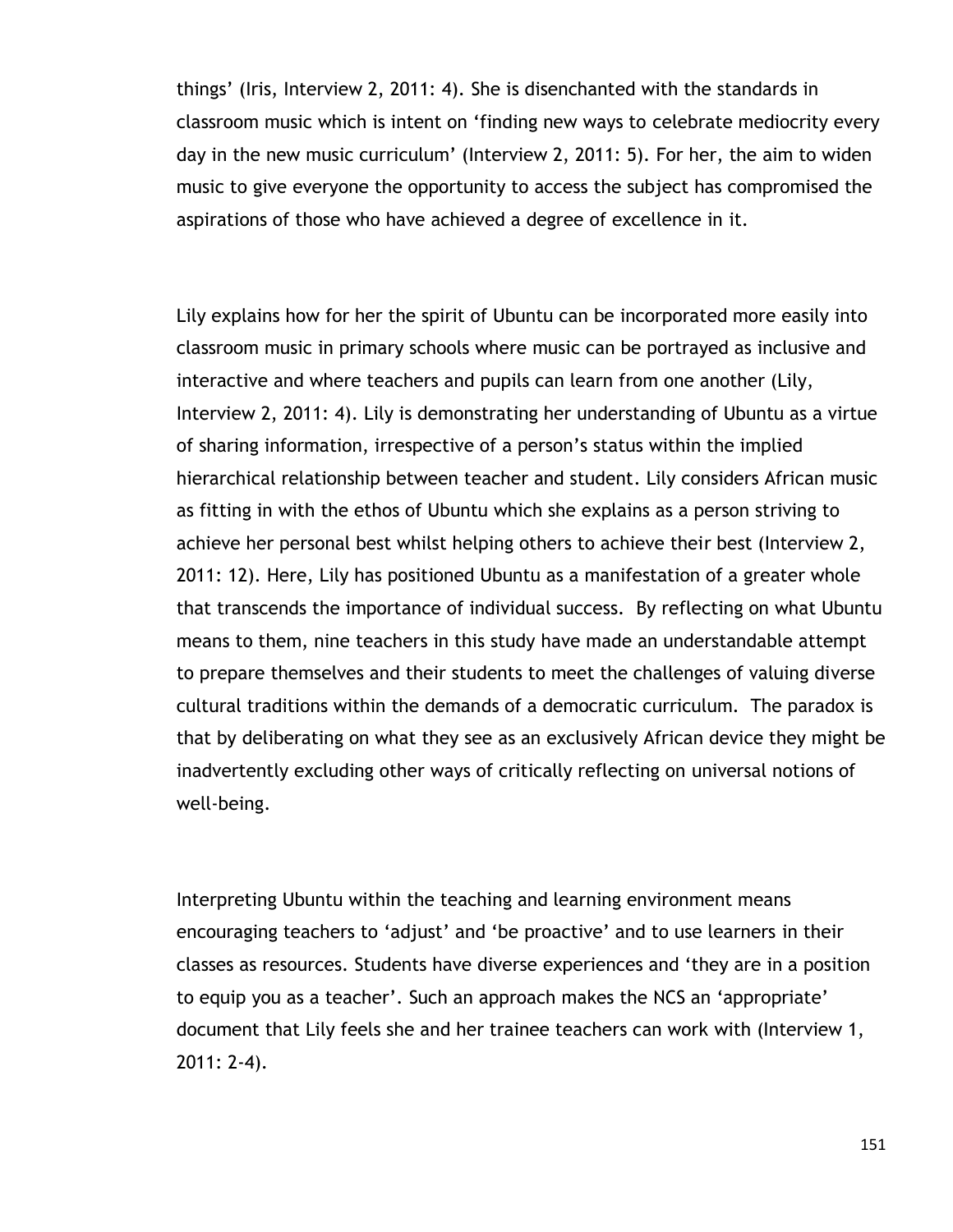Tracey says that being made aware of Ubuntu has motivated her to participate in outreach programme although she points out that as a Christian, helping others comes naturally to her daily way of life:

It's also Christian... It's not that I see somebody in the street and think, "oh must do Ubuntu now"... It's not that I have to be taught to have Ubuntu (Tracey, Interview 2, 2011: 30).

For Niles "I"ve sort of seen the Ubuntu as a coming together, as a bringing of people together" (Niles, Interview 2, 2011: 17). This has given him a positive impression of the values included in the curriculum because his pupils can learn from each other "without one person feeling more superior than the other" (Interview 2, 2011: 18).

Katy states that:

Ubuntu means "you are because I am". We help each other. In happiness, in sadness. I am there for you, you"re always there for me. That is Ubuntu. Helping each other (Katy, Interview 2, 2011: 15).

Katy appears to have mistranslated Ubuntu where the norm is to position the individual who grows as a result of the influence of others. This mistranslation highlights the complexities and difficulties of appropriating Ubuntu as a distinctive feature of African democracy. The interview situation may have also contributed to the error.

The way Katy implements Ubuntu in her lessons is by teaching songs from different genres to her class which represents different ethnic groups. Sometimes the children resist her choices but Katy explains to them that: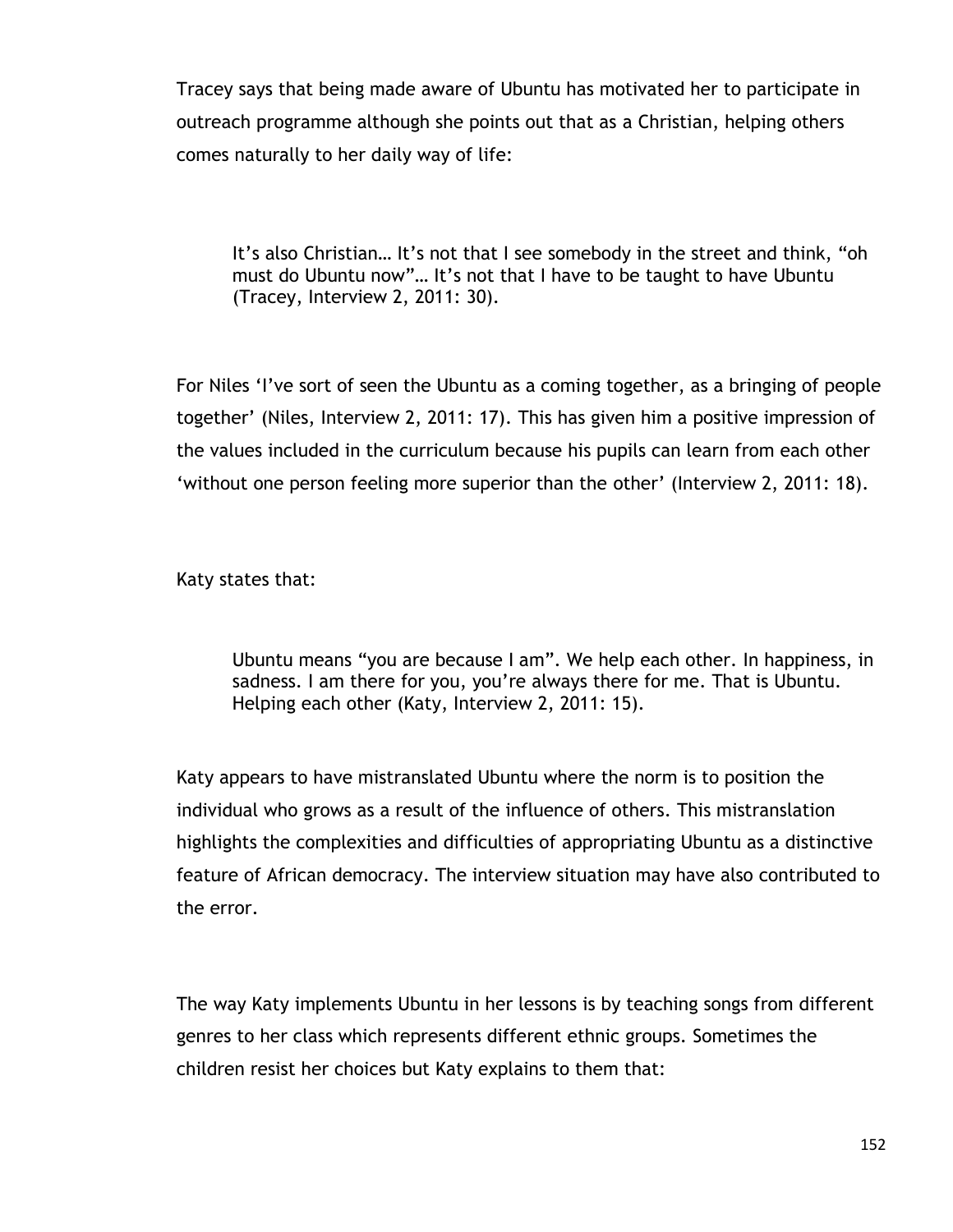My spirit of Ubuntu says we are one. There is no colour here. So I am going to learn your music, you are going to learn my music and together we"re going to make a different repertoire altogether. We're going to enjoy music together (Katy, Interview 2, 2011: 17).

Mary agrees with Katy completely. "To me Ubuntu means accepting people with their diverse cultures, respecting everyone and being kind" (Mary, Interview 2, 2011: 6). Within the context of music teaching in South Africa she regards Ubuntu as delivering an important message:

It means that being accepting of different things. Accepting that we"re from different backgrounds, we"ve got different cultures and we need to accept each other the way we are (Mary, Interview 2, 2011: 7).

Roland"s definition matches what the other teachers say: "My definition of Ubuntu that I know and believe is true is, I am, because you are" (Roland, Interview 2, 2011: 28)*.* He is adamant that Ubuntu has a positive effect on how teachers and learners accept diverse musical experiences:

If you look at the cultures being represented in an ordinary South African classroom, obviously taking into consideration the demographic make-up of a classroom in an urban setting in Johannesburg, we"re going to have all sorts of cultures and races reflected, when people come together and they make music together to achieve a goal, they are, certain things are going to happen within the dynamic of that group. They're going to be more accepting of each other at the end of the day (Roland, Interview 2, 2011: 32).

The above comments indicate that in this study, teachers accept and support an education policy that strives to recognise the role of music from a "utilitarian" perspective (Vermeulen, 2009) which I believe has a close affiliation to Ubuntu. Vermeulen describes the functional aspects of music as being used to "unify a group of people" and transcend barriers of "disparate backgrounds, race and gender" by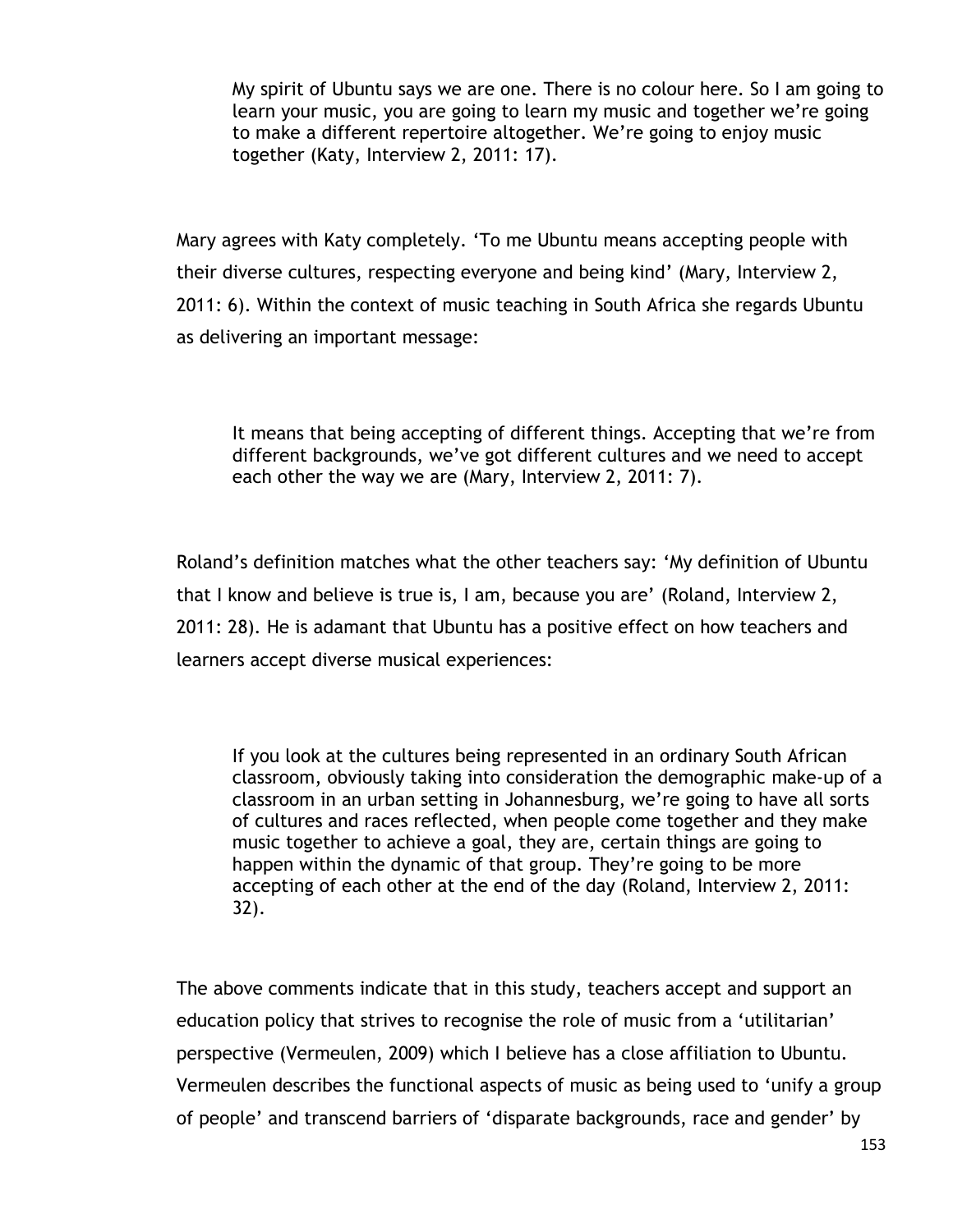"participating in singing or listening to music together (Vermeulen, 2009: 2-8). I also believe that the functions pronounced by Vermeulen can be included as part of the larger agenda for social transformation, through the spirit of Ubuntu and if coupled with the aspiration for a collective identity as a way of unifying disparate ethnic groups. Seen in this way, Roland"s extract above can be interpreted as a function of social transformation occurring in a group dynamic via Ubuntu which he maintains is taking place in his music classroom: "It does do so through Ubuntu. It happens. It is happening' (Roland, Interview 2, 2011: 33).

Rosalind expressed a very different view to the seven other teachers who spoke about Ubuntu as an effective motivational tool and she sees it in a more political context:

Some of the politicians in South Africa, on the one-hand-side they"re shouting, "we are one, Ubuntu*,* this, that, and the next thing", and on the other side they seem to me to have a racist streak and they want to keep digging this apartheid thing and Sharpeville<sup>41</sup> and I don't know what else. They want to keep digging this up. And I think but what for? Isn't there something better you could be doing, now that we"ve evolved to where we are now? (Rosalind, Interview 1, 2011: 37).

Instead, she believes that music is 'the universal language' which 'can be developed by greater understanding and participation in the classroom. Learning, she explains, is about "doing" and this is key to her perception that music can transcend differences between people.

Music is always called "the universal language", which is quite true I have found. Just about anyone is going to understand what you"re trying to say through music, even if they don"t understand the language (Rosalind, Interview 2, 2011: 3-4).

 $\overline{a}$ <sup>41</sup> The Sharpeville Massacre took place in 1960 where black people were demonstrating about Pass Laws that restricted their movement. Sixty-nine people died in this protest.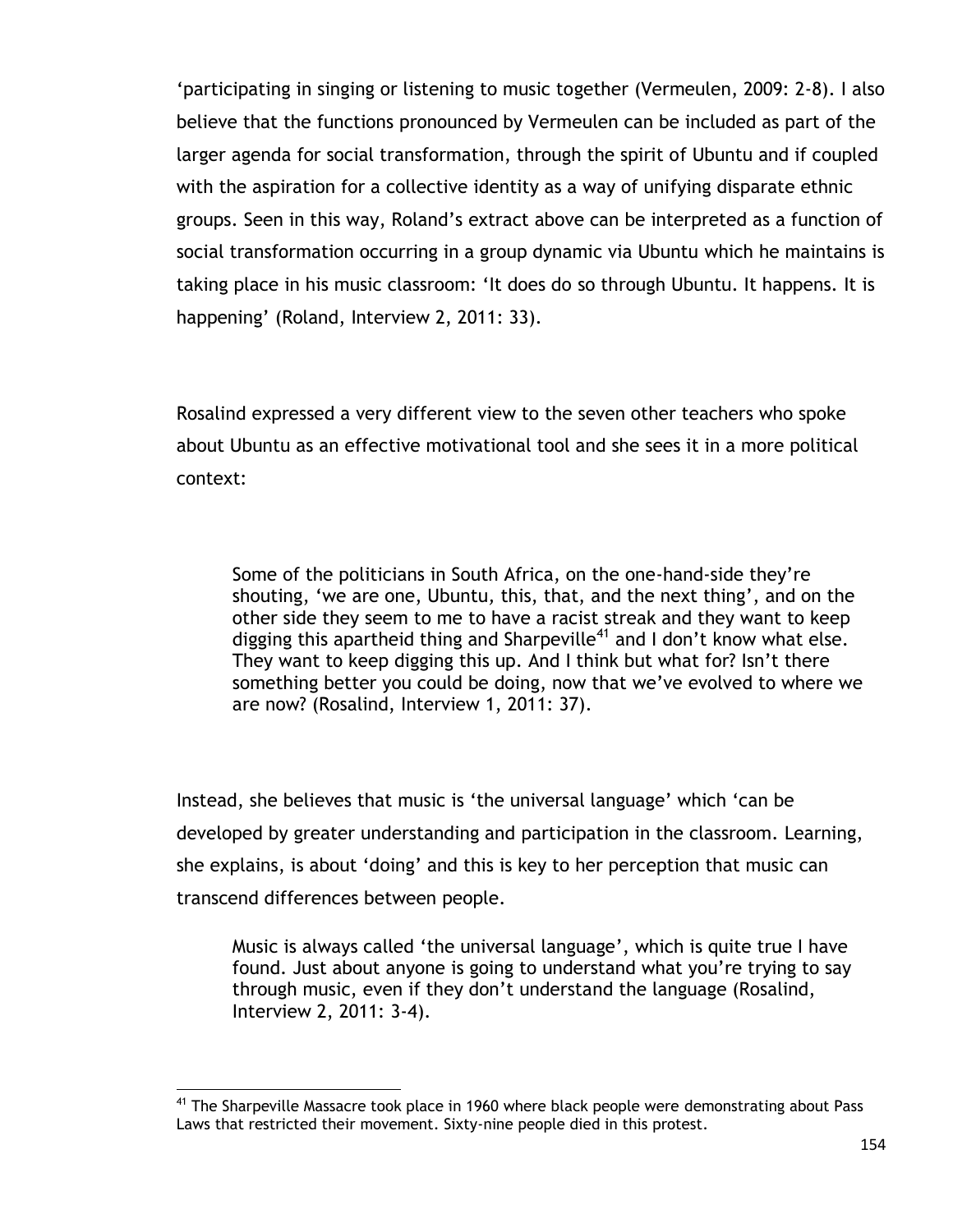It would appear that Rosalind is discussing music as a response to emotional triggers which she believes arises from music - the universal language. I proffer a modified alternative that poses music as having the power to stimulate imagination and provoke a sensory response that is unique to each individual. Viewed in this way, music might be regarded as a tool to encourage group discussions about the emotions it elicits. Social transformative aims in classroom music might therefore be achieved through these discussions.

The teachers have given me a number of different responses to my third research question:

3 What are teacher"s views on what is "good" musical knowledge?

Their answers centred on the following four themes:

- 1 The need for creativity
- 2 The holistic development of all learners
- 3 The appreciation of diverse musics
- 4 The ability to read and write music

Some teachers were keen to suggest that a better standard of indigenous music education could be provided by engaging the skills of indigenous musicians in the community, providing on-going professional development for teachers to be equipped to teach indigenous instruments to their pupils and the need for a clearer policy. Although they believe that diverse musics in the curriculum could contribute to a contemporary version of good knowledge, they are all in agreement that the values in the curriculum need to be made clearer with regard to how they could be applied to a good music education. All the teachers felt that music teachers should be more open to reflect a respect for indigenous music in order for it to be considered "good" musical knowledge.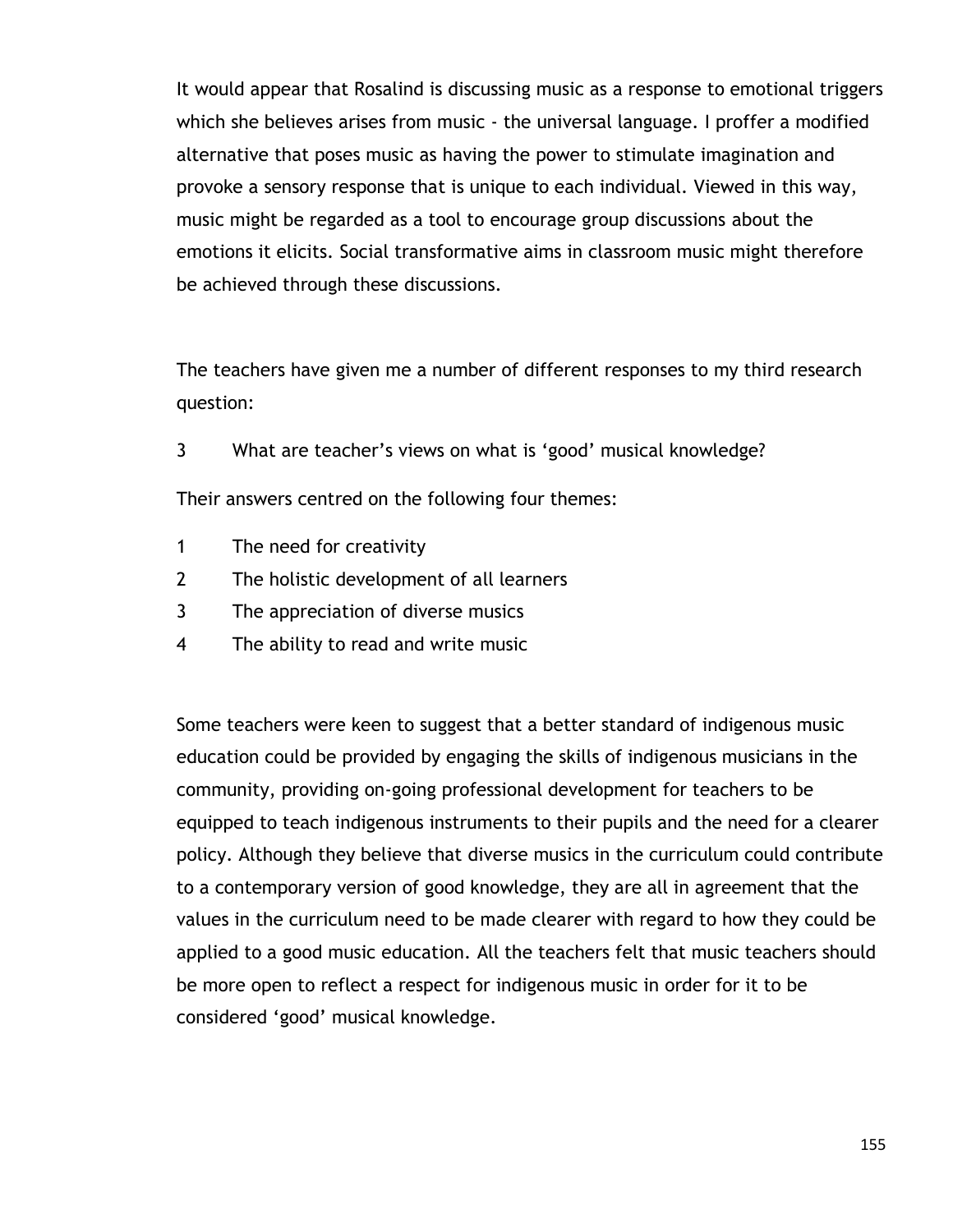The streaming of music has caused controversy amongst the teachers. And there is ambiguity in the teachers' perceptions about the way music has been divided into three genres. At times they conveyed feelings of confusion, resentment and uncertainty about whether they were complying and agreeing with the aims of the policy. Their resentment seems to be provoked by the policy and principles of outcomes-based education (OBE). CAPS explicitly states commitment to OBE precepts as the way forward to an open and democratic approach to teaching and learning (CAPS, Introduction). The teachers view the inclusion of IAM and Jazz as the policy makers' response to widening the curriculum that was previous biased towards the teaching of Western music. The policy"s aim to encourage learners with diverse profiles to take music as a matriculation subject in their last two years of school is a concern to them. They comment about how increased access to the subject might impact on the quality of music education being offered at school, particularly with regard to their competency to teach three very different types of music. They observe that a more flexible approach to assessment based on group rather than individual achievements might lead to the lowering of standards and result in the demotivation of competent learners who have a history of prior knowledge as well as a long tradition of learning to play their chosen instruments. This concern is linked to teaching music in classes with large student numbers where music lessons sometimes become simplified with an emphasis placed on singing.

The differences between African and Western music have raised the question of what can be considered to be good musical knowledge in each genre. Teachers have pointed out that African music is regarded as being more inclusive whilst Western music is portrayed as being exclusive. This has drawn attention to the way in which African music might be regarded as having lower standards than Western music. Teachers have pointed out that it is difficult to specify what good musical knowledge is without applying different and appropriate criteria to suit different genres of music.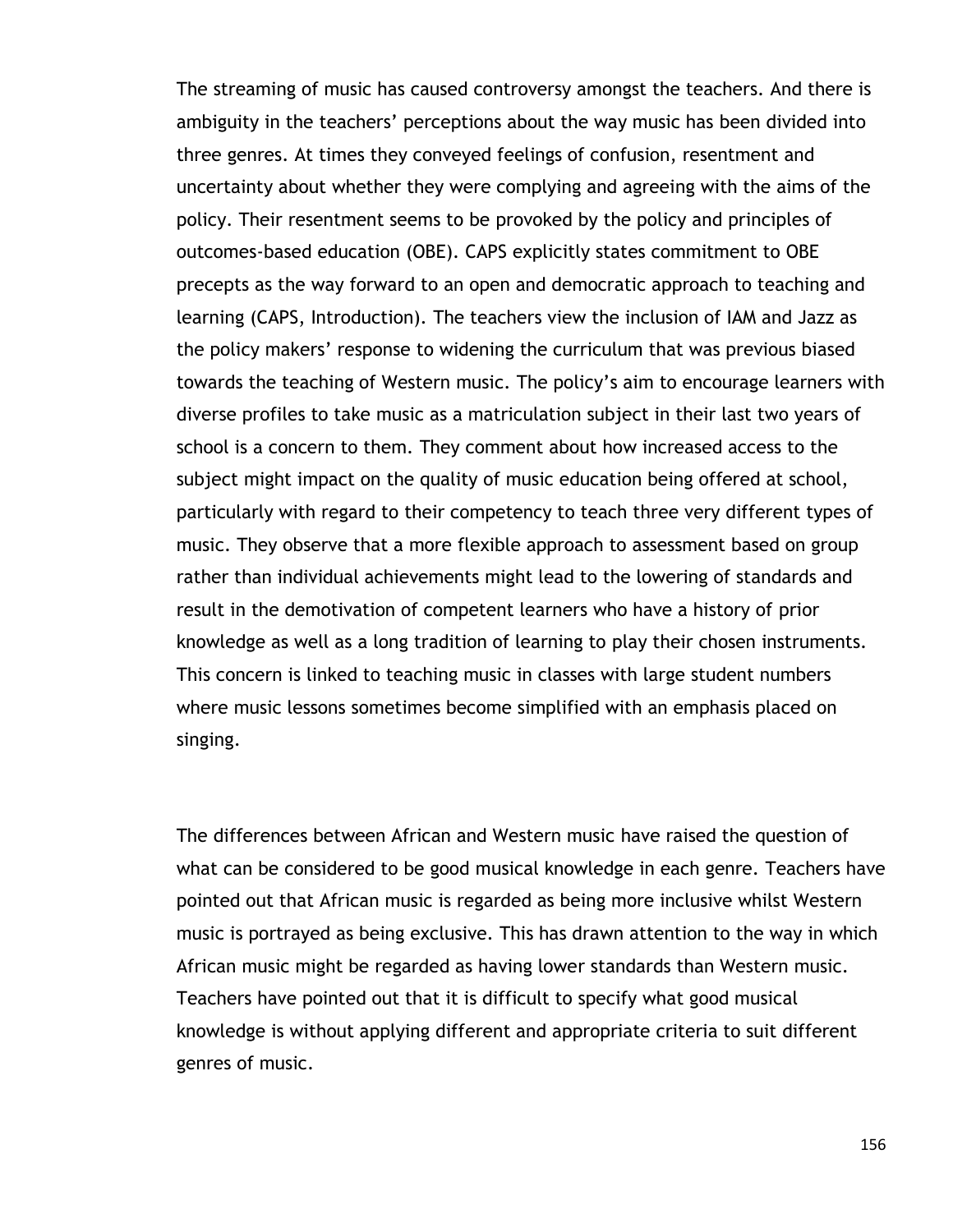#### 4 Do they see music and music education as a vehicle for social transformation?

The teachers in this study have all agreed that there is a need for social transformation in South Africa and that music and music education can contribute to this agenda. They answer this question in various ways and in particular most of the teachers discuss the African philosophical concept of Ubuntu as an important aspect of dealing with diversity. Teachers accept that the inclusion of broader and more varied content in a post-apartheid curriculum is necessary but they see is as problematic for the following reasons:

- Western music literacy continues to be regarded as an indispensable skill and teachers feel that indigenous music should be notated in a conventional manner for easier access by teachers.
- Untrained, unqualified and/or inexperienced music teachers are expected to teach indigenous music.
- Trained Western music teachers are taking the initiative to teach indigenous music through Western musical traditions, raising issues of authenticity.
- Some music teachers and learners are resistant to the idea of studying non-Western music.
- There is a shortage of indigenous music resources available in many schools.

The connection teachers make between Ubuntu and social transformation is significant in a discussion about a curriculum that places an emphasis on values as well as content. The teachers generally believe that barriers between race and teacher-pupil hierarchy can be reduced if they can learn about different cultural practices from each other. One teacher, Iris, resists this idea whilst Mary reflects the majority view that Western music can be combined with Indigenous music in a way that can bridge the gap between the two.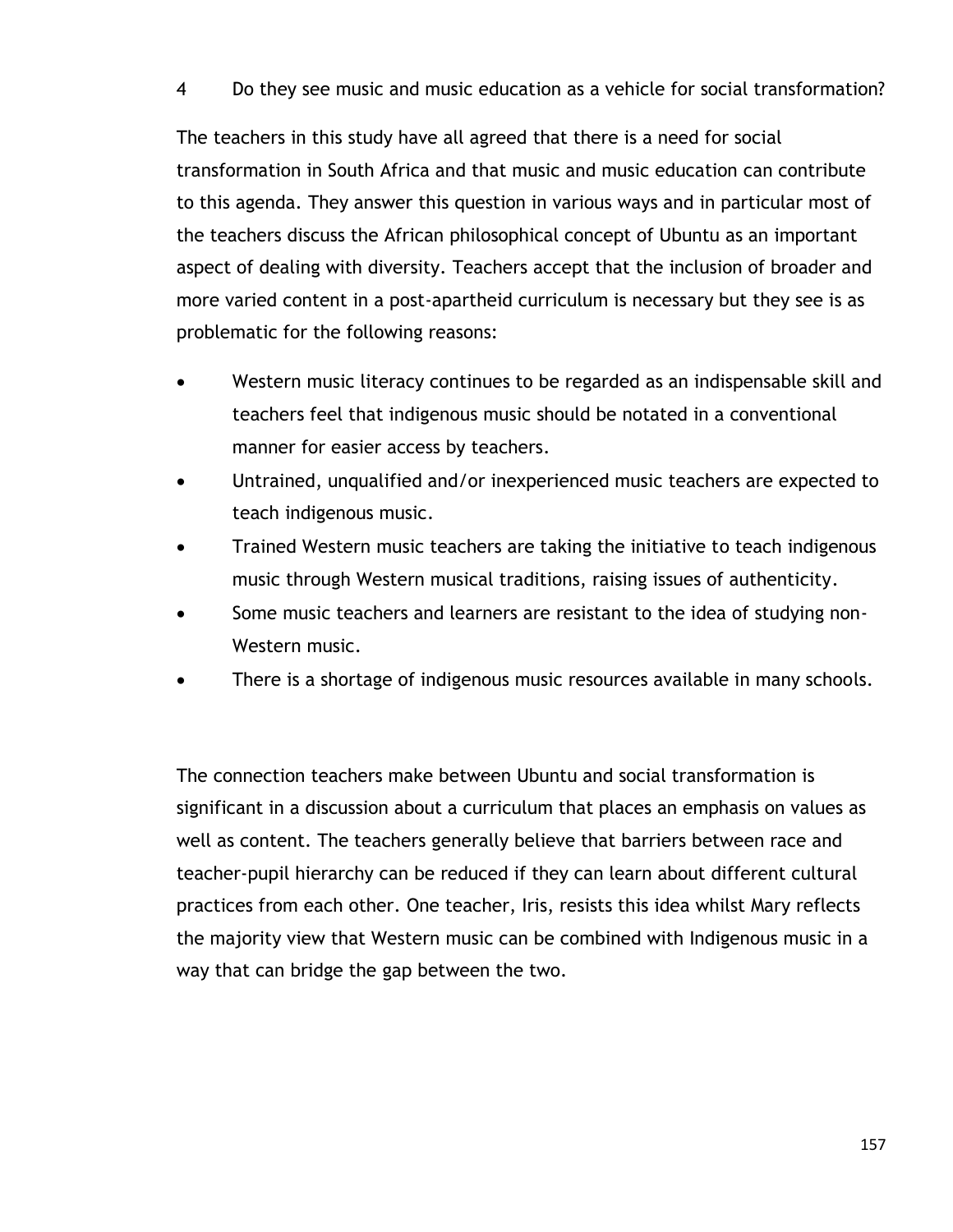Five teachers (Katy, Mary, Nathalie, Adriana and Lily) regarded music policy in general as the cornerstone of South African music education, particularly during an era of democracy. They would like to see black teachers better prepared to contribute and to reflect on the curriculum"s aims for improved access and increased diversity in school music. All the teachers are of the opinion that social transformation, interpreted as primarily a matter of offering previously disadvantaged learners the opportunity to study music, can only be successfully executed if the music curriculum is comprehensively implemented in all South African schools. Additionally, they point out that whilst learners are ostensibly being given free choice as to what types of music to study in high school their decisions are made in the context of a policy that has identified three genres of music that are to be assessed in mainly examination situations. To compound the problem I have noticed that CAPS gives schools (and not the learners) the authority to decide what options they might offer students (CAPS, 2011: 9).

In this chapter, teachers have put forward a number of salient points that have enriched the discussion about "good" music education in South Africa and whether recent policy changes have made stronger links between the study of music and achieving social transformation in post-apartheid South African society. Chapter Seven, the last chapter of this dissertation will return to the central research question: To what extent are music teachers able and likely to fulfil the requirements of the new post-apartheid curriculum with particular reference to the NCS?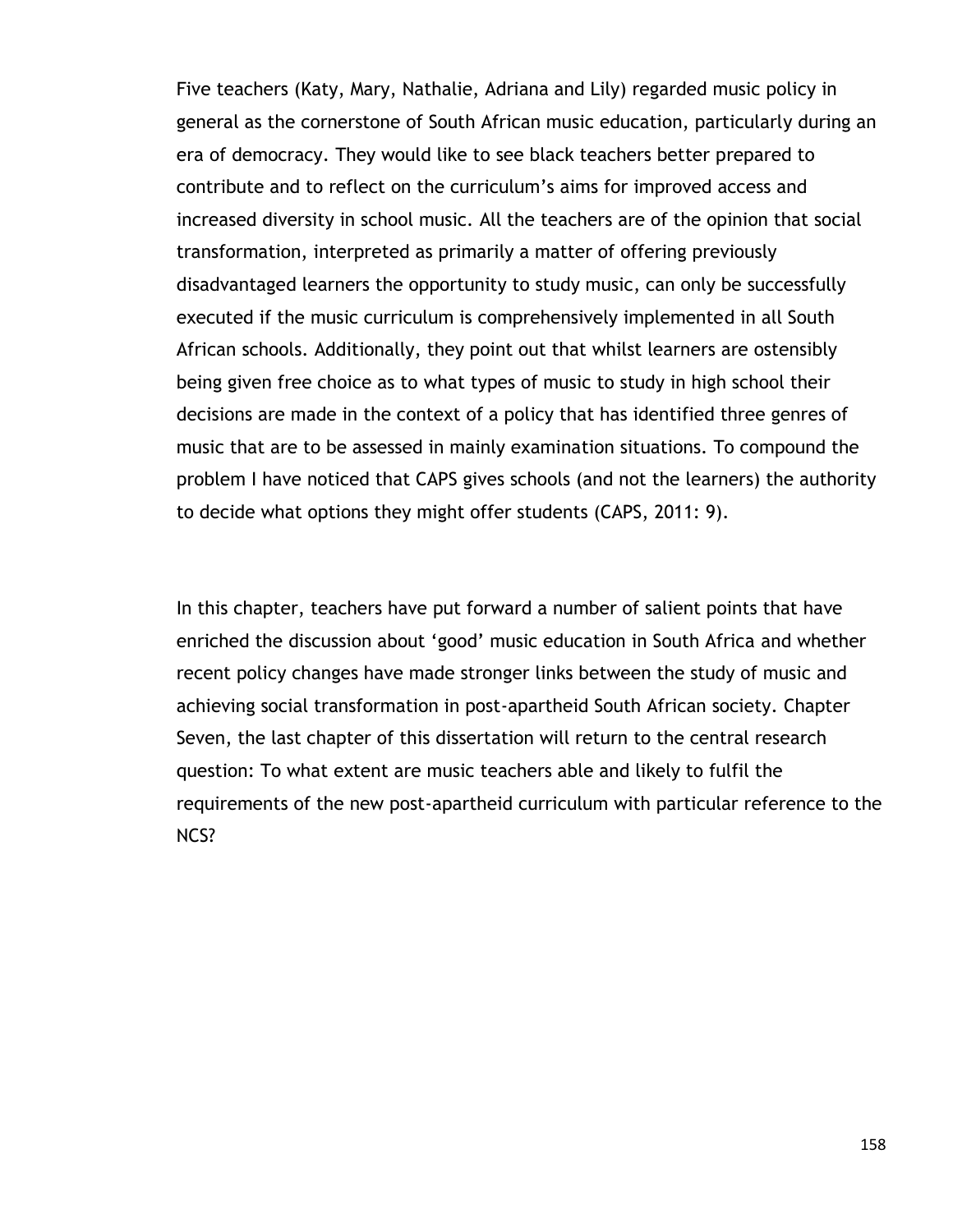# **Chapter Seven Conclusion**

## **Introduction**

I have critically endorsed South Africa"s post-apartheid music policy in its attempt to overcome a past of historical injustice over the apartheid era of nearly five decades during 1948-1994 and previous to that, recovering too from the effects of pre-apartheid colonialism. Since 1994 and the first democratic elections held in this country, the framing of education policy has rested on a reconciliation process which includes "infusing the principles and practices of social and environmental justice and human rights as defined in the Constitution of the Republic of South Africa" (Curriculum and Assessment Policy Statement, CAPS, 2011: 5). The thread of developing and evaluating policy on the basis of previously perpetrated human rights abuses and racial inequality during the old order has been a continuous one, beginning with the introduction of outcomes-based education (OBE) in South Africa in the early 1990"s. Consequently, matters concerning educational transformation are articulated by a state curriculum policy that strives to embed a philosophy of learner-centred education. Chapter Two illustrated the complexity of the various issues mentioned in this paragraph by linking them to aspects of post-colonial theory and ethnomusicology.

It is against this backdrop that teachers have responded to my enquiries about their views on post-apartheid music education in the school classroom. What has become evident in this research study is that the participants are very aware of the complex demands of the policy and the controversial issues it raises, as explored in Chapter Three, and have found creative ways to engage with the CAPS even if they were not professionally obliged to in some cases. For them, the assumptions underpinning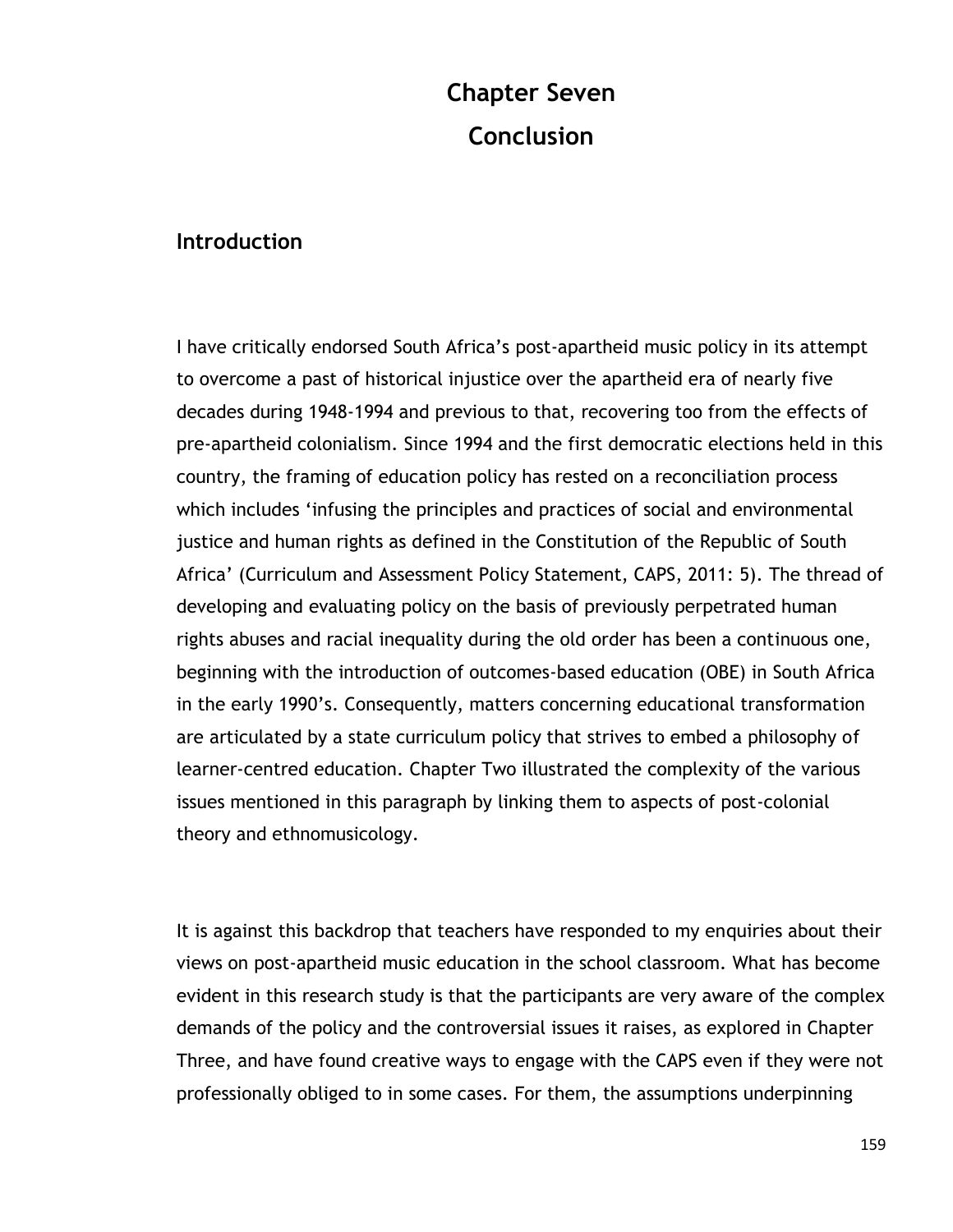CAPS are appropriate to the cultural context of South Africa. The policy presents a defensible view of the nature and purpose of music and how schools might engage with it. What is less clear is if the authors of CAPS have recognised the demands it makes on teachers.

Teaching and learning music as promoted in CAPS is not exclusively about the learner. The policy also recognises that new-order music teachers are required to adopt a strong sense of ethics and accountability in matters that not only address music as a "school subject" but additionally to address the social, political and economic future of the country. Having a global perspective in music has become mandatory in music curricula, not just in South Africa but also in other parts of the world. To cater for these changes, teachers are expected to construct their lessons around diverse musics that include classical, popular, folk, world, jazz and contemporary twentieth century music. In Chapter Two, I considered the extent to which teachers are expected to engage with all the different issues involved in the reconstruction of a music curriculum. For this to be achieved teachers are being asked to demonstrate competencies in musics they might be untrained in and unfamiliar with. The music curriculum blends African and Western music in a way that requires music teachers to be well-informed and highly skilled in areas that are not necessarily within their expertise.

At the outset, I proposed that a study of teachers' views about changing music education in South African schools was connected to the way in which they had experienced the learning of music as young children and young adults. In the postcolonial world that forms the backdrop to this study contemporary goals in music education have shifted away from exclusively Western musical traditions in order to encompass, more comprehensively, the study of diverse musics. Chapter Three presented an analytical overview of the development of the post-apartheid music curriculum. I argued that while both African and Western music should indeed be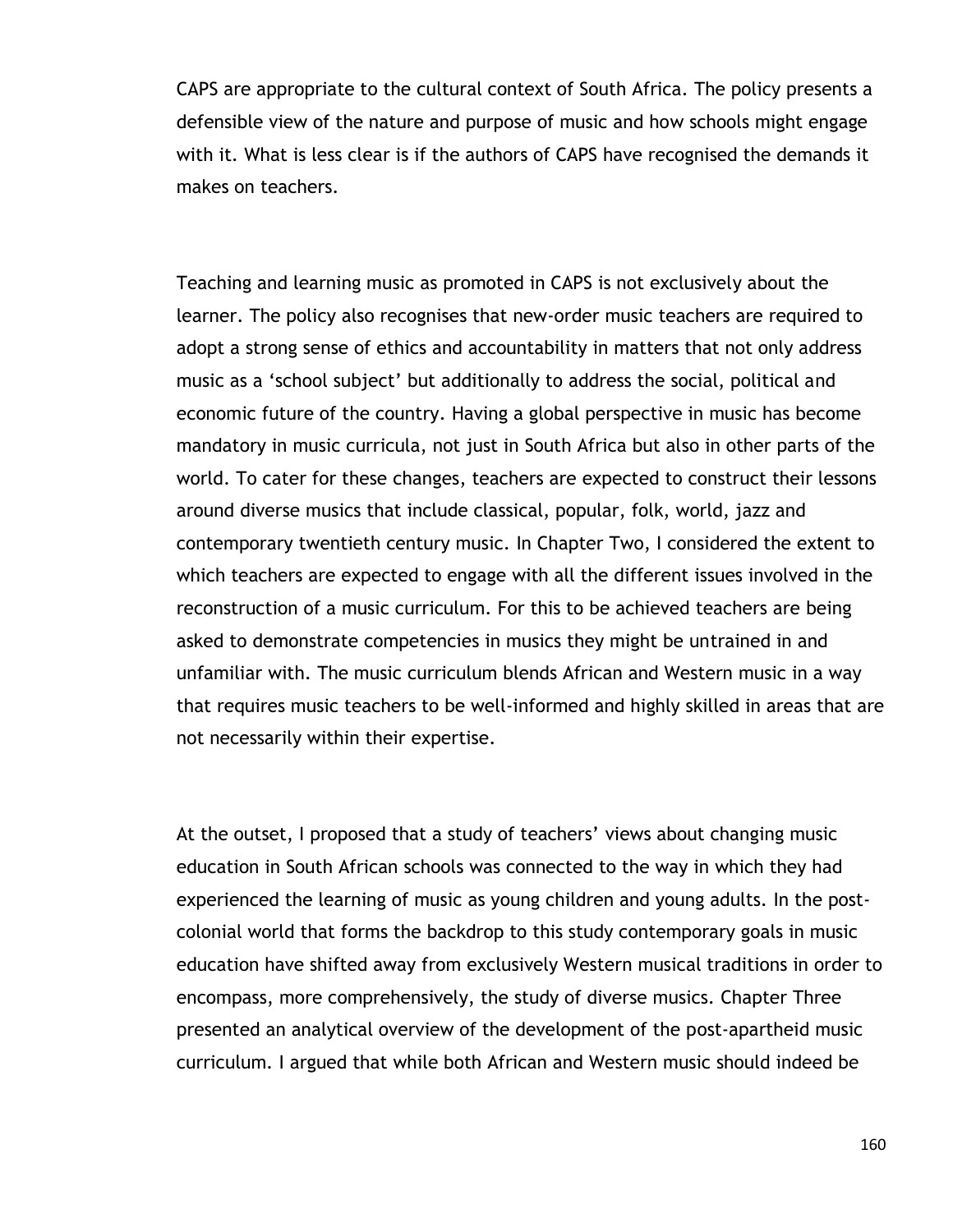taught, there are daunting challenges for teachers and more work needs to be done in further refining of the curriculum and supporting its implementation.

The central question that framed my enquiry was to what extent music teachers were able and likely to fulfil the requirements of the new, post-apartheid curriculum, with particular reference to the NCS? Subsidiary research questions helped to keep the focus on interviews:

- 1 How has the participants" own musical education contributed to their views on the goals, aims and purposes of the new curriculum?
- 2 a) Given their own musical education, how do they perceive the requirement to accommodate and value African as well as Western music?
- 2 b) Do they have a particular allegiance to African or Western music?
- 3 What are their views on what is "good" musical knowledge?
- 4 Do they see music and music education as a vehicle for social transformation?

Participants studied an extract from the NCS (2003) containing a rich description of what music was and what its aims were, in advance of their interviews, the methodology of which is explained in Chapter Four. This is a small research group and I am not claiming that all music teachers' views are represented by my 12 teachers. All the participants carefully reflected on the extract I provided them with and the interviews contained a great deal of valuable insight into the questions raised. What I had not anticipated was that teachers did not confine themselves to the role of teaching. Except for Adriana and Nathalie, the remaining ten teachers simultaneously engaged in other music careers: policy writer, conductor, accompanist, performer, text book writer, arranger, examiner and education inspector. Table E in Chapter Five gave further details of teacher-profiles illustrating the point that contemporary music teachers are required to be flexible. Engagement in these subsidiary musical professions could account for the thoughtful manner in which they engaged with the curriculum.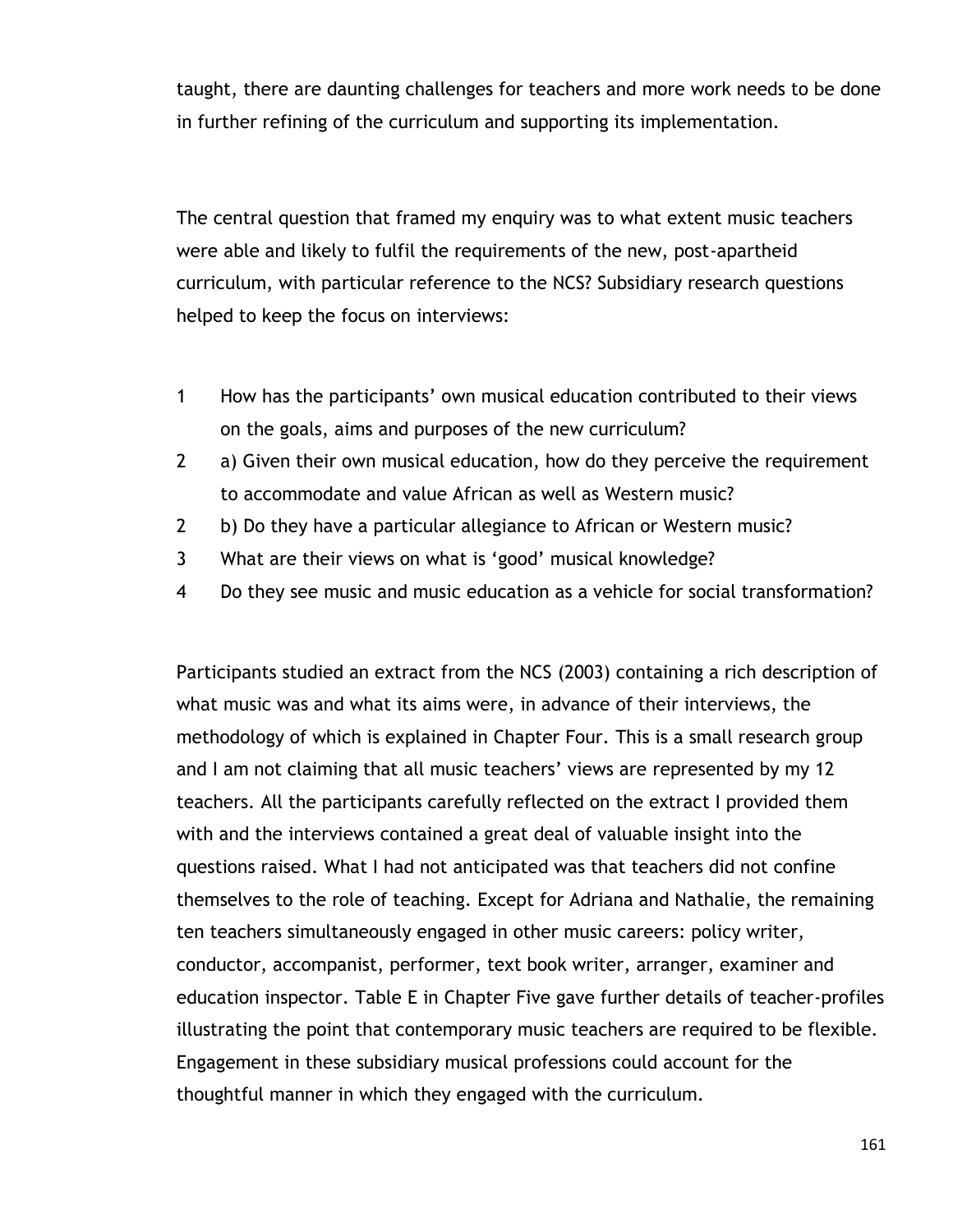## **How backgrounds have affected views on music education**

As the data has revealed in Chapter Five, it is evident that participants' own music education significantly shaped their views on the broader aims of music education. All of the teachers in the study were trained in the Western tradition of playing instruments and learning the fundamentals of music theory. In common with my own background described in Chapter One, close scrutiny of teachers' journeys revealed that they had all experienced strict musical upbringings. The level of authority they were subjected to as music students, to a large extent, influenced the way in which they perceived the teaching of music. Teachers described strict regimes of instrumental lessons that resulted in punitive measures such as being hit on the fingers with a knitting needle or other objects, being criticised harshly by their teachers and forced to practice for long hours to achieve excellence in the form of passing external examinations with distinction. None of the teachers advocated this type of pedagogy as a necessary means to acquire mastery of an instrument. Without exception they were in accord with a curriculum that aimed to generate an interest in music through discovery, interaction and critical engagement – aims that are expressed in CAPS and consonant with the ideals of OBE.

Eleven of the teachers felt that learners' well-being was an important aspect of music education. This was expressed in different ways: well-being of mind (George), holistic development of learners (Adriana, Nathalie), enjoyment (Niles, Tracey, Charlotte and Roland), reinforcement of national identity (Rosalind, Lily, Mary, Katy). Iris did not comment specifically on the link between music lessons and well-being because she was more concerned with protecting the integrity of music as a subject. Teachers felt they needed to engage with curriculum reform by reflecting on policy documents and considering the implications of the changes that they would need to make in their practice in order to accommodate the new curriculum. A change in teaching attitude was regarded as an essential part of on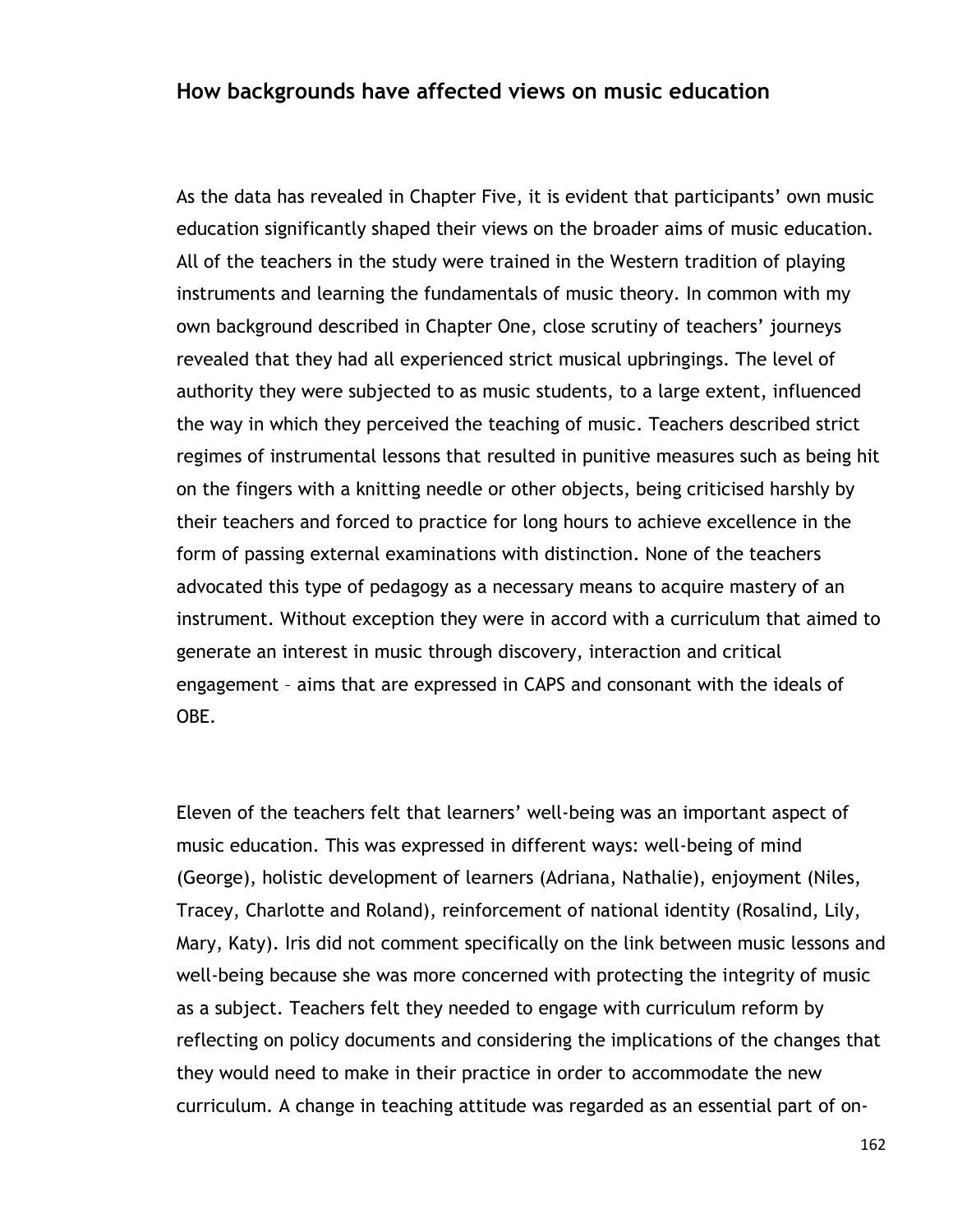going professional development. The effort taken by research participants to reflect deeply on the policy is one of the ways they have demonstrated their willingness to try and fulfil the requirements of CAPS. They approve of knowledge to be extended to include a variety of musics with an enhanced understanding of South African music – be it traditional and/or contemporary music. The extent to which teachers complied with the requirement for diversity and inclusion was mixed, indicating that some teachers were more committed to the process of change than others. Nevertheless, all of the teachers were keen to provide learners with a varied and diverse repertoire of music that included Western and African music and this was evident in their knowledgeable of diverse repertoire and specific compositions.

The teachers all viewed Western music literacy as a non-negotiable part of the music curriculum. Their own backgrounds evidenced strong learning of reading and writing music and they seemed to have retained a preference for this tradition. Nine teachers (Lily, Niles, Katy, Mary, Roland, Rosalind, Nathalie, Iris and Tracey) commented on Ubuntu<sup>42</sup> as an expression of music teaching values in the curriculum. My understanding of this notion is summarised as (1) the needs of the group being more important than the individual and (2) individuals enhancing group learning<sup>43</sup>. The remaining three teachers (Adriana, Charlotte and George) did not explicitly discuss or indirectly reference the subject of Ubuntu. I found no particular correlation between the personal experiences of teachers and their approach to teaching music from the perspective of a values-driven curriculum. Although, in all cases, they were taught music from a traditional content-driven curriculum the teachers were supportive of changes that opened up what used to regarded as Western music education (through the export of Western music practices) to a transformed notion of self-expression, self-fulfilment and an expression of identity.

 $\overline{a}$ 

 $42$  None of the curriculum documents specifically mention Ubuntu but the values it expresses can be linked to the understanding of Ubuntu as expressed by the participants in Chapter Six.  $43$  This summarised explanation of Ubuntu is based on literature and participants' discussion about Ubuntu.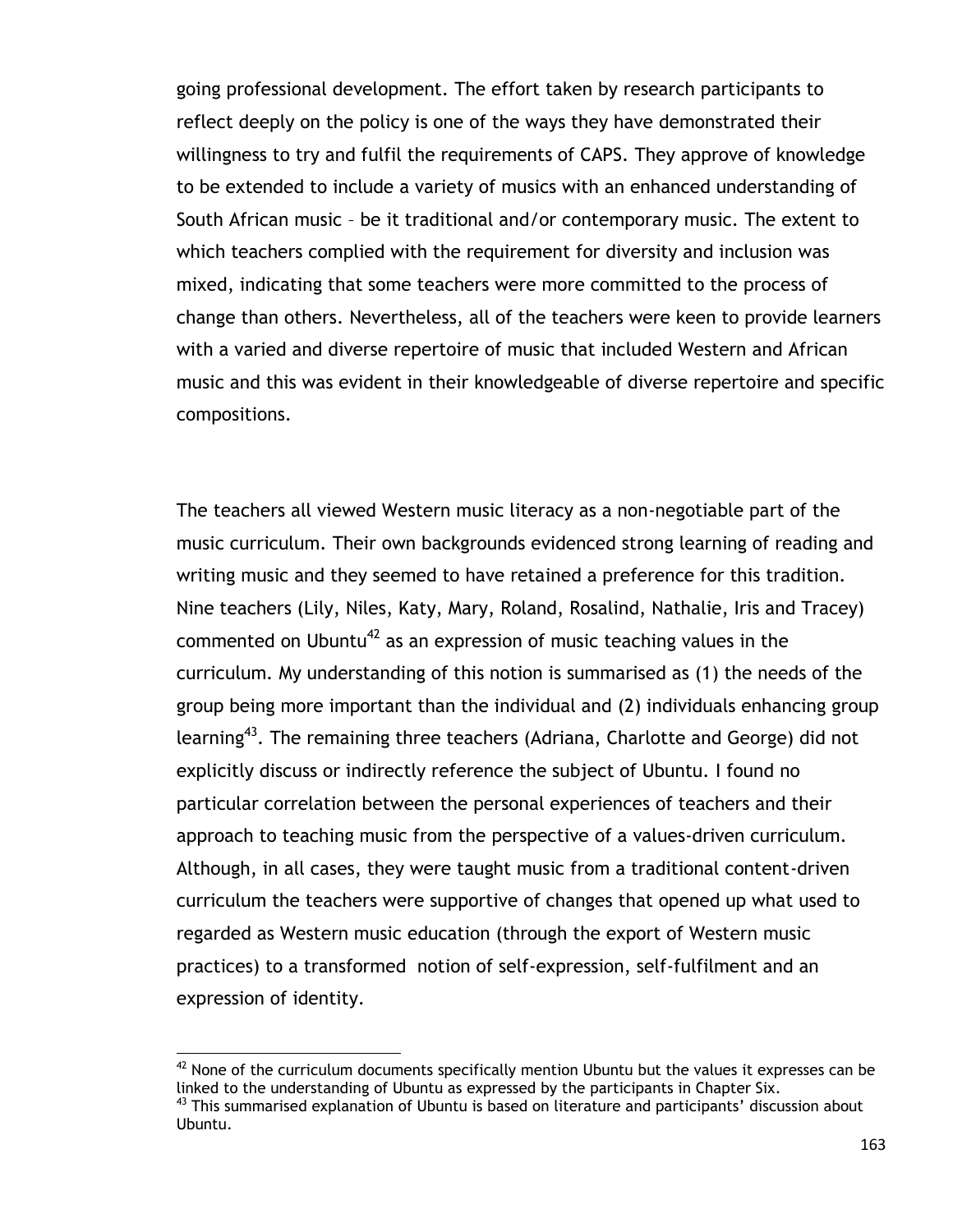Despite their support, a curriculum driven by values rather than content is troubling the research-cohort. There is anxiety that music as a subject will decline in reputation because of the different requirements it has been charged to address. Consequently all the teachers have expressed scepticism about the way policy makers have approached CAPS – particularly noted is their reservation about how different musics will be taught and by whom they will be taught. They convey their eagerness to comply with the changes but are unsure of exactly how CAPS expects them to integrate change in an environment where resources are scarce and with a policy they describe as vague. There appears to be disenchantment on the part of two of the black teachers in this study (Katy and Mary) that curriculum changes are driven by white policy makers who they see as unqualified to make the necessary changes in African music. The highlighting of these doubts contributes to the ongoing debate on music education policy development.

#### **Views on African and Western music**

All the teachers agreed that African music had the potential to encourage wider participation and that Western music elicited impressions of elitism. The reason for this divide was explained in a number of ways. African music was regarded as less complicated to learn about and to execute than Western music. Western music was considered to be elitist in the way it promoted the acquisition of knowledge and excellence through formal assessment thereby putting an emphasis on the individual learner. By contrast, African music was thought to encourage greater participation by larger numbers of learners with limited music experience and knowledge where group advancement was looked upon more favourably during the assessment process. Central to this issue was their impression that Western music should be taught differently to African music. Teachers deliberated about the differences between lesson content and the way music was taught from this perspective. The consensus of opinion was that Western music was content-laden whilst African music relied on experiential knowledge where learners were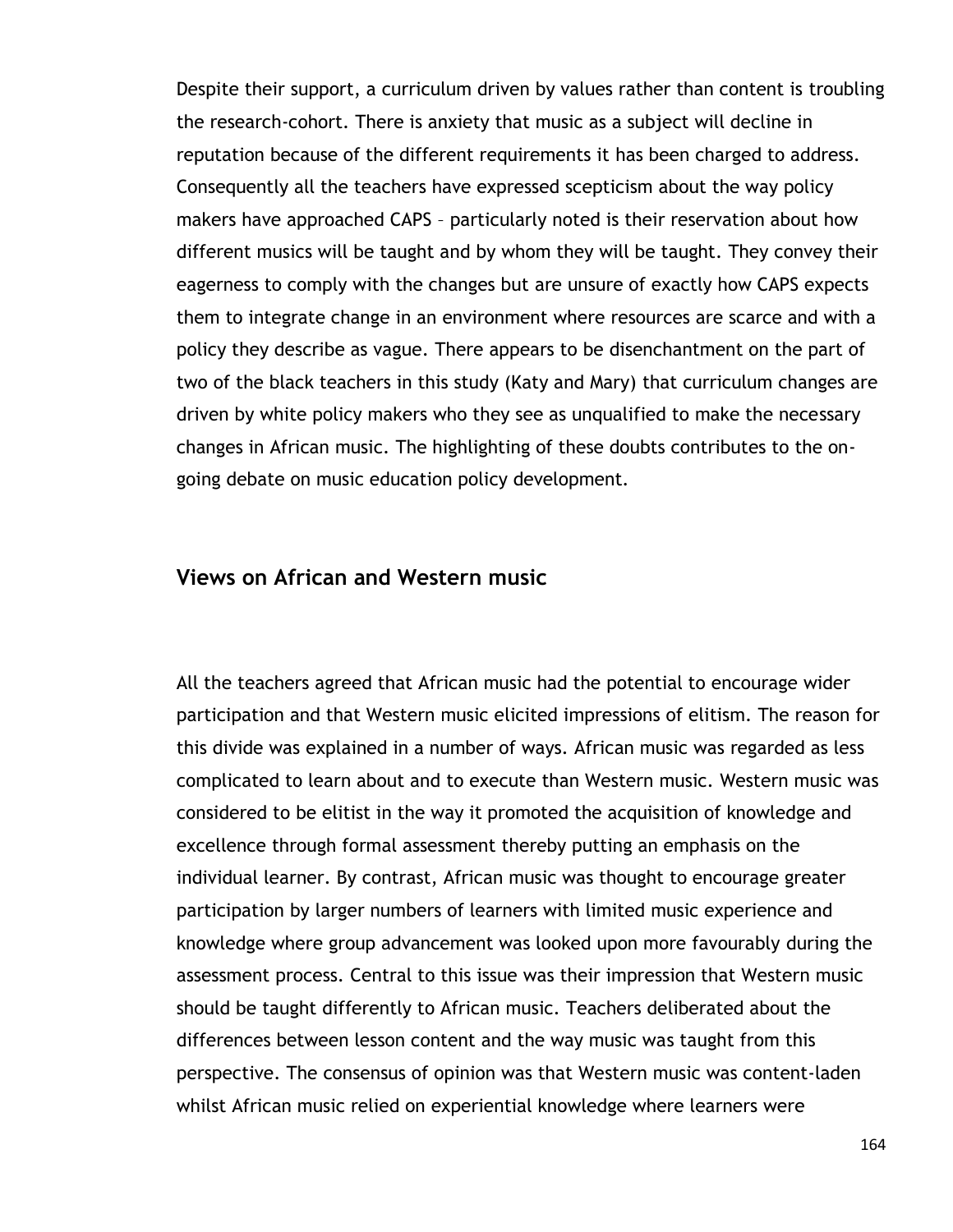expected to participate and engage in music though active and creative learning. As a consequence of these expectations, teachers perceived music teaching to fall into two types: classroom music and subject music. Classroom music was considered to offer learners the opportunity to gain general knowledge and experience of music that would enhance their experience of music in broad terms. Subject music was described in a way that suggested it had much more focus for the acquisition and application of skills and knowledge where learners had to demonstrate their abilities for the purposes of examination assessment.

All the teachers believed that the study of Western music should take place over a long period of time and therefore is something that needed to occur from an early stage of a pupil's life. This belief was substantiated by the impression that Western instruments took a long time to master unlike African instruments that were mostly percussion instruments, which took a shorter time to develop proficiency in. Notwithstanding this position teachers conceded that that serious study of African music would also necessitate specialist teaching and absorbed learning over a long time. It was pointed out that African instruments could be mastered at different levels of technical excellence but that this tended not to happen due to the lack of teacher-expertise and recognised external examinations for African instruments. Three teachers (Charlotte, Katy and Mary) pointed out that with expert knowledge the nuances and complexities in African music could be uncovered and discovered. George did not agree; his position is that gaining access into African music is restricted to those who have been enculturated in it from birth.

Teachers" perceptions into accommodating and valuing African as well as Western music are complicated. Those who have had prior knowledge of African music (Katy, Mary, Adriana and Nathalie) are enthusiastic proponents of it for increased diversity in the curriculum. Those teachers who have sought and successfully acquired knowledge and experience of African music during their post-apartheid teaching careers (Niles, George, Roland, Rosalind, Charlotte and Tracey) are also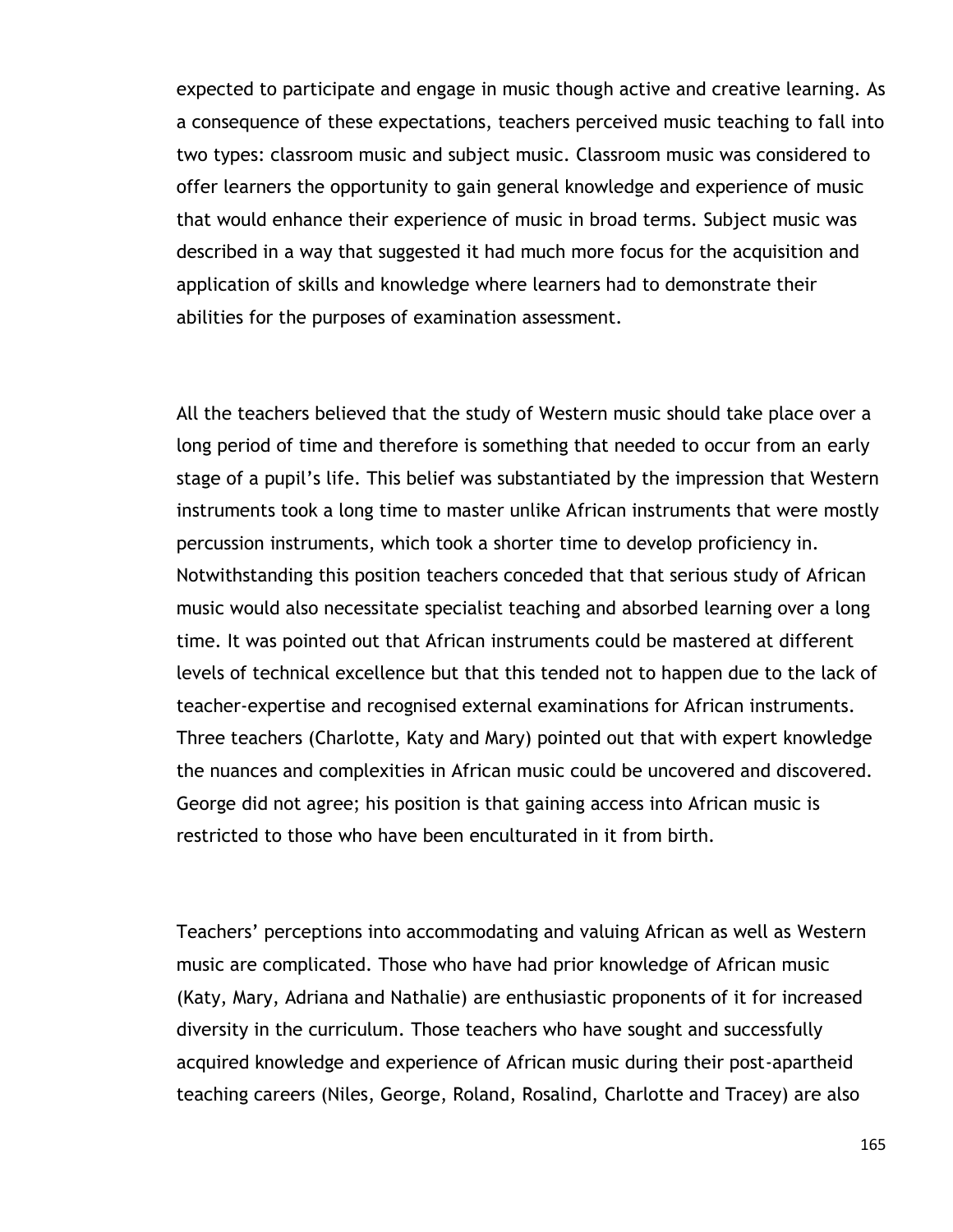promoters of African music as a way of encouraging more learners to study music at school. Lily would like to see newer forms of African music (such as township Kwaito music) to be analysed and studied as a serious genre of music in its own right. Iris' experience is that African music in its current form discourages serious study of music as it is often used in schools as a way to superficially engage children in music lessons.

Participants concurred that music teachers should be trained to teach African music if this was something they had not been exposed to before. Mary felt that there was a gap between African and Western music that manifested itself as formality in Western music and informality in African music. She deemed it possible that African music was absorbed in childhood through its often spontaneous and natural use in custom and occasions such as at weddings and funerals for example. Her impression was that Western music was entrenched in etiquette which limited participation to those who were proficient in the genre. All the teachers agreed that African music could be experienced as an everyday activity with some going as far as to say that contact with African music elicited an emotional and instinctive response which was encouraged to be outwardly expressed. This relaxed approach to music contrasted sharply with the expectation for restrained and quiet appreciation for Western music.

I did not observe any relationship between teachers' early experiences of learning music, their college training and their allegiances to particular genres of music. Personal taste in music was not discussed in any of the interviews. Instead a different type of discussion ensued where teachers explained their teaching preferences based on past and present teaching experiences as well as curriculum demands. By accommodating post-apartheid curriculum demands for diversity, Rosalind, Charlotte, Niles and Roland commented on the fun and enjoyment African music practices offered learners. Mary, Katy, Lily, Adriana, Tracey, Nathalie and George found it particularly appropriate to engage in African music practices in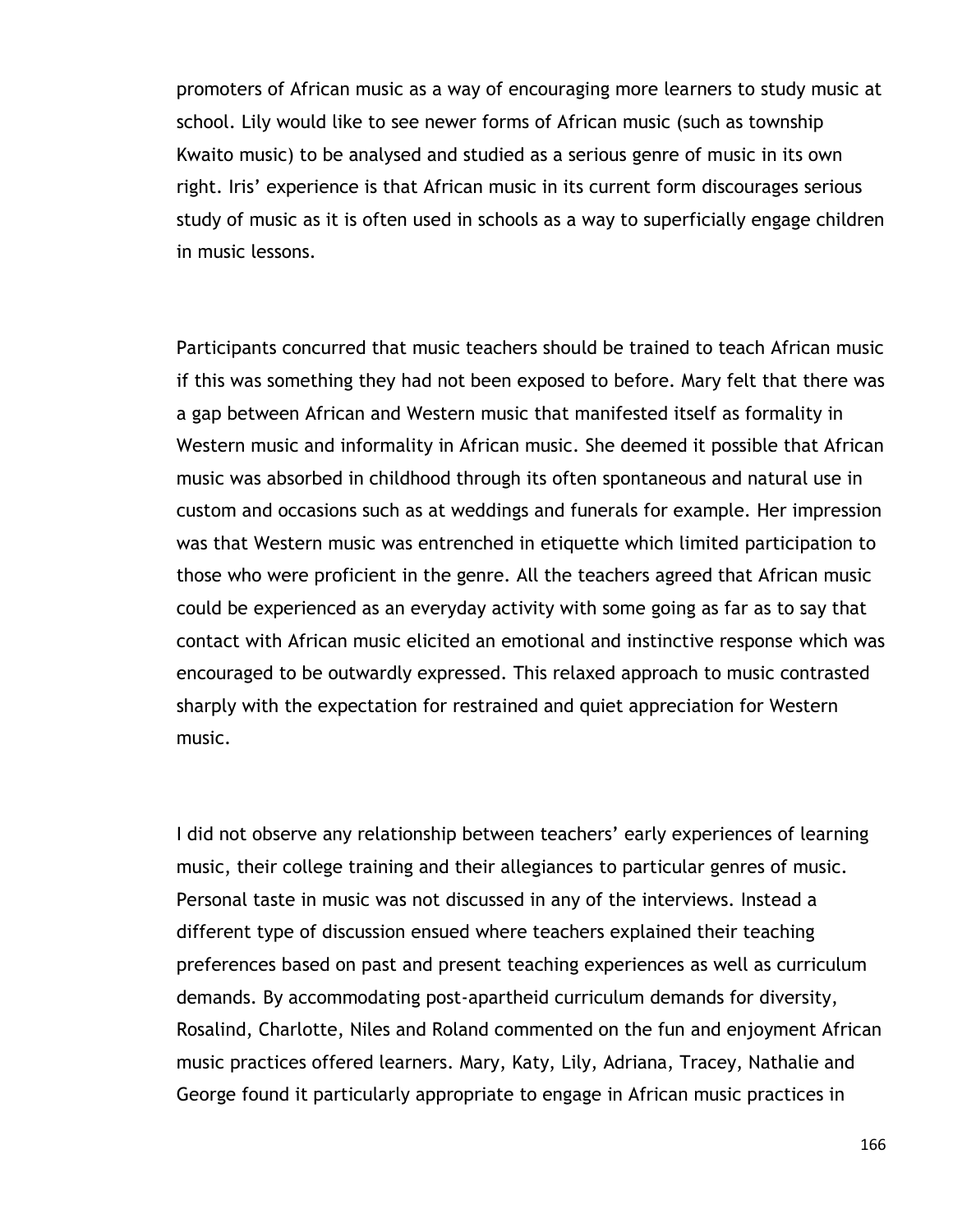under-resourced schools. Iris expressed uncertainty in the appropriateness of profiling African music practices within a curriculum that was framed with Western music assessment procedures.

# **Good musical knowledge**

Teacher"s views on the definition of "good" musical knowledge are illustrated by their concerns for protecting the integrity of music as a subject discipline. The teacher most alarmed about school musical knowledge becoming diluted was Iris. All of the teachers regarded Western music theory and literacy as integral to the study of any genre of music. At the same time they accepted that many learners could not afford to study music outside of their schools and were therefore keen to build on the prior knowledge and experiences of their learners. They were keen to point out that with the assistance of expert local indigenous musicians African music could be executed at a high standard by their students thereby improving its reputation as a serious genre of music. The notion that music should be situated within a cultural context is one they all agreed on. Their discussions on music education in this milieu highlighted the subtlety of what they regarded good music knowledge to be and what it offered learners. Their views are summarised below:

- 1 Knowledge of emerging musics
- 2 Knowledge of music technology
- 3 Music appreciation
- 4 Passing music examinations
- 5 The ability to participate in group ensembles
- 6 The ability to perform as a soloist
- 7 The ability to participate in cross-curricular projects
- 8 Developing a life-long interest in music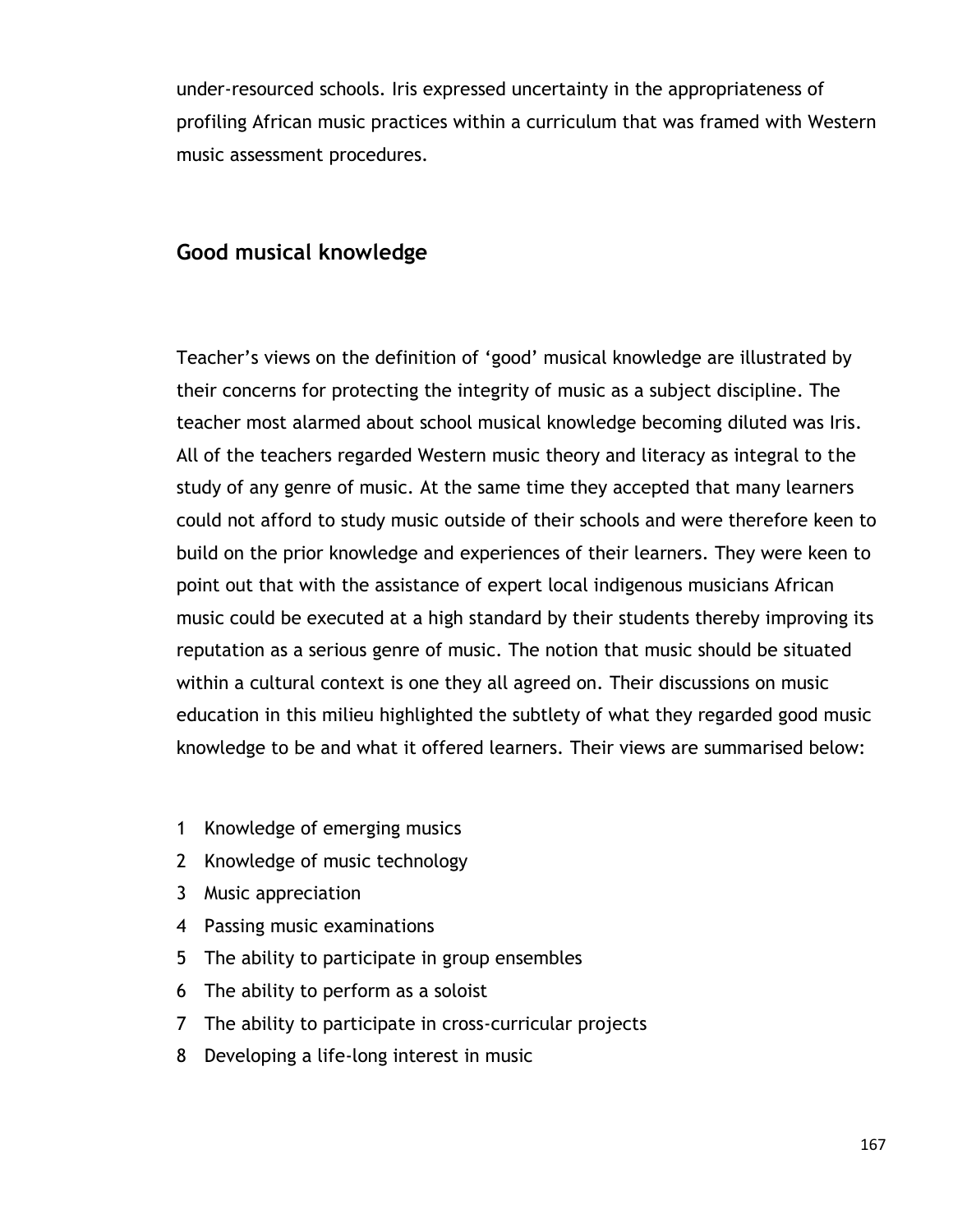Teachers" views on good musical knowledge illustrate that they largely are in accord with CAPS aims. However the attempt to inject democracy into the music curriculum by combining atypical components into the music syllabus have given rise to perplexity and turmoil for some teachers who have viewed the inclusion of different musics as a signal to some schools to employ untrained and unqualified teachers as music experts. They believe that this approach would compromise the standards of good musical knowledge.

In Chapter One, I posed four questions regarding what might constitute good music education. Teachers have answered these questions as indicated below:

1 Is it the ability to appreciate different musics?

The teachers have confirmed their view that the appreciation of different musics as essential in South Africa for three reasons. Firstly, they believe that by giving learners a wide and diverse choice, the subject of music could attract more learners. Secondly, they explain that learners are likely to be drawn to types of music that they are familiar with. Thirdly, they acknowledge that a policy strategy to include music from diverse social settings might be successful in providing a solution to including learners without prior discipline knowledge to study subject music.

2 Is it the ability to specialise in one particular genre of music and acquire highlevel technical practical skills in one instrument?

Teachers have expressed different views on this matter which cannot be aligned to their own experiences of learning and teaching music. Some of the teachers (Niles and Iris) who have been trained in Western music and acquired a strong knowledge base and highly developed instrumental skills over many years believe that it is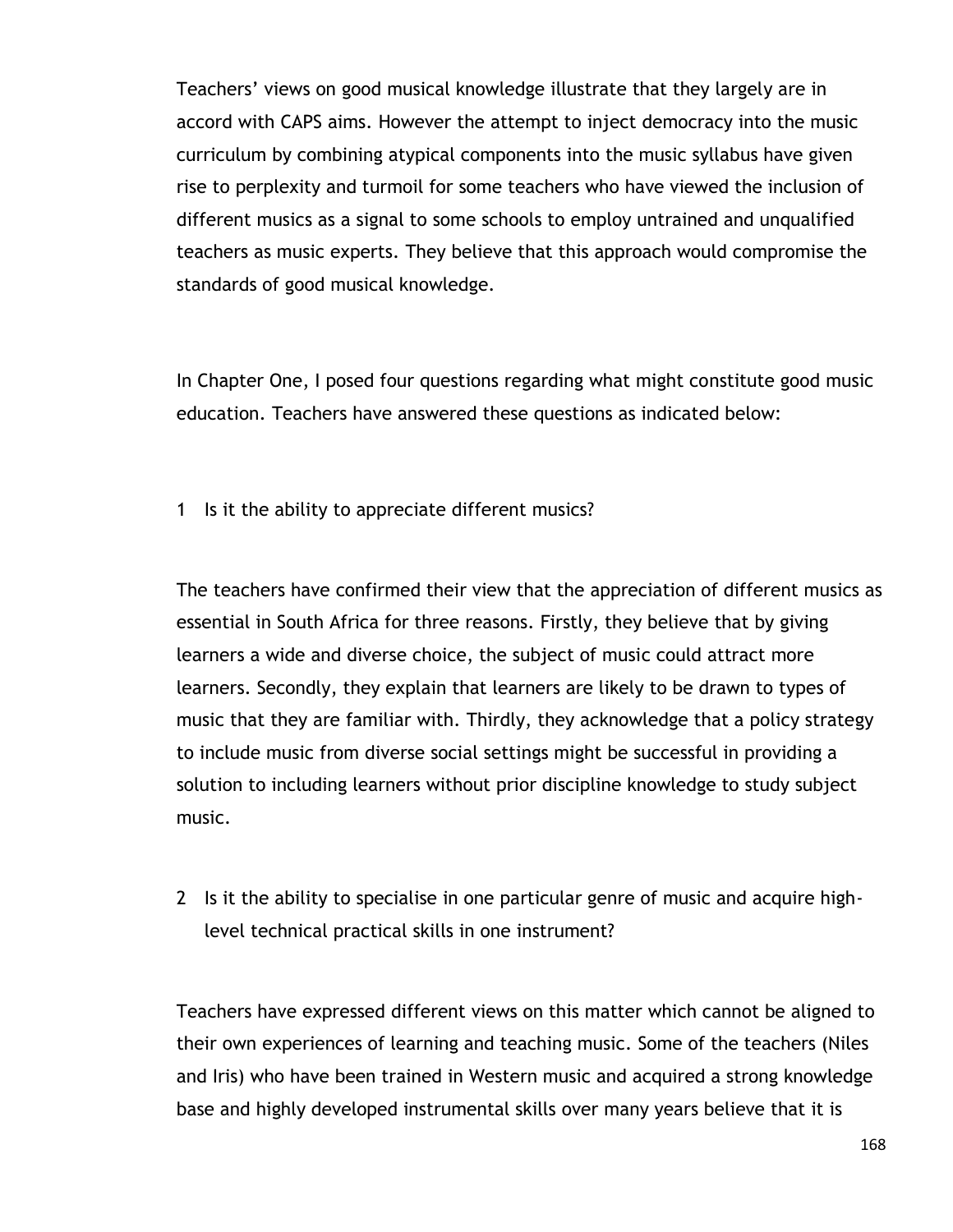important for the integrity of music as a subject discipline to maintain high standards of Western theoretical and practical musicianship. Other teachers who have had similar backgrounds (George, Charlotte, Roland, Tracey, Rosalind, Lily) prefer to extend specialisation from one dominant genre of music to many genres of music because they believe that a strict, rigorous and traditional approach to music education might compromise the element of enjoyment which they believe to be an important aspect of studying music. Nonetheless they are committed to Western traditions of music literacy and theory as essential to a thorough understanding of music. The remaining teachers (Adriana, Nathalie, Katy, Mary, Niles and Iris) are very keen to emphasise that whilst Western music tenets are important in South African music education, policy makers should ensure that equal emphasis on African music tenets are placed in the curriculum. They believe that African music should be taught by experienced and knowledgeable musicians and that all school learners should experience the playing of many different indigenous instruments.

3 Is it the acquisition of a wide knowledge base that encourages life-long learning of music as an amateur?

All the teachers have approved of a curriculum that offers the learners to experience a wide variety of music. Whilst they have not directly addressed the matter of life-long learning aspirations of amateur musicians they have all described how their own early musical experiences have influenced them. Consequently they attribute their life-long love of music to their early instrumental lessons. It can be inferred from the unanimity of their responses that life-long learning of music commences from a young age.

4 Is it a global approach to music education that seeks to create a unified and integrated system that addresses social inequality but at the same time adheres to earlier models of competency?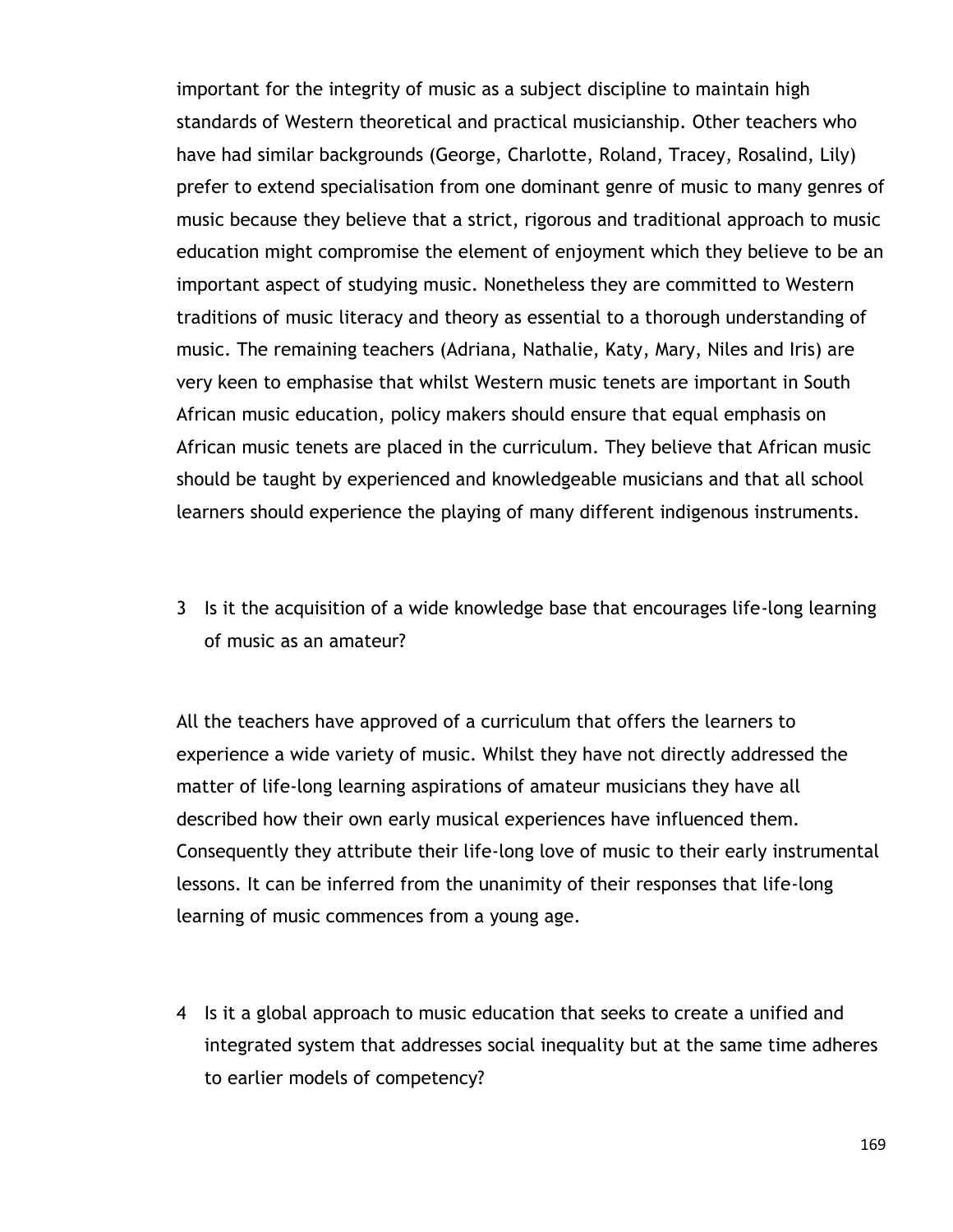The teachers' examination of NCS (2003) and CAPS (2011) music policy documents has heightened their awareness of the complexities that underlie a global approach to music education. They have expressed their understanding of music education to be more than the learning of Western music traditions and one that incorporates other musics – specifically African music. They value both integrated approaches to learning music as well as competency-based models. As mentioned earlier, they suggest that teaching and learning of music can be divided into two types that they describe as classroom music and subject music. Classroom music is associated with a pedagogic style that is more compatible with an agenda of addressing social inequality whilst subject music is correlated to maintaining high standards of skills and knowledge that can be exported globally. Their views suggest that more work needs to be done to bridge the gap between these two experiences of school music.

#### **Music, music education and social transformation**

The teachers all agree that music education should reflect the changes that have taken place in democratic South Africa. To this end, they have answered the call from policy makers to increase diversity in and widen access to music. They believe that the multi-ethnic demographics of their classrooms could and should contribute to the aims of learning from one another (Ubuntu), respecting each other"s cultural practices and showing tolerance of diverse values and beliefs. Teachers have demonstrated their willingness to promote social transformation through their professional practice by making significant changes to their lesson content. To one extent or another, they have all demonstrated their ability to encompass musics that are outside the scope of their experiences. They have sourced different musics from their pupils, colleagues and friends, composed and arranged non-Western music, involved themselves in out-reach projects to teach music to underprivileged members of the community and started and directed choirs to improve participation in musical activities.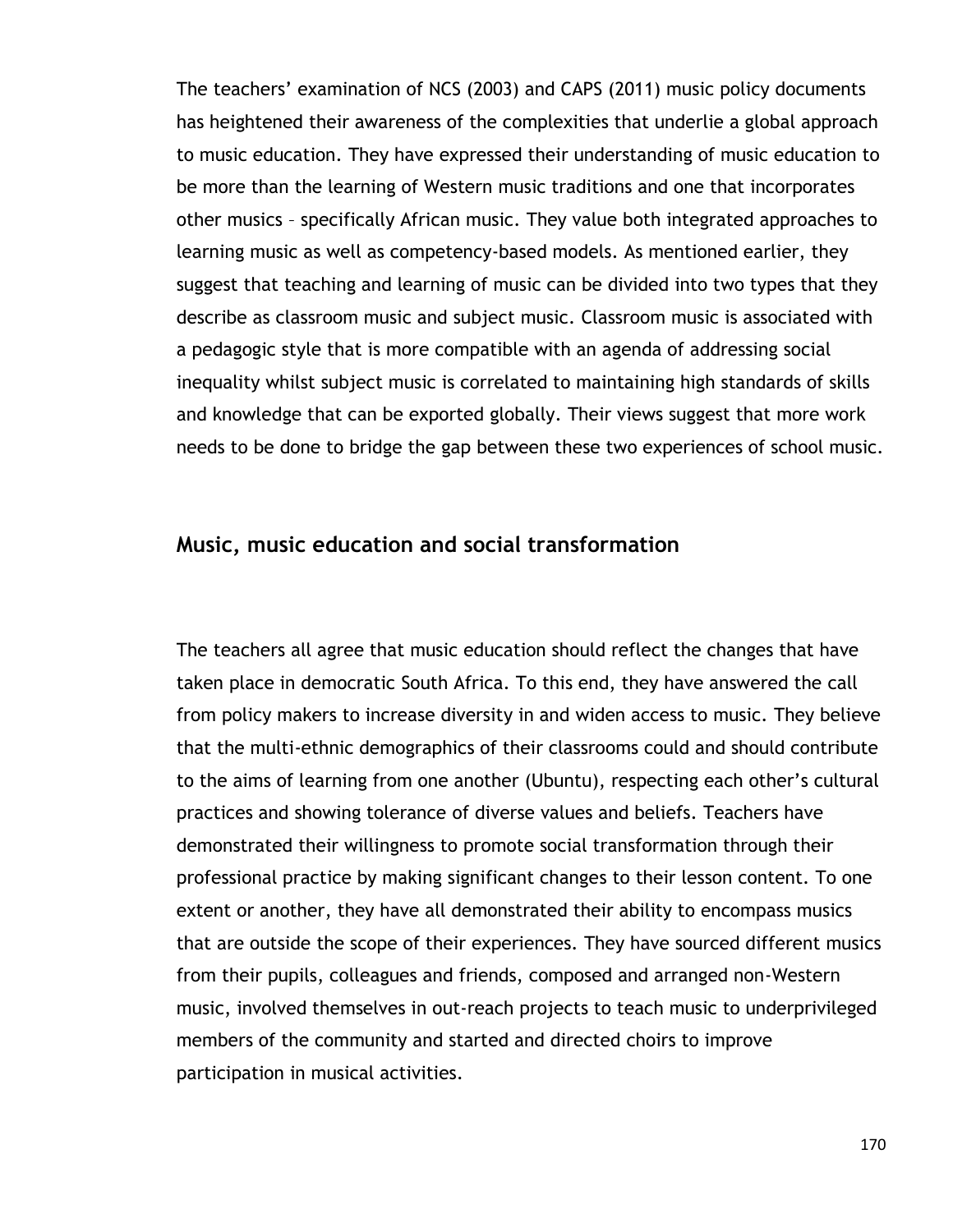The emergence of urban music is an expression of the wider forces of social transformation where diverse musics have become more accessible to a larger number of people thereby making the study of music less elitist in nature. Teachers in this study have recognised the advent of urban music as a derivative of opening the curriculum up to include previously disadvantaged individuals (PDI). They believe that a number of contrasting elements such as tribal music and hip-hop for example, can be seen in the evolution of urban music which should be recognised and respected as a style of its own. Thus, Kwaito music is an example of a style that is central to a social setting where there is a functional aspect for its use.

Teachers agree with the policy strategy of cross-curricular teaching as a way to democratise the music curriculum. Connected to the cross curricular approach was the general belief that part of the 'holistic development'<sup>44</sup> of learners was the learning of music and that all schools should provide them with the skills to appreciate music. It was a source of contention for everyone interviewed that music lessons are not compulsory in all South African schools. The teachers clearly articulated the challenges that they have experienced from the viewing of music and music education as a vehicle for social transformation. Their key areas for concern are:

- 1 Music is not a mandatory subject in the national school curriculum
- 2 Disparity of resources to teach music in schools
- 3 Resistance to learning different musics by teachers and learners
- 4 Entrenched Western habits of music teaching and learning in professional practice as well as curriculum design
- 5 Lack of diverse, particularly African, specialist musical knowledge
- 6 Absence of recognised African music assessment procedures
- 7 Shortage of African printed music compositions and arrangements
- 8 Lack of on-going professional development

 $\overline{a}$ 

 $44$  The term 'holistic development' is one that is used in many South African education policy documents and features in the extract given to the teachers.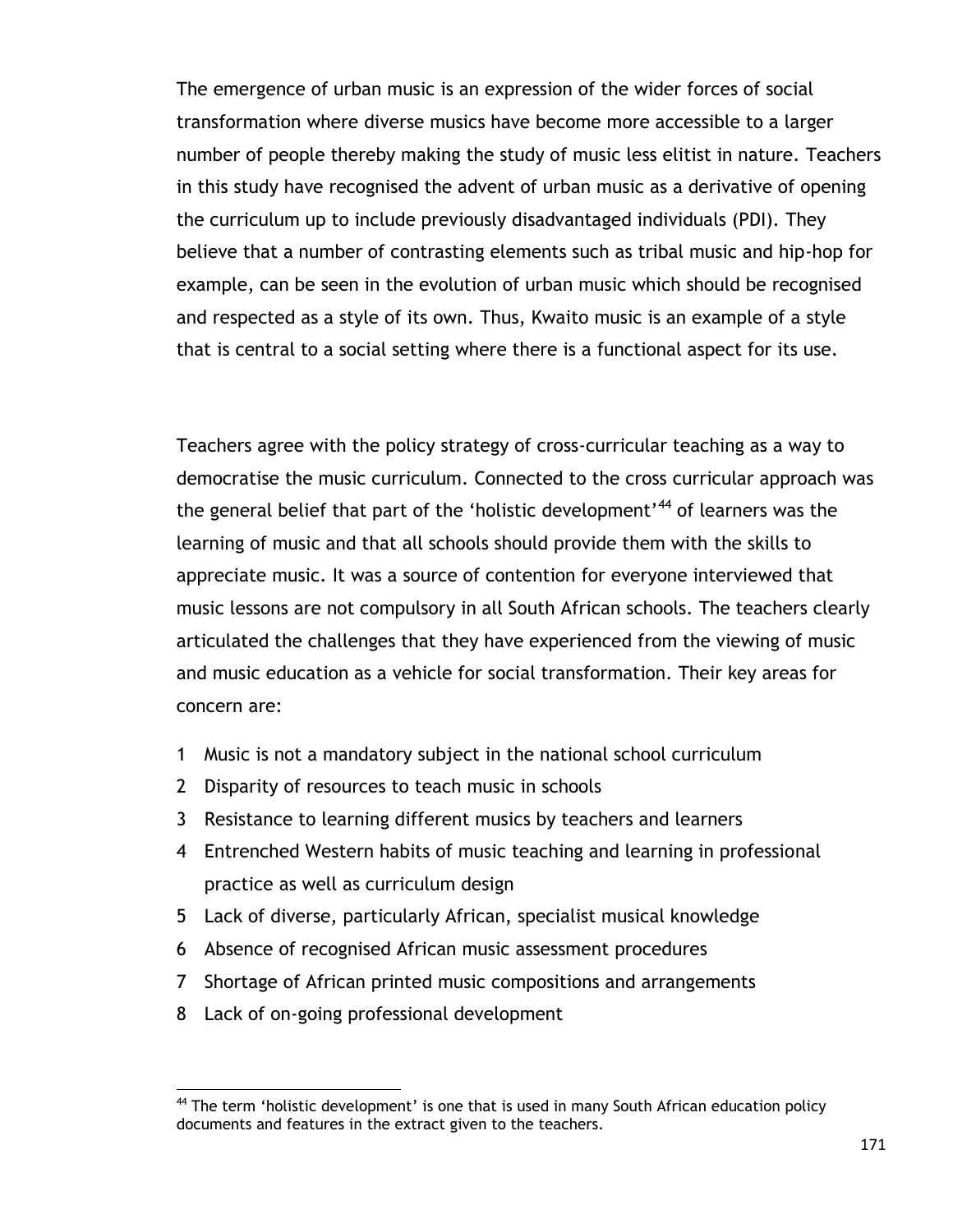### **Implications for professional practice**

Despite the many challenges that teachers have experienced in implementing postapartheid curriculum aims there are encouraging signs in this group of participants that they are responding to many of the demands being made in the curriculum. Teachers have found ways in which to expand their knowledge by discovering music genres they have not studied themselves as students. Throughout the course of this research study I have found that teachers are able and likely to fulfil the requirements of the new, post-apartheid curriculum, more so than I had initially anticipated. In Chapter Five, there is evidence to show that they have found creative ways to teach music especially where they have experienced limited resources. They have reflected on the new curriculum and this has resulted in them all changing the way they teach – particularly in the areas of content and approach. The teachers' own experiences of learning music have shaped the way in which they regard what they teach and how they teach it. They have proved their commitment to bringing a more balanced curriculum to a wider group of learners.

This study has highlighted the lack of structured teaching support in continuing professional development. The lack of specific resources available to South African teachers to expand their knowledge of African music suggests a pressing need to address this deficit. Another area for urgent improvement is the naming and identifying of policy documents. I found that the numerous post-1994 documents all had very similar names (sometimes identical) because many of them were revisions of earlier documents. Consequently, I experienced difficulty in finding them. Staff members in the Department of Education in Pretoria were often as confused and perplexed as I was when trying to respond to my requests for particular policies. The search for policies on the internet and in University libraries were also confounded by the coinciding titles and often lack of information regarding authors and dates of publication. Apart from the difficulty of tracking down policies I also found myself depending on Music Heads of Departments to keep me informed of the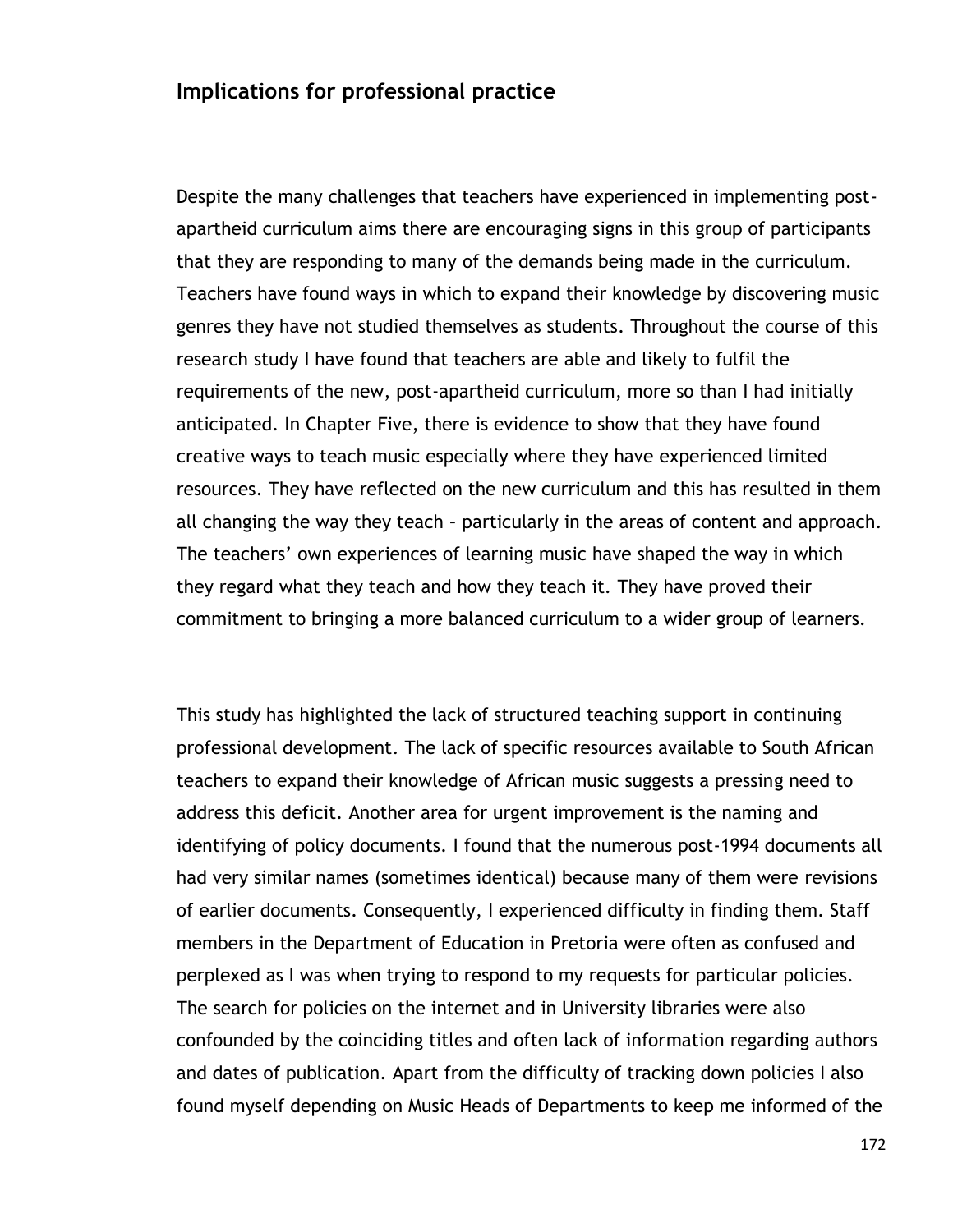latest documents. It was my experience that only some of them were kept informed of the latest developments and that the necessary documents were not publicly available.

In the light of this study certain measures need to be taken to ensure successful implementation of the ambitious shift in music education from predominantly Western-based practices to an amalgamation of diverse music practices with specific reference to African music. The policy needs refining in the way it instructs teachers to execute the changes demanded of them in the curriculum. The language it uses is at times rhetorical which makes it difficult for teachers to conceive the practicalities of applying the teaching of diverse musics. The resources for music education need improving. Teacher development and teacher training should reflect the policy intent to transform music education into an enlightened project for social transformation that sets new and high standards for multiple-approaches for school music.

This study has influenced my own approach to teaching which has changed from a limited perspective of Western music to one that is less formal and judgmental. Principally, my approach to music assessment has changed. I used to be very committed to preparing my students for external Western grade examinations. Since being in South Africa, I have engaged in more affirmative experiences where music is performed enthusiastically and as a declaration of identity as well as ethnic pride. My work as a National Eisteddfod Academy (NEA) adjudicator<sup>45</sup> has given me the opportunity to assess musical ability in a way that encourages and promotes participants" enjoyment of performing in public. I have written guidelines on writing comments and feedback in candidates' reports for the NEA. The ethos of recognising and respecting the efforts of all candidates was very different from the competency-mode model of external music examinations, which prior to 2007, was

 $\overline{a}$ 

<sup>&</sup>lt;sup>45</sup> The National Eisteddfod Academy (NEA) is a South African youth development programme that provides opportunities for participation in the performing arts. It was established in 2004 and has had over 300,000 entrants to date.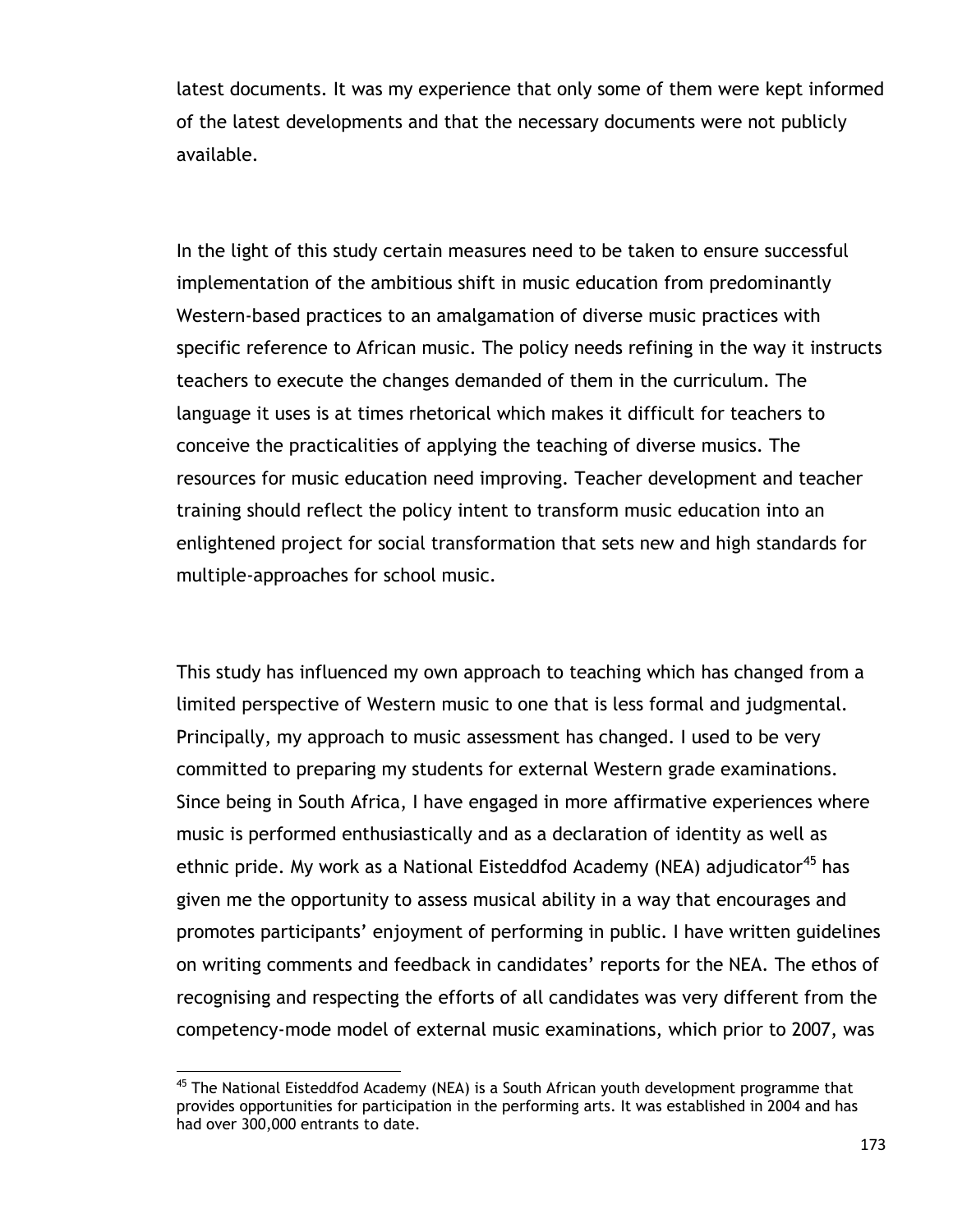the only style of assessment I was familiar with. Keen to discover the repertoire of African music and incorporate it into my own lesson planning, I have attended local school concerts and competitions to hear more local music. I have approached colleagues who are knowledgeable in African music to help me expand and diversify my personal music collection. I encourage students to bring me music of their own choice to learn and together we explore different sounds by playing indigenous instruments I have started to collect over the last few years.

I propose the following recommendations:

- 1 Music is made a mandatory subject in school curricula.
- 2 The study of music should be introduced in primary school and kept as part of the curriculum throughout a learner"s school career.
- 3 Adequate resources, including the publication of African music, the provision of indigenous instruments and expert practical tuition should be provided to all learners.
- 4 Research should be conducted into the creation of a widely recognised and respected assessment scheme specifically designed for African music learners.
- 5 Teachers should be encouraged to initiate an open-space such as a dedicated resource e-portal in order to share resources, exchange experiences and discuss their views about the curriculum.
- 6 Policy makers should be able to access teachers" spaces for reflection.
- 7 Policy texts should give clear directions for the implementation of change as proposed by their strategies.
- 8 Learners (and not schools) should be given the choice of the genre of musics they would like to specialise in. If the schools are unable to provide for certain streams of music offered in the curriculum then there should be other institutions (such as music centres) that learners could apply to attend, free of charge.
- 9 The published baseline for qualified teachers should be expanded to include teachers who might not possess the Western qualifications (CAPS, 2011: 11) but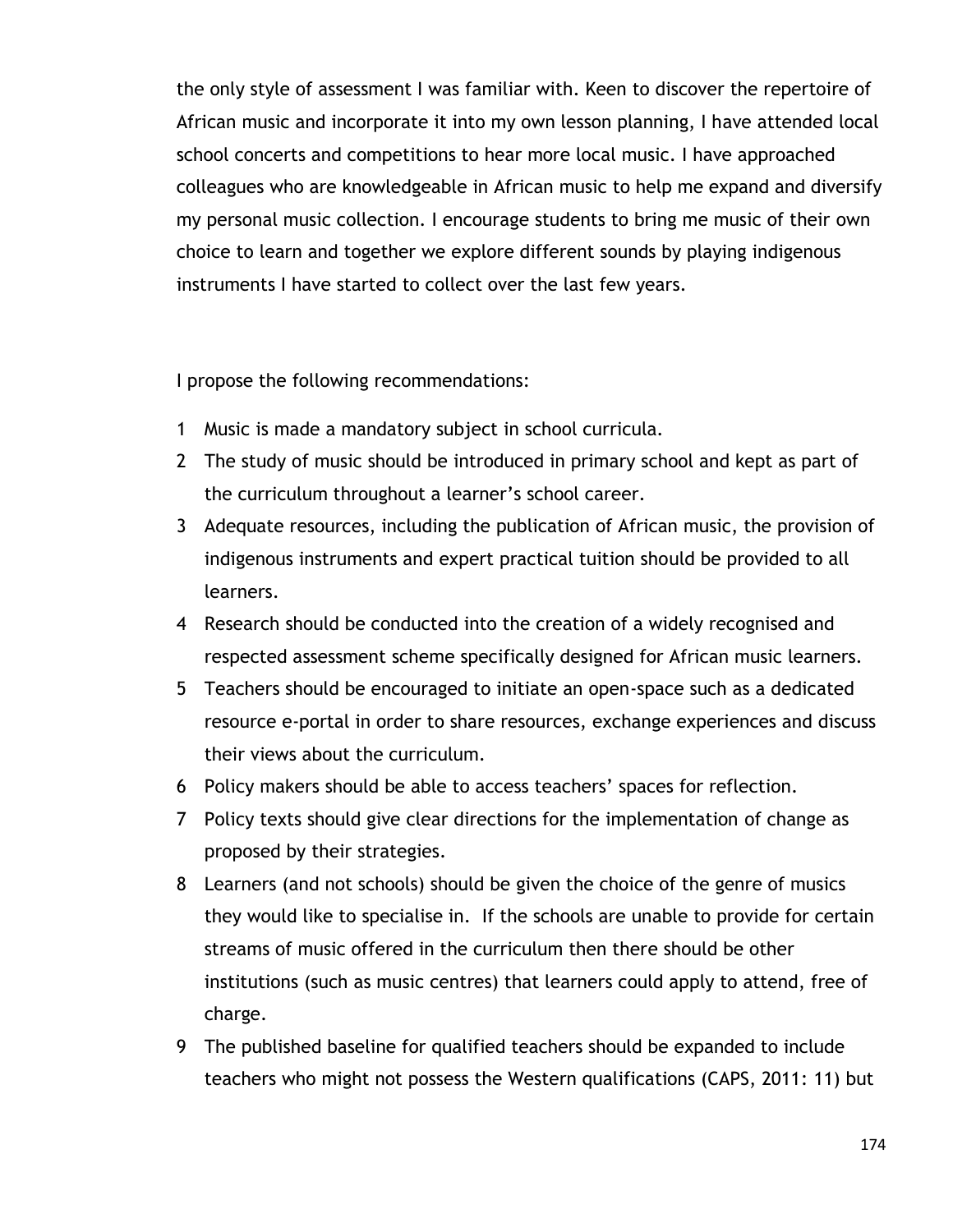who have proven competencies in teaching, even if these skills are demonstrated outside the parameters of music diplomas and degrees.

- 10 Future policy and curriculum publications should be clearly named, dated and allocated unique Department of Education (DoE) policy numbers for easy access and retrieval in the public domain. Older documents should also be allocated DoE reference numbers.
- 11 All DoE publications should clearly state the author/s name/s and dates of publications.
- 12 Access to policy documents should be made easier.
- 13 The dissemination of music policy documents should aim to reach a wider audience.
- 14 Music policy development should be a process that is constantly reviewed and revised by the DoE.

There are three areas that I have identified for further research. Firstly, the extent to which teachers use the policy documents to design and review their lessons would constitute an important study in the future. Secondly, an empirical investigation into the effectiveness of a curriculum that includes African and Western music within a cross-curricula education strategy would be helpful in determining the success of such a strategy. Thirdly, research and development of a South African qualification framework for indigenous music could increase its credibility and prominence within the larger music community.

As a result of this study I would like to investigate the CAPS policy assumption that all critical outcomes can be successfully addressed when students are being encouraged to learn music in many different ways. The particular feature modelled on democracy in CAPS that unsettles me is the learning of three musics. I remain to be totally convinced that policy makers have found the definitive solution to providing a diverse curriculum via this strategy. However, the debate about creating a two-pronged approach to high-knowledge and skills in the form of content and context laden learning schemes is one that is lively and celebrated by me and the teachers who have participated in this study. I look forward to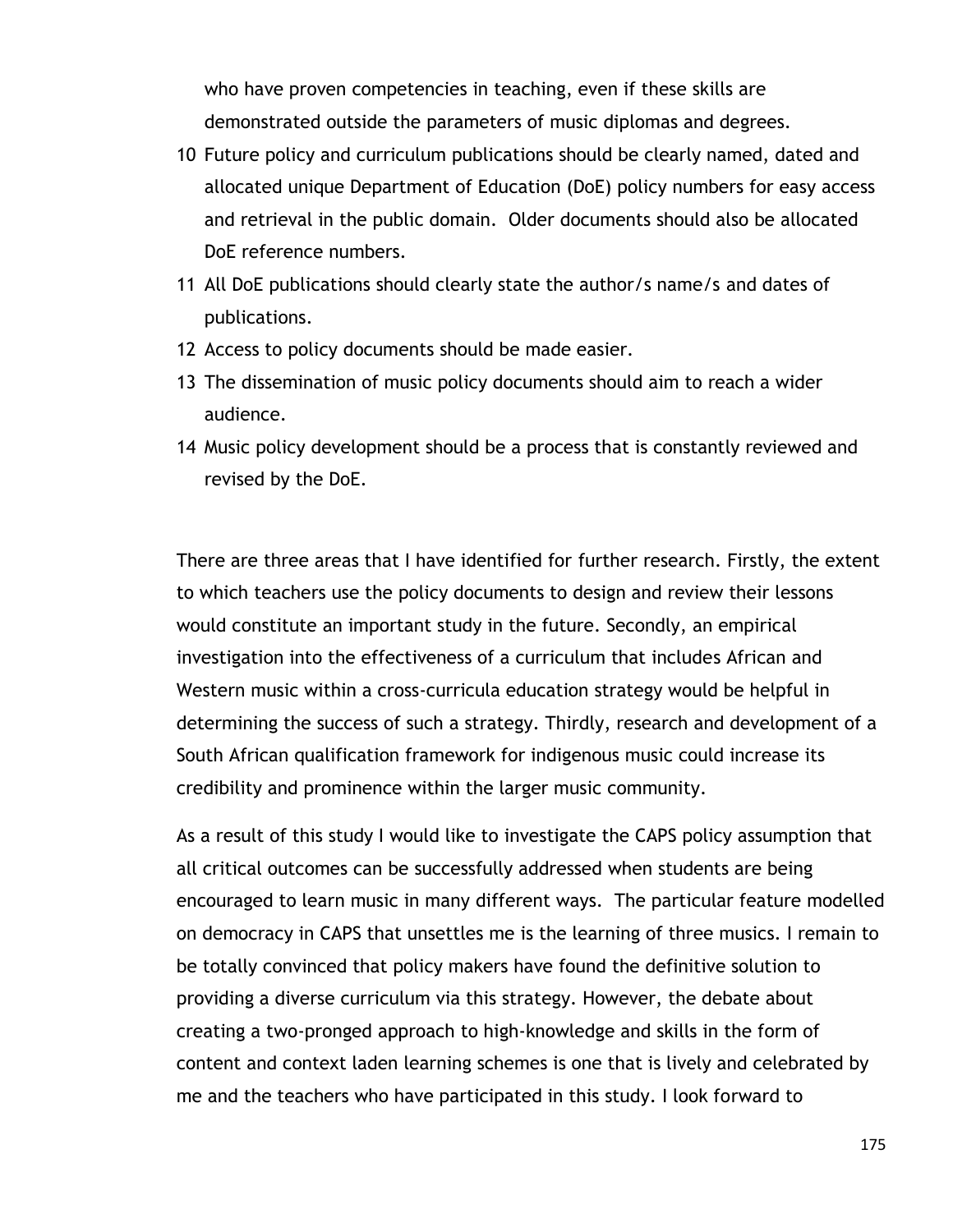contributing to these debates by contacting any interested teachers to discuss the implications of present and future curriculum reform. The idea of forming an interest-group is one that I shall pursue.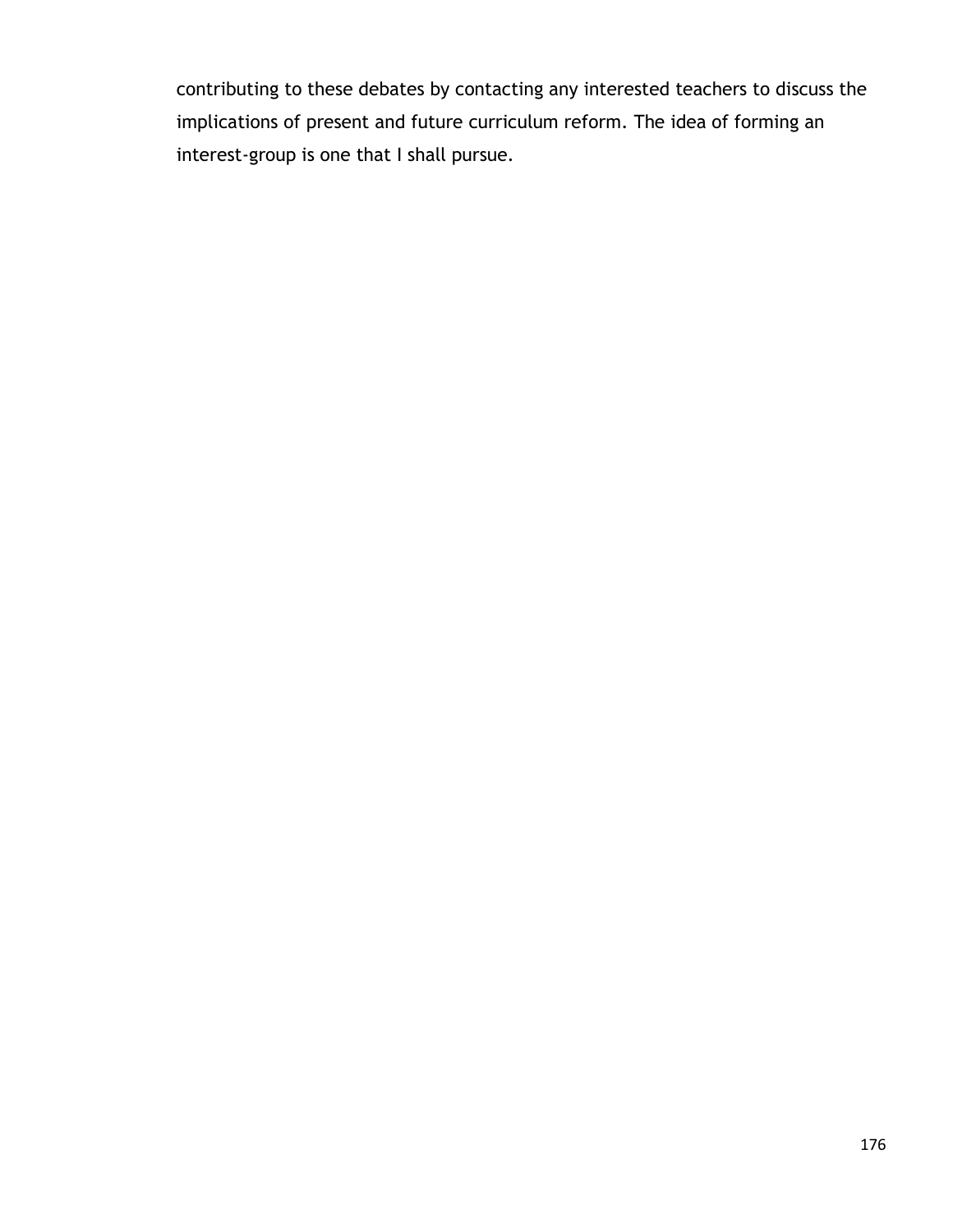## **Appendices**

**Appendix 1: Extract from Department of Education, National Curriculum Statement, Grades 10-12 (General), Music (2003), pp 9-10, Pretoria and Cape Town, South Africa, Chapter 2, Music** 

### **Definition**

Music is the art of organising sounds. It expresses the intellectual, emotional and spiritual aspects of human experience. Music is an art form that uses sound combined with other forms of musical expression such as poetry and dance, often enhanced by technology. It can communicate a broad range of ideas and issues from historical, cultural, socioeconomic and other contexts. Music has the power to unite groups and to mobilise community involvement towards the improvement of the quality of life, social healing and affirmation of human dignity.

### **Purpose**

The study of Music encompasses performance techniques, style, listening, form, theory, interpretation and history. Music gives learners access to opportunities of musical expression and communication through the creation and performance of music within a South African, pan-African and global context. It prepares learners for participation in community life, the world of work and progression to Higher Education. This subject creates opportunities for learners to explore musical knowledge and how it is applied. Music contributes to the holistic development of learners. It develops creative, interpretative and analytical skills. It contributes towards personal growth, cultural affirmation of African and South African musical practices, and the economic development of the country. Musicians are central to the development of the music industry that contributes to the national economy.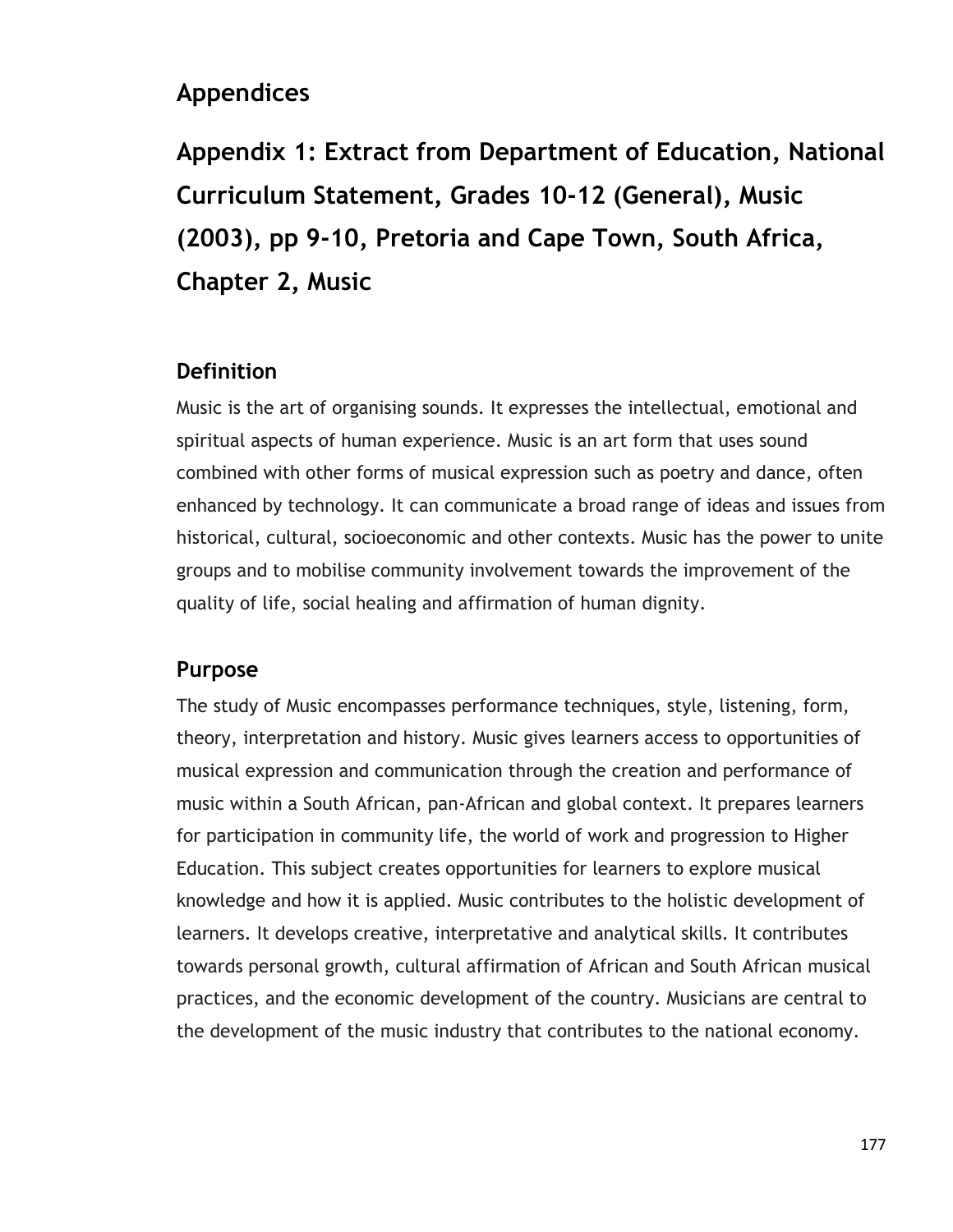The goals of the subject Music are to:

- create and ensure an appreciation and respect for South Africa's diverse musical practices and other diversities;
- contribute to the building of a shared national musical heritage and identity;
- equip learners with the knowledge and understanding of the musics of the world;
- $\bullet$  equip learners with musical skills that are globally competitive;
- affirm own and national heritage by creating opportunities for learners to participate in the performance of and research into indigenous musical practices;
- equip learners with skills to participate in the music industry by developing their ability to work effectively with others;
- give learners creative opportunities to express social, personal, environmental and human rights issues;
- equip learners with skills to make effective use of music technology for creative processes;
- develop the entrepreneurial skills and attitudes that encourage a culture of selfemployment;

### **Music**

- provide knowledge of the elements of music and apply them to the creation, performance and appreciation of music;
- apply creative problem solving through performance, composition and analysis of musical works;
- ensure the participation of learners with special needs by means of appropriate methods and strategies;
- promote artistic expression through a variety of musical styles and available resources; and
- create an environment where learners' love for music making is stimulated.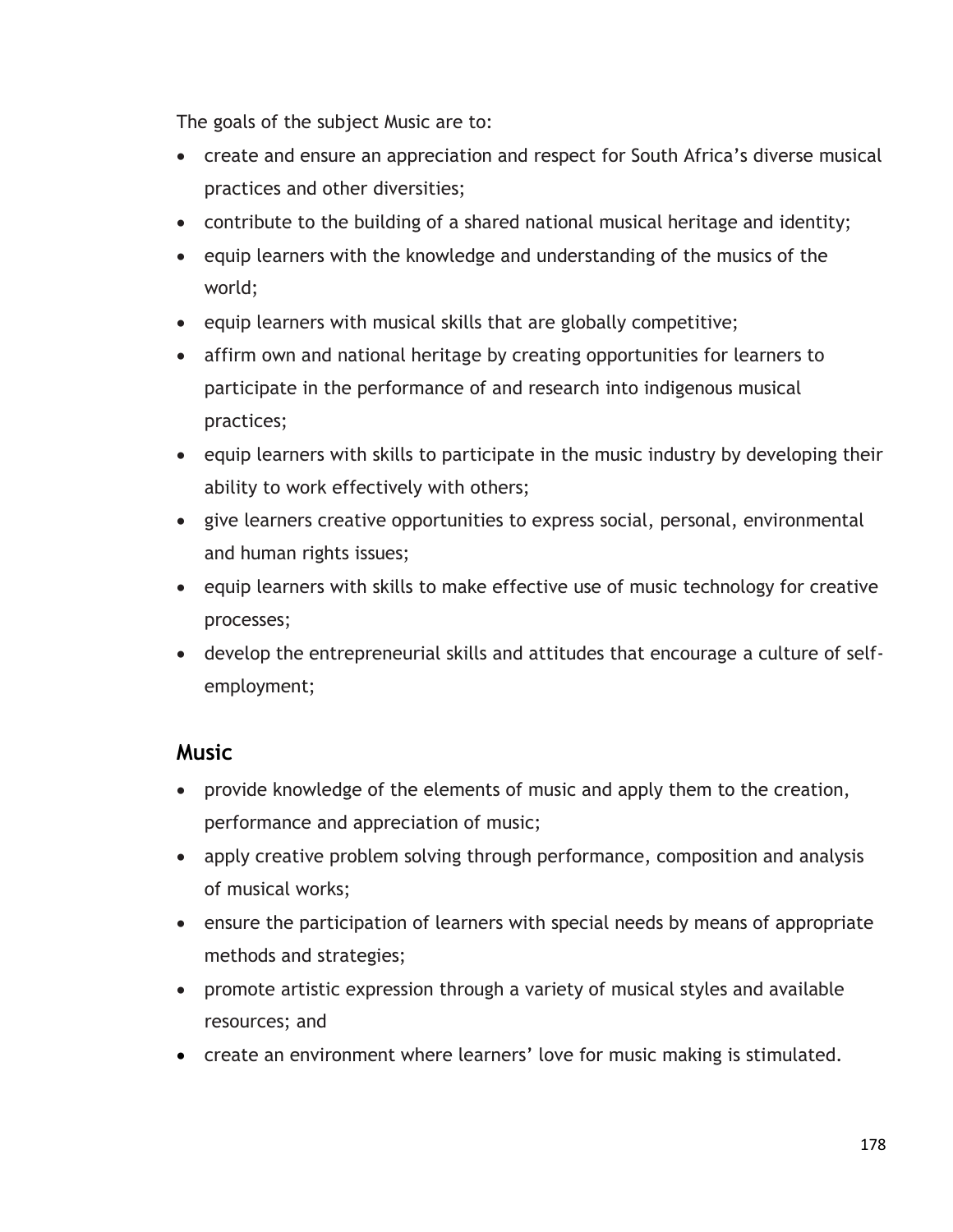# **Appendix 2: Exemplar of Plain Language Statement**

### **1 Dissertation title and researcher details**

**Working title**: Western and African Music in the South African Music Classroom: Teachers" Perceptions

**Researcher details**: Urvi Drummond LTCL, GTCL (Hons), PGCE, MEd, fourth-year doctoral student at the University of Glasgow"s Faculty of Education Mobile tel: +27 83 966 4217; e-mail: *urvi@tiscali.co.za.* Research undertaken for the Doctorate in Education (Ed D) degree.

#### **Supervisors' details**:

Professor Penny Enslin Tel: +44141 330 3238; e-mail: [p.enslin@educ.gla.ac.uk](mailto:p.enslin@educ.gla.ac.uk) Dr Nicki Hedge Tel: +44 141 330 5492; e-mail: [n.hedge@educ.gla.ac.uk](mailto:n.hedge@educ.gla.ac.uk) 

### **2 Invitation paragraph**

You are being invited to take part in a research study currently entitled "Western and African Music in the South African Classroom: Teachers' Perceptions". Before you decide, it is important for you to understand why the research is being done and what it will involve. Please take time to read the following information carefully and discuss it with others if you wish. Ask me if there is anything that is not clear or if you would like more information. Take time to decide whether or not you wish to take part.

Thank you for reading this.

### **3 What is the purpose of the study?**

The purpose of this study is to give you the opportunity to discuss your views on African and Western music in the South African classroom. I will be asking you to discuss aspects of the National Curriculum Statement that involve this particular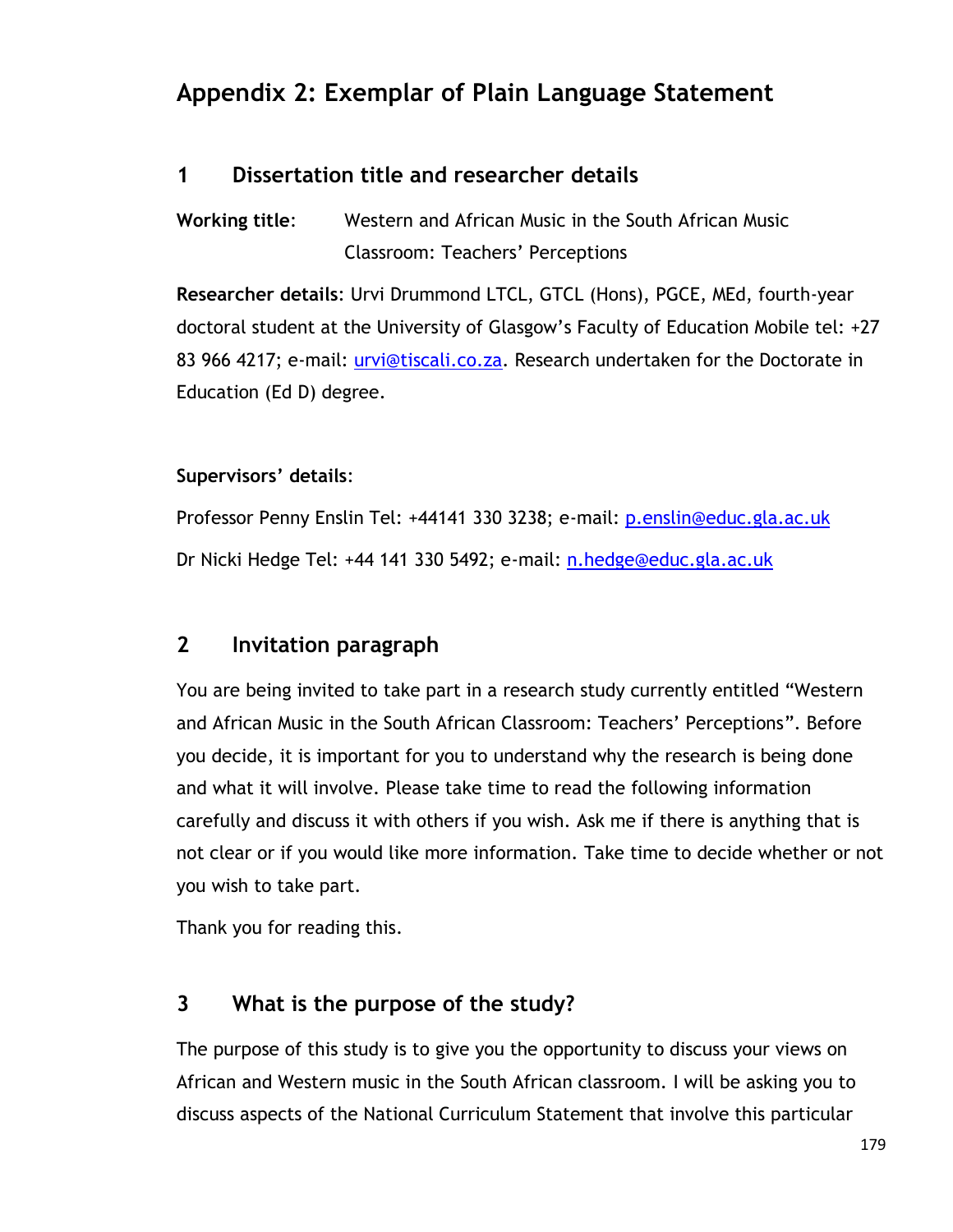topic. This would enable me to understand your perceptions of the NCS music curriculum and your attitudes towards Western and African music as an approach to music education.

### **4 Why have I been chosen?**

You have been chosen as one of twelve music teachers, interested in the future of music education in South Africa, and willing to take part in my study.

### **5 Do I have to take part?**

It is up to you to decide whether or not to take part. If you decide to take part you are still free to withdraw at any time and without giving a reason. Should this happen, it will not jeopardise your relationship with me in any way.

## **6 What will happen to me if I take part?**

You could expect to participate in two 60-minute interviews during 2011 and possibly into the first three months of 2012. These will be audio-taped and transcribed. You will be requested to check the interview transcripts and my written interpretations of your comments and then discuss my analysis of your data with me. The time period will not exceed nine months and is anticipated to be during July 2011– March 2012.

## **7 Will my taking part in this study be kept confidential?**

All information which is collected about you during the course of the research study will be kept strictly confidential. You will be identified by a researcher-generated ID number and any information about you will have your name and address removed so that you cannot be recognised from it.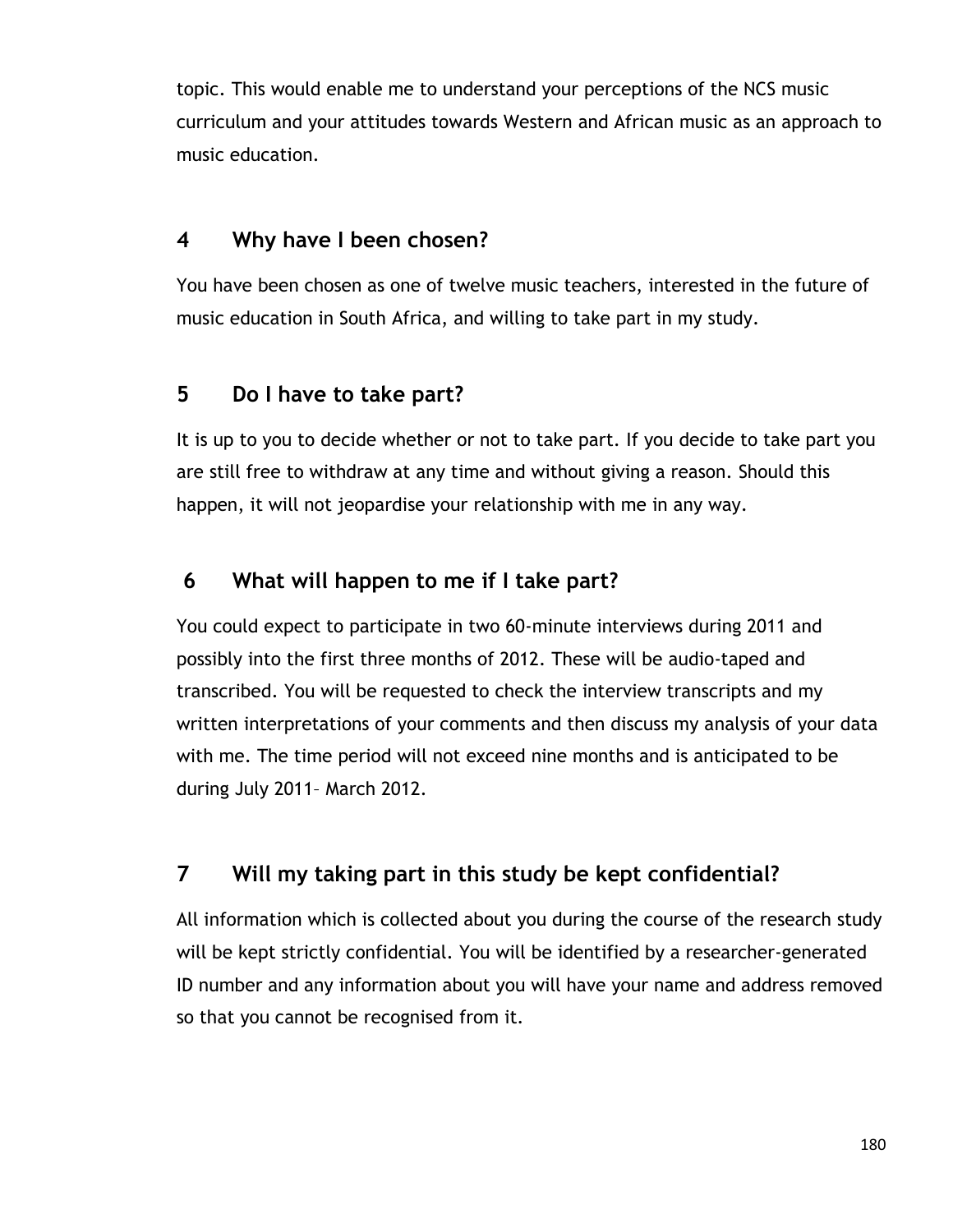### **8 What will happen to the results of the research study?**

The raw data obtained from you will be analysed, interpreted and presented in the form of a research report to be submitted to the University of Glasgow, UK, by July 2012. This date may be later depending on how long it will take me to complete the final report. Your anonymity will be respected and safeguarded at all times. The results should be available by December 2012. You may request access to these results. Your agreement to participate in data recording, its analysis and interpretation will influence the results.

### **9 Who is organising and funding the research?**

N/A

### **10 Who has reviewed the study?**

Professor Penny Enslin and Dr Nicki Hedge of the Faculty of Education, University of Glasgow, and the Faculty of Education Ethics Committee, University of Glasgow, have all reviewed this research study.

### **11 Contacts for Further Information**

Urvi Drummond, e-mail: [urvi@tiscali.co.za,](mailto:urvi@tiscali.co.za) mobile tel: +27 83 966 4217

Should you have any further concerns regarding the conduct of this research project, please feel free to contact the Faculty of Education Ethics Officer by contacting Dr Georgina Wardle at [g.wardle@educ.gla.ac.uk.](mailto:g.wardle@educ.gla.ac.uk)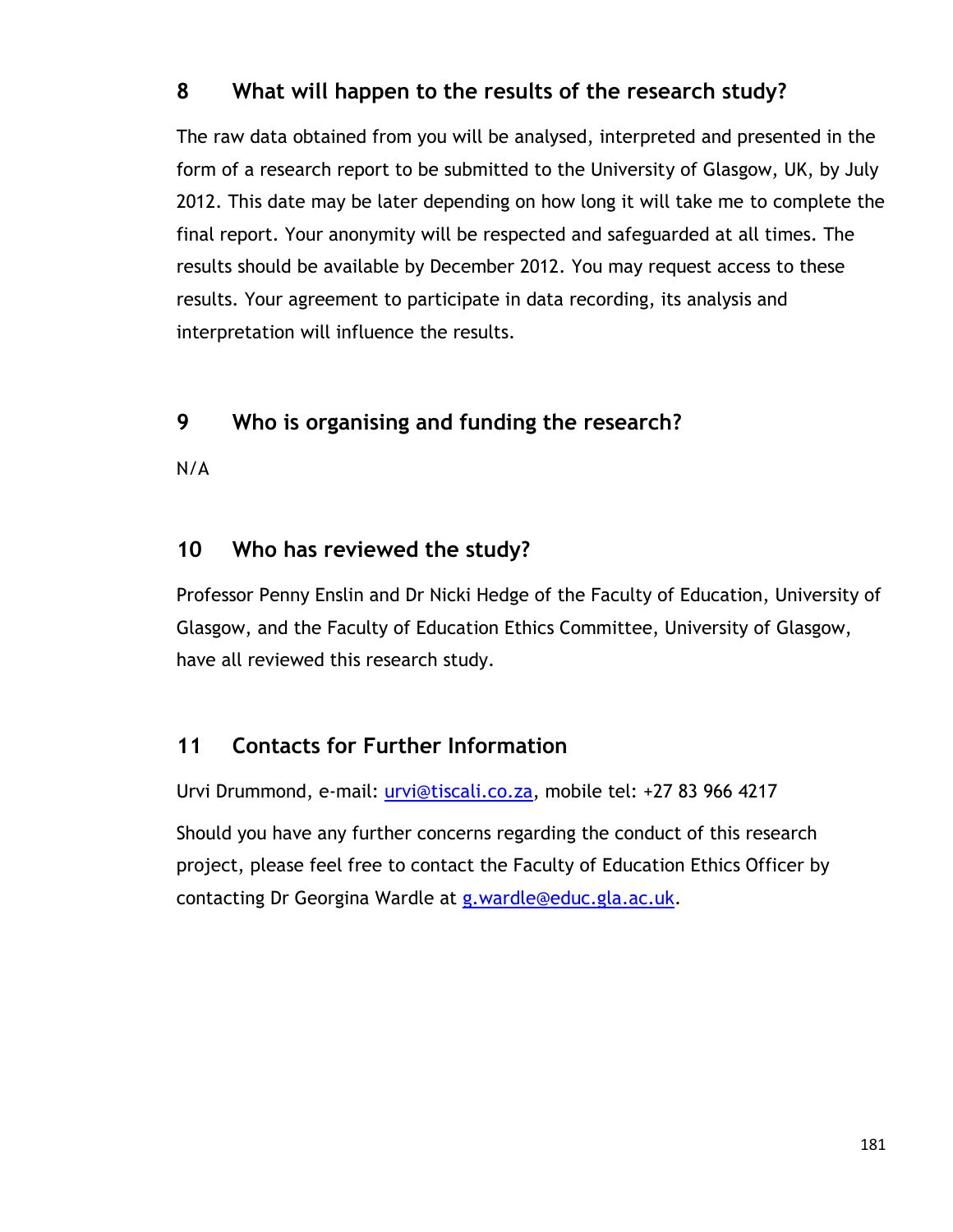# **Appendix 3: Exemplar of Consent Form**

**Working title**: Western and African Music in the South African Classroom: Teachers" **Perceptions** 

**Name of researcher**: Urvi Drummond LTCL, GTCL (Hons), PGCE, MEd

- 1 I confirm that I have read and understood the Plain Language Statement for the above study and have had the opportunity to ask questions.
- 2 I understand that my participation is voluntary and that I am free to withdraw at any time, without giving any reason.
- 3 I consent to:
	- giving my time in accordance with the agreed upon conditions in the Plain Language statement, which I have read and understood
	- interviews being audio-taped and transcribed by UN Drummond and a hired transcriber

as part of a research study that constitutes fourth and fifth year work towards her doctoral dissertation at the University of Glasgow, UK

- my anonymous contributions being read by tutors, supervisors, examiners and members of the public
- 4 I agree / do not agree (delete as applicable) to take part in the above study.

| Name of Participant | Date | Signature |
|---------------------|------|-----------|
| Name of Researcher  | Date | Signature |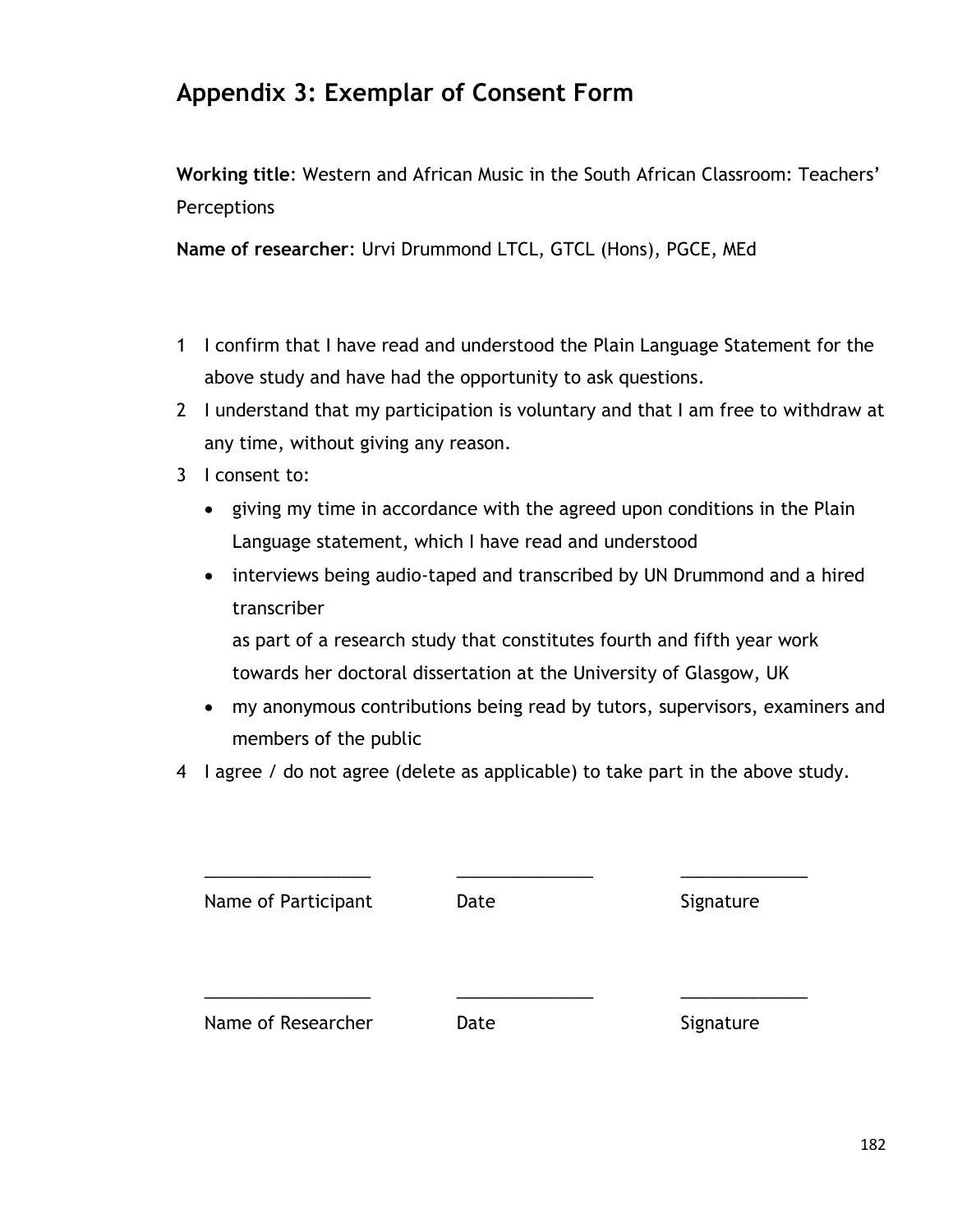# **Appendix 4: Questions for Participants**

#### **July 2011 – December 2011**

**Working Title**: Western and African Music in the South African Music Classroom: Teachers" Perceptions

These questions are intended to be mostly open-ended. Interviews with twelve teachers will take place over a period of twelve months. The National Curriculum Statement (2003), Arts and Culture, Learning Area 8 (Music) will be referred to in this document as the *NCS.*

Participants are free to comment on any other matters (related to the research) they may wish to bring up during the course of this research.

- 1. **Interview 1: Biography**  motivation, achievement, expectations
	- i. Please describe your journey to becoming a music teacher.
	- ii. Please describe your proudest achievements in music.
	- iii. Please describe two significant learning experiences that you as a teacher have been exposed to through the *NCS*.
- 2. **Interview 2: Experience of Enjoyment and Success** definition and examples of enjoyment and success
	- i. Please describe two of your most enjoyable and successful lessons inspired by the *NCS* and explain the reasons for their success.
	- ii. Please describe two aspects of the *NCS* that you might have found difficult or awkward to implement in the classroom and explain the reasons for the difficulties.
	- iii. Please describe any strong views you may have on the *NCS* content. If you have no strong views please explain your ambivalence.
- 3. **Interview 3: Elements of Enjoyment**  satisfaction, effort, motivation, practice, repertoire, technique, supporting tests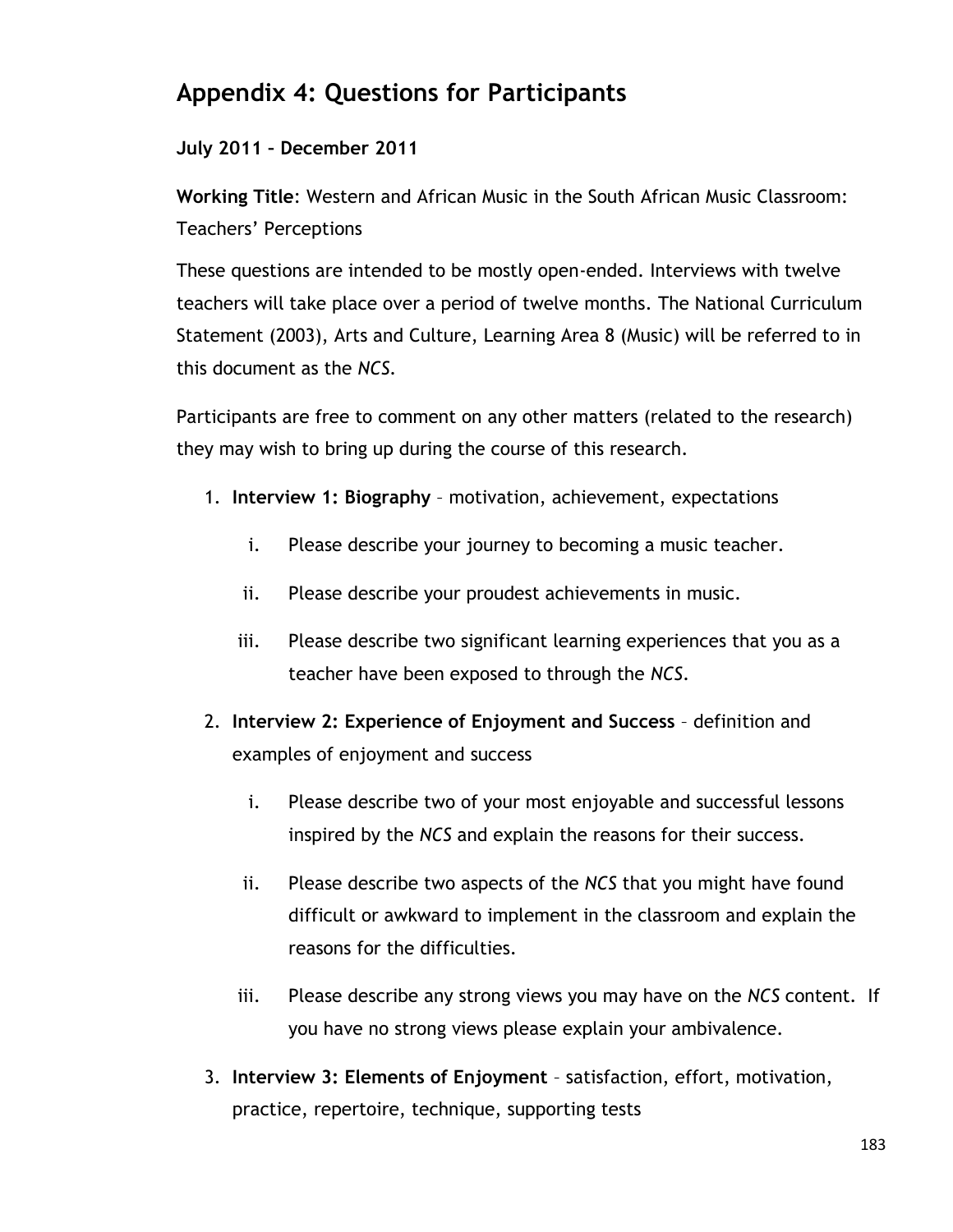- i. Please describe in detail one or more aspects that your students find particularly stimulating in the *NCS*.
- ii. Please go into detail if these aspects are linked to Indigenous music.
- iii. Please comment on the progress of your students with regard to understanding different musical styles.
- 4. **Interview 4: Wrap-Up**  discussion of recurring themes and general impressions, follow- up information
	- i. Please describe your general impressions regarding the *NCS*.
	- ii. Please comment on whether your impressions of the NCS have changed during your participation in this dissertation research project. If so, in what way/s have they changed?
	- iii. Please comment if your written reflections on the *NCS* have provided you with a framework of concepts that you embrace, reject or are ambivalent about in this music policy document. Please give details.
	- iv. What advice would you give a new and/or inexperienced music teacher who wants to follow the *NCS*?
	- v. Please confirm your e-mail and any other contact details for follow-up information regarding this study. I will be pleased to have your co-operation in checking the interview transcripts, my interpretation of your comments, and my analysis of all the data transpiring from the four interviews. Please feel free to make any corrections you deem necessary in order for us to discuss them and incorporate them into the study at a later stage.

Thank you for your time and effort in participating in this study.

#### **Compiled 5 April 2010**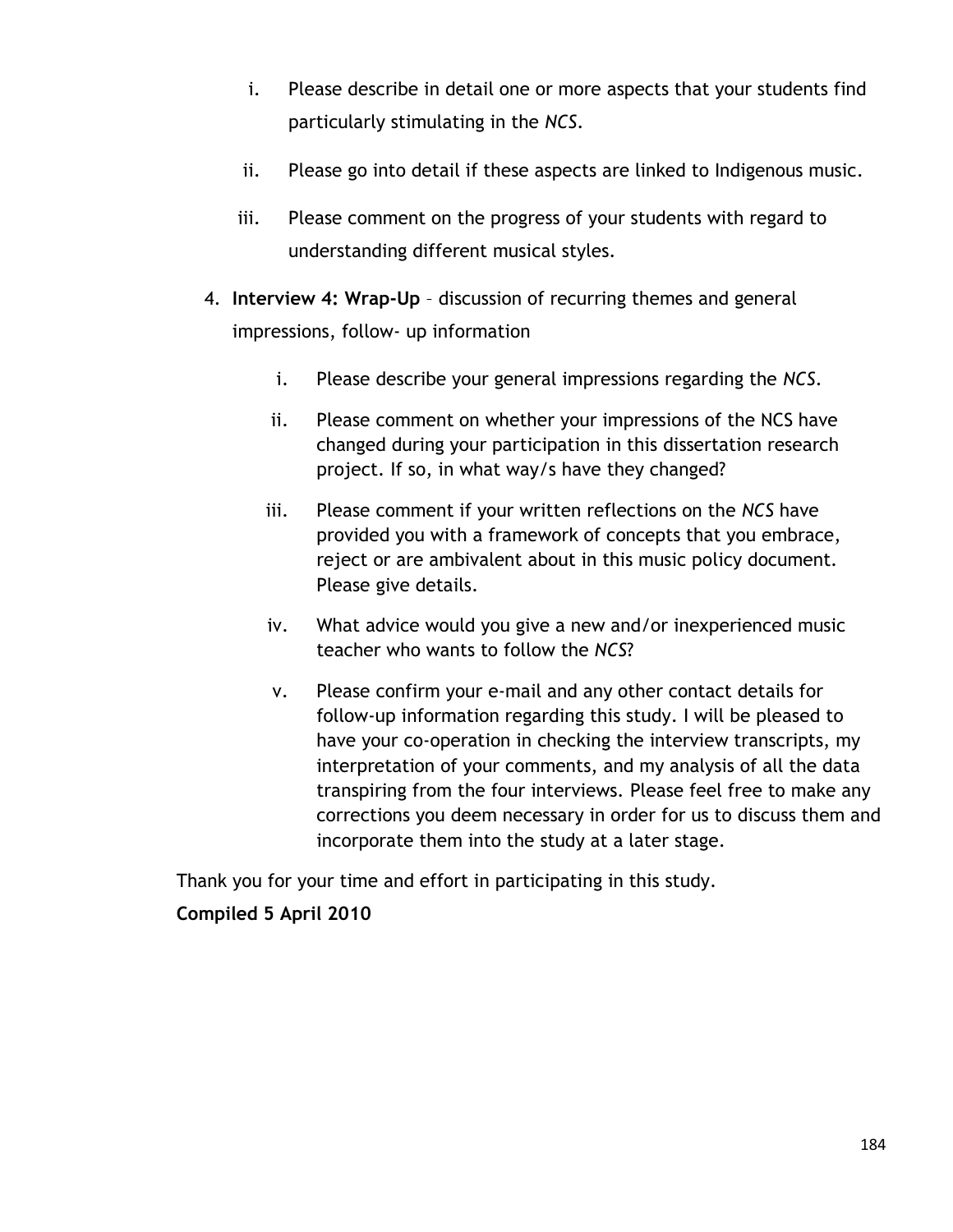## **References**

Associated Board of the Royal School of Music. (2012) *Piano Syllabus*, from [http://www.abrsm.org/regions/fileadmin/user\\_upload/syllabuses/pianoSyllabusRe](http://www.abrsm.org/regions/fileadmin/user_upload/syllabuses/pianoSyllabusRequirements13.pdf) [quirements13.pdf](http://www.abrsm.org/regions/fileadmin/user_upload/syllabuses/pianoSyllabusRequirements13.pdf) (last accessed on 23/10/2012).

Attride-Stirling, J. (2001) "Thematic networks: an analytic tool for qualitative research", in *Qualitative Research* 2001, 2, 385.

Aubert, L. (2007) *The music of the other: new challenges for ethnomusicology in a global age*, Ashgate Publishing, USA and England.

Blacking, J. (1973) How musical is man? University of Washington, Seattle.

Bohlman, P.V. (1991) 'European musical terminology and the music of Africa', in B. Nettl and P.V. Bohlman (eds.), *Comparative musicology and anthropology of music*, University of Chicago Press, Chicago and London.

Blumer, H. (1954) *Strategies for researching learning in higher education*, chapter 3, 31-50, in G. Cousin, University of Glasgow, from [http://encore.lib.gla.ac.uk/iii/encore/search/C\\_\\_SCousin%2C+Glynis\\_\\_Orightresult](http://encore.lib.gla.ac.uk/iii/encore/search/C__SCousin%2C+Glynis__Orightresult__U1?lang=eng&suite=cobalt) U1?lang=eng&suite=cobalt (last accessed on 09/2/2013).

Corbin, J. and Strauss, A. (1990) "Thematic networks: an analytic tool for qualitative research", in J. Attride-Stirling (ed.), *Qualitative Research*, 2001, 1, 385.

Cousin, G. (2008) *Strategies for researching learning in higher education*, chapter 3, 31-50, chapter 5, 71-92, University of Glasgow, from [http://encore.lib.gla.ac.uk/iii/encore/search/C\\_\\_SCousin%2C+Glynis\\_\\_Orightresult](http://encore.lib.gla.ac.uk/iii/encore/search/C__SCousin%2C+Glynis__Orightresult__U1?lang=eng&suite=cobalt) [\\_\\_U1?lang=eng&suite=cobalt](http://encore.lib.gla.ac.uk/iii/encore/search/C__SCousin%2C+Glynis__Orightresult__U1?lang=eng&suite=cobalt) (last accessed on 09/02/2013).

185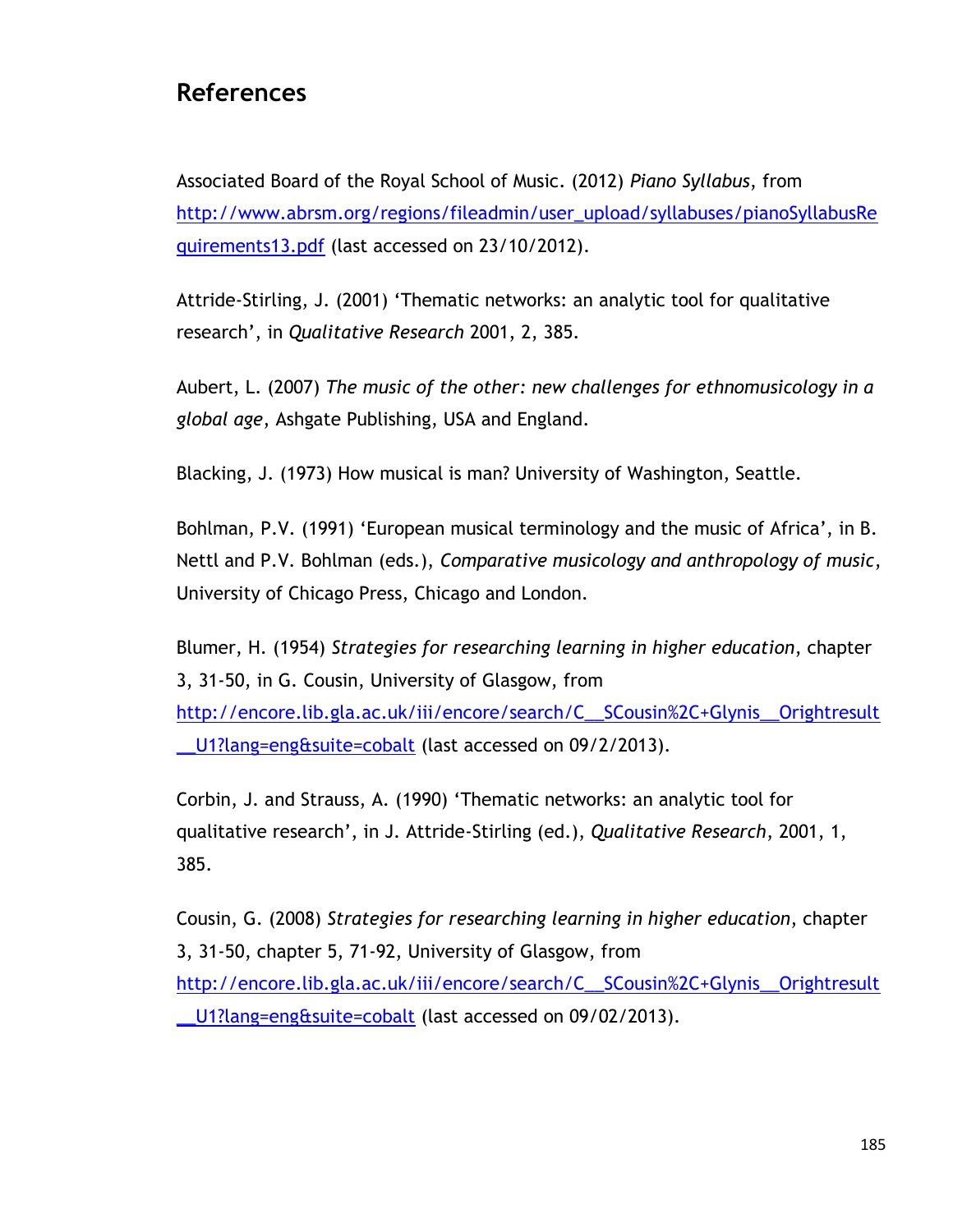Czerniewicz, L. Murray, S. and Probyn, M. (2000) *A research paper on the role of learning support materials in Curriculum 2005*, Rhodes University, South Africa, from<http://eprints.ru.ac.za/1448/1/LSMs.pdf> (last accessed on 04/10/2014).

Denscombe, M. (2007) *The good research guide*, Open University Press, Buckingham and Philadelphia, from

[http://valsciedu.weebly.com/uploads/2/7/9/1/2791482/the\\_good\\_research\\_guide.pdf](http://valsciedu.weebly.com/uploads/2/7/9/1/2791482/the_good_research_guide.pdf) (last accessed on 16/6/2012).

Department of Basic Education. (2010) *Guidelines for Inclusive Teaching and Learning*, Government Press, Pretoria, South Africa, from [www.thutong.doe.gov.za/ResourceDownload.aspx?id=42986](http://www.thutong.doe.gov.za/ResourceDownload.aspx?id=42986) (last accessed on 13/12/2011).

Department of Education. (1994) *Curriculum 2005,* Government Press, Pretoria, South Africa, from [http://www.education.gov.za](http://www.education.gov.za/) (last accessed on 15/12/2011).

Department of Education. (1997) *Curriculum 2005: a discussion document, Government Gazette No. 18051, 6 June, 1997*, Government Press, Pretoria, South Africa.

Department of Education. (2000) *Curriculum 2005: report of the review committee on Curriculum 2005, South African curriculum for the twenty-first century*, Government Press, Pretoria, South Africa, from

[http://www.dhet.gov.za/portals/0/Documents/Reports/SOUTH%20AFRICAN%20CURRICULU](http://www.dhet.gov.za/portals/0/Documents/Reports/SOUTH%20AFRICAN%20CURRICULUM%20for%20THE%20TWENTY%20FIRST%20CENTURY.pdf) [M%20for%20THE%20TWENTY%20FIRST%20CENTURY.pdf](http://www.dhet.gov.za/portals/0/Documents/Reports/SOUTH%20AFRICAN%20CURRICULUM%20for%20THE%20TWENTY%20FIRST%20CENTURY.pdf) (last accessed on 04/10/2012).

Department of Education. (2000) *Revised National Curriculum Statement*, Government Press, Pretoria, South Africa, from [http://www.education.gov.za](http://www.education.gov.za/) (last accessed on 15/3/2010).

Department of Education. (2001) "Draft Revised National Curriculum Statement for Grades R-9, Schools, Overview", in *Manifesto on Values, Education and Democracy (Special Schools Supplement)*, Government Press, Pretoria, South Africa.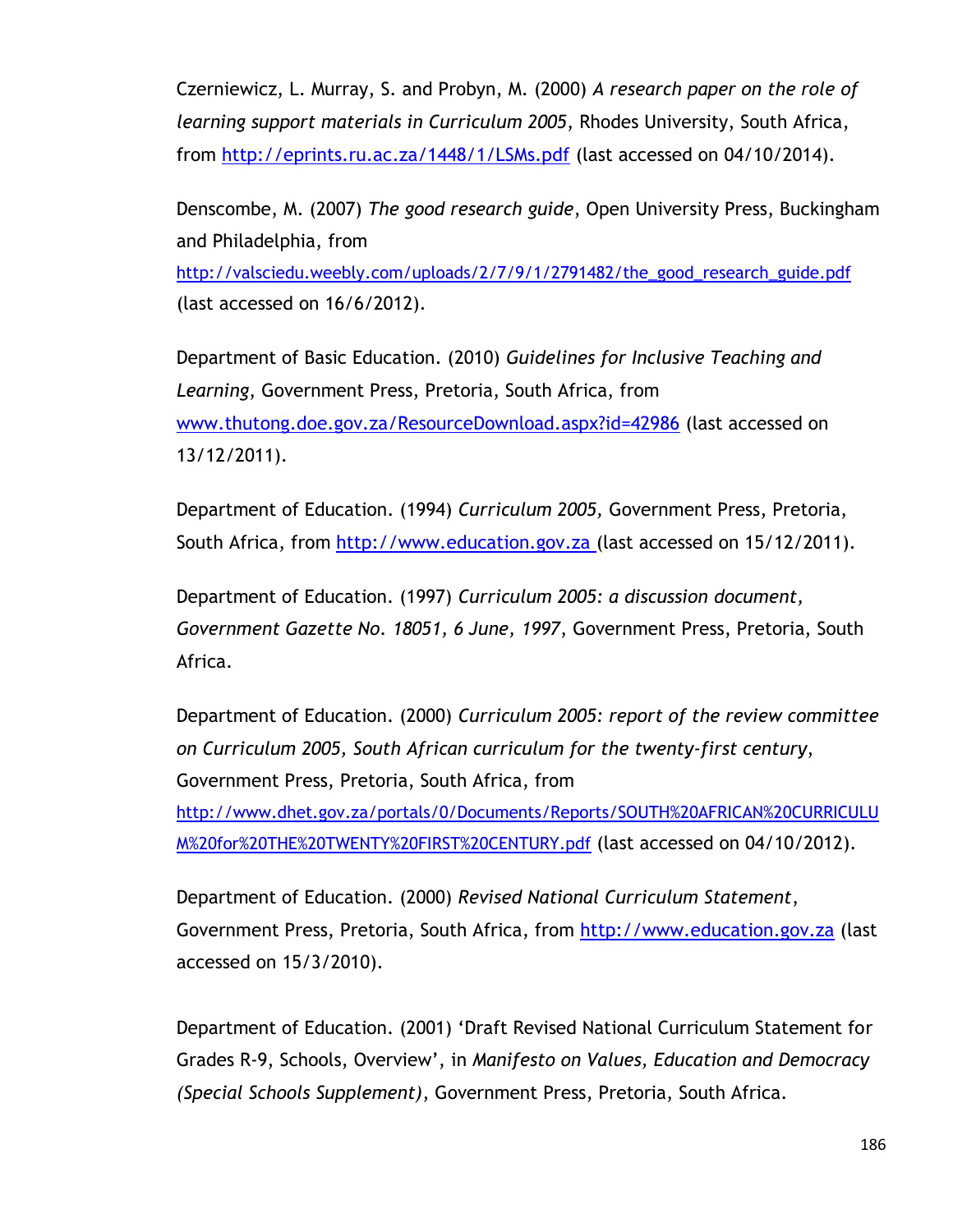Department of Education. (2002) *National Curriculum Statement, Grades 10-12, (Schools) Overview, Draft*, Government Press, Pretoria, South Africa.

Department of Education. (2002) *Revised National Curriculum Statement, Grades R-9 (Schools) Policy, Overview, English*, Government Press, Pretoria, South Africa.

Department of Education. (2002) *Revised National Curriculum Statement, Grades R-9 (Schools) Policy, Arts and Culture (A & C)*, Government Press, Pretoria, South Africa.

Department of Education. (2003) *National Curriculum Statement, Grades 10-12 (General), Music*, Government Press, Pretoria, South Africa, from [http://www.education.gov.za/LinkClick.aspx?fileticket=XjpkzQVIyqw%3D&tabid=246&mid=](http://www.education.gov.za/LinkClick.aspx?fileticket=XjpkzQVIyqw%3D&tabid=246&mid=594) [594](http://www.education.gov.za/LinkClick.aspx?fileticket=XjpkzQVIyqw%3D&tabid=246&mid=594) (last accessed on 06/08/2010).

Department of Education. (2003) *Revised National Curriculum Statement, Grades 10-12 (General), Music*, Government Press, Pretoria, South Africa, from [http://www.education.gov.za](http://www.education.gov.za/) (last accessed on 02/01/2012).

Department of Education. (2010) *Curriculum and Assessment Policy Statement, (CAPS), Creative Arts, Final Draft*, Government Press, Pretoria, South Africa.

Department of Basic Education. (2011) *Curriculum and Assessment Policy Statement (CAPS)*, Government Press, Pretoria, South Africa.

De Waal, T. G. (2004) *Curriculum 2005: challenges facing teachers in historically disadvantaged schools in the Western Cape*, a master"s research report for the University of the Western Cape, from

[http://etd.uwc.ac.za/usrfiles/modules/etd/docs/etd\\_init\\_5571\\_1174566749.pdf](http://etd.uwc.ac.za/usrfiles/modules/etd/docs/etd_init_5571_1174566749.pdf) (last accessed on 4/10/2012).

Dick, B. (2002) "Action research: action and research" in *Resource papers in action research*, from<http://www.aral.com.au/resources/aandr.html> (last accessed on 16/06/12).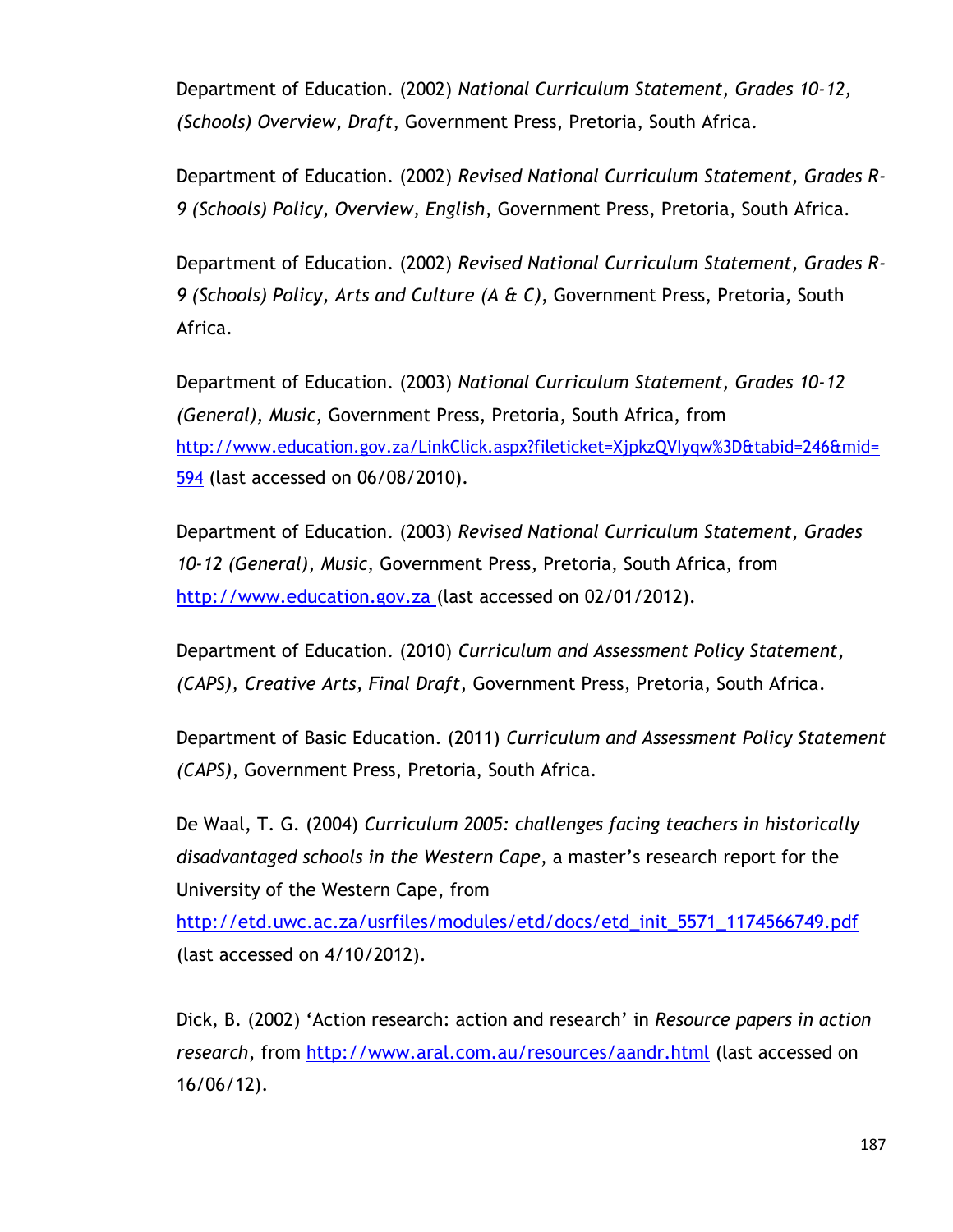Enslin, P. and Pendlebury, S. (1998) "The real and the ideal: teacher roles and competences in South African policy and practice", in K. Harley, F. Barasa, C. Bertram, C. Mattson and E. Pillay (eds.), *International Journal of Educational Development*, 2000, 287-304.

Fa"aea-Semeatu, T. (2011) "Celebrating gifted indigenous roots: Gifted and talented Pacific Island (Pasifka) students", in W. Vialle (ed.), *Giftedness from an indigenous perspective*, 11th Asia Pacific Conference on Giftedness, Sydney, 29 July-1 August 2010, Australian Association for the Education for the Gifted and Talented/Department of Education and Workplace Relations.

Fullan, M. (1998) "Educational reform as continuous improvement", in *Introductory Chapter prepared for the Keys Resource Book,* National Education Association, November 1998, from http://www.michaelfullan.ca/media/13396039520.pdf (last accessed on 25/11/2014).

Gibbs, A. (1997) "Focus groups" in *Social Research Update,* Winter, 1997, 19, from <http://sru.soc.surrey.ac.uk/SRU19.html> (last accessed on 16/06/12).

Harley, K. Barasa, F. Bertram, C. Mattson, E. and Pillay, S. (2000) "The real and the ideal: teacher roles and competences in South African policy and practice", in *International Journal of Educational Development*, 20, 287-304.

Hennion, A. (2003) "Music and mediation: toward a new sociology of music performance in the cultural study of music – a critical introduction", in M. Clayton, T. Herbert, T. and R. Middleton (eds.), *The cultural study of music: a critical*  introduction, Routledge, New York and London, 80-91.

Hornbostel, E.M. von (1928) in Waterman, C.A. (1991) in "The uneven development of Africanist ethnomusicology: three issues and a critique" in *Comparative musicology and anthropology of music,* in Nettl, B. and Bohlman, P.V. (eds), University of Chicago Press, Chicago and London, 169-186.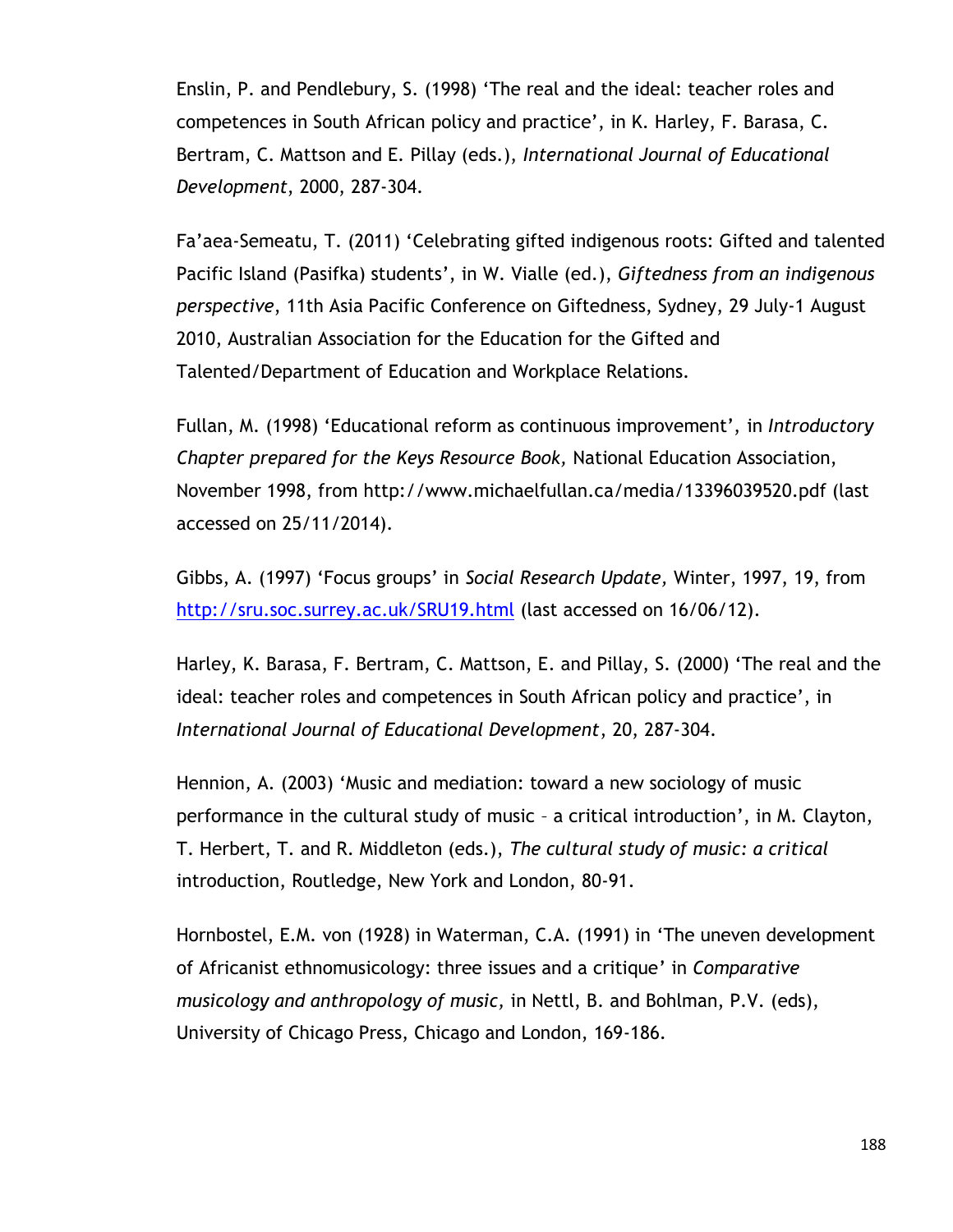Horsthemke, K. (2004) "Indigenous knowledge: conceptions and misconceptions", in *Journal of Education*, 32, 31-48.

Horsthemke, K. (2008) "The idea of indigenous knowledge", in *Journal of the World Archaeological Congress*, 4, 1, 129-143.

Hoover, S. (2012) *Tabla Concerto*, Canadian Broadcasting Company Release, from <http://music.cbc.ca/#/concerts/Dinuk-Wijeratne---Tabla-Concerto-2012-02-09> (last accessed on 19/02/2013).

Hoyle, E. (1980) "The real and the ideal: teacher roles and competences in South African policy and practice", in K. Harley, F. Barasa, C. Bertram, C. Mattson and E. Pillay (eds.), *International Journal of Educational Development*, 2000, 287-304.

Jansen, J. (1999) "Why outcomes-based education will fail: an elaboration in changing curriculum studies in outcomes-based education", in J. Jansen and P. Christie (eds.), *Changing curriculum*: *studies on outcomes-based education in South Africa*, Creda Communications: Cape Town, 145-156.

Johannessen, B.G.G. (2010) Pedagogical ethics for teaching social justice in teacher education in *Globalisation, education and social justice,* Springer, Melbourne, 3-14.

Johnson, S. Hodges, M. and Monk, M. (2010) "Teacher development and change in South Africa: A critique of the appropriateness of transfer of northern/western practice", in *A Journal of Comparative and International Education*, 30, 2, 179-192.

Keddie, A. Gowlett, C. Mills, M. Monk, S. and Renshaw, P. (2013) "Beyond culturalism: addressing issues of Indigenous disadvantage through schooling", in *Australian Education Research*, 40, 91-108, from [http://download.springer.com.ezproxy.lib.gla.ac.uk/static/pdf/5/art%253A10.1007%252Fs](http://download.springer.com.ezproxy.lib.gla.ac.uk/static/pdf/5/art%253A10.1007%252Fs13384-012-0080x.pdf?auth66=1425376749_6113ff89522ac1faa5fd480f976df420&ext=.pdf) [13384-012-0080x.pdf?auth66=1425376749\\_6113ff89522ac1faa5fd480f976df420&ext=.pdf](http://download.springer.com.ezproxy.lib.gla.ac.uk/static/pdf/5/art%253A10.1007%252Fs13384-012-0080x.pdf?auth66=1425376749_6113ff89522ac1faa5fd480f976df420&ext=.pdf) (last accessed on 3/10/2014).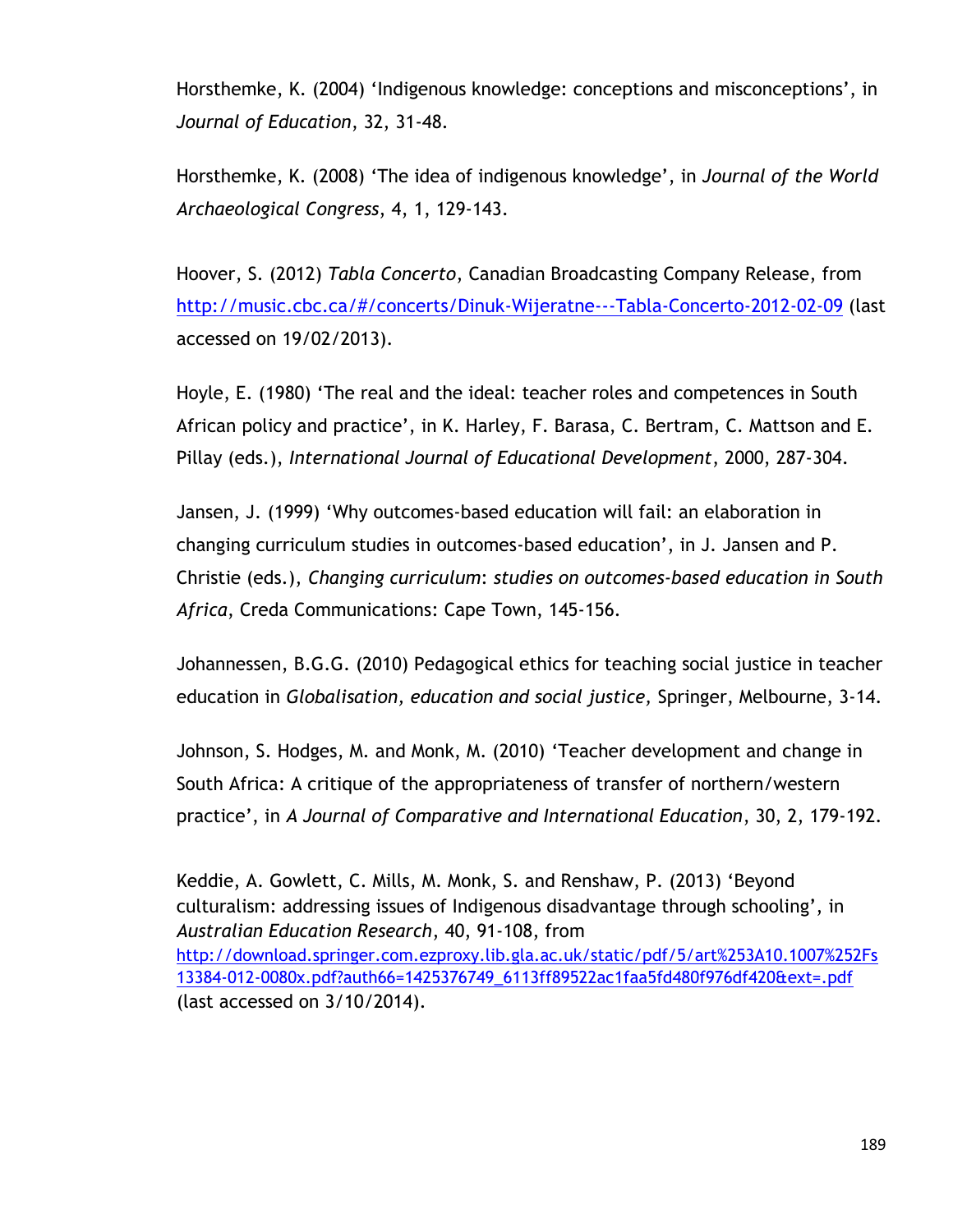Klopper, R. (1999) "Outcomes-based education: what the alarm bells are ringing, and how to turn them off" in *Review Article in Alternation 6.1*, 225-236, from <http://alternation.ukzn.ac.za/docs/06.1/15%20Klo.pdf> (last accessed on 7/10/2012).

Kok, R. M. (2011) "Music for a postcolonial child, theorizing Malaysian memories", in L. Kok (ed.), *Learning, teaching and musical identity: voices across cultures*, Indiana University Press, Bloomington and Indianapolis, 73-90.

Kraak, A. (1999) "Competing education and training policy discourses: a "systemic" versus "unit standards" framework", in J. Jansen and P. Christie, *Changing curriculum: studies on outcomes-based education in South Africa*, Creda Communications, Cape Town, 21-58.

Kruss, G. (2008) *Teacher education and institutional change in South Africa.* Human Sciences Research Council (HSRC), South Africa.

Mahomed, H. (1999) "The implementation of OBET in South Africa: pathway to success or recipe for failure?" in J. Jansen and P. Christie, *Changing curriculum: studies on outcomes-based education in South Africa*, Creda Communications, Cape Town, 151-171.

Mandoza. (n.d), from<http://www.music.org.za/artist.asp?id=94> (last accessed on 10/11/2014).

McClary, S. and Walser, R. (1990) "Music, culture and creativity in the cultural study of music", in M. Clayton, T. Herbert and R. Middleton, *The cultural study of music: a critical* introduction, Routledge, New York and London, 102-112.

Meintjes, L. (2003) *Sound of Africa: making music Zulu in a South African studio*, Duke University Press, Durham and London.

Merriam, A. P. (1964) *The anthropology of music*, Northwestern University Press, United States of America.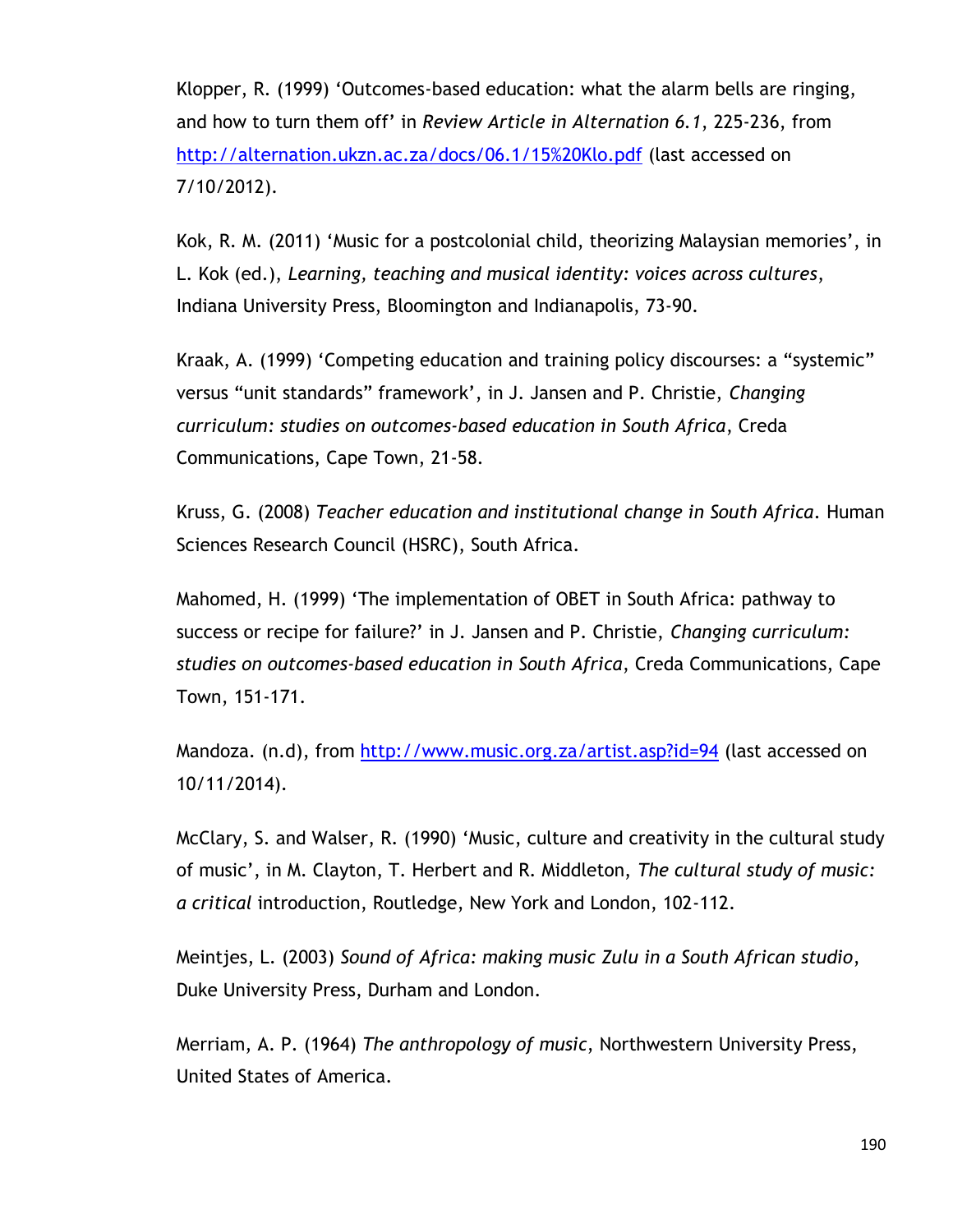Motshega, A. (2011) *Curriculum and Assessment Policy Statement, (CAPS), National Curriculum Statement (NCS)*, Department of Basic Education, Government Press, Pretoria, South Africa, from [http://www.education.gov.za](http://www.education.gov.za/) (last accessed on 02/12/2011).

Muller, C.A. (2008) *Focus: music of South Africa,* Second Edition, Routledge Taylor and Francis Group, New York and London, 8.

Nettl, B. (1983) *The study of ethnomusicology: thirty-one issues and concepts*, University of Illinois Press, Urbana and Chicago.

Nzewi, M. (1999) "Strategies for music education in Africa", *International Journal of Music Education*, 33, 72, from<http://ijm.sagepub.com/cgi/reprint/os-33/1/72> (last accessed on 16/12/2009).

Pahad, M. (1999) Outcomes-based assessment: the need for a common vision of what counts and how to count it in *Changing curriculum – studies on outcomesbased education in South Africa,* Jansen, J. and Christie, P. (eds), Juta and Co. Ltd., Kenwyn

Posel, D. (2001) *Race as common sense: racial classification in twentieth-century South Africa*, from

<http://www.jstor.org.ezproxy.lib.gla.ac.uk/stable/pdfplus/525576.pdf> (last accessed on 17/07/2012).

Rakometsi, M.S. (2008) "The transformation of black school education in South Africa 1950-1994: a historical perspective", doctoral dissertation, University of the Free State, Bloemfontein, from [http://etd.uovs.ac.za/ETD](http://etd.uovs.ac.za/ETD-db/theses/available/etd-10122009-095426/unrestricted/RakometsiMS.pdf)[db/theses/available/etd-10122009-095426/unrestricted/RakometsiMS.pdf](http://etd.uovs.ac.za/ETD-db/theses/available/etd-10122009-095426/unrestricted/RakometsiMS.pdf) (last accessed on 27/11/12).

Rasool, M. (1999) "Critical responses to "Why OBE will fail"", in J. Jansen and P. Christie (eds.), *Changing curriculum: studies on outcomes-based education in South Africa*, Creda Communications, Cape Town, 171-181.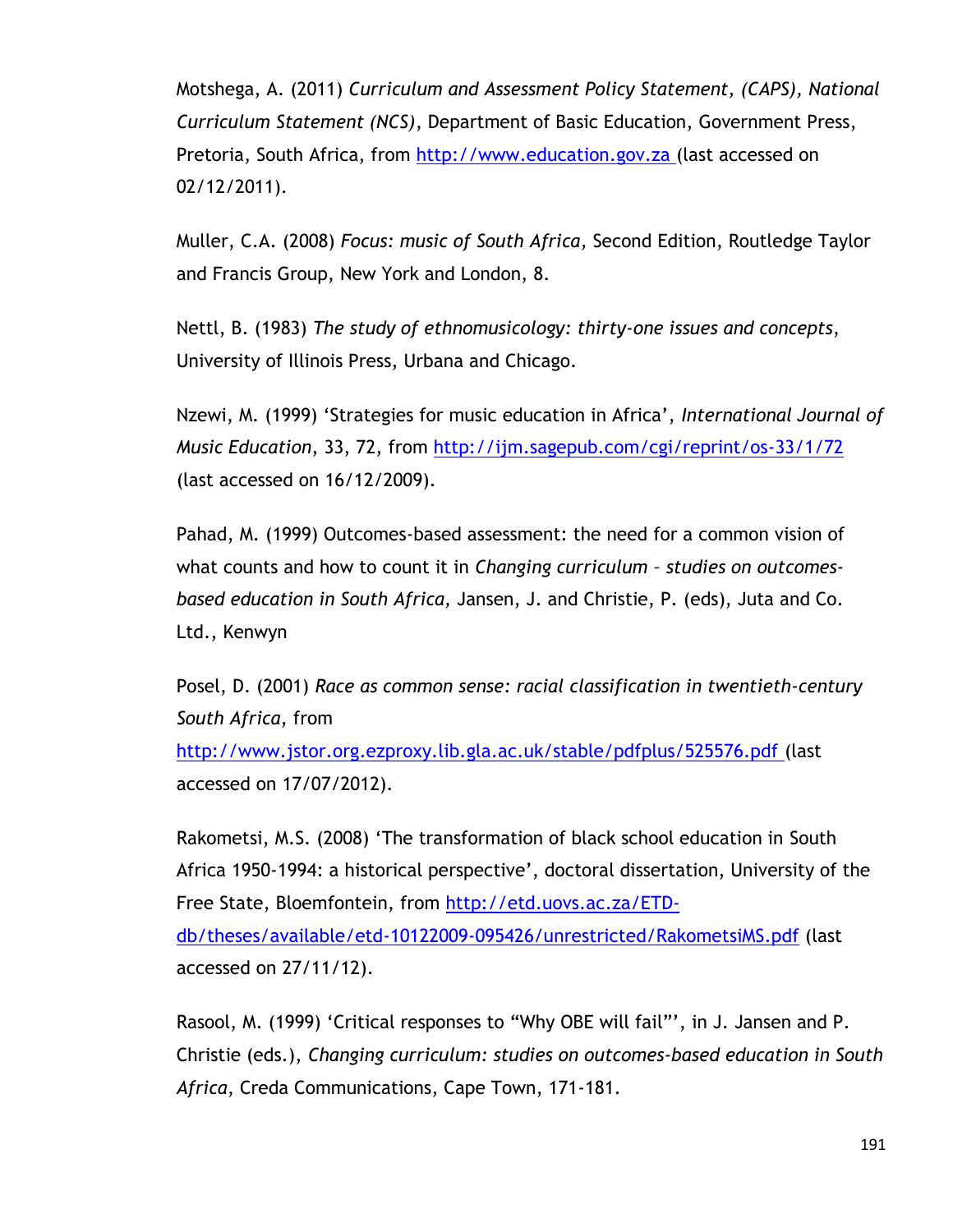Republic of South Africa. (1953) Bantu Education Act, Act No. 47 of 1953, Government Printer, Pretoria, South Africa, from [http://www.sabinet.co.za/south](http://www.sabinet.co.za/south-african-online-legislation)[african-online-legislation](http://www.sabinet.co.za/south-african-online-legislation) (last accessed on 28/12/2013).

Republic of South Africa. (1963) Coloured Person"s Education Act, Act No. 47 of 1963, Government Printer, Pretoria, South Africa, from <http://www.sabinet.co.za/south-african-online-legislation> (last accessed on 28/12/2013).

Republic of South Africa. (1995) South African Qualifications Act, Act No. 58 of 1995, Government Printer, Pretoria, South Africa, from <http://www.sabinet.co.za/south-african-online-legislation> (last accessed on 28/12/2013).

Republic of South Africa. (1996) Bill of Rights, chapter 2 of the Constitution of the Republic of South Africa, Act No. 108 of 1996, Government Printer, Pretoria, South Africa, from<http://www.sabinet.co.za/south-african-online-legislation> (last accessed on 28/12/2013).

Republic of South Africa. (1996) The National Education Policy Act, Act No. 27 of 1996, Government Printer, Pretoria, South Africa, from

<http://www.sabinet.co.za/south-african-online-legislation> (last accessed on 28/12/2013).

Rettova, A. (2004) "Afrophone philosophies, possibilities and practice: the reflexion of philosophical influences", in *Euphrase Kezilahabi's Nagona and Mzingile*, Swahili Forum, 11, 45-68, from

[http://www.qucosa.de/fileadmin/data/qucosa/documents/9099/11\\_03\\_Rettova.pdf](http://www.qucosa.de/fileadmin/data/qucosa/documents/9099/11_03_Rettova.pdf) (last accessed on 24/05/2014).

Ruggunan, S. (2010) *Race classification at the University of KwaZulu-Natal: purposes, sites and practices*, Centre for Critical Research on Race and Identity, from [http://ccrri.ukzn.ac.za/archive/archive/files/sites-of-classification](http://ccrri.ukzn.ac.za/archive/archive/files/sites-of-classification-report_4262ee19fc.pdf)[report\\_4262ee19fc.pdf](http://ccrri.ukzn.ac.za/archive/archive/files/sites-of-classification-report_4262ee19fc.pdf) (last accessed on 19/7/2012).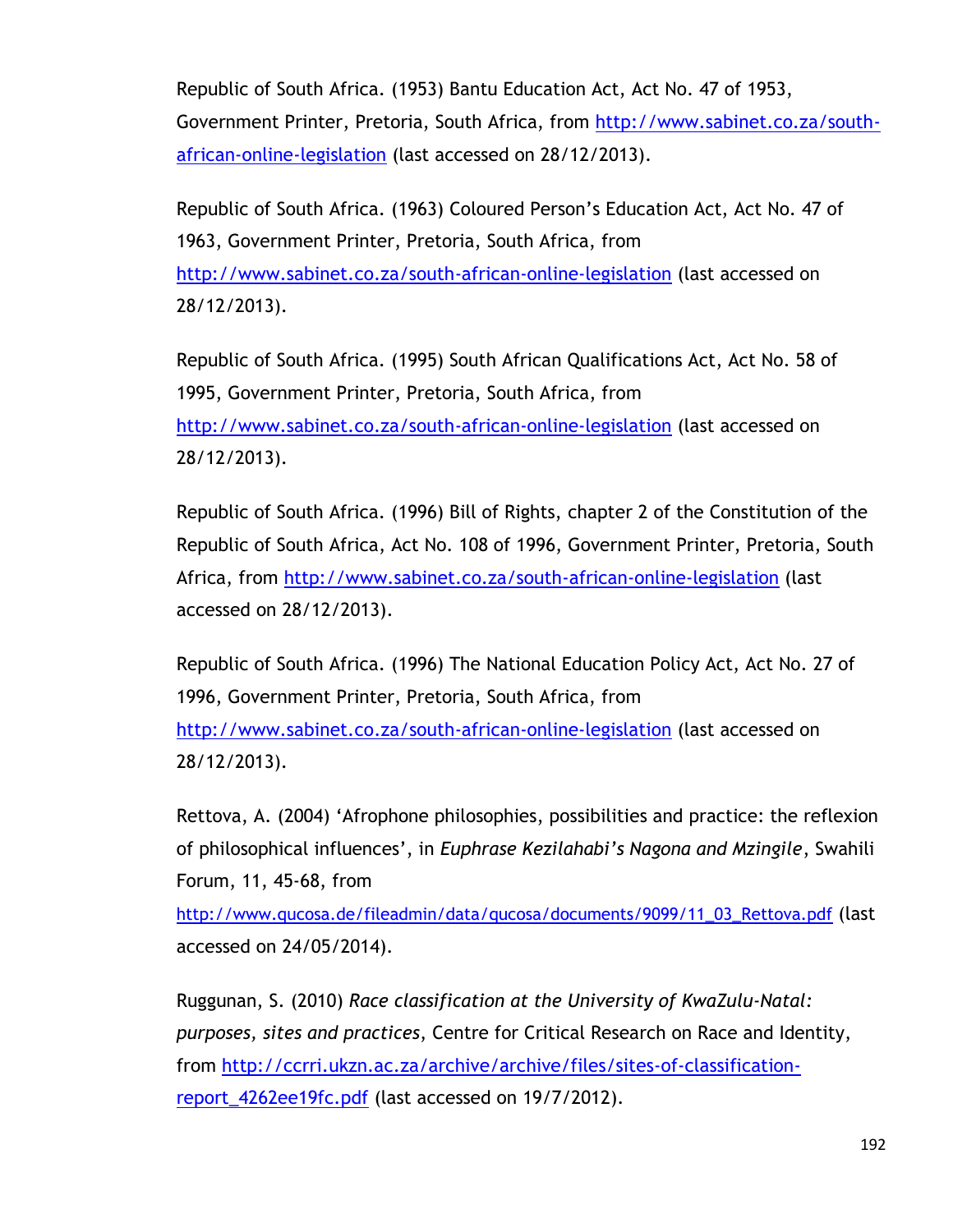South African Council for Educators (SACE). (n.d.), from

[http://www.sace.org.za/upload/files/The%20Role%20of%20the%20South%20African%20Coun](http://www.sace.org.za/upload/files/The%20Role%20of%20the%20South%20African%20Council%20for%20Educators.pdf) [cil%20for%20Educators.pdf](http://www.sace.org.za/upload/files/The%20Role%20of%20the%20South%20African%20Council%20for%20Educators.pdf) (last accessed on 02/10/2014).

Said, E. (1978) *Orientalism*, Penguin Books, London.

Said, E. (1994) *Culture and imperialism*, Vintage Books, London.

Schostack, J. (2006) *Interviewing: creating the space for views*, Manchester Metropolitan University, Manchester, from <http://www.enquirylearning.net/ELU/Issues/Research/InterviewBera04.html> (last accessed on 10/02/2013).

Shah, R. (2014) "Education and social change in post-conflict and post-disaster Aceh, Indonesia", in *International Journal of Educational Development*, August 2014, 1-26, from [https://educationanddevelopment.files.wordpress.com/2008/04/wp19](https://educationanddevelopment.files.wordpress.com/2008/04/wp19-ijec-aceh.pdf) [ijec-aceh.pdf](https://educationanddevelopment.files.wordpress.com/2008/04/wp19-ijec-aceh.pdf) (last accessed on 05/01/2014).

South African Qualifications Authority (SAQA), (n.d.), from <http://www.saqa.org.za/> (last accessed on 14/10/2014).

Stokes, M. (1994) "Introduction: ethnicity, identity and music", in *Ethnicity, identity and music*, Berg, Oxford and New York, 1-28.

Stokes, M. (2003) "Globalization and the politics of world music", in M. Clayton, T. Herbert and R. Middleton (eds.), *The cultural study of music: a critical*  introduction, Routledge, New York and London, 297-308.

Stone, R.M. (2008) *Theory for ethnomusicology,* Pearson/Prentice Hall, New Jersey, 205-206.

Taylor, N. (1997) "Curriculum 2005: some issues", *JET Bulletin*, 7, 1-16, from [http://www.jet.org.za/publications/bulletins/Bulletin\\_7.pdf](http://www.jet.org.za/publications/bulletins/Bulletin_7.pdf) (last accessed on 08/10/2012).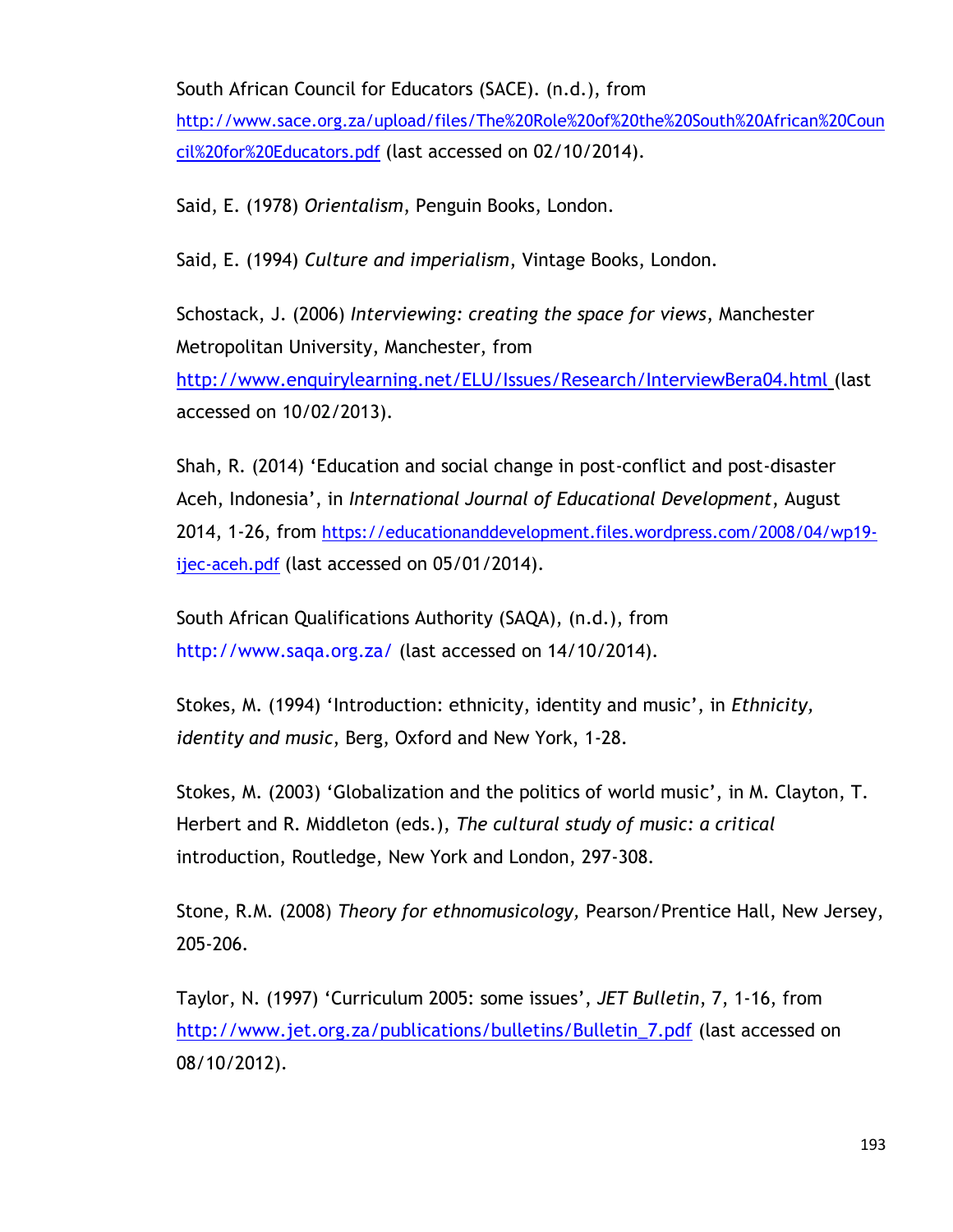Taylor, N. (2008) "It"s OBE, but not as it should be", in *Mail & Guardian,* from <http://mg.co.za/article/2008-04-15-its-obe-but-not-as-it-should-be> (last accessed on 17/09/2009).

Thwaites, T. (2006) *Culturally inclusive arts education in Aotearoa/New Zealand*, presented at the United Nations Educational, Scientific and Cultural Organisation World Conference on Arts Education, Lisbon, 6-9 March 2006, 1-17.

Thwaites, T. (2008) *When the canon falls silent: Music education in a globalised and diverse world of local and trans-national identities,* presented at ISME 28th World Conference on Music at all ages, Bologna, Italy, 20-25 July 2008, 293-296.

Toynbee, J. (2003) "Music, culture and creativity", in M. Clayton, T. Herbert and R. Middleton (eds.), *The cultural study of music: a critical introduction*, Routledge, New York and London, 102-112.

Trinity College. (2012) *Exam structure and mark scheme for 2012*. Trinity-Guildhall, London, from<http://www.trinitycollege.co.uk/site/?id=1046> (last accessed on 12/10/2012).

Turino, T. (2008) *Music as social life, the politics of participation*, University of Chicago Press, Chicago and London.

University of South Africa. (2011) *Graded Piano Examinations Syllabus*, from [http://www.unisa.ac.za/contents/faculties/humanities/mus/docs/Piano%20Syllabu](http://www.unisa.ac.za/contents/faculties/humanities/mus/docs/Piano%20Syllabus%202012%2023%20Nov%202011.pdf) [s%202012%2023%20Nov%202011.pdf](http://www.unisa.ac.za/contents/faculties/humanities/mus/docs/Piano%20Syllabus%202012%2023%20Nov%202011.pdf) (last accessed on 12/10/2011).

Vermeulen, D. (2009) "Implementing music in an integrated arts curriculum for South African primary schools", doctoral thesis, University of Pretoria from [http://upetd.up.ac.za/thesis/available/etd-10172009-](http://upetd.up.ac.za/thesis/available/etd-10172009-121302/unrestricted/00front.pdf) [121302/unrestricted/00front.pdf](http://upetd.up.ac.za/thesis/available/etd-10172009-121302/unrestricted/00front.pdf) (last accessed on 09/11/2014).